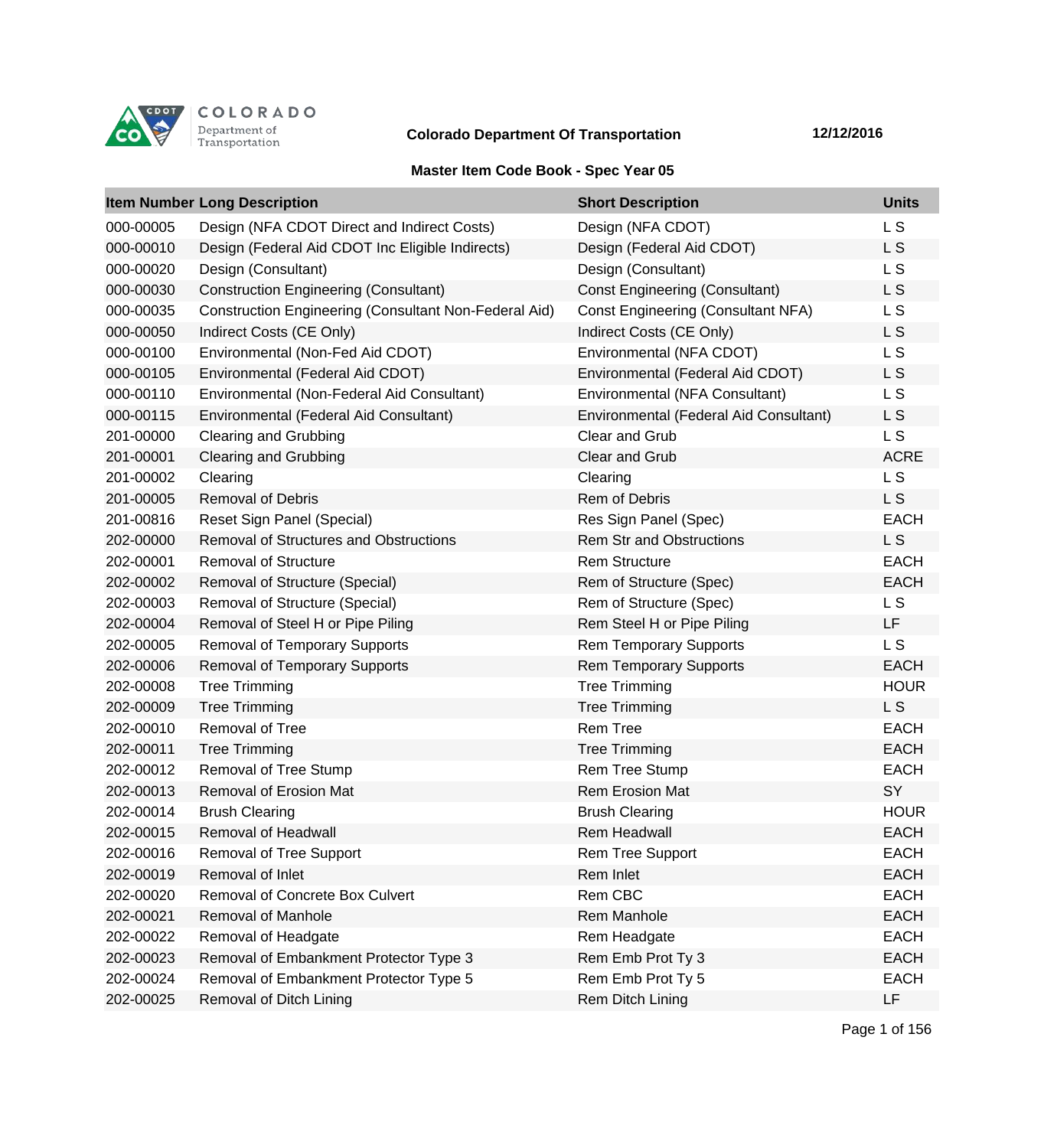| 202-00026 | Removal of Slope and Ditch Paving               | Rem S and D Pave                        | SY             |
|-----------|-------------------------------------------------|-----------------------------------------|----------------|
| 202-00027 | Removal of Riprap                               | Rem Riprap                              | <b>SY</b>      |
| 202-00029 | Removal of Gabion                               | Rem Gabion                              | <b>CY</b>      |
| 202-00030 | <b>Removal of Water Service</b>                 | <b>Rem Water Service</b>                | <b>EACH</b>    |
| 202-00031 | Removal of Fire Hydrant                         | Rem of Fire Hydrant                     | <b>EACH</b>    |
| 202-00032 | Removal of Valve                                | <b>Rem Valve</b>                        | <b>EACH</b>    |
| 202-00033 | Removal of Pipe                                 | Rem Pipe                                | <b>EACH</b>    |
| 202-00035 | Removal of Pipe                                 | Rem Pipe                                | LF             |
| 202-00036 | Removal of Pipe (Special)                       | Rem of Pipe (Spec)                      | <b>LF</b>      |
| 202-00037 | Removal of End Section                          | Rem of End Section                      | <b>EACH</b>    |
| 202-00038 | Removal of Structural Plate Pipe                | Rem Structural Plate Pipe               | LF             |
| 202-00039 | <b>Removal of Bollard</b>                       | Rem of Bollard                          | <b>EACH</b>    |
| 202-00040 | <b>Removal of Electrical Conduit</b>            | <b>Rem Elec Conduit</b>                 | LF             |
| 202-00045 | <b>Removal of Electrical Equipment</b>          | Rem Elec Equip                          | <b>LF</b>      |
| 202-00047 | <b>Removal of Electrical Equipment</b>          | Rem Elec Equipment                      | L S            |
| 202-00050 | Removal of ITS Node Equipment                   | Rem ITS Node Equip                      | L S            |
| 202-00055 | Removal of Fiber Optic Cable                    | Rem of FO Cable                         | <b>LF</b>      |
| 202-00060 | Removal of Travel Time Indicator                | Rem Trav Time Indicator                 | <b>EACH</b>    |
| 202-00070 | <b>Removal of Barricade</b>                     | Rem Barricade                           | <b>EACH</b>    |
| 202-00080 | <b>Removal of Guard Post</b>                    | <b>Rem Guard Post</b>                   | <b>EACH</b>    |
| 202-00090 | <b>Removal of Delineator</b>                    | <b>Rem Delineator</b>                   | <b>EACH</b>    |
| 202-00100 | Removal of Dome Channelizing Device             | Rem of Dome Chan Device                 | <b>EACH</b>    |
| 202-00150 | Removal of Wall                                 | Rem Wall                                | <b>EACH</b>    |
| 202-00155 | <b>Removal of Wall</b>                          | Rem Wall                                | <b>LF</b>      |
| 202-00160 | <b>Removal of Wall</b>                          | Rem Wall                                | <b>SF</b>      |
| 202-00165 | <b>Removal of Wall</b>                          | <b>Rem Wall</b>                         | L S            |
| 202-00170 | <b>Grinding And Texturing Concrete Pavement</b> | <b>Grinding And Texturing Conc Pvmt</b> | SY             |
| 202-00175 | <b>Removal of Concrete</b>                      | <b>Rem Concrete</b>                     | L <sub>S</sub> |
| 202-00190 | Removal of Concrete Median Cover Material       | Rem of Conc Median Cover Matl           | SY             |
| 202-00195 | Removal of Median Cover                         | Rem of Median Cover                     | SY             |
| 202-00200 | <b>Removal of Sidewalk</b>                      | <b>Rem Sidewalk</b>                     | SY             |
| 202-00201 | <b>Removal of Curb</b>                          | Rem Curb                                | LF             |
| 202-00202 | <b>Removal of Gutter</b>                        | <b>Rem Gutter</b>                       | LF             |
| 202-00203 | Removal of Curb and Gutter                      | Rem Curb and Gutter                     | LF             |
| 202-00204 | Removal of Curb, Gutter and Sidewalk            | Rem C, G and Sidewalk                   | <b>LF</b>      |
| 202-00205 | Removal of Wheel Stop                           | <b>Rem Wheel Stop</b>                   | <b>EACH</b>    |
| 202-00206 | Removal of Concrete Curb Ramp                   | Rem Conc Curb Ramp                      | SY             |
| 202-00207 | <b>Removal of Brick Pavers</b>                  | Rem of Brick Pavers                     | SY             |
| 202-00210 | <b>Removal of Concrete Pavement</b>             | <b>Rem Conc Pavement</b>                | SY             |
| 202-00212 | Removal of Concrete Pavement (Special)          | Rem Conc Pavement (Spec)                | SY             |
| 202-00215 | Removal of Concrete Pavement (Planing)          | Rem Conc Pvmt (Planing)                 | <b>SY</b>      |
| 202-00217 | Remove Concrete Pavement (Planing) (Special)    | Rem Conc Pvmt (Planing) (Spec)          | SY             |
| 202-00220 | Removal of Asphalt Mat                          | Rem Asphalt Mat                         | SY             |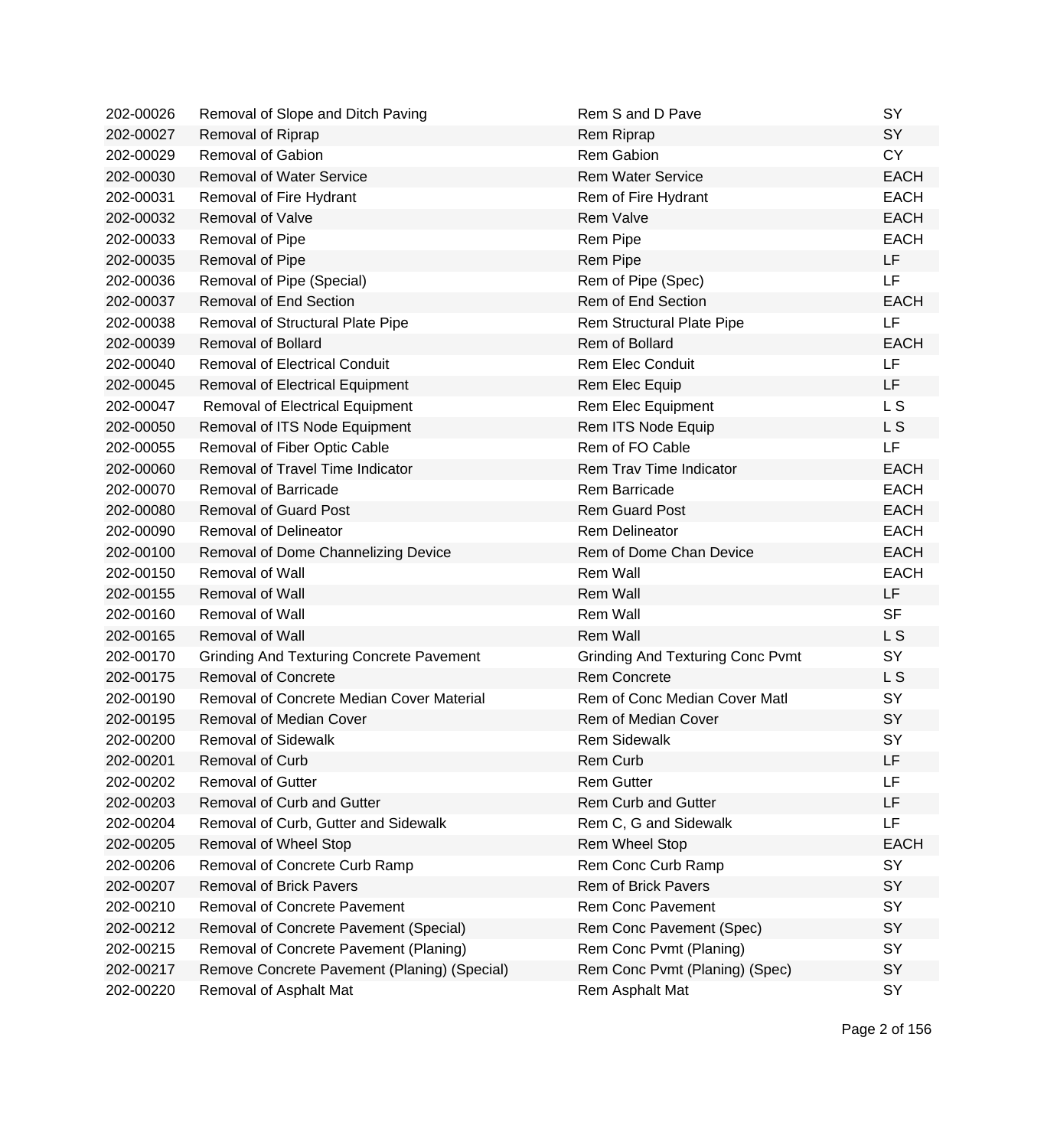| 202-00226 | Removal of Asphalt Mat (Special)                                        | Rem of Asph Mat (Special)                | <b>SY</b>      |
|-----------|-------------------------------------------------------------------------|------------------------------------------|----------------|
| 202-00240 | Removal of Asphalt Mat (Planing)                                        | Rem Asphalt Mat (Planing)                | SY             |
| 202-00241 | Removal of Asphalt Mat (Planing) (Special)                              | Rem of Asph Mat (Planing)(Spec)          | <b>CY</b>      |
| 202-00245 | Removal of Asphalt Mat (Planing)                                        | Rem Asphalt Mat (Planing)                | <b>TON</b>     |
| 202-00246 | Removal of Asphalt Mat (Planing) (Special)                              | Rem Asphalt Mat (Planing) (Special)      | SY             |
| 202-00247 | Removal of Asphalt Mat (Planing)                                        | Rem Asphalt Mat (Planing)                | L S            |
| 202-00248 | <b>Removal of Rumble Strips</b>                                         | <b>Rem Rumble Strips</b>                 | LF             |
| 202-00250 | <b>Removal of Pavement Marking</b>                                      | <b>Rem Pavement Marking</b>              | <b>SF</b>      |
| 202-00251 | Removal of Pavement Marking (Asphalt Grooving)                          | Rem Pvmt Marking (Asph Grooving)         | <b>SF</b>      |
| 202-00252 | Removal of Pavement Marking (Concrete Grooving)                         | Rem Pvmt Marking (Conc Grooving)         | <b>SF</b>      |
| 202-00254 | Removal of Pavement Marking (12 Inch)                                   | Rem of Pvmt Mkg (12 In)                  | <b>SF</b>      |
| 202-00256 | Removal of Pavement Marking (15 Inch)                                   | Rem of Pvmt Mkg (15 In)                  | <b>SF</b>      |
| 202-00300 | Removal of Building(s)                                                  | Rem Bldg(s)                              | L S            |
| 202-00400 | Removal of Bridge                                                       | Rem Bridge                               | <b>EACH</b>    |
| 202-00401 | Removal of Bridge (Special)                                             | Rem Bridge (Spec)                        | <b>EACH</b>    |
| 202-00405 | Removal of Piling                                                       | Rem of Pilling                           | <b>EACH</b>    |
| 202-00410 | Removal of Mat From Bridge                                              | Rem Mat From Br                          | SY             |
| 202-00420 | Removal of Pedestrian Rail                                              | Rem Ped Rail                             | LF             |
| 202-00425 | Removal of Bridge Railing                                               | Rem Bridge Railing                       | LF             |
| 202-00426 | Removal of Bridge Railing (Special)                                     | Rem Bridge Railing (Spec)                | LF             |
| 202-00440 | Removal of Existing Tunnel Liner                                        | Rem of Exist Tunnel Liner                | LF             |
| 202-00450 | Removal of Portions of Present Structure (Class 1)                      | Rem Port Present Str (1)                 | SY             |
| 202-00453 | Removal of Portions of Present Structure (Class 2)                      | Rem Port Present Str (2)                 | SY             |
| 202-00454 | Removal of Portions of Present Structure (Class 2A)                     | Rem Port Present Str (2A)                | SY             |
| 202-00456 | Removal of Portions of Present Structure (Class 2B)                     | Rem Port Present Str (2B)                | SY             |
| 202-00457 | Removal of Portions of Present Structure (Class 2)<br>(Hydrodemolition) | Rem of Portions of Pres Str(2) Hydrodemo | SY             |
| 202-00460 | Removal of Portions of Present Structure (Class 3)                      | Rem Port Present Str (3)                 | SY             |
| 202-00462 | Removal of Portions of Present Structure (Class 3A)                     | Rem Port Present Str (3A)                | SY             |
| 202-00466 | Removal of Portions of Present Structure (Class 4)                      | Rem Port Present Str (4)                 | SY             |
| 202-00480 | Removal of Portions of Present Structure (Special)                      | Rem Port Present Str (Special)           | SY             |
| 202-00495 | Removal of Portions of Present Structure                                | Rem Port Present Str                     | L <sub>S</sub> |
| 202-00500 | <b>Removal of Portions of Present Structure</b>                         | Rem Port Present Str                     | <b>EACH</b>    |
| 202-00502 | Removal of Portions of Present Structure                                | <b>Rem Port Present Str</b>              | <b>CY</b>      |
| 202-00503 | Removal of Portions of Present Structure                                | <b>Rem Port Present Str</b>              | SY             |
| 202-00504 | Removal of Expansion Device                                             | Rem Exp Device                           | LF             |
| 202-00510 | Removal of Roadway Contraction Joint                                    | Rem Contraction Jt                       | LF             |
| 202-00520 | Removal of Expansion Joint Material                                     | Rem of Exp Joint Matl                    | LF             |
| 202-00600 | Removal of Railroad Appurtenances                                       | Rem Railroad Appurtenances               | L S            |
| 202-00610 | Removal of Railroad Track                                               | Rem of RR Track                          | LF             |
| 202-00620 | Removal of Railroad Crossover                                           | Rem of RR Crossover                      | <b>EACH</b>    |
| 202-00621 | <b>Removal of Railroad Turnout</b>                                      | Rem of RR Turnout                        | <b>EACH</b>    |
| 202-00700 | Removal of Light Standard                                               | Rem Light Standard                       | <b>EACH</b>    |
| 202-00705 | Removal of Light Standard Foundation                                    | Rem Light Standard Foundation            | <b>EACH</b>    |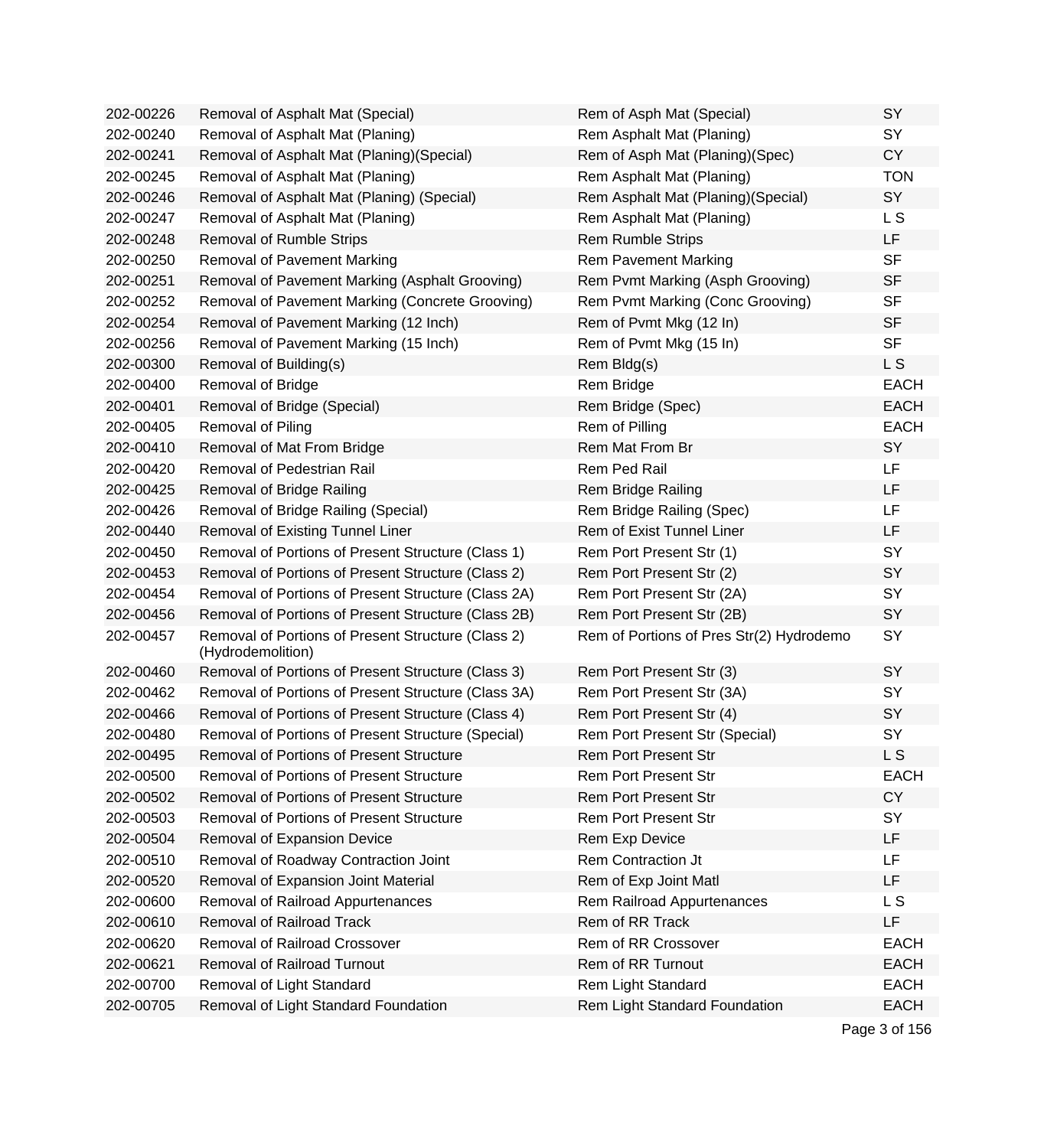| 202-00710 | <b>Removal of Power Pole</b>                                  | <b>Rem Power Pole</b>                   | <b>EACH</b>    |
|-----------|---------------------------------------------------------------|-----------------------------------------|----------------|
| 202-00715 | <b>Removal of Closed Circuit Television Pole</b>              | <b>Rem CCTV Pole</b>                    | <b>EACH</b>    |
| 202-00720 | Removal of Closed Circuit Camera                              | Rem CCTV Camera                         | <b>EACH</b>    |
| 202-00725 | Removal of Existing Lighting System                           | Rem Ex Lighting Sys                     | L S            |
| 202-00750 | Removal of Luminaire                                          | Rem Luminaire                           | <b>EACH</b>    |
| 202-00800 | Removal of Overpass Mounted Sign Bracket                      | Rem Overpass Mtd Sign Brkt              | <b>EACH</b>    |
| 202-00805 | Removal of Overhead Sign Structure                            | Rem Overhead Sign Str                   | <b>EACH</b>    |
| 202-00806 | Removal of Walkway                                            | Rem Walkway                             | LF             |
| 202-00810 | Removal of Ground Sign                                        | Rem Ground Sign                         | <b>EACH</b>    |
| 202-00815 | Removal of Sign (Special)                                     | Rem of Sign (Special)                   | <b>EACH</b>    |
| 202-00818 | Removal of Steel Sign Ground Stub base (36 Inch)              | Rem Steel Sign Ground Stub base (36 In) | <b>EACH</b>    |
| 202-00821 | Removal of Sign Panel                                         | Rem Sign Panel                          | <b>EACH</b>    |
| 202-00823 | Removal of Dynamic Message Sign                               | Rem Dynamic Message Sign                | <b>EACH</b>    |
| 202-00825 | Removal of Flashing Beacon                                    | Rem Flashing Beacon                     | <b>EACH</b>    |
| 202-00827 | <b>Removal of Pull Box</b>                                    | Rem of Pull Box                         | <b>EACH</b>    |
| 202-00828 | Removal of Traffic Signal Equipment                           | Rem Traf Sig Equipment                  | L <sub>S</sub> |
| 202-00830 | Removal of Traffic Signal Face                                | Rem Traf Sig Face                       | <b>EACH</b>    |
| 202-00831 | Removal of Traffic Signal Head                                | Rem Traf Sig Head                       | <b>EACH</b>    |
| 202-00832 | Removal of Sign Panel (Special)                               | Rem of Sign Panel (Spec)                | <b>EACH</b>    |
| 202-00840 | Removal of Traffic Signal Pole                                | Rem Traf Sig Pole                       | <b>EACH</b>    |
| 202-00842 | Removal of Mast Arm                                           | Rem Mast Arm                            | <b>EACH</b>    |
| 202-00845 | Removal of Traffic Signal Controller                          | Rem Traf Sig Controller                 | <b>EACH</b>    |
| 202-00848 | Removal of Traffic Signal Controller and Cabinet              | Rem Traf Sig Control+Cab                | <b>EACH</b>    |
| 202-00855 | Removal of Traffic Signal Controller Cabinet                  | Rem Traf Sig Control Cab                | <b>EACH</b>    |
| 202-00858 | <b>Removal of Pedestal Pole</b>                               | <b>Rem Pedestal Pole</b>                | <b>EACH</b>    |
| 202-00860 | Removal of Pedestrian Push Button                             | Rem Ped Push Button                     | <b>EACH</b>    |
| 202-00870 | <b>Removal of Coordination Unit</b>                           | <b>Rem Coordination Unit</b>            | <b>EACH</b>    |
| 202-00873 | Removal of Tone Decoder                                       | Rem Tone Decoder                        | <b>EACH</b>    |
| 202-00880 | Removal of Traffic Signal Vehicle Detector Amplifier          | Rem Sig Veh Detector Amp                | <b>EACH</b>    |
| 202-00882 | Removal of Traffic Signal Vehicle Detector (Magnetic<br>Type) | Rem Detector (Magnetic)                 | <b>EACH</b>    |
| 202-00888 | Removal of Video Detection System                             | <b>Rem Video Detect Sys</b>             | <b>EACH</b>    |
| 202-00889 | Removal of Detectable Warning                                 | Rem of Detect Warning                   | <b>EACH</b>    |
| 202-00890 | Removal of Span Wire Cable                                    | Rem Span Wire Cable                     | LF             |
| 202-00895 | Removal of Impact Attenuator                                  | Rem of Impact Attenuator                | <b>EACH</b>    |
| 202-00900 | <b>Removal of Concrete Footing</b>                            | Rem Conc Footing                        | <b>EACH</b>    |
| 202-00950 | Removal of Concrete Foundation and Slab                       | Rem Conc Found/Slab                     | SY             |
| 202-01000 | <b>Removal of Fence</b>                                       | Rem Fence                               | LF             |
| 202-01010 | <b>Removal Of Silt Fence</b>                                  | <b>Rem Silt Fence</b>                   | LF             |
| 202-01015 | <b>Removal of Rockfall Fence</b>                              | <b>Rem Rockfall Fence</b>               | LF             |
| 202-01017 | Removal of Wire Mesh                                          | Rem of Wire Mesh                        | <b>SF</b>      |
| 202-01020 | <b>Removal of Sound Barrier Fence</b>                         | <b>Rem Sound Barrier Fence</b>          | LF             |
| 202-01030 | <b>Removal of Road Closure Gate</b>                           | Rem of Road Closure Gate                | <b>EACH</b>    |
| 202-01035 | Removal of Gate                                               | Rem of Gate                             | <b>EACH</b>    |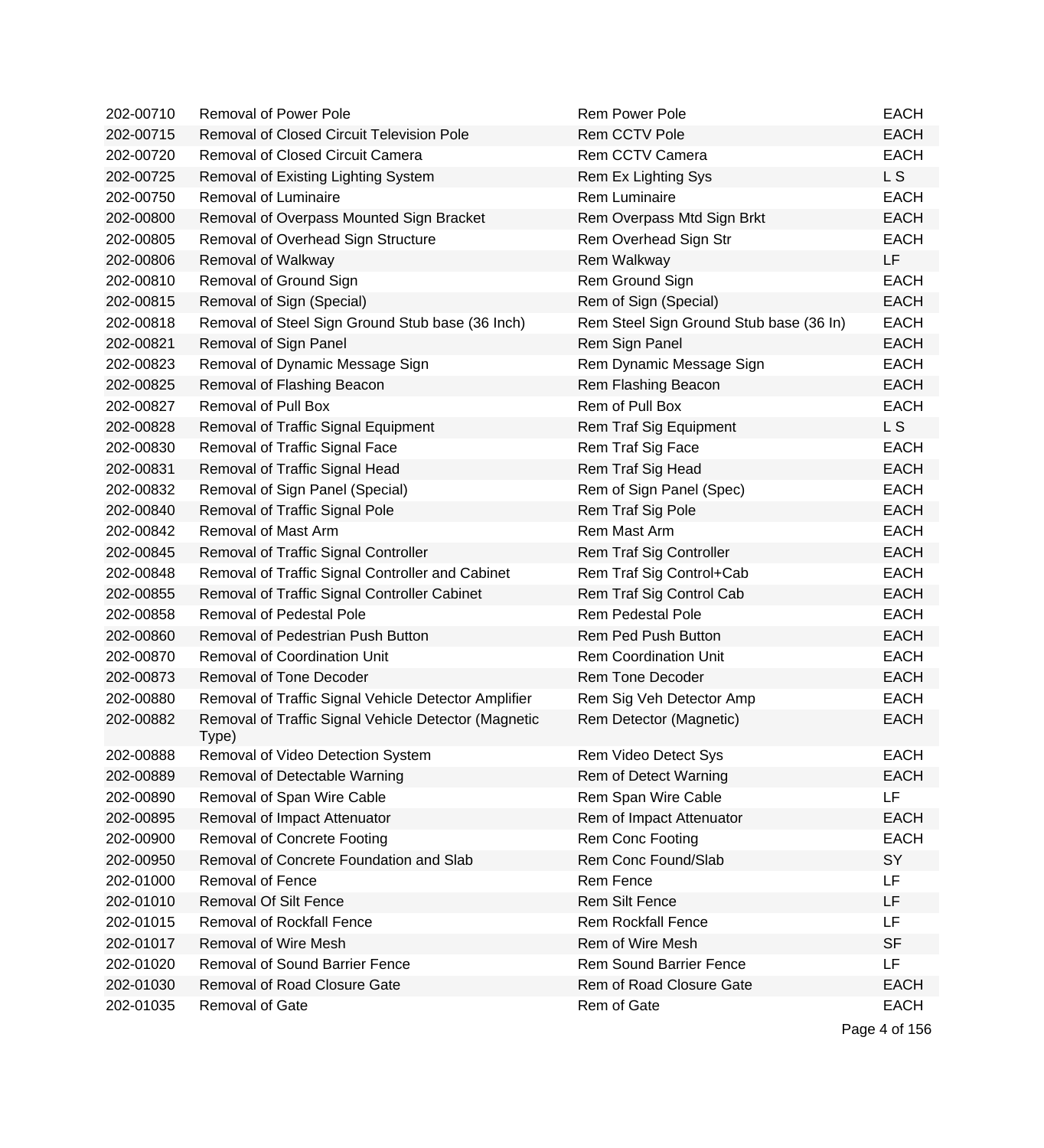| 202-01040 | Removal of HOV Gate                   | Rem of HOV Gate                    | <b>EACH</b>    |
|-----------|---------------------------------------|------------------------------------|----------------|
| 202-01110 | Removal of Guardrail Type 1           | Rem Gdrail Ty 1                    | LF             |
| 202-01130 | Removal of Guardrail Type 3           | Rem Gdrail Ty 3                    | LF             |
| 202-01135 | Removal of Guardrail Thrie Beam       | Rem Gdrail Thrie Beam              | <b>LF</b>      |
| 202-01140 | Removal of Guardrail Type 4           | Rem Gdrail Ty 4                    | LF             |
| 202-01150 | Removal of Guardrail Type 5           | Rem Gdrail Ty 5                    | LF             |
| 202-01170 | Removal of Guardrail Type 7           | Rem Gdrail Ty 7                    | LF             |
| 202-01175 | Removal of Guardrail (Special)        | Rem of Guardrail (Spec)            | LF             |
| 202-01180 | Removal of Median Barrier             | <b>Rem Median Barrier</b>          | LF             |
| 202-01200 | Removal of Tensioned Cable Barrier    | <b>Rem Tensioned Cable Barrier</b> | LF             |
| 202-01300 | Removal of End Anchorage              | Rem End Anchorage                  | <b>EACH</b>    |
| 202-01400 | <b>Removal of Cattle Guard</b>        | <b>Removal of Cattle Guard</b>     | <b>EACH</b>    |
| 202-04000 | <b>Plug Structure</b>                 | <b>Plug Structure</b>              | <b>EACH</b>    |
| 202-04001 | <b>Plug Culvert</b>                   | <b>Plug Culvert</b>                | <b>EACH</b>    |
| 202-04002 | <b>Clean Culvert</b>                  | <b>Clean Culvert</b>               | <b>EACH</b>    |
| 202-04003 | Clean Culvert (Special)               | Clean Culvert (Spec)               | <b>EACH</b>    |
| 202-04004 | Plug Culvert (Special)                | Plug Culvert (Spec)                | <b>EACH</b>    |
| 202-04005 | Clean Valve Box                       | Clean Valve Box                    | <b>EACH</b>    |
| 202-04010 | Clean Inlet                           | Clean Inlet                        | <b>EACH</b>    |
| 202-04040 | Clean Box Girder                      | Clean Box Girder                   | <b>EACH</b>    |
| 202-04041 | Clean Box Girder (Forms and Debris)   | Clean Box Girder (F & D)           | <b>SF</b>      |
| 202-04042 | Clean Box Girder (Organic Material)   | Clean Box Girder (O M)             | <b>SF</b>      |
| 202-04050 | Clean Expansion Joint                 | Clean Exp Joint                    | LF             |
| 202-04060 | <b>Dust Abatement</b>                 | <b>Dust Abatement</b>              | L <sub>S</sub> |
| 202-04100 | Abandon Well                          | Abandon Well                       | <b>EACH</b>    |
| 202-04200 | Plug Storage Tank                     | Plug Storage Tank                  | <b>EACH</b>    |
| 202-04300 | Removal of Underground Storage Tank   | Rem Underground Storage Tank       | <b>EACH</b>    |
| 202-05000 | <b>Transverse Grooving</b>            | <b>Transverse Grooving</b>         | SY             |
| 202-05002 | Sawing Concrete (2 Inch)              | Sawing Concrete (2 In)             | LF             |
| 202-05004 | Sawing Concrete (4 Inch)              | Sawing Concrete (4 In)             | LF             |
| 202-05006 | Sawing Concrete (6 Inch)              | Sawing Concrete (6 In)             | LF             |
| 202-05008 | Sawing Concrete (8 Inch)              | Sawing Concrete (8 In)             | LF             |
| 202-05010 | Sawing Concrete (10 Inch)             | Sawing Concrete (10 In)            | LF             |
| 202-05011 | Sawing Concrete (10.5 Inch)           | Sawing Concrete (10.5 In)          | LF             |
| 202-05019 | Sawing Concrete (Special)             | Sawing Concrete (Spec)             | LF             |
| 202-05026 | Sawing Asphalt Material (6 Inch)      | Sawing Asphalt Mat (6 In)          | LF             |
| 202-05030 | Sawing Asphalt Material (10 Inch)     | Sawing Asphalt Mat (10 In)         | LF             |
| 202-05100 | <b>Sandblasting Reinforcing Steel</b> | Sandblasting Reinf Steel           | SY             |
| 202-05150 | Sandblasting                          | Sandblasting                       | <b>SF</b>      |
| 202-05300 | Removal and Disposal of Paint         | Rem and Disposal of Paint          | L S            |
| 202-06000 | <b>Removal of Detour</b>              | Rem Detour                         | L S            |
| 202-06500 | Removal of Restraining Bar            | Rem of Restraining Bar             | L S            |
| 202-06510 | Removal of Inspection Car Rail        | Rem of Inspection Car Rail         | L S            |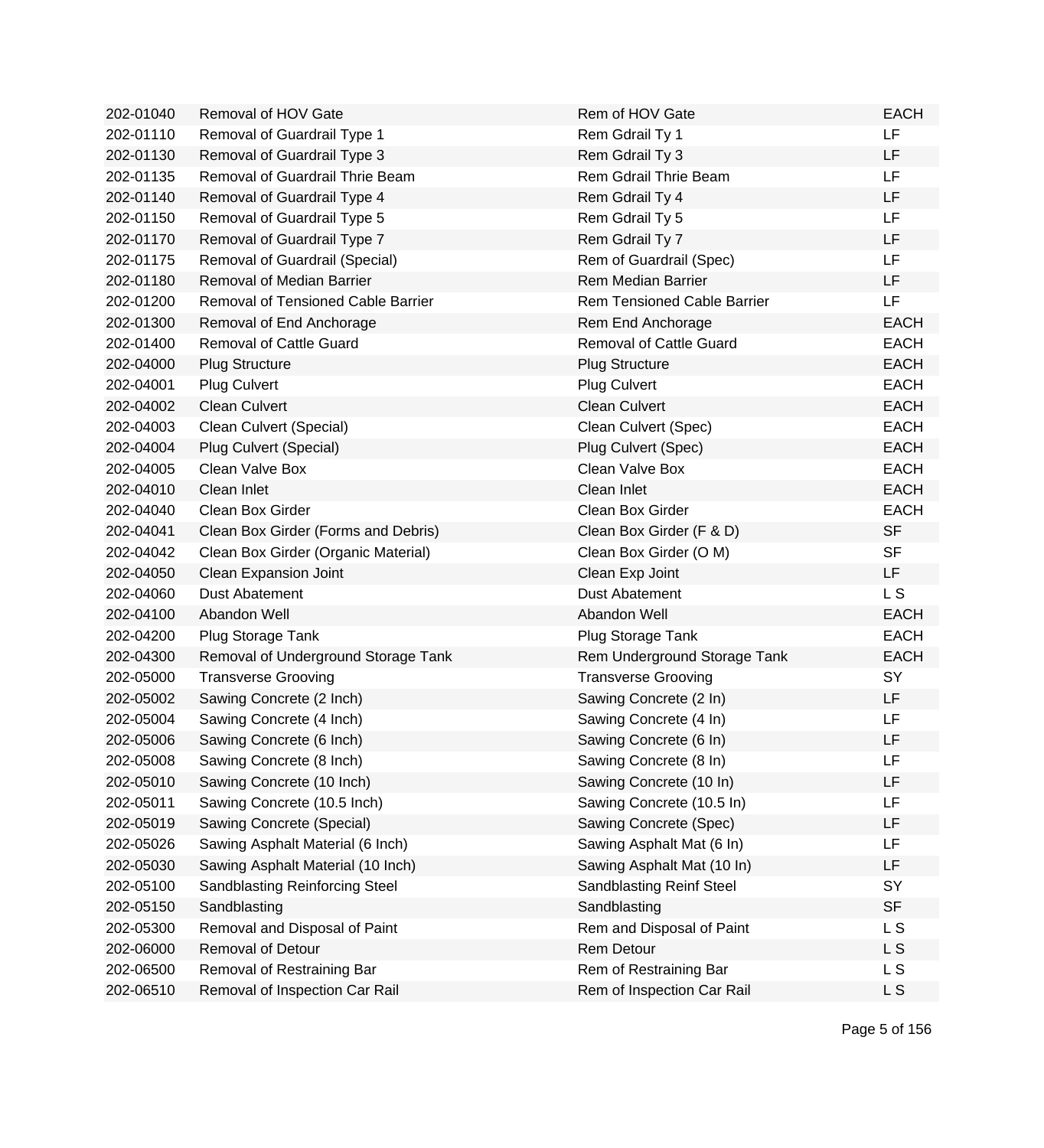| 202-06520 | <b>Removal of Existing Wall Panels</b>                | Rem of Existing Wall Panels             | L S            |
|-----------|-------------------------------------------------------|-----------------------------------------|----------------|
| 202-06530 | Clean Drain Pipe (Special)                            | Clean Drain Pipe (Spec)                 | <b>EACH</b>    |
| 202-07000 | <b>Obliterate Old Road</b>                            | Oblit Old Road                          | L <sub>S</sub> |
| 202-07100 | Removal of Access Road (Special)                      | Rem of Access Rd (Spec)                 | L S            |
| 203-00000 | Unclassified Excavation                               | Uncl Excav                              | <b>CY</b>      |
| 203-00010 | Unclassified Excavation (Complete In Place)           | Uncl Excav (CIP)                        | <b>CY</b>      |
| 203-00012 | Unclassified Excavation (Complete In Place) (Special) | Uncl Excav (CIP) (Spec)                 | <b>CY</b>      |
| 203-00040 | Unclassified Excavation (Special)                     | Uncl Excav (Spec)                       | <b>CY</b>      |
| 203-00060 | Embankment Material (Complete In Place)               | Emb Matl (CIP)                          | <b>CY</b>      |
| 203-00061 | Embankment Material (Complete In Place)               | Emb Matl (CIP)                          | <b>TON</b>     |
| 203-00062 | Embankment Material (Complete In Place) (Special)     | Emb Matl (CIP) (Spec)                   | <b>CY</b>      |
| 203-00065 | Embankment Material (Complete In Place) (R20)         | Emb Matl (CIP) (R20)                    | <b>CY</b>      |
| 203-00066 | Embankment Material (Complete In Place) (R40)         | Emb Matl (CIP) (R40)                    | <b>CY</b>      |
| 203-00100 | <b>Muck Excavation</b>                                | Muck Excav                              | <b>CY</b>      |
| 203-00200 | <b>Borrow</b>                                         | <b>Borrow</b>                           | <b>CY</b>      |
| 203-00210 | Borrow (Complete In Place)                            | Borrow (CIP)                            | <b>CY</b>      |
| 203-00400 | <b>Rock Excavation</b>                                | <b>Rock Excav</b>                       | <b>CY</b>      |
| 203-00440 | <b>Rock Excavation (Special)</b>                      | Rock Excav (Spec)                       | <b>CY</b>      |
| 203-00450 | <b>Rock Removal</b>                                   | Rem Rock                                | <b>EACH</b>    |
| 203-00500 | <b>Rock Fill</b>                                      | <b>Rock Fill</b>                        | <b>CY</b>      |
| 203-00510 | Rock Fill (Special)                                   | Rock Fill (Spec)                        | <b>CY</b>      |
| 203-00590 | <b>Rock Placement</b>                                 | <b>Rock Placement</b>                   | <b>CY</b>      |
| 203-00592 | <b>Rock Staining</b>                                  | <b>Rock Staining</b>                    | <b>SF</b>      |
| 203-00595 | <b>Rock Scaling</b>                                   | <b>Rock Scaling</b>                     | SY             |
| 203-00596 | <b>Rock Scaling</b>                                   | <b>Rock Scaling</b>                     | L <sub>S</sub> |
| 203-00598 | <b>Rock Scaling</b>                                   | <b>Rock Scaling</b>                     | <b>HOUR</b>    |
| 203-00599 | <b>Rock Scaler</b>                                    | <b>Rock Scaler</b>                      | <b>HOUR</b>    |
| 203-00600 | Stripping                                             | Stripping                               | <b>CY</b>      |
| 203-00700 | <b>Reclaim Pit</b>                                    | <b>Reclaim Pit</b>                      | <b>EACH</b>    |
| 203-00705 | <b>Access Pit</b>                                     | <b>Access Pit</b>                       | <b>EACH</b>    |
| 203-00710 | Clay Plating (Complete In Place)                      | Clay Plating (CIP)                      | <b>CY</b>      |
| 203-00810 | Sawdust Fill (Complete In Place)                      | Sawdust Fill (CIP)                      | <b>CY</b>      |
| 203-00840 | <b>Expanded Polystyrene Fill</b>                      | Polystyrene Fill                        | <b>CY</b>      |
| 203-00850 | Expanded Polystyrene Fill (Complete In Place)         | Polystyrene Fill (CIP)                  | <b>CY</b>      |
| 203-00900 | <b>Contaminated Soil Excavation</b>                   | <b>Contaminated Soil Excav</b>          | <b>CY</b>      |
| 203-00910 | Contaminated Soil Excavation and Disposal (Off-Site)  | Contam Soil Excav & Disposal (Off-Site) | <b>CY</b>      |
| 203-01020 | Compaction (AASHTO T 99)                              | Compaction (AASHTO T 99)                | <b>CY</b>      |
| 203-01030 | Compaction (AASHTO T 180)                             | Compaction (AASHTO T 180)               | <b>CY</b>      |
| 203-01100 | Proof Rolling                                         | <b>Proof Rolling</b>                    | <b>HOUR</b>    |
| 203-01120 | <b>Vibratory Rolling</b>                              | <b>Vibratory Rolling</b>                | <b>HOUR</b>    |
| 203-01140 | Rolling                                               | Rolling                                 | <b>HOUR</b>    |
| 203-01200 | Roadway Insulation Material (2 Inch)                  | Roadway Insulation Mat (2 In)           | <b>SF</b>      |
| 203-01500 | <b>Blading</b>                                        | Blading                                 | <b>HOUR</b>    |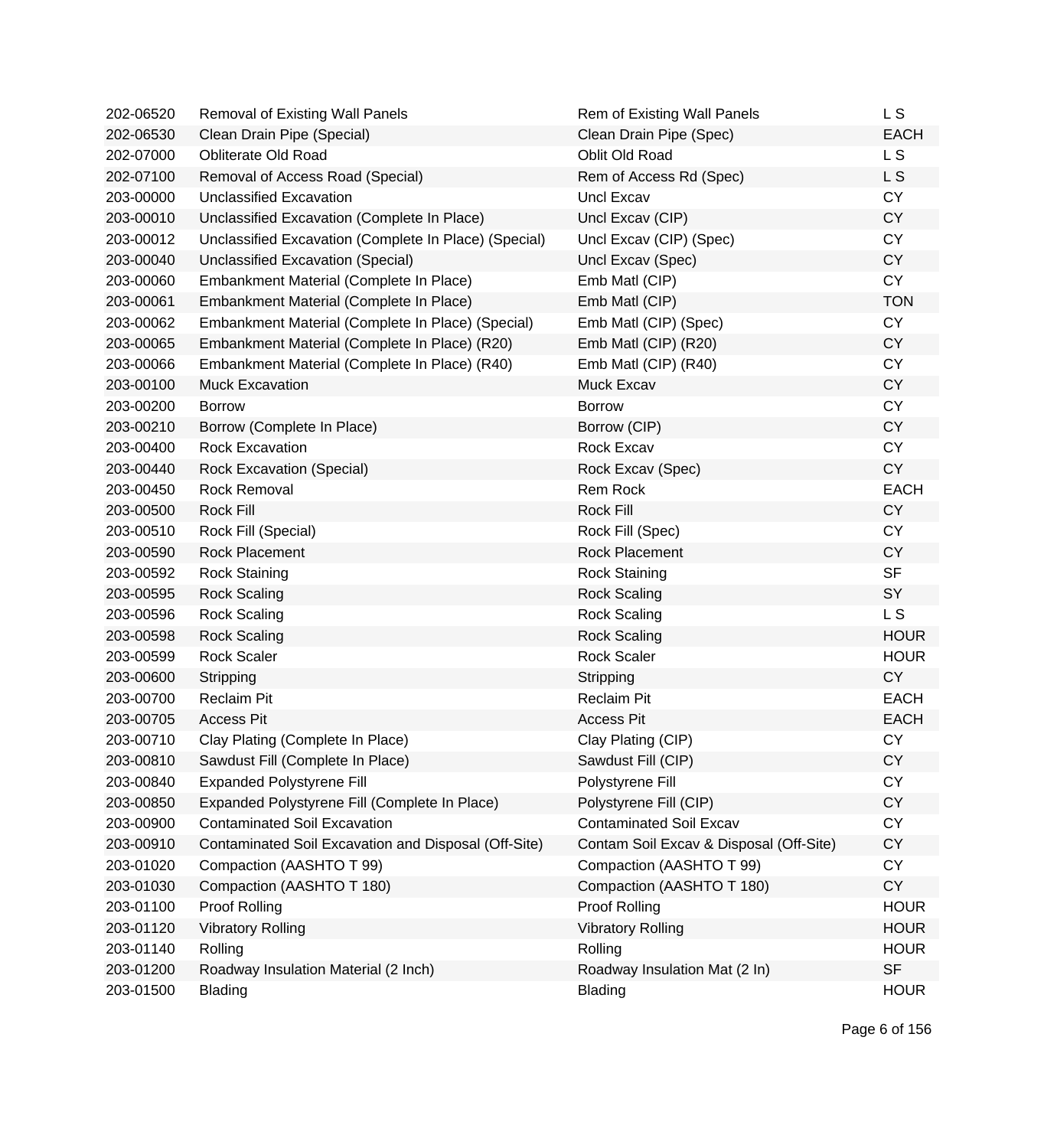| 203-01510 | <b>Backhoe</b>                                           | <b>Backhoe</b>                     | <b>HOUR</b>    |
|-----------|----------------------------------------------------------|------------------------------------|----------------|
| 203-01515 | Backhoe (Landscaping)                                    | Backhoe (Landscaping)              | <b>HOUR</b>    |
| 203-01520 | Backhoe (Special)                                        | Backhoe (Spec)                     | <b>EACH</b>    |
| 203-01525 | Backhoe (Special)                                        | Backhoe (Spec)                     | <b>HOUR</b>    |
| 203-01548 | Pump                                                     | Pump                               | <b>DAY</b>     |
| 203-01549 | Pump                                                     | Pump                               | <b>HOUR</b>    |
| 203-01550 | Dozing                                                   | Dozing                             | <b>HOUR</b>    |
| 203-01551 | Dozing (Heavy)                                           | Dozing (Heavy)                     | <b>HOUR</b>    |
| 203-01555 | Dozing (Landscaping)                                     | Dozing (Landscaping)               | <b>HOUR</b>    |
| 203-01565 | <b>Hydraulic Excavator</b>                               | <b>Hydraulic Excavator</b>         | <b>HOUR</b>    |
| 203-01580 | <b>Truck</b>                                             | <b>Truck</b>                       | <b>HOUR</b>    |
| 203-01582 | Truck (Dump)                                             | Truck (Dump)                       | <b>HOUR</b>    |
| 203-01583 | Truck (Tractor)                                          | Truck (Tractor)                    | <b>HOUR</b>    |
| 203-01590 | Front End Loader (Rubber Tire)                           | Front End Loader (Rubber)          | <b>HOUR</b>    |
| 203-01591 | Front End Loader (Crawler)                               | Front End Loader (Crawler)         | <b>HOUR</b>    |
| 203-01592 | Front End Loader (Special)                               | Front End Loader (Special)         | <b>HOUR</b>    |
| 203-01594 | <b>Combination Loader</b>                                | <b>Combination Loader</b>          | <b>HOUR</b>    |
| 203-01596 | Potholing With Surveying and Stationing of U/G Utilities | Potholing W/ Surveying             | L <sub>S</sub> |
| 203-01597 | Potholing                                                | Potholing                          | <b>HOUR</b>    |
| 203-01598 | Potholing (Special)                                      | Potholing (Spec)                   | <b>EACH</b>    |
| 203-01600 | Crane (Crawler)                                          | Crane (Crawler)                    | <b>HOUR</b>    |
| 203-01610 | Crane (Rubber Tire)                                      | Crane (Rubber Tire)                | <b>HOUR</b>    |
| 203-01615 | Crane (Scaling)                                          | Crane (Scaling)                    | <b>HOUR</b>    |
| 203-01620 | Sweeping                                                 | Sweeping                           | <b>HOUR</b>    |
| 203-01622 | Sweeping (With Pickup Broom)                             | Sweeping (With Pickup Broom)       | <b>HOUR</b>    |
| 203-01625 | <b>Hydraulic Excavator Scaling</b>                       | <b>Hydraulic Excavator Scaling</b> | <b>HOUR</b>    |
| 203-01700 | Transport                                                | Transport                          | <b>HOUR</b>    |
| 203-02000 | Drilling and Blasting                                    | <b>Drill and Blast</b>             | LF             |
| 203-02060 | Presplitting                                             | Presplitting                       | LF             |
| 203-02300 | <b>Rock Scaler</b>                                       | <b>Rock Scaler</b>                 | <b>HOUR</b>    |
| 203-02310 | <b>Scaler Foreman</b>                                    | <b>Scaler Foreman</b>              | <b>HOUR</b>    |
| 203-02312 | <b>Hand Scaling</b>                                      | <b>Hand Scaling</b>                | <b>HOUR</b>    |
| 203-02315 | <b>Mechanized Scaling</b>                                | <b>Mechanized Scaling</b>          | <b>HOUR</b>    |
| 203-02320 | <b>Blaster</b>                                           | <b>Blaster</b>                     | <b>HOUR</b>    |
| 203-02324 | <b>Blast Vibration Monitoring</b>                        | <b>Blast Vibration Monitoring</b>  | L <sub>S</sub> |
| 203-02330 | Laborer                                                  | Laborer                            | <b>HOUR</b>    |
| 203-62340 | Salaried Foreman and Pickup                              | Salaried Foreman and Pickup        | <b>HOUR</b>    |
| 204-00010 | Haul                                                     | Haul                               | <b>TM</b>      |
| 206-00000 | <b>Structure Excavation</b>                              | Str Excav                          | <b>CY</b>      |
| 206-00010 | <b>Structure Excavation (Special)</b>                    | Str Excav (Spec)                   | <b>CY</b>      |
| 206-00050 | Structure Backfill (Special)                             | Str Bkfl (Spec)                    | <b>CY</b>      |
| 206-00060 | Structure Backfill (Special) (Flow-Fill)                 | Str Bkfl (Spec) (Flow-Fill)        | CY             |
| 206-00065 | Structure Backfill (Flow-Fill)                           | Str Bkfl (Flow-Fill)               | <b>CY</b>      |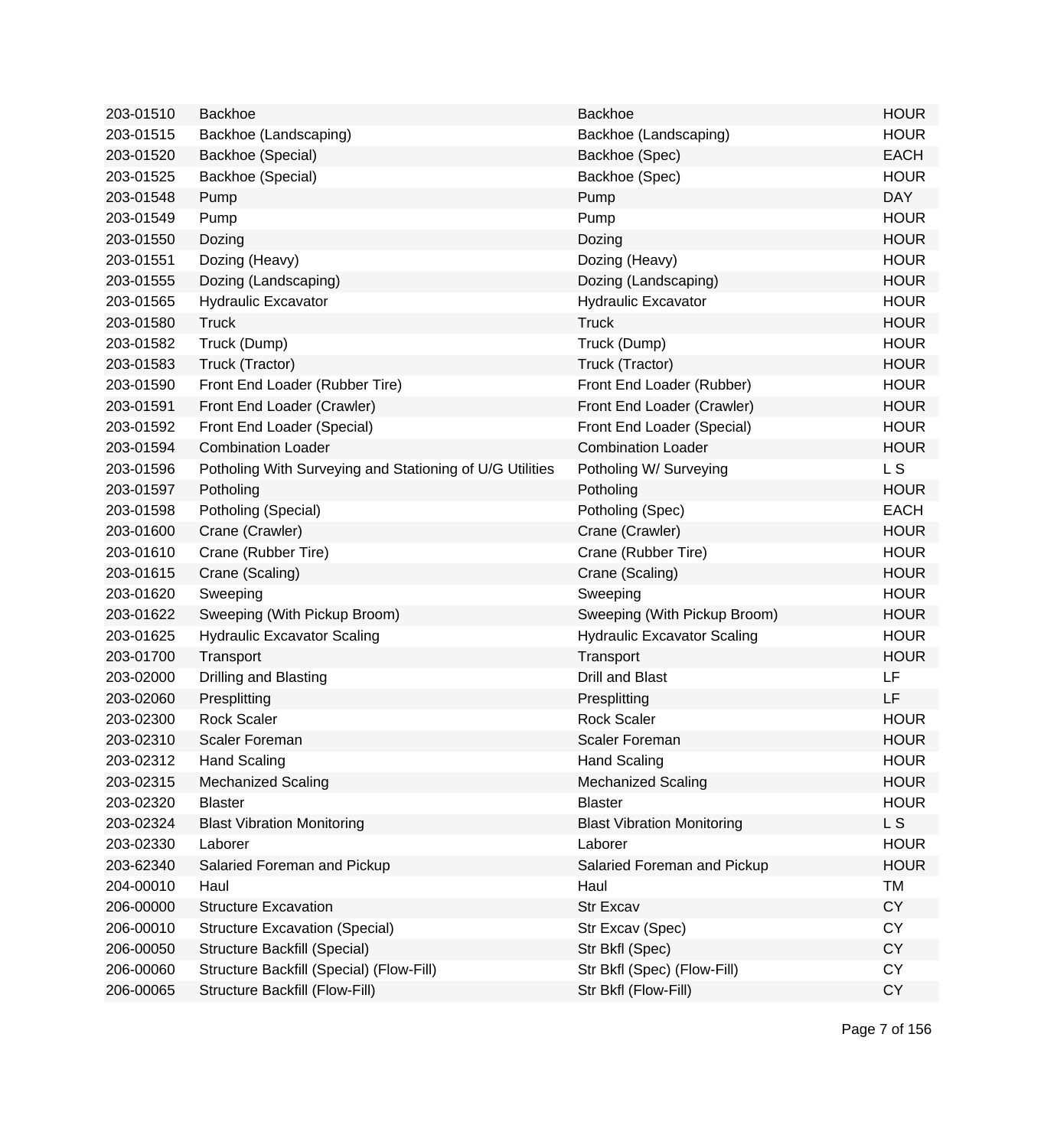| 206-00066 | Structure Backfill (Flowable Fly Ash)                  | Str Bkfl (FF Ash)                | <b>CY</b>      |
|-----------|--------------------------------------------------------|----------------------------------|----------------|
| 206-00070 | Structure Backfill (Controlled Low Strength Materials) | Str Bkfl (CLSM)                  | <b>CY</b>      |
| 206-00100 | Structure Backfill (Class 1)                           | Str Bkfl (CL 1)                  | <b>CY</b>      |
| 206-00105 | <b>Cement Treated Base</b>                             | <b>Cement Treated Base</b>       | <b>CY</b>      |
| 206-00200 | Structure Backfill (Class 2)                           | Str Bkfl (CL 2)                  | <b>CY</b>      |
| 206-00360 | Mechanical Reinforcement of Soil                       | Mechanical Reinforcement of Soil | <b>CY</b>      |
| 206-00505 | <b>Filter Material (Special)</b>                       | Filter Matl (Spec)               | <b>CY</b>      |
| 206-00510 | Filter Material (Class A)                              | Filter Matl (CL A)               | <b>CY</b>      |
| 206-00520 | Filter Material (Class B)                              | Filter Matl (CL B)               | <b>CY</b>      |
| 206-00530 | Filter Material (Class C)                              | Filter Matl (CLC)                | <b>CY</b>      |
| 206-01000 | <b>Bed Course Material</b>                             | <b>Bed Course Matl</b>           | <b>CY</b>      |
| 206-01001 | <b>Bed Course Material (Special)</b>                   | Bed Course Matl (Spec)           | <b>CY</b>      |
| 206-01010 | <b>Bed Course Material</b>                             | <b>Bed Course Matl</b>           | <b>TON</b>     |
| 206-01025 | Rock Blanket (1 Foot)                                  | Rock Blanket (1 Ft)              | SY             |
| 206-01500 | Cofferdam                                              | Cofferdam                        | L S            |
| 206-01600 | <b>Temporary Excavation Support</b>                    | <b>Temp Excav Support</b>        | L S            |
| 206-01750 | Shoring                                                | Shoring                          | L S            |
| 206-01781 | Shoring (Area 1)                                       | Shoring (A 1)                    | L <sub>S</sub> |
| 206-01782 | Shoring (Area 2)                                       | Shoring (A 2)                    | L S            |
| 206-01783 | Shoring (Area 3)                                       | Shoring (A 3)                    | L <sub>S</sub> |
| 206-01784 | Shoring (Area 4)                                       | Shoring (A 4)                    | L S            |
| 206-01785 | Shoring (Area 5)                                       | Shoring (A 5)                    | L S            |
| 206-01786 | Shoring (Area 6)                                       | Shoring (A 6)                    | L S            |
| 206-01787 | Shoring (Area 7)                                       | Shoring (A 7)                    | L S            |
| 206-01788 | Shoring (Area 8)                                       | Shoring (A 8)                    | L S            |
| 206-01789 | Shoring (Area 9)                                       | Shoring (A 9)                    | L S            |
| 206-01790 | Shoring (Area 10)                                      | Shoring (A 10)                   | L S            |
| 206-01791 | Shoring (Area 11)                                      | Shoring (A 11)                   | L <sub>S</sub> |
| 206-01792 | Shoring (Area 12)                                      | Shoring (A 12)                   | L S            |
| 206-01793 | Shoring (Area 13)                                      | Shoring (A 13)                   | L S            |
| 206-01794 | Shoring (Area 14)                                      | Shoring (A 14)                   | L S            |
| 206-01795 | Shoring (Area 15)                                      | Shoring (A 15)                   | L S            |
| 207-00205 | Topsoil                                                | Topsoil                          | <b>CY</b>      |
| 207-00210 | Stockpile Topsoil                                      | Stockpile Topsoil                | <b>CY</b>      |
| 207-00305 | <b>Wetland Topsoil</b>                                 | <b>Wetland Topsoil</b>           | <b>CY</b>      |
| 207-00310 | Stockpile Wetland Topsoil                              | Stockpile Wetland Topsoil        | <b>CY</b>      |
| 207-00405 | <b>Topsoil (Special)</b>                               | Topsoil (Spec)                   | <b>CY</b>      |
| 207-01110 | <b>Planter Soil Mix</b>                                | Planter Soil Mix                 | <b>CY</b>      |
| 208-00001 | Silt Dike                                              | Silt Dike                        | LF             |
| 208-00002 | Erosion Log Type 1 (12 Inch)                           | Erosion Log Type 1 (12 In)       | LF             |
| 208-00004 | Silt Berm                                              | Silt Berm                        | LF             |
| 208-00006 | Erosion Log (Special)                                  | Erosion Log (Special)            | LF             |
| 208-00007 | Erosion Log Type 2 (8 Inch)                            | Erosion Log Type 2 (8 In)        | LF             |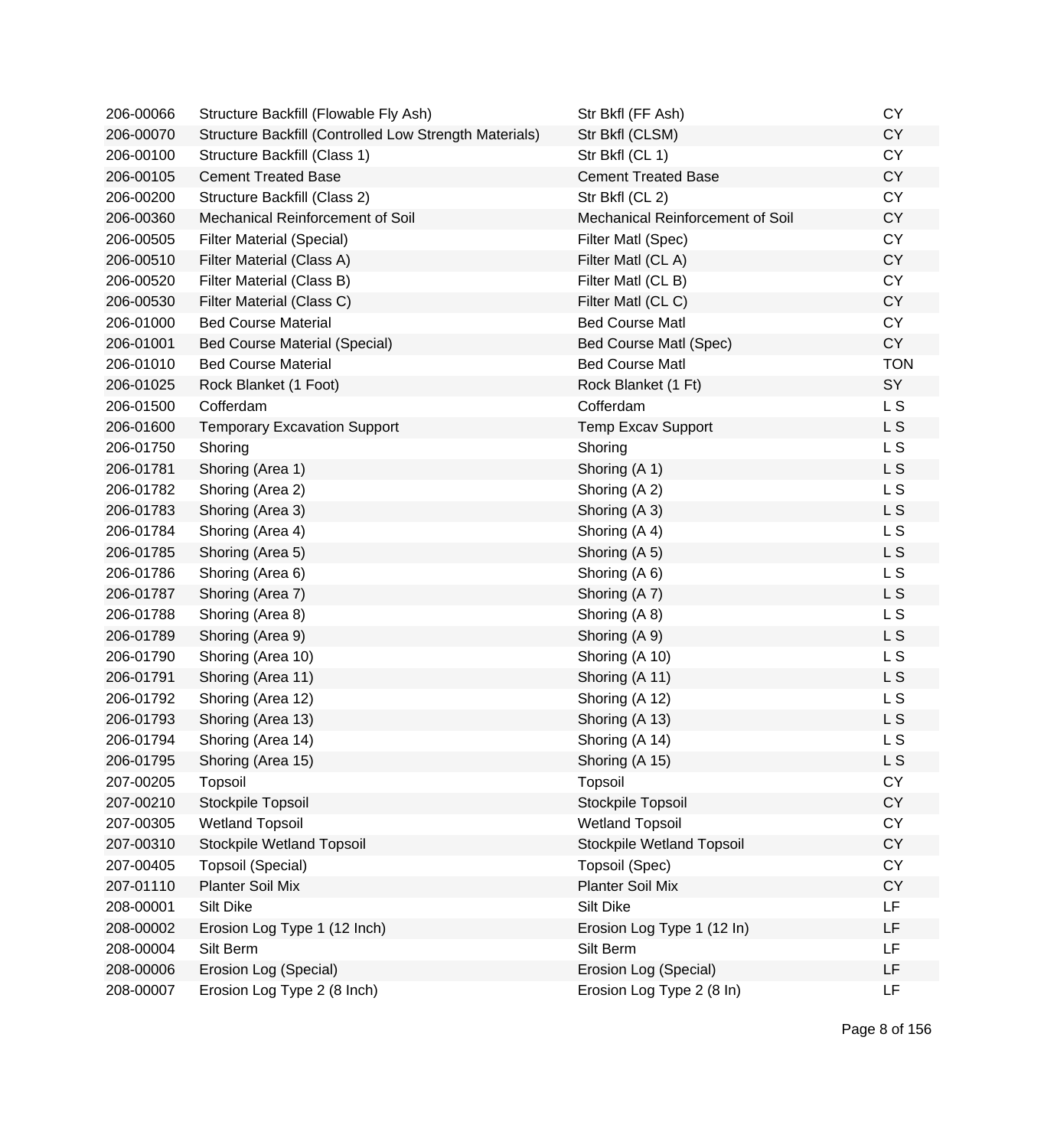| 208-00008 | Erosion Log Type 2 (12 Inch)                 | Erosion Log Type 2 (12 In)               | LF          |
|-----------|----------------------------------------------|------------------------------------------|-------------|
| 208-00009 | Erosion Log Type 2 (18 Inch)                 | Erosion Log Type 2 (18 In)               | LF          |
| 208-00011 | Erosion Bales (Weed Free)                    | Erosion Bales (Weed Free)                | <b>EACH</b> |
| 208-00012 | Erosion Log Type 1 (9 Inch)                  | Erosion Log Type 1 (9 In)                | LF          |
| 208-00013 | Erosion Log Type 1 (20 Inch)                 | Erosion Log Type 1 (20 In)               | LF          |
| 208-00015 | Sand Bag                                     | Sand Bag                                 | <b>EACH</b> |
| 208-00019 | Silt Fence (Reinforced) (Special)            | Silt Fence (Reinforced)(Special)         | LF          |
| 208-00020 | Silt Fence                                   | Silt Fence                               | LF          |
| 208-00021 | Silt Fence (Reinforced)                      | Silt Fence (Reinf)                       | LF          |
| 208-00022 | Erosion Log (Type 3)(9 Inch)                 | Erosion Log (Type 3)(9 In)               | LF          |
| 208-00023 | Erosion Log (Type 3)(12 Inch)                | Erosion Log (Type 3)(12 In)              | LF          |
| 208-00024 | Erosion Log (Type 3)(20 Inch)                | Erosion Log (Type 3)(20 In)              | LF          |
| 208-00025 | <b>Plastic Sheeting</b>                      | <b>Plastic Sheeting</b>                  | SY          |
| 208-00026 | Coir Roll                                    | Coir Roll                                | LF          |
| 208-00030 | Sediment Basin                               | Sediment Basin                           | <b>EACH</b> |
| 208-00033 | Sediment Trap                                | Sediment Trap                            | <b>EACH</b> |
| 208-00035 | Aggregate Bag                                | Aggregate Bag                            | LF          |
| 208-00041 | Rock Check Dam                               | Rock Check Dam                           | <b>EACH</b> |
| 208-00045 | <b>Concrete Washout Structure</b>            | <b>Conc Washout Str</b>                  | <b>EACH</b> |
| 208-00046 | Pre-fabricated Concrete Washout Structure    | Pre-fab Conc Washout Str                 | <b>EACH</b> |
| 208-00051 | Storm Drain Inlet Protection (Type I)        | Storm Drain Inlet Protection (Type I)    | LF          |
| 208-00052 | Storm Drain Inlet Protection (Type II)       | Storm Drain Inlet Protection (Type II)   | LF          |
| 208-00053 | Storm Drain Inlet Protection (Type I)        | Storm Drain Inlet Protection (Type I)    | <b>EACH</b> |
| 208-00054 | Storm Drain Inlet Protection (Type II)       | Storm Drain Inlet Protection (Type II)   | <b>EACH</b> |
| 208-00055 | <b>Rigid Inlet Protection Device</b>         | <b>Rigid Inlet Prot Device</b>           | <b>EACH</b> |
| 208-00056 | Storm Drain Inlet Protection (Type III)      | Storm Drain Inlet Protection (Type III)  | <b>EACH</b> |
| 208-00060 | <b>Temporary Slope Drain</b>                 | <b>Temporary Slope Drain</b>             | LF          |
| 208-00070 | Vehicle Tracking Pad                         | Vehicle Tracking Pad                     | <b>EACH</b> |
| 208-00071 | Maintenance Aggregate (Vehicle Tracking Pad) | Maint Aggregate (Veh Track Pad)          | <b>CY</b>   |
| 208-00075 | Pre-fabricated Vehicle Tracking Pad          | Pre-fab Vehicle Track Pad                | <b>EACH</b> |
| 208-00103 | Removal and Disposal of Sediment (Labor)     | Removal and Disposal of Sediment (Labor) | <b>HOUR</b> |
| 208-00105 | Removal and Disposal of Sediment (Equipment) | Removal and Disposal of Sediment (Equip) | HOUR        |
| 208-00106 | Sweeping (Sediment Removal)                  | Sweeping (Sediment Removal)              | <b>HOUR</b> |
| 208-00107 | Removal of Trash                             | Rem Trash                                | <b>HOUR</b> |
| 208-00207 | <b>Erosion Control Management</b>            | <b>Erosion Control Management</b>        | <b>DAY</b>  |
| 208-00300 | <b>Temporary Berms</b>                       | <b>Temporary Berms</b>                   | LF          |
| 208-00301 | <b>Temporary Diversion</b>                   | <b>Temporary Diversion</b>               | LF          |
| 208-00302 | Temporary Spill Berm (Special)               | Temp Spill Berm (Special)                | LF          |
| 208-00400 | <b>Water Control</b>                         | <b>Water Control</b>                     | L S         |
| 208-00500 | Swale Protection Type 1                      | Swale Protect Type 1                     | LF          |
| 208-00502 | Swale Protection Type 2                      | Swale Protect Type 2                     | LF          |
| 208-00503 | Swale Protection Type 3                      | Swale Protect Type 3                     | LF          |
| 208-00504 | Swale Protection Type 4                      | Swale Protect Type 4                     | LF          |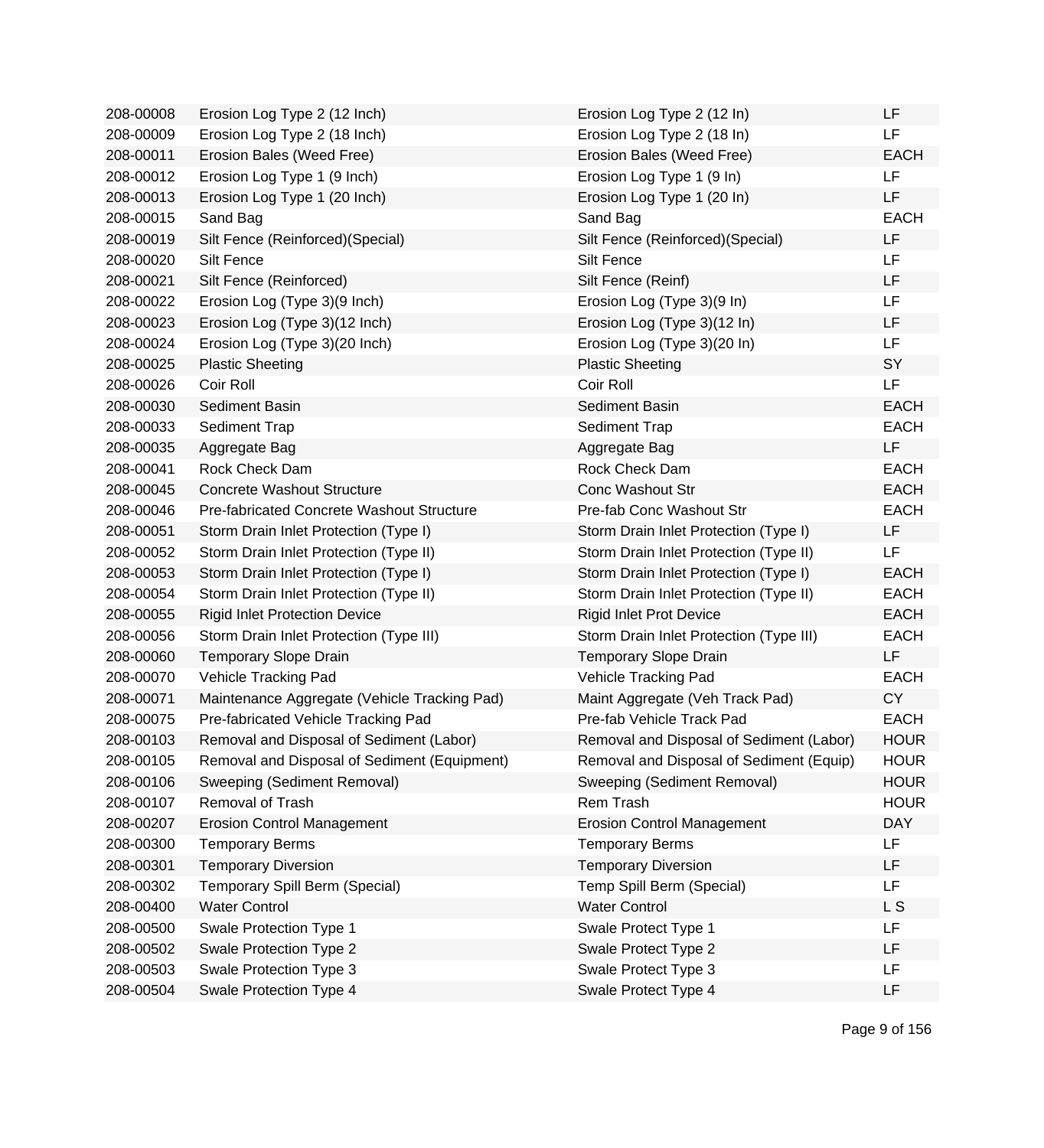| 208-00505 | Swale Protection Type 5                        | Swale Protect Type 5               | LF          |
|-----------|------------------------------------------------|------------------------------------|-------------|
| 208-00506 | Swale Protection Type 6                        | Swale Protection Type 6            | LF          |
| 208-00520 | <b>Temporary Stream Crossing</b>               | <b>Temp Stream Crossing</b>        | L S         |
| 209-00000 | Water                                          | Water                              | <b>MGAL</b> |
| 209-00100 | Water (Landscaping)                            | Water (Landscaping)                | <b>MGAL</b> |
| 209-00200 | <b>Time-Released Water Product</b>             | <b>Time-Released Water Product</b> | <b>EACH</b> |
| 209-00300 | Water Treat Processing (Tunnel)                | Water Treat Pro (Tunnel)           | <b>MGAL</b> |
| 209-00600 | Dust Palliative (Magnesium Chloride)           | Dust Palliative (Mg Cl)            | <b>GAL</b>  |
| 209-00605 | Dust Palliative (Magnesium Chloride) (Special) | Dust Palliative (Mg Cl)(Spec)      | <b>GAL</b>  |
| 210-00001 | <b>Reset Structure</b>                         | <b>Res Structure</b>               | <b>EACH</b> |
| 210-00007 | <b>Reset Wheel Stop</b>                        | <b>Res Wheel Stop</b>              | <b>EACH</b> |
| 210-00010 | <b>Reset Mailbox Structure</b>                 | <b>Res Mailbox Str</b>             | <b>EACH</b> |
| 210-00011 | Reset Mailbox Structure (Type 1)               | Res Mailbox Str (Ty 1)             | <b>EACH</b> |
| 210-00012 | Reset Mailbox Structure (Type 2)               | Res Mailbox Str (Ty 2)             | <b>EACH</b> |
| 210-00013 | Reset Mailbox Structure (Type 3)               | Res Mailbox Str (Ty 3)             | <b>EACH</b> |
| 210-00014 | Reset Mailbox Structure (Type 4)               | Res Mailbox Str (Ty 4)             | <b>EACH</b> |
| 210-00015 | <b>Reset End Section</b>                       | <b>Res End Section</b>             | <b>EACH</b> |
| 210-00030 | <b>Reset Water Service</b>                     | <b>Res Water Service</b>           | <b>EACH</b> |
| 210-00035 | <b>Reset Water Meter</b>                       | <b>Res Water Meter</b>             | <b>EACH</b> |
| 210-00040 | <b>Reset Water Line</b>                        | <b>Res Water Line</b>              | L S         |
| 210-00045 | <b>Reset Slide Headgate</b>                    | Res Slide Headgate                 | <b>EACH</b> |
| 210-00050 | <b>Reset Fire Hydrant</b>                      | Res Fire Hydrant                   | <b>EACH</b> |
| 210-00055 | <b>Reset Utility Pad-Mounted Transformer</b>   | <b>Res Util Pad-Mount Trans</b>    | <b>EACH</b> |
| 210-00056 | Reset Utility Secondary Service Pedestal       | Res Util Sec Serv Ped              | <b>EACH</b> |
| 210-00060 | <b>Reset Marker</b>                            | <b>Res Marker</b>                  | <b>EACH</b> |
| 210-00065 | Reset Monument (Type 3A)                       | Res Monument (Ty 3A)               | <b>EACH</b> |
| 210-00066 | <b>Reset Monument Box</b>                      | <b>Reset Monument Box</b>          | <b>EACH</b> |
| 210-00070 | <b>Reset Barricade</b>                         | <b>Res Barricade</b>               | <b>EACH</b> |
| 210-00090 | <b>Reset Delineator</b>                        | <b>Res Delineator</b>              | <b>EACH</b> |
| 210-00094 | Reset LED Lane Markings                        | Res LED Lane Markings              | <b>EACH</b> |
| 210-00100 | <b>Reset Trash Guard</b>                       | Res Trash Guard                    | <b>EACH</b> |
| 210-00200 | <b>Reset Flagpole</b>                          | <b>Reset Flagpole</b>              | <b>EACH</b> |
| 210-00300 | <b>Reset Brick Pavers</b>                      | <b>Res Brick Pavers</b>            | SY          |
| 210-00400 | Reset Bridge Expansion Device                  | Res Expan Device                   | LF          |
| 210-00410 | Modify Bridge Expansion Device                 | Modify Bridge Expan Device         | <b>EACH</b> |
| 210-00415 | Repair Rail Expansion Joint                    | Repair Rail Expan Joint            | <b>EACH</b> |
| 210-00420 | <b>Reset Timbers</b>                           | <b>Res Timbers</b>                 | L S         |
| 210-00425 | Reset Bridge Railing                           | Res Bridge Railing                 | LF          |
| 210-00427 | <b>Reset Pipe Handrailing</b>                  | Res Pipe Handrailing               | LF          |
| 210-00440 | <b>Repair Curb</b>                             | <b>Repair Curb</b>                 | LF          |
| 210-00442 | Patch Bridge Curb                              | Patch Bridge Curb                  | <b>LF</b>   |
| 210-00444 | Replace Bridge Curb                            | Replace Bridge Curb                | LF          |
| 210-00450 | Repair Overhead Sign Structure                 | Repair Overhead Sign Structure     | L S         |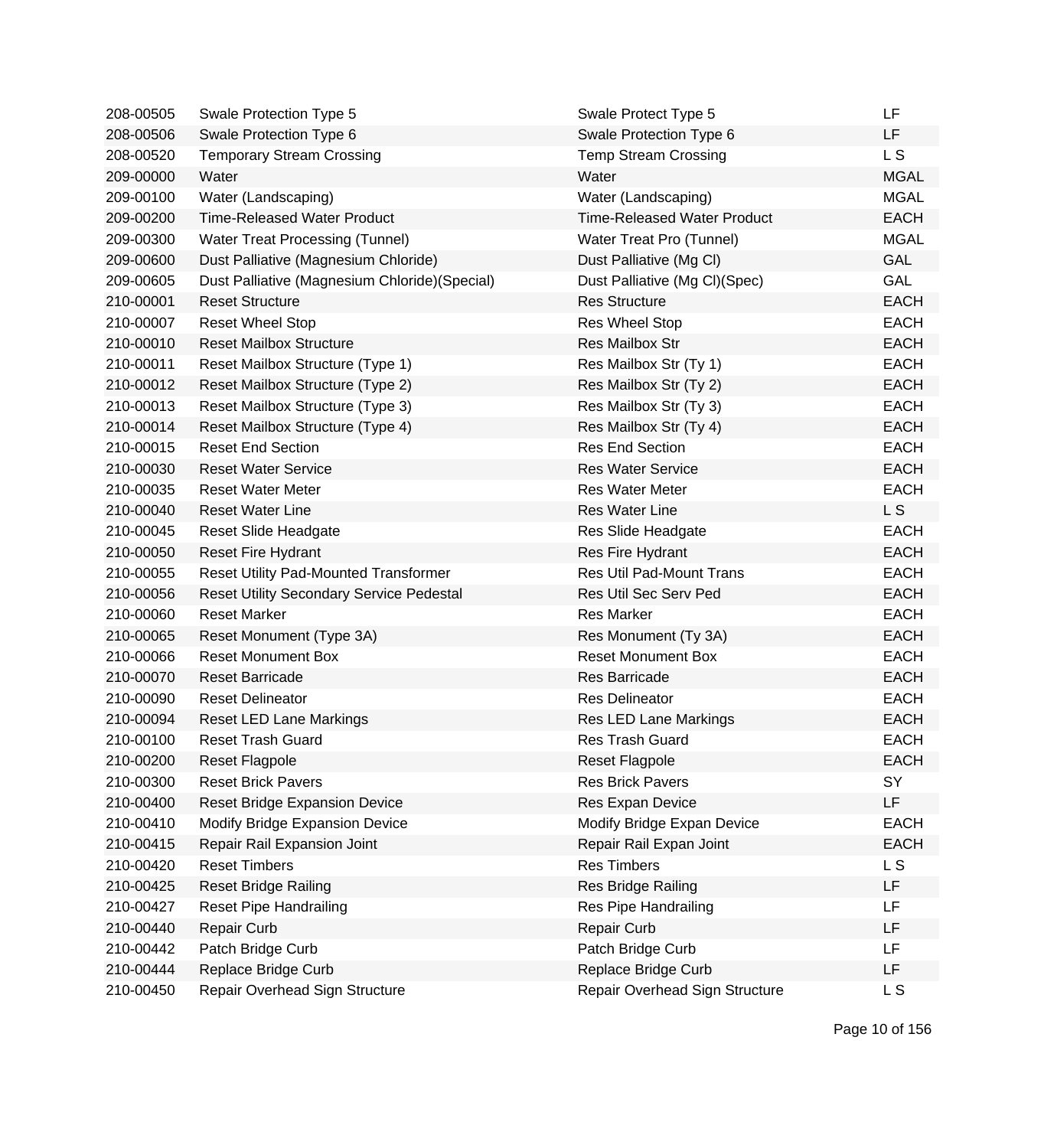| 210-00451 | Repair Overhead Sign Structure                | Rep Overhead Sign Str              | <b>EACH</b>    |
|-----------|-----------------------------------------------|------------------------------------|----------------|
| 210-00455 | Repair Post-Tensioning System                 | Rep P-Tension Sys                  | L S            |
| 210-00472 | <b>Reset Metal Panels</b>                     | <b>Res Metal Panels</b>            | <b>LF</b>      |
| 210-00473 | <b>Reset TV Cameras</b>                       | <b>Res TV Cameras</b>              | <b>EACH</b>    |
| 210-00474 | Reset Traffic Controller Signal Head          | Res Traf Contr Signal Head         | <b>EACH</b>    |
| 210-00475 | <b>Reset Closed Circuit Television Pole</b>   | Res CCTV Pole                      | <b>EACH</b>    |
| 210-00476 | Reset Microwave Vehicle Radar Detector (MVRD) | <b>Reset MVRD</b>                  | <b>EACH</b>    |
| 210-00477 | <b>Reset Weather Station</b>                  | <b>Reset Weather Station</b>       | <b>EACH</b>    |
| 210-00478 | Modify Power Control Board                    | Modify Power Control Board         | L S            |
| 210-00479 | Reset Radio Communication Antenna             | Res Radio Com Antenna              | <b>EACH</b>    |
| 210-00480 | <b>Pier Restoration</b>                       | <b>Pier Restoration</b>            | <b>LS</b>      |
| 210-00500 | <b>Rebuild Portions of Present Structure</b>  | <b>Reb Port Present Str</b>        | <b>EACH</b>    |
| 210-00510 | <b>Rebuild Portions of Present Structure</b>  | <b>Reb Port Present Str</b>        | L <sub>S</sub> |
| 210-00520 | <b>Rebuild Portions of Present Structure</b>  | <b>Reb Port Present Str</b>        | SY             |
| 210-00530 | <b>Rebuild Portions of Present Structure</b>  | <b>Rebuild Port of Present Str</b> | <b>SF</b>      |
| 210-00650 | <b>Rebuild Timber Deck</b>                    | <b>Reb Timber Deck</b>             | L <sub>S</sub> |
| 210-00750 | <b>Reset Light Standard</b>                   | Res Light Standard                 | <b>EACH</b>    |
| 210-00755 | Reset Light Standard Steel High Mast          | Res Light Standard Steel High Mast | <b>EACH</b>    |
| 210-00760 | <b>Reset Luminaire</b>                        | Res Luminaire                      | <b>EACH</b>    |
| 210-00765 | <b>Reset Lighting Control</b>                 | Res Light Ctrl                     | L S            |
| 210-00766 | <b>Reset Lighting Control Center</b>          | Res Light Ctrl Cntr                | <b>EACH</b>    |
| 210-00770 | <b>Reset Floodlight</b>                       | <b>Reset Floodlight</b>            | <b>EACH</b>    |
| 210-00804 | Reset Over Height Vehicle Warning Siren       | Res Over Height Veh Warn Siren     | <b>EACH</b>    |
| 210-00805 | Reset Overhead Sign Structure                 | Res Overhead Sign Str              | <b>EACH</b>    |
| 210-00806 | Reset Over Height Vehicle Detector            | Res Over Height Veh Detector       | <b>EACH</b>    |
| 210-00807 | Reset Over Height Vehicle Blankout Sign       | Res Over Height Veh Blankout Sign  | <b>EACH</b>    |
| 210-00808 | Reset Overpass Mounted Sign Bracket           | Res Overpass Sign Brkt             | <b>EACH</b>    |
| 210-00809 | Reset Blankout Sign (Fiber Optic)             | Res Blank Sign (Fib Opt)           | <b>EACH</b>    |
| 210-00810 | Reset Ground Sign                             | Res Ground Sign                    | <b>EACH</b>    |
| 210-00815 | Reset Sign Panel                              | Res Sign Panel                     | <b>EACH</b>    |
| 210-00816 | Reset Sign Panel (Special)                    | Res Sign Panel (Spec)              | <b>EACH</b>    |
| 210-00820 | Reset Variable Message Sign                   | Res Var Mesg Sign                  | <b>EACH</b>    |
| 210-00822 | Portable Message Sign Panel (Reset)           | Port Msg Sign Panel (Reset)        | <b>EACH</b>    |
| 210-00825 | Reset Flashing Beacon                         | Res Flashing Beacon                | <b>EACH</b>    |
| 210-00827 | <b>Reset Pull Box</b>                         | Res Pull Box                       | <b>EACH</b>    |
| 210-00830 | <b>Reset Traffic Signal Face</b>              | Res Traf Sig Face                  | <b>EACH</b>    |
| 210-00831 | Reset Traffic Signal Head                     | Res Traf Sig Head                  | <b>EACH</b>    |
| 210-00840 | <b>Reset Traffic Signal Pole</b>              | Res Traf Sig Pole                  | <b>EACH</b>    |
| 210-00842 | Reset Traffic Signal Mast Arm                 | Res Traf Sig Mast Arm              | <b>EACH</b>    |
| 210-00845 | <b>Reset Traffic Signal Controller</b>        | Res Traf Sig Cntrlr                | <b>EACH</b>    |
| 210-00846 | Portable Non-Intrusive Traffic Sensor (Reset) | Port Non-Intrus Traf Sens (Reset)  | <b>EACH</b>    |
| 210-00847 | <b>Reset Travel Time Indicator</b>            | Res Trav Time Ind                  | <b>EACH</b>    |
| 210-00848 | Reset Traffic Signal Controller and Cabinet   | Res Traf Sig Control+Cab           | <b>EACH</b>    |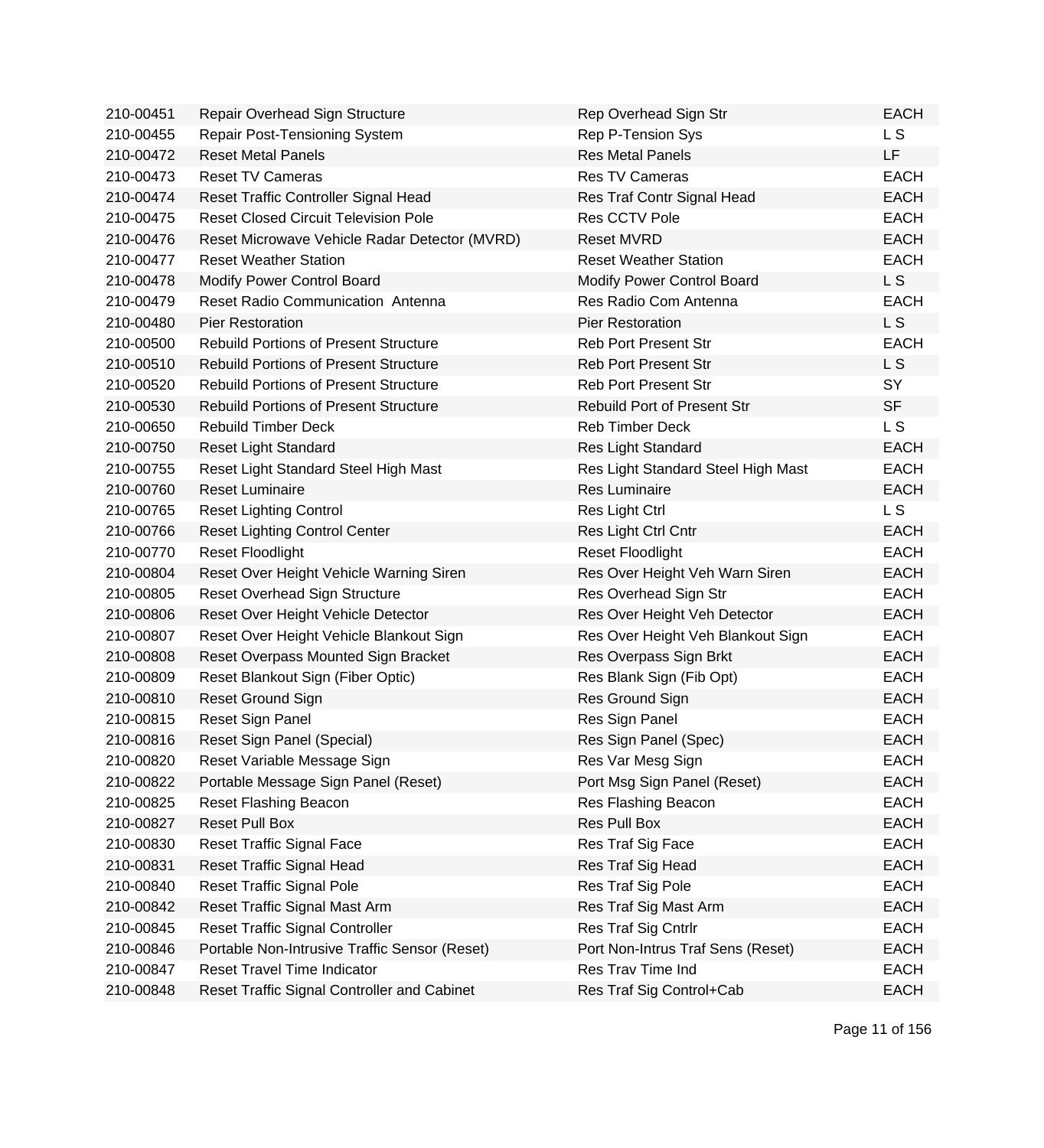| 210-00855 | Reset Traffic Signal Controller Cabinet         | Res Traf Sig Control Cab             | <b>EACH</b> |
|-----------|-------------------------------------------------|--------------------------------------|-------------|
| 210-00858 | <b>Reset Pedestal Pole</b>                      | <b>Res Pedestal Pole</b>             | <b>EACH</b> |
| 210-00860 | <b>Reset Pedestrian Push Button</b>             | Res Ped Push Button                  | <b>EACH</b> |
| 210-00861 | <b>Reset Wiring</b>                             | <b>Reset Wiring</b>                  | L S         |
| 210-00865 | Reset Pedestrian Signal Head                    | Res Ped Sig Head                     | <b>EACH</b> |
| 210-00866 | Reset Fire Preemption Unit and Timer            | Res Fire Preempt Unit+Timer          | <b>EACH</b> |
| 210-00867 | <b>Reset Fire Preemption Unit</b>               | Res Fire Preempt Unit                | <b>EACH</b> |
| 210-00870 | <b>Reset Coordination Unit</b>                  | <b>Res Coordination Unit</b>         | <b>EACH</b> |
| 210-00873 | <b>Reset Tone Decoder</b>                       | <b>Res Tone Decoder</b>              | <b>EACH</b> |
| 210-00875 | <b>Reset Surface Condition Analyser</b>         | Res Surface Cond Analyser            | <b>EACH</b> |
| 210-00880 | Reset Traffic Signal Vehicle Detector Amplifier | Res Sig Veh Detector Amp             | <b>EACH</b> |
| 210-00882 | Reset Traffic Signal Vehicle Detector           | <b>Res Detector</b>                  | <b>EACH</b> |
| 210-00885 | Reset Loop Detector (Micro Type)                | Res Loop Detector (Micro Type)       | <b>EACH</b> |
| 210-00890 | Reset Intersection Detection System (Camera)    | Res Int Detect Sys (Camera)          | <b>EACH</b> |
| 210-00891 | <b>Reset Photometer</b>                         | <b>Reset Photometer</b>              | <b>EACH</b> |
| 210-00892 | Portable Pan-Tilt-Zoom Camera (Reset)           | Port Pan-Tilt-Zoom Cam (Reset)       | <b>EACH</b> |
| 210-00900 | <b>Reset Traffic Counter (Temp)</b>             | Res Traffic Counter (Temp)           | <b>EACH</b> |
| 210-00910 | <b>Reset Traffic Counter (Permanent)</b>        | Res Traffic Counter (Perm)           | <b>EACH</b> |
| 210-01000 | <b>Reset Fence</b>                              | <b>Res Fence</b>                     | LF          |
| 210-01001 | <b>Modify Fence</b>                             | <b>Modify Fence</b>                  | LF          |
| 210-01005 | <b>Reset Fence Post</b>                         | Res Fence Post                       | <b>EACH</b> |
| 210-01010 | <b>Reset Gate Post</b>                          | <b>Res Gate Post</b>                 | <b>EACH</b> |
| 210-01011 | <b>Reset Gate</b>                               | <b>Res Gate</b>                      | <b>EACH</b> |
| 210-01025 | <b>Reset Snow Fence</b>                         | <b>Res Snow Fence</b>                | LF          |
| 210-01050 | <b>Reset Chain Link Fence</b>                   | Res C L Fence                        | LF          |
| 210-01130 | Reset Guardrail Type 3                          | Res Gdrail Ty 3                      | LF          |
| 210-01131 | Reset Guardrail Type 3 (Special) (2 Foot)       | Res Gdrail Type 3 (Spec)(2 Ft)       | LF          |
| 210-01132 | Reset Guardrail Type 3 (Special) (1 Foot)       | Res Gdrail Ty 3 (Spec)(1 Ft)         | LF          |
| 210-01136 | Reset Guardrail Type 3 (Double)                 | Res Gdrail Ty 3 (Dbl)                | LF          |
| 210-01140 | Reset Guardrail Type 4                          | Res Gdrail Ty 4                      | LF          |
| 210-01150 | Reset Guardrail Type 5                          | Res Gdrail Ty 5                      | LF          |
| 210-01160 | Reset Guardrail Type 6                          | Res Gdrail Ty 6                      | LF          |
| 210-01170 | Reset Guardrail Type 7                          | Res Gdrail Ty 7                      | LF          |
| 210-01180 | Reset Guardrail (Special)                       | <b>Reset Guardrail (Special)</b>     | LF          |
| 210-01190 | <b>Reset Tensioned Cable Barrier</b>            | <b>Reset Tensioned Cable Barrier</b> | LF          |
| 210-01200 | Reset End Anchorage                             | Res End Anchorage                    | <b>EACH</b> |
| 210-01300 | Reset Impact Attenuator                         | Res Impact Attenuator                | <b>EACH</b> |
| 210-01700 | <b>Reset Sprinkler Head</b>                     | <b>Res Sprinkler Head</b>            | <b>EACH</b> |
| 210-01710 | <b>Reset Valve</b>                              | <b>Res Valve</b>                     | <b>EACH</b> |
| 210-01720 | <b>Reset Air Vent</b>                           | Res Air Vent                         | <b>EACH</b> |
| 210-01730 | <b>Reset Parshall Flume</b>                     | <b>Res Parshall Flume</b>            | <b>EACH</b> |
| 210-01996 | Relay Pipe (3/4 Inch)                           | Relay Pipe (3/4 In)                  | <b>LF</b>   |
| 210-02002 | Relay Pipe (2 Inch)                             | Relay Pipe (2 In)                    | LF          |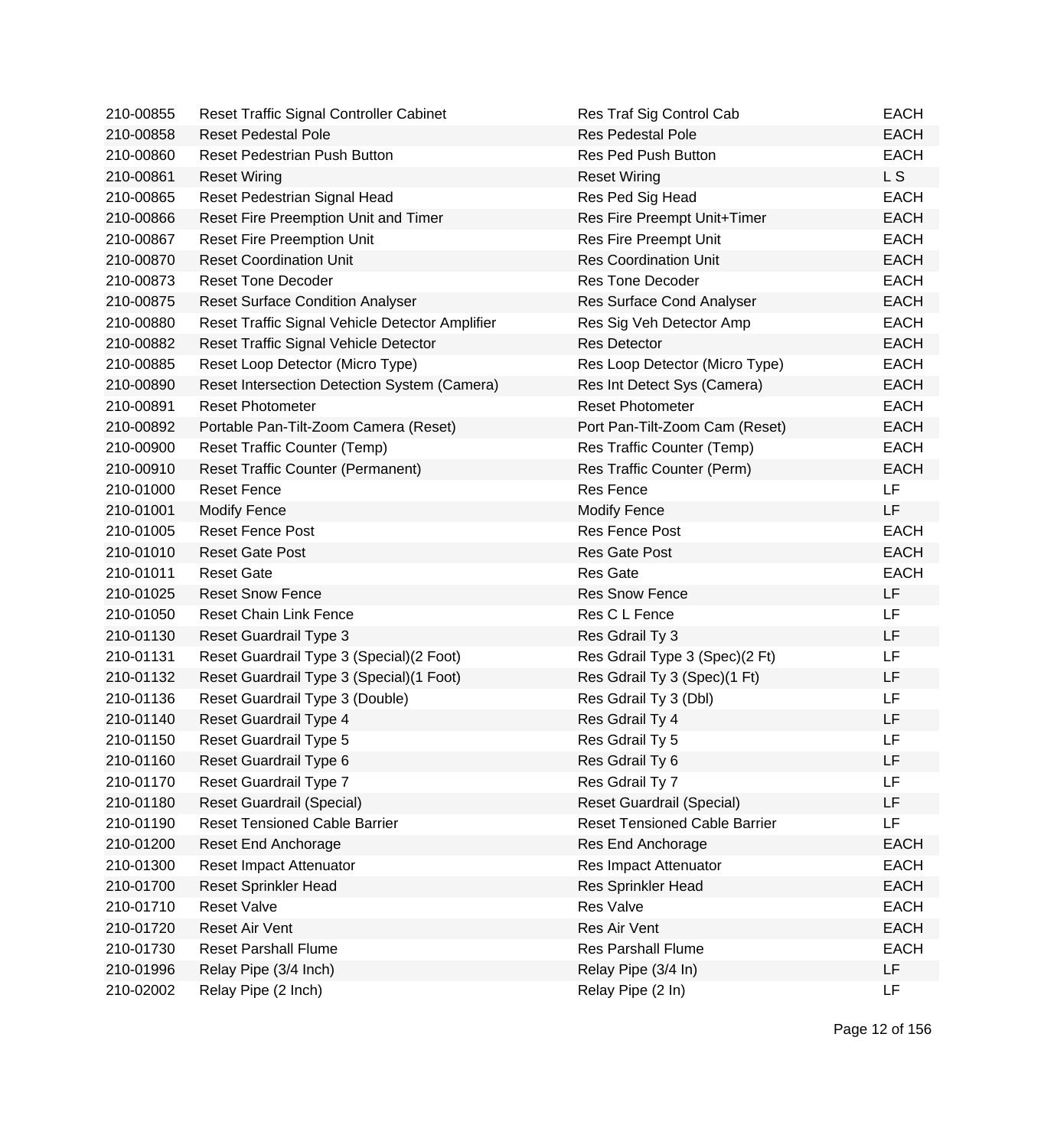| 210-02003 | Relay Pipe (3 Inch)                  | Relay Pipe (3 In)         | LF          |
|-----------|--------------------------------------|---------------------------|-------------|
| 210-02004 | Relay Pipe (4 Inch)                  | Relay Pipe (4 In)         | LF          |
| 210-02006 | Relay Pipe (6 Inch)                  | Relay Pipe (6 In)         | LF          |
| 210-02008 | Relay Pipe (8 Inch)                  | Relay Pipe (8 In)         | LF          |
| 210-02009 | Relay Pipe (9 Inch)                  | Relay Pipe (9 In)         | LF          |
| 210-02010 | Relay Pipe (10 Inch)                 | Relay Pipe (10 In)        | <b>LF</b>   |
| 210-02012 | Relay Pipe (12 Inch)                 | Relay Pipe (12 In)        | LF          |
| 210-02015 | Relay Pipe (15 Inch)                 | Relay Pipe (15 In)        | LF          |
| 210-02016 | Relay Pipe (16 Inch)                 | Relay Pipe (16 In)        | LF          |
| 210-02018 | Relay Pipe (18 Inch)                 | Relay Pipe (18 In)        | LF          |
| 210-02021 | Relay Pipe (21 Inch)                 | Relay Pipe (21 In)        | LF          |
| 210-02024 | Relay Pipe (24 Inch)                 | Relay Pipe (24 In)        | LF          |
| 210-02027 | Relay Pipe (27 Inch)                 | Relay Pipe (27 In)        | LF          |
| 210-02030 | Relay Pipe (30 Inch)                 | Relay Pipe (30 In)        | LF          |
| 210-02036 | Relay Pipe (36 Inch)                 | Relay Pipe (36 In)        | LF          |
| 210-02042 | Relay Pipe (42 Inch)                 | Relay Pipe (42 In)        | LF          |
| 210-02048 | Relay Pipe (48 Inch)                 | Relay Pipe (48 In)        | LF          |
| 210-02054 | Relay Pipe (54 Inch)                 | Relay Pipe (54 In)        | LF          |
| 210-02060 | Relay Pipe (60 Inch)                 | Relay Pipe (60 In)        | LF          |
| 210-02066 | Relay Pipe (66 Inch)                 | Relay Pipe (66 In)        | LF          |
| 210-02072 | Relay Pipe (72 Inch)                 | Relay Pipe (72 In)        | LF          |
| 210-02078 | Relay Pipe (78 Inch)                 | Relay Pipe (78 In)        | LF          |
| 210-02084 | Relay Pipe (84 Inch)                 | Relay Pipe (84 In)        | LF          |
| 210-02130 | Relay Arch Pipe (30 Inch Equivalent) | Relay Arch Pipe (30 In)   | LF          |
| 210-02136 | Relay Arch Pipe (36 Inch Equivalent) | Relay Arch Pipe (36 In)   | LF          |
| 210-02300 | <b>Grout Test Section</b>            | <b>Grout Test Sct</b>     | SY          |
| 210-02510 | Relay Sprinkler System               | Relay Sprinkler System    | L S         |
| 210-02800 | <b>Relay Sidewalk</b>                | <b>Relay Sidewalk</b>     | SY          |
| 210-02900 | Relay Riprap                         | <b>Relay Riprap</b>       | <b>CY</b>   |
| 210-03100 | Replace Concrete Pavement            | Replace Conc Pvmt         | SY          |
| 210-04000 | <b>Adjust Structure</b>              | Adj Structure             | <b>EACH</b> |
| 210-04005 | <b>Heat Straightening</b>            | <b>Heat Straightening</b> | SF          |
| 210-04006 | Heat Straightening (Special)         | Heat Straightening (Spec) | L S         |
| 210-04007 | Heat Straightening (Special)         | Heat Straightening (Spec) | <b>EACH</b> |
| 210-04010 | Adjust Manhole                       | Adj Manhole               | <b>EACH</b> |
| 210-04011 | Adjust Manhole (Special)             | Adj Manhole (Spec)        | <b>EACH</b> |
| 210-04015 | <b>Modify Manhole</b>                | <b>Modify Manhole</b>     | <b>EACH</b> |
| 210-04016 | Modify Manhole (Special)             | Modify Manhole (Spec)     | <b>EACH</b> |
| 210-04020 | Modify Inlet                         | Modify Inlet              | <b>EACH</b> |
| 210-04025 | <b>Modify Structure</b>              | <b>Modify Structure</b>   | <b>EACH</b> |
| 210-04027 | Modify Structure (Special)           | Modify Str (Spec)         | <b>EACH</b> |
| 210-04028 | Modifications to Existing Portals    | Mod to Exist Portals      | <b>EACH</b> |
| 210-04030 | <b>Modify Guardrail</b>              | <b>Modify Guardrail</b>   | LF          |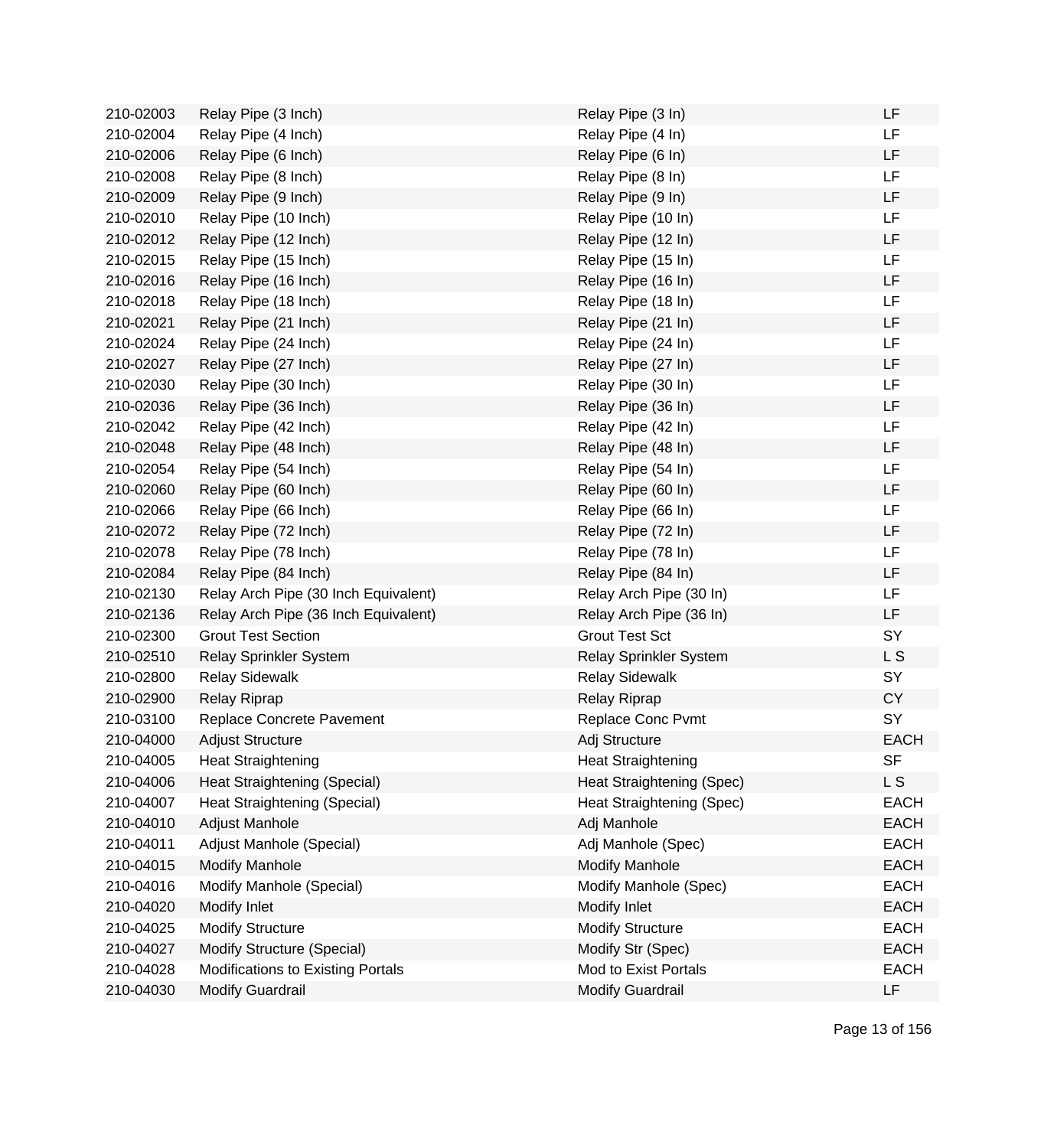| 210-04035 | <b>Modify Guardrail (Special)</b>                            | Modify Guardrail (Spec)                  | LF          |
|-----------|--------------------------------------------------------------|------------------------------------------|-------------|
| 210-04050 | <b>Adjust Valve Box</b>                                      | Adj Valve Box                            | <b>EACH</b> |
| 210-04051 | Adjust Valve Box (Special)                                   | Adj Valve Box (Spec)                     | <b>EACH</b> |
| 210-04060 | Adjust Water Meter                                           | Adj Water Meter                          | <b>EACH</b> |
| 210-04070 | Adjust Well                                                  | <b>Adjust Well</b>                       | <b>EACH</b> |
| 210-04200 | Adjust Guardrail                                             | Adj Gdrail                               | <b>LF</b>   |
| 210-04500 | <b>Relocate Building</b>                                     | <b>Relocate Building</b>                 | L S         |
| 211-00000 | <b>Tunnel Excavation</b>                                     | <b>Tunnel Excav</b>                      | <b>CY</b>   |
| 211-00001 | <b>Tunnel Excavation</b>                                     | <b>Tunnel Excav</b>                      | LF          |
| 211-00005 | <b>Tunnel Excavation (Haul)</b>                              | Tunnel Excav (H)                         | <b>CY</b>   |
| 211-00007 | Mine Strap                                                   | Mine Strap                               | <b>EACH</b> |
| 211-00010 | Rock Excavation (Class A)                                    | Rock Ex (CLA)                            | <b>CY</b>   |
| 211-00011 | Rock Excavation (Class B)                                    | Rock Ex (CL B)                           | <b>CY</b>   |
| 211-00012 | Rock Excavation (Class C)                                    | Rock Ex (CLC)                            | CY          |
| 211-00013 | Rock Excavation (Class D)                                    | Rock Ex (CLD)                            | <b>CY</b>   |
| 211-00014 | Rock Excavation (Class E)                                    | Rock Ex (CL E)                           | <b>CY</b>   |
| 211-00015 | Rock Excavation (Class F)                                    | Rock Ex (CL F)                           | <b>CY</b>   |
| 211-00050 | <b>Adit Excavation</b>                                       | <b>Adit Excav</b>                        | <b>LF</b>   |
| 211-00100 | <b>Drilling Hole</b>                                         | <b>Drilling Hole</b>                     | <b>LF</b>   |
| 211-00105 | 1 Inch Drilled Hole                                          | 1 In Drilled Hole                        | LF          |
| 211-00116 | 2 Inch Drilled Hole                                          | 2 In Drilled Hole                        | LF          |
| 211-00118 | 2 Inch Drilled Hole (Formation)                              | 2 In Drilled Hole (Formation)            | <b>EACH</b> |
| 211-00124 | 3 Inch Drilled Hole                                          | 3 In Drilled Hole                        | LF          |
| 211-00136 | 4 Inch Drilled Hole                                          | 4 In Drilled Hole                        | LF.         |
| 211-00148 | 6 Inch Drilled Hole                                          | 6 In Drilled Hole                        | LF          |
| 211-00150 | Patch Existing Drill Hole                                    | Patch Exist Drill Hole                   | <b>EACH</b> |
| 211-00152 | Drain System Flushing (Setup)                                | Drain Sys Flush (Setup)                  | <b>EACH</b> |
| 211-00153 | Drain System Flushing                                        | Drain Sys Flush                          | <b>DAY</b>  |
| 211-00212 | 1-1/2 Inch Core Drilled Hole                                 | 1-1/2 In Core Drilled Hole               | LF          |
| 211-00220 | 2 Inch Cored Drilled Hole                                    | 2 In Cored Drilled Hole                  | <b>EACH</b> |
| 211-00222 | 2 Inch Core Drilled Hole (Voids)                             | 2 In Core Drilled Hole (Voids)           | <b>EACH</b> |
| 211-00224 | 3 Inch Core Drilled Hole                                     | 3 In Core Drilled Hole                   | LF          |
| 211-00972 | Spile #9x15 Foot Grade 60 Dowel, Grouted                     | Spile #9x15 Ft Gr 60 Dwl, Grtd           | <b>EACH</b> |
| 211-00974 | Arch #9x15 Foot Grade 75 Dowel, Grouted                      | Arch #9x15 Ft Gr 75 Dwl, Grtd            | <b>EACH</b> |
| 211-00976 | Sidewall #9x15 Foot Grade 75 Dowel, Grouted                  | Sidewall #9x15 Ft Gr 75 Dwl, Grtd        | <b>EACH</b> |
| 211-00978 | Pillar #9x15 Foot Grade 75 Dowel, Grouted                    | Pillar #9x15 Ft Gr 75 Dwl, Grtd          | <b>EACH</b> |
| 211-00980 | Spile #9 x 14 Foot, Grade 60 Grouted                         | Spile #9 x 14 Ft Gr 60 Grouted           | <b>EACH</b> |
| 211-00981 | Spile #11 x 20 Foot, Grade 60 Grouted                        | Spile #11 x 20 Ft Gr 60 Grouted          | <b>EACH</b> |
| 211-00982 | Arch #9 x 16 Foot, Grade 75 Dowel, Resin Grouted             | Arch #9 x 16 Ft Gr 75 Dwl Res Grouted    | <b>EACH</b> |
| 211-00983 | Sidewall #9 x 12 Foot, Grade 75 Dowel, Resin Grouted         | Side #9 x 12 Ft Gr 75 Dwl Res Grouted    | <b>EACH</b> |
| 211-00984 | Sidewall #9 x 16 Foot, Grade 75 Dowel, Resin Grouted         | Side #9 x 16 Ft Gr 75 Dwl Res Grouted    | <b>EACH</b> |
| 211-00985 | Supplemental Rock Reinforcement (Dowels)                     | Supp Rock Reinf (Dowels)                 | LF          |
| 211-00986 | Supplemental Support #9 x 14 Foot, Grade 75 Spile<br>Grouted | Supl Supp #9 x 14 Ft Gr 75 Spile Grouted | LF          |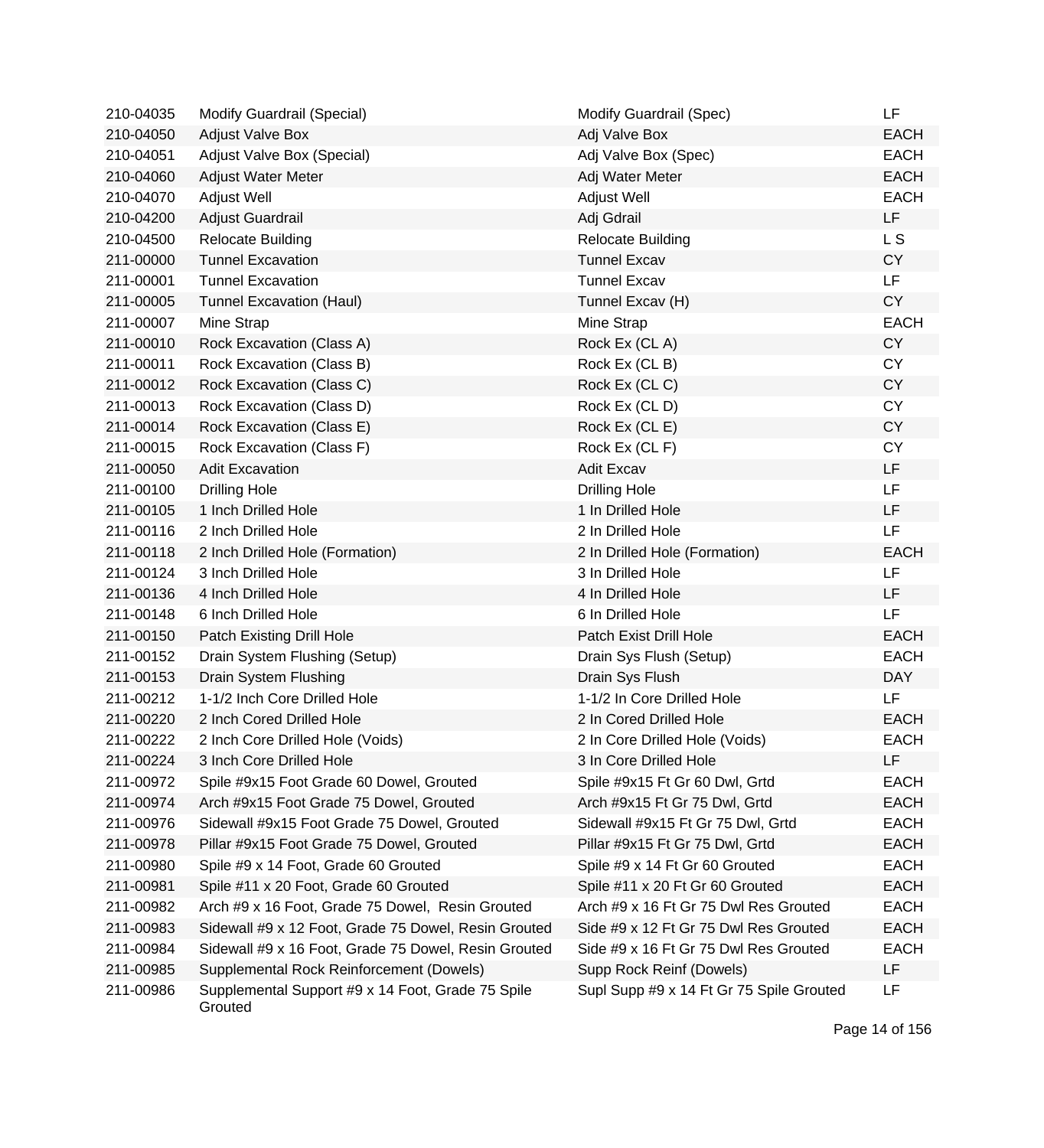| 211-00987 | Pillar #9 x 16 Foot, Grade 75 Dowell Cement or Resin<br>Grouted                | Pill #9 x 16 Ft Gr 75 Dwl Cem Res Grout | <b>EACH</b> |
|-----------|--------------------------------------------------------------------------------|-----------------------------------------|-------------|
| 211-00988 | Portal Protection Canopy (Furnish and Install)                                 | Port Protect Canopy (Furn & Install)    | <b>EACH</b> |
| 211-01008 | Rock Bolt (1 Inch)                                                             | Rock Bolt (1 In)                        | <b>LF</b>   |
| 211-01016 | Rock Bolt (2 Inch)                                                             | Rock Bolt (2 In)                        | LF          |
| 211-01024 | Rock Bolt (3 Inch)                                                             | Rock Bolt (3 In)                        | LF          |
| 211-01100 | Rock Reinforcement (Bolts)                                                     | Rock Reinf (Bolts)                      | <b>EACH</b> |
| 211-01110 | Rock Reinforcement (Dowels)                                                    | Rock Reinf (Dowels)                     | <b>EACH</b> |
| 211-01111 | <b>Rock Reinforcement (Dowels)</b>                                             | Rock Reinf (Dowels)                     | LF          |
| 211-01115 | Rock Reinforcement (Number 10)                                                 | Rock Reinf (No.10)                      | LF          |
| 211-01120 | <b>Rock Reinforcement (Spiles)</b>                                             | Rock Reinf (Spiles)                     | LF          |
| 211-01121 | Rock Reinforcement (Temporary A)                                               | Rock Reinf (Temp A)                     | LF          |
| 211-01122 | Rock Reinforcement (Temporary B)                                               | Rock Reinf (Temp B)                     | LF          |
| 211-01123 | Rock Reinforcement (Permanent A)                                               | Rock Reinf (Perm A)                     | LF          |
| 211-01124 | Rock Reinforcement (Permanent B)                                               | Rock Reinf (Perm B)                     | LF          |
| 211-01130 | <b>Auxiliary Anchor Dowel</b>                                                  | <b>Auxil Anchor Dowel</b>               | <b>EACH</b> |
| 211-01150 | <b>Rock Reinforcement Tests</b>                                                | <b>Rock Reinf Tests</b>                 | <b>EACH</b> |
| 211-01160 | <b>Trial Pull Test</b>                                                         | <b>Trial Pull Test</b>                  | <b>EACH</b> |
| 211-01170 | <b>Borehole Extensometers</b>                                                  | <b>Borehole Extensometers</b>           | <b>LF</b>   |
| 211-01180 | <b>Pressure Cell Pairs</b>                                                     | <b>Pressure Cell Pairs</b>              | <b>EACH</b> |
| 211-01190 | <b>Optical Survey Targets</b>                                                  | <b>Optical Survey Targets</b>           | <b>EACH</b> |
| 211-01195 | Convergence Reference Point Arrays                                             | Conv Ref Point Arrays                   | <b>EACH</b> |
| 211-01200 | Rock Anchor                                                                    | Rock Anchor                             | <b>LF</b>   |
| 211-01250 | <b>Rock Bolt</b>                                                               | <b>Rock Bolt</b>                        | <b>LF</b>   |
| 211-01300 | Rock Anchor                                                                    | Rock Anchor                             | <b>EACH</b> |
| 211-01409 | Rock Anchor (9 Foot)                                                           | Rock Anchor (9 Ft)                      | <b>EACH</b> |
| 211-01450 | Portable Rockfall Fence                                                        | <b>Portable Rockfall Fence</b>          | L S         |
| 211-01455 | Rock Tiedown Anchor (Cement Grouted)                                           | Rock Tiedown Anchor (Cem Gr)            | LF          |
| 211-01456 | Rock Tiedown Anchor (Cement Grouted)                                           | Rock Tiedown Anchor (Cem Gr)            | <b>EACH</b> |
| 211-01511 | Rock Reinforcement Resin Grouted Number 11 Rock Bolt Rock Reinf (R G No.11) RB |                                         | LF          |
| 211-02012 | Soil Anchor (1-1/4 Inch)                                                       | Soil Anchor (1-1/4 In)                  | LF          |
| 211-02116 | <b>Rock Dowel</b>                                                              | <b>Rock Dowel</b>                       | LF          |
| 211-02205 | <b>Buttress Berm Grouting</b>                                                  | <b>Buttress Berm Grouting</b>           | <b>TON</b>  |
| 211-02210 | <b>Pre Grouting</b>                                                            | <b>Pre Grouting</b>                     | <b>TON</b>  |
| 211-02220 | Re-Grouting                                                                    | Re-Grouting                             | <b>TON</b>  |
| 211-02230 | <b>Grouting Connection</b>                                                     | <b>Grout Conn</b>                       | <b>EACH</b> |
| 211-02232 | <b>Grouting Connection (Pre-Grout)</b>                                         | Grout Conn (Pre-Grout)                  | <b>EACH</b> |
| 211-02233 | <b>Grouting Connection (Contact Grout)</b>                                     | <b>Grout Conn (Contact Grout)</b>       | <b>EACH</b> |
| 211-02240 | <b>Contact Grouting</b>                                                        | <b>Contact Grouting</b>                 | <b>TON</b>  |
| 211-02250 | <b>Steel Pipe For Grouting</b>                                                 | <b>Steel Pipe For Grouting</b>          | LB          |
| 211-02260 | <b>Chemical Grout</b>                                                          | <b>Chemical Grout</b>                   | GAL         |
| 211-02270 | <b>Cement Grout</b>                                                            | <b>Cement Grout</b>                     | CF          |
| 211-02275 | <b>Cement Grout</b>                                                            | <b>Cement Grout</b>                     | <b>CY</b>   |
| 211-02277 | Cement Grout (Voids)                                                           | Cement Grout (Voids)                    | <b>CY</b>   |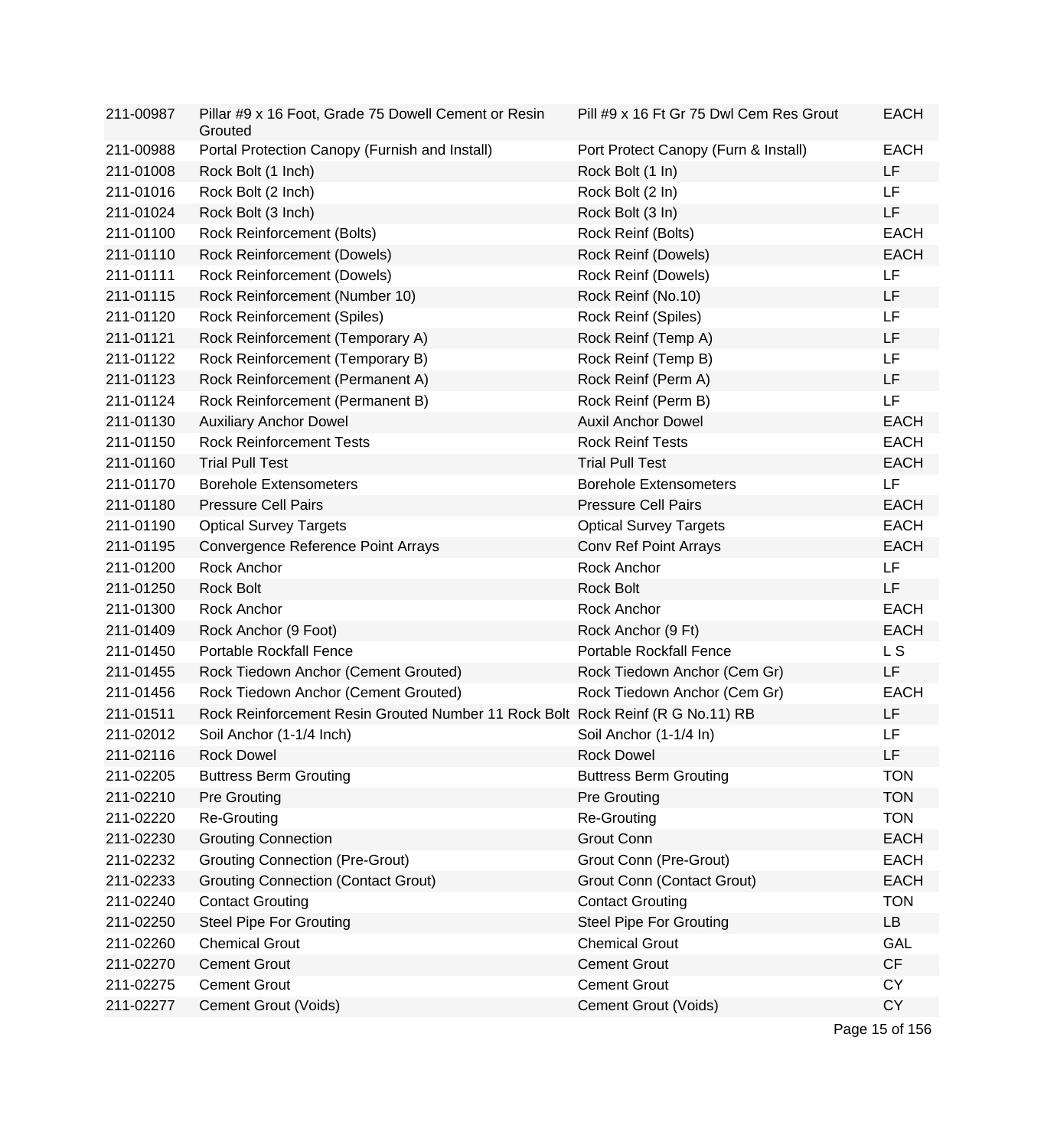| 211-02278 | Cement Grout (Formation)                      | <b>Cement Grout (Formation)</b>      | <b>CY</b>   |
|-----------|-----------------------------------------------|--------------------------------------|-------------|
| 211-02280 | Type A Grout                                  | Type A Grout                         | <b>TON</b>  |
| 211-02290 | Type B Grout                                  | Type B Grout                         | <b>TON</b>  |
| 211-02300 | <b>Grout Test Section</b>                     | <b>Grout Test Sct</b>                | SY          |
| 211-03005 | Dewatering                                    | Dewatering                           | L S         |
| 211-04000 | Monitoring and Abandonment of Instrumentation | Monitor and Abandon of Instrument    | L S         |
| 211-05001 | Crack Preparation (Type 1)                    | Crack Preparation (Type 1)           | LF          |
| 211-05002 | Crack Preparation (Type 2)                    | Crack Preparation (Type 2)           | <b>LF</b>   |
| 211-05003 | Crack Preparation (Type 3)                    | Crack Preparation (Type 3)           | LF.         |
| 212-00005 | Seeding (Native)                              | Seeding (Native)                     | LB          |
| 212-00006 | Seeding (Native)                              | Seeding (Native)                     | <b>ACRE</b> |
| 212-00007 | Seeding (Native) (Hydraulic)                  | Seeding (Native) (Hydraulic)         | <b>ACRE</b> |
| 212-00009 | Seeding (Temporary)                           | Seeding (Temporary)                  | <b>ACRE</b> |
| 212-00010 | Seeding (Lawn)                                | Seeding (Lawn)                       | LB          |
| 212-00011 | Seeding (Lawn)                                | Seeding (Lawn)                       | <b>ACRE</b> |
| 212-00012 | Seeding (Furnished)                           | Seeding (Furnished)                  | <b>ACRE</b> |
| 212-00015 | Seeding (Forbs)                               | Seeding (Forbs)                      | LB          |
| 212-00020 | Seeding (Forbs)                               | Seeding (Forbs)                      | <b>OZ</b>   |
| 212-00022 | Seeding (Riparian)                            | Seeding (Riparian)                   | <b>ACRE</b> |
| 212-00025 | Seeding (Shrubs)                              | Seeding (Shrubs)                     | LB          |
| 212-00027 | Seeding (Trees)                               | Seeding (Trees)                      | LB          |
| 212-00028 | Seeding (Wetlands)                            | Seeding (Wetlands)                   | <b>ACRE</b> |
| 212-00032 | Soil Conditioning                             | Soil Conditioning                    | <b>ACRE</b> |
| 212-00040 | Soil Preparation (Lawn)                       | Soil Preparation (Lawn)              | <b>ACRE</b> |
| 212-00047 | Soil Preparation (Special)                    | Soil Preparation (Spec)              | <b>ACRE</b> |
| 212-00048 | Soil Preparation (Special)                    | Soil Preparation (Spec)              | <b>CY</b>   |
| 212-00050 | Sod                                           | Sod                                  | <b>SF</b>   |
| 212-00055 | Sod (Buffalograss)                            | Sod (Buffalograss)                   | <b>SF</b>   |
| 212-00100 | <b>Tree Retention and Protection</b>          | <b>Tree Retention and Protection</b> | L S         |
| 212-00900 | Compost                                       | Compost                              | <b>CY</b>   |
| 212-01200 | Landscape Restoration                         | Landscape Restoration                | L S         |
| 213-00000 | Mulching                                      | Mulching                             | <b>ACRE</b> |
| 213-00001 | Mulching                                      | Mulching                             | <b>TON</b>  |
| 213-00002 | Mulching (Weed Free Hay)                      | Mulching (Weed Free Hay)             | <b>ACRE</b> |
| 213-00003 | Mulching (Weed Free)                          | Mulching (Weed Free)                 | <b>ACRE</b> |
| 213-00004 | Mulching (Weed Free Straw)                    | Mulching (Weed Free Straw)           | <b>ACRE</b> |
| 213-00005 | Mulching (Decorative)                         | Mulching (Decorative)                | CF          |
| 213-00006 | Mulching (Weed Free)                          | Mulching (Weed Free)                 | <b>TON</b>  |
| 213-00007 | Mulching (Wood Strand)                        | Mulching (Wood Strand)               | <b>ACRE</b> |
| 213-00008 | Mulching (Wood Chip)                          | Mulching (Wood Chip)                 | CF          |
| 213-00009 | <b>Flexible Growth Medium</b>                 | <b>Flexible Growth Medium</b>        | <b>ACRE</b> |
| 213-00011 | Mulching (Hydraulic)                          | Mulching (Hydraulic)                 | <b>ACRE</b> |
| 213-00012 | Spray-on Mulch Blanket                        | Spray-on Mulch Blanket               | <b>ACRE</b> |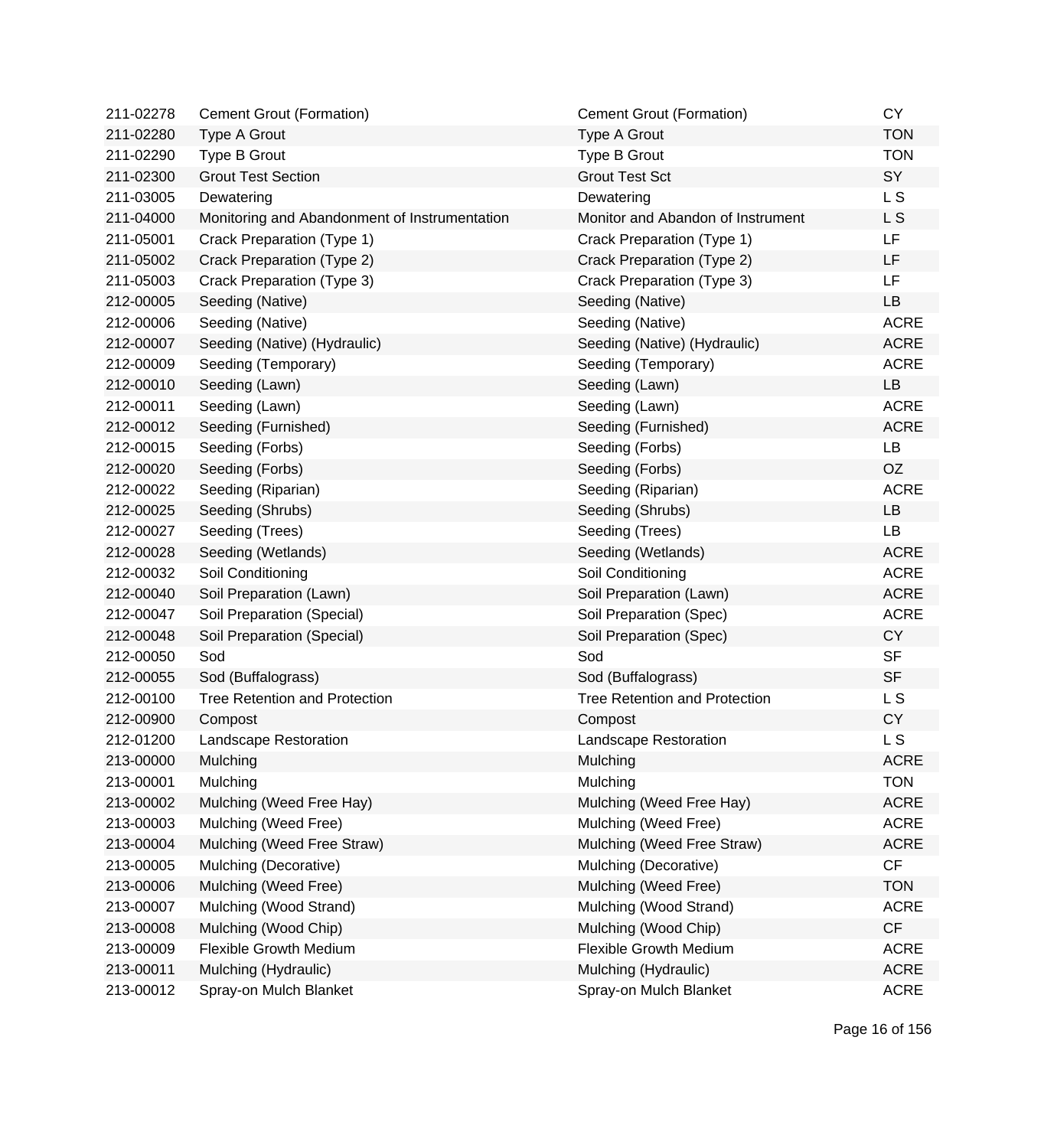| 213-00013 | Spray-on Mulch Blanket                           | Spray-on Mulch Blanket           | <b>LB</b>   |
|-----------|--------------------------------------------------|----------------------------------|-------------|
| 213-00061 | <b>Mulch Tackifier</b>                           | <b>Mulch Tackifier</b>           | <b>LB</b>   |
| 213-00065 | Inorganic Mulch                                  | Inorg Mulch                      | <b>CY</b>   |
| 213-00067 | Rock Mulch (Weed Free)                           | Rock Mulch (Weed Free)           | <b>SF</b>   |
| 213-00070 | Landscape Weed Barrier Fabric                    | Landscape Weed Barr Fabric       | SY          |
| 213-00071 | <b>Vegetation Control Mat</b>                    | <b>Vegetation Control Mat</b>    | SY          |
| 213-00150 | <b>Bonded Fiber Matrix</b>                       | <b>Bonded Fiber Matrix</b>       | <b>ACRE</b> |
| 213-00151 | <b>Bonded Fiber Matrix</b>                       | <b>Bonded Fiber Matrix</b>       | LB          |
| 213-00212 | 12 Inch Root Barrier                             | 12 In Root Barrier               | LF          |
| 213-00218 | 18 Inch Root Barrier                             | 18 In Root Barrier               | LF          |
| 213-00300 | Concrete Landscape Border                        | Conc Landscape Border            | LF          |
| 213-00400 | Metal Landscape Border (Install Only)            | Inst Landscape Border            | LF          |
| 213-00440 | Metal Landscape Border (1/8x4 Inch)              | Landscape Border (1/8x4 In)      | LF          |
| 213-00460 | Metal Landscape Border (3/16x4 Inch)             | Landscape Border (3/16x4 In)     | LF          |
| 213-00462 | Metal Landscape Border (3/16 X 5-1/2 Inch)       | Landscape Border (3/16x5-1/2 In) | LF          |
| 213-00468 | Metal Landscape Border (3/16x10 Inch)            | Landscape Border (3/16x10 In)    | LF          |
| 213-00470 | Metal Landscape Border (1/4x5 Inch)              | Landscape Border (1/4x5 In)      | LF          |
| 213-00500 | <b>Tree Grate</b>                                | <b>Tree Grate</b>                | <b>EACH</b> |
| 213-00510 | Tree Grate (Install Only)                        | Inst Tree Grate                  | <b>EACH</b> |
| 213-00550 | <b>Tree Ring</b>                                 | <b>Tree Ring</b>                 | LF          |
| 213-00600 | Landscape Log                                    | Landscape Log                    | LF          |
| 213-00610 | Landscape Log                                    | Landscape Log                    | <b>EACH</b> |
| 213-00700 | Landscape Boulder                                | Landscape Boulder                | <b>EACH</b> |
| 213-00705 | Landscape Boulder (Special)                      | Landscape Boulder (Special)      | <b>EACH</b> |
| 213-00800 | <b>Brush Fill</b>                                | <b>Brush Fill</b>                | <b>CY</b>   |
| 214-00000 | Landscape Maintenance                            | Landscape Maintenance            | L S         |
| 214-00005 | Landscape Maintenance (24 Month)                 | Landscape Maintenance (24 Month) | L S         |
| 214-00010 | Temporary Irrigation                             | Temp Irrigation                  | L S         |
| 214-00145 | <b>Plant Protection Fence</b>                    | <b>Plant Protect Fence</b>       | LF          |
| 214-00155 | Plant (Ball and Burlap)                          | Plant (B and B)                  | <b>EACH</b> |
| 214-00160 | Plant (Ball and Burlap) (Furnish Only)           | Furn Plant (B and B)             | <b>EACH</b> |
| 214-00161 | Plant (Ball and Burlap) (Install Only)           | Inst Plant (B and B)             | EACH        |
| 214-00201 | Deciduous Tree (Tubeling)                        | Deciduous Tree (Tubeling)        | <b>EACH</b> |
| 214-00205 | Deciduous Tree (5 Gallon Container)              | Deciduous Tree (5 Gal)           | <b>EACH</b> |
| 214-00210 | Deciduous Tree (1 Inch Caliper)                  | Deciduous Tree (1 In C)          | <b>EACH</b> |
| 214-00215 | Deciduous Tree (1.5 Inch Caliper)                | Deciduous Tree (1.5 In C)        | <b>EACH</b> |
| 214-00217 | Deciduous Tree (1.5 Inch Caliper) (Furnish Only) | Furn Decid Tree (1.5 In C)       | <b>EACH</b> |
| 214-00220 | Deciduous Tree (2 Inch Caliper)                  | Deciduous Tree (2 In C)          | <b>EACH</b> |
| 214-00222 | Deciduous Tree (2 Inch Caliper) (Furnish Only)   | Furn Decid Tree (2 In C)         | <b>EACH</b> |
| 214-00225 | Deciduous Tree (2.5 Inch Caliper)                | Deciduous Tree (2.5 In C)        | <b>EACH</b> |
| 214-00227 | Deciduous Tree (2.5 Inch Caliper) (Furnish Only) | Furn Deciduous Tree (2.5 In C)   | <b>EACH</b> |
| 214-00230 | Deciduous Tree (3 Inch Caliper)                  | Deciduous Tree (3 In C)          | <b>EACH</b> |
| 214-00235 | Deciduous Tree (3.5 Inch Caliper)                | Deciduous Tree (3.5 In C)        | <b>EACH</b> |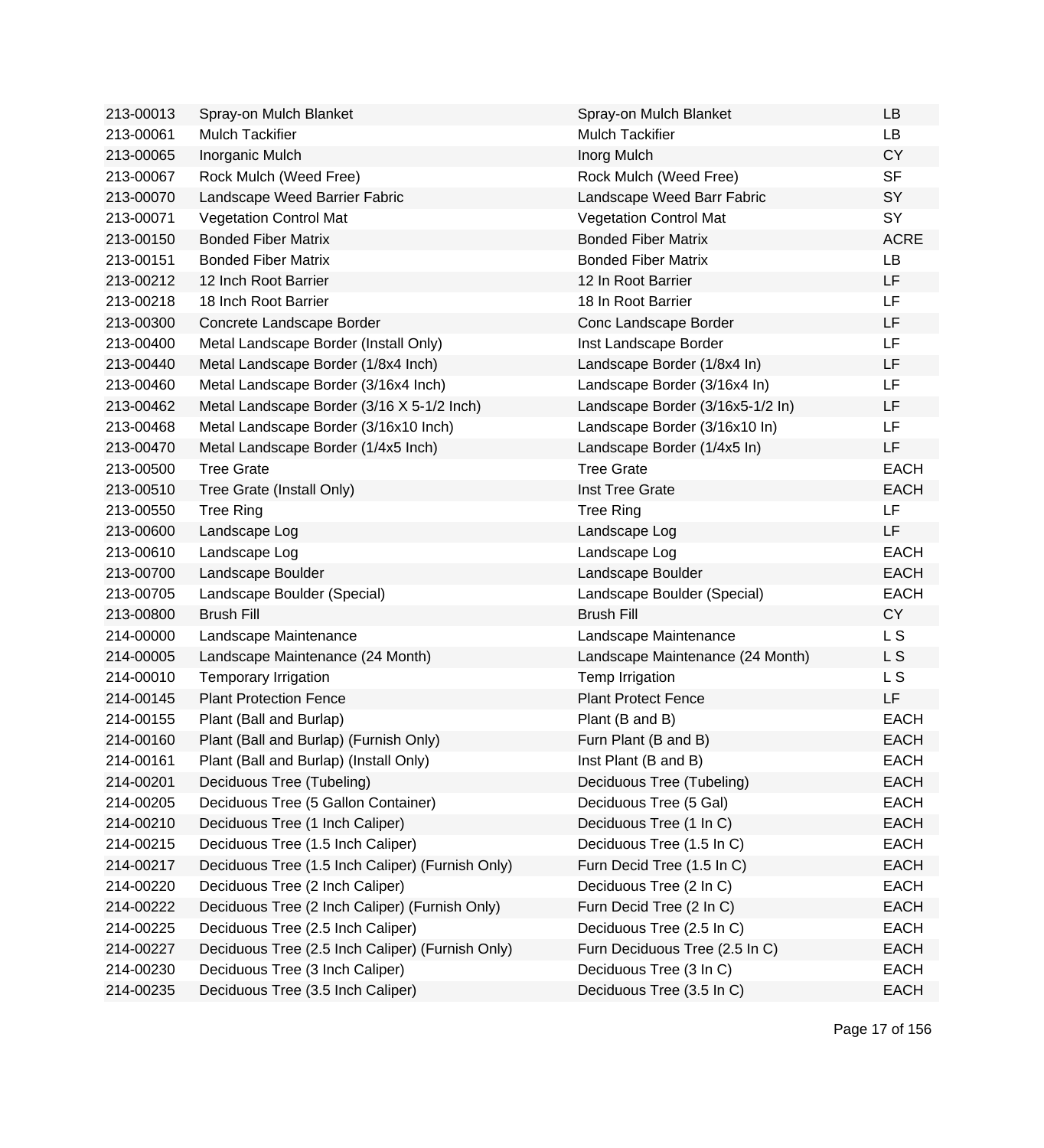| 214-00240 | Deciduous Tree (4 Inch Caliper)                                                            | Deciduous Tree (4 In C)         | EACH        |
|-----------|--------------------------------------------------------------------------------------------|---------------------------------|-------------|
| 214-00260 | Deciduous Tree (6 Foot)                                                                    | Deciduous Tree (6 Ft)           | <b>EACH</b> |
| 214-00262 | Deciduous Tree (6 Foot) (Furnish Only)                                                     | Furn Decid Tree (6 Ft)          | <b>EACH</b> |
| 214-00280 | Deciduous Tree (8 Foot)                                                                    | Deciduous Tree (8 Ft)           | <b>EACH</b> |
| 214-00282 | Deciduous Tree (8 Foot) (Furnish Only)                                                     | Furn Decid Tree (8 Ft)          | <b>EACH</b> |
| 214-00301 | Deciduous Shrub (Tubeling)                                                                 | Deciduous Shrub (Tubeling)      | <b>EACH</b> |
| 214-00310 | Deciduous Shrub (1 Gallon Container)                                                       | Deciduous Shrub (1 Gal)         | <b>EACH</b> |
| 214-00320 | Deciduous Shrub (2 Gallon Container)                                                       | Deciduous Shrub (2 Gal)         | <b>EACH</b> |
| 214-00330 | Deciduous Shrub (3 Gallon Container)                                                       | Deciduous Shrub (3 Gal)         | <b>EACH</b> |
| 214-00350 | Deciduous Shrub (5 Gallon Container)                                                       | Deciduous Shrub (5 Gal)         | <b>EACH</b> |
| 214-00365 | Plant (2 1/2 Inch Caliper) (Furnish Only)                                                  | Furn Plant (2.5 C)              | <b>EACH</b> |
| 214-00370 | Deciduous Shrub (7 Gallon Container)                                                       | Deciduous Shrub (7 Gal)         | <b>EACH</b> |
| 214-00401 | Evergreen Tree (Tubeling)                                                                  | Evergreen Tree (Tubeling)       | <b>EACH</b> |
| 214-00410 | Evergreen Tree (1 Gallon Container)                                                        | Evergreen Tree (1 Gal)          | <b>EACH</b> |
| 214-00450 | Evergreen Tree (5 Gallon Container)                                                        | Evergreen Tree (5 Gal)          | <b>EACH</b> |
| 214-00455 | Evergreen Tree (5 Gallon) (Install Only)                                                   | Install Evergreen Tree (5 Gal)  | <b>EACH</b> |
| 214-00470 | Evergreen Tree (7 Gallon Container)                                                        | Evergreen Tree (7 Gal)          | <b>EACH</b> |
| 214-00502 | Evergreen Tree (2 Foot) (Ball and Burlap)                                                  | Evergreen Tree (2 Ft)(B-B)      | <b>EACH</b> |
| 214-00504 | Evergreen Tree (4 Foot) (Ball and Burlap)                                                  | Evergreen Tree (4 Ft)(B-B)      | <b>EACH</b> |
| 214-00505 | Evergreen Tree (4 Foot) (Ball and Burlap) (Furnish Only)                                   | Furn Evergreen Tree (4 Ft)(B-B) | <b>EACH</b> |
| 214-00506 | Evergreen Tree (6 Foot) (Ball and Burlap)                                                  | Evergreen Tree (6 Ft)(B-B)      | <b>EACH</b> |
| 214-00507 | Evergreen Tree (6 Foot) (Ball and Burlap) (Furnish Only)                                   | Furn Evergreen Tree (6 Ft)(B-B) | <b>EACH</b> |
| 214-00508 | Evergreen Tree (8 Foot) (Ball and Burlap)                                                  | Evergreen Tree (8 Ft)(B-B)      | <b>EACH</b> |
| 214-00509 | Evergreen Tree (8 Foot) (Ball and Burlap) (Furnish Only)                                   | Furn Evergreen Tree (8 Ft)(B-B) | <b>EACH</b> |
| 214-00510 | Evergreen Tree (10 Foot) (Ball and Burlap)                                                 | Evergreen Tree(10 Ft)(B-B)      | <b>EACH</b> |
| 214-00511 | Evergreen Tree (10 F00t) (Ball and Burlap) (Furnish Only) Furn Evergreen Tree (10 Ft)(B-B) |                                 | <b>EACH</b> |
| 214-00512 | Evergreen Tree (12 Foot) (Ball and Burlap)                                                 | Evergreen Tree(12 Ft)(B-B)      | <b>EACH</b> |
| 214-00514 | Evergreen Tree (14 Foot) (Ball and Burlap)                                                 | Evergreen Tree(14 Ft)(B-B)      | <b>EACH</b> |
| 214-00601 | Evergreen Shrub (Tubeling)                                                                 | Evergreen Shrub (Tubeling)      | <b>EACH</b> |
| 214-00610 | Evergreen Shrub (1 Gallon Container)                                                       | Evergreen Shrub (1 Gal)         | <b>EACH</b> |
| 214-00630 | Evergreen Shrub (3 Gallon Container)                                                       | Evergreen Shrub (3 Gal)         | <b>EACH</b> |
| 214-00650 | Evergreen Shrub (5 Gallon Container)                                                       | Evergreen Shrub (5 Gal)         | <b>EACH</b> |
| 214-00670 | Evergreen Shrub (7 Gallon Container)                                                       | Evergreen Shrub (7 Gal)         | <b>EACH</b> |
| 214-00701 | Broadleaf Evergreen Shrub (Tubeling)                                                       | Brdlf Evrgrn Shrub (Tubeling)   | <b>EACH</b> |
| 214-00710 | Broadleaf Evergreen Shrub (1 Gallon Container)                                             | Brdlf Evrgrn Shrub (1 Gal)      | <b>EACH</b> |
| 214-00730 | Broadleaf Evergreen Shrub (3 Gallon Container)                                             | Brdlf Evrgrn Shrub (3 Gal)      | <b>EACH</b> |
| 214-00750 | Broadleaf Evergreen Shrub (5 Gallon Container)                                             | Brdlf Evrgrn Shrub (5 Gal)      | <b>EACH</b> |
| 214-00770 | Broadleaf Evergreen Shrub (7 Gallon Container)                                             | Brdlf Evrgrn Shrub (7 Gal)      | <b>EACH</b> |
| 214-00801 | <b>Ground Cover Vines (Tubeling)</b>                                                       | Gr Cover Vines (Tubeling)       | <b>EACH</b> |
| 214-00805 | Ground Cover Vines (2.25 Inch Pots)                                                        | Gr Cover Vines (2.25 In Pot)    | <b>EACH</b> |
| 214-00810 | Ground Cover Vines (1 Gallon Container)                                                    | Gr Cover Vines (1 Gal)          | <b>EACH</b> |
| 214-00850 | Ground Cover Vines (5 Gallon Container)                                                    | Gr Cover Vines (5 Gal)          | <b>EACH</b> |
| 214-00901 | Perennials (Tubeling)                                                                      | Perennials (Tubeling)           | <b>EACH</b> |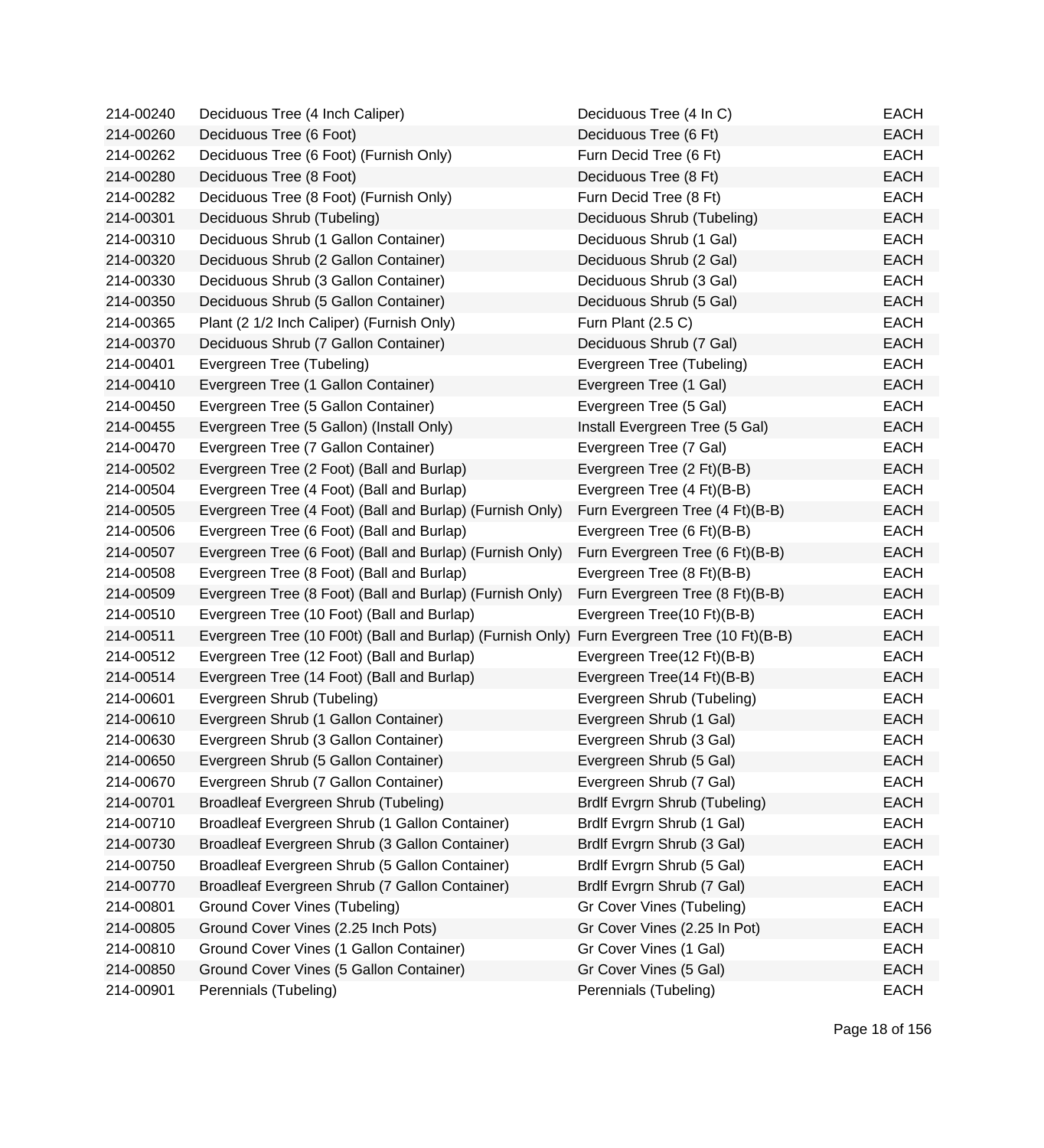| 214-00905 | Perennials (2.25 Inch Pot)                      | Perennials (2.25 In Pot)            | <b>EACH</b> |
|-----------|-------------------------------------------------|-------------------------------------|-------------|
| 214-00908 | Perennials (1 Quart Container)                  | Perennials (1 Qt)                   | <b>EACH</b> |
| 214-00910 | Perennials (1 Gallon Container)                 | Perennials (1 Gal)                  | <b>EACH</b> |
| 214-00950 | Perennials (5 Gallon Container)                 | Perennials (5 Gal)                  | <b>EACH</b> |
| 214-01000 | <b>Bulb</b>                                     | <b>Bulb</b>                         | <b>EACH</b> |
| 214-01010 | <b>Brush Layer Cutting</b>                      | <b>Brush Layer Cutting</b>          | <b>EACH</b> |
| 214-01015 | <b>Willow Cuttings</b>                          | <b>Willow Cuttings</b>              | <b>EACH</b> |
| 214-01020 | Hedge Layer Plant                               | Hedge Layer Plant                   | <b>EACH</b> |
| 214-01025 | Dormant Log Cutting                             | Dormant Log Cutting                 | <b>EACH</b> |
| 214-01031 | Facines                                         | Facines                             | <b>EACH</b> |
| 214-01140 | <b>Plant Shade Shelter</b>                      | <b>Plant Shade Shelter</b>          | <b>EACH</b> |
| 214-01200 | Plant (Tubeling)                                | Plant (Tubeling)                    | <b>EACH</b> |
| 214-01210 | Plant (Tubeling) (Furnish Only)                 | Furn Plant (Tubeling)               | <b>EACH</b> |
| 214-01215 | Plant (Tubeling) (Install Only)                 | Inst Plant (Tubeling)               | <b>EACH</b> |
| 214-01220 | Plant (Bareroot) (Furnish Only)                 | Furn Plant (Bareroot)               | <b>EACH</b> |
| 214-01225 | Plant (Bareroot) (Install Only)                 | Inst Plant (Bareroot)               | <b>EACH</b> |
| 214-01227 | Rootwad                                         | Rootwad                             | <b>EACH</b> |
| 214-01229 | Wetland Sod Mat                                 | Wetland Sod Mat                     | <b>SF</b>   |
| 214-01230 | Plant (2.25 Inch Pot) (Furnish Only)            | Furn Plant (2.25 In Pot)            | <b>EACH</b> |
| 214-01235 | Plant (2.25 Inch Pot) (Install Only)            | Inst Plant (2.25 In Pot)            | <b>EACH</b> |
| 214-01310 | Plant (1 Gallon Container) (Furnish Only)       | Furn Plant (1 Gal)                  | <b>EACH</b> |
| 214-01315 | Plant (1 Gallon Container) (Install Only)       | Inst Plant (1 Gal)                  | <b>EACH</b> |
| 214-01350 | Plant (5 Gallon Container) (Furnish Only)       | Furn Plant (5 Gal)                  | <b>EACH</b> |
| 214-01355 | Plant (5 Gallon Container) (Install Only)       | Inst Plant (5 Gal)                  | <b>EACH</b> |
| 214-01370 | Plant (7 Gallon Container) (Furnish Only)       | Furn Plant (7 Gal)                  | <b>EACH</b> |
| 214-01375 | Plant (7 Gallon Container) (Install Only)       | Inst Plant (7 Gal)                  | <b>EACH</b> |
| 214-01401 | Nursery Stock Deep Rooted Container (DRC # 10)  | Nursery Stock Container (DRC #10)   | <b>EACH</b> |
| 214-01402 | Nursery Stock Deep Rooted Container (DRC #40)   | Nursery Stock Container (DRC #40)   | <b>EACH</b> |
| 214-01403 | Nursery Stock Deep Rooted Container (DRC # 60)  | Nursery Stock Container (DRC # 60)  | <b>EACH</b> |
| 214-01404 | Nursery Stock Deep Rooted Container (DRC # 180) | Nursery Stock Container (DRC # 180) | <b>EACH</b> |
| 214-01405 | Nursery Stock Deep Rooted Container (DRC # 300) | Nursery Stock Container (DRC # 300) | <b>EACH</b> |
| 214-01410 | Nursery Stock Small Pot Container (#SP4)        | Nursery Stock Container (# SP4)     | <b>EACH</b> |
| 214-01420 | Nursery Stock Container (#1)                    | Nursery Stock Container (#1)        | <b>EACH</b> |
| 214-01421 | Nursery Stock Container (#5)                    | Nursery Stock Container (#5)        | <b>EACH</b> |
| 214-01422 | Nursery Stock Container (#10)                   | Nursery Stock Container (#10)       | <b>EACH</b> |
| 214-01424 | Nursery Stock Container (#20)                   | Nursery Stock Container (#20)       | <b>EACH</b> |
| 215-00000 | <b>Transplant Shrub</b>                         | <b>Transplant Shrub</b>             | <b>EACH</b> |
| 215-00001 | <b>Transplant Shrub</b>                         | <b>Transplant Shrub</b>             | SY          |
| 215-00010 | <b>Transplant Tree</b>                          | <b>Transplant Tree</b>              | <b>EACH</b> |
| 215-00030 | Transplant Tree (1.5 to 3 Inch)                 | Transplant Tree (1.5-3 In)          | EACH        |
| 215-00060 | Transplant Tree (3 to 6 Inch)                   | Transplant Tree (3-6 In)            | <b>EACH</b> |
| 215-00100 | Transplant Tree (Over 6 Inch)                   | Transplant Tree (6+ In)             | <b>EACH</b> |
| 215-00200 | Transplant Tree (Ball and Burlap)               | Transplant Tree (B-B)               | <b>EACH</b> |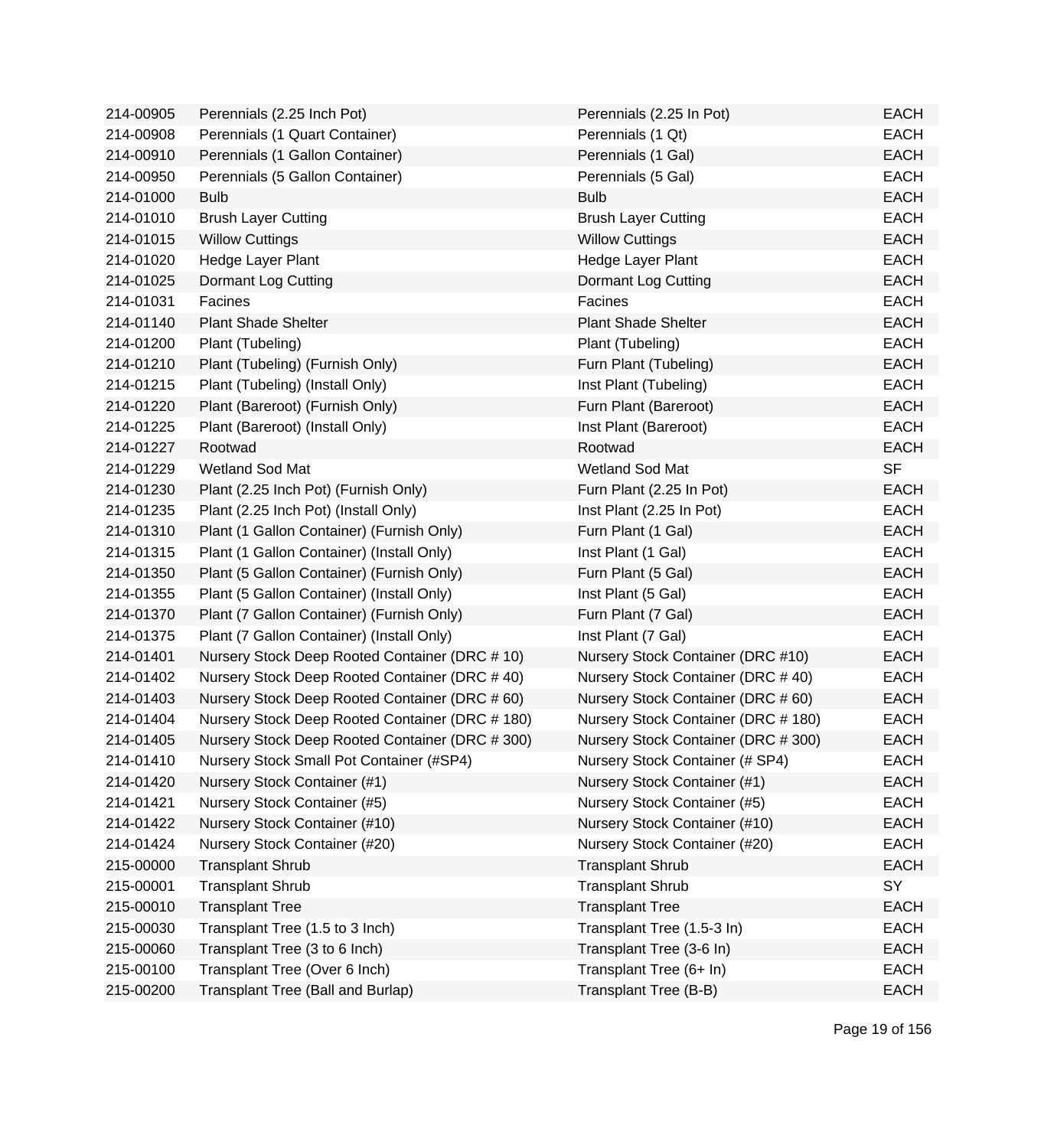| 215-00500 | <b>Transplant Seedling</b>                                                                                | <b>Transplant Seedling</b>               | <b>EACH</b> |
|-----------|-----------------------------------------------------------------------------------------------------------|------------------------------------------|-------------|
| 215-00600 | <b>Transplant Plug</b>                                                                                    | <b>Transplant Plug</b>                   | <b>EACH</b> |
| 215-00700 | <b>Transplant Sod</b>                                                                                     | <b>Transplant Sod</b>                    | SY          |
| 216-00013 | Mulch Netting (Plastic)                                                                                   | Mulch Netting (Plastic)                  | SY          |
| 216-00015 | Soil Retention Blanket (Excelsior)                                                                        | Soil Reten Blanket (Excel)               | SY          |
| 216-00021 | Soil Retention Blanket (Class 1)                                                                          | Soil Reten Blanket (Cl 1)                | SY          |
| 216-00022 | Soil Retention Blanket (Class 2)                                                                          | Soil Reten Blanket (Cl 2)                | SY          |
| 216-00023 | Soil Retention Blanket (Class 3)                                                                          | Soil Reten Blanket (Cl 3)                | SY          |
| 216-00024 | Soil Retention Blanket (Class 4)                                                                          | Soil Reten Blanket (Cl 4)                | SY          |
| 216-00030 | Soil Retention Blanket (Special)                                                                          | Soil Reten Blanket (Spec)                | SY          |
| 216-00035 | Soil Retention Blanket (Plastic)                                                                          | Soil Reten Blanket (Plastic)             | SY          |
| 216-00036 | Soil Retention Blanket (Plastic) (Special)                                                                | Soil Reten Blanket (Plastic)(Spec)       | SY          |
| 216-00037 | Soil Retention Blanket (Coconut)                                                                          | Soil Reten Blanket (Coconut)             | SY          |
| 216-00039 | Soil Retention Blanket (Straw)                                                                            | Soil Reten Blanket (Straw)               | SY          |
| 216-00041 | Soil Retention Blanket (Straw/Coconut)                                                                    | Soil Reten Blanket (S/C)                 | SY          |
| 216-00042 | Soil Retention Blanket (Biodegradable Straw/Coconut)                                                      | Soil Retent Blanket (BioD S/C)           | SY          |
| 216-00045 | Soil Retention Mat (Cellular)                                                                             | Soil Reten Mat (Cell)                    | SY          |
| 216-00047 | Soil Wrap (Coir and Jute)                                                                                 | Soil Wrap (Coir and Jute)                | SY          |
| 216-00050 | Soil Retention Grid                                                                                       | Soil Reten Grid                          | SY          |
| 216-00060 | Soil Retention System                                                                                     | Soil Reten System                        | SY          |
| 216-00070 | <b>Geocell Cellular Confinement System</b>                                                                | <b>Geocell Confinement Sys</b>           | SY          |
| 216-00101 | Soil Retention Blanket (Straw-Coconut) (Photodegradable Soil Reten Blanket (S-C)(PhotoD Cl 1)<br>Class 1) |                                          | <b>SY</b>   |
| 216-00102 | Soil Retention Blanket (Straw-Coconut) (Photodegradable Soil Reten Blanket (S-C)(PhotoD Cl 2)<br>Class 2) |                                          | SY          |
| 216-00111 | Soil Retention Blanket (Excelsior)(Photodegadable Class Soil Reten Blanket (Excel)(PhotoD Cl 1)<br>1)     |                                          | SY          |
| 216-00112 | Soil Retention Blanket (Excelsior)(Photodegadable Class Soil Reten Blanket (Excel)(PhotoD Cl 2)<br>2)     |                                          | SY          |
| 216-00121 | Soil Retention Blanket (Coconut) (Photodegradable Class<br>1)                                             | Soil Reten Blanket (Coconut) (PhotoD CI) | <b>SY</b>   |
| 216-00122 | Soil Retention Blanket (Coconut)(Photodegradable Class Soil Reten Blanket(Coconut)(PhotoD Cl 2)<br>2)     |                                          | SY          |
| 216-00201 | Soil Retention Blanket (Straw-Coconut) (Biodegradable<br>Class 1)                                         | Soil Reten Blanket (S-C)(BioD Cl 1)      | SY          |
| 216-00202 | Soil Retention Blanket (Straw-Coconut) (Biodegradable<br>Class 2)                                         | Soil Reten Blanket (S-C)(BioD Cl 2)      | SY          |
| 216-00211 | Soil Retention Blanket (Excelsior) (Biodegradable Class 1) Soil Reten Blanket (Exc)(BioD Cl 1)            |                                          | SY          |
| 216-00212 | Soil Retention Blanket (Excelsior) (Biodegradable Class 2) Soil Reten Blanket (Exc)(BioD Cl 2)            |                                          | SY          |
| 216-00221 | Soil Retention Blanket (Coconut) (Biodegradable Class 1) Soil Reten Blanket (C)(BioD Cl 1)                |                                          | SY          |
| 216-00222 | Soil Retention Blanket (Coconut) (Biodegradable Class 2) Soil Reten Blanket (C)(BioD Cl 2)                |                                          | SY          |
| 216-00230 | <b>Earth Anchors</b>                                                                                      | Earth Anchors                            | <b>EACH</b> |
| 216-00301 | Turf Reinforcement Mat (Class 1)                                                                          | Turf Reinf Mat (Cl 1)                    | SY          |
| 216-00302 | Turf Reinforcement Mat (Class 2)                                                                          | Turf Reinf Mat (Cl 2)                    | SY          |
| 216-00303 | Turf Reinforcement Mat (Class 3)                                                                          | Turf Reinf Mat (CI 3)                    | SY          |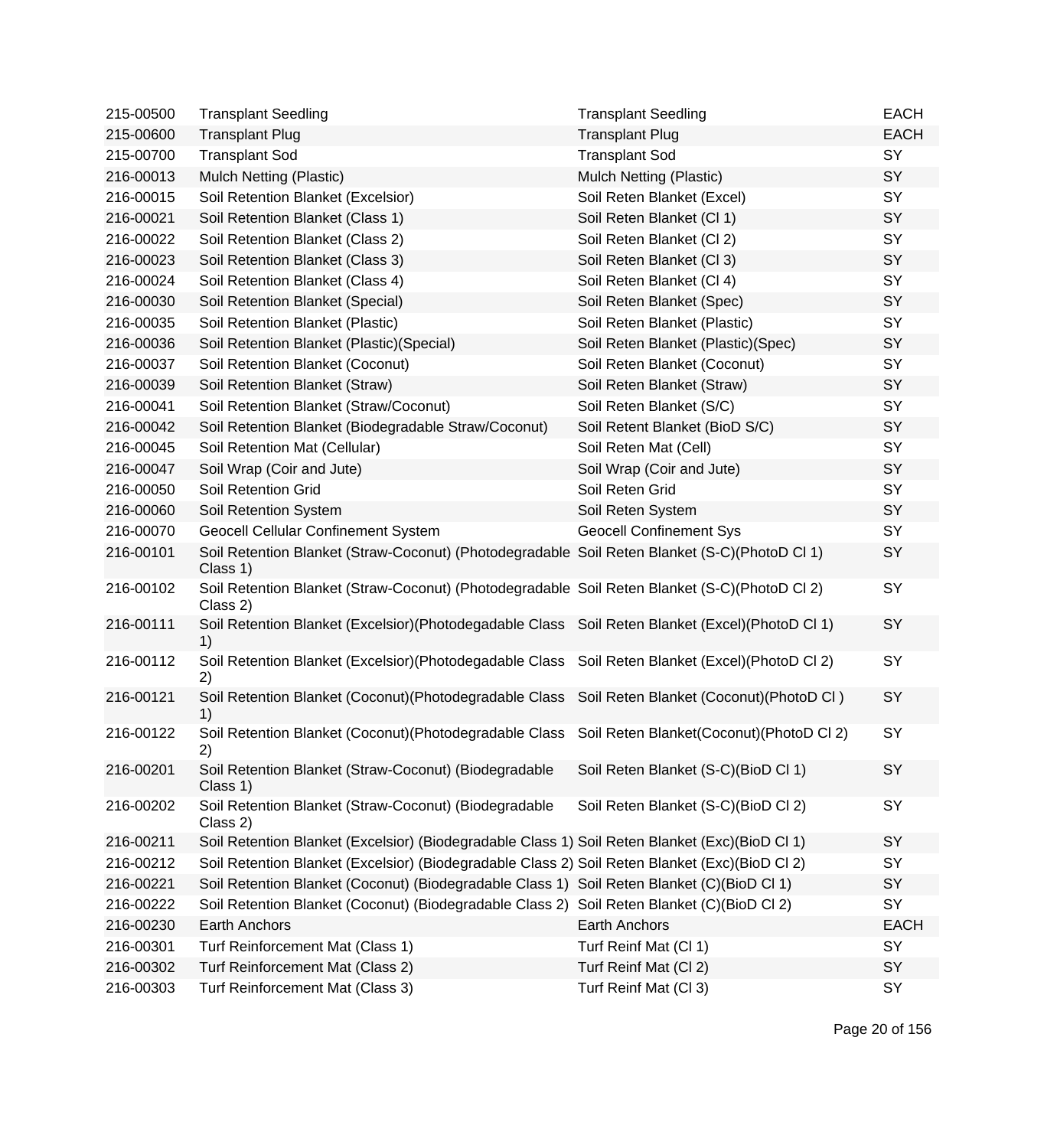| 217-00000 | <b>Herbicide Treatment</b>                     | <b>Herbicide Treatment</b>             | SY             |
|-----------|------------------------------------------------|----------------------------------------|----------------|
| 217-00010 | Pre-Emergent Herbicide                         | Pre-Emergent Herbicide                 | SY             |
| 217-00015 | Noxious Weed Management                        | Noxious Weed Management                | <b>SY</b>      |
| 217-00020 | <b>Herbicide Treatment</b>                     | <b>Herbicide Treatment</b>             | <b>HOUR</b>    |
| 217-00100 | <b>Root Control Fabric</b>                     | <b>Root Control Fabric</b>             | LF             |
| 218-00000 | Noxious Weed Management                        | Noxious Weed Management                | L S            |
| 240-00000 | Wildlife Biologist                             | Wildlife Biologist                     | <b>HOUR</b>    |
| 240-00001 | Wildlife Biologist                             | Wildlife Biologist                     | <b>DAY</b>     |
| 240-00010 | <b>Removal of Nests</b>                        | <b>Rem of Nests</b>                    | <b>HOUR</b>    |
| 240-00015 | Protection of Migratory Birds                  | <b>Protect Migratory Birds</b>         | <b>HOUR</b>    |
| 240-00017 | Protection of Migratory Birds                  | <b>Protect Migratory Birds</b>         | L <sub>S</sub> |
| 240-00020 | Netting                                        | Netting                                | SY             |
| 240-00100 | Prairie Dog Management                         | Prairie Dog Mgmt                       | L S            |
| 250-00010 | Environmental Health and Safety Management     | Envir Health/Safety Mngmt              | L S            |
| 250-00050 | Monitoring Technician                          | Monitoring Technician                  | <b>HOUR</b>    |
| 250-00100 | <b>Environmental Health and Safety</b>         | <b>Environmental Health and Safety</b> | L <sub>S</sub> |
| 250-00110 | Health and Safety Officer                      | Health and Safety Officer              | <b>HOUR</b>    |
| 250-00120 | Material Sampling and Delivery                 | <b>Material Sampling and Delivery</b>  | <b>EACH</b>    |
| 250-00200 | Material Handling (Stockpile)                  | Material Handling (Stockpile)          | <b>CY</b>      |
| 250-00210 | Solid Waste Disposal                           | Solid Waste Disposal                   | <b>CY</b>      |
| 250-00215 | Solid Waste Disposal (Special)                 | Solid Waste Disposal (Spec)            | <b>CY</b>      |
| 250-00220 | Hazardous Waste Disposal                       | Hazardous Waste Disposal               | <b>CY</b>      |
| 250-00230 | Trap and Treat BOS-200, gypsum dry weight      | Trap and Treat BOS-200                 | <b>LB</b>      |
| 250-00235 | Coating Lead-Based Paint                       | Coating Lead-Based Paint               | <b>GAL</b>     |
| 250-00240 | Subsurface Bioenhancement Injection            | Subsurface Bioenhancement Inj          | <b>EACH</b>    |
| 250-00300 | Water Treatment System                         | <b>Water Treatment System</b>          | <b>EACH</b>    |
| 250-00310 | <b>Water Treatment</b>                         | <b>Water Treatment</b>                 | <b>MGAL</b>    |
| 251-00000 | Paint Testing and Analysis Management          | Paint Testing and Analysis Mngmt       | L S            |
| 301-06000 | Plant Mix Bituminous Base (Class 6)            | PMBB (CL 6)                            | <b>TON</b>     |
| 301-06020 | Plant Mix Bituminous Base (Class 6) (Asphalt)  | PMBB (CL 6) (Asph)                     | <b>TON</b>     |
| 301-10020 | Permeable Asphalt Treated Base (Asphalt)       | PATB (Asph)                            | <b>TON</b>     |
| 304-01000 | Aggregate Base Course (Class 1)                | ABC (CL 1)                             | TON            |
| 304-01005 | Aggregate Base Course (Class 1)                | ABC (CL 1)                             | <b>CY</b>      |
| 304-02000 | Aggregate Base Course (Class 2)                | ABC (CL 2)                             | <b>TON</b>     |
| 304-02005 | Aggregate Base Course (Class 2)                | ABC (CL 2)                             | <b>CY</b>      |
| 304-02027 | Aggregate Base Course (Class 2) (Furnish Only) | ABC (CL 2) (Furn Only)                 | <b>CY</b>      |
| 304-03000 | Aggregate Base Course (Class 3)                | ABC (CL 3)                             | <b>TON</b>     |
| 304-03005 | Aggregate Base Course (Class 3)                | ABC (CL 3)                             | <b>CY</b>      |
| 304-03006 | Aggregate Base Course (Class 3) (Special)      | ABC (CL 3) (Spec)                      | <b>TON</b>     |
| 304-04000 | Aggregate Base Course (Class 4)                | ABC (CL 4)                             | <b>TON</b>     |
| 304-05000 | Aggregate Base Course (Class 5)                | ABC (CL 5)                             | <b>TON</b>     |
| 304-05006 | Aggregate Base Course (Class 5) (Special)      | ABC (CL 5)(Spec)                       | SY             |
| 304-05009 | Aggregate Base Course (Class 5) (Special)      | ABC (CL 5)(Spec)                       | <b>TON</b>     |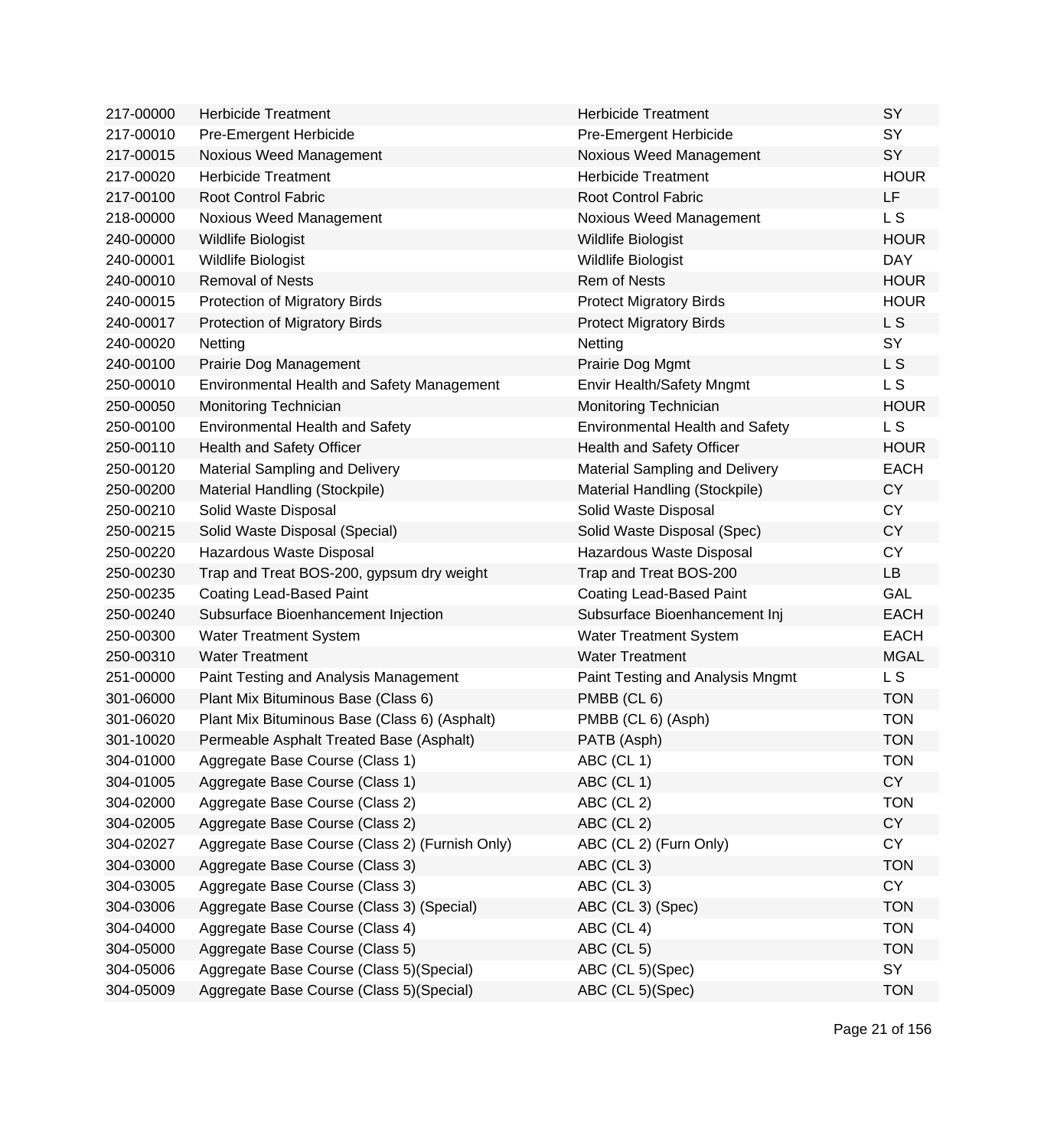| 304-06000 | Aggregate Base Course (Class 6)                                                     | ABC (CL 6)                               | <b>TON</b>  |
|-----------|-------------------------------------------------------------------------------------|------------------------------------------|-------------|
| 304-06004 | Aggregate Base Course (Class 6)                                                     | ABC (CL 6)                               | SY          |
| 304-06007 | Aggregate Base Course (Class 6)                                                     | ABC (CL 6)                               | <b>CY</b>   |
| 304-06008 | Aggregate Base Course (Class 6) (Special)                                           | ABC (CL 6) (Spec)                        | <b>CY</b>   |
| 304-06009 | Aggregate Base Course (Class 6) (Special)                                           | ABC (CL 6) (Spec)                        | <b>TON</b>  |
| 304-06010 | Aggregate Base Course (Class 6)(Special) (Furnish Only) ABC (CL 6)(Spec)(Furn Only) |                                          | <b>CY</b>   |
| 304-06020 | Aggregate Base Course (Class 6) (Furnish Only)                                      | ABC (CL 6) (Furn Only)                   | <b>TON</b>  |
| 304-06027 | Aggregate Base Course (Class 6) (Furnish Only)                                      | ABC (CL 6) (Furn Only)                   | <b>CY</b>   |
| 304-07000 | Aggregate Base Course (Class 7)                                                     | ABC (CL 7)                               | <b>TON</b>  |
| 304-07005 | Aggregate Base Course (Class 7)                                                     | ABC (CL 7)                               | <b>CY</b>   |
| 304-07009 | Aggregate Base Course (Class 7) (Special)                                           | ABC (CL 7) (Spec)                        | <b>TON</b>  |
| 304-08000 | Aggregate Base Course (Shoulder Material)                                           | ABC (Shoulder Material)                  | <b>TON</b>  |
| 304-09000 | Aggregate Base Course (Special)                                                     | ABC (Spec)                               | <b>CY</b>   |
| 304-09002 | Aggregate Base Course (Special) (Furnish Only)                                      | ABC (Special) (Furnish Only)             | <b>CY</b>   |
| 304-09006 | Aggregate Base Course (Special)                                                     | ABC (Spec)                               | SY          |
| 304-09014 | Aggregate Base Course (Special)                                                     | ABC (Spec)                               | <b>TON</b>  |
| 304-09020 | Permeable Aggregate Base Course                                                     | ABC (Permeable)                          | <b>TON</b>  |
| 304-09055 | Aggregate Base Course (Blotter Material)                                            | ABC (Blotter)                            | <b>TON</b>  |
| 304-09100 | Aggregate Base Course (Recycled Asphalt Pavement)                                   | ABC (RAP)                                | <b>TON</b>  |
| 304-09200 | Stockpile Aggregate Base Course (Special)                                           | Stockpile ABC (Spec)                     | <b>TON</b>  |
| 304-09220 | Stockpile Aggregate Base Course (Special)                                           | Stockpile ABC (Spec)                     | L S         |
| 306-00000 | Reconditioning                                                                      | Reconditioning                           | <b>MILE</b> |
| 306-01000 | Reconditioning                                                                      | Reconditioning                           | SY          |
| 307-00000 | <b>Hydrated Lime</b>                                                                | <b>Hydrated Lime</b>                     | <b>TON</b>  |
| 307-00075 | Fly Ash                                                                             | Fly Ash                                  | <b>TON</b>  |
| 307-00200 | Processing Lime Treated Subgrade                                                    | Lime Tr Subgrade                         | SY          |
| 307-00206 | Processing Lime Treated Subgrade (6 Inch)                                           | Lime Tr Subgrade (6 In)                  | SY          |
| 307-00208 | Processing Lime Treated Subgrade (8 Inch)                                           | Lime Tr Subgrade (8 In)                  | SY          |
| 307-00209 | Processing Lime Treated Subgrade (9 Inch)                                           | Lime Tr Subgrade (9 In)                  | SY          |
| 307-00210 | Processing Lime Treated Subgrade (10 Inch)                                          | Lime Tr Subgrade (10 In)                 | SY          |
| 307-00212 | Processing Lime Treated Subgrade (12 Inch)                                          | Lime Tr Subgrade (12 In)                 | SY          |
| 307-00250 | Processing Fly Ash Treated Subgrade                                                 | Fly Ash Tr Subgrade                      | <b>SY</b>   |
| 308-00100 | <b>Processing Cement Treated Base</b>                                               | <b>Cement Tr Base</b>                    | SY          |
| 308-00200 | <b>Cement Kiln Dust</b>                                                             | Cem Kiln Dust                            | Τ           |
| 308-00210 | Processing CKD Treated Subgrade (12 In)                                             | CKD Tr Subgrade (12 In)                  | SY          |
| 308-00300 | <b>Stabilized Subgrade</b>                                                          | <b>Stabilized Subgrade</b>               | <b>SY</b>   |
| 308-00305 | Stabilize Subgrade (Special)                                                        | Stabilize Subgrade (Special)             | SY          |
| 308-00500 | <b>Fiber Reinforced Soilcrete</b>                                                   | <b>Fiber Reinf Soilcrete</b>             | <b>CY</b>   |
| 308-09000 | Lean Concrete                                                                       | Lean Concrete                            | <b>CY</b>   |
| 309-10600 | Lean Concrete Base (6 Inch)                                                         | Lean Concrete Base (6 In)                | SY          |
| 310-00400 | Process Asphalt Mat For Base Course                                                 | Process Asphalt Mat For Base Course      | SY          |
| 310-00500 | Full Depth Reclamation of Hot Mix Asph Pavement                                     | Full Depth Reclam of Hot Mix Asph Pvmt   | SY          |
| 310-00608 | Full Depth Reclamation of Hot Mix Asphalt Pavement (0-<br>8")                       | Full Depth Reclam. of HMA Pvmt (0-8 in.) | SY          |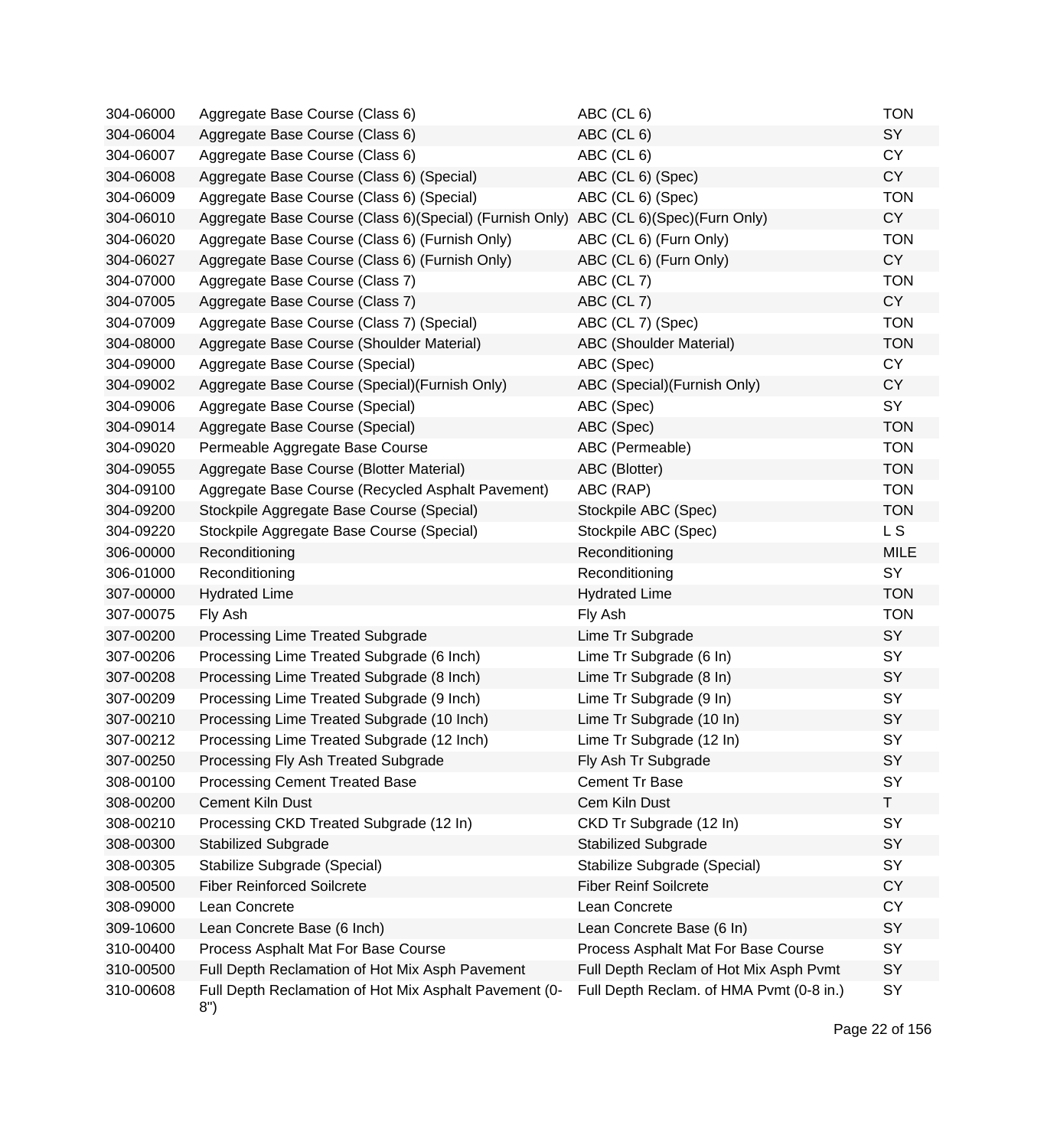| 310-00610 | Full Depth Reclamation of Hot Mix Asphalt Pavement (8- Full Depth Reclam. of HMA Pvmt (8-12 in)<br>12")  |                                         | <b>SY</b>   |
|-----------|----------------------------------------------------------------------------------------------------------|-----------------------------------------|-------------|
| 310-00614 | Full Depth Reclamation Of Hot Mix Asphalt Pavement (12- Full Depth Reclam of HMA Pvmt (12-16 in)<br>16") |                                         | SY          |
| 310-00700 | Asphalt Emulsion Full Depth Reclamation                                                                  | Asphalt Emulsion Full Depth Reclamation | SY          |
| 403-00720 | Hot Mix Asphalt (Patching) (Asphalt)                                                                     | HMA (Patching) (Asph)                   | <b>TON</b>  |
| 403-00721 | Hot Mix Asphalt (Patching) (Asphalt)                                                                     | HMA (Patching) (Asph)                   | SY          |
| 403-00722 | Hot Mix Asphalt (Patching)(Asphalt)(Special)                                                             | HMA (Patching)(Asph)(Spec)              | LF          |
| 403-00800 | <b>Emergency Pothole Repair</b>                                                                          | <b>Emerg Pothole Rep</b>                | <b>TON</b>  |
| 403-01000 | Hot Mix Asphalt (Asphalt) (3 Year Warranty)                                                              | HMA (Asph) (3 Yr Warranty)              | <b>TON</b>  |
| 403-01001 | Hot Mix Asphalt 3 Year Warranty                                                                          | HMA 3 Yr Warranty                       | L S         |
| 403-01010 | Hot Mix Asphalt (Asphalt) (5 Year Warranty)                                                              | HMA (Asph) (5 Yr Warranty)              | <b>TON</b>  |
| 403-01011 | Hot Mix Asphalt 5 Year Warranty                                                                          | HMA 5 Yr Warranty                       | L S         |
| 403-01014 | Hot Mix Asphalt 10 Year Warranty                                                                         | HMA 10 Yr Warranty                      | SY          |
| 403-01020 | Warranted Hot Mix Asphalt System (10 Year)                                                               | Warranted HMA (10 Year)                 | SY          |
| 403-01050 | Warranted Hot Mix Asphalt System (5 Year)                                                                | Warranted HMA (5 Year)                  | <b>TON</b>  |
| 403-02000 | Hot Mix Asphalt (Special)                                                                                | HMA (Spec)                              | <b>TON</b>  |
| 403-05000 | Hot Mix Asphalt (Reflective Crack Interlayer)                                                            | HMA (RCI)                               | <b>TON</b>  |
| 403-09210 | <b>Stone Matrix Asphalt</b>                                                                              | <b>SMA</b>                              | <b>TON</b>  |
| 403-09211 | Stone Matrix Asphalt                                                                                     | <b>SMA</b>                              | SY          |
| 403-09221 | Stone Matrix Asphalt (Fibers)(Asphalt)                                                                   | SMA (Fibers)(Asph)                      | <b>TON</b>  |
| 403-09226 | Stone Matrix Asphalt (Asphalt) (Polymer Modified)                                                        | SMA (Asph)(P)                           | <b>TON</b>  |
| 403-09500 | Furnish Hot Mix Asphalt                                                                                  | Furnish HMA                             | <b>TON</b>  |
| 403-09551 | Place Hot Mix Asphalt                                                                                    | Place HMA                               | <b>HOUR</b> |
| 403-09600 | Hot Mix Asphalt (Bond Breaker)                                                                           | HMA (Bond Breaker)                      | SY          |
| 403-32601 | Hot Mix Asphalt (Grading SG) (50)                                                                        | HMA (Gr SG) (50)                        | <b>TON</b>  |
| 403-32621 | Hot Mix Asphalt (Grading SG) (50) (PG 58-28)                                                             | HMA (Gr SG) (50) (PG 58-28)             | <b>TON</b>  |
| 403-32631 | Hot Mix Asphalt (Grading SG) (50) (PG 58-34)                                                             | HMA (Gr SG) (50) (PG 58-34)             | <b>TON</b>  |
| 403-32641 | Hot Mix Asphalt (Grading SG) (50) (PG 64-22)                                                             | HMA (Gr SG) (50) (PG 64-22)             | <b>TON</b>  |
| 403-32651 | Hot Mix Asphalt (Grading SG) (50) (PG 64-28)                                                             | HMA (Gr SG) (50) (PG 64-28)             | <b>TON</b>  |
| 403-32671 | Hot Mix Asphalt (Grading SG) (50) (PG 76-28)                                                             | HMA (Gr SG) (50) (PG 76-28)             | <b>TON</b>  |
| 403-32701 | Hot Mix Asphalt (Grading SG) (75)                                                                        | HMA (Gr SG) (75)                        | <b>TON</b>  |
| 403-32721 | Hot Mix Asphalt (Grading SG) (75) (PG 58-28)                                                             | HMA (Gr SG) (75) (PG 58-28)             | <b>TON</b>  |
| 403-32731 | Hot Mix Asphalt (Grading SG) (75) (PG 58-34)                                                             | HMA (Gr SG) (75) (PG 58-34)             | <b>TON</b>  |
| 403-32741 | Hot Mix Asphalt (Grading SG) (75) (PG 64-22)                                                             | HMA (Gr SG) (75) (PG 64-22)             | <b>TON</b>  |
| 403-32751 | Hot Mix Asphalt (Grading SG) (75) (PG 64-28)                                                             | HMA (Gr SG) (75) (PG 64-28)             | <b>TON</b>  |
| 403-32771 | Hot Mix Asphalt (Grading SG) (75) (PG 76-28)                                                             | HMA (Gr SG) (75) (PG 76-28)             | <b>TON</b>  |
| 403-32801 | Hot Mix Asphalt (Grading SG) (100)                                                                       | HMA (Gr SG) (100)                       | <b>TON</b>  |
| 403-32821 | Hot Mix Asphalt (Grading SG) (100) (PG 58-28)                                                            | HMA (Gr SG) (100) (PG 58-28)            | <b>TON</b>  |
| 403-32831 | Hot Mix Asphalt (Grading SG) (100) (PG 58-34)                                                            | HMA (Gr SG) (100) (PG 58-34)            | <b>TON</b>  |
| 403-32841 | Hot Mix Asphalt (Grading SG) (100) (PG 64-22)                                                            | HMA (Gr SG) (100) (PG 64-22)            | <b>TON</b>  |
| 403-32851 | Hot Mix Asphalt (Grading SG) (100) (PG 64-28)                                                            | HMA (Gr SG) (100) (PG 64-28)            | <b>TON</b>  |
| 403-32871 | Hot Mix Asphalt (Grading SG) (100) (PG 76-28)                                                            | HMA (Gr SG) (100) (PG 76-28)            | <b>TON</b>  |
| 403-32901 | Hot Mix Asphalt (Grading SG) (125)                                                                       | HMA (Gr SG) (125)                       | <b>TON</b>  |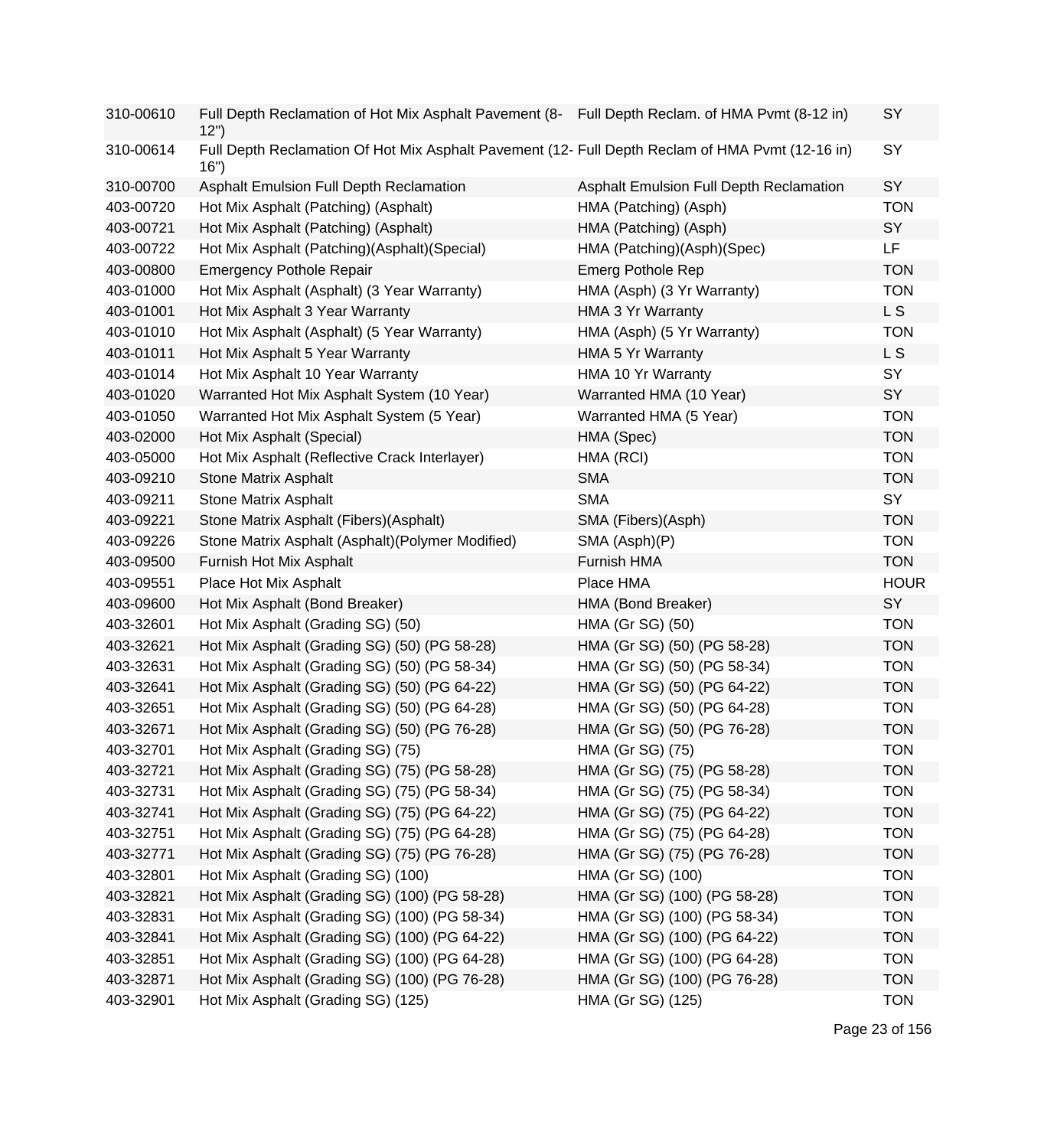| 403-32971 | Hot Mix Asphalt (Grading SG) (125) (PG 76-28)        | HMA (Gr SG) (125) (PG 76-28)   | <b>TON</b> |
|-----------|------------------------------------------------------|--------------------------------|------------|
| 403-33601 | Hot Mix Asphalt (Grading S) (50)                     | HMA (Gr S) (50)                | <b>TON</b> |
| 403-33621 | Hot Mix Asphalt (Grading S) (PG 58-28)               | HMA (Gr S) (50) (PG 58-28)     | <b>TON</b> |
| 403-33631 | Hot Mix Asphalt (Grading S) (50) (PG 58-34)          | HMA (Gr S) (50) (PG 58-34)     | <b>TON</b> |
| 403-33641 | Hot Mix Asphalt (Grading S) (50) (PG 64-22)          | HMA (Gr S) (50) (PG 64-22)     | <b>TON</b> |
| 403-33651 | Hot Mix Asphalt (Grading S) (50) (PG 64-28)          | HMA (Gr S) (50) (PG 64-28)     | <b>TON</b> |
| 403-33671 | Hot Mix Asphalt (Grading S) (50) (PG 76-28)          | HMA (Gr S) (50) (PG 76-28)     | <b>TON</b> |
| 403-33701 | Hot Mix Asphalt (Grading S) (75)                     | HMA (Gr S) (75)                | <b>TON</b> |
| 403-33721 | Hot Mix Asphalt (Grading S) (75) (PG 58-28)          | HMA (Gr S) (75) (PG 58-28)     | <b>TON</b> |
| 403-33731 | Hot Mix Asphalt (Grading S) (75) (PG 58-34)          | HMA (Gr S) (75) (PG 58-34)     | <b>TON</b> |
| 403-33741 | Hot Mix Asphalt (Grading S) (75) (PG 64-22)          | HMA (Gr S) (75) (PG 64-22)     | <b>TON</b> |
| 403-33742 | Hot Mix Asphalt (Grading S)(75)(PG 64-22)            | HMA (Gr S)(75)(PG 64-22)       | SY         |
| 403-33751 | Hot Mix Asphalt (Grading S) (75) (PG 64-28)          | HMA (Gr S) (75) (PG 64-28)     | <b>TON</b> |
| 403-33752 | Hot Mix Asphalt (Grading S)(75)(PG 64-28)            | HMA (Gr S)(75)(PG 64-28)       | SY         |
| 403-33771 | Hot Mix Asphalt (Grading S) (75) (PG 76-28)          | HMA (Gr S) (75) (PG 76-28)     | <b>TON</b> |
| 403-33801 | Hot Mix Asphalt (Grading S) (100)                    | HMA (Gr S) (100)               | <b>TON</b> |
| 403-33821 | Hot Mix Asphalt (Grading S) (100) (PG 58-28)         | HMA (Gr S) (100) (PG 58-28)    | <b>TON</b> |
| 403-33831 | Hot Mix Asphalt (Grading S) (100) (PG 58-34)         | HMA (Gr S) (100) (PG 58-34)    | <b>TON</b> |
| 403-33841 | Hot Mix Asphalt (Grading S) (100) (PG 64-22)         | HMA (Gr S) (100) (PG 64-22)    | <b>TON</b> |
| 403-33842 | Hot Mix Asphalt (Grading S) (100) (PG 64-22)         | HMA (Gr S) (100) (PG 64-22)    | SY         |
| 403-33851 | Hot Mix Asphalt (Grading S) (100) (PG 64-28)         | HMA (Gr S) (100) (PG 64-28)    | <b>TON</b> |
| 403-33871 | Hot Mix Asphalt (Grading S) (100) (PG 76-28)         | HMA (Gr S) (100) (PG 76-28)    | <b>TON</b> |
| 403-33872 | Hot Mix Asphalt (Grading S) (100) (PG 76-28)         | HMA (Gr S) (100) (PG 76-28)    | SY         |
| 403-33901 | Hot Mix Asphalt (Grading S) (125)                    | HMA (Gr S) (125)               | <b>TON</b> |
| 403-33971 | Hot Mix Asphalt (Grading S) (125) (PG 76-28)         | HMA (Gr S) (125) (PG 76-28)    | <b>TON</b> |
| 403-34601 | Hot Mix Asphalt (Grading SX) (50)                    | HMA (Gr SX) (50)               | <b>TON</b> |
| 403-34621 | Hot Mix Asphalt (Grading SX) (50) (PG 58-28)         | HMA (Gr SX) (50) (PG 58-28)    | <b>TON</b> |
| 403-34631 | Hot Mix Asphalt (Grading SX) (50) (PG 58-34)         | HMA (Gr SX) (50) (PG 58-34)    | <b>TON</b> |
| 403-34641 | Hot Mix Asphalt (Grading SX) (50) (PG 64-22)         | HMA (Gr SX) (50) (PG 64-22)    | <b>TON</b> |
| 403-34651 | Hot Mix Asphalt (Grading SX) (50) (PG 64-28)         | HMA (Gr SX) (50) (PG 64-28)    | <b>TON</b> |
| 403-34671 | Hot Mix Asphalt (Grading SX) (50) (PG 76-28)         | HMA (Gr SX) (50) (PG 76-28)    | <b>TON</b> |
| 403-34701 | Hot Mix Asphalt (Grading SX) (75)                    | HMA (Gr SX) (75)               | TON        |
| 403-34721 | Hot Mix Asphalt (Grading SX) (75) (PG 58-28)         | HMA (Gr SX) (75) (PG 58-28)    | <b>TON</b> |
| 403-34722 | HMA (Gr SX) (75) (PG 58-28)                          | HMA (Gr SX) (75) (PG 58-28)    | SY         |
| 403-34724 | Hot Mix Asphalt (Grading SX)(75)(PG 58-28)(4 Inches) | HMA (GrSX)(75)(PG 58-28)(4 In) | SY         |
| 403-34731 | Hot Mix Asphalt (Grading SX) (75) (PG 58-34)         | HMA (Gr SX) (75) (PG 58-34)    | <b>TON</b> |
| 403-34732 | HMA (Gr SX) (75) (PG 58-34)                          | HMA (Gr SX) (75) (PG 58-34)    | SY         |
| 403-34741 | Hot Mix Asphalt (Grading SX) (75) (PG 64-22)         | HMA (Gr SX) (75) (PG 64-22)    | <b>TON</b> |
| 403-34742 | Hot Mix Asphalt (Grading SX)(75)(PG 64-22)           | HMA (Gr SX)(75)(PG 64-22)      | SY         |
| 403-34751 | Hot Mix Asphalt (Grading SX) (75) (PG 64-28)         | HMA (Gr SX) (75) (PG 64-28)    | <b>TON</b> |
| 403-34752 | Hot Mix Asphalt (Grade SX)(75)(PG 64-28)             | HMA (Gr SX)(75)(PG 64-28)      | SY         |
| 403-34771 | Hot Mix Asphalt (Grading SX) (75) (PG 76-28)         | HMA (Gr SX) (75) (PG 76-28)    | <b>TON</b> |
| 403-34801 | Hot Mix Asphalt (Grading SX) (100)                   | HMA (Gr SX) (100)              | <b>TON</b> |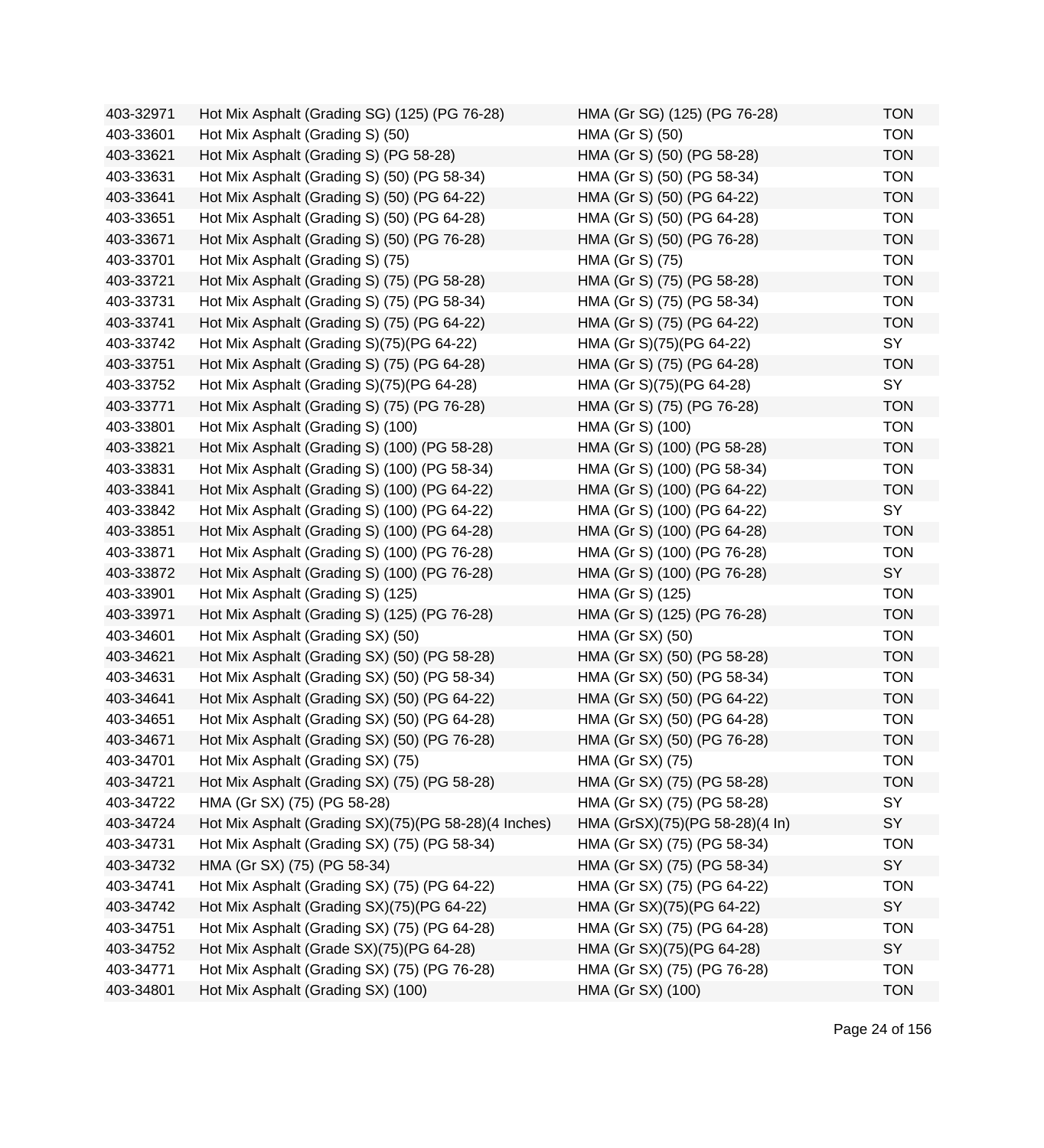| 403-34821 | Hot Mix Asphalt (Grading SX) (100) (PG 58-28)         | HMA (Gr SX) (100) (PG 58-28)     | <b>TON</b> |
|-----------|-------------------------------------------------------|----------------------------------|------------|
| 403-34822 | Hot Mix Asphalt (Grading SX)(100)(PG 58-28)           | HMA (Gr SX)(100)(PG 58-28)       | SY         |
| 403-34831 | Hot Mix Asphalt (Grading SX) (100) (PG 58-34)         | HMA (Gr SX) (100) (PG 58-34)     | <b>TON</b> |
| 403-34841 | Hot Mix Asphalt (Grading SX) (100) (PG 64-22)         | HMA (Gr SX) (100) (PG 64-22)     | <b>TON</b> |
| 403-34851 | Hot Mix Asphalt (Grading SX) (100) (PG 64-28)         | HMA (Gr SX) (100) (PG 64-28)     | <b>TON</b> |
| 403-34852 | Hot Mix Asphalt (Grading SX)(100)(PG 64-28)           | HMA (Gr SX)(100)(PG 64-28)       | SY         |
| 403-34854 | Hot Mix Asphalt (Grading SX)(100)(PG 64-28)(2 Inches) | HMA (Gr SX)(100)(PG 64-28)(2 In) | SY         |
| 403-34861 | Hot Mix Asphalt (Grading SX) (100) (PG 70-28)         | HMA (Gr SX) (100) (PG 70-28)     | <b>TON</b> |
| 403-34871 | Hot Mix Asphalt (Grading SX) (100) (PG 76-28)         | HMA (Gr SX) (100) (PG 76-28)     | <b>TON</b> |
| 403-34901 | Hot Mix Asphalt (Grading SX) (125)                    | HMA (Gr SX) (125)                | <b>TON</b> |
| 403-34971 | Hot Mix Asphalt (Grading SX) (125) (PG 76-28)         | HMA (Gr SX) (125) (PG 76-28)     | <b>TON</b> |
| 403-35701 | Hot Mix Asphalt (Grading S-Fines) (75)                | HMA (Gr S-Fines) (75)            | <b>TON</b> |
| 403-35721 | Hot Mix Asphalt (Grading S-Fines)(75)(PG 58-28)       | HMA (Gr S-Fines)(75)(PG 58-28)   | <b>TON</b> |
| 403-35731 | Hot Mix Asphalt (Grading S-Fines) (PG 58-34)          | HMA (Gr S-Fines)(75)(PG 58-34)   | <b>TON</b> |
| 403-36601 | Hot Mix Asphalt (Grading ST)(50)                      | HMA (Gr ST)(50)                  | <b>TON</b> |
| 403-36621 | Hot Mix Asphalt (Gr ST)(50)(PG 58-28)                 | HMA (Gr ST)(50)(PG 58-28)        | <b>TON</b> |
| 403-36631 | Hot Mix Asphalt (Grading ST)(50)(PG 58-34)            | HMA (Gr ST)(50)(PG 58-34)        | <b>TON</b> |
| 403-36641 | Hot Mix Asphalt (Grading ST)(50)(PG 64-22)            | HMA (Gr ST)(50)(PG 64-22)        | <b>TON</b> |
| 403-36651 | Hot Mix Asphalt (Grading ST)(50)(PG 64-28)            | HMA (Gr ST)(50)(PG 64-28)        | <b>TON</b> |
| 403-36661 | Hot Mix Asphalt (Grading ST)(PG 70-28)                | HMA (Gr ST)(50)(PG 70-28)        | <b>TON</b> |
| 403-36671 | Hot Mix Asphalt (Grading ST)(50)(PG 76-28)            | HMA (Gr ST)(50)(PG 76-28)        | <b>TON</b> |
| 403-36701 | Hot Mix Asphalt (Grading ST)(75)                      | HMA (Gr ST)(75)                  | <b>TON</b> |
| 403-36721 | Hot Mix Asphalt (Grading ST)(75)(PG 58-28)            | HMA (Gr ST)(75)(PG 58-28)        | <b>TON</b> |
| 403-36731 | Hot Mix Asphalt (Grading ST)(75)(PG 58-34)            | HMA (Gr ST)(75)(PG 58-34)        | <b>TON</b> |
| 403-36741 | Hot Mix Asphalt (Grading ST)(75)(PG 64-22)            | HMA (Gr ST)(75)(PG 64-22)        | <b>TON</b> |
| 403-36751 | Hot Mix Asphalt (Grading ST)(75)(PG 64-28)            | HMA (Gr ST)(75)(PG 64-28)        | <b>TON</b> |
| 403-36761 | Hot Mix Asphalt (Grading ST)(75)(PG 70-28)            | HMA(Gr ST)(75)(PG 70-28)         | <b>TON</b> |
| 403-36771 | Hot Mix Asphalt (Grading ST)(75)(PG 76-28)            | HMA (Gr ST)(75)(PG 76-28)        | <b>TON</b> |
| 403-36801 | Hot Mix Asphalt (Grading ST)(100)                     | HMA (Gr ST)(100)                 | <b>TON</b> |
| 403-36821 | Hot Mix Asphalt (Grading ST)(100)(PG 58-28)           | HMA (Gr ST)(100)(PG 58-28)       | <b>TON</b> |
| 403-36831 | Hot Mix Asphalt (Grading ST)(100)(PG 58-34)           | HMA (Gr ST)(100)(PG 58-34)       | <b>TON</b> |
| 403-36841 | Hot Mix Asphalt (Grading ST)(100)(PG 64-22)           | HMA (Gr ST)(100)(PG 64-22)       | TON        |
| 403-36851 | Hot Mix Asphalt (Grading ST)(100)(PG 64-28)           | HMA (Gr ST)(100)(PG 64-28)       | <b>TON</b> |
| 403-36861 | Hot Mix Asphalt (Grading ST)(100)(PG 70-28)           | HMA (Gr ST)(100)(PG 70-28)       | <b>TON</b> |
| 403-36871 | Hot Mix Asphalt (Grading ST)(100)(PG 76-28)           | HMA (Gr ST)(100)(PG 76-28)       | <b>TON</b> |
| 403-36901 | Hot Mix Asphalt (Grading ST)(125)                     | HMA (Gr ST)(125)                 | <b>TON</b> |
| 403-36921 | Hot Mix Asphalt (Grading ST)(125)(PG 58-28)           | HMA (Gr ST)(125)(PG 58-28)       | <b>TON</b> |
| 403-36931 | Hot Mix Asphalt (Grading ST)(125)(PG 58-34)           | HMA (Gr ST)(125)(PG 58-34)       | <b>TON</b> |
| 403-36941 | Hot Mix Asphalt (Grading ST)(125)(PG 64-22)           | HMA (Gr ST)(125)(PG 64-22)       | <b>TON</b> |
| 403-36951 | Hot Mix Asphalt (Grading ST)(125)(PG 64-28)           | HMA (Gr ST)(125)(PG 64-28)       | <b>TON</b> |
| 403-36961 | Hot Mix Asphalt (Grading ST)(125)(PG 70-28)           | HMA (Gr ST)(125)(PG 70-28)       | <b>TON</b> |
| 403-36971 | Hot Mix Asphalt (Grading ST)(125)(PG 76-28)           | HMA (Gr ST)(125)(PG 76-28)       | <b>TON</b> |
| 403-37601 | Hot Mix Asphalt (Grade SF)(50)                        | <b>HMA (Gr SF)(50)</b>           | <b>TON</b> |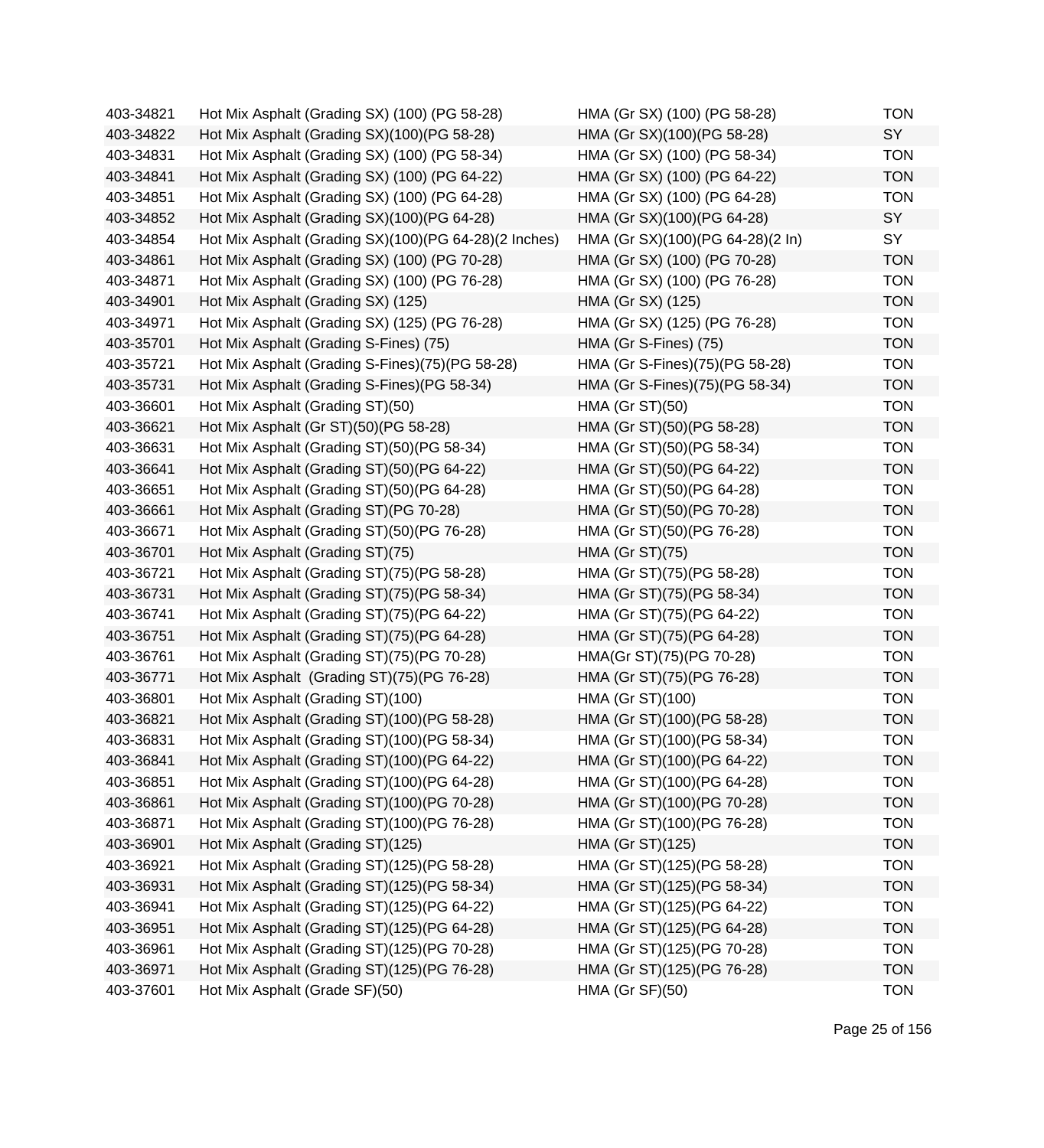| 403-37621 | Hot Mix Asphalt (Grade SF)(50)(PG 58-28)               | HMA (Gr SF)(50)(PG 58-28)                | <b>TON</b> |
|-----------|--------------------------------------------------------|------------------------------------------|------------|
| 403-37631 | Hot Mix Asphalt (Grade SF)(50)(PG 58-34)               | HMA (Gr SF)(50)(PG 58-34)                | <b>TON</b> |
| 403-37641 | Hot Mix Asphalt (Grade SF)(50)(PG 64-22)               | HMA (Gr SF)(50)(PG 64-22)                | <b>TON</b> |
| 403-37651 | Hot Mix Asphalt (Grade SF)(50)(PG 64-28)               | HMA (Gr SF)(50)(PG 64-28)                | <b>TON</b> |
| 403-37661 | Hot Mix Asphalt (Grade SF)(50)(PG 70-28)               | HMA (Gr SF)(50)(PG 70-28)                | <b>TON</b> |
| 403-37671 | Hot Mix Asphalt (Grade SF)(50)(PG 76-28)               | HMA (Gr SF)(50)(PG 76-28)                | <b>TON</b> |
| 403-37701 | Hot Mix Asphalt (Grade SF)(75)                         | <b>HMA (Gr SF)(75)</b>                   | <b>TON</b> |
| 403-37721 | Hot Mix Asphalt (Grade SF)(75)(PG 58-28)               | HMA (Gr SF)(75)(PG 58-28)                | <b>TON</b> |
| 403-37731 | Hot Mix Asphalt (Grade SF)(75)(PG 58-34)               | HMA (Gr SF)(75)(PG 58-34)                | <b>TON</b> |
| 403-37741 | Hot Mix Asphalt (Grade SF)(75)(PG 64-22)               | HMA (Gr SF)(75)(PG 64-22)                | <b>TON</b> |
| 403-37751 | Hot Mix Asphalt (Grade SF)(75)(PG 64-28)               | HMA (Gr SF)(75)(PG 64-28)                | <b>TON</b> |
| 403-37761 | Hot Mix Asphalt (Grade SF)(75)(PG 70-28)               | HMA (Gr SF)(75)(PG 70-28)                | <b>TON</b> |
| 403-37771 | Hot Mix Asphalt (Grade SF)(75)(PG 76-28)               | HMA (Gr SF)(75)(PG 76-28)                | <b>TON</b> |
| 403-37801 | Hot Mix Asphalt (Grade SF)(100)                        | HMA (Gr SF)(100)                         | <b>TON</b> |
| 403-37821 | Hot Mix Asphalt (Grade SF)(100)(PG 58-28)              | HMA (Gr SF)(100)(PG 58-28)               | <b>TON</b> |
| 403-37831 | Hot Mix Asphalt (Grade SF)(100)(PG 58-34)              | HMA (Gr SF)(100)(PG 58-34)               | <b>TON</b> |
| 403-37841 | Hot Mix Asphalt (Grade SF)(100)(PG 64-22)              | HMA (Gr SF)(100)(PG 64-22)               | <b>TON</b> |
| 403-37851 | Hot Mix Asphalt (Grade SF)(100)(PG 64-28)              | HMA (Gr SF)(100)(PG 64-28)               | <b>TON</b> |
| 403-37861 | Hot Mix Asphalt (Grade SF)(100)(PG 70-28)              | HMA (Gr SF)(100)(PG 70-28)               | <b>TON</b> |
| 403-37871 | Hot Mix Asphalt (Grade SF)(100)(PG 76-28)              | HMA (Gr SF)(100)(PG 76-28)               | <b>TON</b> |
| 403-37901 | Hot Mix Asphalt (Grade SF)(125)                        | HMA (Gr SF)(125)                         | <b>TON</b> |
| 403-37921 | Hot Mix Asphalt (Grade SF)(125)(PG 58-28)              | HMA (Gr SF)(125)(PG 58-28)               | <b>TON</b> |
| 403-37931 | Hot Mix Asphalt (Grade SF)(125)(PG 58-34)              | HMA (Gr SF)(125)(PG 58-34)               | <b>TON</b> |
| 403-37941 | Hot Mix Asphalt (Grade SF)(125)(PG 64-22)              | HMA (Gr SF)(125)(PG 64-22)               | <b>TON</b> |
| 403-37951 | Hot Mix Asphalt (Grade SF)(125)(PG 64-28)              | HMA (Gr SF)(125)(PG 64-28)               | <b>TON</b> |
| 403-37961 | Hot Mix Asphalt (Grade SF)(125)(PG 70-28)              | HMA (Gr SF)(125)(PG 70-28)               | <b>TON</b> |
| 403-37971 | Hot Mix Asphalt (Grade SF)(125)(PG 76-28)              | HMA (Gr SF)(125)(PG 76-28)               | <b>TON</b> |
| 403-40000 | <b>HMA Safety Edge</b>                                 | <b>HMA Safety Edge</b>                   | LF         |
| 403-96600 | Hot Mix Asphalt (Grading Fines) (50)                   | HMA (Gr Fines) (50)                      | <b>TON</b> |
| 405-00000 | <b>Heating and Scarifying Treatment</b>                | <b>Heating and Scarifying</b>            | SY         |
| 405-00050 | Heating and Scarifying Treatment (Alternative Systems) | Heating and Scarifying (Alt Sys)         | SY         |
| 405-00100 | <b>Heating and Remixing Treatment</b>                  | <b>Heating and Remixing Treatment</b>    | SY         |
| 405-00101 | Heating and Remixing Treatment (Special)               | Heating and Remixing Treatment (Special) | SY         |
| 405-00200 | Virgin Hot Bituminous Plant Mix                        | Virgin HB Plant Mix                      | <b>TON</b> |
| 405-00300 | <b>Heating and Repaving Treatment</b>                  | <b>Heating and Repaving Treatment</b>    | SY         |
| 406-09500 | Cold Bituminous Pavement (Recycle)                     | Cold Bitum Pvmt (Recycle)                | SY         |
| 406-09501 | Cold Bituminous Pavement (Recycled)                    | Cold Bitum Pvmt (Recycled)               | <b>TON</b> |
| 406-09505 | Cold Bituminous Pavement (Recycle) (Special)           | Cold Bitum Pvmt (Recycle)(Spec)          | SY         |
| 406-09530 | Repair of Cold Bituminous Pavement (Recycle)           | Repair of Cold Bitum Pvmt (Recycle)      | SY         |
| 407-03000 | <b>Blotter Material</b>                                | <b>Blotter Material</b>                  | <b>TON</b> |
| 407-09000 | Crackfilling (Application)                             | Crackfiller (Application)                | SY         |
| 408-01000 | Hot Poured Joint and Crack Sealant                     | Hot Joint-Crack Sealant                  | <b>TON</b> |
| 408-01100 | Joint Sealant                                          | Joint Sealant                            | LF         |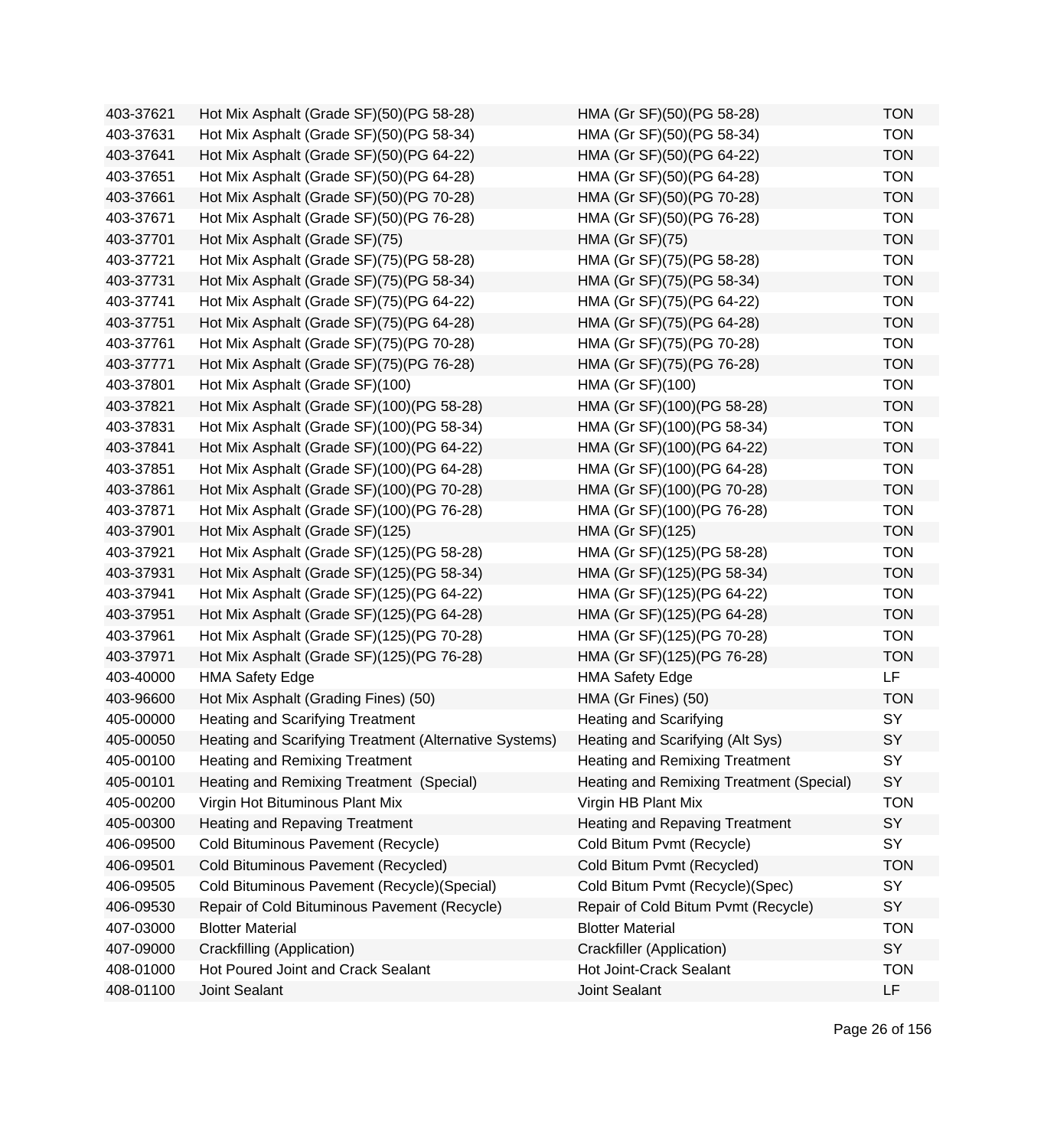| 408-01300 | <b>HMA Mix Crack Sealant</b>                 | <b>HMA Mix Crack Sealant</b>           | <b>TON</b>  |
|-----------|----------------------------------------------|----------------------------------------|-------------|
| 408-01400 | Crack Sealant (Special)                      | Crack Sealant (Special)                | <b>TON</b>  |
| 408-02000 | <b>Injection Holes</b>                       | <b>Injection Holes</b>                 | <b>EACH</b> |
| 409-00110 | <b>Stockpile Cover Coat Material</b>         | Stockpile CC Matl                      | <b>TON</b>  |
| 409-01010 | Cover Coat Material (Type I)                 | CC Matl (Ty I)                         | <b>TON</b>  |
| 409-01015 | Cover Coat Material (Type I)                 | CC Matl (Ty I)                         | SY          |
| 409-01020 | Cover Coat Material (Type I) (Lightweight)   | CC Matl (Ty I) (Lightweight)           | <b>CY</b>   |
| 409-02010 | Cover Coat Material (Type II)                | CC Matl (Ty II)                        | <b>TON</b>  |
| 409-02015 | Cover Coat Material (Type II)                | CC Matl (Ty II)                        | <b>SY</b>   |
| 409-02020 | Cover Coat Material (Type II) (Lightweight)  | CC Matl (Ty II) (Lightweight)          | <b>CY</b>   |
| 409-02025 | Cover Coat Material (Type II) (Lightweight)  | CC Matl (Ty II) (Lightweight)          | <b>SY</b>   |
| 409-02030 | Cover Coat Material (Type I) (Special)       | CC Matl (Ty I) (Special)               | SY          |
| 409-02050 | Cover Coat Material (Type II) (Special)      | CC Matl (Ty II) (Special)              | <b>TON</b>  |
| 409-02055 | Cover Coat Material (Type II) (Special)      | CC Matl (Ty II) (Special)              | SY          |
| 409-03010 | Cover Coat Material (Type III)               | CC Matl (Ty III)                       | <b>TON</b>  |
| 409-03050 | <b>Place Cover Coat Material</b>             | Place CC Matl                          | <b>TON</b>  |
| 409-03055 | <b>Place Cover Coat Material</b>             | Place CC Matl                          | SY          |
| 409-03060 | <b>Furnish Cover Coat Material</b>           | Furn CC Matl                           | <b>TON</b>  |
| 409-04010 | Cover Coat Material (Type IV)                | CC Matl (Ty IV)                        | <b>TON</b>  |
| 409-04050 | <b>Cover Coat Material (Special)</b>         | CC Matl (Spec)                         | SY          |
| 409-04060 | Cover Coat Material (Asphalt) (Special)      | CC Matl (Asph) (Spec)                  | <b>TON</b>  |
| 409-05000 | <b>Ultrathin Bonded Wearing Course</b>       | <b>Ultrath Bond Wearing Course</b>     | SY          |
| 409-05010 | Thin Bonded Wearing Course (Non-Bituminous)  | Thin Bonded Wearing Course (Non-Bitum) | SY          |
| 409-05011 | Thin Bonded Polymer Overlay                  | Thin Bonded Polymer Overlay            | SY          |
| 409-05100 | Anti-Icing Polymer Overlay                   | Anti-Icing Polymer Overlay             | <b>SF</b>   |
| 409-06000 | Surfacing (macro style)                      | Surfacing (macro style)                | SY          |
| 409-08000 | Squeegee Seal                                | Squeegee Seal                          | SY          |
| 409-09000 | Micro-Surfacing Seal Coat                    | Micro-Surfacing Seal Coat              | <b>TON</b>  |
| 409-09010 | Micro-Surfacing Aggregate                    | Micro-Surfacing Aggregate              | <b>TON</b>  |
| 409-09500 | <b>Slurry Seal Material</b>                  | <b>Slurry Seal Matl</b>                | SY          |
| 410-00000 | <b>Slurry Seal Coat</b>                      | <b>Slurry Seal Coat</b>                | SY          |
| 410-00100 | Slurry Seal Coat (Airport)                   | <b>Slurry Seal Coat (Airport)</b>      | SY          |
| 411-03100 | Asphalt Cement (Scrap Rubber) (Crack Filler) | AC Scrap Rub Crack Filler              | <b>TON</b>  |
| 411-03110 | Asphalt Cement (Rubberized) (Crack Filler)   | <b>AC Rubberized Crack Filler</b>      | <b>TON</b>  |
| 411-03200 | Asphalt Cement (Polymer Modified) (Special)  | Asph Cem (Polymer Mod) (Spec)          | <b>TON</b>  |
| 411-03342 | Asphalt Cement Performance Grade (PG 64-28)  | Asph Cem (PG 64-28)                    | <b>TON</b>  |
| 411-03345 | Asphalt Cement Performance Grade (PG 76-28)  | Asph Cem (PG 76-28)                    | <b>TON</b>  |
| 411-03352 | Asphalt Cement Performance Grade (PG 58-28)  | Asph Cem (PG 58-28)                    | <b>TON</b>  |
| 411-03354 | Asphalt Cement Performance Grade (PG 64-22)  | Asph Cem (PG 64-22)                    | <b>TON</b>  |
| 411-03355 | Asphalt Cement Performance Grade (PG 58-34)  | Asph Cem (PG 58-34)                    | <b>TON</b>  |
| 411-10010 | Emulsified Asphalt (CQS-1HP) (Fog) (Airport) | Emul Asph (CQS-1HP) (Fog) (Airport)    | GAL         |
| 411-10025 | Emulsified Asphalt (Special) (CQS-1hL)       | Emul Asph (Sp) (CQS-1hL)               | <b>TON</b>  |
| 411-10200 | <b>Emulsified Asphalt (CRS-1)</b>            | Emul Asph (CRS-1)                      | GAL         |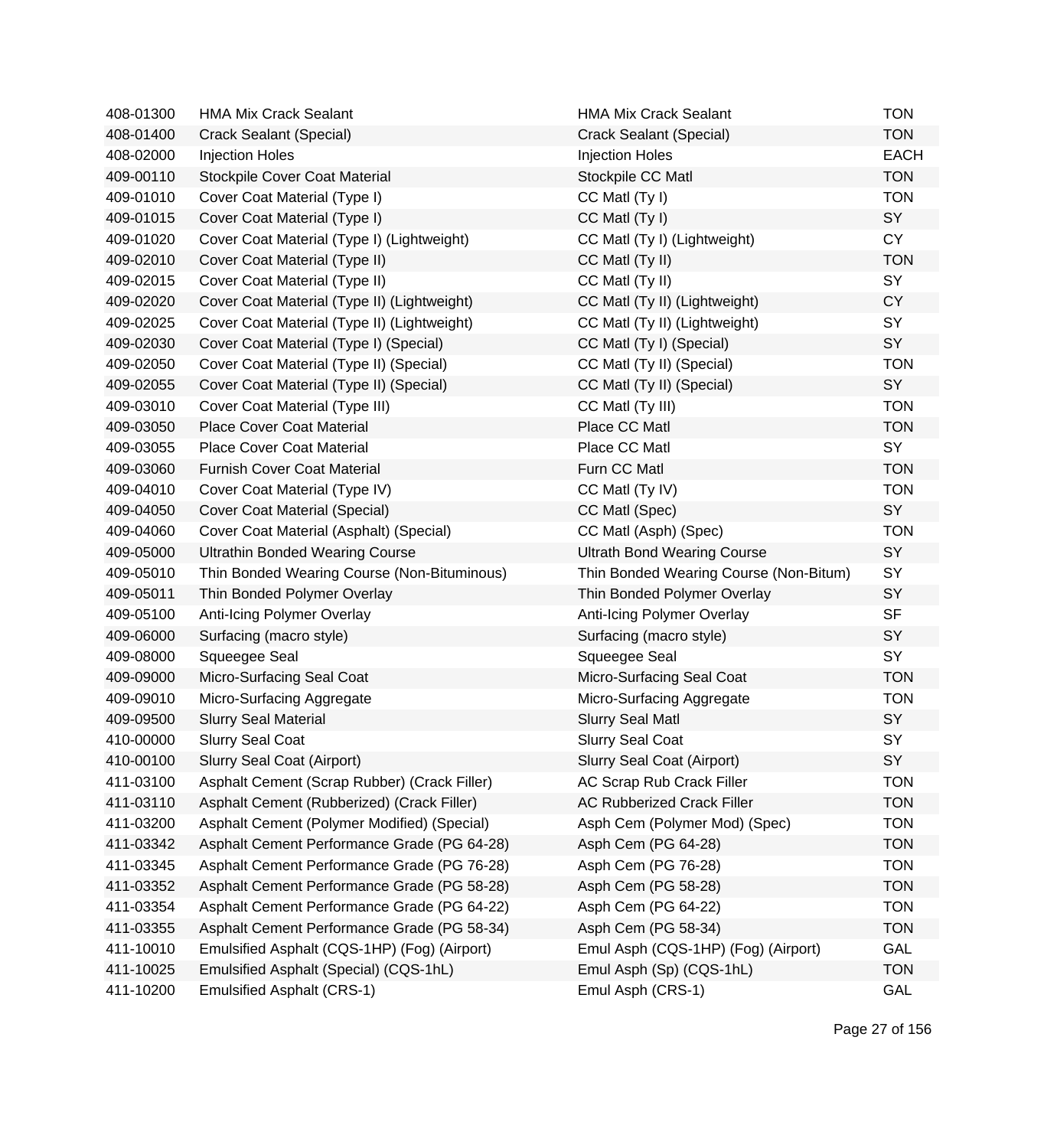| 411-10216 | Emulsified Asphalt (CRS-2P)                                                                     | Emul Asph (CRS-2P)               | GAL        |
|-----------|-------------------------------------------------------------------------------------------------|----------------------------------|------------|
| 411-10217 | Emulsified Asphalt (CRS-2P)                                                                     | Emulsified Asphalt (CRS-2P)      | <b>TON</b> |
| 411-10218 | Emulsified Asphalt (CRS-2R)                                                                     | Emul Asph (CRS-2R)               | <b>GAL</b> |
| 411-10251 | <b>Emulsified Asphalt (CSS-1)</b>                                                               | Emul Asph (CSS-1)                | <b>GAL</b> |
| 411-10252 | Emulsified Asphalt (CSS-1P)                                                                     | Emul Asph (CSS-1P)               | GAL        |
| 411-10253 | Emulsified Asphalt (CSS-1H)                                                                     | Emul Asph (CSS-1H)               | GAL        |
| 411-10254 | Emulsified Asphalt (CSS-1H) (Modified)                                                          | Emul Asph (CSS-1H) (Mod)         | GAL        |
| 411-10255 | <b>Emulsified Asphalt (Slow-Setting)</b>                                                        | Emul Asph (SS)                   | GAL        |
| 411-10258 | Emulsified Asphalt (Rapid-Setting)(Polymerized)                                                 | Emul Asph (RS-P)                 | <b>TON</b> |
| 411-10259 | Emulsified Asphalt (Medium-Setting)(Polymerized)                                                | Emul Asph (MS-P)                 | <b>TON</b> |
| 411-10260 | Emulsified Asphalt (Rapid-Setting) (Polymerized)                                                | Emul Asph (RS-P)                 | GAL        |
| 411-10261 | Emulsified Asphalt (Rapid-Setting-2P)(Polymerized)                                              | Emul Asph (RS-2P)                | GAL        |
| 411-10262 | Emulsified Asphalt (Medium-Setting) (Polymerized)                                               | Emul Asph (MS-P)                 | GAL        |
| 411-10265 | <b>Emulsified Asphalt (Polymerized)</b>                                                         | Emul Asph (Poly)                 | <b>GAL</b> |
| 411-10275 | Emulsified Asphalt (HFMS-2P) (High Float) (Polymerized)                                         | Emul Asph (HFMS-2P)              | GAL        |
| 411-10276 | Emulsified Asphalt (HFMS-2SP) (High Float)<br>(Polymerized)                                     | Emul Asph (HFMS-2SP)             | GAL        |
| 411-10277 | Emulsified Asphalt (HFMS-2HP) (High Float)                                                      | Emul Asph (HFMS-2HP)             | GAL        |
| 411-10300 | <b>Emulsified Asphalt (Prime Coat)</b>                                                          | Emul Asph (Prime Coat)           | GAL        |
| 411-10375 | Emulsified Asphalt (HFRS-2P) (High Float) (Polymerized)                                         | Emul Asph (HFRS-2P)              | GAL        |
| 411-20000 | Asphaltic Felt Paper (30 lb.)                                                                   | Asphaltic Felt Paper (30 lb.)    | SY         |
| 411-21020 | Liquid Asphaltic Material (MC-70)                                                               | Liq Asph Matl (MC-70)            | GAL        |
| 411-90010 | <b>Asphalt Rejuvenating Agent</b>                                                               | Asph Rejuvenating Agent          | GAL        |
| 411-90040 | <b>Recycling Agent</b>                                                                          | <b>Recycling Agent</b>           | GAL        |
| 411-90050 | <b>Emulsified Recycling Agent</b>                                                               | <b>Emul Recycling Agent</b>      | GAL        |
| 412-00000 | <b>Furnish Concrete Pavement</b>                                                                | Furn Conc Pvmt                   | CY         |
| 412-00050 | <b>Place Concrete Pavement</b>                                                                  | PI Conc Pvmt                     | SY         |
| 412-00101 | Portland Cement Concrete Pavement 5 Year Warranty                                               | Port Cem Conc Pvmt 5 Yr War      | SY         |
| 412-00110 | Warranted Portland Cement Concrete Pavement (10 Inch) War Port Cem Conc Pvmt (10 In)            |                                  | SY         |
| 412-00111 | Warranted Portland Cement Concrete Pavement (11 Inch) War Port Cem Conc Pvmt (11 In)            |                                  | SY         |
| 412-00113 | Warranted Portland Cement Concrete Pavement (13 Inch) War Port Cem Conc Pvmt (13 In)            |                                  | SY         |
| 412-00125 | Warranted Portland Cement Concrete Pavement (12 1/2 War Port Cem Conc Pvmt (12 1/2 In)<br>lnch) |                                  | SY         |
| 412-00130 | Warranted Portland Cement Concrete Pavement System                                              | War Port Cem Conc Pvmt Sys       | SY         |
| 412-00190 | Concrete Pavement (Patching)                                                                    | Conc Pvmt (Patching)             | SY         |
| 412-00200 | Roller Compacted Concrete Pavement (7 3/4 Inch)                                                 | Roller Comp Conc Pvmt (7 3/4 In) | SY         |
| 412-00400 | Concrete Pavement (4 Inch)                                                                      | Conc Pvmt (4 In)                 | SY         |
| 412-00500 | Concrete Pavement (5 Inch)                                                                      | Conc Pvmt (5 In)                 | SY         |
| 412-00505 | Concrete Pavement (5 Inch) (Fast Track)                                                         | Conc Pvmt (5 In) (Fast Track)    | SY         |
| 412-00550 | Concrete Pavement (5 1/2 Inch)                                                                  | Conc Pvmt (5 1/2 ln)             | SY         |
| 412-00600 | Concrete Pavement (6 Inch)                                                                      | Conc Pvmt (6 In)                 | SY         |
| 412-00601 | Concrete Pavement (6 Inch) (Special)                                                            | Conc Pvmt (6 In) (Spec)          | SY         |
| 412-00605 | Concrete Pavement (6 Inch) (Fast Track)                                                         | Conc Pvmt (6 In) (Fast Track)    | SY         |
| 412-00615 | Concrete Pavement (6 Inch) (Reinforced)                                                         | Conc Pvmt (6 In) (R)             | SY         |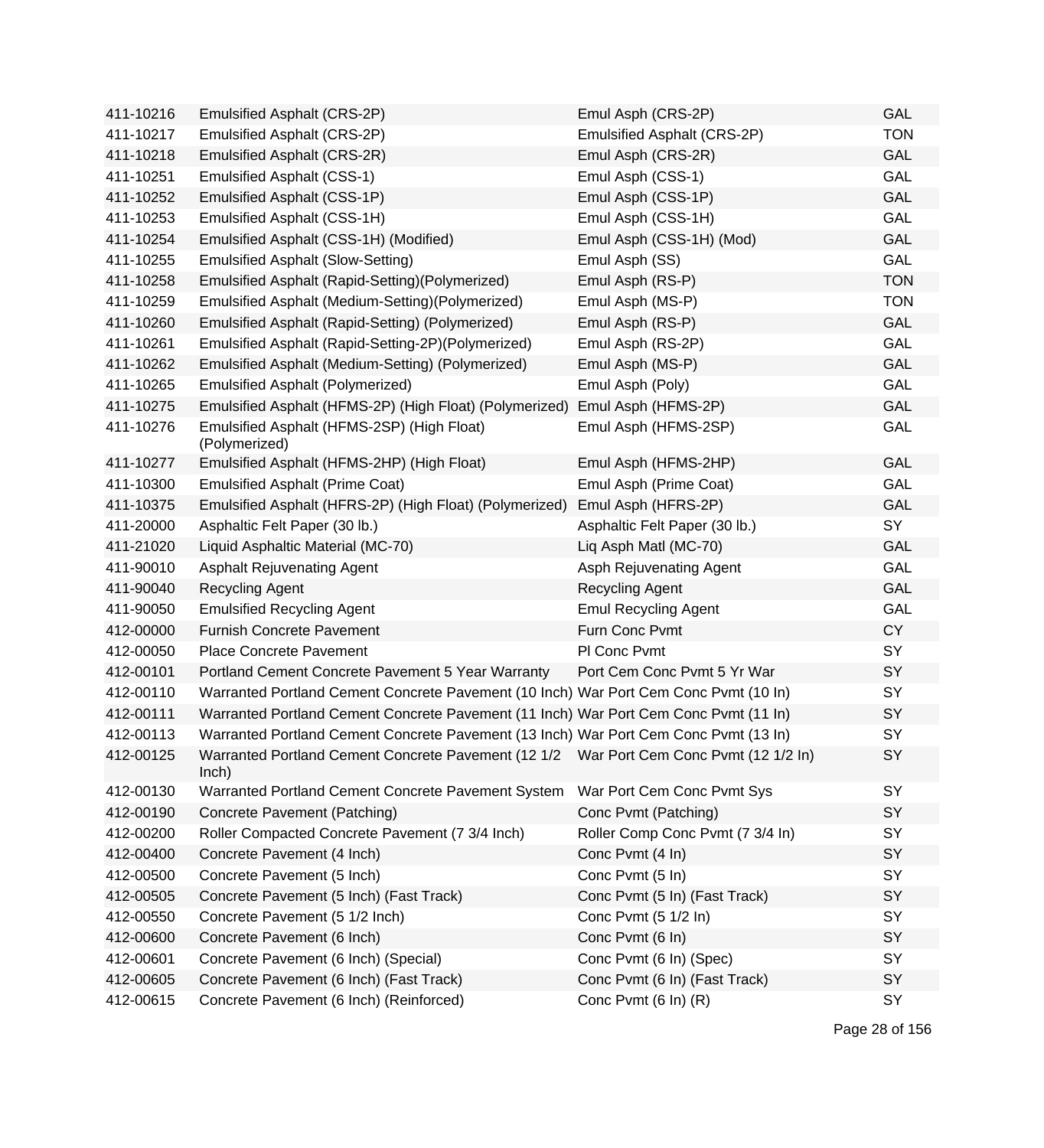| 412-00650 | Concrete Pavement (6-1/2 Inch)               | Conc Pvmt (6-1/2 In)               | SY        |
|-----------|----------------------------------------------|------------------------------------|-----------|
| 412-00700 | Concrete Pavement (7 Inch)                   | Conc Pvmt (7 In)                   | SY        |
| 412-00701 | Concrete Pavement (7 Inch) (Special)         | Conc Pvmt (7 In) (Spec)            | SY        |
| 412-00705 | Concrete Pavement (7 Inch) (Fast Track)      | Conc Pvmt (7In) (Fast Track)       | SY        |
| 412-00715 | Concrete Pavement (7 Inch) (Reinforced)      | Conc Pvmt (7 In) (R)               | SY        |
| 412-00750 | Concrete Pavement (7-1/2 Inch)               | Conc Pvmt (7-1/2 In)               | SY        |
| 412-00752 | Concrete Pavement (7 1/2 In) (Fast Track)    | Conc Pvmt (7 1/2 In) (Fast Track)  | SY        |
| 412-00760 | Concrete Pavement (7-3/4 Inch)               | Conc Pvmt (7-3/4 In)               | SY        |
| 412-00800 | Concrete Pavement (8 Inch)                   | Conc Pvmt (8 In)                   | SY        |
| 412-00801 | Concrete Pavement (8 Inch) (Special)         | Conc Pvmt (8 In) (Spec)            | SY        |
| 412-00805 | Concrete Pavement (8 Inch) (Fast Track)      | Conc Pvmt (8 In) (Fast Track)      | SY        |
| 412-00815 | Concrete Pavement (8 Inch) (Reinforced)      | Conc Pvmt (8 In) (R)               | SY        |
| 412-00825 | Concrete Pavement (8-1/4 Inch)               | Conc Pvmt (8-1/4 In)               | SY        |
| 412-00835 | Concrete Pavement (8-1/4 Inch) (Fast Track)  | Conc Pvmt (8 1/4 In) (Fast Track)  | SY        |
| 412-00850 | Concrete Pavement (8-1/2 Inch)               | Conc Pvmt (8-1/2 In)               | SY        |
| 412-00851 | Concrete Pavement (8-1/2 Inch) (Special)     | Conc Pvmt (8-1/2 In) (Spec)        | SY        |
| 412-00870 | Concrete Pavement (8-1/2 Inch) (Fast Track)  | Conc Pvmt (8-1/2 In) (Fast Track)  | SY        |
| 412-00875 | Concrete Pavement (8-3/4 Inch)               | Conc Pvmt (8-3/4 In)               | SY        |
| 412-00900 | Concrete Pavement (9 Inch)                   | Conc Pvmt (9 In)                   | SY        |
| 412-00901 | Concrete Pavement (9 Inch) (Special)         | Conc Pvmt (9 In) (Spec)            | SY        |
| 412-00920 | Concrete Pavement (9 Inch) (Fast Track)      | Conc Pvmt (9 In) (Fast Track)      | SY        |
| 412-00925 | Concrete Pavement (9-1/4 Inch)               | Conc Pvmt (9-1/4 In)               | SY        |
| 412-00926 | Concrete Pavement (9-1/4 Inch) (Special)     | Conc Pvmt (9-1/4 In) (Spec)        | SY        |
| 412-00927 | Concrete Pavement (9-1/4 Inch) (Fast Track)  | Conc Pvmt (9-1/4 In) (Fast Track)  | SY        |
| 412-00950 | Concrete Pavement (9-1/2 Inch)               | Conc Pvmt (9-1/2 In)               | SY        |
| 412-00951 | Concrete Pavement (9-1/2 Inch) (Special)     | Conc Pvmt (9-1/2 In) (Spec)        | <b>SY</b> |
| 412-00952 | Concrete Pavement (9 1/2 Inch) (Fast Track)  | Conc Pvmt (9 1/2 In) (Fast Track)  | SY        |
| 412-00975 | Concrete Pavement (9-3/4 Inch)               | Conc Pvmt (9-3/4 In)               | SY        |
| 412-00976 | Concrete Pavement (9-3/4) (Class E)          | Conc Pvmt (9-3/4 In) (Class E)     | SY        |
| 412-00977 | Concrete Pavement (9-3/4 Inch)(Special)      | Conc Pvmt (9-3/4 In)(Spec)         | SY        |
| 412-01000 | Concrete Pavement (10 Inch)                  | Conc Pvmt (10 In)                  | SY        |
| 412-01001 | Concrete Pavement (10 Inch) (Special)        | Conc Pvmt (10 In) (Spec)           | SY        |
| 412-01015 | Concrete Pavement (10 Inch) (Reinforced)     | Conc Pvmt (10 In) (R)              | SY        |
| 412-01020 | Concrete Pavement (10 Inch) (Fast Track)     | Conc Pvmt (10 In) (Fast Track)     | SY        |
| 412-01025 | Concrete Pavement (10-1/4 Inch)              | Conc Pvmt (10-1/4 In)              | SY        |
| 412-01035 | Concrete Pavement (10 1/4 Inch) (Fast Track) | Conc Pvmt (10 1/4 In) (Fast Track) | <b>SY</b> |
| 412-01050 | Concrete Pavement (10-1/2 Inch)              | Conc Pvmt (10-1/2 In)              | SY        |
| 412-01055 | Concrete Pavement (10-1/2 Inch) (Special)    | Conc Pvmt (10-1/2 In) (Spec)       | SY        |
| 412-01060 | Concrete Pavement (10-1/2 Inch) (Fast Track) | Conc Pvmt (10-1/2 In) (Fast Track) | SY        |
| 412-01075 | Concrete Pavement (10-3/4 Inch)              | Conc Pvmt (10-3/4 In)              | SY        |
| 412-01100 | Concrete Pavement (11 Inch)                  | Conc Pvmt (11 In)                  | SY        |
| 412-01105 | Concrete Pavement (11 Inch) (Special)        | Conc Pvmt (11 In) (Spec)           | SY        |
| 412-01120 | Concrete Pavement (11 Inch) (Fast Track)     | Conc Pvmt (11 In) (Fast Track)     | SY        |
|           |                                              |                                    |           |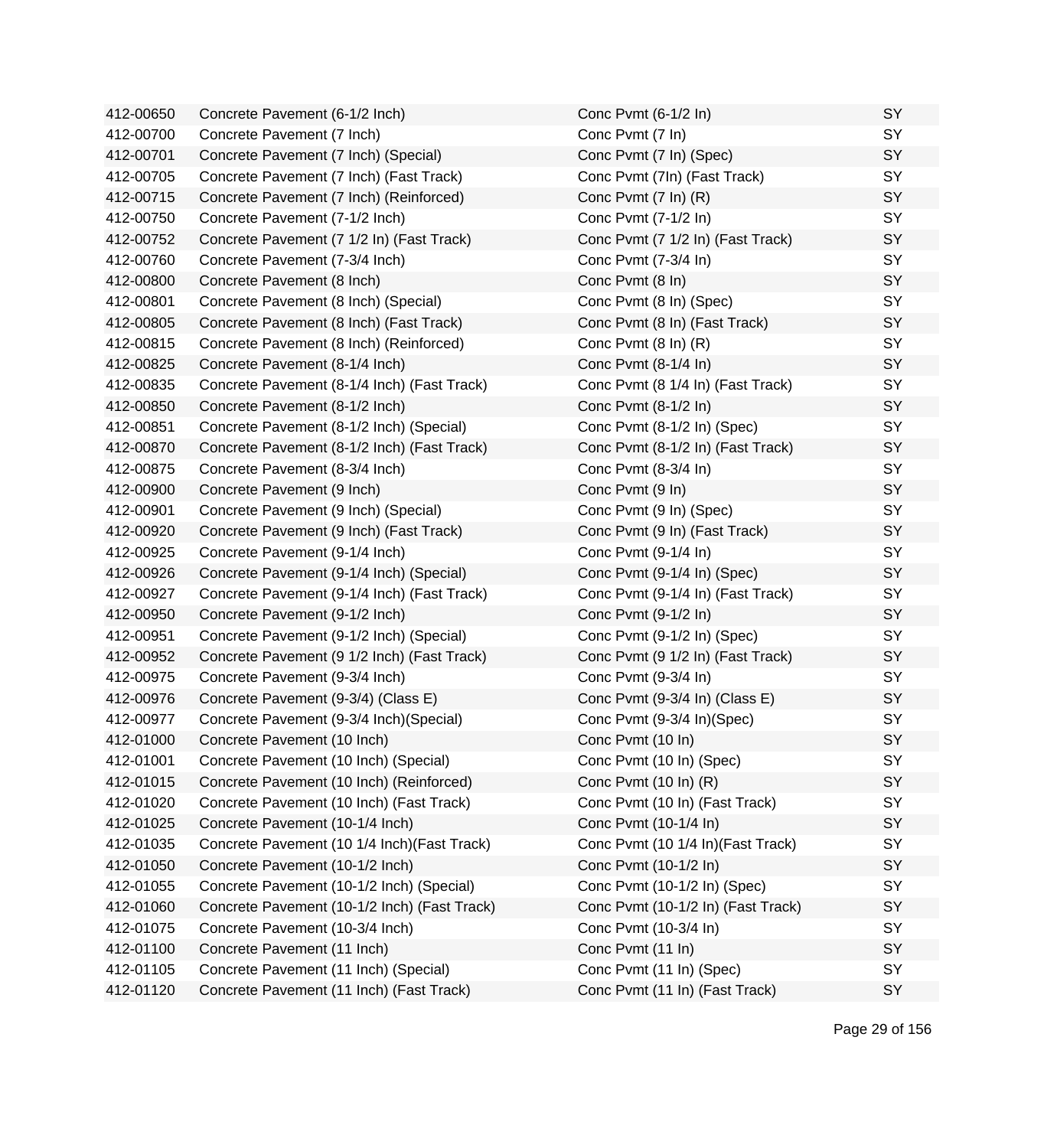| 412-01125 | Concrete Pavement (11-1/4 Inch)                         | Conc Pvmt (11-1/4 In)                    | SY          |
|-----------|---------------------------------------------------------|------------------------------------------|-------------|
| 412-01150 | Concrete Pavement (11-1/2 Inch)                         | Conc Pvmt (11-1/2 In)                    | SY          |
| 412-01152 | Concrete Pavement (11-1/2 Inch) (Fast Track)            | Conc Pvmt (11-1/2 In) (Fast Track)       | SY          |
| 412-01155 | Concrete Pavement (11-1/2 Inch) (Special)               | Conc Pvmt (11-1/2 In) (Spec)             | SY          |
| 412-01200 | Concrete Pavement (12 Inch)                             | Conc Pvmt (12 In)                        | SY          |
| 412-01215 | Concrete Pavement (12 Inch) (Reinforced)                | Conc Pvmt (12 In) (R)                    | SY          |
| 412-01220 | Concrete Pavement (12 Inch) (Fast Track)                | Conc Pvmt (12 In) (Fast Track)           | SY          |
| 412-01250 | Concrete Pavement (12-1/2 Inch)                         | Conc Pvmt (12-1/2 In)                    | SY          |
| 412-01252 | Concrete Pavement (12 1/2 Inch) (Fast Track)            | Conc Pvmt (12-1/2 In) (Fast Track)       | SY          |
| 412-01255 | Concrete Pavement (12 Inch) (Special)                   | Conc Pvmt (12 In) (Spec)                 | SY          |
| 412-01265 | Concrete Pavement (12-1/2 Inch) (Reinforced)            | Conc Pvmt (12-1/2 ln)(R)                 | SY          |
| 412-01300 | Concrete Pavement (13 Inch)                             | Conc Pvmt (13 In)                        | SY          |
| 412-01325 | Concrete Pavement (13 Inch) (Fast Track)                | Conc Pvmt (13 In)(Fast Track)            | SY          |
| 412-01350 | Concrete Pavement (13-1/2 Inch)                         | Conc Pvmt (13-1/2 In)                    | SY          |
| 412-01352 | Concrete Pavement (13-1/2 In) (Fast Track)              | Conc Pvmt (13-1/2 In) (Fast Track)       | SY          |
| 412-01400 | Concrete Pavement (14 Inch)                             | Conc Pvmt (14 In)                        | SY          |
| 412-01500 | Concrete Pavement (15 Inch)                             | Conc Pvmt (15 In)                        | SY          |
| 412-02000 | <b>Concrete Safety Edge</b>                             | Conc Safety Edge                         | LF          |
| 412-03000 | <b>Concrete Pavement System</b>                         | Conc Pvmt System                         | SY          |
| 412-04000 | Concrete Pavement Panel (Precast)                       | Conc Pvt Pan (Precast)                   | <b>SF</b>   |
| 412-04008 | Concrete Pavement Panel (Precast) (12X8)                | Conc Pvmt Panel (Precast) (12X8)         | <b>EACH</b> |
| 412-04012 | Concrete Pavement Panel (Precast) (12X12)               | Conc Pvmt Panel (Precast) (12X12)        | <b>EACH</b> |
| 412-05000 | Partial Depth Repair of Concrete Pavement               | Partial Depth Repair of Conc Pvmt        | <b>SF</b>   |
| 412-05100 | Polyurethane Slab Jacking                               | Poly Slab Jacking                        | <b>LB</b>   |
| 412-06000 | Furnish Concrete Pavement Thin Whitetopping             | Furn Conc Pvmt TWT                       | <b>CY</b>   |
| 412-06060 | Concrete Pavement Thin Whitetopping (6 Inch)            | Conc Pvmt TWT (6 Inch)                   | SY          |
| 412-10000 | Sawing Concrete Pavement                                | Sawing Conc Pvmt                         | LF          |
| 412-11000 | <b>Concrete Pavement Dowel Bar Retrofit</b>             | Conc Pave Dowel Bar Retro                | <b>EACH</b> |
| 412-13000 | Concrete Pavement Joint Repair                          | Conc Pavement Joint Repair               | <b>EACH</b> |
| 412-14000 | Sawing and Sealing Concrete Pavement Joints             | Sawing and Sealing Joints                | LF          |
| 412-15000 | Routing and Sealing Concrete Pavement Cracks            | Routing and Sealing Cracks               | LF          |
| 412-15010 | <b>Cleaning and Grouting Concrete Pavement Joint</b>    | Clean & Grout Conc Pymt Joint            | LF          |
| 412-15050 | <b>Cross Stitching</b>                                  | <b>Cross Stitching</b>                   | <b>EACH</b> |
| 412-15060 | Repair Concrete Cracks (Stitch)                         | Rep Conc Cr (Stitch)                     | <b>EACH</b> |
| 412-16000 | <b>Cleaning and Sealing Concrete Pavement Joints</b>    | Cleaning + Sealing Joints                | LF          |
| 412-18000 | <b>Crack and Seat Concrete Pavement</b>                 | <b>Crack &amp; Seat Conc Pvmt</b>        | SY          |
| 412-18010 | Rubbilization of Concrete Pavement (Crack and Seat)     | Rubbil of Conc Pvmt (Crack and Seat)     | SY          |
| 412-18020 | Rubbilization of Concrete Pavement (Resonant Breaker)   | Rubbil of Conc Pvmt (Resonant Breaker)   | SY          |
| 412-18030 | Rubbilization of Concrete Pavement (Multi-Head Breaker) | Rubbil of Conc Pvmt (Multi-Head Breaker) | SY          |
| 412-18050 | <b>Rubbilization of Concrete Pavement</b>               | <b>Rubbil of Conc Pvmt</b>               | SY          |
| 412-19000 | Hot Poured Concrete Joint Sealant                       | Hot Conc Joint Sealant                   | LF.         |
| 412-80001 | <b>Shoulder Pavement Alternate</b>                      | <b>Shoulder Pavement Alternate</b>       | SY          |
| 420-00000 | Geomembrane                                             | Geomembrane                              | SY          |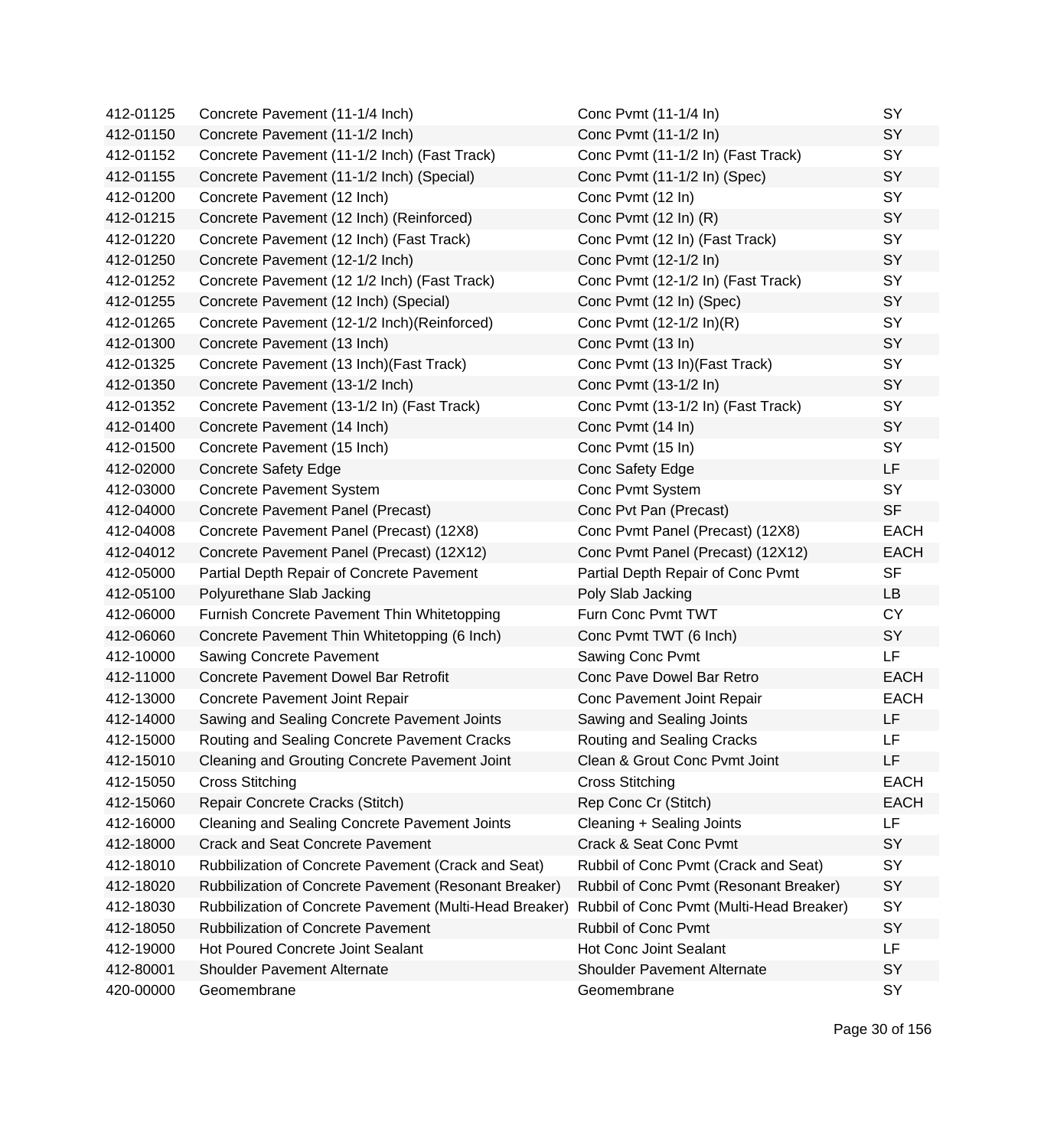| 420-00102 | Geotextile (Erosion Control) (Class 1)        | Geotextile (Er Cont) (CL 1)           | SY          |
|-----------|-----------------------------------------------|---------------------------------------|-------------|
| 420-00103 | Geotextile (Erosion Control) (Class 2)        | Geotextile (Er Cont) (CL 2)           | <b>SY</b>   |
| 420-00104 | Geotextile (Erosion Control) (Class 3)        | Geotextile (Er Cont) (CL 3)           | SY          |
| 420-00112 | Geotextile (Drainage) (Class 1)               | Geotextile (Drain) (CL 1)             | SY          |
| 420-00113 | Geotextile (Drainage) (Class 2)               | Geotextile (Drain) (CL 2)             | SY          |
| 420-00114 | Geotextile (Drainage) (Class 3)               | Geotextile (Drain) (CL 3)             | SY          |
| 420-00132 | Geotextile (Separator) (Class 1)              | Geotextile (Separator) (CL 1)         | SY          |
| 420-00133 | Geotextile (Separator) (Class 2)              | Geotextile (Separator) (CL 2)         | SY          |
| 420-00134 | Geotextile (Separator) (Class 3)              | Geotextile (Separator) (CL 3)         | SY          |
| 420-00200 | Geotextile (Weed Barrier)                     | Geotextile (Weed Barrier)             | SY          |
| 420-00201 | Geotextile (Weed Barrier) (Special)           | Geotextile (Weed Barrier) (Spec)      | SY          |
| 420-00300 | Geotextile (Reinforcement)                    | Geotextile (Reinforcement)            | SY          |
| 420-00400 | Media Filter Drain (MFD) mix (Type 1)         | Media Filter Drain (MFD) mix (Type 1) | <b>CY</b>   |
| 420-00500 | Geotextile (Paving)                           | Geotextile (Paving)                   | SY          |
| 420-00505 | Geotextile (Paving) (Special)                 | Geotextile (Paving) (Special)         | SY          |
| 420-00510 | Geotextile (Crack Reduction) (High Density)   | Geotextile (Cr Reduc) (H D)           | <b>SY</b>   |
| 420-00511 | Asphalt Reinforcement Geogrid                 | <b>Asphalt Reinforcement Geogrid</b>  | SY          |
| 420-00520 | Geogrid Pavement Reinforcement                | <b>Geogrid Pvmt Reinf</b>             | SY          |
| 420-00526 | Cellular Geogrid                              | Cellular Geogrid                      | SY          |
| 501-00000 | Steel Sheet Piling (Type I)                   | Steel Sheet Pile (Ty I)               | <b>SF</b>   |
| 501-00200 | Steel Sheet Piling (Type II)                  | Steel Sheet Pile (Ty II)              | <b>SF</b>   |
| 501-00210 | <b>Steel Sheet Piling Cap</b>                 | Steel Sheet Piling Cap                | LF          |
| 501-00300 | <b>Drive Steel Sheet Piling</b>               | <b>Drive Steel Sheet Piling</b>       | <b>SF</b>   |
| 502-00000 | <b>Treated Timber Piling</b>                  | Tr Tim Piling                         | LF          |
| 502-00100 | Drilling Hole to Facilitate Pile Driving      | Drill Hole Fac Pile Driving           | LF          |
| 502-00140 | Blast Hole to Facilitate Pile Driving         | <b>Blast Hole to Fac Pile Driving</b> | <b>LF</b>   |
| 502-00150 | <b>Blast Hole to Facilitate Pile Driving</b>  | Blast Hole to Fac Pile Driving        | <b>EACH</b> |
| 502-00200 | <b>Drive Steel Piling</b>                     | <b>Drive Steel Piling</b>             | <b>LF</b>   |
| 502-00210 | <b>Drive Timber Piling</b>                    | <b>Drive Timber Piling</b>            | LF          |
| 502-00400 | <b>End Plate</b>                              | <b>End Plate</b>                      | <b>EACH</b> |
| 502-00460 | Pile Tip                                      | Pile Tip                              | <b>EACH</b> |
| 502-01000 | <b>Bitumen Coating</b>                        | <b>Bitumen Coating</b>                | LF          |
| 502-01100 | Retapping                                     | Retapping                             | <b>EACH</b> |
| 502-01120 | <b>Restriking Pile</b>                        | <b>Restriking Pile</b>                | <b>EACH</b> |
| 502-02000 | <b>Dynamic Load Testing</b>                   | <b>Dynamic Load Testing</b>           | L S         |
| 502-03500 | Steel Pipe Pile (7-5/8x0.500)                 | S P Pile (7-5/8x0.500)                | LF          |
| 502-08250 | Steel Pipe Piling (12-3/4 X 0.250 Inch)       | SP Pile (12-3/4x0.250 In)             | LF          |
| 502-08330 | Steel Pipe Piling (12-3/4 X 0.330 Inch)       | SP Pile (12-3/4x0.330 In)             | LF          |
| 502-08375 | Steel Pipe Piling (12-3/4 X 0.375 Inch)       | SP Pile (12-3/4x0.375 In)             | LF          |
| 502-08500 | Steel Pipe Piling (12-3/4 X 0.500 Inch)       | SP Pile (12-3/4x0.500 In)             | LF          |
| 502-08502 | Steel Pipe Pile (18x0.625 Inch)               | SP Pile (18x0.625 In)                 | LF          |
| 502-08505 | Steel Pipe Piling (24 X 0.500 Inch) (Special) | SP Pile (24 x 0.500 ln)(Spec)         | LF          |
| 502-10836 | Steel Piling (HP 8x36)                        | Steel Pile (HP 8x36)                  | LF          |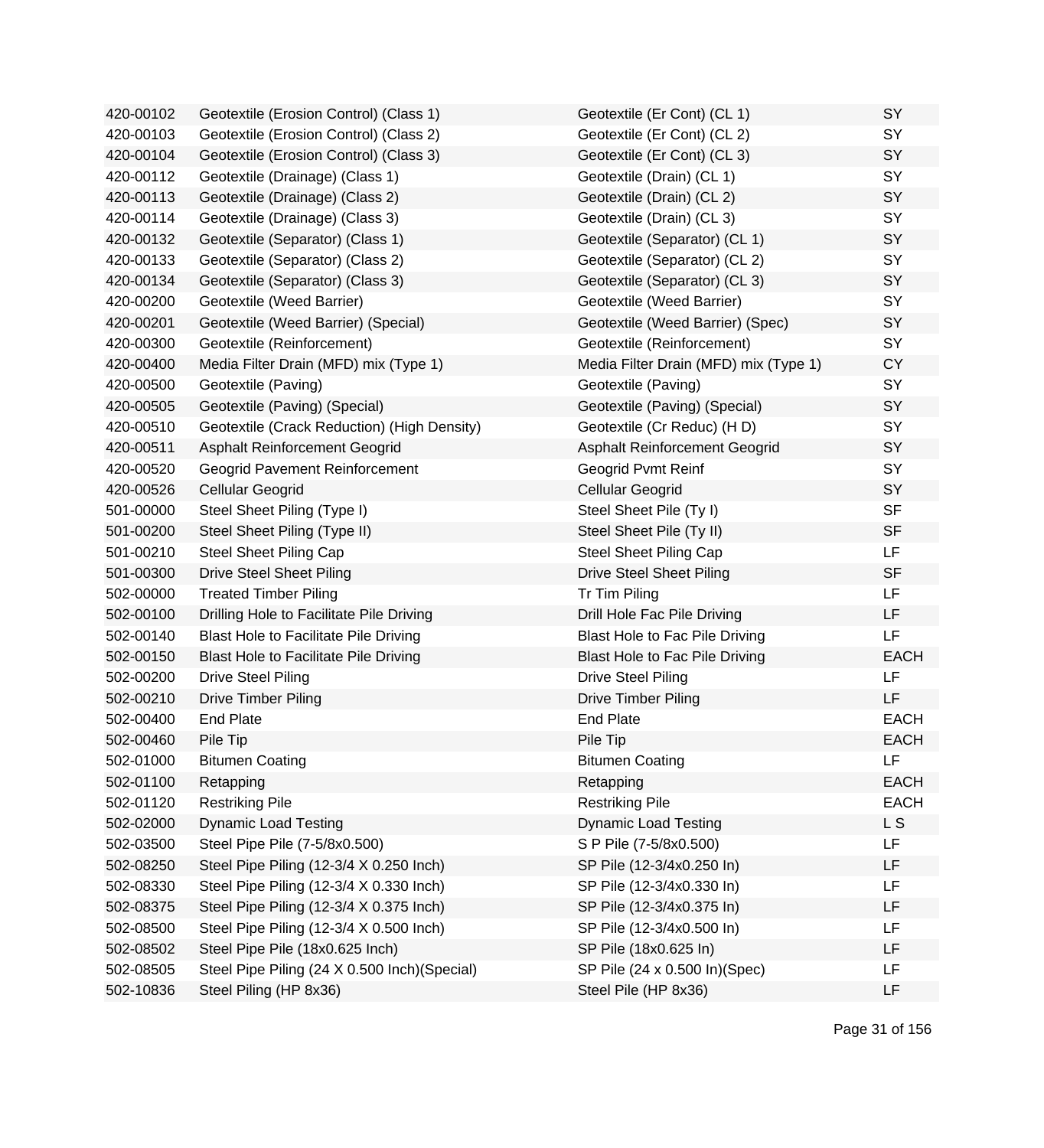| 502-11057 | Steel Piling (HP 10x57)                         | Steel Pile (HP 10x57)                  | LF          |
|-----------|-------------------------------------------------|----------------------------------------|-------------|
| 502-11253 | Steel Piling (HP 12x53)                         | Steel Pile (HP 12x53)                  | LF          |
| 502-11263 | Steel Piling (HP 12x63)                         | Steel Pile (HP 12x63)                  | LF          |
| 502-11274 | Steel Piling (HP 12x74)                         | Steel Pile (HP 12x74)                  | LF          |
| 502-11275 | Steel Piling (HP 12X74) (Install Only)          | Steel Piling (HP 12X74) (Install Only) | LF          |
| 502-11284 | Steel Piling (HP 12x84)                         | Steel Pile (HP 12x84)                  | LF          |
| 502-11473 | Steel Piling (HP 14x73)                         | Steel Pile (HP 14x73)                  | LF          |
| 502-11489 | Steel Piling (HP 14x89)                         | Steel Pile (HP 14x89)                  | LF          |
| 502-14102 | Steel Piling (HP 14x102)                        | Steel Pile (HP 14x102)                 | LF          |
| 502-14117 | Steel Piling (HP 14x117)                        | Steel Pile (HP 14x117)                 | LF          |
| 502-18135 | Steel Pile (HP 18X135)                          | Steel Pile (HP 18X135)                 | LF          |
| 502-20209 | Corrugated Steel Pipe Piling (8x14x0.2092 Inch) | Corr SP Pile (8x14x0.2092)             | LF          |
| 502-29000 | <b>Structure Foundation System (Alternates)</b> | <b>Str Foundation Sys (Alternates)</b> | <b>EACH</b> |
| 503-00000 | Ground Improvement                              | Ground Improvement                     | <b>SF</b>   |
| 503-00012 | Drilled Caisson (12 Inch)                       | Drilled Caisson (12 In)                | LF          |
| 503-00016 | Drilled Caisson (16 Inch)                       | Drilled Caisson (16 In)                | LF          |
| 503-00018 | Drilled Caisson (18 Inch)                       | Drilled Caisson (18 In)                | LF          |
| 503-00024 | Drilled Caisson (24 Inch)                       | Drilled Caisson (24 In)                | LF          |
| 503-00025 | Drilled Caisson (24 Inch) (Special)             | Drilled Caisson (24 In)(Spec)          | LF          |
| 503-00030 | Drilled Caisson (30 Inch)                       | Drilled Caisson (30 In)                | LF          |
| 503-00036 | Drilled Caisson (36 Inch)                       | Drilled Caisson (36 In)                | LF          |
| 503-00037 | Drilled Caisson (36 Inch) (Special)             | Drilled Caisson (36 In) (Spec)         | LF          |
| 503-00042 | Drilled Caisson (42 Inch)                       | Drilled Caisson (42 In)                | LF          |
| 503-00043 | Drilled Caisson (43 Inch)                       | Drilled Caisson (43 In)                | LF          |
| 503-00048 | Drilled Caisson (48 Inch)                       | Drilled Caisson (48 In)                | LF          |
| 503-00054 | Drilled Caisson (54 Inch)                       | Drilled Caisson (54 In)                | LF          |
| 503-00055 | Drilled Caisson (54 Inch) (Special)             | Drilled Caisson (54 In)(Spec)          | LF          |
| 503-00060 | Drilled Caisson (60 Inch)                       | Drilled Caisson (60 In)                | LF          |
| 503-00066 | Drilled Caisson (66 Inch)                       | Drilled Caisson (66 In)                | LF          |
| 503-00072 | Drilled Caisson (72 Inch)                       | Drilled Caisson (72 In)                | LF          |
| 503-00078 | Drilled Caisson (78 Inch)                       | Drilled Caisson (78 In)                | LF          |
| 503-00084 | Drilled Caisson (84 Inch)                       | Drilled Caisson (84 In)                | LF          |
| 503-00096 | Drilled Caisson (96 Inch)                       | Drilled Caisson (96 In)                | LF          |
| 503-00102 | Drilled Caisson (102 Inch)                      | Drilled Caisson (102 Inch)             | LF          |
| 503-00200 | Caisson (Special)                               | Caisson (Special)                      | LF          |
| 503-00210 | Aggregate Column Ground Improvement             | Agg Column Grnd Impvmt                 | L S         |
| 503-00300 | <b>Caisson Load Test</b>                        | <b>Caisson Load Test</b>               | <b>EACH</b> |
| 503-00400 | Drilling and Logging Bores                      | Drill and Log Bores                    | LF          |
| 503-00536 | Jet Grouted Shaft (36 Inch)                     | Jet Grouted Shaft (36 In)              | LF          |
| 503-01060 | Micropile (6 Inch)                              | M pile $(6 \ln)$                       | LF          |
| 503-01070 | Micropile (7 Inch)                              | M Pile $(7 \ln)$                       | LF          |
| 503-01080 | Micropile (8 Inch)                              | M Pile $(8 \ln)$                       | LF          |
| 503-01120 | Micropile (12 Inch)                             | M Pile (12 In)                         | LF          |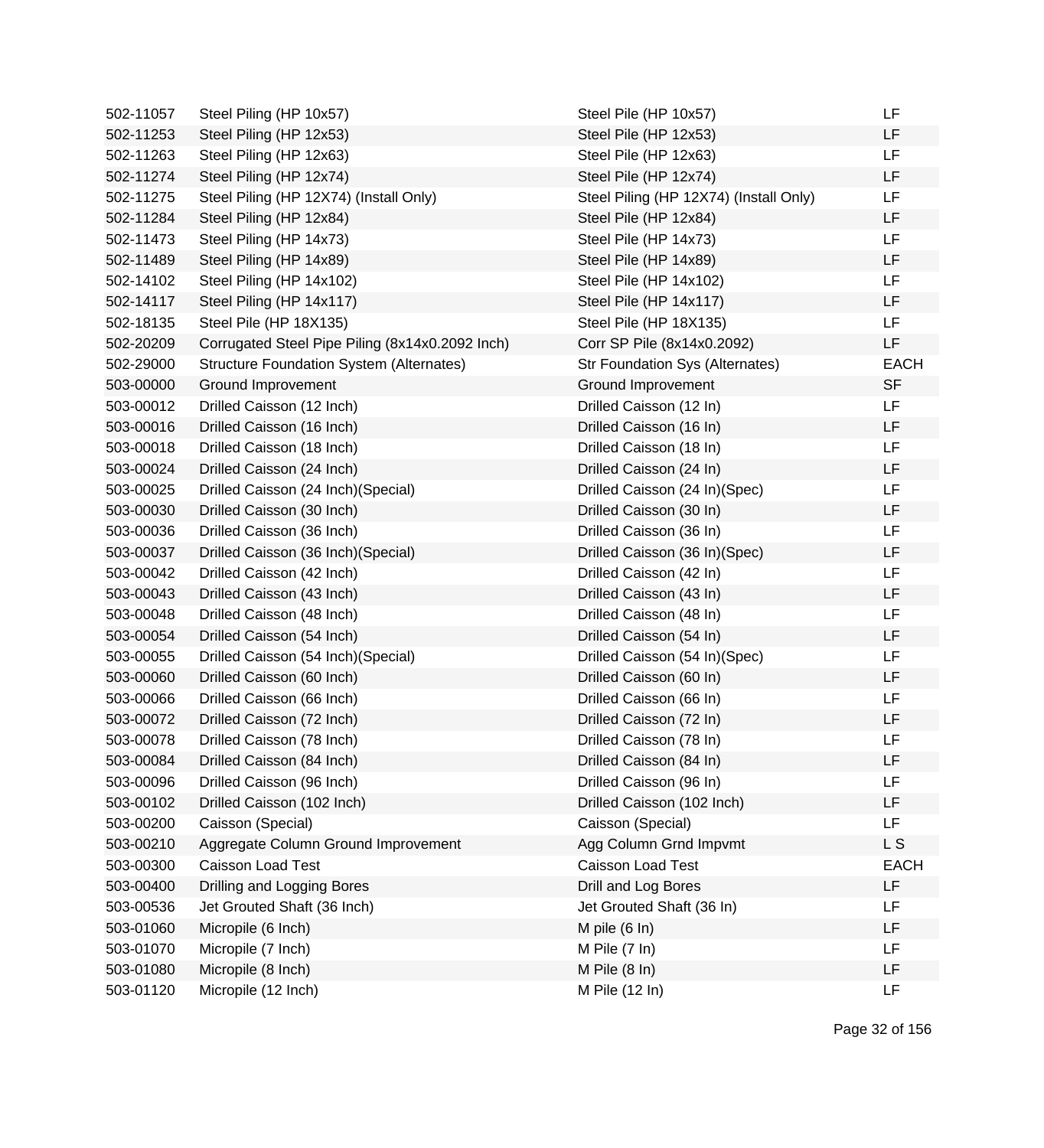| 503-02000 | <b>Verification Test Pile</b>            | <b>Verification Test Pile</b>            | <b>EACH</b>    |
|-----------|------------------------------------------|------------------------------------------|----------------|
| 504-03311 | Retaining Wall (1)(Alternative Systems)  | Retaining Wall (1)(Alternative Systems)  | L <sub>S</sub> |
| 504-03312 | Retaining Wall (2)(Alternative Systems)  | Retaining Wall (2)(Alternative Systems)  | L S            |
| 504-03313 | Retaining Wall (3)(Alternative Systems)  | Retaining Wall (3)(Alternative Systems)  | L <sub>S</sub> |
| 504-03314 | Retaining Wall (4)(Alternative Systems)  | Retaining Wall (4) (Alternative Systems) | L S            |
| 504-03315 | Retaining Wall (5)(Alternative Systems)  | Retaining Wall (5)(Alternative Systems)  | L S            |
| 504-03316 | Retaining Wall (6)(Alternative Systems)  | Retaining Wall (6)(Alternative Systems)  | L S            |
| 504-03317 | Retaining Wall (7)(Alternative Systems)  | Retaining Wall (7)(Alternative Systems)  | L <sub>S</sub> |
| 504-03318 | Retaining Wall (8)(Alternative Systems)  | Retaining Wall (8)(Alternative Systems)  | L S            |
| 504-03319 | Retaining Wall (9)(Alternative Systems)  | Retaining Wall (9)(Alternative Systems)  | L <sub>S</sub> |
| 504-03320 | Retaining Wall (10)(Alternative Systems) | Retaining Wall (10)(Alternative Systems) | L S            |
| 504-03321 | Retaining Wall (11)(Alternative Systems) | Retaining Wall (11)(Alternative Systems) | L <sub>S</sub> |
| 504-03322 | Retaining Wall (12)(Alternative Systems) | Retaining Wall (12)(Alternative Systems) | L S            |
| 504-03323 | Retaining Wall (13)(Alternative Systems) | Retaining Wall (13)(Alternative Systems) | L <sub>S</sub> |
| 504-03324 | Retaining Wall (14)(Alternative Systems) | Retaining Wall (14)(Alternative Systems) | L S            |
| 504-03325 | Retaining Wall (15)(Alternative Systems) | Retaining Wall (15)(Alternative Systems) | L <sub>S</sub> |
| 504-03326 | Retaining Wall (16)(Alternative Systems) | Retaining Wall (16)(Alternative Systems) | L S            |
| 504-03327 | Retaining Wall (17)(Alternative Systems) | Retaining Wall (17)(Alternative Systems) | L <sub>S</sub> |
| 504-03328 | Retaining Wall (18)(Alternative Systems) | Retaining Wall (18)(Alternative Systems) | L S            |
| 504-03329 | Retaining Wall (19)(Alternative Systems) | Retaining Wall (19)(Alternative Systems) | L <sub>S</sub> |
| 504-03330 | Retaining Wall (20)(Alternative Systems) | Retaining Wall (20)(Alternative Systems) | L S            |
| 504-03331 | Retaining Wall (21)(Alternative Systems) | Retaining Wall (21)(Alternative Systems) | L S            |
| 504-03332 | Retaining Wall (22)(Alternative Systems) | Retaining Wall (22)(Alternative Systems) | L S            |
| 504-03333 | Retaining Wall (23)(Alternative Systems) | Retaining Wall (23)(Alternative Systems) | L <sub>S</sub> |
| 504-03334 | Retaining Wall (24)(Alternative Systems) | Retaining Wall (24)(Alternative Systems) | L S            |
| 504-03335 | Retaining Wall (25)(Alternative Systems) | Retaining Wall (25)(Alternative Systems) | L <sub>S</sub> |
| 504-03336 | Retaining Wall (26)(Alternative Systems) | Retaining Wall (26)(Alternative Systems) | L S            |
| 504-03337 | Retaining Wall (27)(Alternative Systems) | Retaining Wall (27)(Alternative Systems) | L <sub>S</sub> |
| 504-03338 | Retaining Wall (28)(Alternative Systems) | Retaining Wall (28)(Alternative Systems) | L S            |
| 504-03339 | Retaining Wall (29)(Alternative Systems) | Retaining Wall (29)(Alternative Systems) | L S            |
| 504-03340 | Retaining Wall (30)(Alternative Systems) | Retaining Wall (30)(Alternative Systems) | L S            |
| 504-03341 | Retaining Wall (31)(Alternative Systems) | Retaining Wall (31)(Alternative Systems) | L <sub>S</sub> |
| 504-03342 | Retaining Wall (32)(Alternative Systems) | Retaining Wall (32)(Alternative Systems) | L S            |
| 504-03343 | Retaining Wall (33)(Alternative Systems) | Retaining Wall (33)(Alternative Systems) | L <sub>S</sub> |
| 504-03344 | Retaining Wall (34)(Alternative Systems) | Retaining Wall (34)(Alternative Systems) | L S            |
| 504-03345 | Retaining Wall (35)(Alternative Systems) | Retaining Wall (35)(Alternative Systems) | L S            |
| 504-03346 | Retaining Wall (36)(Alternative Systems) | Retaining Wall (36)(Alternative Systems) | L S            |
| 504-03347 | Retaining Wall (37)(Alternative Systems) | Retaining Wall (37)(Alternative Systems) | L S            |
| 504-03348 | Retaining Wall (38)(Alternative Systems) | Retaining Wall (38)(Alternative Systems) | L S            |
| 504-03349 | Retaining Wall (39)(Alternative Systems) | Retaining Wall (39)(Alternative Systems) | L S            |
| 504-03350 | Retaining Wall (40)(Alternative Systems) | Retaining Wall (40)(Alternative Systems) | L S            |
| 504-03351 | Retaining Wall (41)(Alternative Systems) | Retaining Wall (41)(Alternative Systems) | L S            |
| 504-03400 | Retaining Wall Coping Anchor             | <b>Ret Wall Coping Anchor</b>            | <b>EACH</b>    |
|           |                                          |                                          |                |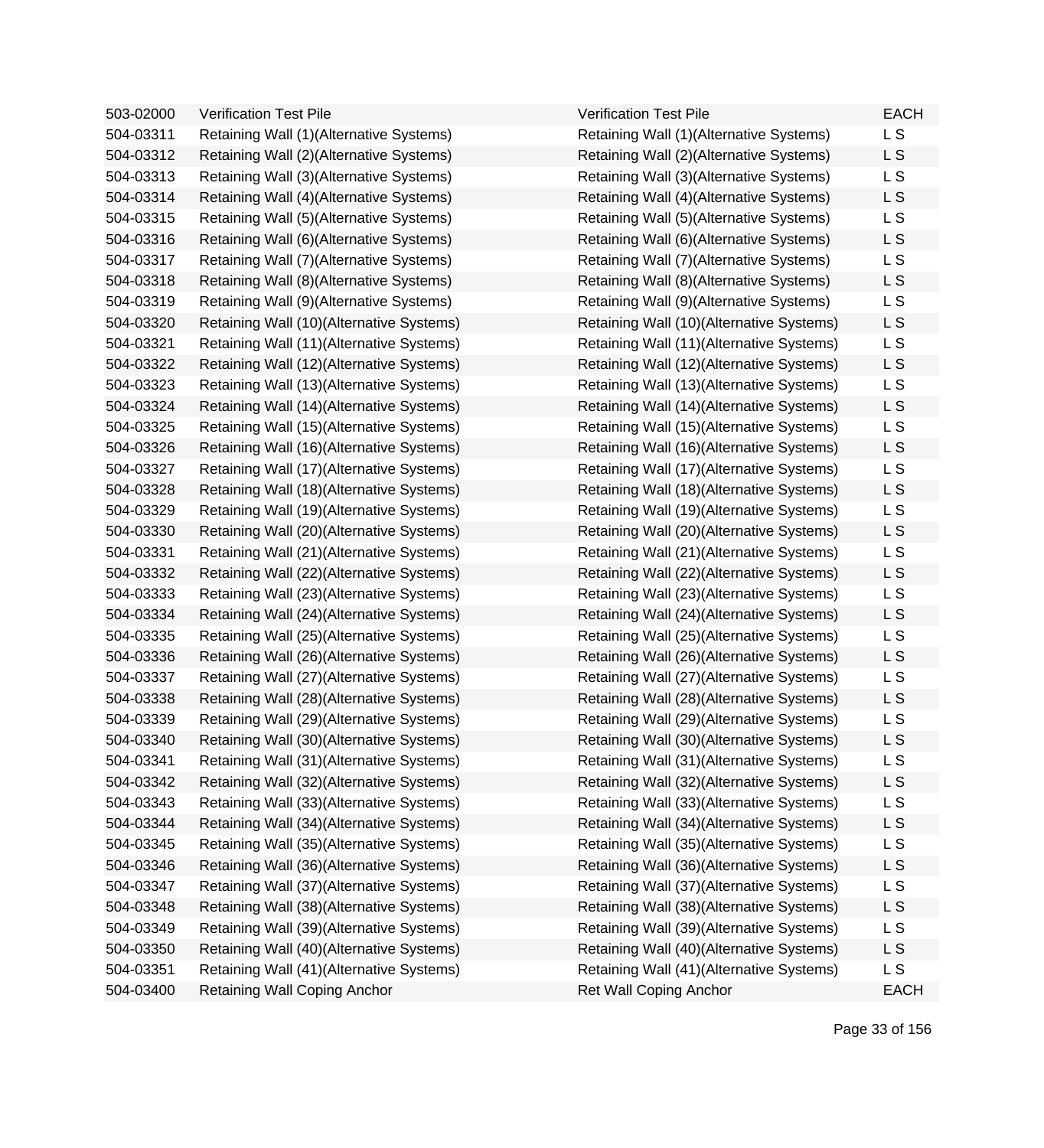| 504-03405 | Retaining Wall Coping Anchor (Special)      | Ret Wall Coping Anchor (Spec)        | <b>EACH</b> |
|-----------|---------------------------------------------|--------------------------------------|-------------|
| 504-03411 | Retaining Wall (Boulder)                    | Retaining Wall (Boulder)             | <b>SF</b>   |
| 504-03500 | Retaining Wall (Design Build)               | Retaining Wall(Design Build)         | <b>SF</b>   |
| 504-03600 | <b>Temporary Earth Retaining Wall</b>       | Temp Earth Ret Wall                  | <b>SF</b>   |
| 504-04230 | <b>MSE Wall (Repair)</b>                    | <b>MSE Wall (Repair)</b>             | L S         |
| 504-04410 | <b>Block Facing</b>                         | <b>Block Facing</b>                  | <b>SF</b>   |
| 504-04420 | <b>Precast Panel Facing</b>                 | <b>Precast Panel Facing</b>          | <b>SF</b>   |
| 504-04425 | Architectural Precast Concrete Panel        | Architectural Precast Concrete Panel | <b>SF</b>   |
| 504-04430 | <b>Reinforced Concrete Facing</b>           | <b>Reinforced Concrete Facing</b>    | <b>SF</b>   |
| 504-04440 | Facing (Special)                            | Facing (Special)                     | <b>SF</b>   |
| 504-05000 | Wire Mesh Facing                            | Wire Mesh Facing                     | <b>SF</b>   |
| 504-05100 | Geotextile Wrap of Existing Pier Bents      | Geo Wrap of Exist Pier Bents         | <b>EACH</b> |
| 504-06100 | <b>Ground Nailed Wall</b>                   | <b>Ground Nailed Wall</b>            | <b>SF</b>   |
| 504-06130 | Ground Nailed Wall (< 30 Foot Total Height) | Ground Nailed Wall (<30 Ft)          | <b>SF</b>   |
| 504-06131 | Ground Nailed Wall (>30 Foot Total Height)  | Ground Nailed Wall (>30 Ft)          | <b>SF</b>   |
| 504-06300 | <b>Ground Nail</b>                          | <b>Ground Nail</b>                   | LF          |
| 504-06310 | Ground Nail (10 Foot)                       | Ground Nail (10 Foot)                | <b>EACH</b> |
| 504-06315 | Ground Nail (15 Foot)                       | Ground Nail (15 Foot)                | <b>EACH</b> |
| 504-06320 | Ground Nail (20 Foot)                       | Ground Nail (20 Foot)                | <b>EACH</b> |
| 504-06325 | Ground Nail (25 Foot)                       | Ground Nail (25 Foot)                | <b>EACH</b> |
| 504-06327 | Ground Nail (27 Foot)                       | Ground Nail (27 Foot)                | <b>EACH</b> |
| 504-06330 | Ground Nail (30 Foot)                       | Ground Nail (30 Foot)                | <b>EACH</b> |
| 504-06335 | Ground Nail (35 Foot)                       | Ground Nail (35 Foot)                | <b>EACH</b> |
| 504-06340 | Ground Nail (40 Foot)                       | Ground Nail (40 Foot)                | <b>EACH</b> |
| 504-06390 | Ground Nail (Proof Testing)                 | Ground Nail (Proof Test)             | <b>EACH</b> |
| 504-06400 | Soil Nail Wall                              | Soil Nail Wall                       | <b>SF</b>   |
| 504-06501 | Permanent Tieback Anchor System             | Perm Tieback Anchor Sys              | <b>SF</b>   |
| 504-08050 | Stone Landscape Wall                        | Stone Landscape Wall                 | <b>SF</b>   |
| 504-08100 | <b>Timber Retaining Wall</b>                | <b>Timber Retaining Wall</b>         | <b>SF</b>   |
| 504-08150 | Soldier Pile Wall                           | Soldier Pile Wall                    | <b>SF</b>   |
| 504-08255 | Masonry Landscape Wall (Dry Stack)          | Masonry Landscape Wall (Dry Stack)   | <b>SF</b>   |
| 506-00000 | Riprap                                      | Riprap                               | CY          |
| 506-00005 | Riprap                                      | Riprap                               | SY          |
| 506-00010 | Riprap (Special)                            | Riprap (Special)                     | <b>CY</b>   |
| 506-00012 | Riprap (Special)                            | Riprap (Special)                     | <b>EACH</b> |
| 506-00013 | Riprap (Special)                            | Riprap (Special)                     | <b>TON</b>  |
| 506-00015 | Riprap Rubble Fill                          | Riprap Rubble Fill                   | <b>CY</b>   |
| 506-00020 | Place Riprap                                | Place Riprap                         | CY          |
| 506-00025 | Riprap (Furnish Only)                       | Furn Riprap                          | <b>CY</b>   |
| 506-00030 | <b>Grouted Riprap</b>                       | <b>Grouted Riprap</b>                | <b>CY</b>   |
| 506-00035 | <b>Grouted Riprap</b>                       | <b>Grouted Riprap</b>                | SY          |
| 506-00036 | Grouted Riprap (36 Inch) (Special)          | Grouted Riprap (36 In) (Special)     | <b>CY</b>   |
| 506-00042 | Grouted Riprap (42 Inch) (Special)          | Grouted Riprap (42 In) (Special)     | CY          |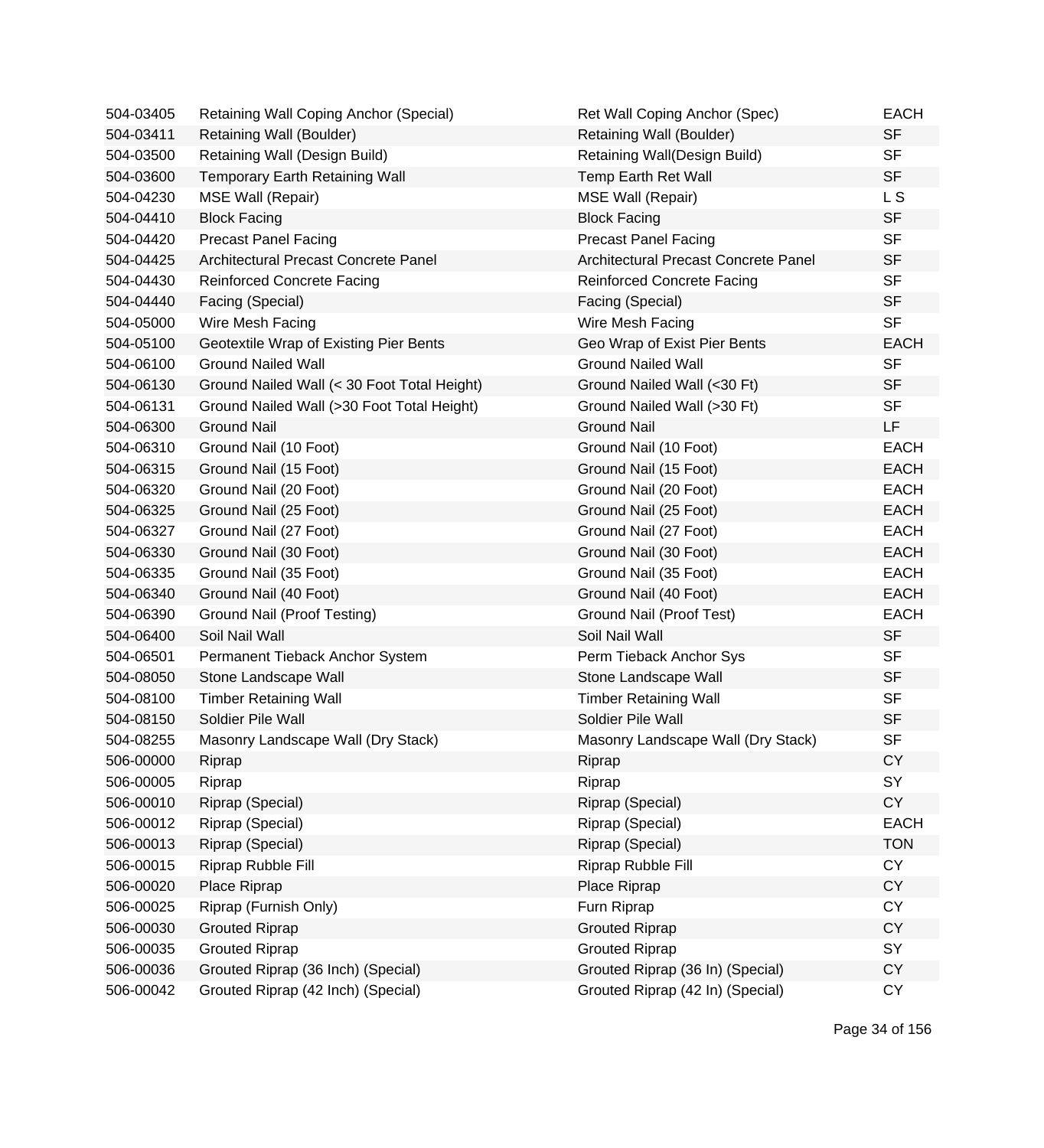| 506-00050 | <b>Slope Mattress</b>                                  | <b>Slope Mattress</b>         | <b>CY</b>  |
|-----------|--------------------------------------------------------|-------------------------------|------------|
| 506-00055 | Slope Mattress (PVC Coated)                            | Slope Mattress (PVC)          | <b>CY</b>  |
| 506-00060 | <b>Place Slope Mattress</b>                            | <b>Place Slope Mattress</b>   | <b>CY</b>  |
| 506-00100 | Riprap (Gabions)                                       | Riprap (Gabions)              | <b>CY</b>  |
| 506-00105 | Riprap (Gabions) (PVC Coated)                          | Riprap (Gabions) (PVC)        | <b>CY</b>  |
| 506-00110 | <b>Riprap (Wire Netting)</b>                           | <b>Riprap (Wire Netting)</b>  | <b>CY</b>  |
| 506-00120 | Place Riprap (Gabions)                                 | Place Riprap (Gabions)        | <b>CY</b>  |
| 506-00206 | Riprap (6 Inch)                                        | Riprap (6 In)                 | <b>CY</b>  |
| 506-00209 | Riprap (9 Inch)                                        | Riprap (9 In)                 | <b>CY</b>  |
| 506-00210 | Riprap (9 Inch)                                        | Riprap (9 In)                 | <b>TON</b> |
| 506-00212 | Riprap (12 Inch)                                       | Riprap (12 In)                | <b>CY</b>  |
| 506-00218 | Riprap (18 Inch)                                       | Riprap (18 In)                | <b>CY</b>  |
| 506-00222 | Riprap (18 Inch) (Special) (CIP)                       | Riprap (18 In) (Spec) (CIP)   | <b>CY</b>  |
| 506-00224 | Riprap (24 Inch)                                       | Riprap (24 In)                | <b>CY</b>  |
| 506-00225 | Riprap (24 Inch) (Special)                             | Riprap (24 In) (Spec)         | <b>CY</b>  |
| 506-00226 | Riprap (24 Inch)                                       | Riprap (24 In)                | <b>TON</b> |
| 506-00230 | Riprap (30 In)                                         | Riprap (30 In)                | <b>CY</b>  |
| 506-00236 | Riprap (36 Inch)                                       | Riprap (36 In)                | CY         |
| 506-00237 | Riprap (36 Inch) (Special)                             | Riprap (36 In) (Spec)         | <b>CY</b>  |
| 506-00238 | Riprap (36 Inch)                                       | Riprap (36 In)                | <b>TON</b> |
| 506-00243 | Riprap (42 Inch) (Special)                             | Riprap (42 In) (Spec)         | <b>CY</b>  |
| 506-00312 | Riprap (12 Inch) (Furnish Only)                        | Riprap (12 In) (Furn Only)    | <b>CY</b>  |
| 506-00318 | Riprap (18 Inch) (Furnish Only)                        | Riprap (18 In) (Furn Only)    | <b>CY</b>  |
| 506-00324 | Riprap (24 Inch) (Furnish Only)                        | Riprap (24 In) (Furn Only)    | <b>CY</b>  |
| 506-00342 | Riprap(42 Inch)(Furnish Only)                          | Riprap (42 In) (Furn Only)    | <b>CY</b>  |
| 506-00406 | Soil Riprap (6 Inch)                                   | Soil Riprap (6 In)            | <b>CY</b>  |
| 506-00409 | Soil Riprap (9 Inch)                                   | Soil Riprap (9 In)            | <b>CY</b>  |
| 506-00412 | Soil Riprap (12 Inch)                                  | Soil Riprap (12 In)           | <b>CY</b>  |
| 506-00418 | Soil Riprap (18 Inch)                                  | Soil Riprap (18 In)           | <b>CY</b>  |
| 506-00424 | Soil Riprap (24 Inch)                                  | Soil Riprap (24 In)           | <b>CY</b>  |
| 506-00430 | Soil Riprap (30 Inch)                                  | Soil Riprap (30 Inch)         | <b>CY</b>  |
| 506-01020 | Geogrid Reinforcement                                  | Geogrid Reinforce             | SY         |
| 506-01021 | Geogrid Reinforcement (Secondary)                      | Geogrid Reinforce (Secondary) | SY         |
| 506-01030 | Geocomposite Slope Mattress                            | Geocomposite Slope Mattress   | SY         |
| 506-01100 | <b>Concrete Block Revetment</b>                        | <b>Conc Block Revetment</b>   | SY         |
| 506-02000 | <b>Recirculating Stream</b>                            | <b>Recirculating Stream</b>   | L S        |
| 507-00000 | Concrete Slope and Ditch Paving                        | Conc S and D Pave             | <b>CY</b>  |
| 507-00100 | Concrete Slope and Ditch Paving (Reinforced)           | Conc S and D Pave (Reinf)     | <b>CY</b>  |
| 507-00101 | Concrete Slope and Ditch Paving (Reinforced            | Conc S and D Pave (Reinf)     | LF         |
| 507-00105 | Concrete Slope and Ditch Paving (Reinforced) (Colored) | Conc S and D Pave (Reinf)(C)  | <b>CY</b>  |
| 507-00200 | Dry Rubble Slope and Ditch Paving                      | Dry Rubble S and D Pave       | <b>CY</b>  |
| 507-00250 | Dry Rubble Slope and Ditch Paving (Special)            | Dry Rubble S and D Pave (S)   | <b>CY</b>  |
| 507-00300 | Grouted Rubble Slope and Ditch Paving                  | Gr Rubble S and D Pave        | <b>CY</b>  |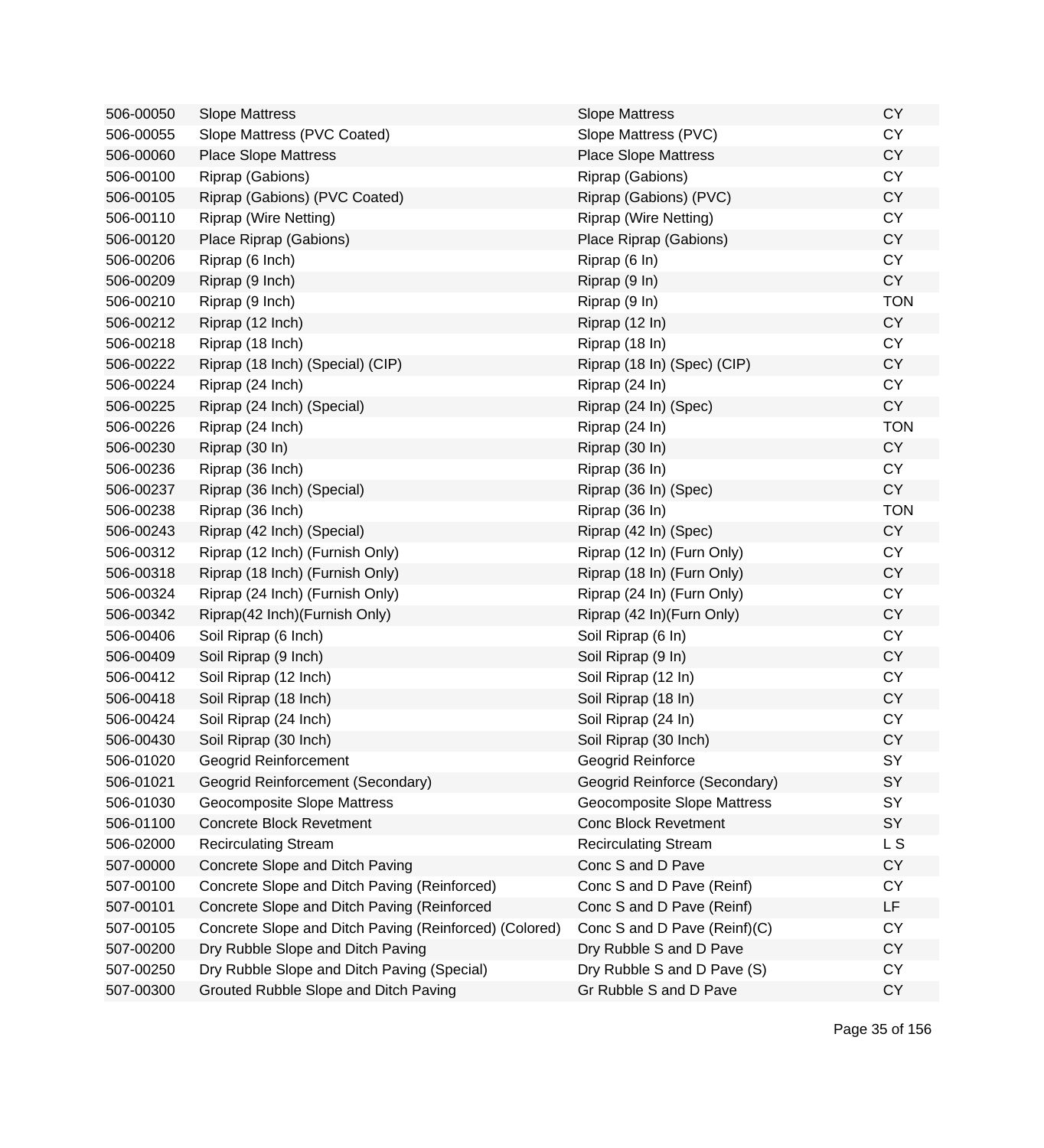| 507-00350 | Grouted Riprap Slope and Ditch Paving          | Gr Riprap S and D Pave                    | <b>CY</b>   |
|-----------|------------------------------------------------|-------------------------------------------|-------------|
| 507-00400 | Bituminous Slope and Ditch Paving (Asphalt)    | Bitum S and D Pave (Asph)                 | <b>TON</b>  |
| 507-00550 | <b>Concrete Lined Ditch</b>                    | <b>Concrete Lined Ditch</b>               | <b>LF</b>   |
| 507-00600 | <b>Metal Lined Ditch</b>                       | <b>Metal Lined Ditch</b>                  | LF          |
| 507-00700 | Slope and Ditch Paving (Special)               | S and D Pave (Spec)                       | <b>CY</b>   |
| 507-00725 | Slope and Ditch Paving (Special)               | S and D Paving (Special)                  | LF          |
| 507-00750 | <b>Irrigation Ditch System</b>                 | <b>Irrigation Ditch System</b>            | L S         |
| 508-00000 | <b>Untreated Timber</b>                        | <b>Untr Timber</b>                        | <b>MFBM</b> |
| 508-00100 | <b>Treated Timber</b>                          | <b>Tr Timber</b>                          | <b>MFBM</b> |
| 508-00520 | Insulation Material (2 Inch)                   | Insulation Material (2 In)                | <b>SF</b>   |
| 508-08150 | <b>Provide Temporary Support</b>               | <b>Provide Temporary Support</b>          | SY          |
| 508-90000 | <b>Paint Existing Structure</b>                | <b>Paint Existing Structure</b>           | L S         |
| 509-00000 | <b>Structural Steel</b>                        | <b>Str Steel</b>                          | <b>LB</b>   |
| 509-00001 | Structural Steel (Galvanized)                  | Str Steel (Galv)                          | LB          |
| 509-00004 | Structural Steel (Long Span Welded Steel Pipe) | Str Steel (Pipe)                          | LB          |
| 509-00010 | <b>Structural Steel (Special)</b>              | Str Steel (Spec)                          | LB          |
| 509-08010 | Alter and Erect Structural Steel               | Alter-Erect Str Steel                     | L S         |
| 509-08020 | Alter and Erect Structural Steel               | Alter-Erect Str Steel                     | <b>LB</b>   |
| 509-08100 | <b>Provide Temporary Support</b>               | <b>Provide Temporary Support</b>          | L S         |
| 509-08120 | <b>Temporary Bridge Deck</b>                   | <b>Temporary Bridge Deck</b>              | <b>SF</b>   |
| 509-08121 | <b>Temporary Bridge Deck</b>                   | Temp Bridge Deck                          | LF          |
| 509-08201 | Retrofit/Repair Type I                         | Retrofit/Repair Type I                    | <b>EACH</b> |
| 509-08202 | Retrofit/Repair Type II                        | Retrofit/Repair Ty II                     | <b>EACH</b> |
| 509-08203 | Retrofit/Repair Type III                       | Retrofit/Repair Type III                  | <b>EACH</b> |
| 509-18055 | Structural Steel (W 18x55)                     | Str Steel (W 18x55)                       | <b>TON</b>  |
| 509-20000 | MC 12 x 50 Steel Sets (Install Only)           | MC 12 x 50 Steel Sets (Inst Only)         | LF          |
| 509-20001 | Steel Sets (Install Only)                      | Steel Sets (Install Only)                 | <b>EACH</b> |
| 509-50000 | <b>Corrugated Steel Bridge Plank</b>           | Cor Steel Br Plank                        | <b>SF</b>   |
| 509-50300 | Timber Fastener (Galvanized)                   | Timber Fastener (Galv)                    | <b>EACH</b> |
| 509-50400 | <b>Restraining Bracket</b>                     | <b>Restraining Bracket</b>                | <b>EACH</b> |
| 509-50410 | Metal Panels (New)                             | Metal Panels (New)                        | <b>SF</b>   |
| 509-50420 | <b>Air Flue Modifications</b>                  | <b>Air Flue Modifications</b>             | <b>EACH</b> |
| 509-60000 | Architectural Steel Refurbishment              | <b>Refurb Architectural Steel</b>         | L S         |
| 509-60100 | Repair of Handrails and Supports               | Repair Handrails & Supports               | L S         |
| 509-60200 | Access Screen Door                             | Access Screen Door                        | <b>EACH</b> |
| 509-90000 | Paint Existing Structure(S)                    | Paint Existing Str(S)                     | L S         |
| 509-90001 | <b>Paint Existing Structure</b>                | <b>Paint Existing Structure</b>           | <b>EACH</b> |
| 509-90002 | <b>Paint Existing Structure (Special)</b>      | <b>Paint Existing Structure (Special)</b> | <b>GAL</b>  |
| 509-90003 | <b>Paint Structural Steel</b>                  | <b>Paint Structural Steel</b>             | L S         |
| 509-90005 | Paint Handrail                                 | Paint Handrail                            | LF          |
| 509-90010 | <b>Zinc Metalizing</b>                         | <b>Zinc Metalizing</b>                    | SY          |
| 510-00120 | Structural Plate Pipe (120 Inch)               | Str PP (120 In)                           | LF          |
| 510-00126 | Structural Plate Pipe (126 Inch)               | Str PP (126 In)                           | LF          |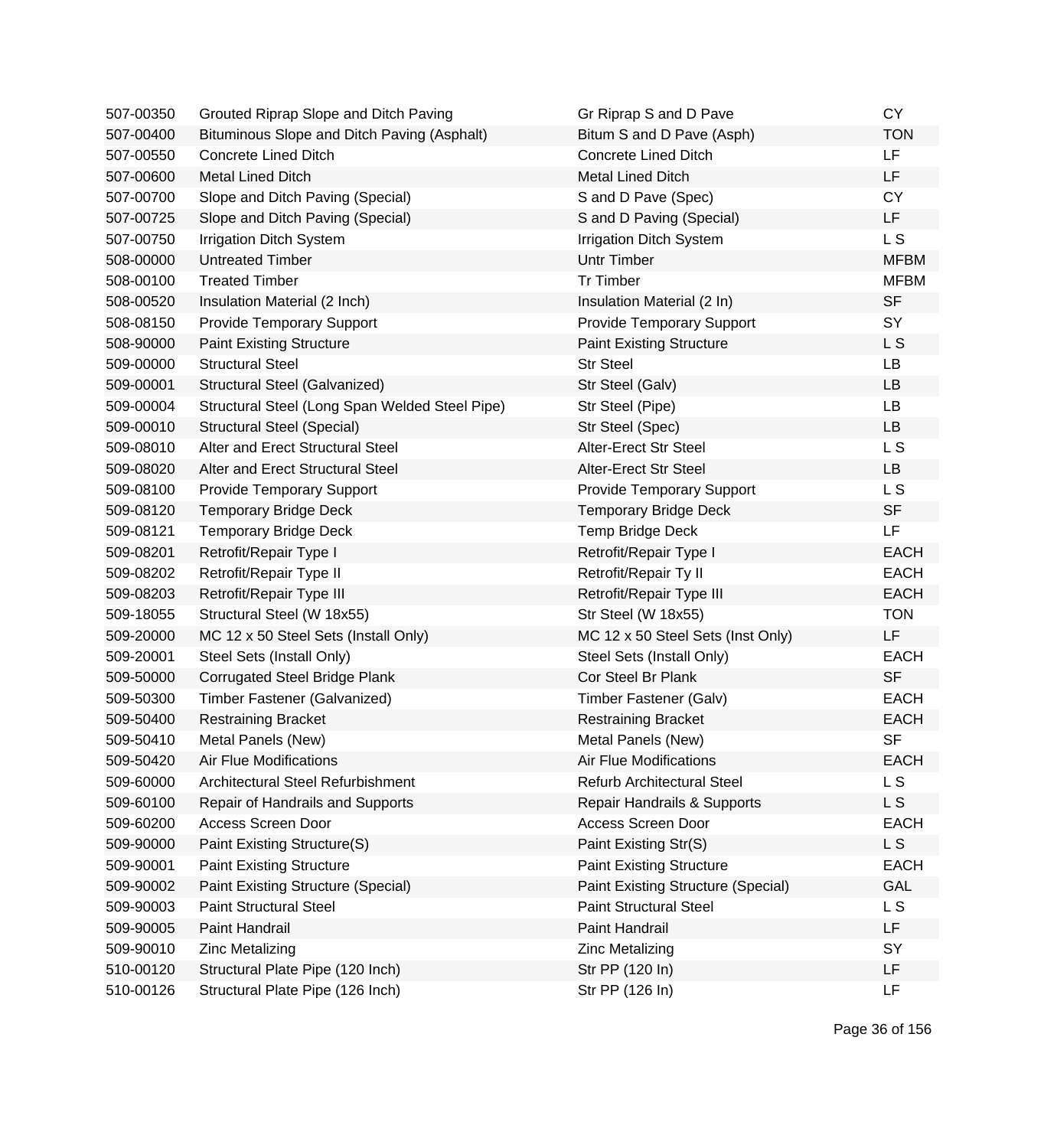| 510-00132 | Structural Plate Pipe (132 Inch)                                               | Str PP (132 In)                 | LF          |
|-----------|--------------------------------------------------------------------------------|---------------------------------|-------------|
| 510-00138 | Structural Plate Pipe (138 Inch)                                               | Str PP (138 In)                 | LF          |
| 510-00144 | Structural Plate Pipe (144 Inch)                                               | Str PP (144 In)                 | LF          |
| 510-00150 | Structural Plate Pipe (150 Inch)                                               | Str PP (150 In)                 | <b>LF</b>   |
| 510-00156 | Structural Plate Pipe (156 Inch)                                               | Str PP (156 In)                 | LF          |
| 510-00162 | Structural Plate Pipe (162 Inch)                                               | Str PP (162 In)                 | LF          |
| 510-00168 | Structural Plate Pipe (168 Inch)                                               | Str PP (168 In)                 | LF          |
| 510-00174 | Structural Plate Pipe (174 Inch)                                               | Str PP (174 In)                 | LF          |
| 510-00180 | Structural Plate Pipe (180 Inch)                                               | Str PP (180 In)                 | LF          |
| 510-01000 | Place Structural Plate Pipe                                                    | Place Str PP                    | LF          |
| 510-10079 | Structural Plate Arch Pipe (5 Foot 10 Inch X 6 Foot 6 Inch) Str PAP (5-10x6-6) |                                 | LF          |
| 510-10087 | Structural Plate Arch Pipe (5 Foot 10 Inch X 7 Foot 7 Inch) Str PAP (5-10x7-7) |                                 | LF          |
| 510-10159 | Structural Plate Arch Pipe (15 Foot 10 Inch X 9 Foot 10<br>lnch)               | Str PAP (15-10x9-10)            | LF          |
| 510-20021 | Structural Plate Arch (9 Foot 0 Inch X 4 Foot 8-1/2 Inch)                      | Str PA (9-0x4-8.5)              | LF          |
| 510-20025 | Structural Plate Arch Pipe (13 foot 6 inch x 9 foot 6 inch)                    | Str PAP (13-6 x 9-6)            | <b>LF</b>   |
| 510-20062 | Structural Plate Arch (15 Foot 0 Inch X 7 Foot 5 Inch)                         | Str PA (15-0x7-5)               | LF          |
| 510-20100 | Structural Plate Arch (Special)                                                | Str PA(Spec)                    | LF          |
| 510-50000 | <b>Tunnel Liner</b>                                                            | <b>Tunnel Liner</b>             | LF          |
| 512-00101 | Bearing Device (Type I)                                                        | Bearing Device (Type I)         | <b>EACH</b> |
| 512-00102 | Bearing Device (Type II)                                                       | Bearing Device (Type II)        | <b>EACH</b> |
| 512-00103 | Bearing Device (Type III)                                                      | Bearing Device (Type III)       | <b>EACH</b> |
| 512-00104 | Bearing Device (Type III)(Install Only)                                        | Bearing Dev (Ty III)(Inst Only) | <b>EACH</b> |
| 512-00105 | Bearing Device (Type II) (Special)                                             | Bearing Device (Ty II) (Spec)   | <b>EACH</b> |
| 512-00110 | <b>Bronze Bearing Plate</b>                                                    | <b>Bronze Bearing Plate</b>     | LB          |
| 512-00114 | Bearing Device (Type IV)                                                       | Bearing Device (Type IV)        | <b>EACH</b> |
| 512-00115 | Bearing Device (Type V)                                                        | Bearing Device (Type V)         | <b>EACH</b> |
| 512-00118 | <b>Bearing Device (Special)</b>                                                | <b>Bearing Device (Spec)</b>    | <b>EACH</b> |
| 512-00120 | <b>Bearing Repair Corbel</b>                                                   | <b>Bearing Repair Corbel</b>    | <b>EACH</b> |
| 513-00600 | <b>Bridge Drain</b>                                                            | <b>Bridge Drain</b>             | <b>EACH</b> |
| 513-00606 | Bridge Drain (6 Inch)                                                          | Bridge Drain (6 In)             | <b>EACH</b> |
| 513-00608 | Bridge Drain (8 Inch)                                                          | Bridge Drain (8 In)             | EACH        |
| 513-00690 | <b>Bridge Drain (Special)</b>                                                  | Bridge Drain (Spec)             | <b>EACH</b> |
| 513-00691 | Bridge Drain (Special) (Install Only)                                          | Inst Bridge Drain (Spec)        | EACH        |
| 514-00000 | Pipe Railing                                                                   | Pipe Railing                    | <b>LF</b>   |
| 514-00009 | Pedestrian Railing (9 Inch)                                                    | Ped Railing (9 In)              | LF          |
| 514-00024 | Pedestrian Railing (24 Inch)                                                   | Ped Railing (24 In)             | LF          |
| 514-00025 | Pipe and Redwood Railing                                                       | Pipe and Redwood Railing        | LF          |
| 514-00042 | Pedestrian Railing (42 Inch)                                                   | Ped Railing (42 In)             | LF          |
| 514-00048 | Pedestrian Railing (48 Inch)                                                   | Ped Railing (48 In)             | LF          |
| 514-00054 | Pedestrian Railing (54 Inch)                                                   | Ped Railing (54 In)             | LF          |
| 514-00085 | Pedestrian Railing (85 Inch)                                                   | Ped Railing (85 Inch)           | LF          |
| 514-00094 | Pedestrian Railing (94 Inch)                                                   | Ped Railing (94 In)             | LF          |
| 514-00100 | Hand Rail                                                                      | <b>Hand Rail</b>                | LF          |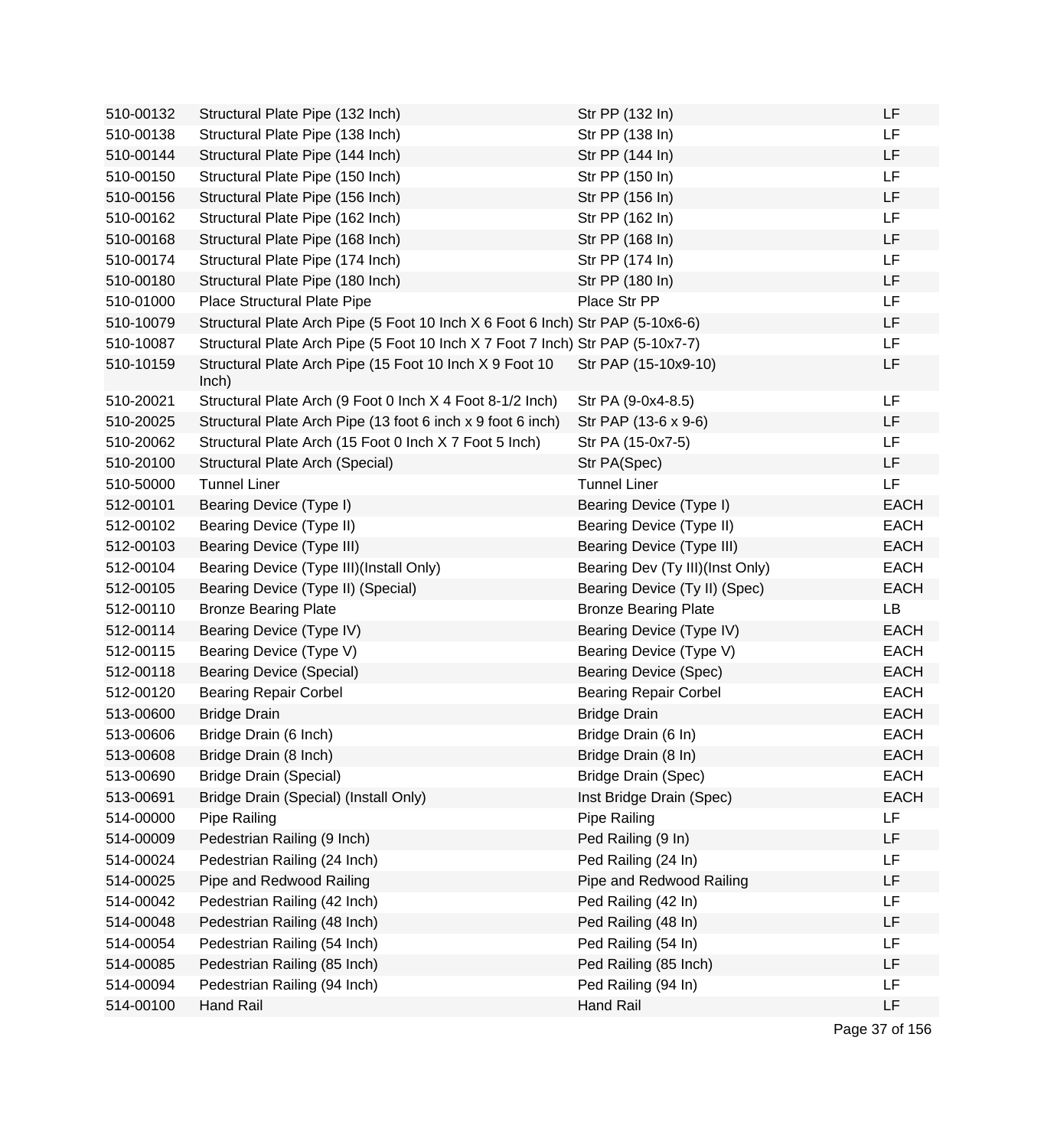| 514-00120 | Pedestrian Railing (120 Inch)                                 | Ped Railing (120 Inch)                   | LF          |
|-----------|---------------------------------------------------------------|------------------------------------------|-------------|
| 514-00200 | Pedestrian Railing (Steel)                                    | Pedestrian Railing (Steel)               | LF          |
| 514-00201 | Pedestrian Railing (Steel) (Special)                          | Ped Railing (Steel) (Spec)               | LF          |
| 514-00300 | <b>Traffic Railing (Steel)</b>                                | <b>Traffic Railing (Steel)</b>           | LF          |
| 514-01000 | Bridge Railing (Aluminum)                                     | Bridge Railing (Alum)                    | LF          |
| 514-01010 | Pedestrian Railing (Aluminum)                                 | Pedestrian Railing (Alum)                | LF          |
| 514-01011 | Bridge Rail (Steel)                                           | <b>Bridge Rail (Steel)</b>               | LF          |
| 514-01017 | Combination Pedestrian and Traffic Rail (Special)             | <b>Combination Rail (Spec)</b>           | LF          |
| 514-01020 | Pedestrian Railing (Timber)                                   | Pedestrian Railing (T)                   | LF          |
| 514-01030 | Bikeway Railing (Timber)                                      | Bikeway Railing (T)                      | LF          |
| 514-01040 | <b>Bikeway Railing (Steel)</b>                                | Bikeway Railing (S)                      | LF          |
| 514-01050 | Hand and Bikeway Railing                                      | Hand and Bikeway Railing                 | LF          |
| 514-01100 | Perforated Aluminum Panel                                     | Perforated Aluminum Panel                | <b>SF</b>   |
| 514-02100 | Install Panel Restraining Tubing                              | Inst Panel Restraining Tubing            | LF          |
| 514-02150 | Install Anchor Bolt                                           | Inst Anchor Bolt                         | <b>EACH</b> |
| 514-03411 | Retaining Wall (1) (Alternative Systems)                      | Retaining Wall (1) (Alternative Systems) | <b>SF</b>   |
| 515-00120 | Waterproofing (Membrane)                                      | Waterproofing (Membrane)                 | SY          |
| 515-00121 | Waterproofing (Membrane)                                      | Waterproofing (Membrane)                 | LF          |
| 515-00122 | Waterproofing (Membrane) (Special)                            | Waterproofing (Membrane)(Spec)           | SY          |
| 515-00200 | Waterproofing (Duct Floor)                                    | Waterproofing (Duct Floor)               | SY          |
| 515-00250 | Tunnel Drainage Membrane Lining                               | Tunnel Drain Membr Lining                | LF          |
| 515-00251 | Tunnel Drainage Membrane Lining                               | Tunnel Drain Membr Lining                | SY          |
| 515-00300 | <b>Waterproof Coating</b>                                     | <b>Waterproof Coating</b>                | SY          |
| 515-00400 | <b>Concrete Sealer</b>                                        | <b>Concrete Sealer</b>                   | SY          |
| 515-00410 | Concrete Sealer (Calcium Nitrite)                             | Concrete Sealer (Calcium Nitrite)        | SY          |
| 515-00500 | Corrosion Inhibitor (Penetrating)                             | Corrosion Inhibitor (Penetrating)        | SY          |
| 516-00000 | Dampproofing (Asphalt)                                        | Dampproofing (Asphalt)                   | SY          |
| 517-00000 | Waterproofing (Asphalt)                                       | Waterproofing (Asphalt)                  | SY          |
| 517-00050 | Waterproofing (Joint)                                         | Waterproofing (Joint)                    | LF          |
| 517-00100 | Waterproofing (Railroad)                                      | Waterproofing (Railroad)                 | SY          |
| 518-00000 | <b>Bridge Compression Joint Sealer</b>                        | <b>Brdg Compress Joint Sealer</b>        | LF          |
| 518-00010 | Roadway Compression Joint Sealer                              | Rdwy Compress Joint Sealer               | LF          |
| 518-00100 | Waterstop                                                     | Waterstop                                | LF          |
| 518-00106 | Waterstop (6 Inch)                                            | Waterstop (6 In)                         | LF          |
| 518-00109 | Waterstop (9 Inch)                                            | Waterstop (9 In)                         | LF          |
| 518-00112 | Waterstop (12 Inch)                                           | Waterstop (12 In)                        | LF          |
| 518-00206 | Waterstop (Split Type) (6 Inch)                               | Waterstop (Split Ty) (6 In)              | LF          |
| 518-01001 | Bridge Expansion Joint (Asphaltic Plug)                       | Br Expan Joint (Asphaultic Plug)         | LF          |
| 518-01002 | Bridge Expansion Device (0-2 Inch)                            | Br Expan Device (0-2 In)                 | LF          |
| 518-01004 | Bridge Expansion Device (0-4 Inch)                            | Br Expan Device (0-4 In)                 | LF          |
| 518-01005 | Bridge Expansion Device (0-4 Inch) (with Snow Plow<br>Plates) | Br Expan Device (0-4 In)(with SPP)       | LF          |
| 518-01006 | Bridge Expansion Device (0-6 Inch)                            | Br Expan Device (0-6 In)                 | LF          |
| 518-01009 | Bridge Expansion Device (0-9 Inch)                            | Br Expan Device (0-9 In)                 | LF          |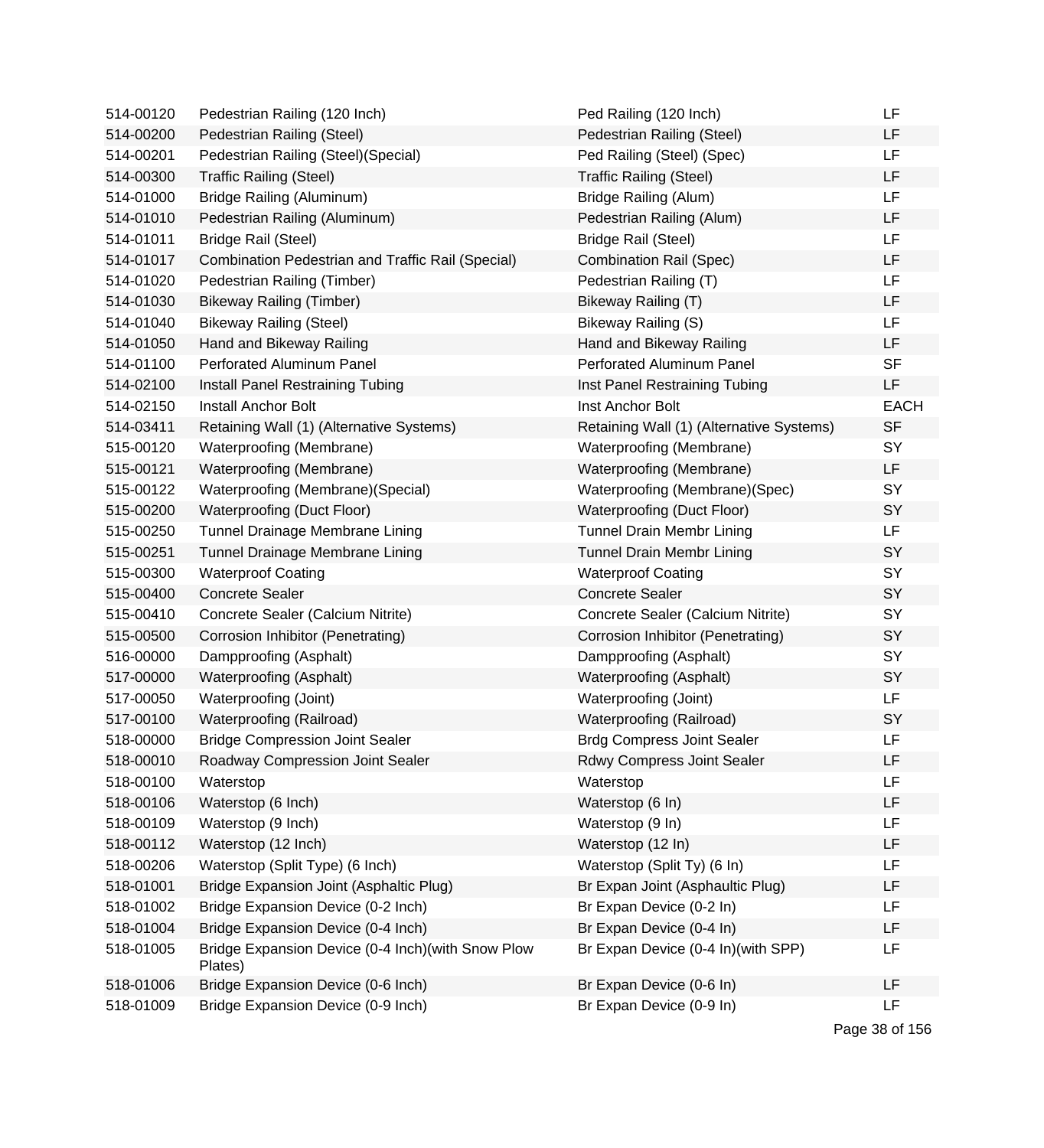| 518-01012 | Bridge Expansion Device (0-12 Inch)                            | Br Expan Device (0-12 In)                | LF          |
|-----------|----------------------------------------------------------------|------------------------------------------|-------------|
| 518-01015 | Bridge Expansion Device (0-15 Inch)                            | Br Expan Device (0-15 In)                | LF          |
| 518-01018 | Bridge Expansion Device (0-18 Inch)                            | Br Expan Device (0-18 In)                | LF          |
| 518-01050 | <b>Bridge Expansion Device (Special)</b>                       | Br Expan Device (Special)                | LF          |
| 518-01052 | Bridge Expansion Device (0-2 Inch)/(0-4 Inch)(Complex)         | Bridge Exp Dev (0-2 In)/(0-4 In)(Comp)   | LF          |
| 518-01055 | <b>Bridge Expansion Device (Contraction)</b>                   | Bridge Exp Dev (Contr)                   | LF          |
| 518-01060 | Bridge Expansion Device (Gland) (0-4 Inches)                   | Br Expan Device (Gland) (0-4 In)         | LF          |
| 518-01104 | Bridge Expansion Device (0-4 Inch) (Install Only)              | Inst Br Expan Device (0-4 In)            | LF          |
| 518-01109 | Bridge Expansion Device (Greater Than 4 In)(Install Only)      | Inst Br Expan Device (Greater Than 4 In) | LF          |
| 518-01201 | Bridge Expansion Device (Type 1)                               | Br Expan Device (Type 1)                 | LF          |
| 518-01250 | <b>Bridge Expansion Cover Plate</b>                            | Br Expan Cover Plate                     | LF          |
| 518-01304 | Bridge Expansion Device (Neoprene) (0-4 Inch)                  | Br Expan Device (Neoprene)(0-4 In)       | LF          |
| 518-01309 | Bridge Expansion Device (Neoprene) (0-9 Inch)                  | Br Expan Device (Neoprene)(0-9 In)       | LF          |
| 518-02000 | Elastomeric Concrete End Dam                                   | <b>Elastomeric Conc End Dam</b>          | LF          |
| 518-02010 | Elastomeric Concrete End Dam                                   | <b>Elastomeric Conc End Dam</b>          | CF          |
| 518-02030 | Polyester Concrete End Dam                                     | Polyester Conc End Dam                   | CF          |
| 518-02100 | Polymer Mortar End Dam                                         | Polymer Mortar End Dam                   | CF          |
| 518-03000 | Sawing and Sealing Bridge Joint                                | Saw and Seal Br Joint                    | <b>LF</b>   |
| 518-03100 | Rapid Cure Silicone Joint Seal                                 | Rapid Cure Silicone Jt Seal              | LF          |
| 518-03110 | Preformed Silicone Joint Sealant                               | Preform Silicone Jt Seal                 | <b>LF</b>   |
| 519-00100 | Epoxy                                                          | Epoxy                                    | <b>GAL</b>  |
| 519-00200 | <b>Epoxy Mortar</b>                                            | <b>Epoxy Mortar</b>                      | CF          |
| 519-01000 | Epoxy Resin (Injection)                                        | Epoxy Resin (Injection)                  | LF          |
| 519-01050 | Epoxy Resin Crack Sealer                                       | <b>Epoxy Resin Crack Sealer</b>          | <b>SF</b>   |
| 519-01100 | Epoxy Mortar (Injection)                                       | Epoxy Mortar (Injection)                 | LF          |
| 519-01200 | Epoxy Mortar (Patching)                                        | Epoxy Mortar (Patching)                  | CF          |
| 519-01300 | Polyurethane Resin                                             | Polyurethane Resin                       | <b>LB</b>   |
| 519-02000 | <b>Corner Monuments</b>                                        | <b>Corner Monuments</b>                  | <b>EACH</b> |
| 519-03000 | Thin Bonded Epoxy Overlay                                      | Thin Bonded Epoxy Overlay                | SY          |
| 519-03030 | Thin Bonded Overlay (Polyester Concrete)                       | Thin Bonded Overlay (Poly Conc)          | SY          |
| 519-03035 | Place Thin Bonded Overlay (Polyester Concrete)                 | Place Thin Bond Overlay (Poly Conc)      | SY          |
| 519-03040 | Thin Bonded Overlay (Polyester Concrete)                       | Thin Bonded Overlay (Poly Conc)          | СY          |
| 519-03050 | Thin Bonded Overlay (Polyester Concrete)                       | Thin Bonded Overlay (Poly Conc)          | CF          |
| 519-03055 | Furnish Thin Bonded Overlay (Polyester Concrete)               | Furnish Thin Bond Overlay (Poly Conc)    | CF          |
| 520-00000 | <b>Bridge Hanger Cable Assembly</b>                            | <b>Bridge Hanger Cable Assembly</b>      | L S         |
| 521-00000 | Slurry Cut-Off Wall                                            | Slurry Cut-Off Wall                      | <b>SF</b>   |
| 521-00003 | <b>Slurry Wall Washing</b>                                     | <b>Slurry Wall Washing</b>               | <b>SF</b>   |
| 521-00009 | <b>Excess Slurry Loss</b>                                      | <b>Excess Slurry Loss</b>                | <b>CY</b>   |
| 521-00010 | Slurry Cut Off Wall (Concrete T Wall)                          | Slurry Wall (Conc T Wall)                | <b>SF</b>   |
| 521-00024 | Slurry Cut-Off Wall (Concrete Diaphragm) (24 In)               | Slurry Wall (Conc Diaph) (24 In)         | <b>SF</b>   |
| 521-00036 | Slurry Cut Off Wall (Concrete Diaphragm) (36 In)               | Slurry Wall (Conc Diaph) (36 In)         | <b>SF</b>   |
| 521-00042 | Slurry Cut Off Wall (Concrete Diaphragm) (42 In)               | Slurry Wall (Conc Diaph) (42 In)         | <b>SF</b>   |
| 521-00043 | Slurry Cut Off Wall (Concrete Diaphragm) (Abutment) (42<br>ln) | Slurry Wall (Conc Diaph)(Abut) (42 In)   | <b>SF</b>   |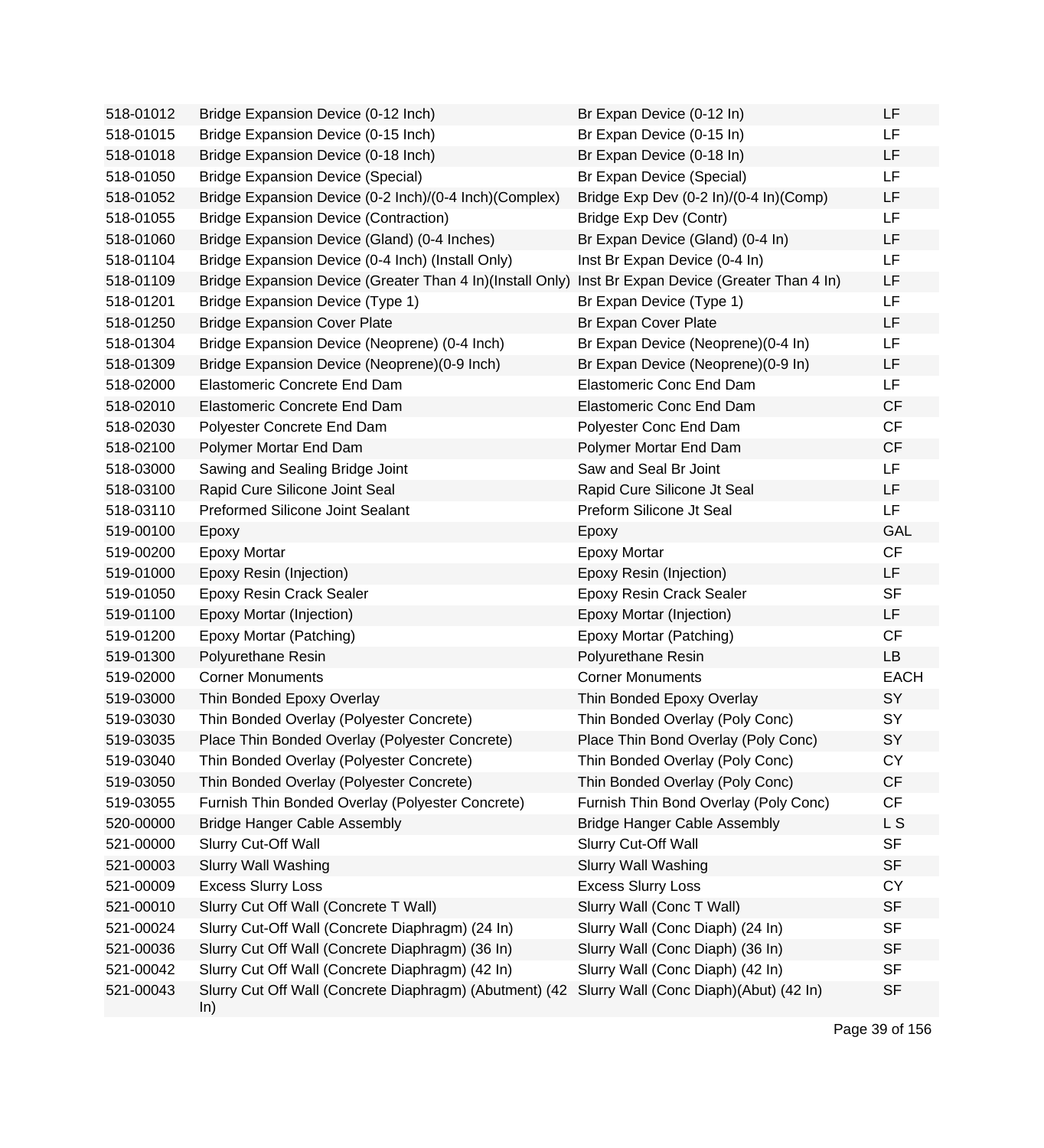| 521-00048 | Slurry Cut Off Wall (Concrete Diaphragm) (48 In) | Slurry Wall (Conc Diaph) (48 In) | <b>SF</b> |
|-----------|--------------------------------------------------|----------------------------------|-----------|
| 521-00060 | <b>Slurry Wall</b>                               | <b>Slurry Wall</b>               | <b>SF</b> |
| 601-01000 | Concrete Class B                                 | Conc CL B                        | <b>CY</b> |
| 601-01010 | <b>Concrete Class BZ</b>                         | Conc CL BZ                       | <b>CY</b> |
| 601-01025 | Concrete Class B (Miscellaneous)                 | Conc CL B (Misc)                 | <b>CY</b> |
| 601-01030 | Concrete Class B (Box Culvert)                   | Conc CL B (Box)                  | <b>CY</b> |
| 601-01040 | Concrete Class B (Bridge)                        | Conc CL B (Bridge)               | <b>CY</b> |
| 601-01050 | Concrete Class B (Wall)                          | Conc CL B (Wall)                 | <b>CY</b> |
| 601-01060 | Concrete Class B (Tunnel)                        | Conc CL B (Tunnel)               | <b>CY</b> |
| 601-01065 | Concrete Class B (Mud Slab)                      | Conc CL B (Mud Slab)             | CY        |
| 601-03000 | Concrete Class D                                 | Conc CL D                        | <b>CY</b> |
| 601-03020 | Concrete Class D (Miscellaneous)                 | Conc CL D (Misc)                 | <b>CY</b> |
| 601-03025 | Concrete Class D (Miscellaneous) (Colored)       | Conc CL D (Misc) (C)             | <b>CY</b> |
| 601-03027 | Concrete Class D (Special)                       | Conc CL D (Spec)                 | <b>CY</b> |
| 601-03030 | Concrete Class D (Box Culvert)                   | Conc CL D (Box)                  | <b>CY</b> |
| 601-03040 | Concrete Class D (Bridge)                        | Conc CL D (Bridge)               | <b>CY</b> |
| 601-03041 | Concrete Class D (Bridge) (Special)              | Conc CL D (Bridge) (Spec)        | <b>CY</b> |
| 601-03050 | Concrete Class D (Wall)                          | Conc CL D (Wall)                 | <b>CY</b> |
| 601-03052 | Concrete Class D (Wall) (Colored)                | Conc CL D (Wall) (C)             | <b>CY</b> |
| 601-03055 | Concrete Class D (Wall) (Special)                | Conc CL D (Wall) (Spec)          | <b>CY</b> |
| 601-03057 | <b>Concrete Class DR</b>                         | Conc CL DR                       | <b>CY</b> |
| 601-03540 | Concrete Class DT (Deck Topping)                 | Conc CL DT (Deck Topping)        | <b>CY</b> |
| 601-03550 | <b>Concrete Class DTR</b>                        | Conc CL DTR                      | <b>CY</b> |
| 601-04000 | Concrete Class E                                 | Conc CL E                        | <b>CY</b> |
| 601-04100 | Concrete Class E (Bridge)                        | Conc CL E (Bridge)               | <b>CY</b> |
| 601-05000 | Concrete Class H                                 | Conc CL H                        | <b>CY</b> |
| 601-05001 | Concrete Class H (Bridge)                        | Conc CL H (Bridge)               | <b>CY</b> |
| 601-05010 | Concrete Class H (Special)                       | Conc CL H (Sp)                   | <b>CY</b> |
| 601-05012 | <b>Concrete Class KS</b>                         | Conc CL KS                       | <b>CY</b> |
| 601-05016 | Concrete Class P                                 | Conc CL P                        | <b>CY</b> |
| 601-05020 | Concrete Class R                                 | Conc CL R                        | <b>CY</b> |
| 601-05035 | Concrete Class S35                               | Conc CL S35                      | <b>CY</b> |
| 601-05045 | Concrete Class S40                               | Conc CL S40                      | <b>CY</b> |
| 601-05050 | Concrete Class S50                               | Conc CL S50                      | <b>CY</b> |
| 601-05540 | Concrete Class HT (Deck Topping)                 | Conc CL HT (Deck Topping)        | <b>CY</b> |
| 601-05900 | <b>Concrete Self Consolidating</b>               | Conc SC                          | <b>CY</b> |
| 601-06020 | Concrete (Patching) (Polymer)                    | Conc (Patching) (Polymer)        | <b>CY</b> |
| 601-06100 | Concrete (Patching)                              | Conc (Patching)                  | <b>CY</b> |
| 601-06102 | Concrete (Patching)                              | Concrete (Patching)              | CF        |
| 601-06150 | Concrete (Patching)                              | Conc (Patching)                  | <b>SF</b> |
| 601-06160 | Concrete (Patching)(Slow Curing)                 | Conc (Patching)(Slow Curing)     | <b>CY</b> |
| 601-06161 | Concrete (Patching) (Slow Curing)                | Conc (Patching)(Slow Curing)     | CF        |
| 601-06164 | Concrete (Patching) (Fast Curing)                | Conc (Patching) (Fast Curing)    | CY        |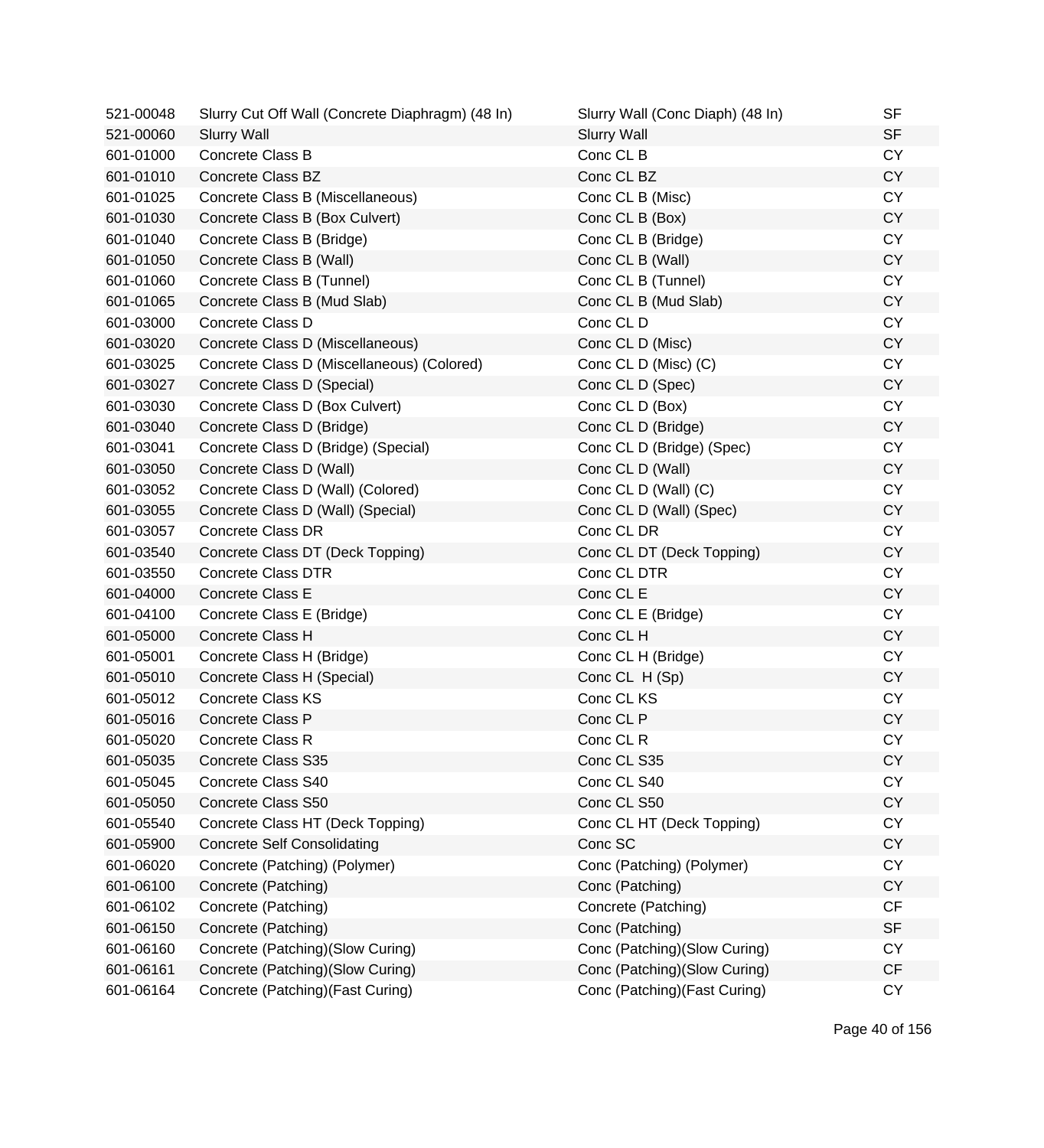| 601-06165 | Concrete (Patching) (Fast Curing)                   | Conc (Patching) (Fast Curing)         | <b>CF</b>   |
|-----------|-----------------------------------------------------|---------------------------------------|-------------|
| 601-06175 | Concrete (Place)                                    | Conc (Place)                          | <b>CY</b>   |
| 601-06250 | <b>Calcium Nitrite</b>                              | <b>Calcium Nitrite</b>                | <b>GAL</b>  |
| 601-06300 | <b>Cement Grout</b>                                 | <b>Cement Grout</b>                   | CF          |
| 601-06400 | Grout (Bridge) (Special)                            | Grout (Bridge)(Spec)                  | CF          |
| 601-06405 | <b>Contact Grouting</b>                             | <b>Contact Grouting</b>               | <b>CY</b>   |
| 601-07000 | <b>Concrete Retaining Wall</b>                      | <b>Conc Retaining Wall</b>            | <b>SF</b>   |
| 601-10200 | Mud Jacking                                         | Mud Jacking                           | <b>HOUR</b> |
| 601-10250 | Slab Jacking                                        | Slab Jacking                          | LB          |
| 601-10310 | Fly Ash Slurry                                      | Fly Ash Slurry                        | <b>CY</b>   |
| 601-10320 | Lime - Fly Ash Slurry Pressure Injection            | Lime-Fly Ash Injection                | <b>CF</b>   |
| 601-10330 | Portland Cement - Fly Ash Slurry Pressure Injection | Port Cement-Fly Ash Injection         | CF          |
| 601-10350 | Slab Stabilization                                  | Slab Stabilization                    | <b>EACH</b> |
| 601-10400 | <b>Drilled Hole</b>                                 | <b>Drilled Hole</b>                   | <b>EACH</b> |
| 601-11006 | Shotcrete (Smoothing)(Supplemental)                 | Shotcrete (Smooth) (Suppl)            | <b>CY</b>   |
| 601-12072 | Concrete Lining (72 Inch Conduit)                   | Conc Lining (72 In Cond)              | LF          |
| 601-12084 | Concrete Lining (84 Inch Conduit)                   | Conc Lining (84 In Cond)              | LF          |
| 601-12120 | Concrete Lining (120 Inch Conduit)                  | Conc Lining (120 In Cond)             | LF          |
| 601-13000 | <b>Final Lining Concrete (Portals)</b>              | Final Lin Conc (Portals)              | <b>CY</b>   |
| 601-13001 | Structural Concrete Stain (Special)                 | Str Conc Stain (Special)              | SY          |
| 601-13002 | <b>Final Lining Concrete Footing</b>                | <b>Final Lin Conc Foot</b>            | <b>CY</b>   |
| 601-13003 | Final Lining Concrete Walls and Arch                | Final Lin Conc Walls and Arch         | <b>CY</b>   |
| 601-14000 | Concrete Footing (Type 1)                           | Conc Footing (Ty 1)                   | <b>LF</b>   |
| 601-14002 | Concrete Footing (Type 2)                           | Conc Footing (Ty 2)                   | LF          |
| 601-21000 | <b>Precast Wall Segment</b>                         | <b>Precast Wall Seg</b>               | <b>EACH</b> |
| 601-21003 | <b>Precast Wall Segment</b>                         | <b>Precast Wall Seg</b>               | <b>SF</b>   |
| 601-21004 | Precast Wall Segment (Furnish Only)                 | Furn Precast Wall Seg                 | <b>SF</b>   |
| 601-21010 | <b>Precast Concrete Unit</b>                        | <b>Precast Concrete Unit</b>          | <b>CY</b>   |
| 601-21025 | 24 Inch Drainage Pipe (CL 1) (Complete In Place)    | 24 In Drainage Pipe (CL 1) (CIP)      | LF          |
| 601-22000 | Precast Concrete Curtain Wall                       | Precast Conc Curtain Wall             | <b>EACH</b> |
| 601-22010 | <b>Place Precast Wall Segment</b>                   | <b>Place Precast Wall Seg</b>         | <b>EACH</b> |
| 601-25730 | Precast Concrete Deck Panel (3 Inch)                | Precast Deck Panel (3 In)             | SY          |
| 601-25735 | Precast Concrete Deck Panel (3.5 Inch)              | Precast Deck Panel (3.5 In)           | SY          |
| 601-25750 | Modifications to Existing Bridge                    | Mod Exist Bridge                      | L S         |
| 601-25900 | <b>Tile-Faced Precast Concrete Panels</b>           | <b>Tile-Faced Precast Conc Panels</b> | <b>SF</b>   |
| 601-25901 | <b>Repair Existing Panels</b>                       | <b>Repair Existing Panels</b>         | <b>SF</b>   |
| 601-25905 | Tunnel Formwork (Furnish Only)                      | Tunnel Frmwrk (Furn Only)             | L S         |
| 601-26000 | Precast Concrete Cap (Decorative) (Special)         | Precast Conc Cap (Dec)(Spec)          | <b>EACH</b> |
| 601-27000 | Precast Concrete Abutment Cap                       | Precast Conc Abut Cap                 | <b>EACH</b> |
| 601-28000 | Precast Concrete End Diaphragm                      | Precast Conc End Diaphragm            | <b>EACH</b> |
| 601-30000 | Stone Fascia                                        | Stone Fascia                          | <b>SF</b>   |
| 601-40000 | <b>Masonry Veneer</b>                               | Masonry Veneer                        | <b>SF</b>   |
| 601-40002 | Masonry Veneer (Brick)                              | Masonry Veneer (Brick)                | <b>SF</b>   |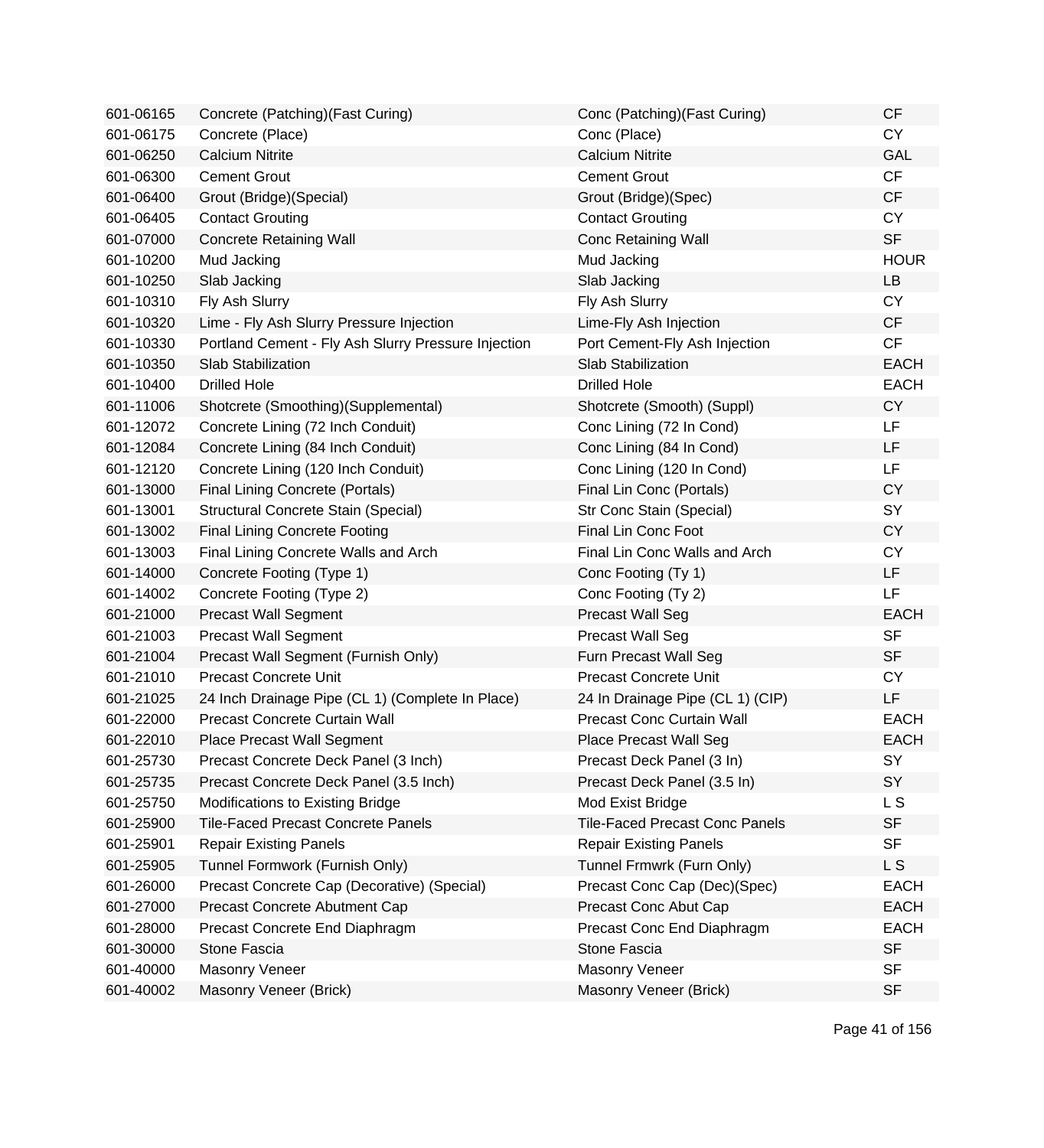| 601-40005 | <b>Cut Stone Veneer</b>                                 | <b>Cut Stone Veneer</b>                   | <b>SF</b>      |
|-----------|---------------------------------------------------------|-------------------------------------------|----------------|
| 601-40006 | Cut Stone Veneer (Slab)                                 | Cut Stone Veneer (Slab)                   | <b>SF</b>      |
| 601-40007 | Cut Stone Veneer (Ashler)                               | Cut Stone Veneer (Ashler)                 | <b>SF</b>      |
| 601-40010 | <b>Masonry Wall</b>                                     | <b>Masonry Wall</b>                       | <b>SF</b>      |
| 601-40011 | <b>Environmental Concrete Sealer</b>                    | <b>Environ Conc Sealer</b>                | <b>SF</b>      |
| 601-40100 | Concrete Anchor                                         | Concrete Anchor                           | <b>EACH</b>    |
| 601-40200 | Class 5 Finish                                          | Class 5 Finish                            | <b>SF</b>      |
| 601-40210 | Concrete Finish (Special)                               | Conc Finish (Spec)                        | <b>SF</b>      |
| 601-40250 | <b>Bridge Deck Finish (Sawed Grooves)</b>               | Bridge Deck Finish (Saw Grv)              | SY             |
| 601-40300 | <b>Structural Concrete Coating</b>                      | <b>Struct Conc Coating</b>                | SY             |
| 601-40301 | <b>Structural Concrete Coating</b>                      | <b>Struct Conc Coating</b>                | <b>SF</b>      |
| 601-40302 | <b>Structural Concrete Coating (Anti-Graffiti)</b>      | <b>Struct Conc Coating (Anti-Graf)</b>    | <b>SF</b>      |
| 601-40400 | <b>Structural Concrete Stain</b>                        | <b>Struct Conc Stain</b>                  | SY             |
| 601-40401 | <b>Structural Concrete Stain</b>                        | <b>Struct Conc Stain</b>                  | <b>SF</b>      |
| 601-40410 | <b>Environmental Concrete Stain</b>                     | <b>Environ Conc Stain</b>                 | <b>SF</b>      |
| 601-40600 | <b>Concrete Tinting</b>                                 | <b>Concrete Tinting</b>                   | SY             |
| 601-40900 | <b>Paint Existing Structure</b>                         | <b>Paint Existing Structure</b>           | L S            |
| 601-50000 | <b>Glazed Wall Tile</b>                                 | <b>Glazed Wall Tile</b>                   | <b>SF</b>      |
| 601-50010 | Glazed Wall Tile (Spare)                                | Glazed Wall Tile (Spare)                  | <b>EACH</b>    |
| 601-51000 | <b>Galvanic Anodes</b>                                  | <b>Galvanic Anodes</b>                    | L S            |
| 601-51005 | <b>Galvanic Anodes</b>                                  | <b>Galvanic Anodes</b>                    | <b>EACH</b>    |
| 601-51007 | Galvanic Anodes (Install Only)                          | Galvanic Anodes (Install Only)            | <b>EACH</b>    |
| 602-00000 | <b>Reinforcing Steel</b>                                | <b>Reinf Steel</b>                        | LB             |
| 602-00010 | Reinforcing Steel (Galvanized)                          | Reinf Steel (Galv)                        | LB             |
| 602-00011 | Reinforcing Steel (High Performance)                    | Reinf Steel (HP)                          | <b>LB</b>      |
| 602-00020 | Reinforcing Steel (Epoxy Coated)                        | Reinf Steel (Epoxy)                       | LB             |
| 602-00025 | <b>Reinforcing Steel (Stainless)</b>                    | <b>Reinf Steel (Stainless)</b>            | LB             |
| 602-00026 | Reinforcing Steel (Final Lining)(Footing)(Epoxy Coated) | Reinf Steel (Fin Lin)(Ftg)(Epxy Coat)     | LB             |
| 602-00027 | Reinforcing Steel (Final Lining) (Walls and Arch)       | Reinf Steel (Fin Lin) (Walls and Arch)    | LB             |
| 602-00028 | Reinforcing Steel (Final Lining)(Walls)(Epoxy Coated)   | Reinf Steel (Fin Lin) (Walls) (Epxy Coat) | LB             |
| 602-00030 | Reinforcing (Fiber Reinforced Polymer) (Surface)        | Reinf (FRP)(Surface)                      | <b>MKFT</b>    |
| 602-00050 | Reinforcing (Fiber Reinforced Plastic)                  | Reinforcing (FRP)                         | CY <sub></sub> |
| 602-00060 | <b>Reinforcing Steel Splice</b>                         | <b>Reinf Steel Splice</b>                 | <b>EACH</b>    |
| 602-00070 | Reinf (Fiber Reinforcement) (Surface)                   | Reinf (Fiber Reinf) (Surface)             | <b>MKFT</b>    |
| 602-00200 | <b>Weld Reinforcing Steel</b>                           | <b>Weld Reinf Steel</b>                   | <b>EACH</b>    |
| 602-00210 | <b>Welded Wire Fabric</b>                               | <b>Welded Wire Fabric</b>                 | SY             |
| 603-00000 | <b>Culvert Lining</b>                                   | <b>Culvert Lining</b>                     | LF             |
| 603-00001 | <b>Annular Space Grouting</b>                           | <b>Annular Space Grouting</b>             | <b>CY</b>      |
| 603-00010 | <b>Culvert Lining</b>                                   | <b>Culvert Lining</b>                     | <b>SF</b>      |
| 603-00015 | Culvert Lining (15 Inch)                                | Culvert Lining (15 In)                    | LF             |
| 603-00018 | Culvert Lining (18 Inch)                                | Culvert Lining (18 In)                    | LF             |
| 603-00024 | Prepare Culvert Pipe (24 Inch)                          | Prep Culvert Pipe (24 In)                 | LF             |
| 603-00025 | Culvert Lining (24 Inch)(Special)                       | Culvert Lining (24 Inch) (Special)        | LF             |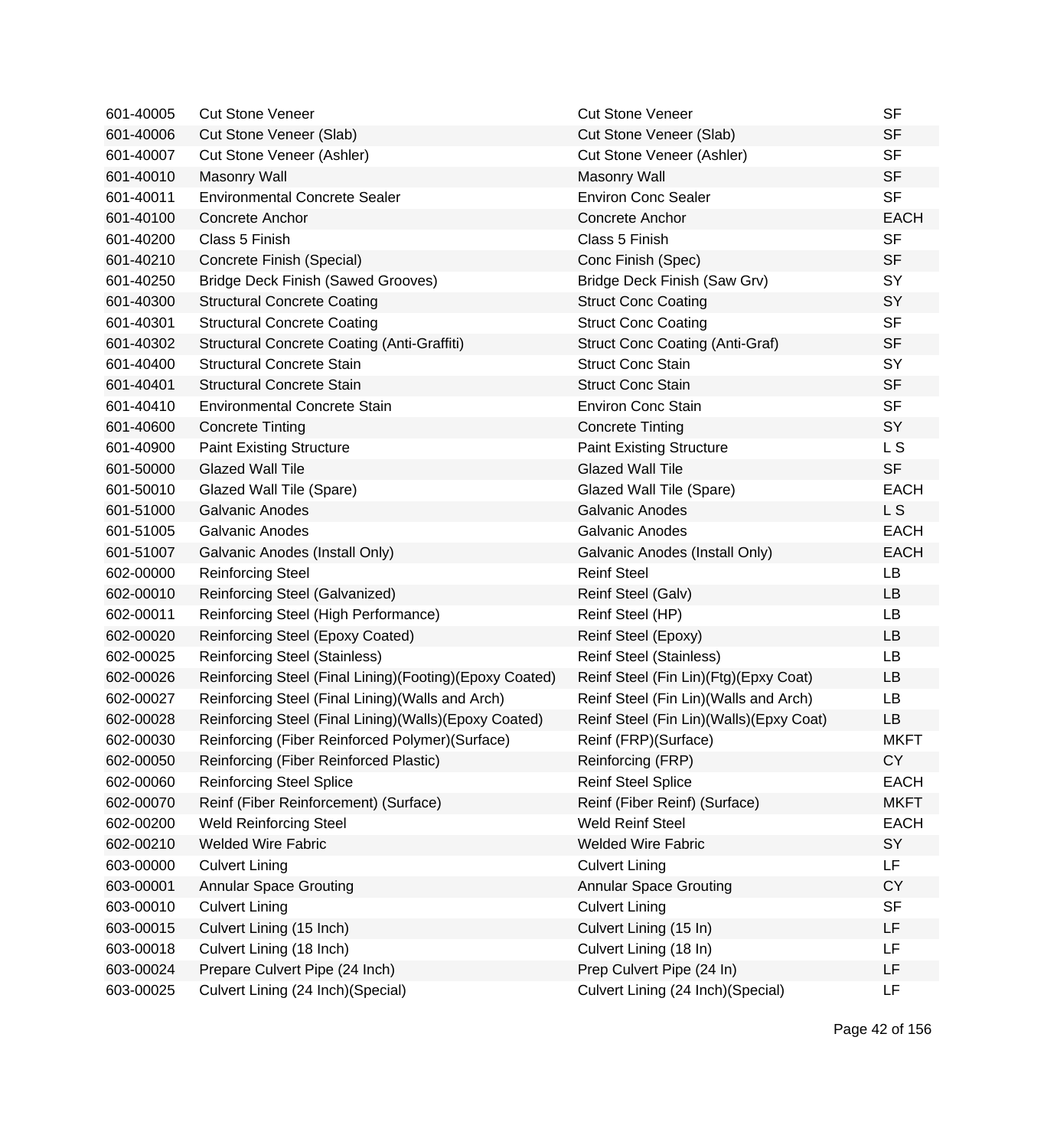| 603-00026 | Culvert Lining (24 Inch)                         | Culvert Lining (24 In)               | LF        |
|-----------|--------------------------------------------------|--------------------------------------|-----------|
| 603-00029 | Prepare Culvert Pipe (30 Inch)                   | Prep Culvert Pipe (30 In)            | <b>LF</b> |
| 603-00030 | Culvert Lining (30 Inch)                         | Culvert Lining (30 In)               | LF        |
| 603-00035 | Prepare Culvert Pipe (36 Inch)                   | Prep Culvert Pipe (36 In)            | LF        |
| 603-00036 | Culvert Lining (36 Inch)                         | Culvert Lining (36 In)               | LF        |
| 603-00037 | Culvert Lining (36 Inch) (Install Only) (Jacked) | Inst Culvert Lining (36 In)(J)       | LF        |
| 603-00038 | Culvert Lining (36 Inch) (Special)               | Culvert Lining (36 In)(Spec)         | LF        |
| 603-00039 | Culvert Lining (36 inch) (Paved Invert)          | Culv Lining (36") (Paved Inv)        | LF        |
| 603-00040 | Culvert Lining (40 Inch)                         | Culvert Lining (40 In)               | LF        |
| 603-00042 | Culvert Lining (42 Inch)                         | Culvert Lining (42 Inch)             | LF        |
| 603-00045 | Culvert Lining (36")(Spray Applied)              | Culvert Lining (36")(Spray App)      | LF        |
| 603-00046 | Culvert Lining (36")(Slip)                       | Culvert Lining (36")(Slip)           | LF        |
| 603-00047 | Prepare Culvert Pipe (48 Inch)                   | Prepare Culvert Pipe (48 In)         | LF        |
| 603-00048 | Culvert Lining (48 Inch)                         | Culvert Lining (48 In)               | LF        |
| 603-00049 | Culvert Lining (48 Inch) (Special)               | Culvert Lining (48 Inch) (Special)   | LF        |
| 603-00050 | Culvert Lining (48 Inch) (Paved Invert)          | Culvert Lining (48 In) (Paved Inv)   | LF        |
| 603-00051 | Culvert Lining (48 Inch)(Slip)                   | Culvert Lining (48 In)(Slip)         | LF        |
| 603-00052 | Culvert Lining (48 Inch)(Spray Applied)          | Culvert Lining (48 In)(Spray App)    | LF        |
| 603-00053 | Prepare Culvert Pipe (54 Inch)                   | Prep Culvert Pipe (54 In)            | LF        |
| 603-00054 | Culvert Lining (54 Inch)                         | Culvert Lining (54 In)               | LF        |
| 603-00056 | Culvert Lining (54 Inch) (Paved Invert)          | Culvert Lining (54 In) (Paved Inv)   | LF        |
| 603-00057 | Culvert Lining (54 Inch)(Slip)                   | Culvert Lining (54 In)(Slip)         | LF        |
| 603-00058 | Culvert Lining (54 Inch)(Spray Applied)          | Culvert Lining (54 In)(Spray App)    | LF        |
| 603-00060 | Culvert Lining (60 Inch)                         | Culvert Lining (60 In)               | LF        |
| 603-00061 | Prepare Culvert Pipe (60 Inch)                   | Prep Culvert Pipe (60 In)            | LF        |
| 603-00062 | Culvert Lining (60 Inch) (Special)               | Culvert Lining (60 Inch) (Special)   | LF        |
| 603-00063 | Culvert Lining (60 Inch) (Paved Invert)          | Culvert Lining (60 In)(Paved Inv)    | LF        |
| 603-00064 | Culvert Lining (60 Inch)(Slip)                   | Culvert Lining (60 In)(Slip)         | LF        |
| 603-00065 | Culvert Lining (60 Inch) (Spray Applied)         | Culvert Lining (60 In) (Spray App)   | LF        |
| 603-00066 | Culvert Lining (66 Inch)                         | Culvert Lining (66 In)               | LF        |
| 603-00072 | Culvert Lining (72 Inch)                         | Culvert Lining (72 In)               | LF        |
| 603-00073 | Culvert Lining (72 Inch)(Special)                | Culvert Lining (72 Inch)(Special)    | ᄔ         |
| 603-00077 | Prepare Culvert Pipe (78 Inch)                   | Prep Culvert Pipe (78 In)            | LF        |
| 603-00078 | Culvert Lining (78 Inch)                         | Culvert Lining (78 In)               | LF        |
| 603-00080 | 8 Inch Non-Reinforced Concrete Pipe              | 8 In NRCP                            | LF        |
| 603-00084 | Culvert Lining (84 Inch)                         | Culvert Lining (84 In)               | LF        |
| 603-00086 | Culvert Lining (84 Inch) (Paved Invert)          | Culvert Lining (84 Inch) (Paved Inv) | LF        |
| 603-00087 | Culvert Lining (84 Inch)(Slip)                   | Culvert Lining (84 In)(Slip)         | LF        |
| 603-00088 | Culvert Lining (84 Inch)(Spray Applied)          | Culvert Lining (84 In)(Spray App)    | LF        |
| 603-00100 | 10 Inch Non-Reinforced Concrete Pipe             | 10 In NRCP                           | LF        |
| 603-00108 | Culvert Lining (108 Inch)                        | Culvert Lining (108 In)              | LF        |
| 603-00120 | 12 Inch Non-Reinforced Concrete Pipe             | 12 In NRCP                           | LF        |
| 603-00123 | Culvert Lining (120 Inch)                        | Culvert Lining (120 In)              | LF        |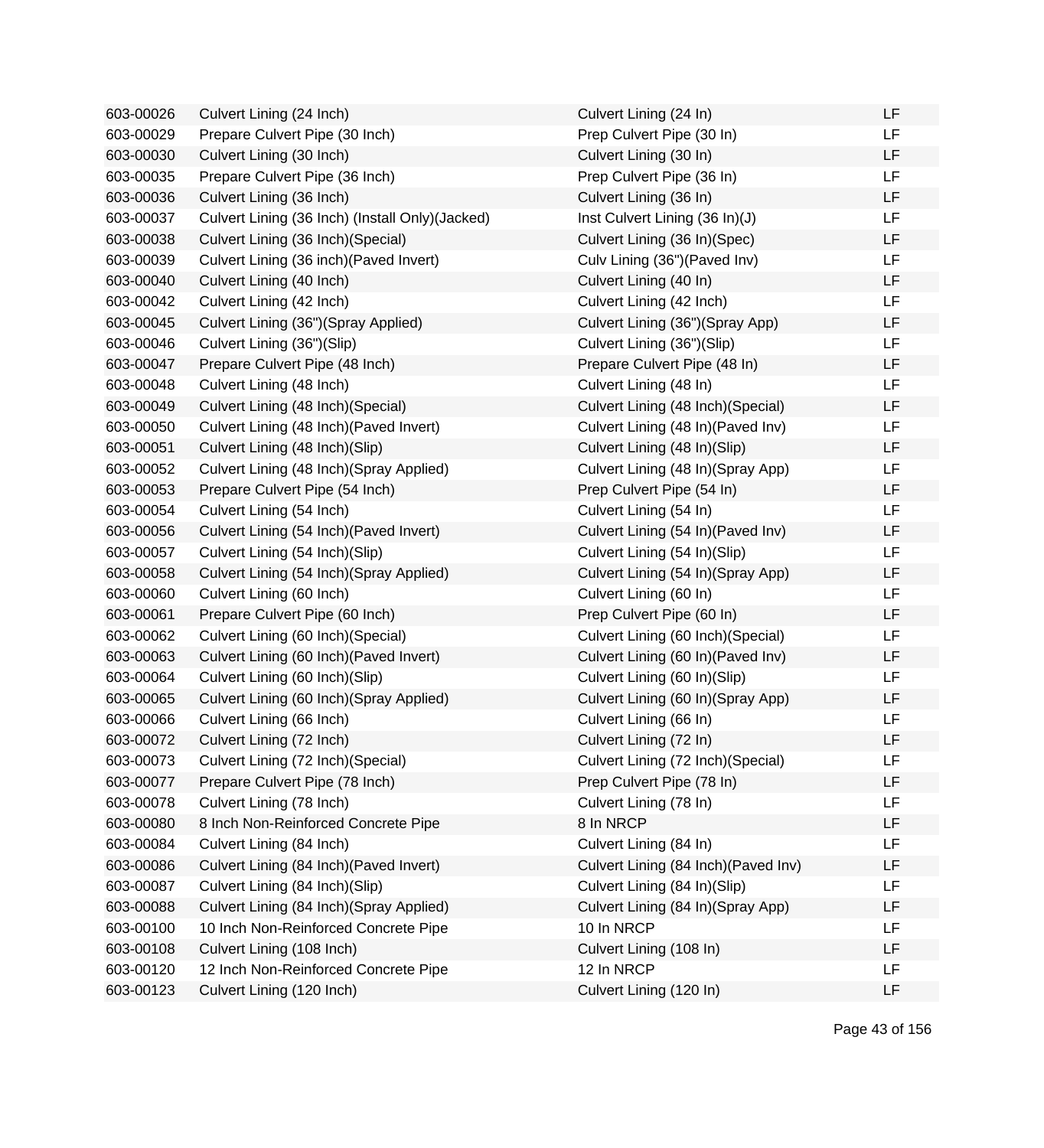| 603-00180 | Culvert Lining (180 Inch) (Paved Invert)                              | Culvert Lining (180 In) (Paved Inv) | LF          |
|-----------|-----------------------------------------------------------------------|-------------------------------------|-------------|
| 603-00200 | Pipe Protection                                                       | Pipe Protection                     | L S         |
| 603-01120 | 12 Inch Reinforced Concrete Pipe                                      | 12 In RCP                           | <b>LF</b>   |
| 603-01125 | 12 Inch Reinforced Concrete Pipe (Complete In Place)                  | 12 In RCP (CIP)                     | LF          |
| 603-01150 | 15 Inch Reinforced Concrete Pipe                                      | 15 In RCP                           | LF          |
| 603-01155 | 15 Inch Reinforced Concrete Pipe (Complete In Place)                  | 15 In RCP (CIP)                     | LF          |
| 603-01180 | 18 Inch Reinforced Concrete Pipe                                      | 18 In RCP                           | LF          |
| 603-01185 | 18 Inch Reinforced Concrete Pipe (Complete In Place)                  | 18 In RCP (CIP)                     | LF          |
| 603-01186 | 18 Inch Reinforced Concrete Pipe (Complete In<br>Place)(Install Only) | Inst 18 In RCP (CIP)                | LF          |
| 603-01210 | 21 Inch Reinforced Concrete Pipe                                      | 21 In RCP                           | LF          |
| 603-01215 | 21 Inch Reinforced Concrete Pipe (Complete In Place)                  | 21 In RCP (CIP)                     | LF          |
| 603-01240 | 24 Inch Reinforced Concrete Pipe                                      | 24 In RCP                           | LF          |
| 603-01245 | 24 Inch Reinforced Concrete Pipe (Complete In Place)                  | 24 In RCP (CIP)                     | LF          |
| 603-01246 | 24 Inch Reinforced Concrete Pipe (Complete In<br>Place)(Install Only) | Inst 24 In RCP (CIP)                | LF          |
| 603-01270 | 27 Inch Reinforced Concrete Pipe                                      | 27 In RCP                           | LF          |
| 603-01275 | 27 Inch Reinforced Concrete Pipe (Complete In Place)                  | 27 In RCP (CIP)                     | LF          |
| 603-01300 | 30 Inch Reinforced Concrete Pipe                                      | 30 In RCP                           | LF          |
| 603-01305 | 30 Inch Reinforced Concrete Pipe (Complete In Place)                  | 30 In RCP (CIP)                     | LF          |
| 603-01330 | 33 Inch Reinforced Concrete Pipe                                      | 33 In RCP                           | LF          |
| 603-01335 | 33 Inch Reinforced Concrete Pipe (Complete In Place)                  | 33 In RCP (CIP)                     | LF          |
| 603-01360 | 36 Inch Reinforced Concrete Pipe                                      | 36 In RCP                           | LF          |
| 603-01365 | 36 Inch Reinforced Concrete Pipe (Complete In Place)                  | 36 In RCP (CIP)                     | LF          |
| 603-01420 | 42 Inch Reinforced Concrete Pipe                                      | 42 In RCP                           | <b>LF</b>   |
| 603-01425 | 42 Inch Reinforced Concrete Pipe (Complete In Place)                  | 42 In RCP (CIP)                     | LF          |
| 603-01480 | 48 Inch Reinforced Concrete Pipe                                      | 48 In RCP                           | LF          |
| 603-01485 | 48 Inch Reinforced Concrete Pipe (Complete In Place)                  | 48 In RCP (CIP)                     | LF          |
| 603-01540 | 54 Inch Reinforced Concrete Pipe                                      | 54 In RCP                           | LF          |
| 603-01545 | 54 Inch Reinforced Concrete Pipe (Complete In Place)                  | 54 In RCP (CIP)                     | LF          |
| 603-01572 | 91x58 Inch Reinforced Concrete End Section Elliptical                 | 91x58 In RCES                       | <b>EACH</b> |
| 603-01600 | 60 Inch Reinforced Concrete Pipe                                      | 60 In RCP                           | LF          |
| 603-01605 | 60 Inch Reinforced Concrete Pipe (Complete In Place)                  | 60 In RCP (CIP)                     | LF          |
| 603-01660 | 66 Inch Reinforced Concrete Pipe                                      | 66 In RCP                           | LF          |
| 603-01665 | 66 Inch Reinforced Concrete Pipe (Complete In Place)                  | 66 In RCP (CIP)                     | LF          |
| 603-01720 | 72 Inch Reinforced Concrete Pipe                                      | 72 In RCP                           | LF          |
| 603-01725 | 72 Inch Reinforced Concrete Pipe (Complete In Place)                  | 72 In RCP (CIP)                     | LF          |
| 603-01780 | 78 Inch Reinforced Concrete Pipe                                      | 78 In RCP                           | LF          |
| 603-01784 | Culvert Lining (78 Inch)                                              | Culvert Lining (78")                | LF          |
| 603-01785 | 78 Inch Reinforced Concrete Pipe (Complete In Place)                  | 78 In RCP (CIP)                     | LF          |
| 603-01840 | 84 Inch Reinforced Concrete Pipe                                      | 84 In RCP                           | LF          |
| 603-01845 | 84 Inch Reinforced Concrete Pipe (Complete In Place)                  | 84 In RCP (CIP)                     | LF          |
| 603-01900 | 90 Inch Reinforced Concrete Pipe                                      | 90 In RCP                           | LF          |
| 603-01905 | 90 Inch Reinforced Concrete Pipe (Complete In Place)                  | 90 In RCP (CIP)                     | LF          |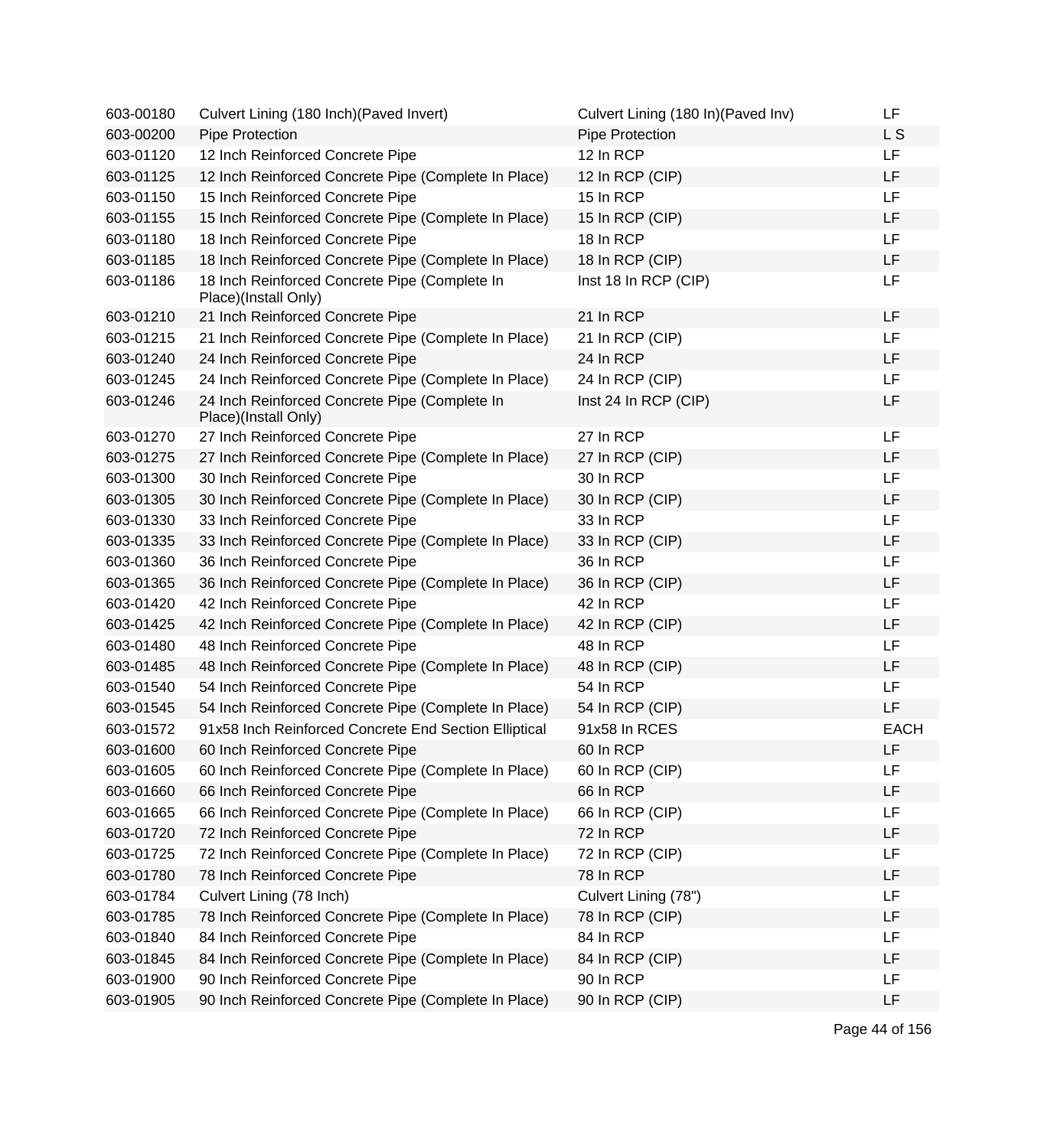| 603-01960 | 96 Inch Reinforced Concrete Pipe                                                                            | 96 In RCP                   | LF          |
|-----------|-------------------------------------------------------------------------------------------------------------|-----------------------------|-------------|
| 603-01980 | 108 Inch Reinforced Concrete Pipe                                                                           | 108 In RCP                  | LF          |
| 603-02115 | Culvert Lining (21 x 15 Inch)                                                                               | Culvert Lining (21 x 15 ln) | LF          |
| 603-02180 | 23x14 Inch Reinforced Concrete Pipe Elliptical                                                              | 23x14 In RCP                | LF          |
| 603-02185 | 23x14 Inch Reinforced Concrete Pipe (Complete In Place) 23x14 In RCP (CIP)                                  |                             | LF          |
| 603-02240 | 30x19 Inch Reinforced Concrete Pipe Elliptical                                                              | 30x19 In RCP                | LF          |
| 603-02245 | 30x19 Inch Reinforced Concrete Pipe Elliptical (Complete 30x19 In RCP (CIP)<br>In Place)                    |                             | LF          |
| 603-02246 | 30x19 Inch Reinforced Concrete Pipe Elliptical (Complete Inst 30x19 In RCP (CIP)<br>In Place)(Install Only) |                             | LF          |
| 603-02270 | 34x22 Inch Reinforced Concrete Pipe Elliptical                                                              | 34x22 In RCP                | LF          |
| 603-02271 | 34 x 22 Inch Reinforced Concrete Pipe Elliptical<br>(Complete in Place)                                     | 34x22 In RCP (CIP)          | LF          |
| 603-02272 | 34 x 22 Inch Reinforced Concrete End Section Elliptical                                                     | 34x22 In RCES               | <b>EACH</b> |
| 603-02300 | 38x24 Inch Reinforced Concrete Pipe Elliptical                                                              | 38x24 In RCP                | LF          |
| 603-02305 | 38x24 Inch Reinforced Concrete Pipe Elliptical (Complete 38x24 In RCP (CIP)<br>In Place)                    |                             | LF          |
| 603-02306 | 38x24 Inch Reinforced Concrete Pipe Elliptical (Complete Inst 38x24 In RCP (CIP)<br>In Place)(Install Only) |                             | LF          |
| 603-02360 | 45x29 Inch Reinforced Concrete Pipe Elliptical                                                              | 45x29 In RCP                | LF          |
| 603-02365 | 45x29 Inch Reinforced Concrete Pipe Elliptical (Complete 45x29 In RCP (CIP)<br>In Place)                    |                             | LF          |
| 603-02420 | 53x34 Inch Reinforced Concrete Pipe Elliptical                                                              | 53x34 In RCP                | LF          |
| 603-02425 | 53x34 Inch Reinforced Concrete Pipe Elliptical (Complete 53x34 In RCP (CIP)<br>In Place)                    |                             | LF          |
| 603-02480 | 60x38 Inch Reinforced Concrete Pipe Elliptical                                                              | 60x38 In RCP                | LF          |
| 603-02485 | 60x38 Inch Reinforced Concrete Pipe Elliptical (CIP)                                                        | 60x38 In. RCP (CIP)         | LF          |
| 603-02540 | 68x43 Inch Reinforced Concrete Pipe Elliptical                                                              | 68x43 In RCP                | LF          |
| 603-02545 | 68x43 Inch Reinforcement Concrete Pipe Elliptical<br>(Complete In Place)                                    | 68x43 In RCP (CIP)          | LF          |
| 603-02600 | 76x48 Inch Reinforced Concrete Pipe Elliptical                                                              | 76x48 In RCP                | LF          |
| 603-02605 | 76x48 Inch Reinforced Concrete Pipe Elliptical (Complete 76x48 In RCP (CIP)<br>In Place)                    |                             | LF          |
| 603-02660 | 83x53 Inch Reinforced Concrete Pipe Elliptical                                                              | 83x53 In RCP                | LF          |
| 603-02665 | 83X53 Inch Reinforced Concrete Pipe Elliptical (Complete 83X53 In RCP (CIP)<br>In Place                     |                             | LF          |
| 603-02720 | 91x58 Inch Reinforced Concrete Pipe Elliptical                                                              | 91x58 In RCP                | LF          |
| 603-02780 | 98x63 Inch Reinforced Concrete Pipe Elliptical                                                              | 98x63 In RCP                | LF          |
| 603-02840 | 106x68 Inch Reinforced Concrete Pipe Elliptical                                                             | 106x68 In RCP               | LF          |
| 603-02900 | 113x72 Inch Reinforced Concrete Pipe Elliptical                                                             | 113x72 In RCP               | LF          |
| 603-03120 | 12 Inch Reinforced Concrete Pipe Special                                                                    | 12 In RCP Spec              | LF          |
| 603-03150 | 15 Inch Reinforced Concrete Pipe Special                                                                    | 15 In RCP Spec              | LF          |
| 603-03180 | 18 Inch Reinforced Concrete Pipe Special                                                                    | 18 In RCP Spec              | LF          |
| 603-03240 | 24 Inch Reinforced Concrete Pipe Special                                                                    | 24 In RCP Spec              | LF          |
| 603-03300 | 30 Inch Reinforced Concrete Pipe Special                                                                    | 30 In RCP Spec              | LF          |
| 603-03330 | 33 Inch Reinforced Concrete Pipe Special                                                                    | 33 In RCP Spec              | LF          |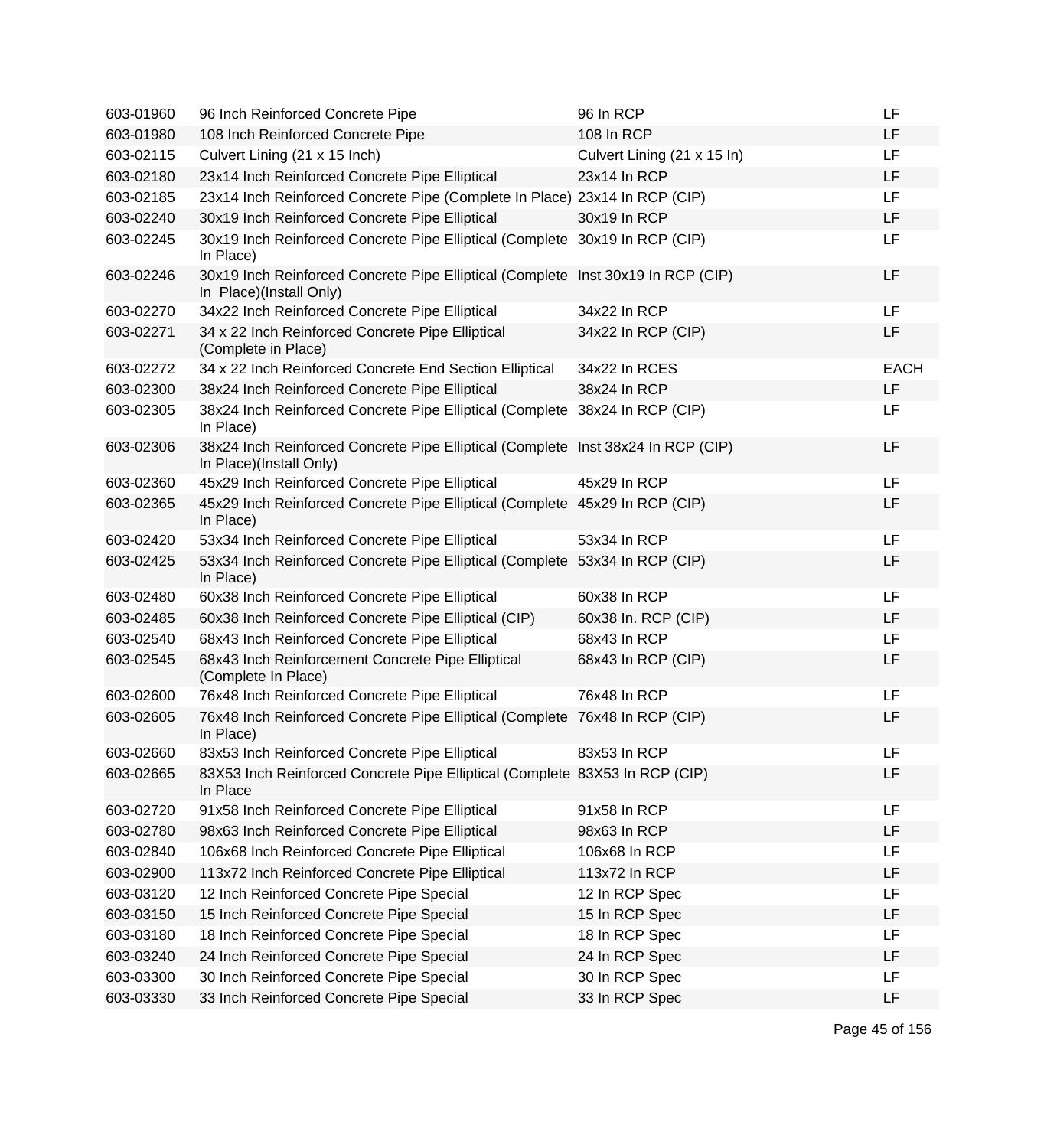| 603-03360 | 36 Inch Reinforced Concrete Pipe Special                | 36 In RCP Spec        | LF          |
|-----------|---------------------------------------------------------|-----------------------|-------------|
| 603-03361 | 36 Inch Reinforced Concrete Pipe Special (Install Only) | Inst 36 In RCP (Spec) | LF          |
| 603-03420 | 42 Inch Reinforced Concrete Pipe Special                | 42 In RCP Spec        | <b>LF</b>   |
| 603-03480 | 48 Inch Reinforced Concrete Pipe Special                | 48 In RCP Spec        | LF          |
| 603-03540 | 54 Inch Reinforced Concrete Pipe Special                | 54 In RCP Spec        | LF          |
| 603-03541 | 54 Inch Reinforced Concrete Pipe Special (Install Only) | Inst 54 In RCP (Spec) | LF          |
| 603-03601 | 60 Inch Reinforced Concrete Pipe Special (Install Only) | Inst 60 In RCP (Spec) | LF          |
| 603-03660 | 66 Inch Reinforced Concrete Pipe Special                | 66 In RCP Spec        | LF          |
| 603-03661 | 66 Inch Reinforced Concrete Pipe Special (Install Only) | Inst 66 In RCP (Spec) | LF          |
| 603-03720 | 72 Inch Reinforced Concrete Pipe Special                | 72 In RCP Spec        | LF          |
| 603-03721 | 72 Inch RCP (Special) (Install Only)                    | Inst 72 In RCP (Spec) | LF.         |
| 603-03780 | 78 Inch Reinforced Concrete Pipe Special                | 78 In RCP Spec        | <b>LF</b>   |
| 603-03960 | 96 Inch Reinforced Concrete Pipe Special                | 96 In RCP Spec        | LF          |
| 603-05012 | 12 Inch Reinforced Concrete End Section                 | 12 In RCES            | <b>EACH</b> |
| 603-05015 | 15 Inch Reinforced Concrete End Section                 | 15 In RCES            | <b>EACH</b> |
| 603-05018 | 18 Inch Reinforced Concrete End Section                 | 18 In RCES            | <b>EACH</b> |
| 603-05019 | 18 Inch Reinforced Concrete End Section (Special)       | 18 In RCES (Spec)     | <b>EACH</b> |
| 603-05021 | 21 Inch Reinforced Concrete End Section                 | 21 In RCES            | <b>EACH</b> |
| 603-05024 | 24 Inch Reinforced Concrete End Section                 | 24 In RCES            | <b>EACH</b> |
| 603-05030 | 30 Inch Reinforced Concrete End Section                 | 30 In RCES            | <b>EACH</b> |
| 603-05031 | 30 Inch Reinforced Concrete End Section (Special)       | 30 In RCES (Spec)     | <b>EACH</b> |
| 603-05033 | 33 Inch Reinforced Concrete End Section                 | 33 In RCES            | <b>EACH</b> |
| 603-05036 | 36 Inch Reinforced Concrete End Section                 | 36 In RCES            | <b>EACH</b> |
| 603-05042 | 42 Inch Reinforced Concrete End Section                 | 42 In RCES            | <b>EACH</b> |
| 603-05048 | 48 Inch Reinforced Concrete End Section                 | 48 In RCES            | <b>EACH</b> |
| 603-05054 | 54 Inch Reinforced Concrete End Section                 | 54 In RCES            | <b>EACH</b> |
| 603-05055 | 54 Inch Reinforced Concrete End Section (Install Only)  | Inst 54 In RCES       | <b>EACH</b> |
| 603-05060 | 60 Inch Reinforced Concrete End Section                 | 60 In RCES            | <b>EACH</b> |
| 603-05066 | 66 Inch Reinforced Concrete End Section                 | 66 In RCES            | <b>EACH</b> |
| 603-05067 | 66 Inch Reinforced Concrete End Section (Install Only)  | Inst 66 In RCES       | <b>EACH</b> |
| 603-05072 | 72 Inch Reinforced Concrete End Section                 | 72 In RCES            | <b>EACH</b> |
| 603-05073 | 72 Inch Reinforced Concrete End Section (Install Only)  | Inst 72 In RCES       | <b>EACH</b> |
| 603-05078 | 78 Inch Reinforced Concrete End Section                 | 78 In RCES            | <b>EACH</b> |
| 603-05084 | 84 Inch Reinforced Concrete End Section                 | 84 In RCES            | <b>EACH</b> |
| 603-05118 | 23x14 Inch Reinforced Concrete End Section Elliptical   | 23x14 In RCES         | <b>EACH</b> |
| 603-05124 | 30x19 Inch Reinforced Concrete End Section Elliptical   | 30x19 In RCES         | <b>EACH</b> |
| 603-05130 | 38x24 Inch Reinforced Concrete End Section Elliptical   | 38x24 In RCES         | <b>EACH</b> |
| 603-05136 | 45x29 Inch Reinforced Concrete End Section Elliptical   | 45x29 In RCES         | <b>EACH</b> |
| 603-05142 | 53x34 Inch Reinforced Concrete End Section Elliptical   | 53x34 In RCES         | <b>EACH</b> |
| 603-05148 | 60x38 Inch Reinforced Concrete End Section Elliptical   | 60x38 In RCES         | <b>EACH</b> |
| 603-05154 | 68x43 Inch Reinforced Concrete End Section Elliptical   | 68x43 In RCES         | <b>EACH</b> |
| 603-05160 | 76x48 Inch Reinforced Concrete End Section Elliptical   | 76x48 In RCES         | <b>EACH</b> |
| 603-05166 | 83x53 Inch Reinforced Concrete End Section Elliptical   | 83x53 In RCES         | <b>EACH</b> |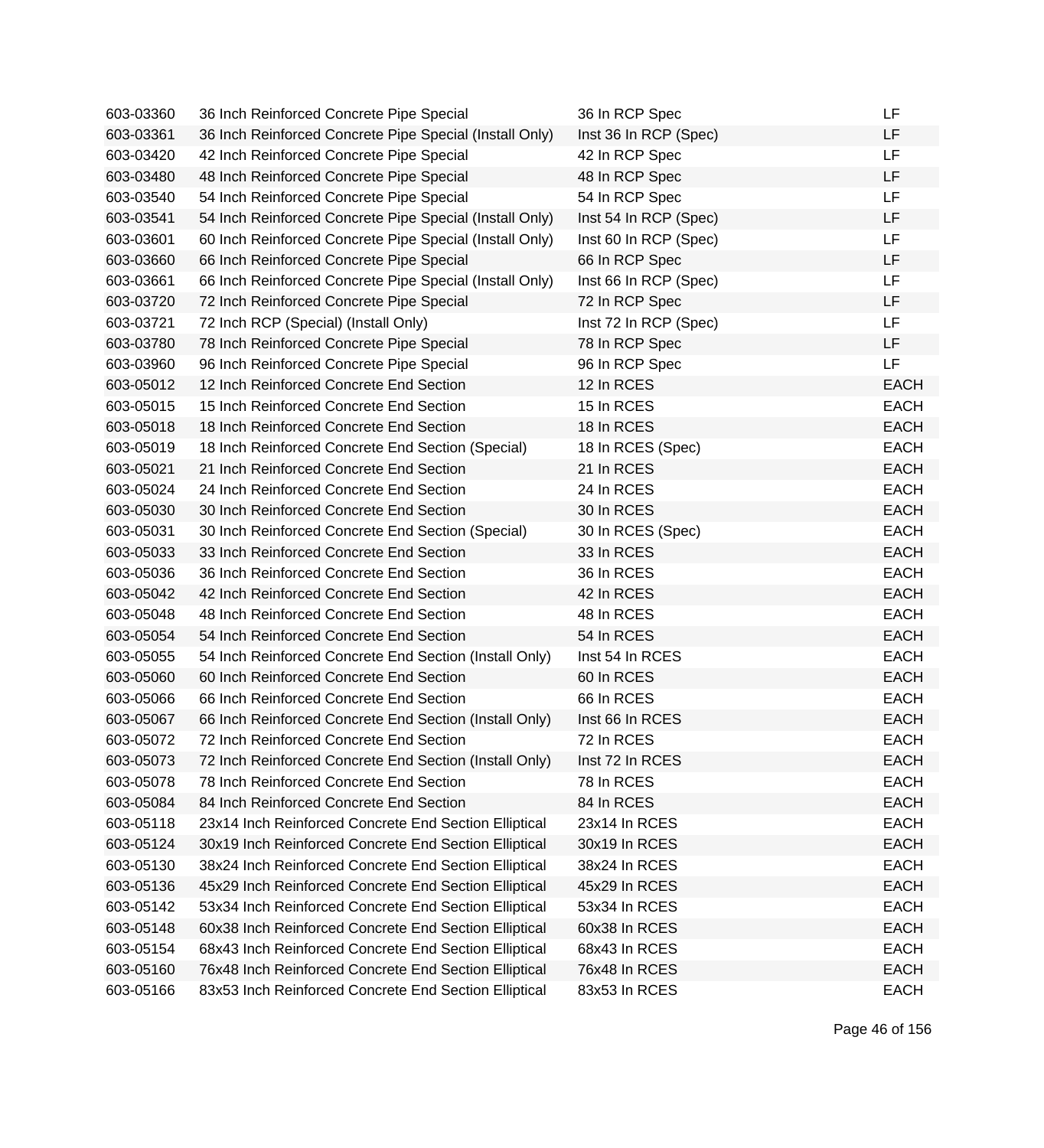| 603-05172 | 91x58 Inch Reinforced Concrete End Section Elliptical | 91x58 In RCES               | <b>EACH</b> |
|-----------|-------------------------------------------------------|-----------------------------|-------------|
| 603-05200 | Place Reinforced Concrete End Section                 | Place RCES                  | <b>EACH</b> |
| 603-05440 | Culvert Lining (54 x 40 Inch)                         | Culvert Lining (54 x 40 ln) | LF          |
| 603-06236 | Place 36 Inch Reinforced Concrete Pipe                | Place 36 In RCP             | LF          |
| 603-07150 | 15 Inch Reinforced Concrete Pipe (Jacked)             | 15 In RCP (Jacked)          | LF          |
| 603-07180 | 18 Inch Reinforced Concrete Pipe (Jacked)             | 18 In RCP (Jacked)          | LF          |
| 603-07240 | 24 Inch Reinforced Concrete Pipe (Jacked)             | 24 In RCP (Jacked)          | LF          |
| 603-07300 | 30 Inch Reinforced Concrete Pipe (Jacked)             | 30 In RCP (Jacked)          | LF          |
| 603-07360 | 36 Inch Reinforced Concrete Pipe (Jacked)             | 36 In RCP (Jacked)          | LF          |
| 603-07420 | 42 Inch Reinforced Concrete Pipe (Jacked)             | 42 In RCP (Jacked)          | LF          |
| 603-07480 | 48 Inch Reinforced Concrete Pipe (Jacked)             | 48 In RCP (Jacked)          | LF          |
| 603-07540 | 54 Inch Reinforced Concrete Pipe (Jacked)             | 54 In RCP (Jacked)          | LF          |
| 603-07600 | 60 Inch Reinforced Concrete Pipe (Jacked)             | 60 In RCP (Jacked)          | LF          |
| 603-07660 | 66 Inch Reinforced Concrete Pipe (Jacked)             | 66 In RCP (Jacked)          | LF          |
| 603-07720 | 72 Inch Reinforced Concrete Pipe (Jacked)             | 72 In RCP (Jacked)          | LF          |
| 603-07780 | 78 Inch Reinforced Concrete Pipe (Jacked)             | 78 In RCP (Jacked)          | LF          |
| 603-07840 | 84 Inch Reinforced Concrete Pipe (Jacked)             | 84 In RCP (Jacked)          | LF          |
| 603-07960 | 96 Inch Reinforced Concrete Pipe (Jacked)             | 96 In RCP (Jacked)          | LF          |
| 603-07980 | 108 Inch Reinforced Concrete Pipe (Jacked)            | 108 In RCP (Jacked)         | LF          |
| 603-10060 | 6 Inch Corrugated Steel Pipe                          | 6 In CSP                    | LF          |
| 603-10080 | 8 Inch Corrugated Steel Pipe                          | 8 In CSP                    | LF          |
| 603-10100 | 10 Inch Corrugated Steel Pipe                         | 10 In CSP                   | LF          |
| 603-10109 | 10 Inch Corrugated Steel Pipe Nestable                | 10 In CSP Nest              | LF          |
| 603-10120 | 12 Inch Corrugated Steel Pipe                         | 12 In CSP                   | LF          |
| 603-10150 | 15 Inch Corrugated Steel Pipe                         | 15 In CSP                   | LF          |
| 603-10151 | 15 Inch Corrugated Steel Pipe (Install Only)          | Inst 15 In CSP              | LF          |
| 603-10180 | 18 Inch Corrugated Steel Pipe                         | 18 In CSP                   | LF          |
| 603-10210 | 21 Inch Corrugated Steel Pipe                         | 21 In CSP                   | LF          |
| 603-10240 | 24 Inch Corrugated Steel Pipe                         | 24 In CSP                   | LF          |
| 603-10249 | 24 Inch Corrugated Steel Pipe Nestable                | 24 In CSP Nest              | LF          |
| 603-10300 | 30 Inch Corrugated Steel Pipe                         | 30 In CSP                   | LF          |
| 603-10309 | 30 Inch Corrugated Steel Pipe Nestable                | 30 In CSP Nest              | LF          |
| 603-10360 | 36 Inch Corrugated Steel Pipe                         | 36 In CSP                   | LF          |
| 603-10420 | 42 Inch Corrugated Steel Pipe                         | 42 In CSP                   | LF          |
| 603-10480 | 48 Inch Corrugated Steel Pipe                         | 48 In CSP                   | LF          |
| 603-10540 | 54 Inch Corrugated Steel Pipe                         | 54 In CSP                   | LF          |
| 603-10600 | 60 Inch Corrugated Steel Pipe                         | 60 In CSP                   | LF          |
| 603-10660 | 66 Inch Corrugated Steel Pipe                         | 66 In CSP                   | LF          |
| 603-10720 | 72 Inch Corrugated Steel Pipe                         | 72 In CSP                   | LF          |
| 603-10780 | 78 Inch Corrugated Steel Pipe                         | 78 In CSP                   | LF          |
| 603-10840 | 84 Inch Corrugated Steel Pipe                         | 84 In CSP                   | LF          |
| 603-10900 | 90 Inch Corrugated Steel Pipe                         | 90 In CSP                   | LF          |
| 603-10960 | 96 Inch Corrugated Steel Pipe                         | 96 In CSP                   | LF          |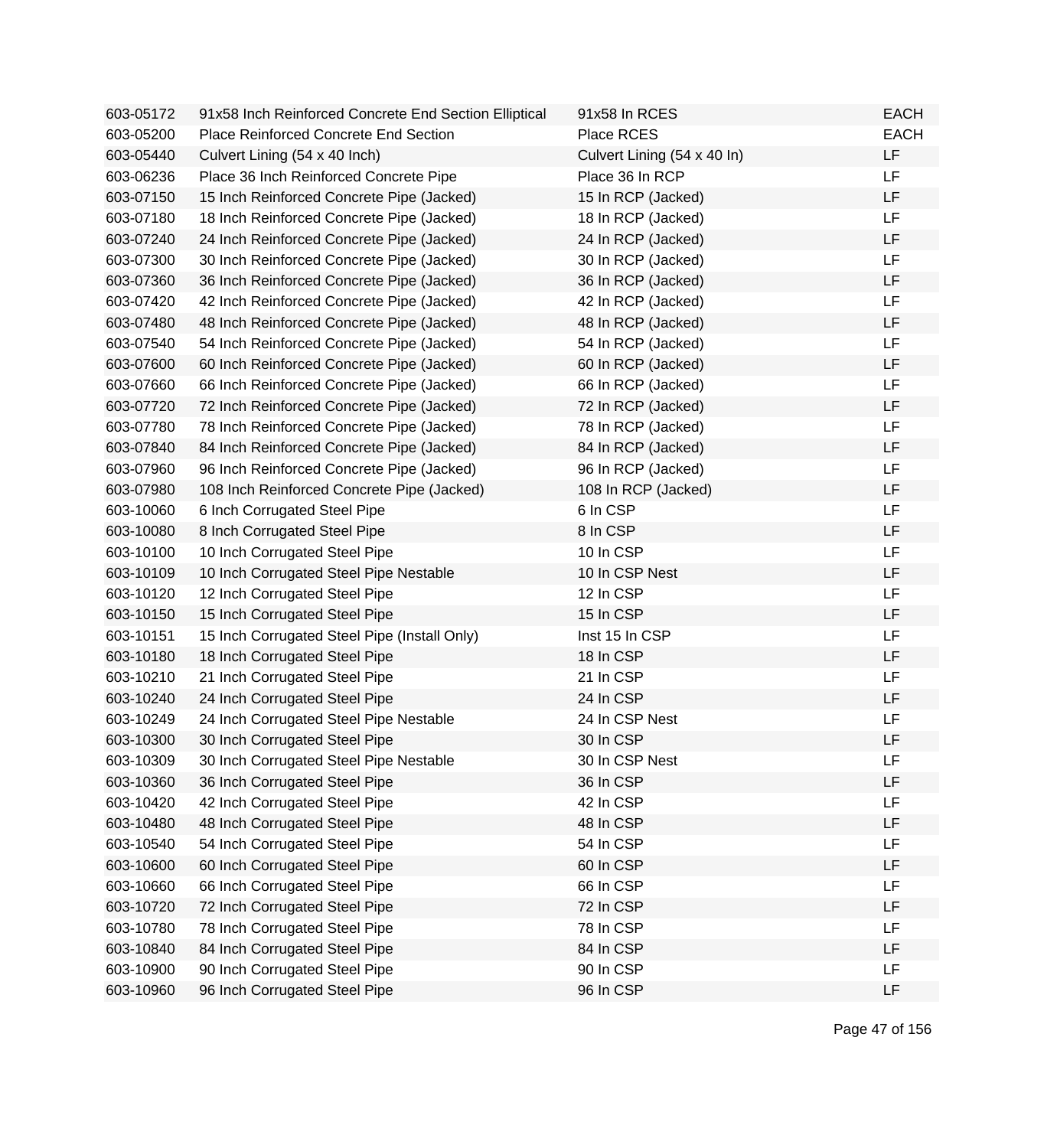| 603-10970 | 102 Inch Corrugated Steel Pipe                   | 102 In CSP           | LF          |
|-----------|--------------------------------------------------|----------------------|-------------|
| 603-10980 | 108 Inch Corrugated Steel Pipe                   | 108 In CSP           | LF          |
| 603-10992 | 120 Inch Corrugated Steel Pipe                   | 120 In CSP           | LF          |
| 603-10999 | 138 Inch Corrugated Steel Pipe                   | 138 In CSP           | LF          |
| 603-15015 | 15 Inch Equivalent Corrugated Steel Pipe Arch    | 15 In Equiv CSPA     | LF          |
| 603-15018 | 18 Inch Equivalent Corrugated Steel Pipe Arch    | 18 In Equiv CSPA     | LF          |
| 603-15021 | 21 Inch Equivalent Corrugated Steel Pipe Arch    | 21 In Equiv CSPA     | LF          |
| 603-15024 | 24 Inch Equivalent Corrugated Steel Pipe Arch    | 24 In Equiv CSPA     | LF          |
| 603-15030 | 30 Inch Equivalent Corrugated Steel Pipe Arch    | 30 In Equiv CSPA     | <b>LF</b>   |
| 603-15036 | 36 Inch Equivalent Corrugated Steel Pipe Arch    | 36 In Equiv CSPA     | LF          |
| 603-15042 | 42 Inch Equivalent Corrugated Steel Pipe Arch    | 42 In Equiv CSPA     | <b>LF</b>   |
| 603-15048 | 48 Inch Equivalent Corrugated Steel Pipe Arch    | 48 In Equiv CSPA     | LF          |
| 603-15054 | 54 Inch Equivalent Corrugated Steel Pipe Arch    | 54 In Equiv CSPA     | LF          |
| 603-15060 | 60 Inch Equivalent Corrugated Steel Pipe Arch    | 60 In Equiv CSPA     | LF          |
| 603-15066 | 66 Inch Equivalent Corrugated Steel Pipe Arch    | 66 In Equiv CSPA     | LF          |
| 603-15072 | 72 Inch Equivalent Corrugated Steel Pipe Arch    | 72 In Equiv CSPA     | LF          |
| 603-15078 | 78 Inch Equivalent Corrugated Steel Pipe Arch    | 78 In Equiv CSPA     | LF          |
| 603-15084 | 84 Inch Equivalent Corrugated Steel Pipe Arch    | 84 In Equiv CSPA     | LF          |
| 603-15090 | 90 Inch Equivalent Corrugated Steel Pipe Arch    | 90 In Equiv CSPA     | <b>LF</b>   |
| 603-15096 | 96 Inch Equivalent Corrugated Steel Pipe Arch    | 96 In Equiv CSPA     | LF          |
| 603-15102 | 102 Inch Equivalent Corrugated Steel Pipe Arch   | 102 In Equiv CSPA    | LF          |
| 603-15108 | 108 Inch Equivalent Corrugated Steel Pipe Arch   | 108 In Equiv CSPA    | LF          |
| 603-16018 | 18 Inch Equivalent Corrugated Aluminum Pipe Arch | 18 In Equiv CAPA     | LF          |
| 603-16024 | 24 Inch Equivalent Corrugated Aluminum Pipe Arch | 24 In Equiv CAPA     | LF          |
| 603-16030 | 30 Inch Equivalent Corrugated Aluminum Pipe Arch | 30 In Equiv CAPA     | LF          |
| 603-30012 | 12 Inch Steel End Section                        | 12 In SES            | <b>EACH</b> |
| 603-30015 | 15 Inch Steel End Section                        | 15 In SES            | <b>EACH</b> |
| 603-30018 | 18 Inch Steel End Section                        | 18 In SES            | <b>EACH</b> |
| 603-30021 | 21 Inch Steel End Section                        | 21 In SES            | <b>EACH</b> |
| 603-30024 | 24 Inch Steel End Section                        | 24 In SES            | <b>EACH</b> |
| 603-30030 | 30 Inch Steel End Section                        | 30 In SES            | <b>EACH</b> |
| 603-30036 | 36 Inch Steel End Section                        | 36 In SES            | <b>EACH</b> |
| 603-30042 | 42 Inch Steel End Section                        | 42 In SES            | <b>EACH</b> |
| 603-30048 | 48 Inch Steel End Section                        | 48 In SES            | <b>EACH</b> |
| 603-30054 | 54 Inch Steel End Section                        | 54 In SES            | <b>EACH</b> |
| 603-30060 | 60 Inch Steel End Section                        | 60 In SES            | <b>EACH</b> |
| 603-30066 | 66 Inch Steel End Section                        | 66 In SES            | <b>EACH</b> |
| 603-30072 | 72 Inch Steel End Section                        | 72 In SES            | <b>EACH</b> |
| 603-30078 | 78 Inch Steel End Section                        | 78 In SES            | <b>EACH</b> |
| 603-30084 | 84 Inch Steel End Section                        | 84 In SES            | <b>EACH</b> |
| 603-31218 | 18 Inch Equivalent Arch Aluminum End Section     | 18 In Equiv Arch AES | <b>EACH</b> |
| 603-31230 | 30 Inch Equivalent Arch Aluminum End Section     | 30 In Equiv Arch AES | <b>EACH</b> |
| 603-31315 | 15 Inch Equivalent Arch Steel End Section        | 15 In Equiv Arch SES | <b>EACH</b> |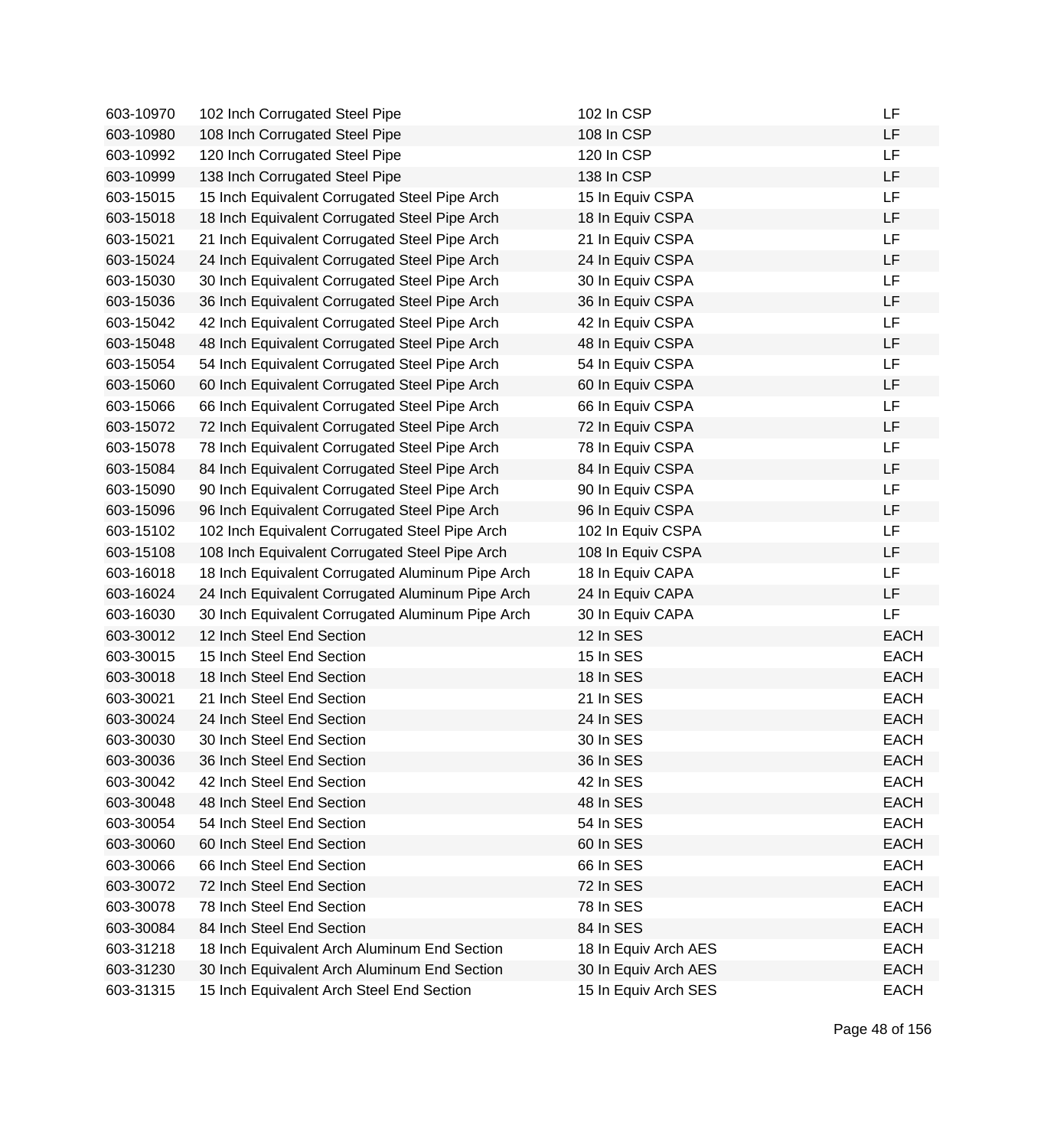| 603-31318 | 18 Inch Equivalent Arch Steel End Section         | 18 In Equiv Arch SES                   | <b>EACH</b> |
|-----------|---------------------------------------------------|----------------------------------------|-------------|
| 603-31321 | 21 Inch Equivalent Arch Steel End Section         | 21 In Equiv Arch SES                   | <b>EACH</b> |
| 603-31324 | 24 Inch Equivalent Arch Steel End Section         | 24 In Equiv Arch SES                   | <b>EACH</b> |
| 603-31330 | 30 Inch Equivalent Arch Steel End Section         | 30 In Equiv Arch SES                   | <b>EACH</b> |
| 603-31336 | 36 Inch Equivalent Arch Steel End Section         | 36 In Equiv Arch SES                   | <b>EACH</b> |
| 603-31342 | 42 Inch Equivalent Arch Steel End Section         | 42 In Equiv Arch SES                   | <b>EACH</b> |
| 603-31348 | 48 Inch Equivalent Arch Steel End Section         | 48 In Equiv Arch SES                   | <b>EACH</b> |
| 603-31354 | 54 Inch Equivalent Arch Steel End Section         | 54 In Equiv Arch SES                   | <b>EACH</b> |
| 603-31360 | 60 Inch Equivalent Arch Steel End Section         | 60 In Equiv Arch SES                   | <b>EACH</b> |
| 603-31366 | 66 Inch Equivalent Arch Steel End Section         | 66 In Equiv Arch SES                   | <b>EACH</b> |
| 603-31372 | 72 Inch Equivalent Arch Steel End Section         | 72 In Equiv Arch SES                   | <b>EACH</b> |
| 603-32018 | Place 18 Inch Steel End Section                   | Place 18 In SES                        | <b>EACH</b> |
| 603-32024 | Place 24 Inch Steel End Section                   | Place 24 In SES                        | <b>EACH</b> |
| 603-32030 | Place 30 Inch Steel End Section                   | Place 30 In SES                        | <b>EACH</b> |
| 603-32036 | Place 36 Inch Steel End Section                   | Place 36 In SES                        | <b>EACH</b> |
| 603-32042 | Place 42 Inch Steel End Section                   | Place 42 In SES                        | <b>EACH</b> |
| 603-32048 | Place 48 Inch Steel End Section                   | Place 48 In SES                        | <b>EACH</b> |
| 603-32054 | Place 54 Inch Steel End Section                   | Place 54 In SES                        | <b>EACH</b> |
| 603-32060 | Place 60 Inch Steel End Section                   | Place 60 In SES                        | <b>EACH</b> |
| 603-32066 | Place 66 Inch Steel End Section                   | Place 66 In SES                        | <b>EACH</b> |
| 603-33018 | 18 Inch Pipe Safety End Treatment                 | 18 In Pipe Safety End Treat            | <b>EACH</b> |
| 603-33024 | 24 Inch Pipe Safety End Treatment                 | 24 In Pipe Safety End Treat            | <b>EACH</b> |
| 603-33030 | 30 Inch Pipe Safety End Treatment                 | 30 In Pipe Safety End Treat            | <b>EACH</b> |
| 603-33036 | 36 Inch Pipe Safety End Treatment                 | 36 In Pipe Safety End Treat            | <b>EACH</b> |
| 603-33042 | 42 Inch Pipe Safety End Treatment                 | 42 In Pipe Safety End Treat            | <b>EACH</b> |
| 603-33048 | 48 Inch Pipe Safety End Treatment                 | 48 In Pipe Safety End Treat            | <b>EACH</b> |
| 603-33060 | 60 Inch Pipe Safety End Treatment                 | 60 In Pipe Safety End Treat            | <b>EACH</b> |
| 603-33072 | 72 Inch Pipe Safety End Treatment                 | 72 In Pipe Safety End Treat            | <b>EACH</b> |
| 603-34030 | 30 Inch Equivalent Arch Pipe Safety End Treatment | 30 In Equiv Arch Pipe Safety End Treat | <b>EACH</b> |
| 603-34036 | 36 Inch Equivalent Arch Pipe Safety End Treatment | 36 In Equiv Arch Pipe Safety End Treat | <b>EACH</b> |
| 603-34048 | 48 Inch Equivalent Arch Pipe Safety End Treatment | 48 In Equiv Arch Pipe Safety End Treat | <b>EACH</b> |
| 603-36008 | Place 8 Inch Corrugated Steel Pipe                | Place 8 In CSP                         | LF          |
| 603-36012 | Place 12 Inch Corrugated Steel Pipe               | Place 12 In CSP                        | LF          |
| 603-36015 | Place 15 Inch Corrugated Steel Pipe               | Place 15 In CSP                        | LF          |
| 603-36018 | Place 18 Inch Corrugated Steel Pipe               | Place 18 In CSP                        | <b>LF</b>   |
| 603-36024 | Place 24 Inch Corrugated Steel Pipe               | Place 24 In CSP                        | <b>LF</b>   |
| 603-36030 | Place 30 Inch Corrugated Steel Pipe               | Place 30 In CSP                        | LF          |
| 603-36036 | Place 36 Inch Corrugated Steel Pipe               | Place 36 In CSP                        | LF          |
| 603-36042 | Place 42 Inch Corrugated Steel Pipe               | Place 42 In CSP                        | LF          |
| 603-36048 | Place 48 Inch Corrugated Steel Pipe               | Place 48 In CSP                        | LF          |
| 603-36054 | Place 54 Inch Corrugated Steel Pipe               | Place 54 In CSP                        | LF          |
| 603-36060 | Place 60 Inch Corrugated Steel Pipe               | Place 60 In CSP                        | LF          |
| 603-36066 | Place 66 Inch Corrugated Steel Pipe               | Place 66 In CSP                        | LF          |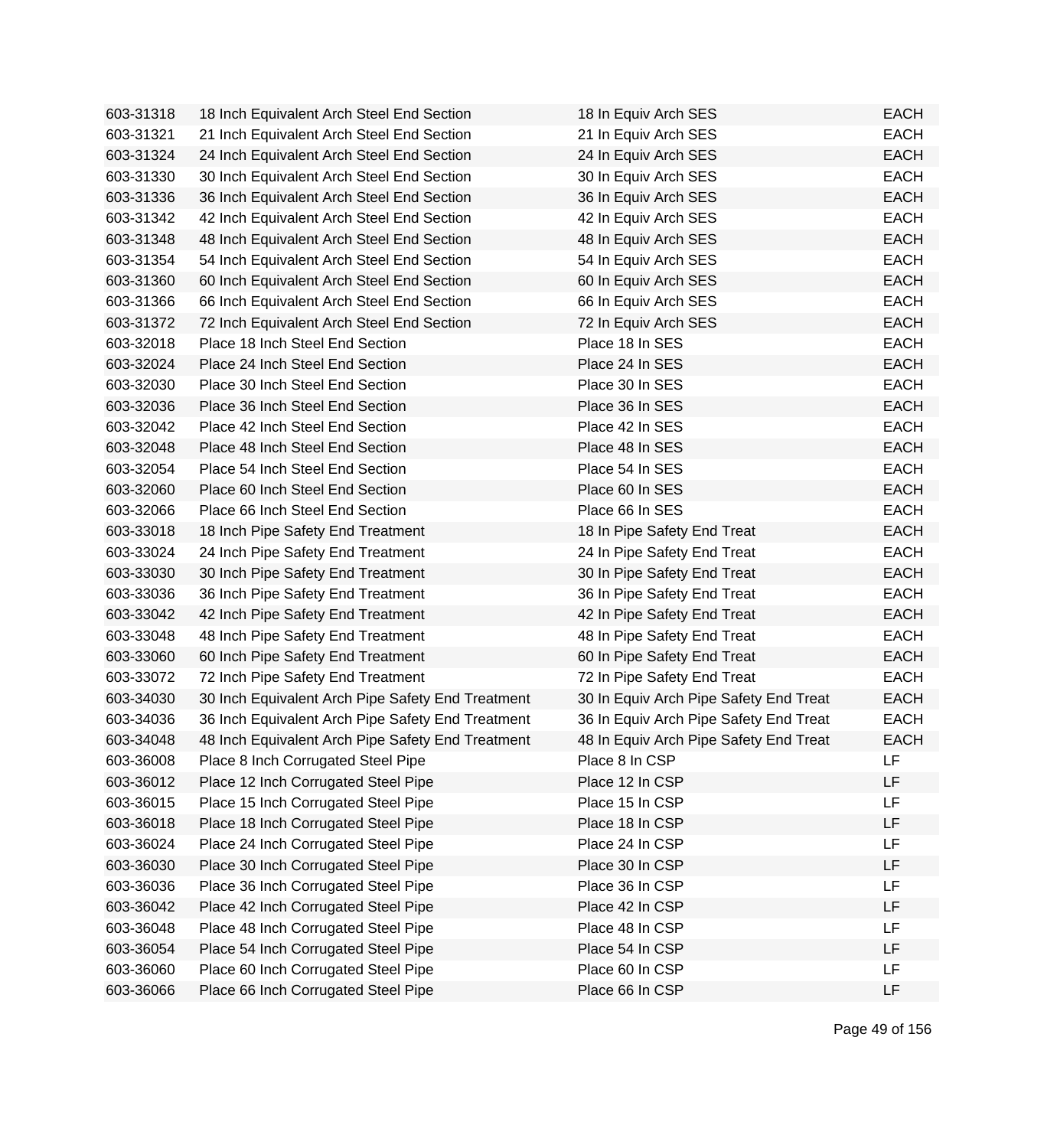| 603-36072 | Place 72 Inch Corrugated Steel Pipe                  | Place 72 In CSP           | LF          |
|-----------|------------------------------------------------------|---------------------------|-------------|
| 603-36078 | Place 78 Inch Corrugated Steel Pipe                  | Place 78 In CSP           | LF          |
| 603-36084 | Place 84 Inch Corrugated Steel Pipe                  | Place 84 In CSP           | <b>LF</b>   |
| 603-36096 | Place 96 Inch Corrugated Steel Pipe                  | Place 96 In CSP           | LF          |
| 603-36108 | Place 108 Inch Corrugated Steel Pipe                 | Place 108 In CSP          | LF          |
| 603-36112 | Place 12 Inch Corrugated Steel Pipe Nestable         | Place 12 In CSP Nest      | LF          |
| 603-37524 | Place 24 Inch Equivalent Corrugated Steel Pipe Arch  | Place 24 In Equiv CSPA    | <b>LF</b>   |
| 603-37560 | Place 60 Inch Equivalent Corrugated Steel Pipe Arch  | Place 60 In Equiv CSPA    | LF          |
| 603-37578 | Place 78 Inch Equivalent Corrugated Steel Pipe Arch  | Place 78 In Equiv CSPA    | LF          |
| 603-40024 | 24 Inch Corrugated Steel Ditch Liner                 | 24 In CS Ditch Liner      | LF          |
| 603-40030 | 30 Inch Corrugated Steel Ditch Liner                 | 30 In CS Ditch Liner      | <b>LF</b>   |
| 603-40036 | 36 Inch Corrugated Steel Ditch Liner                 | 36 In CS Ditch Liner      | LF          |
| 603-40042 | 42 Inch Corrugated Steel Ditch Liner                 | 42 In CS Ditch Liner      | LF          |
| 603-40072 | 72 Inch Corrugated Steel Pipe (Half Round) (Special) | 72 In CSP (Half)(Special) | LF          |
| 603-50001 | 3 Inch Plastic Pipe (Install Only)                   | Inst 3 In Plastic Pipe    | LF          |
| 603-50002 | 2 Inch Plastic Pipe                                  | 2 In Plastic Pipe         | LF          |
| 603-50003 | 3 Inch Plastic Pipe                                  | 3 In Plastic Pipe         | <b>LF</b>   |
| 603-50004 | 4 Inch Plastic Pipe                                  | 4 In Plastic Pipe         | LF          |
| 603-50006 | 6 Inch Plastic Pipe                                  | 6 In Plastic Pipe         | LF          |
| 603-50007 | 6 Inch Plastic Pipe (Special)                        | 6 In Plastic Pipe (Spec)  | LF          |
| 603-50008 | 8 Inch Plastic Pipe                                  | 8 In Plastic Pipe         | <b>LF</b>   |
| 603-50010 | 10 Inch Plastic Pipe                                 | 10 In Plastic Pipe        | LF          |
| 603-50012 | 12 Inch Plastic Pipe                                 | 12 In Plastic Pipe        | LF          |
| 603-50015 | 15 Inch Plastic Pipe                                 | 15 In Plastic Pipe        | LF          |
| 603-50016 | 16 Inch Plastic Pipe                                 | 16 In Plastic Pipe        | LF          |
| 603-50018 | 18 Inch Plastic Pipe                                 | 18 In Plastic Pipe        | LF          |
| 603-50024 | 24 Inch Plastic Pipe                                 | 24 In Plastic Pipe        | LF          |
| 603-50025 | 24 Inch Plastic Pipe (Install Only)                  | Inst 24 In Plastic Pipe   | LF          |
| 603-50027 | 27 Inch Plastic Pipe                                 | 27 In Plastic Pipe        | LF          |
| 603-50030 | 30 Inch Plastic Pipe                                 | 30 In Plastic Pipe        | LF          |
| 603-50036 | 36 Inch Plastic Pipe                                 | 36 In Plastic Pipe        | LF          |
| 603-50042 | 42 Inch Plastic Pipe                                 | 42 Inch Plastic Pipe      | LF          |
| 603-50043 | 42 Inch Plastic Pipe (Install Only)                  | Inst 42 In Plastic Pipe   | LF          |
| 603-50048 | 48 Inch Plastic Pipe                                 | 48 In Plastic Pipe        | LF          |
| 603-50072 | 72 Inch Plastic Pipe                                 | 72 In plastic Pipe        | <b>LF</b>   |
| 603-50100 | Flap gate $($ Inch)                                  | Flap Gate ( __ Inch)      | <b>EACH</b> |
| 603-50106 | Place 6 Inch Plastic Pipe                            | Place 6 In Plastic Pipe   | LF          |
| 603-51206 | Furnish 6 Inch Plastic Pipe                          | Furn 6 In Plastic Pipe    | LF          |
| 603-60120 | Place 12 Inch Flexible Pipe                          | Place 12 In Flexible Pipe | LF          |
| 603-60180 | Place 18 Inch Flexible Pipe                          | Place 18 In Flexible Pipe | LF          |
| 603-60240 | Place 24 Inch Flexible Pipe                          | Place 24 In Flexible Pipe | LF          |
| 603-61108 | 8 Inch Flexible Pipe                                 | 8 In Flex Pipe            | LF          |
| 603-61120 | 12 Inch Flexible Pipe                                | 12 In Flexible Pipe       | <b>LF</b>   |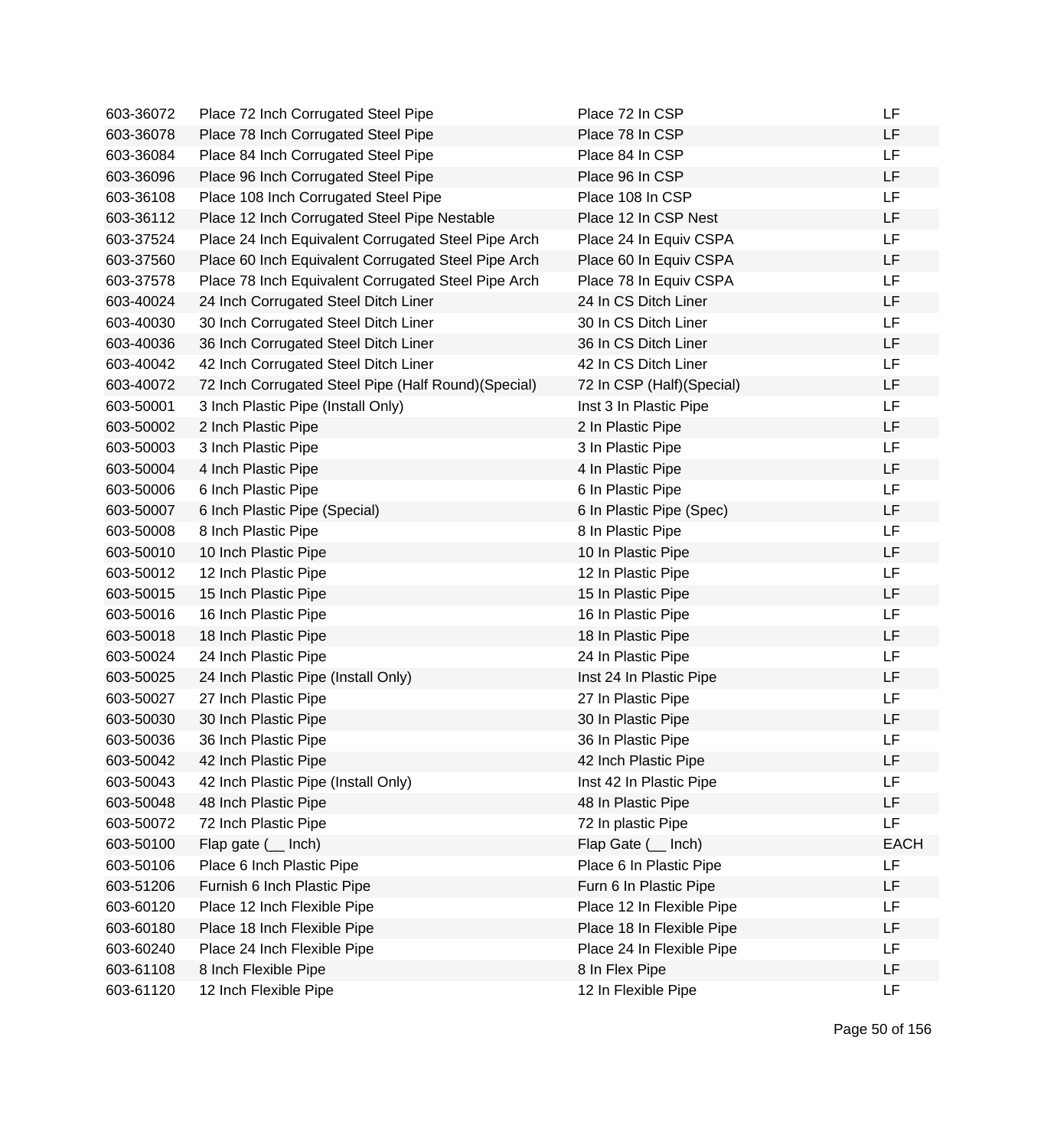| 603-61180 | 18 Inch Flexible Pipe                      | 18 In Flexible Pipe       | LF        |
|-----------|--------------------------------------------|---------------------------|-----------|
| 603-61210 | 21 Inch Flexible Pipe                      | 21 In Flexible Pipe       | LF        |
| 603-61240 | 24 Inch Flexible Pipe                      | 24 In Flexible Pipe       | <b>LF</b> |
| 603-61300 | 30 Inch Flexible Pipe                      | 30 In Flexible Pipe       | <b>LF</b> |
| 603-65010 | 10 Inch Aluminum Pipe (Special)            | 10 In Alum Pipe (Special) | LF        |
| 603-70303 | 3x3 Foot Concrete Box Culvert (Precast)    | 3x3 Ft CBC (Precast)      | <b>LF</b> |
| 603-70402 | 4X2 Foot Concrete Box Culvert (Precast)    | 4X2 Ft CBC (Precast)      | LF        |
| 603-70404 | 4X4 Foot Concrete Box Culvert (Precast)    | 4X4 Ft CBC (Precast)      | LF        |
| 603-70502 | 5x2 Foot Concrete Box Culvert (Precast)    | 5x2 Ft CBC (Precast)      | LF        |
| 603-70503 | 5x3 Foot Concrete Box Culvert (Precast)    | 5x3 Ft CBC (Precast)      | <b>LF</b> |
| 603-70504 | 5x4 Foot Concrete Box Culvert (Precast)    | 5x4 Ft CBC (Precast)      | <b>LF</b> |
| 603-70505 | 5x5 Foot Concrete Box Culvert (Precast)    | 5x5 Ft CBC (Precast)      | <b>LF</b> |
| 603-70603 | 6x3 Foot Concrete Box Culvert (Precast)    | 6x3 Ft CBC (Precast)      | <b>LF</b> |
| 603-70604 | 6x4 Foot Concrete Box Culvert (Precast)    | 6x4 Ft CBC (Precast)      | <b>LF</b> |
| 603-70606 | 6x6 Foot Concrete Box Culvert (Precast)    | 6x6 Ft CBC (Precast)      | <b>LF</b> |
| 603-70607 | 6x7 Foot Concrete Box Culvert (Precast)    | 6x7 Ft CBC (Precast)      | LF        |
| 603-70703 | 7x3 Foot Concrete Box Culvert (Precast)    | 7x3 Ft CBC (Precast)      | LF        |
| 603-70704 | 7x4 Foot Concrete Box Culvert (Precast)    | 7x4 Ft CBC (Precast)      | LF        |
| 603-70705 | 7x5 Foot Concrete Box Culvert (Precast)    | 7x5 Ft CBC (Precast)      | LF        |
| 603-70707 | 7x7 Foot Concrete Box Culvert (Precast)    | 7x7 Ft CBC (Precast)      | <b>LF</b> |
| 603-70803 | 8x3 Foot Concrete Box Culvert (Precast)    | 8x3 Ft CBC (Precast)      | <b>LF</b> |
| 603-70804 | 8x4 Foot Concrete Box Culvert (Precast)    | 8x4 Ft CBC (Precast)      | <b>LF</b> |
| 603-70805 | 8x5 Foot Concrete Box Culvert (Precast)    | 8x5 Ft CBC (Precast)      | <b>LF</b> |
| 603-70806 | 8x6 Foot Concrete Box Culvert (Precast)    | 8x6 Ft CBC (Precast)      | LF        |
| 603-70808 | 8x8 Foot Concrete Box Culvert (Precast)    | 8x8 Ft CBC (Precast)      | LF        |
| 603-70810 | 8 x 10 Foot Concrete Box Culvert (Precast) | 8X10 Ft CBC (Precast)     | <b>LF</b> |
| 603-70905 | 9x5 Foot Concrete Box Culvert (Precast)    | 9x5 Ft CBC (Precast)      | LF        |
| 603-70906 | 9x6 Foot Concrete Box Culvert (Precast)    | 9x6 Ft CBC (Precast)      | <b>LF</b> |
| 603-71004 | 10x4 Foot Concrete Box Culvert (Precast)   | 10x4 Ft CBC (Precast)     | LF        |
| 603-71005 | 10x5 Foot Concrete Box Culvert (Precast)   | 10x5 Ft CBC (Precast)     | LF        |
| 603-71006 | 10x6 Foot Concrete Box Culvert (Precast)   | 10x6 Ft CBC (Precast)     | LF        |
| 603-71007 | 10x7 Foot Concrete Box Culvert (Precast)   | 10x7 Ft CBC (Precast)     | LF        |
| 603-71008 | 10x8 Foot Concrete Box Culvert (Precast)   | 10x8 Ft CBC (Precast)     | LF        |
| 603-71010 | 10x10 Foot Concrete Box Culvert (Precast)  | 10x10 Ft CBC (Precast)    | LF        |
| 603-71204 | 12x4 Foot Concrete Box Culvert (Precast)   | 12x4 Ft CBC (Precast)     | LF        |
| 603-71206 | 12x6 Foot Concrete Box Culvert (Precast)   | 12x6 Ft CBC (Precast)     | LF        |
| 603-71208 | 12x8 Foot Concrete Box Culvert (Precast)   | 12x8 Ft CBC (Precast)     | LF        |
| 603-71210 | 12x10 Foot Concrete Box Culvert (Precast)  | 12x10 Ft CBC (Precast)    | LF        |
| 603-71307 | 13x7 Foot Concrete Box Culvert (Precast)   | 13x7 Ft CBC (Precast)     | LF        |
| 603-71404 | 14x4 Foot Concrete Box Culvert (Precast)   | 14x4 Ft CBC (Precast)     | LF        |
| 603-71405 | 14x5 Foot Concrete Box Culvert (Precast)   | 14x5 Ft CBC (Precast)     | LF        |
| 603-71406 | 14x6 Foot Concrete Box Culvert (Precast)   | 14x6 Ft CBC (Precast)     | LF        |
| 603-71408 | 14x8 Foot Concrete Box Culvert (Precast)   | 14x8 Ft CBC (Precast)     | LF        |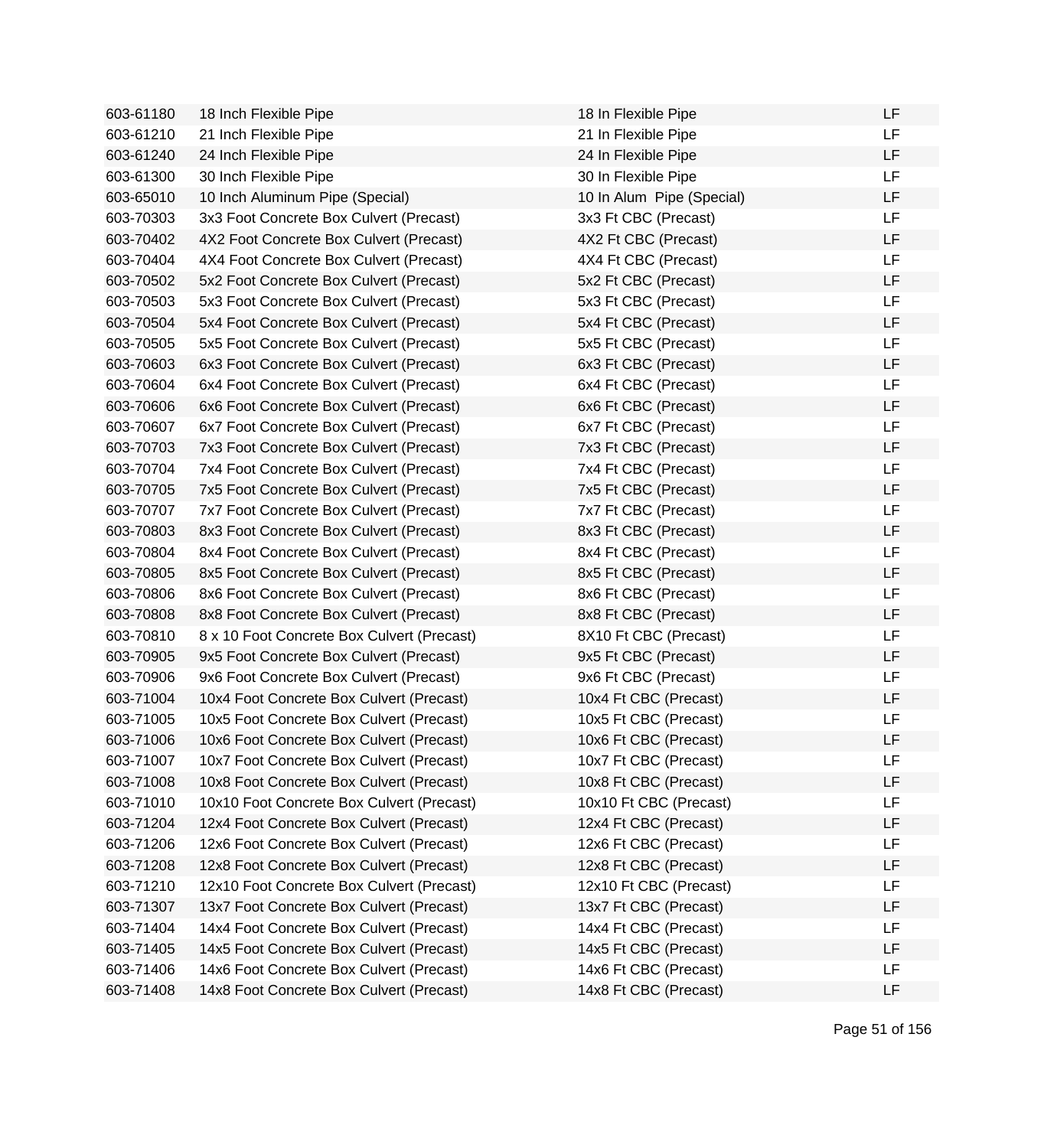| 603-71505 | 15X5 Foot Concrete Box Culvert (Precast)                | 15X5 Ft CBC (Precast)                   | LF          |
|-----------|---------------------------------------------------------|-----------------------------------------|-------------|
| 603-71604 | 16x4 Foot Concrete Box Culvert (3-Sided)(Precast)       | 16x4 Ft CBC (3)(Precast)                | LF          |
| 603-71606 | 16x6 Foot Concrete Box Culvert (Precast)                | 16x6 Ft CBC (Precast)                   | LF          |
| 603-71607 | 16x7 Foot Concrete Box Culvert (Precast)                | 16x7 Ft CBC (Precast)                   | LF          |
| 603-71608 | 16X8 Foot Concrete Box Culvert (3-Sided)(Precast)       | 16X8 Ft CBC (3)(Precast)                | <b>LF</b>   |
| 603-71609 | 16x8 Foot Concrete Box Culvert (Precast)                | 16x8 Ft CBC (Precast)                   | LF          |
| 603-71610 | 16x10 Foot Concrete Box Culvert (Precast)               | 16x10 Ft CBC (Precast)                  | <b>LF</b>   |
| 603-71611 | 16 x 11 Foot Concrete Box Culvert (Precast)             | 16x11 Ft CBC (Precast)                  | <b>LF</b>   |
| 603-71806 | 18x6 Foot Concrete Box Culvert (Precast)                | 18x6 Ft CBC (Precast)                   | LF          |
| 603-71808 | 18 x 8 Foot Concrete Box Culvert (Precast) (Special)    | 18x8 Ft CBC (Precast)(Special)          | <b>LF</b>   |
| 603-71812 | 18x12 Foot Concrete Box Culvert (Precast)               | 18x12 Ft CBC (Precast)                  | <b>LF</b>   |
| 603-72008 | 20x8 Foot Concrete Box Culvert (Precast)                | 20x8 Ft CBC (Precast)                   | LF          |
| 603-72009 | 20x9 Foot Concrete 3-Sided Culvert (Precast)            | 20x9 Ft Conc 3-Sided Culvert (Precast)  | <b>LF</b>   |
| 603-72010 | 20x10 Ft Concrete 3-sided Culvert (Precast)             | 20x10 Ft Conc 3-sided Culvert (Precast) | LF          |
| 603-73000 | Concrete Box Culvert (Design Build)                     | CBC (Design Build)                      | <b>EACH</b> |
| 603-73114 | 31x14 Foot Concrete 3-Sided Culvert (Precast)           | 31x14 Ft Conc 3-S Culv (Pre)            | <b>LF</b>   |
| 603-74214 | 42x14 Foot Concrete 3-Sided Culvert (Precast)           | 42x14 Ft Conc 3-S Culv (Pre)            | LF          |
| 603-76624 | 66x24 Foot Concrete 3-Sided Culvert (Precast)           | 66x24 Ft Conc 3-S Culv (Pre)            | <b>LF</b>   |
| 603-77001 | Culvert Headwall (3-Sided Culvert) (Type 1)             | Culv Headwall (3-S Culv)(Ty1)           | <b>SF</b>   |
| 603-77002 | Culvert Headwall (3-Sided Culvert) (Type 2)             | Culv Headwall (3-S Culv)(Ty 2)          | <b>SF</b>   |
| 603-77011 | Culvert Wingwall (3-Sided Culvert) (Type 1)             | Culv Wingwall (3-S Culv)(Ty 1)          | <b>SF</b>   |
| 603-77012 | Culvert Wingwall (3-Sided Culvert) (Type 2)             | Culv Wingwall (3-S Culv)(Ty 2)          | <b>SF</b>   |
| 603-80349 | Construction Traffic Sign (Panel Size C) (Install Only) | Const Traf Sign (C) (Install)           | <b>EACH</b> |
| 603-80705 | Place 7x5 Foot Concrete Box Culvert (Precast)           | Place 7x5 CBC (Precast)                 | LF          |
| 603-80790 | 12X8 Foot Concrete Arch Culvert (Precast)               | 12X8 Ft Conc Arch Cul (Precast)         | LF          |
| 603-80800 | 14x10 Foot Concrete Arch Culvert (Precast)              | 14x10 Ft Conc Arch Cul (Precast)        | LF          |
| 603-81004 | 4 Inch Cast Iron Pipe                                   | 4 In Cast Iron Pipe                     | <b>LF</b>   |
| 603-81006 | 6 Inch Cast Iron Pipe                                   | 6 In Cast Iron Pipe                     | <b>LF</b>   |
| 603-81008 | 8 Inch Cast Iron Pipe                                   | 8 In Cast Iron Pipe                     | LF          |
| 603-81016 | 16 Inch Cast Iron Pipe                                  | 16 In Cast Iron Pipe                    | LF          |
| 603-81018 | 18 Inch Cast Iron Pipe                                  | 18 In Cast Iron Pipe                    | <b>LF</b>   |
| 603-82004 | 4 Inch Ductile Iron Pipe                                | 4 In Duct Iron Pipe                     | LF          |
| 603-82006 | 6 Inch Ductile Iron Pipe                                | 6 In Duct Iron Pipe                     | LF          |
| 603-82008 | 8 Inch Ductile Iron Pipe                                | 8 In Duct Iron Pipe                     | LF          |
| 603-82010 | 10 Inch Ductile Iron Pipe                               | 10 In Duct Iron Pipe                    | LF          |
| 603-82012 | 12 Inch Ductile Iron Pipe                               | 12 In Duct Iron Pipe                    | LF          |
| 603-82014 | 14 Inch Ductile Iron Pipe                               | 14 In Duct Iron Pipe                    | LF          |
| 603-82016 | 16 Inch Ductile Iron Pipe                               | 16 In Duct Iron Pipe                    | LF          |
| 603-82018 | 18 Inch Ductile Iron Pipe                               | 18 In Duct Iron Pipe                    | LF          |
| 603-82024 | 24 Inch Ductile Iron Pipe                               | 24 In Duct Iron Pipe                    | LF          |
| 603-82030 | 30 Inch Ductile Iron Pipe                               | 30 In Duct Iron Pipe                    | LF          |
| 603-82036 | 36 Inch Ductile Iron Pipe                               | 36 In Duct Iron Pipe                    | LF          |
| 603-82054 | 54 Inch Ductile Iron Pipe                               | 54 In Duct Iron Pipe                    | LF          |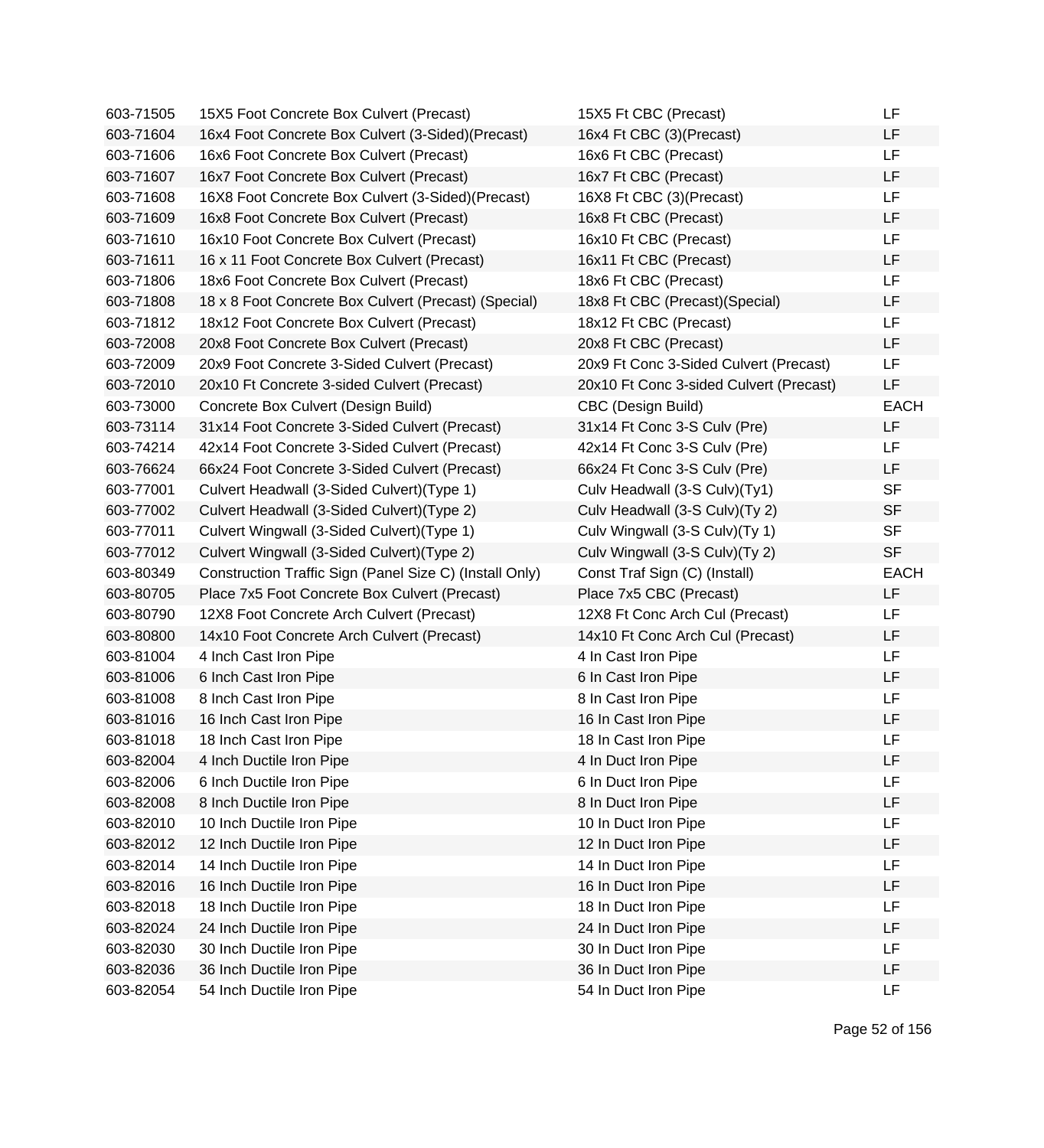| 603-83008 | 8 Inch Sewer Pipe                 | 8 In Sewer Pipe                   | LF          |
|-----------|-----------------------------------|-----------------------------------|-------------|
| 603-83009 | 8 Inch Sewer Pipe (Special)       | 8 In Sewer Pipe (Spec)            | LF          |
| 603-83012 | 12 Inch Sewer Pipe                | 12 In Sewer Pipe                  | LF          |
| 603-83024 | 24 Inch Sewer Pipe                | 24 In Sewer Pipe                  | LF          |
| 604-00305 | Inlet Type C (5 Foot)             | Inlet Ty C (5 Ft)                 | <b>EACH</b> |
| 604-00310 | Inlet Type C (10 Foot)            | Inlet Ty C (10 Ft)                | <b>EACH</b> |
| 604-00315 | Inlet Type C (15 Foot)            | Inlet Ty C (15 Ft)                | <b>EACH</b> |
| 604-00320 | Inlet Type C (20 Foot)            | Inlet Ty C (20 Ft)                | <b>EACH</b> |
| 604-00330 | Inlet Type C (30 Foot)            | Inlet Ty C (30 Ft)                | <b>EACH</b> |
| 604-00350 | Inlet Type C (Special)            | Inlet Ty C (Spec)                 | <b>EACH</b> |
| 604-00405 | Inlet Type C (Double) (5 Foot)    | Inlet Ty C $(D)$ $(5 \text{ Ft})$ | <b>EACH</b> |
| 604-00455 | Inlet Type C (Triple) (5 Foot)    | Inlet Ty C (T) (5 Ft)             | <b>EACH</b> |
| 604-00460 | Inlet Type C (Triple) (10 Foot)   | Inlet Ty C $(T)$ (10 Ft)          | <b>EACH</b> |
| 604-00505 | Inlet Type D (5 Foot)             | Inlet Ty D (5 Ft)                 | <b>EACH</b> |
| 604-00506 | Inlet Type D (Special) (5 Foot)   | Inlet Ty D (Spec) (5 Ft)          | <b>EACH</b> |
| 604-00510 | Inlet Type D (10 Foot)            | Inlet Ty D (10 Ft)                | <b>EACH</b> |
| 604-00511 | Inlet Type D (Special) (10 Foot)  | Inlet Ty D (Spec) (10 Ft)         | <b>EACH</b> |
| 604-00515 | Inlet Type D (15 Foot)            | Inlet Ty D (15 Ft)                | <b>EACH</b> |
| 604-00520 | Inlet Type D (20 Foot)            | Inlet Ty D (20 Ft)                | <b>EACH</b> |
| 604-00550 | Inlet Type D (Special)            | Inlet Ty D (Spec)                 | <b>EACH</b> |
| 604-00605 | Inlet Type D (Double) (5 Foot)    | Inlet $Ty D(D)$ (5 Ft)            | <b>EACH</b> |
| 604-00610 | Inlet Type D (Double) (10 Foot)   | Inlet Ty D $(D)$ (10 Ft)          | <b>EACH</b> |
| 604-03005 | Inlet Type 3 (5 Foot)             | Inlet Ty $3(5 \text{ Ft})$        | <b>EACH</b> |
| 604-03010 | Inlet Type 3 (10 Foot)            | Inlet Ty $3(10 \text{ Ft})$       | <b>EACH</b> |
| 604-03011 | Inlet Type 3 (Special) (10 Foot)  | Inlet Ty 3 (Spec) (10 Ft)         | <b>EACH</b> |
| 604-03015 | Inlet Type 3 (15 Foot)            | Inlet Ty 3 (15 Ft)                | <b>EACH</b> |
| 604-03505 | Inlet Type 3 (Double) (5 Foot)    | Inlet Ty $3(D)$ (5 Ft)            | <b>EACH</b> |
| 604-03510 | Inlet Type 3 (Double) (10 Foot)   | Inlet Ty $3(D)$ (10 Ft)           | <b>EACH</b> |
| 604-03515 | Inlet Type 3 (Double) (15 Foot)   | Inlet Ty 3 (D) $(15 \text{ Ft})$  | <b>EACH</b> |
| 604-03605 | Inlet Type 3 (Triple) (5 Foot)    | Inlet Ty $3$ (T) $(5$ Ft)         | <b>EACH</b> |
| 604-03610 | Inlet Type 3 (Triple) (10 Foot)   | Inlet Ty $3(T)$ (10 Ft)           | <b>EACH</b> |
| 604-13005 | Inlet Type 13 (5 Foot)            | Inlet Ty 13 $(5 \text{ Ft})$      | EACH        |
| 604-13006 | Inlet Type 13 (5 Foot) (Special)  | Inlet Ty 13 (5 Ft) (Spec)         | <b>EACH</b> |
| 604-13010 | Inlet Type 13 (10 Foot)           | Inlet Ty 13 (10 Ft)               | <b>EACH</b> |
| 604-13011 | Inlet Type 13 (10 Foot) (Special) | Inlet Ty 13 (10 Ft) (Spec)        | <b>EACH</b> |
| 604-13015 | Inlet Type 13 (15 Foot)           | Inlet Ty 13 (15 Ft)               | <b>EACH</b> |
| 604-13020 | Inlet Type 13 (20 Foot)           | Inlet Ty 13 (20 Ft)               | <b>EACH</b> |
| 604-13025 | Inlet Type 13 (25 Foot)           | Inlet Ty 13 (25 Ft)               | <b>EACH</b> |
| 604-13505 | Inlet Type 13 (Double) (5 Foot)   | Inlet Ty 13 (D) (5 Ft)            | <b>EACH</b> |
| 604-13510 | Inlet Type 13 (Double) (10 Foot)  | Inlet Ty 13 (D) (10 Ft)           | <b>EACH</b> |
| 604-13515 | Inlet Type 13 (Double) (15 Foot)  | Inlet Ty 13 (D) (15 Ft)           | <b>EACH</b> |
| 604-13605 | Inlet Type 13 (Triple) (5 Foot)   | Inlet Ty 13 (T) (5 Ft)            | <b>EACH</b> |
| 604-13610 | Inlet Type 13 (Triple) (10 Foot)  | Inlet Ty 13 (T) (10 Ft)           | <b>EACH</b> |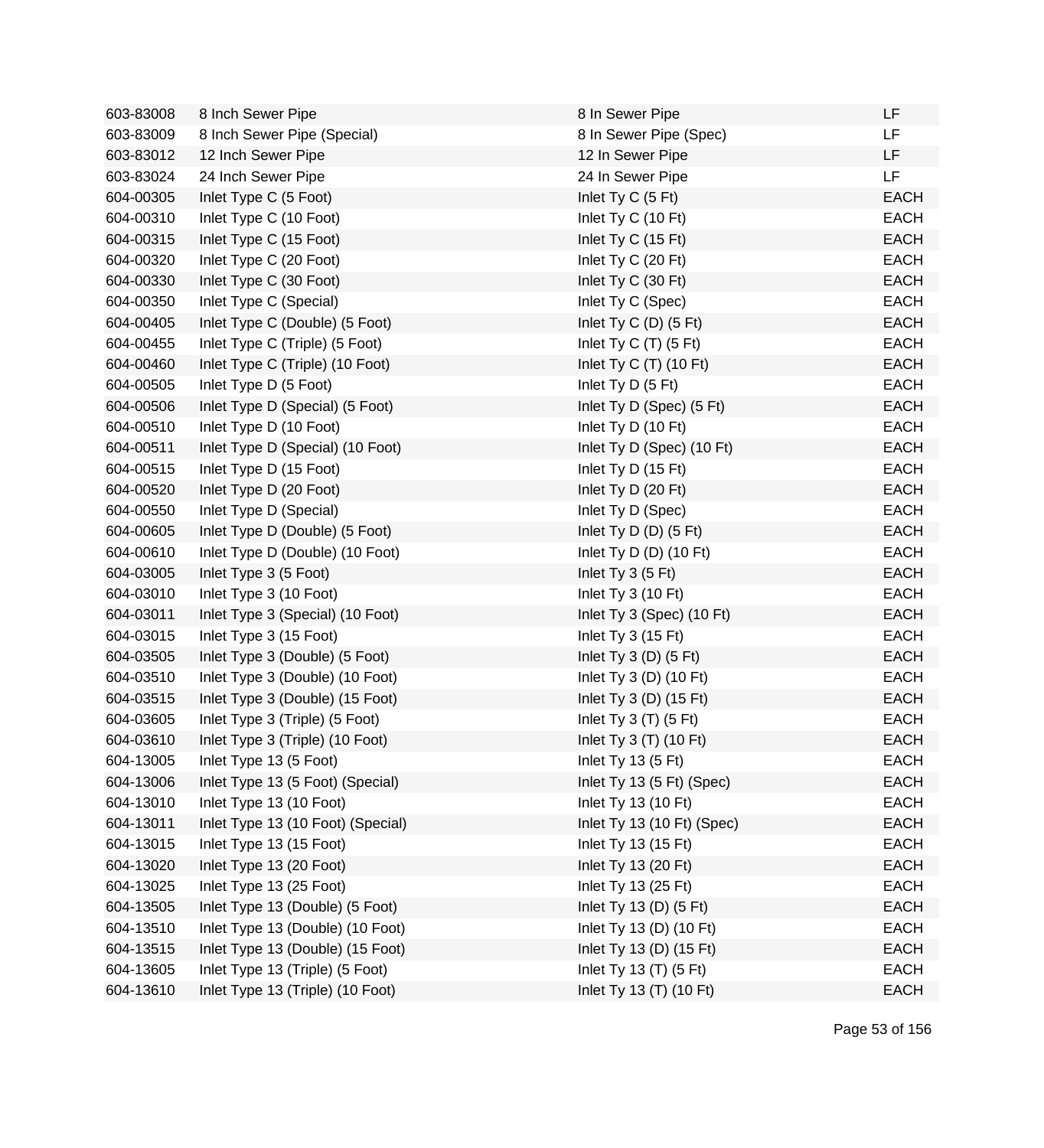| 604-13615 | Inlet Type 13 (Triple) (15 Foot)           | Inlet Ty 13 (T) (15 Ft)           | <b>EACH</b> |
|-----------|--------------------------------------------|-----------------------------------|-------------|
| 604-13651 | Inlet Type 13 (5 Foot) (Special) (1 Unit)  | Inlet Ty 13 (5 Ft)(Spec)(1 Unit)  | <b>EACH</b> |
| 604-13652 | Inlet Type 13 (5 Foot)(Special)(2 Unit)    | Inlet Ty 13 (5 Ft)(Spec)(2 Unit)  | <b>EACH</b> |
| 604-13653 | Inlet Type 13 (5 Foot) (Special) (3 Unit)  | Inlet Ty 13 (5 Ft)(Spec)(3 Unit)  | <b>EACH</b> |
| 604-13662 | Inlet Type 13 (5 Foot)(Sweeper)(2 Unit)    | Inlet Ty 13 (5 Ft)(Swpr)(2 Unit)  | <b>EACH</b> |
| 604-13663 | Inlet Type 13 (5 Foot) (Sweeper) (3 Unit)  | Inlet Ty 13 (5 Ft)(Swpr)(3 Unit)  | <b>EACH</b> |
| 604-13671 | Inlet Type 13 (10 Foot)(Sweeper)(1 Unit)   | Inlet Ty 13 (10 Ft)(Swpr)(1 Unit) | <b>EACH</b> |
| 604-13672 | Inlet Type 13 (10 Foot)(Sweeper)(2 Unit)   | Inlet Ty 13 (10 Ft)(Swpr)(2 Unit) | <b>EACH</b> |
| 604-13673 | Inlet Type 13 (10 Foot)(Sweeper)(3 Unit)   | Inlet Ty 13 (10 Ft)(Swpr)(3 Unit) | <b>EACH</b> |
| 604-13674 | Inlet Type 13 (10 Foot)(Sweeper)(4 Unit)   | Inlet Ty 13 (10 Ft)(Swpr)(4 Unit) | <b>EACH</b> |
| 604-13675 | Inlet Type 13 (10 Foot)(Sweeper)(5 Unit)   | Inlet Ty 13 (10 Ft)(Swpr)(5 Unit) | <b>EACH</b> |
| 604-13676 | Inlet Type 13 (10 Foot)(Sweeper)(6 Unit)   | Inlet Ty 13 (10 Ft)(Swpr)(6 Unit) | <b>EACH</b> |
| 604-13681 | Inlet Type 13 (10 Foot)(Special)(1 Unit)   | Inlet Ty 13 (10 Ft)(Spec)(1 Unit) | <b>EACH</b> |
| 604-13683 | Inlet Type 13 (10 Foot) (Special) (3 Unit) | Inlet Ty 13 (10 Ft)(Spec)(3 Unit) | <b>EACH</b> |
| 604-14005 | Inlet Special (Double) (5 Foot)            | Inlet Spec (D) (5 Ft)             | <b>EACH</b> |
| 604-14010 | Inlet Special (Double) (10 Foot)           | Inlet Spec (D) (10 Ft)            | <b>EACH</b> |
| 604-14505 | Inlet Special (Triple) (5 Foot)            | Inlet Spec (T) (5 Ft)             | <b>EACH</b> |
| 604-14510 | Inlet Special (Triple) (10 Foot)           | Inlet Spec (T) (10 Ft)            | <b>EACH</b> |
| 604-14605 | Inlet Special (Quad) (5 Foot)              | Inlet Spec $(Q)$ (5 Ft)           | <b>EACH</b> |
| 604-16005 | Inlet Type 16 (5 Foot)                     | Inlet Ty 16 (5 Ft)                | <b>EACH</b> |
| 604-16010 | Inlet Type 16 (10 Foot)                    | Inlet Ty 16 (10 Ft)               | <b>EACH</b> |
| 604-16015 | Inlet Type 16 (15 Foot)                    | Inlet Ty 16 (15 Ft)               | <b>EACH</b> |
| 604-16050 | Inlet Type 16 (Single) (Special)           | Inlet Ty 16 (S) (Spec)            | <b>EACH</b> |
| 604-16505 | Inlet Type 16 (Double) (5 Foot)            | Inlet Ty 16 (D) $(5 \text{ Ft})$  | <b>EACH</b> |
| 604-16510 | Inlet Type 16 (Double) (10 Foot)           | Inlet Ty 16 (D) (10 Ft)           | <b>EACH</b> |
| 604-16515 | Inlet Type 16 (Double) (15 Foot)           | Inlet Ty 16 (D) (15 Ft)           | <b>EACH</b> |
| 604-16550 | Inlet Type 16 (Double) (Special)           | Inlet Ty 16 (D) (Spec)            | <b>EACH</b> |
| 604-16605 | Inlet Type 16 (Triple) (5 Foot)            | Inlet Ty 16 $(T)$ (5 Ft)          | <b>EACH</b> |
| 604-16610 | Inlet Type 16 (Triple) (10 Foot)           | Inlet Ty 16 (T) (10 Ft)           | <b>EACH</b> |
| 604-16650 | Inlet Type 16 (Triple) (Special)           | Inlet Ty 16 (T) (Spec)            | <b>EACH</b> |
| 604-19000 | <b>Inlet Special</b>                       | <b>Inlet Spec</b>                 | <b>EACH</b> |
| 604-19005 | Inlet Special (5 Foot)                     | Inlet Spec (5 Ft)                 | <b>EACH</b> |
| 604-19010 | Inlet Special (10 Foot)                    | Inlet Spec (10 Ft)                | <b>EACH</b> |
| 604-19015 | Inlet Special (15 Foot)                    | Inlet Spec (15 Ft)                | <b>EACH</b> |
| 604-19020 | Inlet Special (20 Foot)                    | Inlet Spec (20 Ft)                | <b>EACH</b> |
| 604-19025 | Inlet Special (25 Foot)                    | Inlet Spec (25 Ft)                | <b>EACH</b> |
| 604-19035 | Inlet Special (35 Foot)                    | Inlet Spec (35 Ft)                | <b>EACH</b> |
| 604-19105 | Inlet Type R L 5 (5 Foot)                  | Inlet Ty R L5 (5 Ft)              | <b>EACH</b> |
| 604-19110 | Inlet Type R L 5 (10 Foot)                 | Inlet Ty R L5 (10 Ft)             | <b>EACH</b> |
| 604-19115 | Inlet Type R L 5 (15 Foot)                 | Inlet Ty R L5 (15 Ft)             | <b>EACH</b> |
| 604-19120 | Inlet Type R L 5 (20 Foot)                 | Inlet Ty R L5 (20 Ft)             | <b>EACH</b> |
| 604-19205 | Inlet Type R L 10 (5 Foot)                 | Inlet Ty R L10 (5 Ft)             | <b>EACH</b> |
| 604-19210 | Inlet Type R L 10 (10 Foot)                | Inlet Ty R L10 (10 Ft)            | <b>EACH</b> |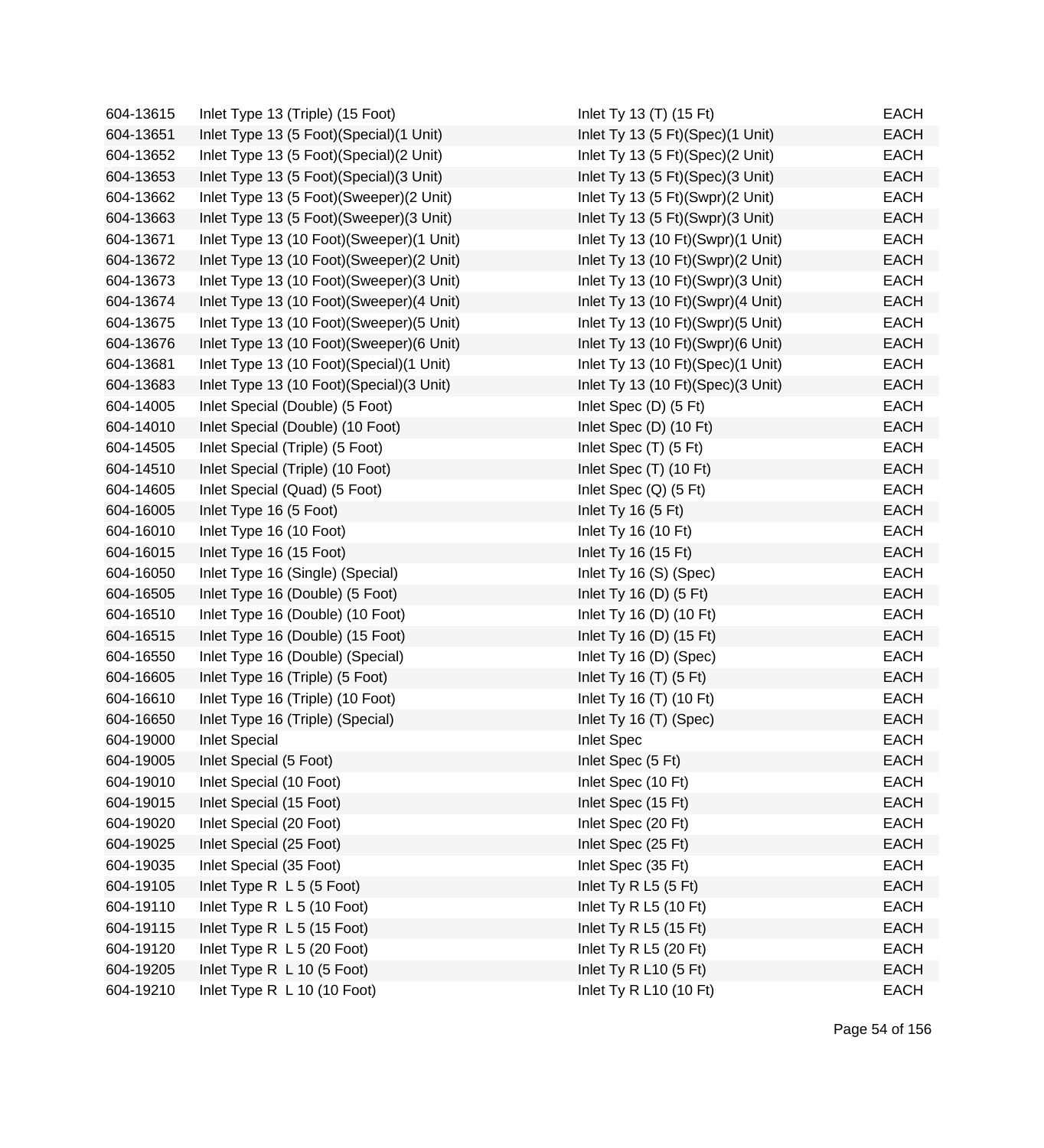| 604-19215 | Inlet Type R L 10 (15 Foot)                  | Inlet Ty R L10 (15 Ft)               | <b>EACH</b> |
|-----------|----------------------------------------------|--------------------------------------|-------------|
| 604-19220 | Inlet Type R L 10 (20 Foot)                  | Inlet Ty R L10 (20 Ft)               | <b>EACH</b> |
| 604-19305 | Inlet Type R L 15 (5 Foot)                   | Inlet Ty R L15 $(5$ Ft)              | <b>EACH</b> |
| 604-19310 | Inlet Type R L 15 (10 Foot)                  | Inlet Ty R L15 (10 Ft)               | <b>EACH</b> |
| 604-19315 | Inlet Type R L 15 (15 Foot)                  | Inlet Ty R L15 (15 Ft)               | <b>EACH</b> |
| 604-19320 | Inlet Type R L 15 (20 Foot)                  | Inlet Ty R L15 (20 Ft)               | <b>EACH</b> |
| 604-19405 | Inlet Type R Special (5 Foot)                | Inlet Ty R Spec (5 Ft)               | <b>EACH</b> |
| 604-19410 | Inlet Type R Special (10 Foot)               | Inlet Ty R Spec (10 Ft)              | <b>EACH</b> |
| 604-19415 | Inlet Type R Special (15 Foot)               | Inlet Ty R Spec (15 Ft)              | <b>EACH</b> |
| 604-19505 | Inlet Type R L 20 (5 Foot)                   | Inlet Ty R L20 $(5 \text{ Ft})$      | <b>EACH</b> |
| 604-19510 | Inlet Type R L 20 (10 Foot)                  | Inlet Ty R L20 (10 Ft)               | <b>EACH</b> |
| 604-19515 | Inlet Type R L20 (13 Foot)                   | Inlet Ty R L20 (13 Ft)               | <b>EACH</b> |
| 604-19600 | Inlet (Sand Filter)                          | Inlet (Sand Filter)                  | <b>EACH</b> |
| 604-19704 | Inlet Special (Trench Drain) (4 Inch Width)  | Inlet Spec (Trench) (4 Inch)         | LF          |
| 604-19710 | Inlet Special (Trench Drain) (10 Inch Width) | Inlet Spec (Trench) (10 Inch)        | LF          |
| 604-19712 | Inlet Special (Trench Drain) (12 Inch Width) | Inlet Spec (Trench) (12 In)          | LF          |
| 604-19724 | Inlet Special (Trench Drain) (24 Inch Width) | Inlet Spec (Trench) (24 Inch)        | LF          |
| 604-19730 | Inlet Special (Trench Drain) (30 Inch Width) | Inlet Spec (Trench) (30 Inch)        | LF          |
| 604-19900 | Place Inlet                                  | Place Inlet                          | <b>EACH</b> |
| 604-20000 | <b>Outlet Structure</b>                      | <b>Outlet Structure</b>              | <b>EACH</b> |
| 604-20001 | <b>Outlet Structure</b>                      | <b>Outlet Structure</b>              | L S         |
| 604-20002 | <b>Outlet Structure (Special)</b>            | <b>Outlet Structure (Spec)</b>       | L S         |
| 604-20003 | <b>Outlet Structure (Special)</b>            | <b>Outlet Structure (Spec)</b>       | <b>EACH</b> |
| 604-20010 | Settling Basin                               | Settling Basin                       | <b>EACH</b> |
| 604-25000 | Vane Grate Inlet Special                     | Vane Grate Inlet Spec                | <b>EACH</b> |
| 604-25001 | Vane Grate Inlet Special                     | Vane Grate Inlet Spec                | <b>LF</b>   |
| 604-25005 | Vane Grate Inlet (5 Foot)                    | Vane Grate Inlet (5 Ft)              | <b>EACH</b> |
| 604-25006 | Vane Grate Inlet Special (5 Foot)            | Vane Grate Inlet Spec (5 Ft)         | <b>EACH</b> |
| 604-25007 | Vane Grate Inlet Special (Double) (5 Foot)   | Vane Grate Inlet Spec (D) (5 Ft)     | <b>EACH</b> |
| 604-25010 | Vane Grate Inlet (10 Foot)                   | Vane Grate Inlet (10 Ft)             | <b>EACH</b> |
| 604-25011 | Vane Grate Inlet Special (10 Foot)           | Vane Grate Inlet Spec (10 Ft)        | <b>EACH</b> |
| 604-25015 | Vane Grate Inlet (15 Foot)                   | Vane Grate Inlet (15 Ft)             | <b>EACH</b> |
| 604-25016 | Vane Grate Inlet Special (15 Foot)           | Vane Grate Inlet Spec (15 Ft)        | <b>EACH</b> |
| 604-25020 | Vane Grate Inlet (20 Foot)                   | Vane Grate Inlet (20 Ft)             | <b>EACH</b> |
| 604-25021 | Vane Grate Inlet Special (20 Foot)           | Vane Grate Inlet Spec (20 Ft)        | <b>EACH</b> |
| 604-25025 | Vane Grate Inlet (25 Foot)                   | Vane Grate Inlet (25 Ft)             | <b>EACH</b> |
| 604-26005 | Vane Grate Inlet (Double) (5 Foot)           | Vane Grate Inlet (D) (5 Ft)          | <b>EACH</b> |
| 604-26006 | Vane Grate Inlet Special (Double) (5 Foot)   | Vane Grate Inlet Spec (D) (5 Ft)     | <b>EACH</b> |
| 604-26010 | Vane Grate Inlet (Double) (10 Foot)          | Vane Grate Inlet (D) (10 Ft)         | <b>EACH</b> |
| 604-26011 | Vane Grate Inlet Special (Double) (10 Foot)  | Vane Grate Inlet Special (D) (10 Ft) | EACH        |
| 604-26015 | Vane Grate Inlet (Double) (15 Foot)          | Vane Grate Inlet (D) (15 Ft)         | <b>EACH</b> |
| 604-26016 | Vane Grate Inlet Special (Double) (15 Foot)  | Vane Grate Inlet Special (D) (15 Ft) | <b>EACH</b> |
| 604-26020 | Vane Grate Inlet (Double) (20 Foot)          | Vane Grate Inlet (D) (20 Ft.)        | <b>EACH</b> |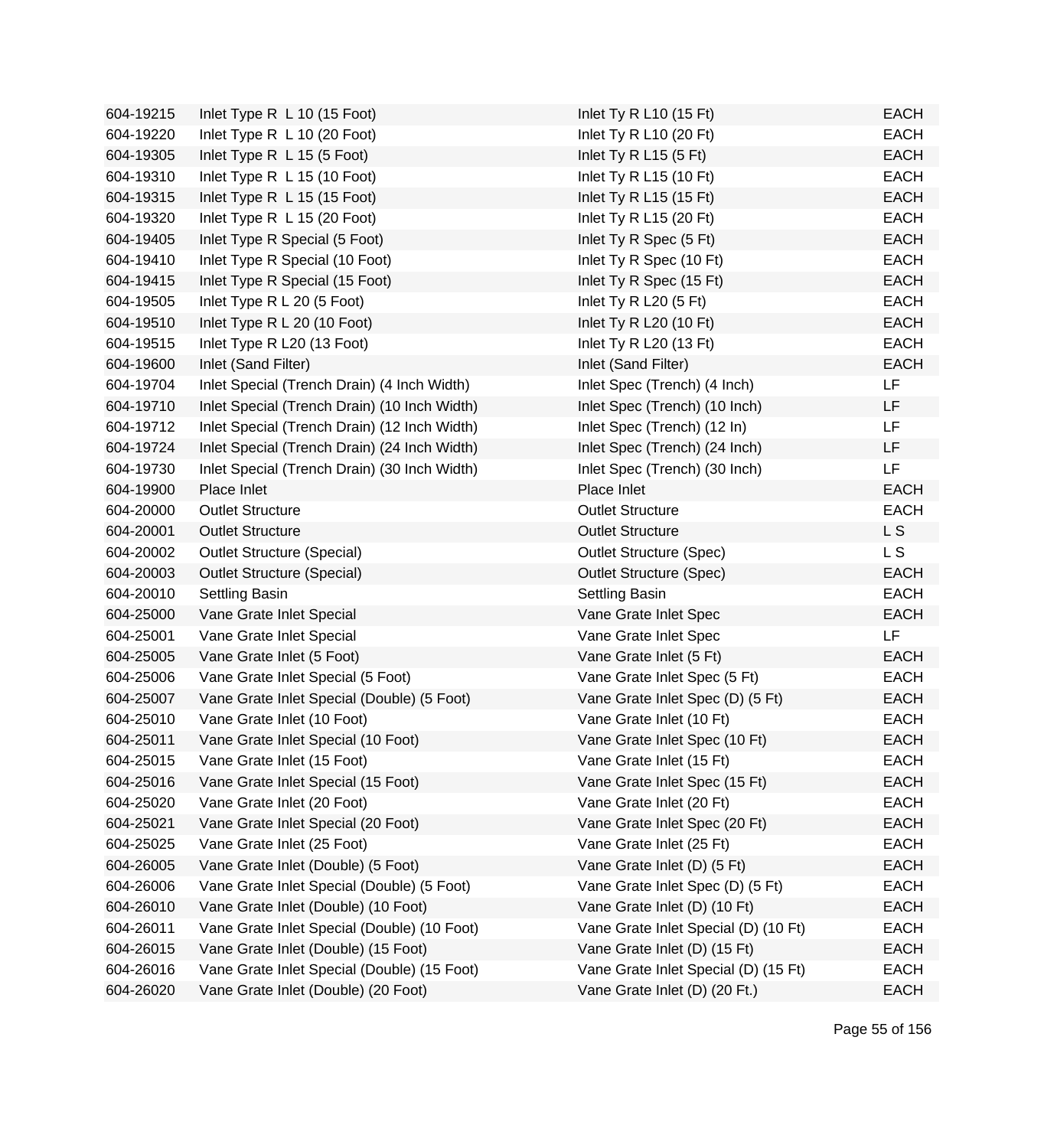| 604-26025 | Vane Grate Inlet (Double) (25 Foot)      | Vane Grate Inlet (D) (25 Ft)  | EACH        |
|-----------|------------------------------------------|-------------------------------|-------------|
| 604-26030 | Vane Grate Inlet (Triple) (5 Foot)       | Vane Grate Inlet (T) (5 Ft)   | <b>EACH</b> |
| 604-26035 | Vane Grate Inlet (Triple) (10 Foot)      | Vane Grate Inlet (T) (10 Ft)  | <b>EACH</b> |
| 604-30000 | Manhole Slab Base (Special)              | MH Slab Base (Spec)           | <b>EACH</b> |
| 604-30005 | Manhole Slab Base (5 Foot)               | MH Slab Base (5 Ft)           | <b>EACH</b> |
| 604-30010 | Manhole Slab Base (10 Foot)              | MH Slab Base (10 Ft)          | <b>EACH</b> |
| 604-30015 | Manhole Slab Base (15 Foot)              | MH Slab Base (15 Ft)          | <b>EACH</b> |
| 604-30020 | Manhole Slab Base (20 Foot)              | MH Slab Base (20 Ft)          | <b>EACH</b> |
| 604-30025 | Manhole Slab Base (25 Foot)              | MH Slab Base (25 Ft)          | <b>EACH</b> |
| 604-30030 | Manhole Slab Base (30 Foot)              | MH Slab Base (30 Ft)          | <b>EACH</b> |
| 604-31000 | Manhole Box Base (Special)               | MH Box Base (Spec)            | <b>EACH</b> |
| 604-31005 | Manhole Box Base (5 Foot)                | MH Box Base (5 Ft)            | <b>EACH</b> |
| 604-31010 | Manhole Box Base (10 Foot)               | MH Box Base (10 Ft)           | <b>EACH</b> |
| 604-31015 | Manhole Box Base (15 Foot)               | MH Box Base (15 Ft)           | <b>EACH</b> |
| 604-31020 | Manhole Box Base (20 Foot)               | MH Box Base (20 Ft)           | <b>EACH</b> |
| 604-31025 | Manhole Box Base (25 Foot)               | MH Box Base (25 Ft)           | <b>EACH</b> |
| 604-31030 | Manhole Box Base (30 Foot)               | MH Box Base (30 Ft)           | <b>EACH</b> |
| 604-32010 | Manhole T-Base (10 Foot)                 | MH T-Base (10 Ft)             | <b>EACH</b> |
| 604-32015 | Manhole T-Base (15 Foot)                 | MH T-Base (15 Ft)             | <b>EACH</b> |
| 604-32020 | Manhole T-Base (20 Foot)                 | MH T-Base (20 Ft)             | <b>EACH</b> |
| 604-32025 | Manhole T-Base (25 Foot)                 | MH T-Base (25 Ft)             | <b>EACH</b> |
| 604-39000 | Manhole Special                          | MH Spec                       | <b>EACH</b> |
| 604-39005 | Manhole Special (5 Foot)                 | MH Spec (5 Ft)                | <b>EACH</b> |
| 604-39010 | Manhole Special (10 Foot)                | MH Spec (10 Ft)               | <b>EACH</b> |
| 604-39011 | Manhole Special (10 Foot) (Install Only) | Inst MH Spec (10 Ft)          | <b>EACH</b> |
| 604-39015 | Manhole Special (15 Foot)                | MH Spec (15 Ft)               | <b>EACH</b> |
| 604-39020 | Manhole Special (20 Foot)                | MH Spec (20 Ft)               | <b>EACH</b> |
| 604-39025 | Manhole Special (25 Foot)                | MH Spec (25 Ft)               | <b>EACH</b> |
| 604-39030 | Manhole Special (30 Foot)                | MH Spec (30 Ft)               | <b>EACH</b> |
| 604-39035 | Manhole Special (35 Foot)                | MH Spec (35 Ft)               | <b>EACH</b> |
| 604-39050 | Manhole (Traffic Management System)      | MH (TMS)                      | <b>EACH</b> |
| 604-50000 | Inlet Grating and Frame (Median)         | IG and F (Median)             | EACH        |
| 604-50003 | Inlet Grating and Frame Type C           | IG and F Ty C                 | <b>EACH</b> |
| 604-50013 | Number 13 Inlet Grating and Frame        | No.13 IG and F                | <b>EACH</b> |
| 604-50050 | Inlet Grating and Frame Special          | IG and F Spec                 | <b>EACH</b> |
| 604-50060 | Grating and Frame                        | Grating and Frame             | <b>LF</b>   |
| 604-50062 | Grating and Frame                        | Grating and Frame             | <b>EACH</b> |
| 604-50065 | Place Grating and Frame                  | Place Grating and Frame       | LF          |
| 604-50100 | Galvanized Interlocking Grating          | <b>Galv Interlock Grating</b> | LF.         |
| 604-50105 | <b>Place Grating</b>                     | <b>Place Grating</b>          | LF          |
| 604-50110 | Place Inlet Grating and Frame            | Place IG and F                | <b>EACH</b> |
| 604-50150 | Irrigation Structure Frame and Cover     | Irrig Str F and C             | <b>EACH</b> |
| 604-50200 | Manhole Ring and Cover                   | MH R and C                    | EACH        |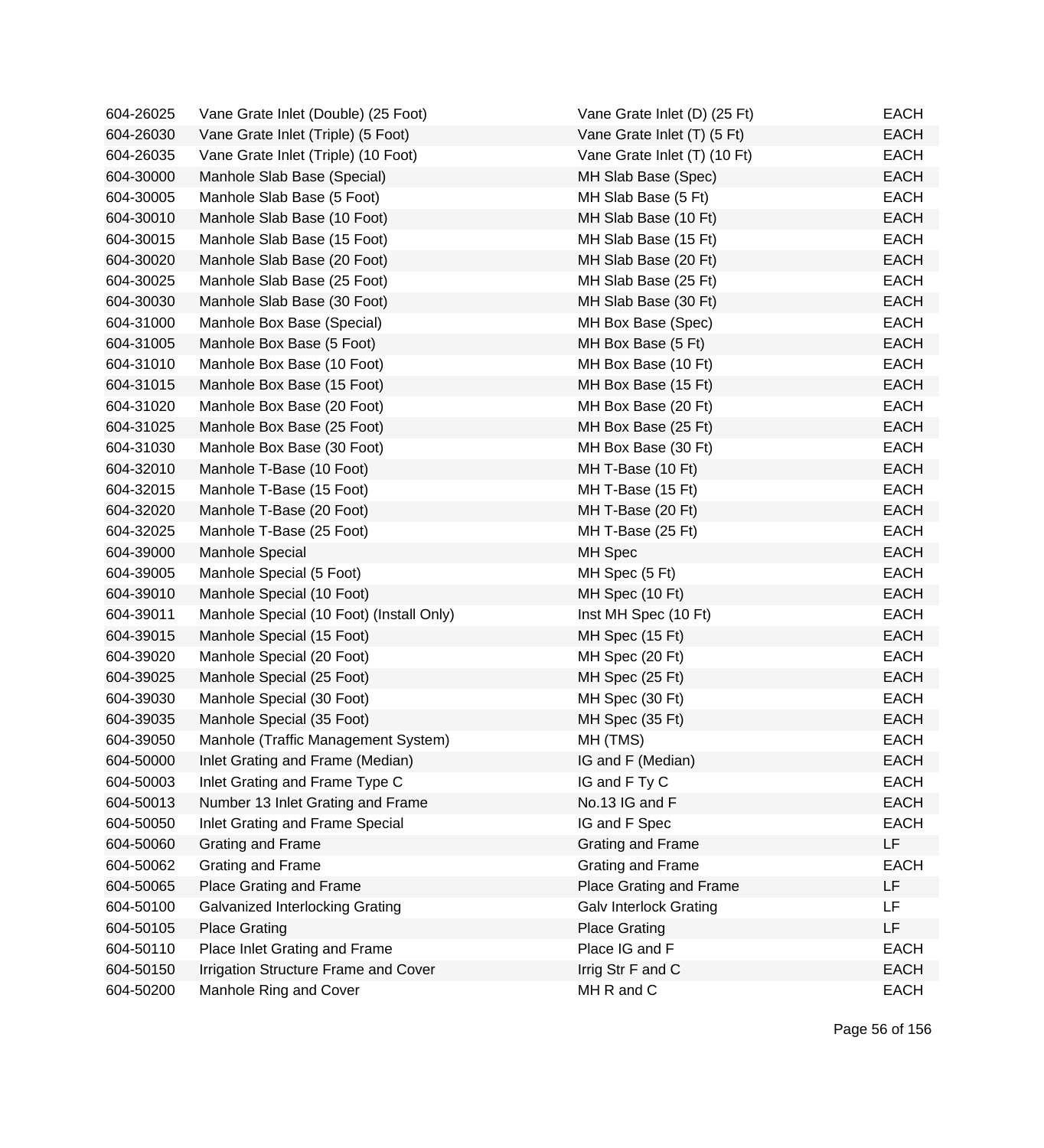| 604-50210 | Place Manhole Ring and Cover                    | Place MH R and C             | <b>EACH</b> |
|-----------|-------------------------------------------------|------------------------------|-------------|
| 604-50300 | Storm Sewer Ring and Cover                      | Storm Sewer R and C          | <b>EACH</b> |
| 604-50700 | Meter Vault                                     | Meter Vault                  | <b>EACH</b> |
| 604-50750 | <b>Sanitary Sewer Meter Box</b>                 | San Sewer Meter Box          | <b>EACH</b> |
| 604-50800 | Sanitary Sewer Vault                            | San Sewer Vault              | <b>EACH</b> |
| 604-51012 | 12 Inch Slotted Pipe Inlet                      | 12 In Slot Pipe Inlet        | LF          |
| 604-51015 | 15 Inch Slotted Pipe Inlet                      | 15 In Slot Pipe Inlet        | LF          |
| 604-51018 | 18 Inch Slotted Pipe Inlet                      | 18 In Slot Pipe Inlet        | <b>LF</b>   |
| 604-51021 | 21 Inch Slotted Pipe Inlet                      | 21 In Slot Pipe Inlet        | LF          |
| 604-51024 | 24 Inch Slotted Pipe Inlet                      | 24 In Slot Pipe Inlet        | LF          |
| 604-55018 | 18 Inch Aramid Fiber Bonded Slotted Pipe Inlet  | 18 In AFB Slot Pipe Inlet    | LF          |
| 604-56000 | <b>Slotted Vane Drain</b>                       | Slot Vane Drain              | <b>EACH</b> |
| 604-83102 | 2 Inch Plastic Pipe Sewer (Polyvinylchloride)   | 2 In PPS (PVC)               | <b>LF</b>   |
| 604-83108 | 8 Inch Plastic Pipe Sewer (Polyvinyl Chloride)  | 8 In PPS (PVC)               | LF          |
| 604-83110 | 10 Inch Plastic Pipe Sewer (Polyvinyl Chloride) | 10 In PPS (PVC)              | <b>LF</b>   |
| 604-83121 | 21 Inch Plastic Pipe Sewer (Polyvinyl Chloride) | 21 In PPS (PVC)              | LF          |
| 604-84000 | <b>Plastic Sliplining</b>                       | <b>Plastic Sliplining</b>    | LF          |
| 605-00004 | 4 Inch Non-Perforated Pipe Underdrain           | 4 In Underdrain              | LF          |
| 605-00020 | 2 Inch Perforated Pipe Underdrain               | 2 Inch PP Underdrain         | LF          |
| 605-00040 | 4 Inch Perforated Pipe Underdrain               | 4 In PP Underdrain           | LF          |
| 605-00041 | 4 Inch Perforated Pipe Underdrain (Special)     | 4 In PP Underdrain (Special) | LF          |
| 605-00060 | 6 Inch Perforated Pipe Underdrain               | 6 In PP Underdrain           | LF          |
| 605-00061 | 6 Inch Perforated Pipe Underdrain (Special)     | 6 In PP Underdrain (Special) | LF          |
| 605-00080 | 8 Inch Perforated Pipe Underdrain               | 8 In PP Underdrain           | LF          |
| 605-00081 | 8 Inch Perforated Pipe Underdrain (Special)     | 8 In PP Underdrain (Special) | LF          |
| 605-00100 | 10 Inch Perforated Pipe Underdrain              | 10 In PP Underdrain          | LF          |
| 605-00120 | 12 Inch Perforated Pipe Underdrain              | 12 In PP Underdrain          | LF          |
| 605-00180 | 18 Inch Perforated Pipe Underdrain              | 18 In PP Underdrain          | LF          |
| 605-00240 | 24 Inch Perforated Pipe Underdrain              | 24 In PP Underdrain          | LF          |
| 605-01020 | 2 Inch Horizontal Drain                         | 2 In Hor Drain               | LF          |
| 605-01030 | 3 Inch Horizontal Drain                         | 3 In Hor Drain               | LF          |
| 605-17000 | <b>Vertical Drainage Wick</b>                   | Vert Drain Wick              | LF          |
| 605-18000 | Strip Drain, Horizontal                         | Strip Drain, Hor             | LF          |
| 605-19000 | Passive Vent Riser                              | Pass Vent Riser              | <b>EACH</b> |
| 605-19200 | Low Permeability Soil Collar                    | Low Perm Soil Collar         | <b>EACH</b> |
| 605-20100 | <b>Formation Drain</b>                          | Form Drain                   | LF          |
| 605-82000 | Geocomposite Edge Drain                         | Geocomp Edge Drain           | LF          |
| 605-82100 | Pipe Edge Drain                                 | Pipe Edge Drain              | <b>LF</b>   |
| 605-82200 | French Drain                                    | French Drain                 | LF          |
| 605-82306 | 6 Inch Drain Pipe                               | 6 In Drain Pipe              | LF          |
| 605-83000 | Geocomposite Drain                              | Geocomp Drain                | SY          |
| 605-83001 | Geocomposite Drain without Pipe                 | Geocomp Drain (w/o Pipe)     | SY          |
| 605-83002 | Geocomposite Drain with Pipe                    | Geocomp Drain (w/ Pipe)      | SY          |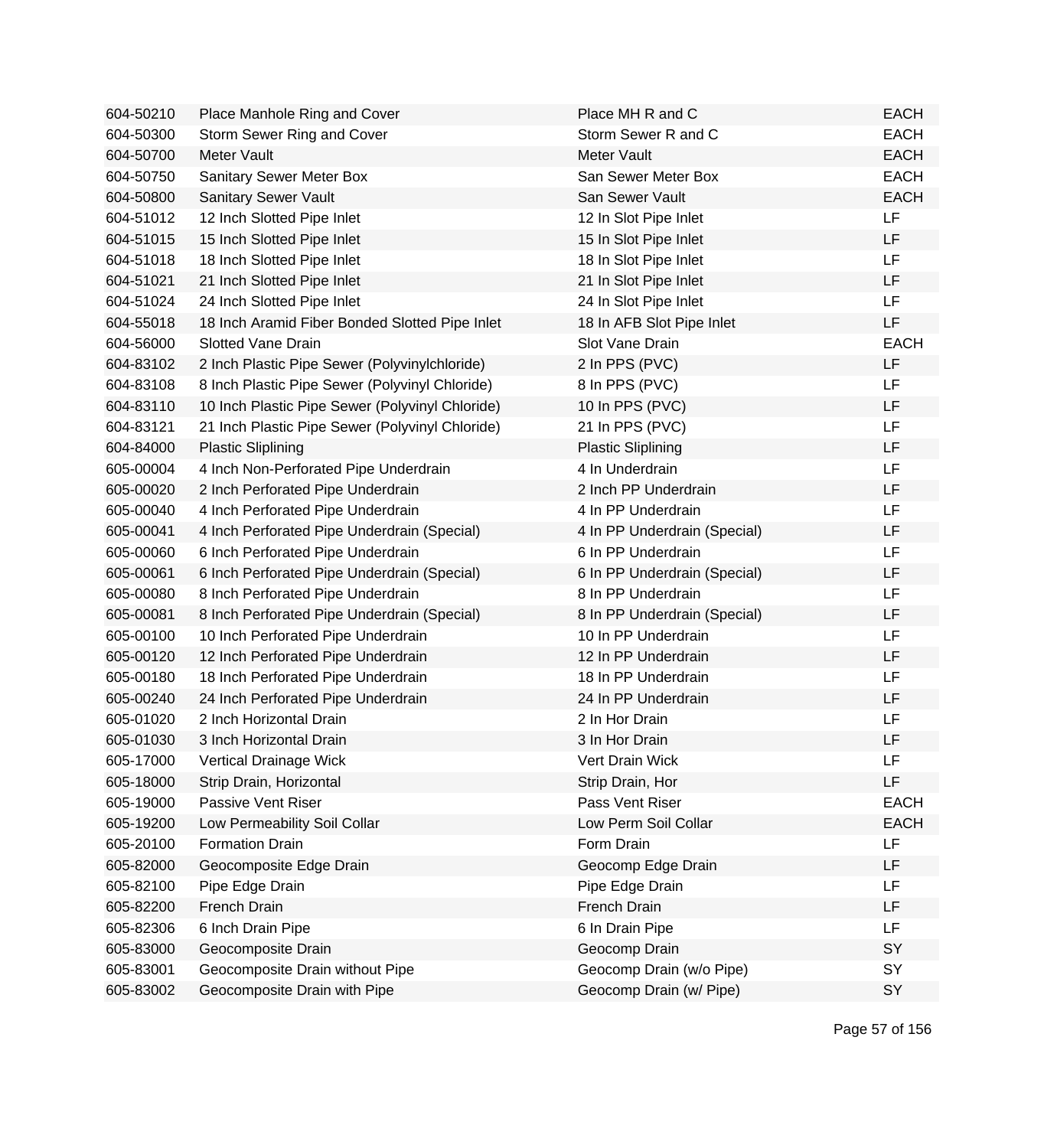| 605-83500 | Geocomposite Underdrain                                          | Geocomp Underdrain                       | LF          |
|-----------|------------------------------------------------------------------|------------------------------------------|-------------|
| 605-83501 | Geocomposite Drain (Tunnel)                                      | Geocomp Drain (Tunnel)                   | SY          |
| 605-83505 | <b>Formation Drain</b>                                           | <b>Formation Drain</b>                   | LF          |
| 605-83560 | 6 Inch Pipe Underdrain                                           | 6 In Pipe Underdrain                     | LF          |
| 605-83580 | 8 Inch Pipe Underdrain                                           | 8 In Pipe Underdrain                     | LF          |
| 605-84000 | <b>Subsurface Drain Outlet</b>                                   | Subsurface Drain Outlet                  | LF          |
| 605-84100 | Subsurface Drain Outlet Structure                                | Subsurface Drain Outlet Str              | <b>EACH</b> |
| 605-85000 | <b>Surface Sand Filter</b>                                       | <b>Surface Sand Filter</b>               | <b>SF</b>   |
| 606-00300 | Wood Curb                                                        | <b>Wood Curb</b>                         | <b>LF</b>   |
| 606-00301 | Guardrail Type 3 (6-3 Post Spacing)                              | <b>Gdrail Ty 3 (6-3)</b>                 | LF          |
| 606-00305 | Guardrail Type 3 (Special)                                       | Gdrail Ty 3 (Spec)                       | LF          |
| 606-00310 | Guardrail Type 3A                                                | Gdrail Ty 3A                             | LF          |
| 606-00315 | Guardrail Type 3A (Special)                                      | Gdrail Ty 3A (Spec)                      | LF          |
| 606-00350 | Guardrail Type 3 (Double) (6-3 Post Spacing)                     | Gdrail Ty 3 (D) (6-3)                    | LF          |
| 606-00355 | Guardrail Type 3 (Double) (6-3 Post Spacing) (Special)           | Gdrail Ty 3 (D)(Spec)                    | LF          |
| 606-00360 | Guardrail Type 3A (Double)                                       | Gdrail Ty 3A (D)                         | LF          |
| 606-00365 | Guardrail Type 3 (Special) (Furnish Only)                        | Guardrail Ty 3 (Spec) (Furn Only)        | LF          |
| 606-00401 | Guardrail Type 4 (Install Only)                                  | Gdrail Ty 4 (Install Only)               | LF          |
| 606-00420 | Guardrail Type 4 (Style CA)                                      | Gdrail Ty 4 (Sty CA)                     | LF          |
| 606-00501 | Precast Guardrail (Install Only)                                 | <b>Install Precast Guardrail</b>         | LF          |
| 606-00601 | Guardrail Type 6 (6-3 Post Spacing)                              | Gdrail Ty 6 (6-3)                        | LF          |
| 606-00650 | Guardrail Type 6 (Double) (6-3 Post Spacing)                     | Gdrail Ty 6 (D) (6-3)                    | LF          |
| 606-00705 | Guardrail Type 7 (Special)                                       | Gdrail Ty 7 (Spec)                       | LF          |
| 606-00710 | Guardrail Type 7 (Style CA)                                      | Gdrail Ty 7 (Sty CA)                     | LF          |
| 606-00715 | Guardrail Type 7 (Style CA) (Concrete Glare Screen)              | Gdrail Ty 7 (Sty CA) (Conc Glare Screen) | LF          |
| 606-00716 | Guardrail Type 7 (Style CA) (Special)                            | Gdrail Ty 7 (Sty CA) (Spec)              | LF          |
| 606-00717 | Guardrail Type 7 (Style CA) (Concrete Glare<br>Screen)(Special)  | Gdrail Ty 7 (Sty CA)(Conc Glr Scr)(Spec) | LF          |
| 606-00720 | Guardrail Type 7 (Style CC)                                      | Gdrail Ty 7 (Sty CC)                     | LF          |
| 606-00721 | Guardrail Type 7 (Style CC) (Special)                            | Gdrail Ty 7 (Sty CC)(Spec)               | LF          |
| 606-00725 | Guardrail Type 7 (Style CC) (Concrete Glare Screen)              | Gdrail Ty 7 (Sty CC)(Conc Glare Screen)  | LF          |
| 606-00726 | Guardrail Type 7 (Style CC-HOV)                                  | Gdrail Ty 7 (Sty CC-HOV)                 | LF          |
| 606-00730 | Guardrail Type 7 (Style CD)                                      | Gdrail Ty 7 (Sty CD)                     | LF          |
| 606-00731 | Guardrail Type 7 (Style CD) (Special)                            | Gdrail Ty 7 (Sty CD) (Spec)              | LF          |
| 606-00735 | Guardrail Type 7 (Style CD) (Concrete Glare Screen)              | Gdrail Ty 7 (Sty CD)(Conc Glare Screen)  | LF          |
| 606-00737 | Guardrail Type 7 (Style CD) (Concrete Glare Screen)<br>(Special) | Gdrail Ty 7(Sty CD)(Conc Glr Scr) (Spec) | LF          |
| 606-00740 | Guardrail Type 7 (Style CE)                                      | Gdrail Ty 7 (Sty CE)                     | LF          |
| 606-00741 | Guardrail Type 7 (Style CE) (Special)                            | Gdrail Ty 7 (Sty CE) (Spec)              | LF          |
| 606-00745 | Guardrail Type 7 (Style CE) (Concrete Glare Screen)              | Gdrail Ty 7 (Sty CE) (Conc Glare Screen) | LF          |
| 606-00747 | Guardrail Type 7 (Style CD-HOV) (Special)                        | Gdrail Ty 7 (Sty CD-HOV) (Spec)          | LF          |
| 606-00750 | Guardrail Type 7 (Style CL)                                      | Gdrail Ty 7 (Sty CL)                     | LF          |
| 606-00755 | Concrete Glare Screen (Precast Type 7)                           | Conc Glare Screen (Prec Ty 7)            | LF          |
| 606-00787 | Guardrail Type 7 (Style CL-HOV) (Special)                        | Gdrail Ty 7 (Sty CL-HOV) (Spec)          | LF          |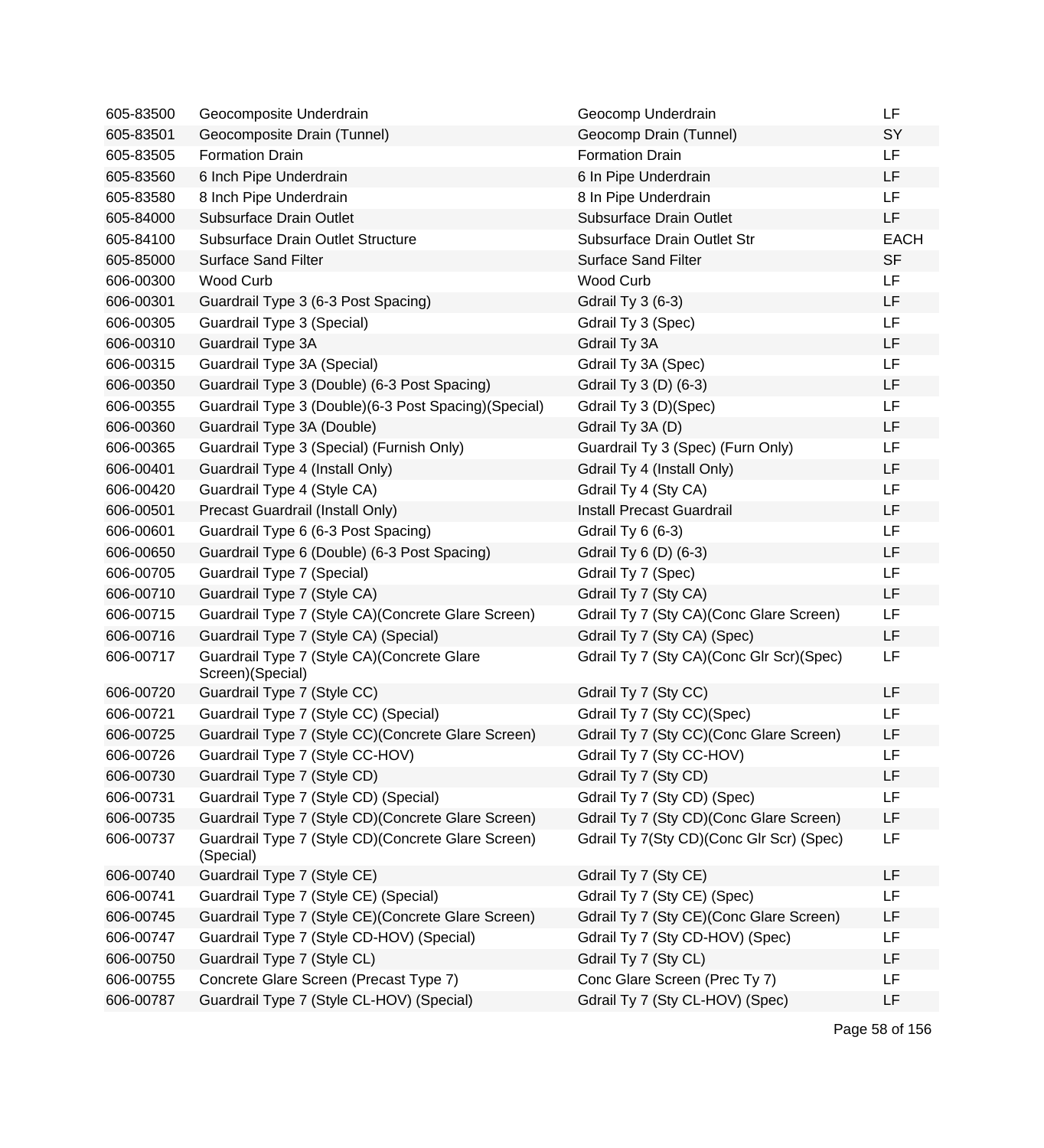| 606-00900 | Guardrail (Special)                   | Gdrail (Spec)              | LF          |
|-----------|---------------------------------------|----------------------------|-------------|
| 606-01320 | End Anchorage Type 3B                 | End Anchor Ty 3B           | <b>EACH</b> |
| 606-01340 | End Anchorage Type 3D                 | End Anchor Ty 3D           | <b>EACH</b> |
| 606-01370 | <b>Transition Type 3G</b>             | <b>Transition Ty 3G</b>    | <b>EACH</b> |
| 606-01371 | Transition Type 3G (Special)          | Transition Ty 3G (Spec)    | <b>EACH</b> |
| 606-01380 | Transition Type 3H                    | Transition Ty 3H           | <b>EACH</b> |
| 606-01381 | Transition Type 3H (Special)          | Transition Ty 3H (Spec)    | <b>EACH</b> |
| 606-01385 | Transition Type 3J                    | Transition Ty 3J           | <b>EACH</b> |
| 606-01390 | End Anchorage Type 3K                 | End Anchor Ty 3K           | <b>EACH</b> |
| 606-01395 | <b>Transition Type 3L</b>             | Transition Ty 3L           | <b>EACH</b> |
| 606-01460 | <b>Median Terminal</b>                | <b>Median Terminal</b>     | <b>EACH</b> |
| 606-02000 | End Anchorage (Special)               | End Anchor (Spec)          | <b>EACH</b> |
| 606-02003 | End Anchorage (Nonflared)             | End Anchor (Nonflared)     | <b>EACH</b> |
| 606-02005 | End Anchorage (Flared)                | End Anchor (Flared)        | <b>EACH</b> |
| 606-02007 | End Anchorage (Flared) (Special)      | End Anchor (Flared) (Spec) | <b>EACH</b> |
| 606-08300 | Place Guardrail Type 3                | Place Gdrail Ty 3          | <b>LF</b>   |
| 606-10200 | <b>Bridge Rail (Special)</b>          | Brdg Rail (Spec)           | <b>LF</b>   |
| 606-10300 | Bridge Rail Type 3                    | Brdg Rail Ty 3             | <b>LF</b>   |
| 606-10305 | Bridge Rail Type 3 (Special)          | Brdg Rail Ty 3 (Spec)      | LF          |
| 606-10325 | <b>Bridge Rail Type 3</b>             | Bridge Rail Ty 3           | LF          |
| 606-10350 | Bridge Rail Type 3R                   | Brdg Rail Ty 3R            | LF          |
| 606-10360 | Bridge Rail Type 3R (Special)         | Brdg Rail Ty 3R (Spec)     | LF          |
| 606-10400 | Bridge Rail Type 4                    | Brdg Rail Ty 4             | LF          |
| 606-10405 | Bridge Rail Type 4 (Special)          | Brdg Rail Ty 4 (Spec)      | LF          |
| 606-10420 | Bridge Rail Type 4 (Section A)        | Brdg Rail Ty 4 (Sect A)    | LF          |
| 606-10421 | Bridge Rail Type 4 (Section B)        | Brdg Rail Ty 4 (Sect B)    | LF          |
| 606-10450 | Bridge Rail Type 4R                   | Brdg Rail Ty 4R            | LF          |
| 606-10500 | Bridge Rail Type 4 (Continuous Slope) | Brdg Rail Ty 4 (Cont SI)   | LF          |
| 606-10650 | Bridge Rail Type T6                   | Brdg Rail Ty T6            | LF          |
| 606-10700 | Bridge Rail Type 7                    | Brdg Rail Ty 7             | LF          |
| 606-10705 | Bridge Rail Type 7 (Special)          | Brdg Rail Ty 7 (Spec)      | LF          |
| 606-10720 | Bridge Rail Type 7 (Section A)        | Brdg Rail Ty 7 (Sect A)    | LF          |
| 606-10742 | Bridge Rail Type 7 (42")              | Bridge Rail Ty 7 (42")     | LF          |
| 606-10750 | Bridge Rail Type 7R                   | Brdg Rail Ty 7R            | LF          |
| 606-10755 | Bridge Rail Type 7R (Special)         | Brdg Rail Ty 7R (Spec)     | LF          |
| 606-10800 | Bridge Rail Type 8                    | Brdg Rail Ty 8             | LF          |
| 606-10805 | Bridge Rail Type 8 (Special)          | Brdg Rail Ty 8 (Special)   | LF          |
| 606-10950 | Bridge Rail Type 9R                   | Brdg Rail Ty 9R            | LF          |
| 606-11000 | Bridge Rail Type 10                   | Brdg Rail Ty 10            | LF          |
| 606-11005 | Bridge Rail Type 10 (Special)         | Brdg Rail Ty 10 (Spec)     | LF          |
| 606-11010 | Bridge Rail Type 10R                  | Brdg Rail Ty 10R           | LF          |
| 606-11011 | Bridge Rail Type 10R (Install Only)   | Inst Brdg Rail Ty 10R      | LF          |
| 606-11015 | Bridge Rail Type 10R (Special)        | Brdg Rail Ty 10R (Spec)    | LF          |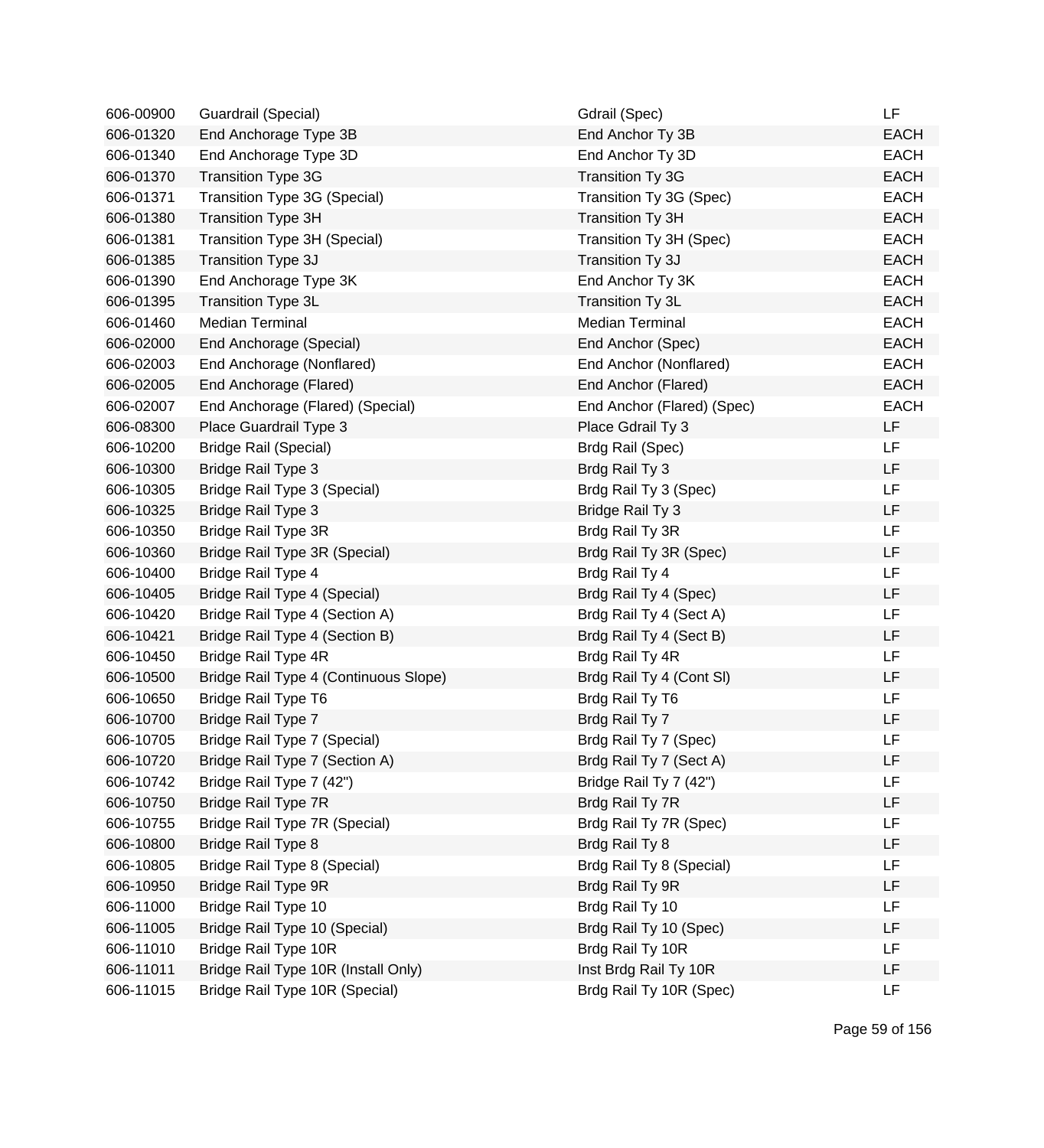| 606-11020 | Bridge Rail Type 10H                                                      | Brdg Rail Ty 10H                        | LF          |
|-----------|---------------------------------------------------------------------------|-----------------------------------------|-------------|
| 606-11025 | Bridge Rail Type 10H (Special)                                            | Brdg Rail Ty 10H (Spec)                 | <b>LF</b>   |
| 606-11030 | Bridge Rail Type 10M                                                      | Brdg Rail Ty 10M                        | <b>LF</b>   |
| 606-11032 | Bridge Rail Type 10M (Special)                                            | Brdg Rail Ty 10M (Spec)                 | <b>LF</b>   |
| 606-11033 | Bridge Rail Type 10M(Special)(Install Only)                               | Brdg Rail Ty 10M(Spec)(Inst Only)       | LF          |
| 606-11900 | <b>Bridge Rail Post</b>                                                   | <b>Brdg Rail Post</b>                   | <b>EACH</b> |
| 606-20010 | <b>Tensioned Cable Barrier</b>                                            | <b>Tensioned Cable Barrier</b>          | LF          |
| 606-20013 | Tensioned Cable Barrier (TL-3)                                            | Tensioned Cable Barrier (TL-3)          | LF          |
| 606-20014 | Tensioned Cable Barrier (TL-4)                                            | Tensioned Cable Barrier (TL-4)          | LF.         |
| 606-20015 | Tensioned Cable Barrier (TL-3)(Special)                                   | Tensioned Cable Barrier (TL-3)(Special) | LF          |
| 606-21010 | End Anchorage (Tensioned Cable Barrier)                                   | End Anchor (Tens Cab Bar)               | <b>EACH</b> |
| 606-32405 | Light Standard Steel (40 Foot) (2 Arm)                                    | Light Stand Steel (40 Ft) (2 Arm)       | <b>EACH</b> |
| 606-40400 | <b>Structural Concrete Stain</b>                                          | <b>Struct Conc Stain</b>                | SY          |
| 606-99998 | Guardrail (Special)                                                       | Gdrail (Spec)                           | <b>SF</b>   |
| 606-99999 | Guardrail Type 7 (Precast)                                                | Gdrail Ty 7 (Precast)                   | LF          |
| 607-00000 | Line Post                                                                 | Line Post                               | <b>EACH</b> |
| 607-00005 | <b>End Post</b>                                                           | <b>End Post</b>                         | <b>EACH</b> |
| 607-00006 | End Post (Tubing)                                                         | End Post (Tube)                         | <b>EACH</b> |
| 607-00010 | Corner and Line Brace Post                                                | Corner and Line Br Post                 | <b>EACH</b> |
| 607-00011 | Corner and Line Brace Post (Tubing)                                       | Corner and Line Br Post (Tube)          | <b>EACH</b> |
| 607-00015 | End Post (Special)                                                        | End Post (Spec)                         | <b>EACH</b> |
| 607-00020 | Corner and Line Brace Post (Special)                                      | Corner and Line Br Post (Spec)          | <b>EACH</b> |
| 607-00030 | <b>Brace Post (Special)</b>                                               | Br Post (Spec)                          | <b>EACH</b> |
| 607-01000 | Fence Barbed Wire with Metal Posts                                        | Fence BW MP                             | <b>LF</b>   |
| 607-01010 | Fence Barbed Wire with Metal Posts (Special)                              | Fence BW MP (Spec)                      | <b>LF</b>   |
| 607-01025 | <b>Install Fence</b>                                                      | Inst Fence                              | LF          |
| 607-01030 | Fence (Furnish Only)                                                      | <b>Furnish Fence</b>                    | LF          |
| 607-01050 | <b>Fence Wire With Metal Posts</b>                                        | Fence Wire MP                           | LF          |
| 607-01055 | Fence Wire With Treated Wooden Posts                                      | Fence Wire TWP                          | LF          |
| 607-01100 | Fence Barbed Wire With Treated Wooden Posts                               | Fence BW TWP                            | LF          |
| 607-01110 | Fence Barbed Wire With Treated Wooden Posts (Special) Fence BW TWP (Spec) |                                         | LF          |
| 607-11200 | Fence Combination Wire With Metal Posts                                   | Fence CW MP                             | LF          |
| 607-11210 | Fence Combination Wire With Tubing Posts                                  | Fence CW TP                             | LF          |
| 607-11220 | Fence Combination Wire With Metal Posts (Special)                         | Fence CW MP (Spec)                      | LF          |
| 607-11300 | Fence Combination Wire With Treated Wooden Posts                          | Fence CW TWP                            | LF          |
| 607-11310 | Fence Combination Wire With Treated Wooden Posts<br>(Special)             | Fence CW TWP (Spec)                     | LF          |
| 607-11350 | Fence Deer                                                                | Fence Deer                              | LF          |
| 607-11352 | Fence Deer (Wire Mesh)                                                    | Fence Deer (Wire Mesh)                  | LF          |
| 607-11354 | Fence Deer (Wooden Stays)                                                 | Fence Deer (Wooden Stays)               | LF          |
| 607-11360 | Fence Deer (Special)                                                      | Fence Deer (Spec)                       | LF          |
| 607-11400 | <b>Fence Picket</b>                                                       | <b>Fence Picket</b>                     | LF          |
| 607-11450 | Fence Split Cedar                                                         | Fence Split Cedar                       | LF          |
| 607-11455 | Fence Wood                                                                | Fence Wood                              | LF          |
|           |                                                                           |                                         |             |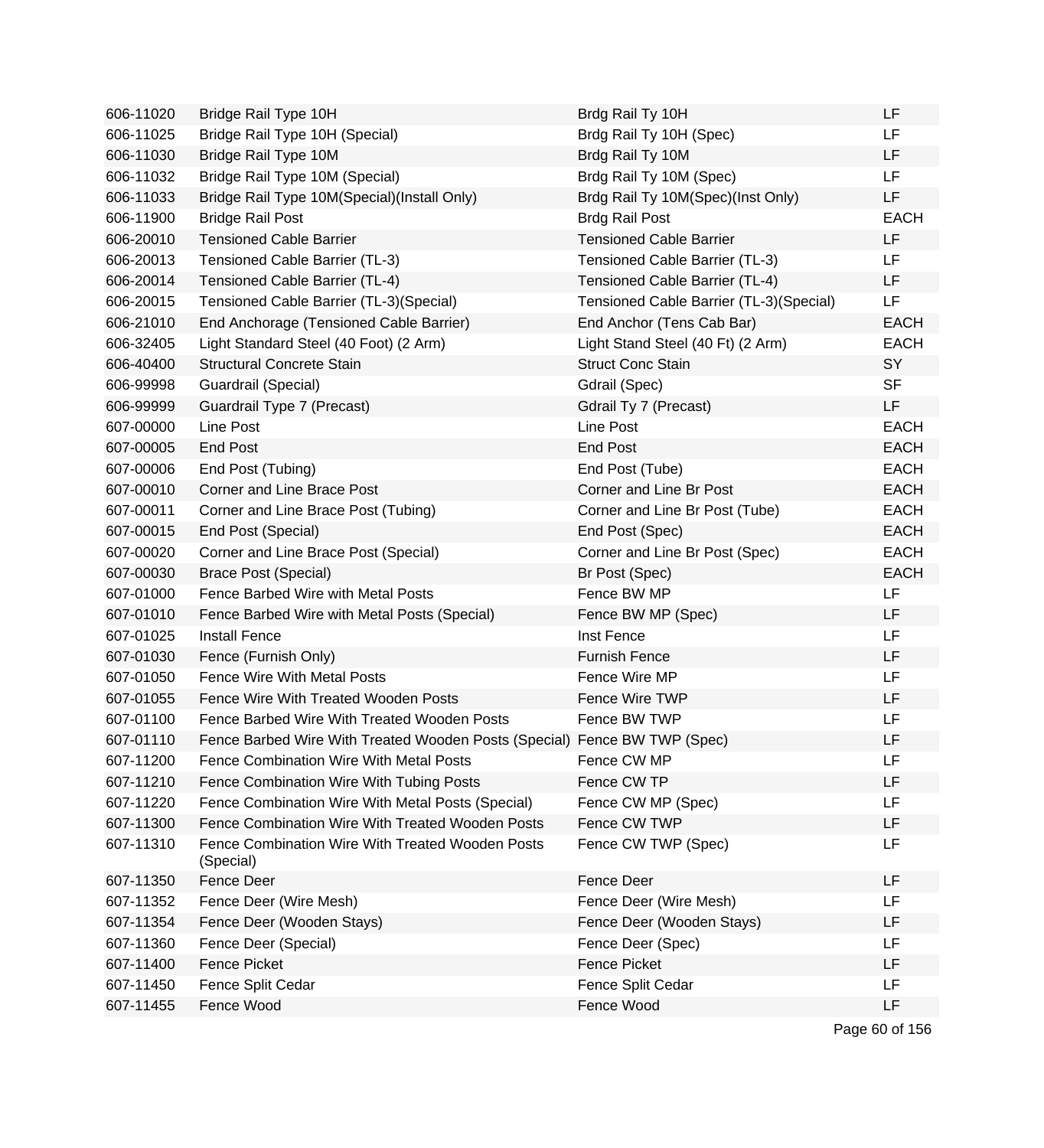| 607-11460 | Fence Wood Railing                           | Fence Wood Rail                      | LF             |
|-----------|----------------------------------------------|--------------------------------------|----------------|
| 607-11500 | Fence Stockade                               | Fence Stockade                       | LF             |
| 607-11525 | Fence (Plastic)                              | Fence (Plastic)                      | LF             |
| 607-11530 | Fence (Special)                              | Fence (Spec)                         | LF             |
| 607-11550 | Screen Wall                                  | Screen Wall                          | LF             |
| 607-11560 | Debris Barrier                               | Debris Barrier                       | <b>SF</b>      |
| 607-11575 | Rock Fall Fence                              | <b>Rock Fall Fence</b>               | LF             |
| 607-11576 | <b>Temporary Rockfall Containment System</b> | <b>Temp Rockfall Containment Sys</b> | L <sub>S</sub> |
| 607-11577 | Portable Rockfall Fence Assembly             | <b>Port Rockfall Fence Assem</b>     | LF             |
| 607-11579 | <b>Tire Fender</b>                           | <b>Tire Fender</b>                   | SY             |
| 607-11580 | Fence (Temporary)                            | Fence (Temp)                         | LF             |
| 607-11581 | Fence (Temporary) (Special)                  | Fence (Temp) (Spec)                  | LF             |
| 607-11590 | <b>Flex Post Fence</b>                       | <b>Flex Post Fence</b>               | LF             |
| 607-11595 | Flex Post Fence (Special)                    | Flex Post Fence (Spec)               | LF             |
| 607-11598 | <b>Threadbar Fence</b>                       | <b>Threadbar Fence</b>               | LF             |
| 607-11600 | Fence Wood (Sound Barrier)                   | Fence Wood (Sound)                   | <b>SF</b>      |
| 607-11648 | Fence Wood (Sound Barrier) (48 Inch)         | Fence Wood (Sound) (48 In)           | LF             |
| 607-11672 | Fence Wood (Sound Barrier) (72 Inch)         | Fence Wood (Sound) (72 In)           | LF             |
| 607-11696 | Fence Wood (Sound Barrier) (96 Inch)         | Fence Wood (Sound) (96 In)           | LF             |
| 607-11720 | Fence Wood (Sound Barrier) (120 Inch)        | Fence Wood (Sound) (120 In)          | LF             |
| 607-11744 | Fence Wood (Sound Barrier) (144 Inch)        | Fence Wood (Sound) (144 In)          | LF             |
| 607-11768 | Fence Wood (Sound Barrier) (168 Inch)        | Fence Wood (Sound) (168 In)          | LF             |
| 607-11799 | Fence Wood (Sound Barrier) (Special)         | Fence Wood (Sound) (Spec)            | LF             |
| 607-11924 | Fence Metal (Sound Barrier) (24 Inch)        | Fence Metal (Sound) (24 In)          | LF             |
| 607-11936 | Fence Metal (Sound Barrier) (36 Inch)        | Fence Metal (Sound) (36 In)          | LF             |
| 607-11937 | Fence Metal (36 Inch)                        | Fence Metal (36 In)                  | LF             |
| 607-11942 | Fence Metal (Sound Barrier) (42 Inch)        | Fence Metal (Sound) (42 In)          | LF             |
| 607-11948 | Fence Metal (Sound Barrier) (48 Inch)        | Fence Metal (Sound) (48 In)          | LF             |
| 607-11960 | Fence Metal (Sound Barrier) (60 Inch)        | Fence Metal (Sound) (60 In)          | LF             |
| 607-11964 | Fence Metal (Sound Barrier) (64 Inch)        | Fence Metal (Sound) (64 In)          | LF             |
| 607-11972 | Fence Metal (Sound Barrier) (72 Inch)        | Fence Metal (Sound) (72 In)          | LF             |
| 607-11996 | Fence Metal (Sound Barrier) (96 Inch)        | Fence Metal (Sound) (96 In)          | LF             |
| 607-12120 | Fence Metal (Sound Barrier) (120 Inch)       | Fence Metal (Sound) (120 In)         | LF             |
| 607-12144 | Fence Metal (Sound Barrier) (144 Inch)       | Fence Metal (Sound) (144 In)         | LF             |
| 607-13000 | Fence Masonry (Sound Barrier)                | Fence Msnry (Sound)                  | <b>SF</b>      |
| 607-13064 | Fence Masonry (Sound Barrier) (64 Inch)      | Fence Msnry (Sound) (64 In)          | LF             |
| 607-13072 | Fence Masonry (Sound Barrier) (72 Inch)      | Fence Msnry (Sound) (72 In)          | LF             |
| 607-13088 | Fence Masonry (Sound Barrier) (88 Inch)      | Fence Msnry (Sound)(88 In)           | LF             |
| 607-13096 | Fence Masonry (Sound Barrier) (96 Inch)      | Fence Msnry (Sound) (96 In)          | LF             |
| 607-13104 | Fence Masonry (Sound Barrier) (104 Inch)     | Fence Msnry (Sound) (104 In)         | LF             |
| 607-13112 | Fence Masonry (Sound Barrier) (112 Inch)     | Fence Msnry (Sound) (112 In)         | LF             |
| 607-13120 | Fence Masonry (Sound Barrier) (120 Inch)     | Fence Msnry (Sound) (120 In)         | LF             |
| 607-13144 | Fence Masonry (Sound Barrier) (144 Inch)     | Fence Msnry (Sound) (144 In)         | LF             |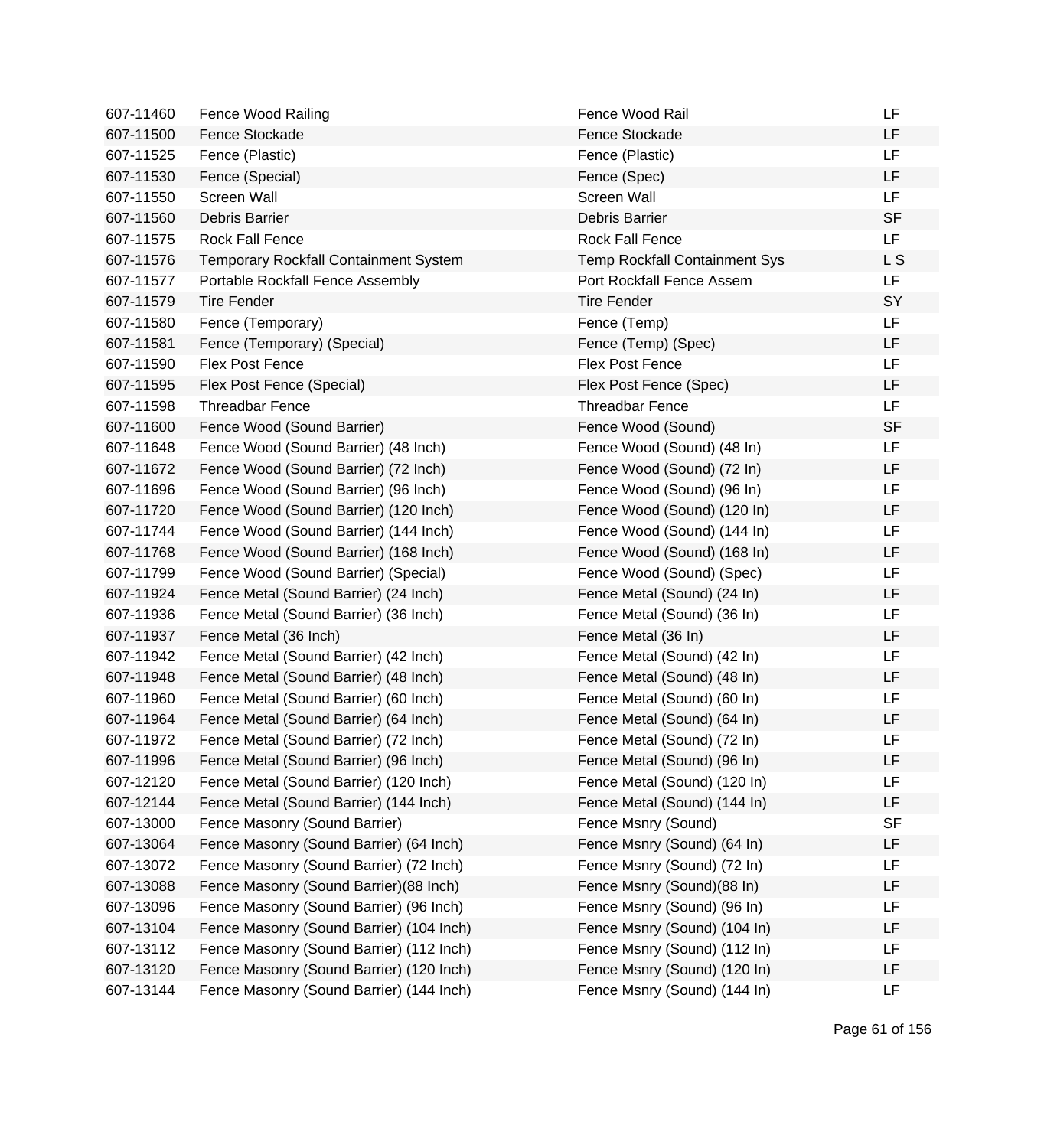| 607-13156 | Fence Masonry (Sound Barrier) (156 Inch)   | Fence Msnry (Sound) (156 In)   | LF          |
|-----------|--------------------------------------------|--------------------------------|-------------|
| 607-13168 | Fence Masonry (Sound Barrier) (168 Inch)   | Fence Msnry (Sound) (168 In)   | LF          |
| 607-13180 | Fence Masonry (Sound Barrier) (180 Inch)   | Fence Msnry (Sound) (180 In)   | LF          |
| 607-13196 | Fence Masonry (Sound Barrier) (196 Inch)   | Fence Msnry (Sound) (196 In)   | LF          |
| 607-14000 | Fence Composite (Sound Barrier)            | Fence Comp (Sound)             | <b>SF</b>   |
| 607-14090 | Fence Composite (Sound Barrier) (90 Inch)  | Fence Comp (Sound) (90 In)     | LF          |
| 607-14120 | Fence Composite (Sound Barrier) (120 Inch) | Fence Comp (Sound) (120 In)    | LF          |
| 607-14144 | Fence Composite (Sound Barrier) (144 Inch) | Fence Comp (Sound) (144 In)    | LF          |
| 607-15000 | Fence Concrete (Sound Barrier)             | Fence Conc (Sound)             | <b>SF</b>   |
| 607-15005 | Fence Concrete (Special)                   | Fence Conc (Spec)              | <b>SF</b>   |
| 607-15015 | Fence Concrete (Sound) (Install Only)      | Fence Conc (Sound) (Inst)      | <b>SF</b>   |
| 607-15100 | Fence (Sound Barrier)                      | Fence (Sound)                  | <b>SF</b>   |
| 607-15144 | Fence Concrete (Sound Barrier)(144 Inch)   | Fence Concrete (Sound)(144 In) | LF          |
| 607-15200 | Fence (Sound Barrier) (Alternate)          | Fence (Sound) (Alt)            | <b>SF</b>   |
| 607-16000 | Sound Barrier Rehabilitation               | Sound Barrier Rehab            | <b>SF</b>   |
| 607-20000 | Safety Screen                              | <b>Safety Screen</b>           | <b>EACH</b> |
| 607-20100 | Glare Screen (Modular)                     | Glare Screen (Modular)         | LF          |
| 607-20110 | Glare Screen (Special)                     | Glare Screen (Special)         | LF          |
| 607-20124 | Glare Screen (24 Inch)                     | Glare Screen (24 In)           | LF          |
| 607-21300 | <b>Fence Barrier With Metal Posts</b>      | Fence Barrier MP               | LF          |
| 607-32000 | <b>Fence Picket Snow</b>                   | <b>Fence Picket Snow</b>       | LF          |
| 607-32100 | <b>Fence Steel Snow</b>                    | <b>Fence Steel Snow</b>        | LF          |
| 607-32208 | Wood Snow Fence (8 Foot High)              | Wood Snow Fence (8 Ft)         | <b>EACH</b> |
| 607-32210 | Wood Snow Fence (10 Foot High)             | Wood Snow Fence (10 Ft)        | <b>EACH</b> |
| 607-32212 | Wood Snow Fence (12 Foot High)             | Wood Snow Fence (12 Ft)        | <b>EACH</b> |
| 607-32300 | Fence (Chain Link/Masonry)                 | Fence (CL/Msnry)               | LF          |
| 607-52900 | Line Post (Chain Link)                     | Line Post (CL)                 | <b>EACH</b> |
| 607-52905 | End Post (Chain Link)                      | End Post (CL)                  | <b>EACH</b> |
| 607-52910 | Corner and Line Brace Post (Chain Link)    | Corner and Line Br Post (CL)   | <b>EACH</b> |
| 607-53001 | Fence Chain Link (PVC Coated)              | Fence CL (PVC)                 | LF          |
| 607-53005 | Fence Chain Link (Special)                 | Fence CL (Spec)                | LF          |
| 607-53010 | Fence Chain Link (Industrial)              | Fence CL (Indust)              | LF          |
| 607-53136 | Fence Chain Link (36 Inch)                 | Fence CL (36 In)               | LF          |
| 607-53137 | Fence Chain Link (Special) (36 Inch)       | Fence CL (Spec) (36 In)        | LF          |
| 607-53142 | Fence Chain Link (42 Inch)                 | Fence CL (42 In)               | LF          |
| 607-53143 | Fence Chain Link (Special) (42 Inch)       | Fence CL (Spec) (42 In)        | LF          |
| 607-53148 | Fence Chain Link (48 Inch)                 | Fence CL (48 In)               | LF          |
| 607-53149 | Fence Chain Link (Special) (48 Inch)       | Fence CL (Spec) (48 In)        | LF          |
| 607-53155 | Fence Chain Link (Special) (54 Inch)       | Fence CL (Spec)(54 In)         | LF          |
| 607-53160 | Fence Chain Link (60 Inch)                 | Fence CL (60 In)               | LF          |
| 607-53161 | Fence Chain Link (Special) (60 Inch)       | Fence CL (Spec) (60 In)        | LF          |
| 607-53169 | Fence Chain Link (Special) (68 Inch)       | Fence CL (Spec)(68 In)         | LF          |
| 607-53172 | Fence Chain Link (72 Inch)                 | Fence CL (72 In)               | LF          |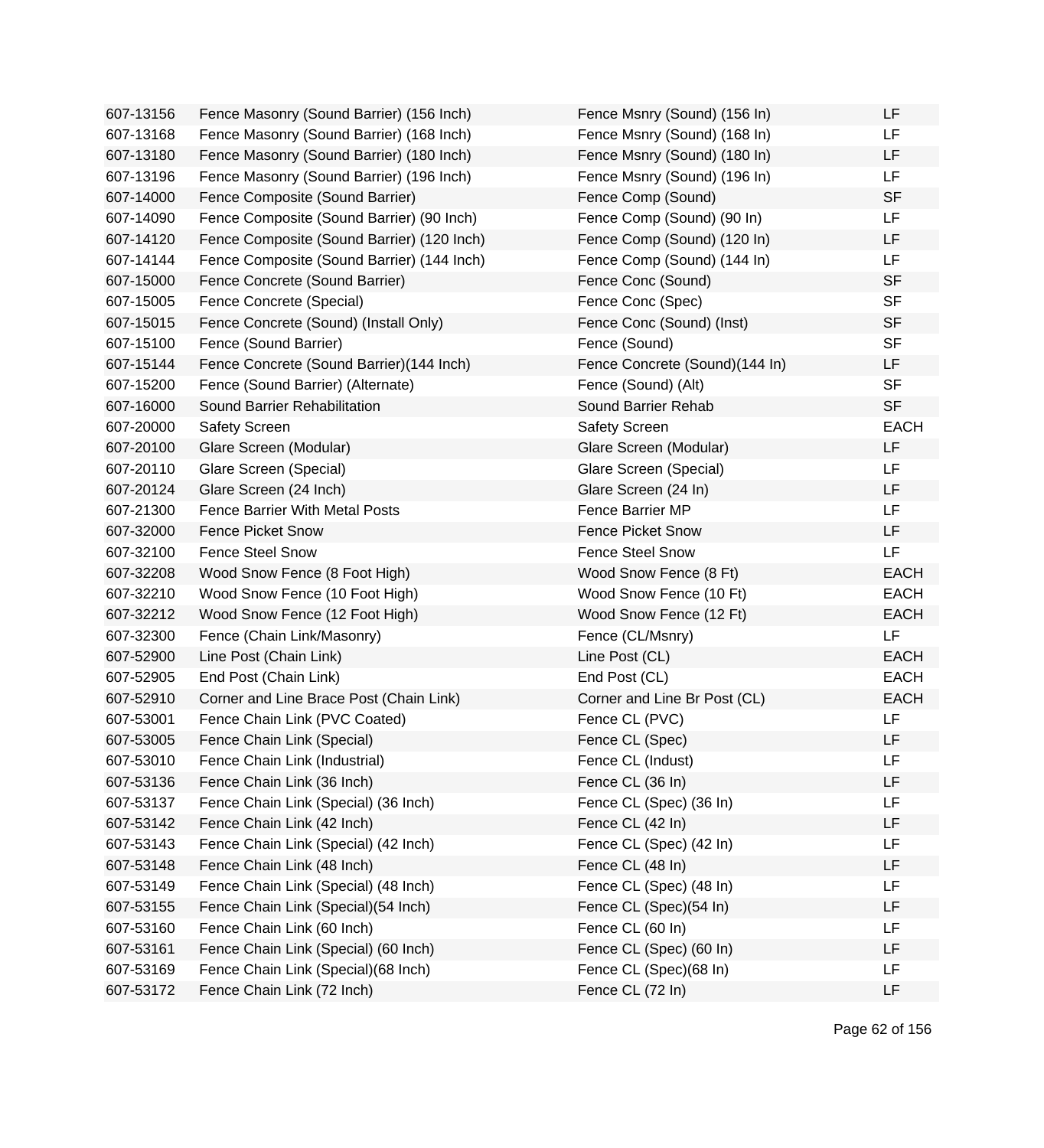| 607-53173 | Fence Chain Link (Special) (72 Inch)   | Fence CL (Spec) (72 In)    | LF          |
|-----------|----------------------------------------|----------------------------|-------------|
| 607-53178 | Fence Chain Link (Spec) (78 In)        | Fence CL (Spec) (78 In)    | LF          |
| 607-53184 | Fence Chain Link (84 Inch)             | Fence CL (84 In)           | LF          |
| 607-53185 | Fence Chain Link (Special) (84 Inch)   | Fence CL (Spec) (84 In)    | LF          |
| 607-53189 | Fence (Chain Link) (Special) (88 Inch) | Fence (CL)(Spec)(88 In)    | LF          |
| 607-53191 | Fence Chain Link (Special) (92 Inch)   | Fence CL (Spec) (92 In)    | LF          |
| 607-53196 | Fence Chain Link (96 Inch)             | Fence CL (96 In)           | <b>LF</b>   |
| 607-53197 | Fence Chain Link (Special) (96 Inch)   | Fence CL (Spec) (96 In)    | <b>LF</b>   |
| 607-53203 | Fence Chain Link (Special)(102 Inch)   | Fence CL (Spec)(102 In)    | LF          |
| 607-53220 | Fence Chain Link (120 Inch)            | Fence CL (120 In)          | LF          |
| 607-53244 | Fence Chain Link (144 Inch)            | Fence CL (144 In)          | <b>LF</b>   |
| 607-53500 | Fence Chain Link (Pedestrian)          | Fence CL (Pedest)          | LF          |
| 607-54072 | Fence Chain Link Screen (72 Inch)      | Fence CL Screen (72 In)    | <b>LF</b>   |
| 607-54096 | Fence Chain Link Screen (96 Inch)      | Fence CL Screen (96 In)    | LF          |
| 607-54120 | Fence Chain Link Screen (120 Inch)     | Fence CL Screen (120 In)   | LF          |
| 607-54144 | Fence Chain Link Screen (144 Inch)     | Fence CL Screen (144 In)   | LF          |
| 607-55000 | Fabric Chain Link                      | <b>Fabric CL</b>           | <b>SF</b>   |
| 607-55001 | Fabric Chain Link (PVC Coated)         | Fabric CL (PVC)            | <b>SF</b>   |
| 607-55030 | Mesh Post                              | Mesh Post                  | <b>EACH</b> |
| 607-55031 | Mesh Post (Special)                    | Mesh Post (Spec)           | <b>EACH</b> |
| 607-55040 | Mesh Anchor                            | Mesh Anchor                | <b>EACH</b> |
| 607-55041 | Mesh Anchor                            | Mesh Anchor                | LF          |
| 607-55050 | Mesh Anchor (Special)                  | Mesh Anchor (Spec)         | <b>EACH</b> |
| 607-55060 | Mesh Pin                               | Mesh Pin                   | <b>EACH</b> |
| 607-55100 | Wire Mesh                              | Wire Mesh                  | <b>SF</b>   |
| 607-55101 | Cable Net (1/2 Inch)                   | Cable Net (1/2 In)         | <b>SF</b>   |
| 607-55102 | Cable Net (5/16 Inch)                  | Cable Net (5/16 In)        | <b>SF</b>   |
| 607-55103 | Cable Net (Special)                    | Cable Net (Spec)           | <b>SF</b>   |
| 607-55105 | <b>Cable Net Extension</b>             | <b>Cable Net Extension</b> | <b>SF</b>   |
| 607-55200 | Rock Anchor                            | <b>Rock Anchor</b>         | LF          |
| 607-56001 | Fence (Animal Protection)              | Fence (Animal Protect)     | <b>LF</b>   |
| 607-60000 | Deer Gate                              | Deer Gate                  | <b>EACH</b> |
| 607-60001 | Pedestrian Gate (Special)              | Pedest Gate (Spec)         | <b>EACH</b> |
| 607-60002 | Game Ramp                              | Game Ramp                  | <b>EACH</b> |
| 607-60003 | 3 Foot Gate Walk                       | 3 Ft Gate Walk             | <b>EACH</b> |
| 607-60004 | 4 Foot Gate Walk                       | 4 Ft Gate Walk             | <b>EACH</b> |
| 607-60005 | 5 Foot Gate Walk                       | 5 Ft Gate Walk             | <b>EACH</b> |
| 607-60006 | 6 Foot Gate Walk                       | 6 Ft Gate Walk             | <b>EACH</b> |
| 607-60010 | Game Ramp (Lumber)                     | Game Ramp (Lumber)         | <b>EACH</b> |
| 607-60012 | Game Ramp (Backfill)                   | Game Ramp (Backfill)       | <b>EACH</b> |
| 607-60014 | Game Ramp (Seeding)                    | Game Ramp (Seeding)        | <b>EACH</b> |
| 607-60103 | 3 Foot Gate                            | 3 Ft Gate                  | <b>EACH</b> |
| 607-60105 | 4 Foot Gate (Special)                  | 4 Foot Gate (Spec)         | <b>EACH</b> |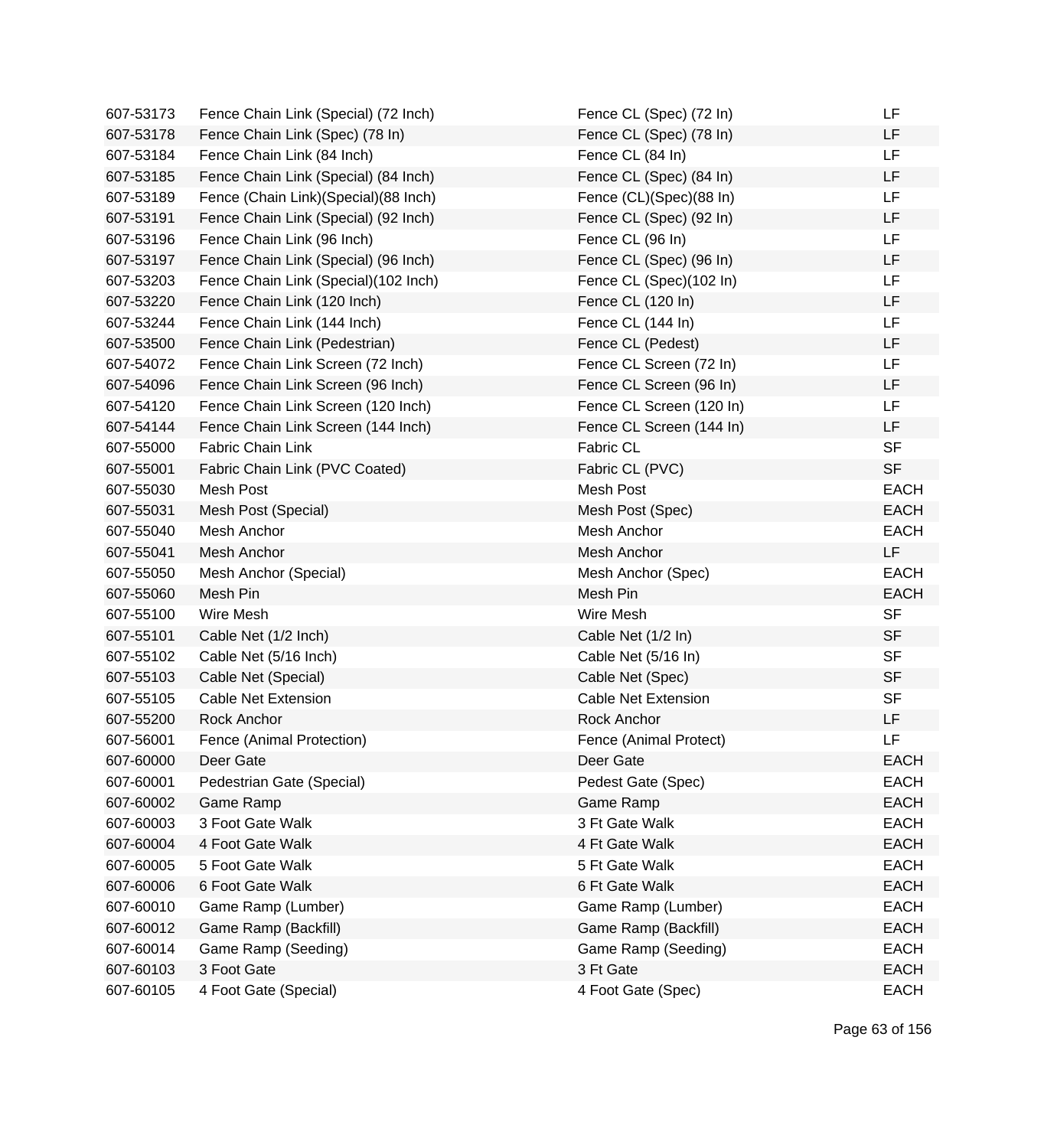| 607-60108 | 8 Foot Gate                                   | 8 Ft Gate                      | <b>EACH</b> |
|-----------|-----------------------------------------------|--------------------------------|-------------|
| 607-60109 | 8 Foot Gate (Special)                         | 8 Foot Gate (Spec)             | <b>EACH</b> |
| 607-60110 | 10 Foot Gate                                  | 10 Ft Gate                     | <b>EACH</b> |
| 607-60111 | 10 Foot Gate (Special)                        | 10 Ft Gate (Spec)              | <b>EACH</b> |
| 607-60112 | 12 Foot Gate                                  | 12 Ft Gate                     | <b>EACH</b> |
| 607-60113 | 12 Foot Gate (Special)                        | 12 Ft Gate (Spec)              | <b>EACH</b> |
| 607-60114 | 14 Foot Gate                                  | 14 Ft Gate                     | <b>EACH</b> |
| 607-60115 | 14 Foot Gate (Chain Link) (PVC Coated)        | 14 Ft Gate(CL)(PVC Coated)     | <b>EACH</b> |
| 607-60116 | 16 Foot Gate                                  | 16 Ft Gate                     | <b>EACH</b> |
| 607-60117 | 16 Foot Gate (Special)                        | 16 Ft Gate (Spec)              | <b>EACH</b> |
| 607-60119 | 18 Foot Gate (Special)                        | 18 Ft Gate (Spec)              | <b>EACH</b> |
| 607-60120 | 20 Foot Gate                                  | 20 Ft Gate                     | <b>EACH</b> |
| 607-60121 | 20 Foot Gate (Special)                        | 20 Ft Gate (Spec)              | <b>EACH</b> |
| 607-60153 | 3 Foot Gate (Special)                         | 3 Ft Gate (Spec)               | <b>EACH</b> |
| 607-60203 | 3 Ft Gate Single (Chain Link)                 | 3 Ft Gate S (CL)               | <b>EACH</b> |
| 607-60208 | 8 Ft Gate Single (Chain Link)                 | 8 Ft Gate S (CL)               | <b>EACH</b> |
| 607-60212 | 12 Foot Gate Single (Chain Link)              | 12 Ft Gate S (CL)              | <b>EACH</b> |
| 607-60215 | 15 Foot Gate Single (Chain Link)              | 15 Ft Gate S (CL)              | <b>EACH</b> |
| 607-60216 | 16 Foot Gate Single (Chain Link)              | 16 Ft Gate S (CL)              | <b>EACH</b> |
| 607-60218 | 18 Foot Gate Single (Chain Link)              | 18 Ft Gate S (CL)              | <b>EACH</b> |
| 607-60220 | 20 Foot Gate Single (Chain Link)              | 20 Ft Gate S (CL)              | <b>EACH</b> |
| 607-60230 | 30 Foot Gate Single (Chain Link)              | 30 Ft Gate S (CL)              | <b>EACH</b> |
| 607-60240 | 40 Foot Gate Single (Chain Link)              | 40 Ft Gate S (CL)              | <b>EACH</b> |
| 607-60266 | 16 Foot Gate Double (Chain Link)              | 16 Ft Gate D (CL)              | <b>EACH</b> |
| 607-60270 | 20 Foot Gate Double (Chain Link)              | 20 Ft Gate D (CL)              | <b>EACH</b> |
| 607-60271 | 20 Foot Gate Double (Chain Link) (PVC Coated) | 20 Ft Gate D (CL) (PVC Coated) | <b>EACH</b> |
| 607-60274 | 24 Foot Gate Double (Chain Link)              | 24 Ft Gate D (CL)              | <b>EACH</b> |
| 607-60276 | 26 Foot Gate Double (Chain Link)              | 26 Ft Gate D (CL)              | <b>EACH</b> |
| 607-60280 | 30 Foot Gate Double (Chain Link)              | 30 Ft Gate D (CL)              | <b>EACH</b> |
| 607-60290 | 40 Foot Gate Double (Chain Link)              | 40 Ft Gate D (CL)              | <b>EACH</b> |
| 607-60316 | 16 Foot Gate Twin                             | 16 Ft Gate Twin                | <b>EACH</b> |
| 607-60320 | 20 Foot Gate Twin                             | 20 Ft Gate Twin                | EACH        |
| 607-60324 | 24 Foot Gate Twin                             | 24 Ft Gate Twin                | <b>EACH</b> |
| 607-60332 | 32 Foot Gate Twin                             | 32 Ft Gate Twin                | <b>EACH</b> |
| 607-60335 | 35 Foot Gate Twin                             | 35 Ft Gate Twin                | <b>EACH</b> |
| 607-60340 | 40 Foot Gate Twin                             | 40 Ft Gate Twin                | <b>EACH</b> |
| 607-60420 | 20 Foot Gate Twin (Special)                   | 20 Ft Gate Twin (Spec)         | <b>EACH</b> |
| 607-60424 | 24 Foot Gate Twin (Special)                   | 24 Ft Gate Twin (Spec)         | <b>EACH</b> |
| 607-60514 | 14 Foot Gate (Special)                        | 14 Ft Gate (Spec)              | <b>EACH</b> |
| 607-60516 | Place 16 Foot Gate                            | Place 16 Ft Gate               | <b>EACH</b> |
| 607-60520 | Place 20 Foot Gate                            | Place 20 Ft Gate               | <b>EACH</b> |
| 607-60524 | 24 Foot Gate (Special)                        | 24 Ft Gate (Spec)              | <b>EACH</b> |
| 607-60600 | <b>Security Gate</b>                          | <b>Security Gate</b>           | <b>EACH</b> |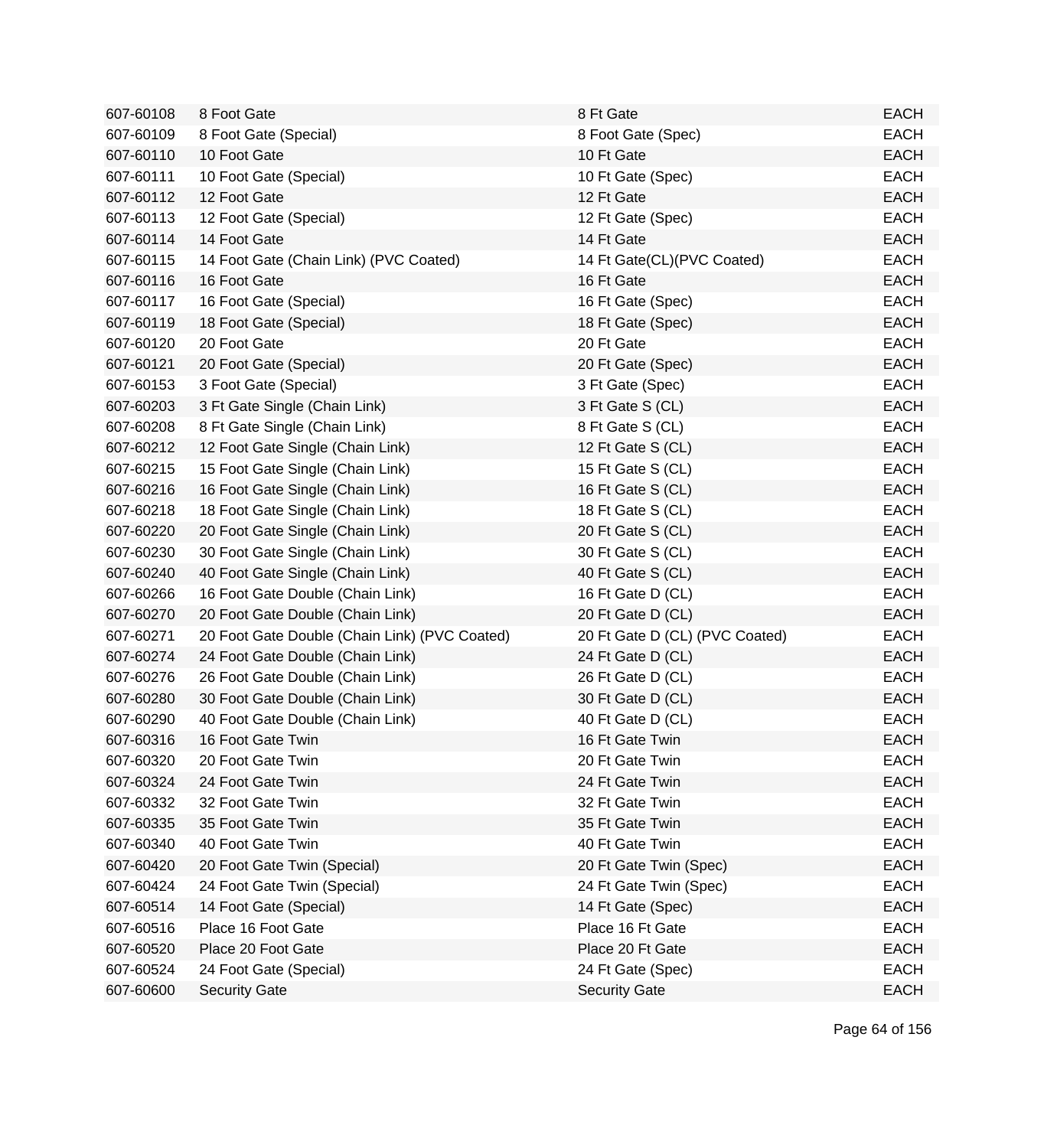| 607-60610 | <b>Vehicle Gate</b>                             | <b>Vehicle Gate</b>              | <b>EACH</b>    |
|-----------|-------------------------------------------------|----------------------------------|----------------|
| 607-60620 | Road Closure Gate                               | <b>Road Closure Gate</b>         | <b>EACH</b>    |
| 607-60625 | Road Closure Gate (Install Only)                | Road Closure Gate (Install Only) | <b>EACH</b>    |
| 607-60630 | <b>HOV Gate</b>                                 | <b>HOV Gate</b>                  | <b>EACH</b>    |
| 607-60635 | <b>HOV Gate Foundation</b>                      | <b>HOV Gate Foundation</b>       | <b>EACH</b>    |
| 607-60650 | <b>HOV Gate Controller Cabinet</b>              | <b>HOV Gate Ctrl Cab</b>         | <b>EACH</b>    |
| 607-61216 | 16 Foot Gate Double Screen                      | 16 Ft Gate D S                   | <b>EACH</b>    |
| 607-61220 | 20 Foot Gate Double Screen                      | 20 Ft Gate D S                   | <b>EACH</b>    |
| 607-61224 | 24 Foot Gate Double Screen                      | 24 Ft Gate D S                   | <b>EACH</b>    |
| 607-61232 | 32 Foot Gate Double Screen                      | 32 Ft Gate D S                   | <b>EACH</b>    |
| 607-62000 | Temporary Rockfall Containment System           | Temp Rock Contain Sys            | L <sub>S</sub> |
| 608-00000 | <b>Concrete Sidewalk</b>                        | <b>Conc Sidewalk</b>             | SY             |
| 608-00003 | Concrete Sidewalk (Fast Track)                  | Conc Sidewalk (Fast Track)       | SY             |
| 608-00005 | Concrete Sidewalk (Special)                     | Conc Sidewalk (Spec)             | SY             |
| 608-00006 | Concrete Sidewalk (6 Inch)                      | Conc Sidewalk (6 In)             | SY             |
| 608-00010 | Concrete Curb Ramp                              | Conc Curb Ramp                   | SY             |
| 608-00011 | Curb Ramp (Fast Track)                          | Curb Ramp (Fast Track)           | SY             |
| 608-00012 | Curb Ramp (Special)                             | Curb Ramp (Spec)                 | SY             |
| 608-00015 | Detectable Warnings                             | Detectable Warnings              | <b>SF</b>      |
| 608-00016 | Detectable Warnings (Install Only)              | Inst Detectable Warnings         | <b>SF</b>      |
| 608-00020 | Concrete Bikeway                                | Conc Bikeway                     | SY             |
| 608-00024 | Concrete Bikeway (4 Inch)                       | Conc Bikeway (4 In)              | SY             |
| 608-00025 | Concrete Bikeway (5 Inch)                       | Conc Bikeway (5 In)              | SY             |
| 608-00026 | Concrete Bikeway (6 Inch)                       | Conc Bikeway (6 In)              | SY             |
| 608-00028 | Concrete Bikeway (8 Inch)                       | Conc Bikeway (8 In)              | SY             |
| 608-00040 | Concrete Bikeway (Special)                      | Conc Bikeway (Spec)              | SY             |
| 608-00050 | <b>Brick Pavers</b>                             | <b>Brick Pavers</b>              | <b>SF</b>      |
| 608-00051 | <b>Brick Pavers (Install Only)</b>              | Inst Brick Pavers                | <b>SF</b>      |
| 608-00052 | Brick Pavers (Furnish Only)                     | <b>Furn Brick Pavers</b>         | <b>SF</b>      |
| 608-00060 | <b>Stone Pavers</b>                             | <b>Stone Pavers</b>              | <b>SF</b>      |
| 608-00070 | <b>Interlocking Pavers</b>                      | <b>Interlock Pavers</b>          | <b>SF</b>      |
| 608-00100 | Reinforced Grass/Concrete Porous Pavement       | Reinf Grass/Conc Pvmt            | SY             |
| 608-00110 | Reinforced Grass/Plastic Porous Pavement        | Reinf Grass/Plastic Pvmt         | SY             |
| 608-00350 | Concrete Sidewalk (Colored)                     | Conc Sidewalk (C)                | SY             |
| 608-00400 | Concrete Sidewalk (Colored) (Exposed Aggregate) | Conc Sidewalk (C) (EA)           | SY             |
| 608-00500 | Concrete Sidewalk (Exposed Aggregate)           | Conc Sidewalk (EA)               | SY             |
| 608-01000 | <b>Bituminous Sidewalk</b>                      | <b>Bitum Sidewalk</b>            | <b>TON</b>     |
| 608-01010 | <b>Bituminous Curb Ramp</b>                     | <b>Bitum Curb Ramp</b>           | <b>TON</b>     |
| 608-01500 | <b>Bituminous Bikeway</b>                       | <b>Bitum Bikeway</b>             | <b>TON</b>     |
| 608-01550 | <b>Place Asphalt Millings</b>                   | Place Asph Millings              | SY             |
| 608-01600 | Aggregate Walkway                               | Aggregate Walkway                | SY             |
| 608-10000 | Sidewalk Drain                                  | Sidewalk Drain                   | LF             |
| 608-10010 | Sidewalk Drain                                  | Sidewalk Drain                   | <b>EACH</b>    |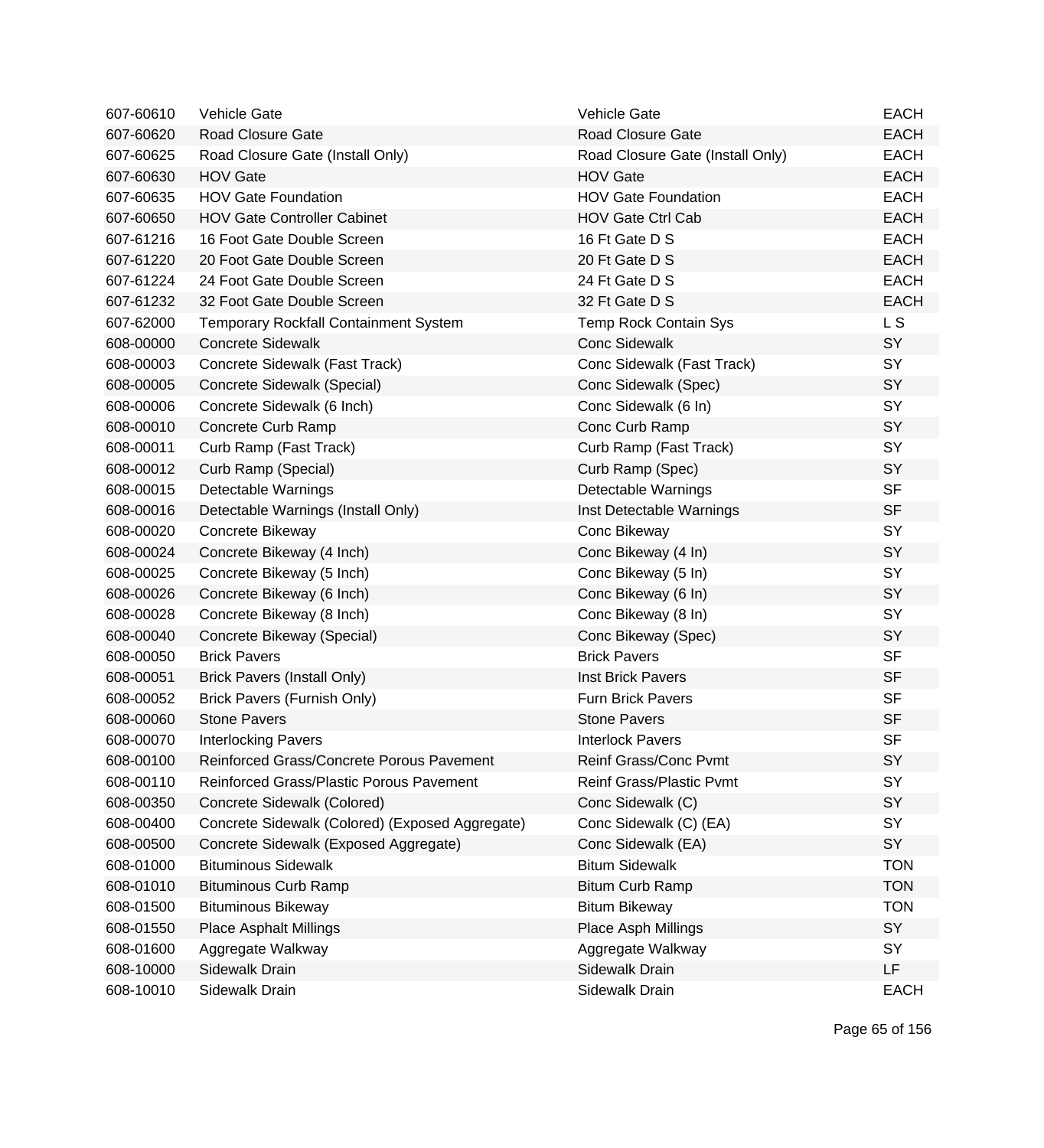| 609-09015 | Modify Post-Tensioning System                        | Mod Post-Tens Sys                | <b>EACH</b> |
|-----------|------------------------------------------------------|----------------------------------|-------------|
| 609-20000 | Curb Type 2 (Section B) (Special)                    | Curb Ty 2 B (Spec)               | LF          |
| 609-20010 | Curb Type 2 (Section B)                              | Curb Ty 2 B                      | LF          |
| 609-20011 | Curb Type 2 (Section M)                              | Curb Ty 2 M                      | LF          |
| 609-20100 | Curb Type 2 (Section-Variable)                       | Curb Ty 2 Variable               | LF          |
| 609-20110 | Curb Type 2 (Colored)                                | Curb Ty 2 (C)                    | LF          |
| 609-20120 | Curb Type 2 (Colored) (Exposed Aggregate)            | Curb Ty $2$ (C) (EA)             | LF          |
| 609-21000 | <b>Concrete Curb Stop</b>                            | Concrete Curb Stop               | <b>EACH</b> |
| 609-21009 | Curb and Gutter Type 2 (Section I-B) (Colored)       | C and G Ty 2 I-B (C)             | LF          |
| 609-21010 | Curb and Gutter Type 2 (Section I-B)                 | C and G Ty 2 I-B                 | LF          |
| 609-21011 | Curb and Gutter Type 2 (Section I-M)                 | C and G Ty 2 I-M                 | LF          |
| 609-21012 | Curb and Gutter Type 2 (Section I-M) (Colored)       | C and G Ty 2 I-M (C)             | <b>LF</b>   |
| 609-21013 | Curb and Gutter Type 2 (Section I-M) (Special)       | C and G Ty 2 I-M (Spec)          | LF          |
| 609-21020 | Curb and Gutter Type 2 (Section II-B)                | C and G Ty 2 II-B                | LF          |
| 609-21021 | Curb and Gutter Type 2 (Section II-M)                | C and G Ty 2 II-M                | LF          |
| 609-21022 | Curb and Gutter Type 2 (Section II-B) (Colored)      | C and G Ty $2$ II-B $(C)$        | LF          |
| 609-21023 | Curb and Gutter Type 2 (Section II-B) (Special)      | C and G Ty 2 II-B (Spec)         | LF          |
| 609-21025 | Curb and Gutter Type 2 (Section BS)                  | C and G Ty 2 BS                  | LF          |
| 609-21100 | Curb and Gutter Type 2 (Section-Variable)            | C and G Ty 2 Variable            | LF          |
| 609-21110 | Curb and Gutter Type 2 (Section I-B) (Special)       | C & G Ty 2 I-B (Spec)            | LF          |
| 609-21900 | Curb and Gutter Type 2 (Special)                     | C and G Ty 2 (Spec)              | LF          |
| 609-21920 | Curb and Gutter Type 2 (Colored) (Exposed Aggregate) | C and G Ty $2$ (C) (EA)          | <b>LF</b>   |
| 609-22021 | Curb, Gutter and Sidewalk Type 2 (Section MS)        | CGS Ty 2 MS                      | LF          |
| 609-22022 | Curb, Gutter and Sidewalk Type 2 (Section II-B)      | CGS Ty 2 II-B                    | LF          |
| 609-22025 | Curb, Gutter and Sidewalk Type 2 (Section BS)        | CGS Ty 2 BS                      | LF          |
| 609-22900 | Curb, Gutter and Sidewalk (Special)                  | CGS (Spec)                       | LF          |
| 609-23000 | Gutter (Special)                                     | Gutter (Special)                 | LF          |
| 609-24000 | Gutter Type 2 (Special)                              | Gutter Ty 2 (Spec)               | LF          |
| 609-24002 | Gutter Type 2 (2 Foot)                               | Gutter Ty 2 (2 Ft)               | LF          |
| 609-24003 | Gutter Type 2 (3 Foot)                               | Gutter Ty 2 (3 Ft)               | LF          |
| 609-24004 | Gutter Type 2 (4 Foot)                               | Gutter Ty 2 (4 Ft)               | LF          |
| 609-24005 | Gutter Type 2 (5 Foot)                               | Gutter Ty 2 (5 Ft)               | LF          |
| 609-24006 | Gutter Type 2 (6 Foot)                               | Gutter Ty 2 (6 Ft)               | LF          |
| 609-24008 | Gutter Type 2 (8 Foot)                               | Gutter Ty 2 (8 Ft)               | LF          |
| 609-24010 | Gutter Type 2 (10 Foot)                              | Gutter Ty 2 (10 Ft)              | LF          |
| 609-24020 | Gutter Type 2 (20 Foot)                              | Gutter Ty 2 (20 Ft)              | LF          |
| 609-24100 | Gutter Type 2 (Variable)                             | Gutter Ty 2 Variable             | LF          |
| 609-31010 | Curb and Gutter Type 2 (Section I-B) (Fast Track)    | C and G Ty 2 I-B (Fast Track)    | <b>LF</b>   |
| 609-31020 | Curb and Gutter Type 2 (Section II-B) (Fast Track)   | C and G Ty 2 II-B (Fast Track)   | LF          |
| 609-31025 | Curb and Gutter Type 2 (Section II-M) (Fast Track)   | C and G Ty 2 II-M (Fast Track)   | LF          |
| 609-34006 | Gutter Type 2 (6 Foot) (Fast Track)                  | Gutter Ty 2 (6 Ft) (Fast Track)  | LF          |
| 609-34008 | Gutter Type 2 (8 Foot) (Fast Track)                  | Gutter Ty 2 (8 Ft) (Fast Track)  | LF          |
| 609-34010 | Gutter Type (10 Foot) (Fast Track)                   | Gutter Ty 2 (10 Ft) (Fast Track) | LF          |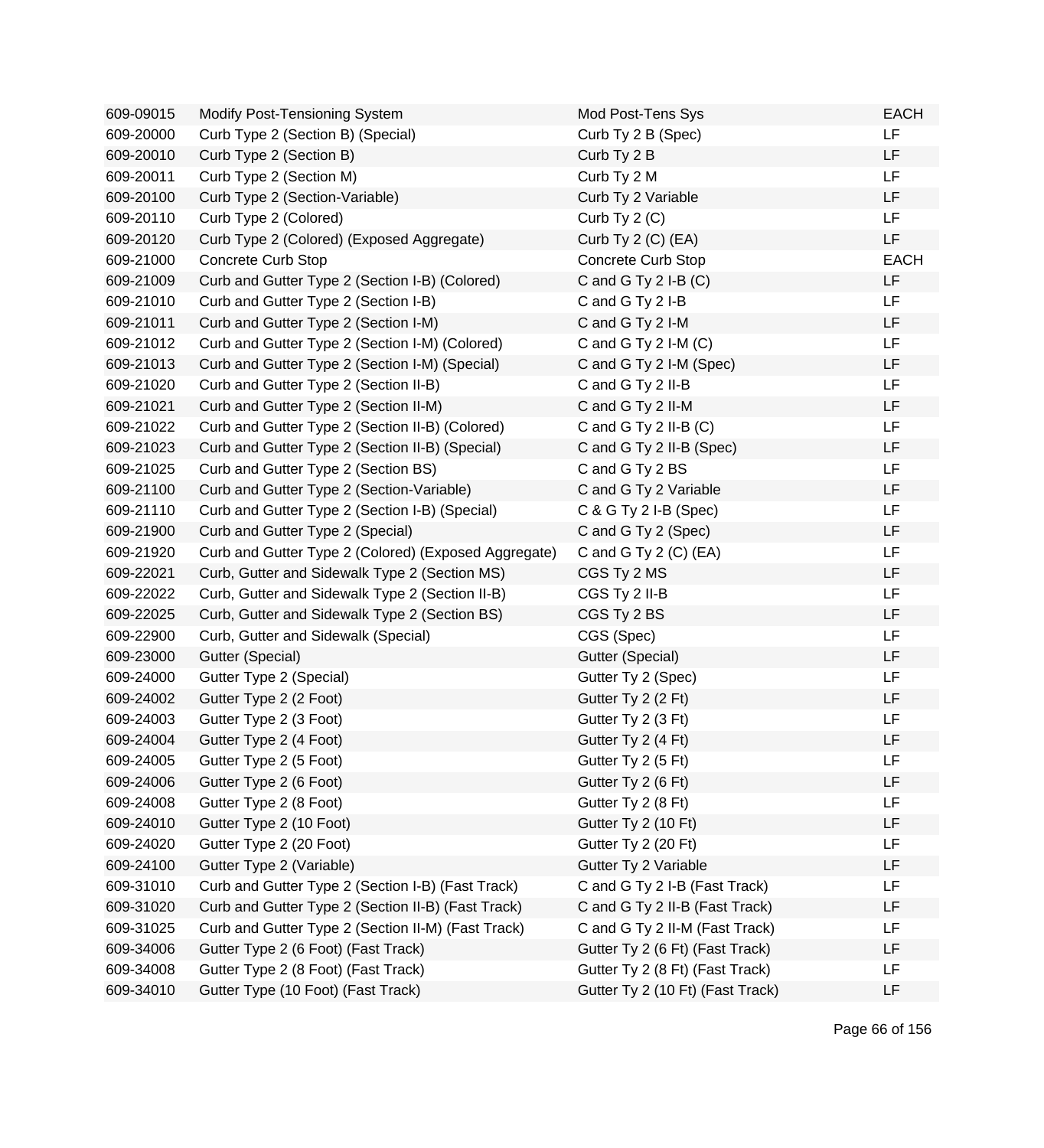| 609-40010 | Curb Type 4 (Section B)                           | Curb Ty 4 B                      | LF          |
|-----------|---------------------------------------------------|----------------------------------|-------------|
| 609-40011 | Curb Type 4 (Section M)                           | Curb Ty 4 M                      | LF          |
| 609-40021 | Curb Type 4 (Section B) (Epoxy)                   | Curb Ty 4 B (Epoxy)              | LF          |
| 609-40022 | Curb Type 4 (Section M) (Epoxy)                   | Curb Ty 4 M (Epoxy)              | LF          |
| 609-40031 | Curb Type 4 (Section B) (Key-Way)                 | Curb Ty 4 B (Key-Way)            | <b>LF</b>   |
| 609-40032 | Curb Type 4 (Section M) (Key-Way)                 | Curb Ty 4 M (Key-Way)            | LF          |
| 609-40041 | Curb Type 4 (Special) (Sloping)                   | Curb Ty 4 (Special)(Sloping)     | LF          |
| 609-40042 | Curb Type 4 (Special) (Vertical)                  | Curb Ty 4 (Special) (Vertical)   | LF          |
| 609-40100 | Curb Type 4 (Section-Variable)                    | Curb Ty 4 Variable               | LF          |
| 609-40110 | Curb (Median) Type 4 (Section B)                  | Curb Median Ty 4 B               | <b>LF</b>   |
| 609-40120 | Curb (Median) (Special)                           | <b>Curb Median Special</b>       | SY          |
| 609-40130 | Curb (Median) (Special)                           | <b>Curb Median Special</b>       | LF          |
| 609-60011 | Curb Type 6 (Section M)                           | Curb Ty 6 M                      | LF          |
| 609-60900 | Curb Type 6 (Section M) Special                   | Curb Ty 6 M Special              | LF          |
| 609-70000 | Curb (Walkover)                                   | Curb (Walkover)                  | <b>SF</b>   |
| 609-70010 | Curb (Tunnel)                                     | Curb (Tunnel)                    | LF          |
| 609-70020 | Curb (8 Inch Vertical-Concrete)                   | Curb (8 In Vert)                 | <b>LF</b>   |
| 609-70030 | Tall Curb (Style CA)                              | Tall Curb (Style CA)             | <b>LF</b>   |
| 609-70031 | Tall Curb (Style CC)                              | Tall Curb (Style CC)             | LF          |
| 609-70040 | Curb (Composite Material)                         | Curb (Composite Material)        | LF          |
| 609-71000 | Curb (Special)                                    | Curb (Special)                   | <b>LF</b>   |
| 610-00010 | Median Cover Material (Decorative)                | Median Cover Matl (Dec)          | <b>SF</b>   |
| 610-00020 | Median Cover Material (Patterned Concrete)        | Median Cover (Pattern Conc)      | <b>SF</b>   |
| 610-00024 | Median Cover Material (4 Inch Patterned Concrete) | Median Cover (4 In Pattern Conc) | <b>SF</b>   |
| 610-00026 | Median Cover Material (6 Inch Patterned Concrete) | Median Cover (6 In Pattern Conc) | <b>SF</b>   |
| 610-00030 | Median Cover Material (Concrete)                  | Median Cover Matl (Conc)         | <b>SF</b>   |
| 610-00035 | Median Cover Material (Concrete) (Special)        | Median Cover Matl (Conc)(Spec)   | <b>SF</b>   |
| 610-00040 | Median Cover Material (Bituminous)                | Median Cover Matl (Bitum)        | <b>TON</b>  |
| 610-00050 | Median Cover Material (Stone)                     | Median Cover Matl (Stone)        | <b>TON</b>  |
| 610-00051 | Median Cover Material (Stone) (Special)           | Median Cover Matl (Stone) (Spec) | <b>TON</b>  |
| 610-00055 | Median Cover Material (Stone)                     | Median Cover Matl (Stone)        | <b>SF</b>   |
| 610-00060 | Median Cover Material (Brick Pavers)              | Median Cover Matl (Brick)        | SF          |
| 610-00100 | Median Edging (Patterned Concrete)                | Median Edging (Pattern Conc)     | LF          |
| 610-00110 | Median Edging                                     | Median Edging                    | LF          |
| 610-01000 | Medallion                                         | Medallion                        | <b>EACH</b> |
| 611-00010 | 10 Foot Cattle Guard                              | 10 Ft Cattle Gd                  | <b>EACH</b> |
| 611-00012 | 12 Foot Cattle Guard                              | 12 Ft Cattle Gd                  | <b>EACH</b> |
| 611-00013 | 12 Foot Deer Guard                                | 12 Ft Deer Gd                    | <b>EACH</b> |
| 611-00014 | 14 Foot Cattle Guard                              | 14 Ft Cattle Gd                  | <b>EACH</b> |
| 611-00016 | 16 Foot Cattle Guard                              | 16 Ft Cattle Gd                  | <b>EACH</b> |
| 611-00017 | 16 Foot Deer Guard                                | 16 Ft Deer Gd                    | <b>EACH</b> |
| 611-00018 | 18 Foot Cattle Guard                              | 18 Ft Cattle Gd                  | <b>EACH</b> |
| 611-00019 | 18 Foot Deer Guard                                | 18 Ft Deer Gd                    | <b>EACH</b> |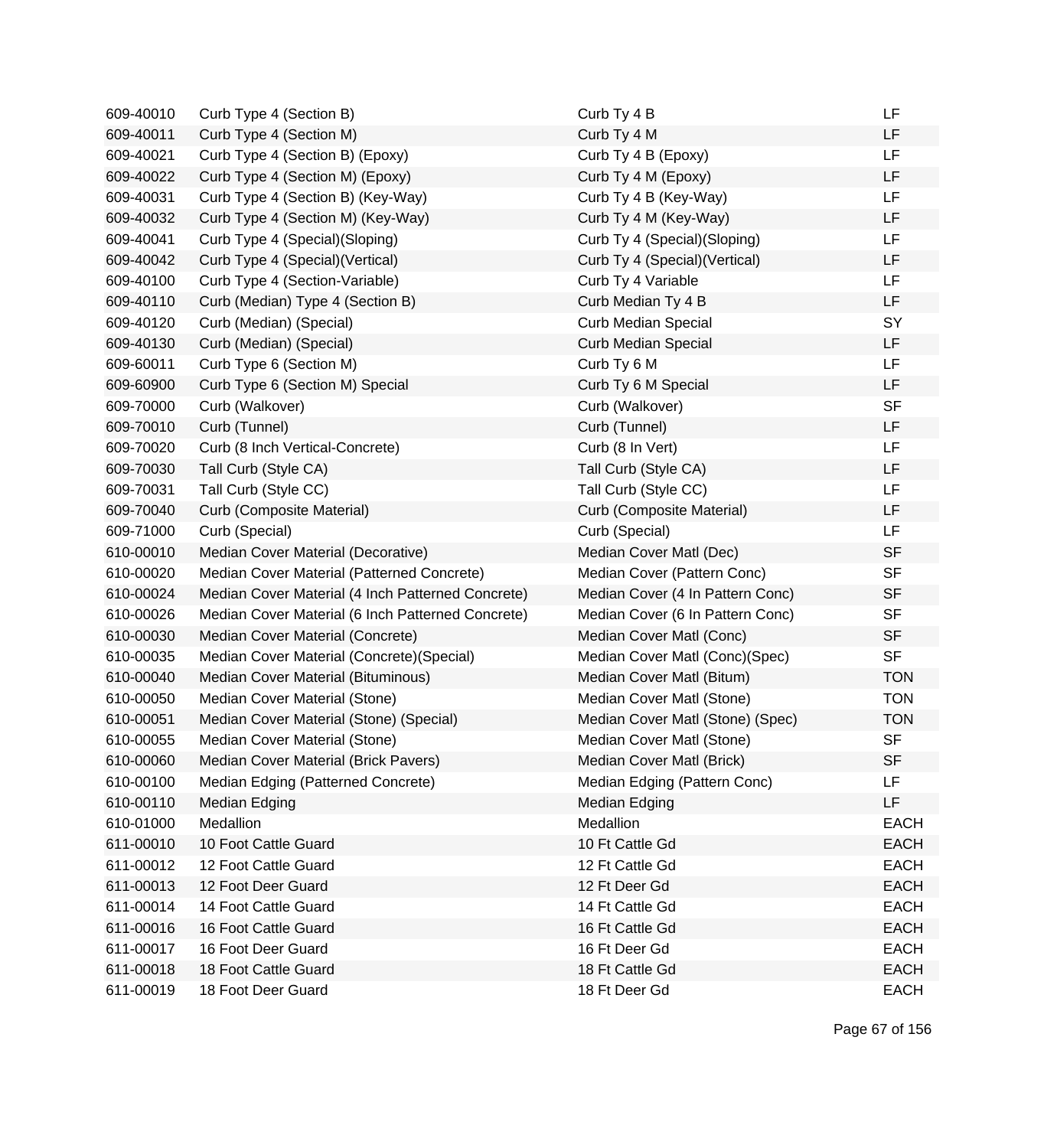| 611-00020 | 20 Foot Cattle Guard                    | 20 Ft Cattle Gd                | <b>EACH</b> |
|-----------|-----------------------------------------|--------------------------------|-------------|
| 611-00021 | 20 Foot Deer Guard                      | 20 Ft Deer Guard               | <b>EACH</b> |
| 611-00022 | 22 Foot Cattle Guard                    | 22 Ft Cattle Gd                | <b>EACH</b> |
| 611-00024 | 24 Foot Cattle Guard                    | 24 Ft Cattle Gd                | <b>EACH</b> |
| 611-00025 | 24 Foot Deer Guard                      | 24 Ft Deer Gd                  | <b>EACH</b> |
| 611-00026 | 26 Foot Cattle Guard                    | 26 Ft Cattle Gd                | <b>EACH</b> |
| 611-00027 | 26 Foot Deer Guard                      | 26 Ft Deer Gd                  | <b>EACH</b> |
| 611-00028 | 28 Foot Cattle Guard                    | 28 Ft Cattle Gd                | <b>EACH</b> |
| 611-00029 | 28 Ft Deer Guard                        | 28 Ft Deer Gd                  | <b>EACH</b> |
| 611-00030 | 30 Foot Cattle Guard                    | 30 Ft Cattle Gd                | <b>EACH</b> |
| 611-00031 | 30 Foot Deer Guard                      | 30 Ft Deer Gd                  | <b>EACH</b> |
| 611-00032 | 32 Foot Cattle Guard                    | 32 Ft Cattle Gd                | <b>EACH</b> |
| 611-00033 | 32 Foot Deer Guard                      | 32 Ft Deer Gd                  | <b>EACH</b> |
| 611-00036 | 36 Foot Cattle Guard                    | 36 Ft Cattle Gd                | <b>EACH</b> |
| 611-00039 | 38 Foot Deer Guard                      | 38 Ft Deer Gd                  | <b>EACH</b> |
| 611-00040 | 40 Foot Cattle Guard                    | 40 Ft Cattle Gd                | <b>EACH</b> |
| 611-00041 | 40 Foot Deer Guard                      | 40 Ft Deer Gd                  | <b>EACH</b> |
| 611-00047 | 46 Foot Deer Guard                      | 46 Ft Deer Gd                  | <b>EACH</b> |
| 611-00057 | 56 Foot Deer Guard                      | 56 Ft Deer Gd                  | <b>EACH</b> |
| 611-00065 | 64 Foot Deer Guard                      | 64 Ft Deer Gd                  | <b>EACH</b> |
| 611-00073 | 72 Foot Deer Guard                      | 72 Ft Deer Gd                  | <b>EACH</b> |
| 611-00085 | 84 Foot Deer Guard                      | 84 Ft Deer Gd                  | <b>EACH</b> |
| 611-00500 | <b>Place Cattle Guard</b>               | Place Cattle Gd                | <b>EACH</b> |
| 611-01000 | <b>Railroad Grade Crossing</b>          | <b>Railroad Grade Crossing</b> | LF.         |
| 611-01100 | Railroad Track                          | Railroad Track                 | LF          |
| 612-00001 | Delineator (Type I)                     | Delin (Ty I)                   | <b>EACH</b> |
| 612-00002 | Delineator (Type II)                    | Delin (Ty II)                  | <b>EACH</b> |
| 612-00003 | Delineator (Type III)                   | Delin (Ty III)                 | <b>EACH</b> |
| 612-00010 | Delineator (Special)                    | Delin (Spec)                   | <b>EACH</b> |
| 612-00011 | Delineator (Special) (Furnish Only)     | Delin (Spec) (Furn)            | <b>EACH</b> |
| 612-00021 | Delineator (Type I) (Barrier)           | Delin (Ty I) (Barrier)         | <b>EACH</b> |
| 612-00022 | Delineator (Type II) (Barrier)          | Delin (Ty II) (Barrier)        | EACH        |
| 612-00023 | Delineator (Type III) (Barrier)         | Delin (Ty III) (Barrier)       | <b>EACH</b> |
| 612-00031 | Delineator (Type I) (Extra Height)      | Delin (Ty I) (Extra Ht)        | <b>EACH</b> |
| 612-00032 | Delineator (Type II) (Extra Height)     | Delin (Ty II) (Extra Ht)       | <b>EACH</b> |
| 612-00033 | Delineator (Type III) (Extra Height)    | Delin (Ty III) (Extra Ht)      | <b>EACH</b> |
| 612-00036 | Delineator (Flexible) (Square Base)     | Delin (Flex) (Sq Base)         | <b>EACH</b> |
| 612-00037 | Delineator (Flexible) (Flat Mounted)    | Delin (Flex) (Flat Mount)      | <b>EACH</b> |
| 612-00038 | Delineator (Flexible) (Clamp Mounted)   | Delin (Flex) (Clmp Mount)      | <b>EACH</b> |
| 612-00039 | Delineator (Flexible) (Surface Mounted) | Delin (Flex) (Surf Mount)      | <b>EACH</b> |
| 612-00040 | Delineator (Flexible) (Extra Height)    | Delin (Flex) (Extra Ht)        | <b>EACH</b> |
| 612-00041 | Delineator (Flexible) (Type I)          | Delin (Flex) (Ty I)            | <b>EACH</b> |
| 612-00042 | Delineator (Flexible) (Type II)         | Delin (Flex) (Ty II)           | <b>EACH</b> |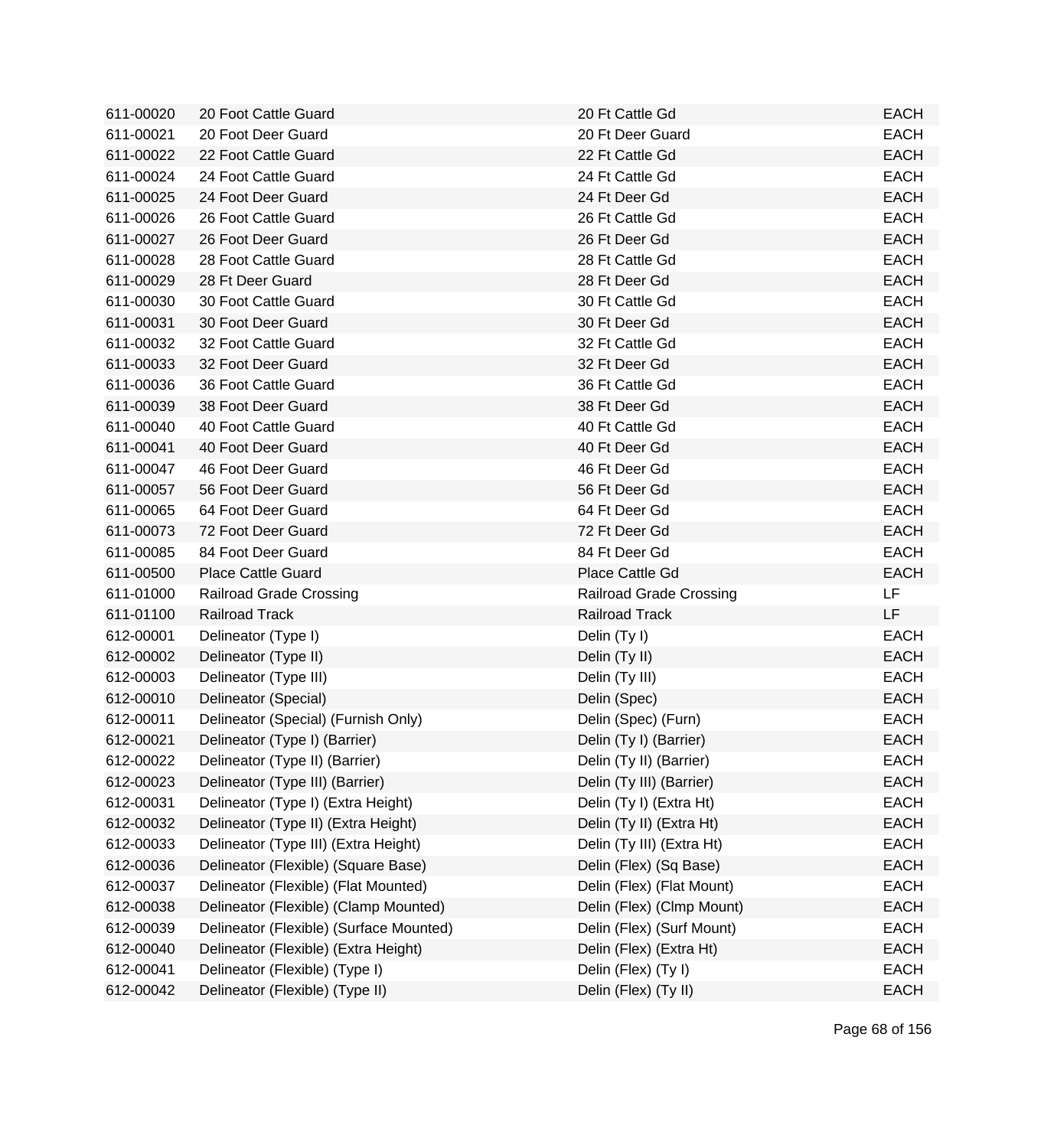| 612-00043 | Delineator (Flexible) (Type III)                                         | Delin (Flex) (Ty III)                    | <b>EACH</b> |
|-----------|--------------------------------------------------------------------------|------------------------------------------|-------------|
| 612-00046 | Delineator (Flexible) (Special) (Type I)                                 | Delin (Flex) (Spec) (Ty I)               | <b>EACH</b> |
| 612-00047 | Delineator (Flexible) (Special) (Type II)                                | Delin (Flex) (Spec) (Ty II)              | <b>EACH</b> |
| 612-00048 | Delineator (Flexible) (Special (Type III)                                | Delin (Flex) (Spec) (Ty III)             | <b>EACH</b> |
| 612-00050 | Reflector (Type-3)                                                       | Reflector (Type-3)                       | <b>EACH</b> |
| 612-00052 | Reflector                                                                | Reflector                                | <b>EACH</b> |
| 612-00060 | Reflector (Median Barrier)                                               | Reflector (Median Barrier)               | <b>EACH</b> |
| 612-00065 | Reflector Strip (1-1/2 Inch)                                             | Reflector Strip (1-1/2 In)               | <b>EACH</b> |
| 612-00070 | Reflector Strip (4 Inch)                                                 | Reflector Strip (4 In)                   | <b>EACH</b> |
| 612-00075 | Reflector Strip (6 Inch)                                                 | Reflector Strip (6 In)                   | <b>EACH</b> |
| 612-00081 | Delineator (Post Mounted)(Type I)                                        | Delin (PM) (Ty I)                        | <b>EACH</b> |
| 612-00082 | Delineator (Post Mounted)(Type II)                                       | Delin (PM)(Ty II)                        | <b>EACH</b> |
| 612-00083 | Delineator (Post Mounted)(Type III)                                      | Delin (PM)(Ty III)                       | <b>EACH</b> |
| 612-00101 | Delineator (Drivable Concrete Installation) (Type I)                     | Delin (Drv Conc Inst) (Ty I)             | <b>EACH</b> |
| 612-00102 | Delineator (Drivable Concrete Installation) (Type II)                    | Delin (Drv Conc Inst) (Ty II)            | <b>EACH</b> |
| 612-00103 | Delineator (Drivable Concrete Installation) (Type III)                   | Delin (Drv Conc Inst) (Ty III)           | <b>EACH</b> |
| 612-00104 | Delineator (Drivable Concrete Installation) (Type I)<br>(Furnish Only)   | Delin (Drv Conc Inst) (Ty I) (Fr Only)   | <b>EACH</b> |
| 612-00105 | Delineator (Drivable Concrete Installation) (Type II)<br>(Furnish Only)  | Delin (Drv Conc Inst) (Ty II) (Fr Only)  | <b>EACH</b> |
| 612-00106 | Delineator (Drivable Concrete Installation) (Type III)<br>(Furnish Only) | Delin (Drv Conc Inst) (Ty III) (Fr Only) | <b>EACH</b> |
| 612-00107 | Delineator (Mounted) (Type III)                                          | Delin (Mounted) (Ty III)                 | <b>EACH</b> |
| 612-00108 | Delineator (Mounted) (Type III) (Furnish Only)                           | Delin (Mounted) (Ty III) (Fr Only)       | <b>EACH</b> |
| 612-00111 | Delineator (Drivable)(Type I)                                            | Delin (Drv)(Ty I)                        | <b>EACH</b> |
| 612-00112 | Delineator (Drivable) (Type II)                                          | Delin (Drv)(Ty II)                       | <b>EACH</b> |
| 612-00113 | Delineator (Drivable) (Type III)                                         | Delin (Drv)(Ty III)                      | <b>EACH</b> |
| 612-00114 | Delineator (Drivable)(Type I)(Furnish Only)                              | Delin (Drv)(Ty I)(Furn Only)             | <b>EACH</b> |
| 612-00115 | Delineator (Drivable) (Type II) (Furnish Only)                           | Delin (Drv)(Ty II)(Furn Only)            | <b>EACH</b> |
| 612-00116 | Delineator (Drivable) (Type III) (Furnish Only)                          | Delin (Drv)(Ty III)(Furn Only)           | <b>EACH</b> |
| 612-00250 | <b>Concrete Station Marker</b>                                           | Conc Sta Marker                          | <b>EACH</b> |
| 612-00260 | Location Marker (Fiber Optic)(Dome)                                      | Loc Mark (Fib Opt)(Dome)                 | <b>EACH</b> |
| 612-00266 | Location Marker (Electronic)(Ball)                                       | Loc Mark (Electronic)(Ball)              | <b>EACH</b> |
| 612-00270 | Location Marker (Utility) (Flat Slat)                                    | Loc Mark (Util) (Flat Slat)              | <b>EACH</b> |
| 612-00280 | Location Marker (Fiber Optic)(Brass Cap)                                 | Loc Mark (Fib Opt)(Brass Cap)            | <b>EACH</b> |
| 612-00300 | <b>Steel Guard Post</b>                                                  | <b>Steel Guard Post</b>                  | <b>EACH</b> |
| 612-00500 | Adjustable Control Point Box                                             | Adj Ctrl Point Box                       | <b>EACH</b> |
| 612-01080 | Barrier Striping (6 Inch)                                                | Barrier Striping (6 In)                  | LF          |
| 612-15000 | <b>Install Marker</b>                                                    | <b>Inst Marker</b>                       | <b>EACH</b> |
| 613-00001 | <b>Directional Boring Conduit</b>                                        | Direct Bor Cond                          | LF          |
| 613-00018 | 8 Inch Cured-In-Place-Pipe                                               | 8 In CIPP Waterline                      | LF          |
| 613-00025 | 1-1/4 Inch HDPE Conduit                                                  | 1-1/4 In HDPE Cond                       | LF          |
| 613-00026 | 1-1/4 Inch HDPE Conduit (Bored)                                          | 1-1/4 Inch HDPE Conduit (Bored)          | LF          |
| 613-00050 | 1/2 Inch Electrical Conduit                                              | 1/2 In Elec Cond                         | LF          |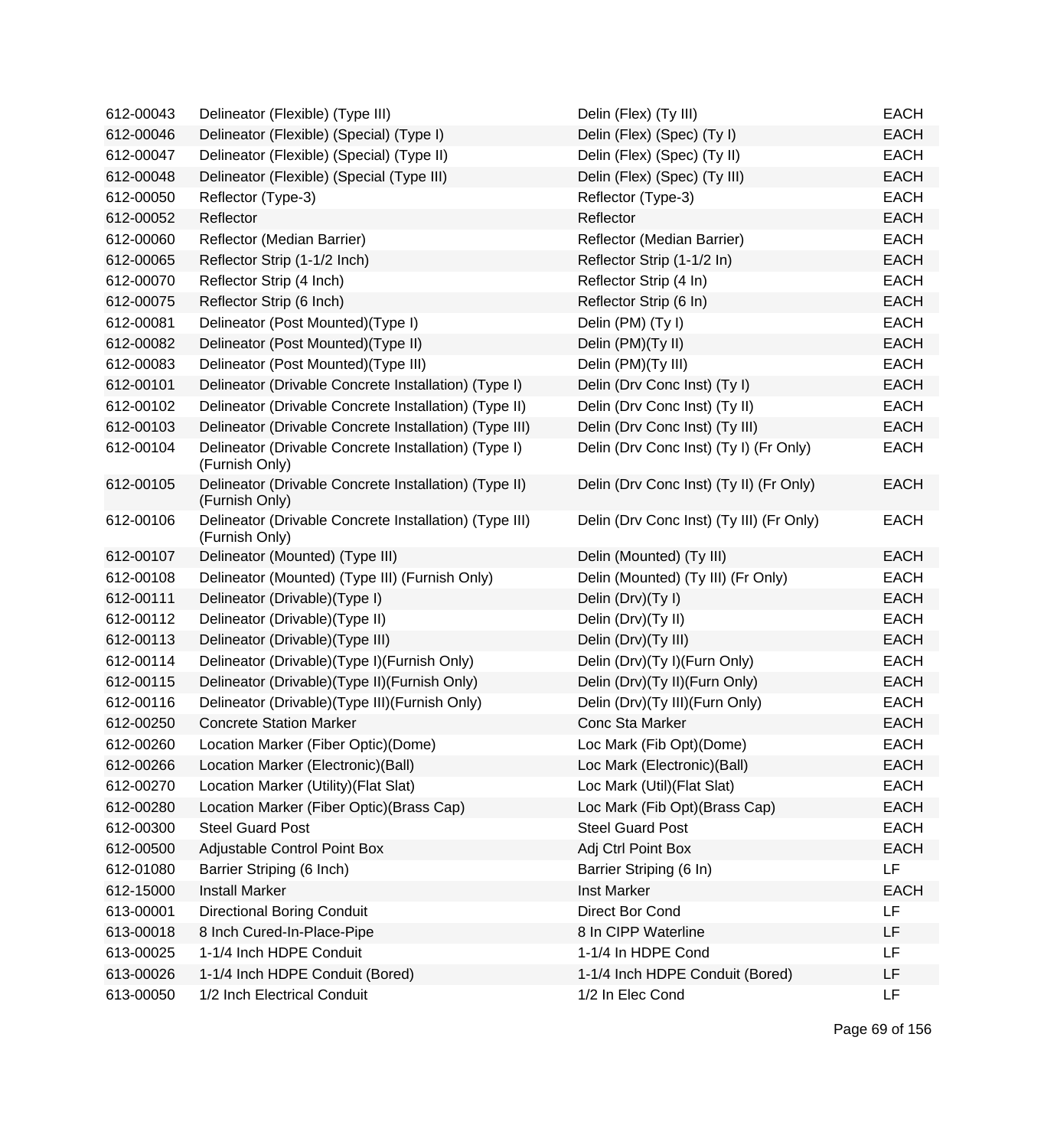| 613-00075 | 3/4 Inch Electrical Conduit                        | 3/4 In Elec Cond                     | LF          |
|-----------|----------------------------------------------------|--------------------------------------|-------------|
| 613-00100 | 1 Inch Electrical Conduit                          | 1 In Elec Cond                       | LF          |
| 613-00104 | 1 Inch Electrical Conduit (Multiduct)              | 1 In Elec Cond (Multiduct)           | LF          |
| 613-00125 | 1-1/4 Inch Electrical Conduit                      | 1-1/4 In Elec Cond                   | LF          |
| 613-00126 | 1-1/4 Inch Electrical Conduit (Jacked)             | 1-1/4 In Elec Cond (Jacked)          | LF          |
| 613-00127 | 1-1/4 Inch Electrical Conduit (Plastic) (Special)  | 1-1/4 In Elec Cond (P)(Spec)         | LF          |
| 613-00128 | 1 1/4 Inch Electrical Conduit (Multiduct) (Jacked) | 1 1/4 Inch Elec Cond (Multi)(Jacked) | LF          |
| 613-00150 | 1-1/2 Inch Electrical Conduit                      | 1-1/2 In Elec Cond                   | LF          |
| 613-00151 | 1-1/2 Inch Electrical Conduit (Jacked)             | 1-1/2 In Elec Cond (Jacked)          | LF          |
| 613-00155 | 38 mm Electrical Conduit (Innerduct)               | 38 mm Elec Cond (Innerduct)          | LF          |
| 613-00200 | 2 Inch Electrical Conduit                          | 2 In Elec Cond                       | LF          |
| 613-00201 | 2 Inch Electrical Conduit (Jacked)                 | 2 In Elec Cond (Jacked)              | LF          |
| 613-00202 | 2 Inch Electrical Conduit (Jacked) (Install Only)  | Inst 2 In Elec Cond (Jacked)         | LF          |
| 613-00203 | 2 Inch Electrical Conduit (Multiduct) (Jacked)     | 2 Inch Elec Cond (Multi)(Jacked)     | LF          |
| 613-00206 | 2 Inch Electrical Conduit (Bored)                  | 2 In Elec Cond (Bored)               | LF          |
| 613-00207 | 2 Inch Electrical Conduit (Bridge) (Special)       | 2 In Elec Cond (Bridge) (Spec)       | LF          |
| 613-00208 | 2 Inch Electrical Conduit (Bored) (Install Only)   | Inst 2 In Elec Cond (Bored)          | LF          |
| 613-00250 | 2-1/2 Inch Electrical Conduit                      | 2-1/2 In Elec Cond                   | LF          |
| 613-00251 | 2-1/2 Inch Electrical Conduit (Jacked)             | 2-1/2 In Elec Cond (Jacked)          | LF          |
| 613-00300 | 3 Inch Electrical Conduit                          | 3 In Elec Cond                       | LF          |
| 613-00301 | 3 Inch Electrical Conduit (Jacked)                 | 3 In Elec Cond (Jacked)              | LF          |
| 613-00302 | 3 Inch Electrical Conduit (Jacked) (Install Only)  | Inst 3 In Elec Cond (Jacked)         | LF          |
| 613-00303 | 3 Inch Electric Conduit Body (BUB)                 | 3 In Elec Cond Body (BUB)            | <b>EACH</b> |
| 613-00306 | 3 Inch Electrical Conduit (Bored)                  | 3 In Elec Cond (Bored)               | LF          |
| 613-00350 | 3-1/2 Inch Electrical Conduit                      | 3-1/2 In Elec Cond                   | LF          |
| 613-00400 | 4 Inch Electrical Conduit                          | 4 In Elec Cond                       | LF          |
| 613-00401 | 4 Inch Electrical Conduit (Jacked)                 | 4 In Elec Cond (Jacked)              | LF          |
| 613-00402 | 4 Inch Electrical Conduit (Install Only)           | Inst 4 In Elec Cond                  | LF          |
| 613-00404 | 4 Inch Electrical Conduit (Multiduct)              | 4 In Elec Cond (Multiduct)           | LF          |
| 613-00405 | 4 Inch Electrical Conduit (Special)                | 4 In Elec Cond (Spec)                | LF          |
| 613-00406 | 4 Inch Electrical Conduit (Multiduct) (Jacked)     | 4 In Elec Cond (Multiduct) (Jacked)  | LF          |
| 613-00407 | 4 Inch Electrical Conduit (Bridge)(Special)        | 4 In Elec Cond (Brdg)(Spec)          | LF          |
| 613-00408 | 4 Inch Electrical Conduit (Bored)                  | 4 In Elec Cond (Bored)               | LF          |
| 613-00500 | 5 Inch Electrical Conduit                          | 5 In Elec Cond                       | LF          |
| 613-00600 | 6 Inch Electrical Conduit                          | 6 In Elec Cond                       | LF          |
| 613-00601 | 6 Inch Electrical Conduit (Jacked)                 | 6 In Elec Cond (Jacked)              | LF          |
| 613-00602 | 6 Inch Electrical Conduit (Install Only)           | Inst 6 In Elec Cond                  | LF          |
| 613-00607 | 6 Inch Electrical Conduit (Bridge) (Special)       | 6 In Elec Cond (Brdg)(Spec)          | LF          |
| 613-00608 | 6 Inch Electrical Conduit (Bridge)(Install Only)   | Inst 6 In Elect Cond (Bridge)        | LF          |
| 613-00700 | <b>Inspection Trip</b>                             | Insp Trip                            | <b>EACH</b> |
| 613-00800 | 8 Inch Electrical Conduit                          | 8 In Elec Cond                       | LF          |
| 613-00805 | 8 Inch Electrical Conduit (Innerduct)              | 8 In Elec Cond (Innerduct)           | LF          |
| 613-01050 | 1/2 Inch Electrical Conduit (Plastic)              | 1/2 In Elec Cond (P)                 | LF          |
|           |                                                    |                                      |             |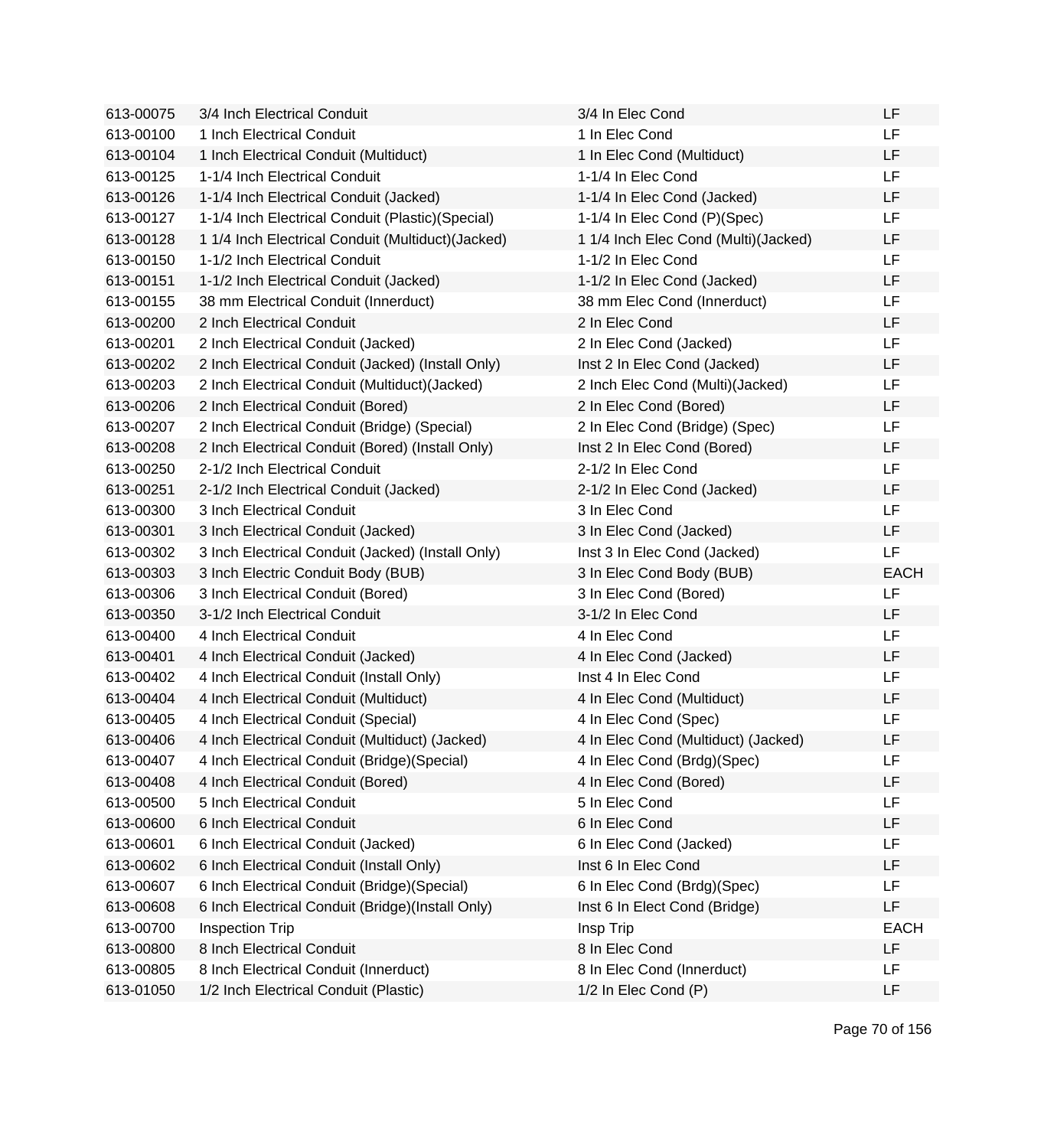| 613-01075 | 3/4 Inch Electrical Conduit (Plastic)                    | 3/4 In Elec Cond (P)                     | LF          |
|-----------|----------------------------------------------------------|------------------------------------------|-------------|
| 613-01100 | 1 Inch Electrical Conduit (Plastic)                      | 1 In Elec Cond (P)                       | LF          |
| 613-01125 | 1-1/4 Inch Electrical Conduit (Plastic)                  | 1-1/4 In Elec Cond (P)                   | <b>LF</b>   |
| 613-01150 | 1-1/2 Inch Electrical Conduit (Plastic)                  | 1-1/2 In Elec Cond (P)                   | LF          |
| 613-01200 | 2 Inch Electrical Conduit (Plastic)                      | 2 In Elec Cond (P)                       | LF          |
| 613-01201 | 2 Inch Electrical Conduit (Plastic) (Special)            | 2 In Elec Cond (P) (Spec)                | LF          |
| 613-01202 | 2 Inch Electrical Conduit (Plastic) (Install Only)       | Inst 2 In Elec Cond (P)                  | LF          |
| 613-01250 | 2-1/2 Inch Electrical Conduit (Plastic)                  | 2-1/2 In Elec Cond (P)                   | LF          |
| 613-01300 | 3 Inch Electrical Conduit (Plastic)                      | 3 In Elec Cond (P)                       | LF.         |
| 613-01301 | 3 Inch Electrical Conduit (Plastic) (Special)            | 3 In Elec Cond (P) (Spec)                | LF          |
| 613-01302 | 3 Inch Electrical Conduit (Plastic) (Install Only)       | Inst 3 In Elec Cond (P)                  | LF.         |
| 613-01350 | 3-1/2 Inch Electrical Conduit (Plastic)                  | 3-1/2 In Elec Cond (P)                   | LF          |
| 613-01400 | 4 Inch Electrical Conduit (Plastic)                      | 4 In Elec Cond (P)                       | LF          |
| 613-01402 | 4 Inch Electrical Conduit (Plastic)(Install Only)        | Inst 4 In Elec Cond (P)                  | LF          |
| 613-01450 | 4-1/2 Inch Electrical Conduit (Plastic)                  | 4-1/2 In Elec Cond (P)                   | LF          |
| 613-01500 | 5 Inch Electrical Conduit (Plastic)                      | 5 In Elec Cond (P)                       | LF          |
| 613-01600 | 6 Inch Electrical Conduit (Plastic)                      | 6 In Elec Cond (P)                       | LF          |
| 613-01602 | 6 Inch Electrical Conduit (Plastic)(Install Only)        | Inst 6 In Elec Cond (P)                  | <b>LF</b>   |
| 613-01800 | 8 Inch Electrical Conduit (Plastic)                      | 8 In Elec Cond (P)                       | LF          |
| 613-02075 | 3/4 Inch Electrical Conduit (Furnish Only)               | Furn 3/4 In Elec Cond                    | LF          |
| 613-02100 | 1 Inch Electrical Conduit (Furnish Only)                 | Furn 1 In Elec Cond                      | LF.         |
| 613-02150 | 1-1/2 Inch Electrical Conduit (Furnish Only)             | Furn 1-1/2 In Elec Cond                  | LF          |
| 613-02200 | 2 Inch Electrical Conduit (Furnish Only)                 | Furn 2 In Elec Cond                      | LF          |
| 613-02300 | 3 Inch Electrical Conduit (Furnish Only)                 | Furn 3 In Elec Cond                      | LF          |
| 613-02400 | 4 Inch Electrical Conduit (Furnish Only)                 | Furn 4 In Elec Cond                      | LF          |
| 613-03075 | 3/4 Inch Electrical Conduit (Plastic) (Furnish Only)     | Furn 3/4 In Elec Cond (P)                | LF          |
| 613-03100 | 1 Inch Electrical Conduit (Plastic) (Furnish Only)       | Furn 1 In Elec Cond (P)                  | LF          |
| 613-03200 | 2 Inch Electrical Conduit (Plastic) (Furnish Only)       | Furn 2 In Elec Cond (P)                  | LF          |
| 613-03250 | 2-1/2 Inch Electrical Conduit (Plastic) (Furnish Only)   | Furn 2-1/2 In Elec Con (P)               | LF          |
| 613-03400 | 4 Inch Electrical Conduit (Plastic) (Furnish Only)       | Furn 4 In Elec Cond (P)                  | LF          |
| 613-03491 | Electrical Conduit (Plastic) (Multiduct)                 | Elec Cond (P) (Mult)                     | LF          |
| 613-03492 | Electrical Conduit (Plastic)(Multiduct)(Bored)           | Elec Cond (P)(Mult)(Bored)               | LF          |
| 613-03498 | Electrical Conduit (Plastic)(Multiduct)(Special)(2)      | Elec Cond (P)(Multi)(Sp)(2)              | LF          |
| 613-03499 | Electrical Conduit (Plastic)(Multiduct)(Special)(Shared) | Elec Cond (P)(Mult)(Spec)(Shrd)          | LF          |
| 613-03500 | Electrical Conduit (Plastic) (Multiduct) (Special)       | Elec Cond (P) (Mult) (Spec)              | LF          |
| 613-03501 | HID Fixtures (Type M1 Tunnel Luminaire)                  | HID Fixtures (Ty M1 Tunnel Luminaire)    | <b>EACH</b> |
| 613-03502 | HID Fixtures (Type M2 Tunnel Luminaire)                  | HID Fixtures (Ty M2 Tunnel Luminaire)    | <b>EACH</b> |
| 613-03503 | HID Fixtures (Type M3 Tunnel Luminaire)                  | HID Fixtures (Ty M3 Tunnel Luminaire)    | <b>EACH</b> |
| 613-03511 | HID Fixtures (Type M1 Tunnel Luminaire) (Furnish Only)   | Furn HID Fixture(Ty M1 Tunnel Luminaire) | <b>EACH</b> |
| 613-04000 | Conduit (Install Only)                                   | Inst Conduit                             | LF          |
| 613-04010 | Conduit                                                  | Conduit                                  | L S         |
| 613-04020 | Hanger System                                            | Hanger System                            | L S         |
| 613-04100 | <b>Electrical System Modifications</b>                   | Elect System Mods                        | L S         |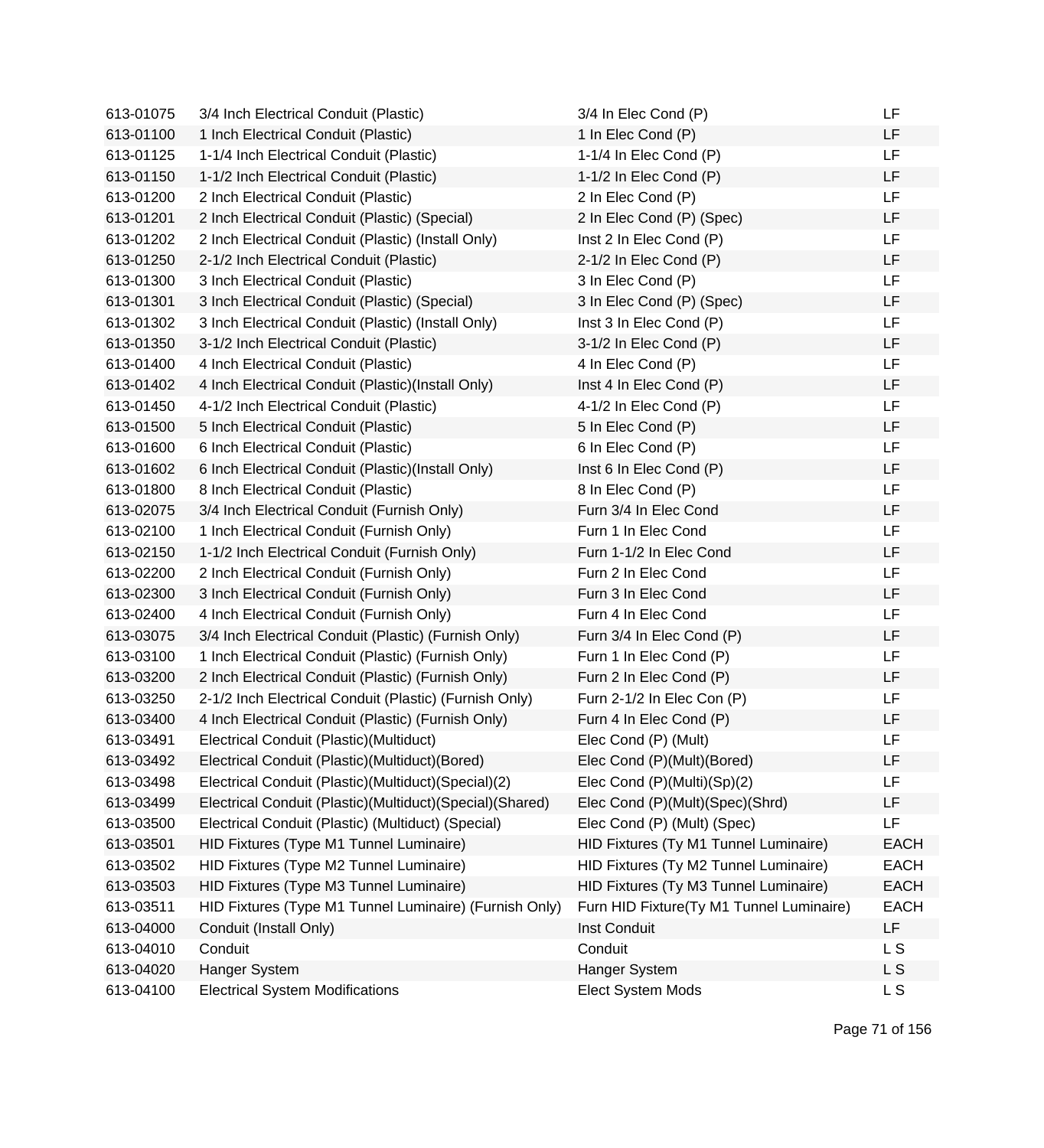| 613-04120 | 1 Inch Electrical Conduit (Liquidtight Flexible Metal)     | 1 In Elec Cond (Liquidtight Flx Met)     | LF          |
|-----------|------------------------------------------------------------|------------------------------------------|-------------|
| 613-04125 | 1-1/4 Inch Electrical Conduit (Liquidtight Flexible Metal) | 1-1/4 In Elec Cond (Liquidtight Flx Met) | LF          |
| 613-04130 | 1-1/2 Inch Electrical Conduit (Liquidtight Flexible Metal) | 1-1/2 In Elec Cond (Liquidtight Flx Met) | LF          |
| 613-04200 | 2 Inch Electrical Conduit (Liquidtight Flexible Metal)     | 2 In Elec Cond (Liquidtight Flx Met)     | LF          |
| 613-04250 | 2-1/2 Inch Electrical Conduit (Liquidtight Flexible Metal) | 2-1/2 In Elec Cond (Liquidtight Flx Met) | LF          |
| 613-04300 | 3 Inch Electric Conduit (Liquid tight Flex Metal)          | 3 In Elec Cond (Liquidtight Flx Met)     | LF          |
| 613-05000 | <b>Direct-Burial Cable</b>                                 | Dir Burial Cable                         | LF          |
| 613-05001 | Direct Burial Cable (Install Only)                         | Inst Dir Burial Cable                    | LF          |
| 613-05100 | Direct-Burial Cable (Fiber Optics) (Special)               | Dir Burial Cable (Fiber) (Spec)          | LF          |
| 613-05150 | <b>Wildlife Detection System</b>                           | <b>Wildlife Detection System</b>         | L S         |
| 613-05151 | <b>Wildlife Detection System</b>                           | Wildlife Detection System                | <b>EACH</b> |
| 613-05200 | <b>Heat Trace Cable</b>                                    | <b>Heat Trace Cable</b>                  | LF          |
| 613-05500 | Wireway                                                    | Wireway                                  | LF          |
| 613-05606 | 6 Inch Wide Cable Tray                                     | 6 In Wide Cable Tray                     | LF          |
| 613-05612 | 12 Inch Wide Cable Tray                                    | 12 In Wide Cable Tray                    | LF          |
| 613-05630 | 30 Inch Wide Cable Tray                                    | 30 In Wide Cable Tray                    | LF          |
| 613-06000 | <b>Meter Pole</b>                                          | <b>Meter Pole</b>                        | <b>EACH</b> |
| 613-06500 | <b>Motor Terminal Box</b>                                  | Motor Term Box                           | <b>EACH</b> |
| 613-07000 | Pull Box (Special)                                         | Pull Box (Spec)                          | <b>EACH</b> |
| 613-07001 | Type One Pull Box                                          | Type One Pull Box                        | <b>EACH</b> |
| 613-07002 | Type Two Pull Box                                          | Type Two Pull Box                        | <b>EACH</b> |
| 613-07003 | Type Three Pull Box                                        | Type Three Pull Box                      | <b>EACH</b> |
| 613-07004 | <b>Type Four Pull Box</b>                                  | <b>Type Four Pull Box</b>                | <b>EACH</b> |
| 613-07005 | Type Five Pull Box                                         | Type Five Pull Box                       | <b>EACH</b> |
| 613-07010 | Pull Box (Surface Mounted)                                 | Pull Box (Surf Mtd)                      | <b>EACH</b> |
| 613-07011 | Pull Box (11"x18"x12")                                     | Pull Box (11"x18"x12")                   | <b>EACH</b> |
| 613-07016 | Pull Box (16"x16"x6")                                      | Pull Box (16"x16"x6")                    | <b>EACH</b> |
| 613-07017 | Pull Box (16"x14"x6")                                      | Pull Box (16"x14"x6")                    | EACH        |
| 613-07018 | Pull Box (18"x12"x8")                                      | Pull Box (18"x12"x8")                    | <b>EACH</b> |
| 613-07023 | Pull Box (24"x36"x24")                                     | Pull Box (24"x36"x24")                   | <b>EACH</b> |
| 613-07024 | Pull Box (24"x24"x8")                                      | Pull Box (24"x24"x8")                    | <b>EACH</b> |
| 613-07025 | Pull Box (24"x24"x14")                                     | Pull Box (24"x24"x14")                   | EACH        |
| 613-07026 | Pull Box (16"x24"x12")                                     | Pull Box (16"x24"x12")                   | <b>EACH</b> |
| 613-07027 | Pull Box (28"x28"x12")                                     | Pull Box (28"x28"x12")                   | <b>EACH</b> |
| 613-07029 | Pull Box (24"x24"x12")                                     | Pull Box (24"x24"x12")                   | <b>EACH</b> |
| 613-07030 | Pull Box (24"x16"x24")                                     | Pull Box (24"x16"x24")                   | <b>EACH</b> |
| 613-07032 | Pull Box (24"x24"x24")                                     | Pull Box (24"x24"x24")                   | <b>EACH</b> |
| 613-07033 | Pull Box (24"x20"x12")                                     | Pull Box (24"x20"x12")                   | <b>EACH</b> |
| 613-07034 | Pull Box (24"x36"x18")                                     | Pull Box (24"x36"x18")                   | <b>EACH</b> |
| 613-07035 | Pull Box (32"x24"x12")                                     | Pull Box (32"x24"x12")                   | <b>EACH</b> |
| 613-07036 | Pull Box (36"x24"x8")                                      | Pull Box (36"x24"x8")                    | <b>EACH</b> |
| 613-07037 | Pull Box (37"x37"x12")                                     | Pull Box (37"x37"x12")                   | <b>EACH</b> |
| 613-07038 | Pull Box (36"x48"x18")                                     | Pull Box (36"x48"x18")                   | <b>EACH</b> |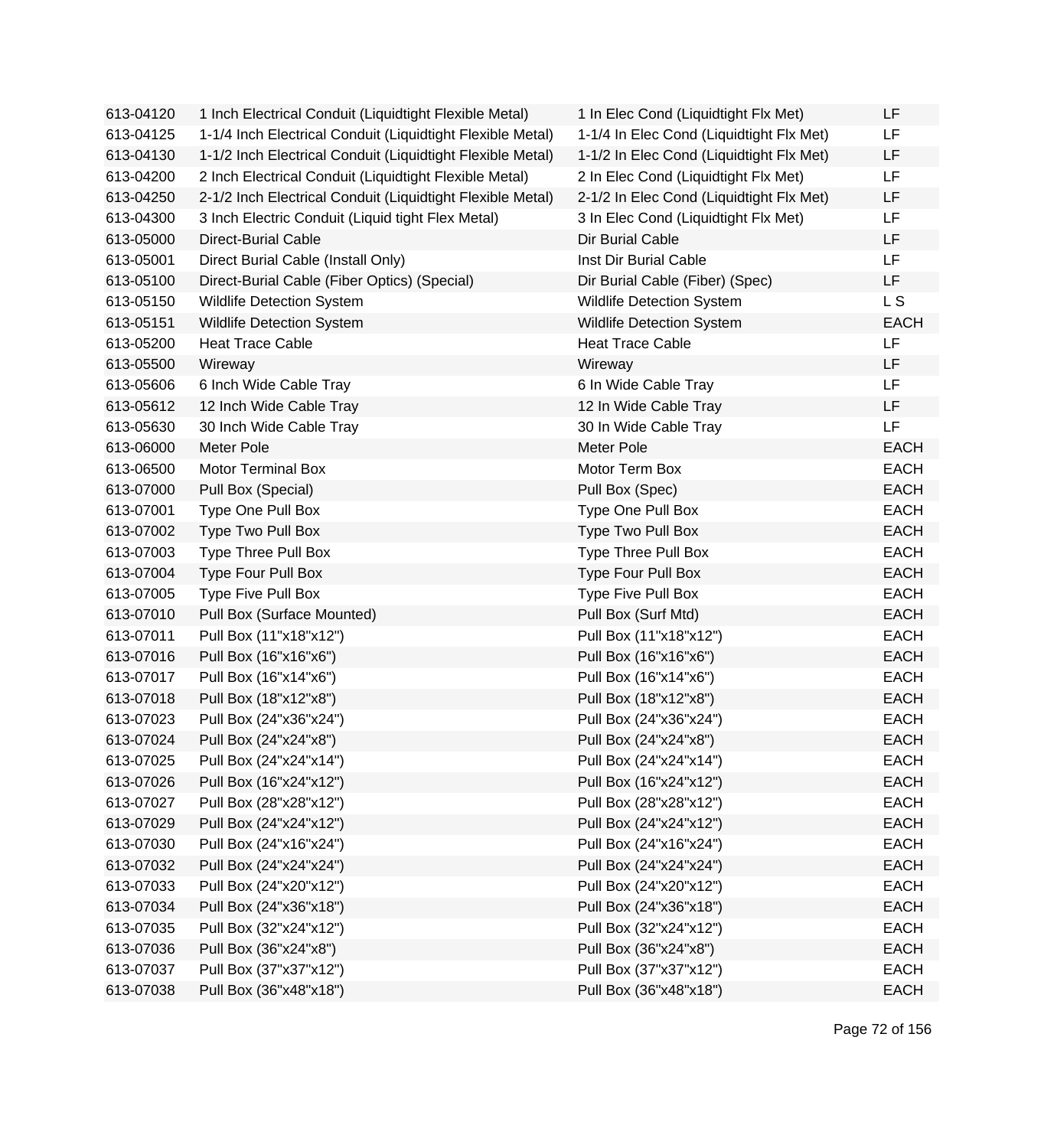| 613-07039 | Pull Box (30"x48"x18")                                | Pull Box (30"x48"x18")             | <b>EACH</b>    |
|-----------|-------------------------------------------------------|------------------------------------|----------------|
| 613-07040 | Pull Box (30"x48"x24")                                | Pull Box (30"x48"x24")             | <b>EACH</b>    |
| 613-07044 | Pull Box (42"x30"x6")                                 | Pull Box (42"x30"x6")              | <b>EACH</b>    |
| 613-07050 | Pull Box (13"x24"x18") Deep                           | Pull Box (13"x24"x18") Deep        | <b>EACH</b>    |
| 613-07060 | Pull Box (18"x30"x18") Deep                           | Pull Box (18"x30"x18") Deep        | <b>EACH</b>    |
| 613-07070 | <b>EMS Ball Marker</b>                                | <b>EMS Ball Marker</b>             | <b>EACH</b>    |
| 613-07075 | 3/4 Inch Electrical Conduit Body (Type LB)            | 3/4 In Elec Cond Body (Ty LB)      | <b>EACH</b>    |
| 613-07125 | 1 1/4 Inch Electrical Conduit Body (Type LB)          | 1 1/4 In Elec Cond Body (Ty LB)    | <b>EACH</b>    |
| 613-07175 | 1 1/2 Inch Electrical Conduit Body (Type LB)          | 1 1/2 In Elec Cond Body (Ty LB)    | <b>EACH</b>    |
| 613-07180 | Pull Box (24"x36"x36")                                | Pull Box (24"x36"x36")             | <b>EACH</b>    |
| 613-07190 | Pull Box (36"x16"x12")                                | Pull Box (36"x16"x12")             | <b>EACH</b>    |
| 613-07192 | Pull Box (36"x12"x12")                                | Pull Box (36"x12"x12")             | <b>EACH</b>    |
| 613-07195 | Proof Conduit                                         | Proof Conduit                      | LF             |
| 613-07199 | Pull Box (Install Only)                               | Inst Pull Box                      | <b>EACH</b>    |
| 613-07200 | 2 Inch Electrical Body (Type LB)                      | 2 In Elec Cond Body (Ty LB)        | <b>EACH</b>    |
| 613-07210 | 2 Inch Electrical Conduit Body (Type TEE)             | 2 In Elec Cond Body (Ty TEE)       | <b>EACH</b>    |
| 613-07225 | 1 1/4 Inch Electrical Conduit Body (Type TEE)         | 1 1/4 In Elec Cond Body (Type TEE) | <b>EACH</b>    |
| 613-07300 | 3 Inch Electrical Conduit Body (Type LB)              | 3 In Elec Cond Body (Ty LB)        | <b>EACH</b>    |
| 613-08000 | Vault (Install Only)                                  | Inst Vault                         | <b>EACH</b>    |
| 613-08100 | Electric Vault (6'x5'x6.5') Deep                      | Elec Vault (6'x5'x6.5') Deep       | <b>EACH</b>    |
| 613-08110 | Electric Vault (7'x9'x7.5') Deep                      | Elec Vault (7'x9'x7.5') Deep       | <b>EACH</b>    |
| 613-08200 | 2 Inch Fiberglass Cable (Install Only)                | 2 In Fiber Cable (Install)         | LF             |
| 613-10000 | Wiring                                                | Wiring                             | L <sub>S</sub> |
| 613-10010 | Wiring (Special)                                      | Wiring (Spec)                      | L S            |
| 613-10015 | <b>Breakaway Wiring System</b>                        | <b>Breakaway Wiring System</b>     | <b>EACH</b>    |
| 613-12000 | Luminaire Fluorescent (Tunnel)                        | Luminaire FI (Tunnel)              | <b>EACH</b>    |
| 613-12100 | Luminaire Fluorescent (Type F1 Tunnel)                | Luminaire FI (Ty F1 Tunnel)        | <b>EACH</b>    |
| 613-12101 | Luminaire Fluorescent (Type F1 Tunnel) (Furnish Only) | Furn Luminaire FI (Ty F1 Tunnel)   | <b>EACH</b>    |
| 613-12200 | Luminaire Fluorescent (Type F2 Tunnel)                | Luminaire FI (Ty F2 Tunnel)        | <b>EACH</b>    |
| 613-12201 | Luminaire Fluorescent (Type F2 Tunnel) (Furnish Only) | Furn Luminaire FI (Ty F2 Tunnel)   | <b>EACH</b>    |
| 613-12300 | Luminaire Fluorescent (Type F3 Tunnel)                | Luminaire FI (Ty F3 Tunnel)        | <b>EACH</b>    |
| 613-12301 | Luminaire Fluorescent (Type F3 Tunnel) (Furnish Only) | Furn Luminaire FI (Ty F3 Tunnel)   | <b>EACH</b>    |
| 613-13000 | Luminaire (LED)                                       | Luminaire (LED)                    | <b>EACH</b>    |
| 613-13001 | Luminaire (Special) (LED) (12 Watt)                   | Lumin (Spec)(LED)(12W)             | <b>EACH</b>    |
| 613-13002 | Luminaire (Special)(LED)(24 Watt)                     | Lumin (Spec)(LED)(24W)             | <b>EACH</b>    |
| 613-13003 | Luminaire (Special)(LED)(50 Watt)                     | Lumin (Spec)(LED)(50 W)            | <b>EACH</b>    |
| 613-13004 | Luminaire (Special)(LED)(130 Watt)                    | Lumin (Spec)(LED)(130W)            | <b>EACH</b>    |
| 613-13005 | Luminaire (Special)(LED)(Step)(Light)                 | Lumin (Spec)(LED)(Step)(Light)     | <b>EACH</b>    |
| 613-13006 | Luminare (LED) (8500 Lumens)                          | Lumin (LED) (8500 Lumens)          | <b>EACH</b>    |
| 613-13010 | Luminaire(LED)(5000 Lumens)                           | Lumin(LED)(5000 Lumens)            | <b>EACH</b>    |
| 613-13011 | Luminaire (LED) (11,000 Lumens)                       | Lumin (LED) (11,000 Lumens)        | <b>EACH</b>    |
| 613-13014 | Luminaire (LED) (14,000 Lumens)                       | Lumin (LED) (14,000 Lumens)        | <b>EACH</b>    |
| 613-13016 | Luminaire (LED) (16,000 Lumens)                       | Lumin (LED) (16,000 Lumens)        | EACH           |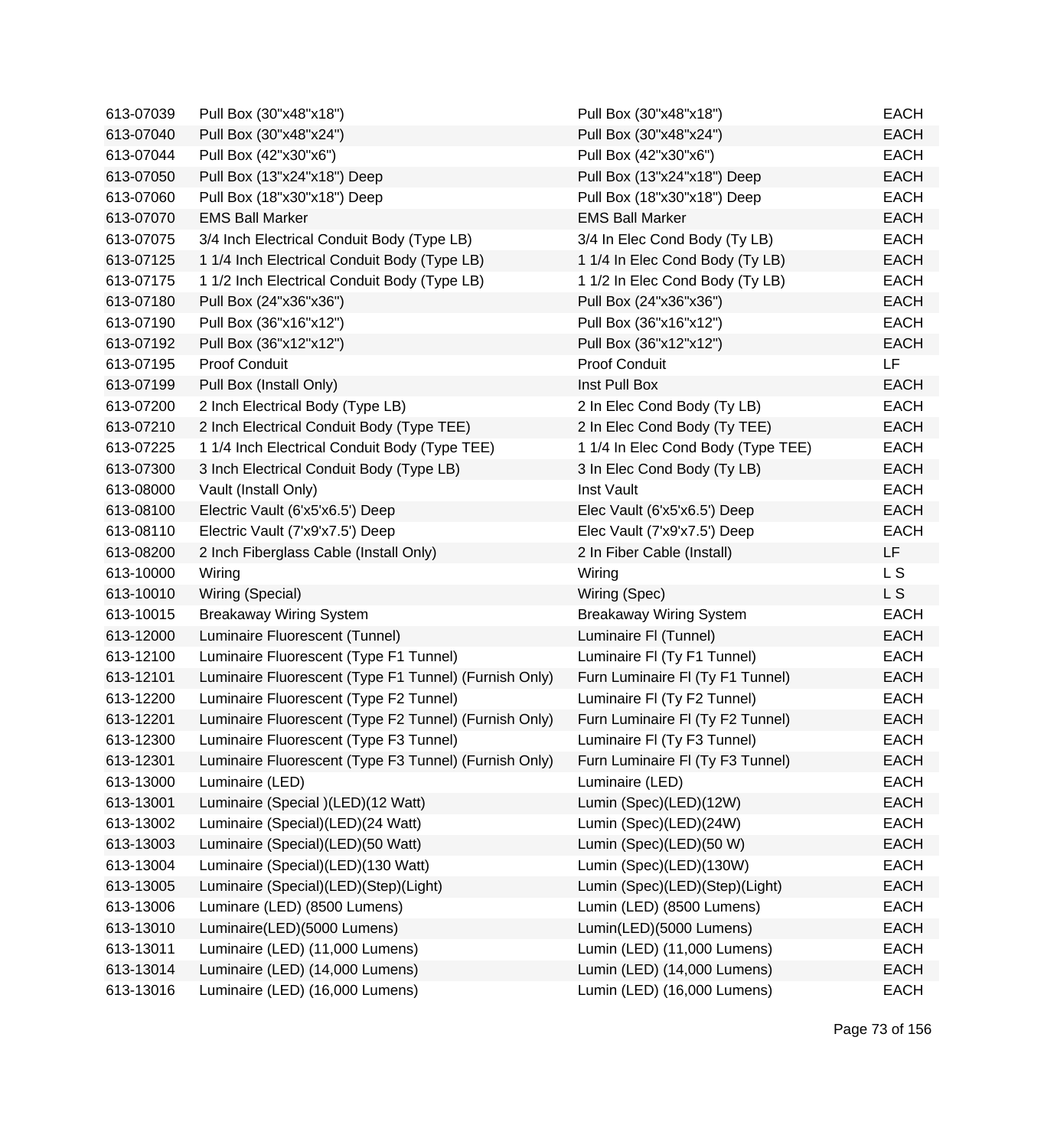| 613-13030 | Luminaire (LED)(12000 Lumens)                                                              | Lumin (LED)(12000 Lumens)                    | <b>EACH</b> |
|-----------|--------------------------------------------------------------------------------------------|----------------------------------------------|-------------|
| 613-13034 | Luminaire (LED)(15000 Lumens)                                                              | Lumin (LED)(15000 Lumens)                    | <b>EACH</b> |
| 613-13040 | Luminaire (LED)(20400 lumens)                                                              | Lumin (LED)(20400 lumins)                    | <b>EACH</b> |
| 613-13050 | Lumininaire Light Emitting Diode (258 Watt)                                                | Lumin LED (258W)                             | <b>EACH</b> |
| 613-13060 | Luminaire (LED) (1300 Lumens)                                                              | Lumin (LED) (1300 Lumen)                     | <b>EACH</b> |
| 613-13065 | Luminaire (LED) (5400 Lumens)                                                              | Lumin (LED) (5400 Lumen)                     | <b>EACH</b> |
| 613-13100 | Luminare Mounting Support System                                                           | Luminare Mounting Support System             | L S         |
| 613-13101 | Luminare (LED) (Tunnel)(133 W)                                                             | Lumin (LED) (Tunnel)(133 W)                  | <b>EACH</b> |
| 613-13102 | Luminare (LED) (Tunnel)(133 W)(Furnish Only)                                               | Lumin (LED) (Tunnel)(133 W)(Furn)            | <b>EACH</b> |
| 613-13103 | Luminare (LED) (Tunnel)(265 W)                                                             | Lumin (LED) (Tunnel)(265 W)                  | <b>EACH</b> |
| 613-13104 | Luminare (LED) (Tunnel)(265 W)(Furnish Only)                                               | Lumin (LED) (Tunnel)(265 W)(Furn)            | <b>EACH</b> |
| 613-15000 | Floodlight                                                                                 | Floodlight                                   | <b>EACH</b> |
| 613-15050 | Spot Light                                                                                 | Spot Light                                   | <b>EACH</b> |
| 613-15100 | <b>Recessed Light</b>                                                                      | Recessed Light                               | <b>EACH</b> |
| 613-15200 | Recessed Light (Special)                                                                   | Recessed Light (Spec)                        | <b>EACH</b> |
| 613-15750 | <b>HID Luminaire Mounting Support System</b>                                               | <b>HID Luminaire Mounting Support System</b> | L S         |
| 613-16000 | Luminaire (Special)                                                                        | Luminaire (Spec)                             | <b>EACH</b> |
| 613-16002 | Luminaire Control Node (Stand Alone)                                                       | Lumin Cntrl Node (Stand Alone)               | EACH        |
| 613-16010 | Light Standard and Luminaire (Decorative)                                                  | Light Std + Lumin (Dec)                      | <b>EACH</b> |
| 613-16015 | Light Standard and Luminaire (Decorative) (Furnish Only)                                   | Light Std + Lumin (Dec) (Furn)               | <b>EACH</b> |
| 613-16020 | Luminaire (Special) Induction (165 Watt)                                                   | Luminaire (Spec) Ind (165 Watt)              | <b>EACH</b> |
| 613-16025 | Luminaire (Special) (LED) (Step Light)                                                     | Luminaire (Spec) (LED) (Step Light)          | <b>EACH</b> |
| 613-20000 | Light Standard and Luminaire (Install Only)                                                | Inst Light Std + Lumin                       | <b>EACH</b> |
| 613-20100 | Light Standard (Install Only)                                                              | Inst Light Std                               | <b>EACH</b> |
| 613-20200 | Luminaire (Install Only)                                                                   | Inst Lumin                                   | <b>EACH</b> |
| 613-20210 | Luminaire (Special) (Install Only)                                                         | Inst Lumin (Spec)                            | <b>EACH</b> |
| 613-20215 | Luminaire Arm (Install Only)                                                               | Inst Lumin Arm                               | <b>EACH</b> |
| 613-20300 | Luminaire (Furnish Only)                                                                   | Furn Lumin                                   | EACH        |
| 613-20400 | Lens Assemblies (Furnish Only)                                                             | Lens Assemblies(Furn)                        | <b>EACH</b> |
| 613-30005 | Light Standard and Luminaire (Pedestrian)                                                  | Light Std + Lumin (Pedest)                   | <b>EACH</b> |
| 613-30010 | Light Standard and Luminaire (Pedestrian) (Furnish Only) Light Std + Lumin (Pedest) (Furn) |                                              | <b>EACH</b> |
| 613-30120 | Light Standard Aluminum (12 Foot)                                                          | Light Std Alum (12 Ft)                       | <b>EACH</b> |
| 613-30130 | Light Standard Aluminum (13 Foot)                                                          | Light Std Alum (13 Ft)                       | <b>EACH</b> |
| 613-30140 | Light Standard Aluminum (14 Foot)                                                          | Light Std Alum (14 Ft)                       | <b>EACH</b> |
| 613-30230 | Light Standard Aluminum (23 Foot)                                                          | Light Std Alum (23 Ft)                       | <b>EACH</b> |
| 613-30250 | Light Standard Aluminum (25 Foot)                                                          | Light Std Alum (25 Ft)                       | <b>EACH</b> |
| 613-30300 | Light Standard Aluminum (30 Foot)                                                          | Light Std Alum (30 Ft)                       | <b>EACH</b> |
| 613-30302 | Light Standard Aluminum (30 Foot) (2-Arm)                                                  | Light Std Alum (30 Ft) (2)                   | <b>EACH</b> |
| 613-30350 | Light Standard Aluminum (35 Foot)                                                          | Light Std Alum (35 Ft)                       | <b>EACH</b> |
| 613-30352 | Light Standard Aluminum (35 Foot) (2-Arm)                                                  | Light Std Alum (35 Ft) (2)                   | <b>EACH</b> |
| 613-30400 | Light Standard Aluminum (40 Foot)                                                          | Light Std Alum (40 Ft)                       | <b>EACH</b> |
| 613-30402 | Light Standard Aluminum (40 Foot) (2-Arm)                                                  | Light Std Alum (40 Ft) (2)                   | <b>EACH</b> |
| 613-31120 | Light Standard Concrete (12 Foot)                                                          | Light Std Conc (12 Ft)                       | <b>EACH</b> |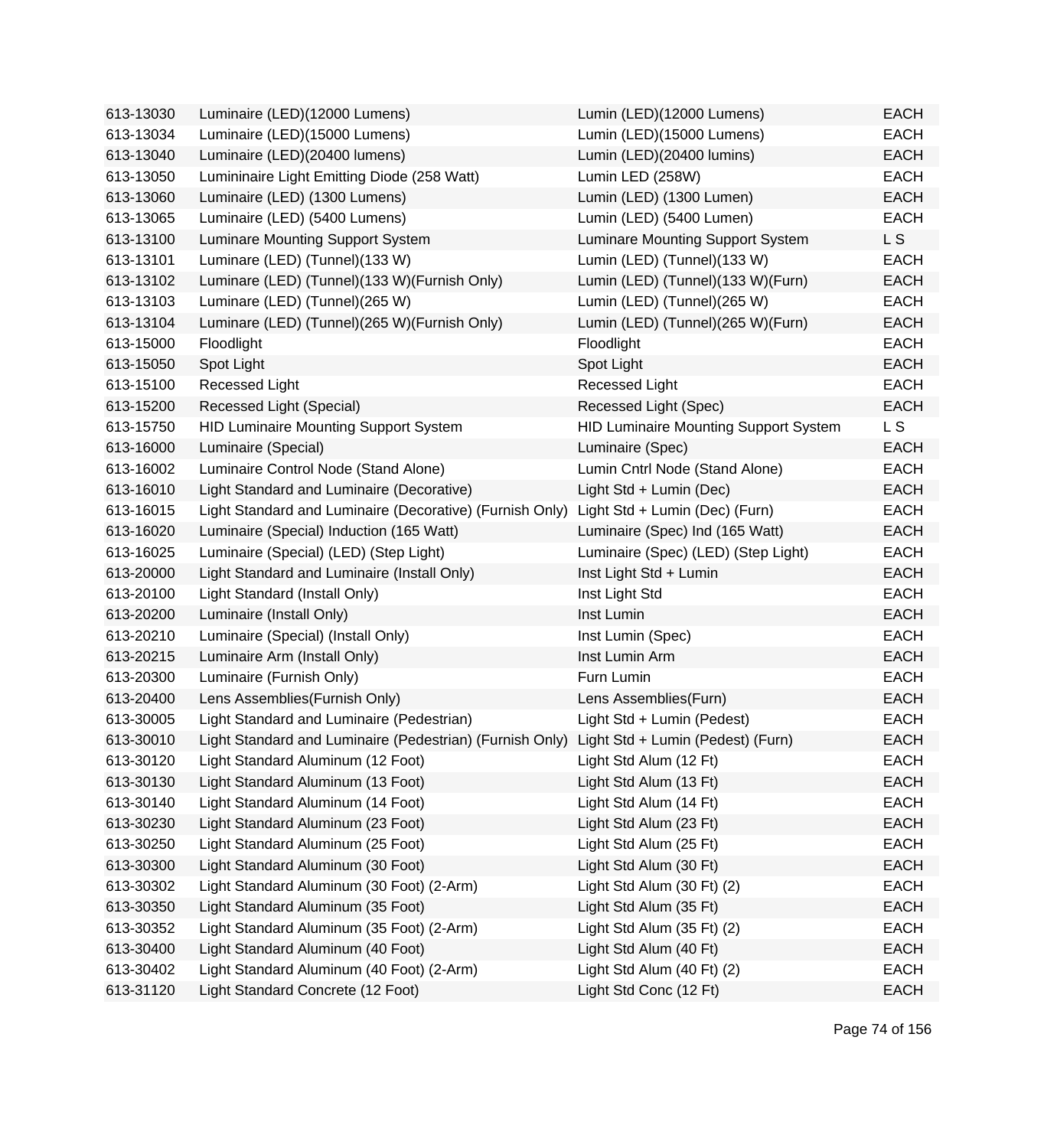| 613-31300 | Light Standard Concrete (30 Foot)                     | Light Std Conc (30 Ft)             | <b>EACH</b> |
|-----------|-------------------------------------------------------|------------------------------------|-------------|
| 613-32116 | Light Standard Steel (10 Foot)                        | Light Std Steel (10 Ft)            | <b>EACH</b> |
| 613-32118 | Light Standard Steel (10 Foot) (2-Arm)                | Light Std Steel (10 Ft) (2)        | EACH        |
| 613-32122 | Light Standard Steel (12 Foot) (2-Arm)                | Light Std Steel (12 Ft) (2)        | <b>EACH</b> |
| 613-32180 | Light Standard Steel (18 Foot)                        | Light Std Steel (18 Ft)            | EACH        |
| 613-32200 | Light Standard Steel (20 Foot) (2 Arm)                | Light Std Steel (20 Ft) (2)        | <b>EACH</b> |
| 613-32205 | Light Standard Steel (20 Foot) (2-Arm) (Furnish Only) | Light Std Steel (20 Ft) (2) (Furn) | <b>EACH</b> |
| 613-32250 | Light Standard Steel (25 Foot)                        | Light Std Steel (25 Ft)            | <b>EACH</b> |
| 613-32252 | Light Standard Steel (25 Foot) (2-Arm)                | Light Std Steel (25 Ft) (2)        | <b>EACH</b> |
| 613-32254 | Light Standard Steel (25 Foot) (4-Arm)                | Light Std Steel (25 Ft) (4)        | <b>EACH</b> |
| 613-32300 | Light Standard Steel (30 Foot)                        | Light Std Steel (30 Ft)            | <b>EACH</b> |
| 613-32302 | Light Standard Steel (30 Foot) (2-Arm)                | Light Std Steel (30 Ft) (2)        | <b>EACH</b> |
| 613-32350 | Light Standard Steel (35 Foot)                        | Light Std Steel (35 Ft)            | <b>EACH</b> |
| 613-32351 | Light Standard Steel (35 Foot) (Furnish Only)         | Furn Light Std Steel (35 Ft)       | <b>EACH</b> |
| 613-32352 | Light Standard Steel (35 Foot) (2-Arm)                | Light Std Steel (35 Ft) (2)        | <b>EACH</b> |
| 613-32390 | Light Standard Steel (39 Foot)                        | Light Std Steel (39 Ft)            | <b>EACH</b> |
| 613-32400 | Light Standard Steel (40 Foot)                        | Light Std Steel (40 Ft)            | <b>EACH</b> |
| 613-32405 | Light Standard Steel (40 Foot)(2 Arm)                 | Light Std Steel (40 Ft)            | <b>EACH</b> |
| 613-32500 | Light Standard Steel (50 Foot)                        | Light Std Steel (50 Ft)            | <b>EACH</b> |
| 613-32650 | Light Standard Steel (65 Foot)                        | Light Std Steel (65 Ft)            | <b>EACH</b> |
| 613-32700 | Light Standard Steel (70 Foot)                        | Light Std Steel (70 Ft)            | <b>EACH</b> |
| 613-33300 | Light Standard Timber (30 Foot)                       | Light Std Timber (30 Ft)           | <b>EACH</b> |
| 613-33400 | Light Standard Timber (40 Foot)                       | Light Std Timber (40 Ft)           | <b>EACH</b> |
| 613-34120 | Light Standard Metal (12 Foot)                        | Light Std Metal (12 Ft)            | <b>EACH</b> |
| 613-34122 | Light Standard Metal (12 Foot) (2-Arm)                | Light Std Metal (12 Ft) (2)        | <b>EACH</b> |
| 613-34140 | Light Standard Metal (14 Foot)                        | Light Std Metal (14 Ft)            | <b>EACH</b> |
| 613-34150 | Light Standard Metal (15 Foot)                        | Light Std Metal (15 Ft)            | <b>EACH</b> |
| 613-34180 | Light Standard Metal (18 Foot)                        | Light Std Metal (18 Ft)            | <b>EACH</b> |
| 613-34200 | Light Standard Metal (20 Foot)                        | Light Standard Metal (20 Foot)     | EACH        |
| 613-34250 | Light Standard Metal (25 Foot)                        | Light Std Metal (25 Ft)            | <b>EACH</b> |
| 613-34300 | Light Standard Metal (30 Foot)                        | Light Std Metal (30 Ft)            | <b>EACH</b> |
| 613-34302 | Light Standard Metal (30 Foot) (2 Arm)                | Light Std Metal (30 Ft) (2)        | <b>EACH</b> |
| 613-34303 | Light Standard Metal (30 Foot) (2 Arm) (Spec)         | Light Std Metal (30 Ft) (2) (Spec) | <b>EACH</b> |
| 613-34350 | Light Standard Metal (35 Foot)                        | Light Std Metal (35 Ft)            | <b>EACH</b> |
| 613-34351 | Light Standard Metal (35 Foot) (Special) (1 Arm)      | Light Std Metal (35 Ft) (Spec) (1) | EACH        |
| 613-34352 | Light Standard Metal (35 Foot) (Special) (2 Arm)      | Light Std Metal (35 Ft) (Spec) (2) | <b>EACH</b> |
| 613-34353 | Light Standard Metal (35 Foot) (2 Arm)                | Light Std Metal (35 Ft) (2)        | <b>EACH</b> |
| 613-34400 | Light Standard Metal (40 Foot)                        | Light Std Metal (40 Ft)            | <b>EACH</b> |
| 613-34401 | Light Standard Metal (40 Foot) (Special)              | Light Std Metal (40 Ft) (Spec)     | <b>EACH</b> |
| 613-34402 | Light Standard Metal (40 Foot) (2 Arm)                | Light Std Metal (40 Ft) (2)        | <b>EACH</b> |
| 613-34500 | Light Standard Metal (50 Foot)                        | Light Std Metal (50 Ft)            | <b>EACH</b> |
| 613-34502 | Light Standard Metal (50 Foot) (2 Arm)                | Light Std Metal (50 Foot) (2)      | <b>EACH</b> |
| 613-34600 | Light Standard Metal (60 Foot)                        | Light Std Metal (60 Ft)            | <b>EACH</b> |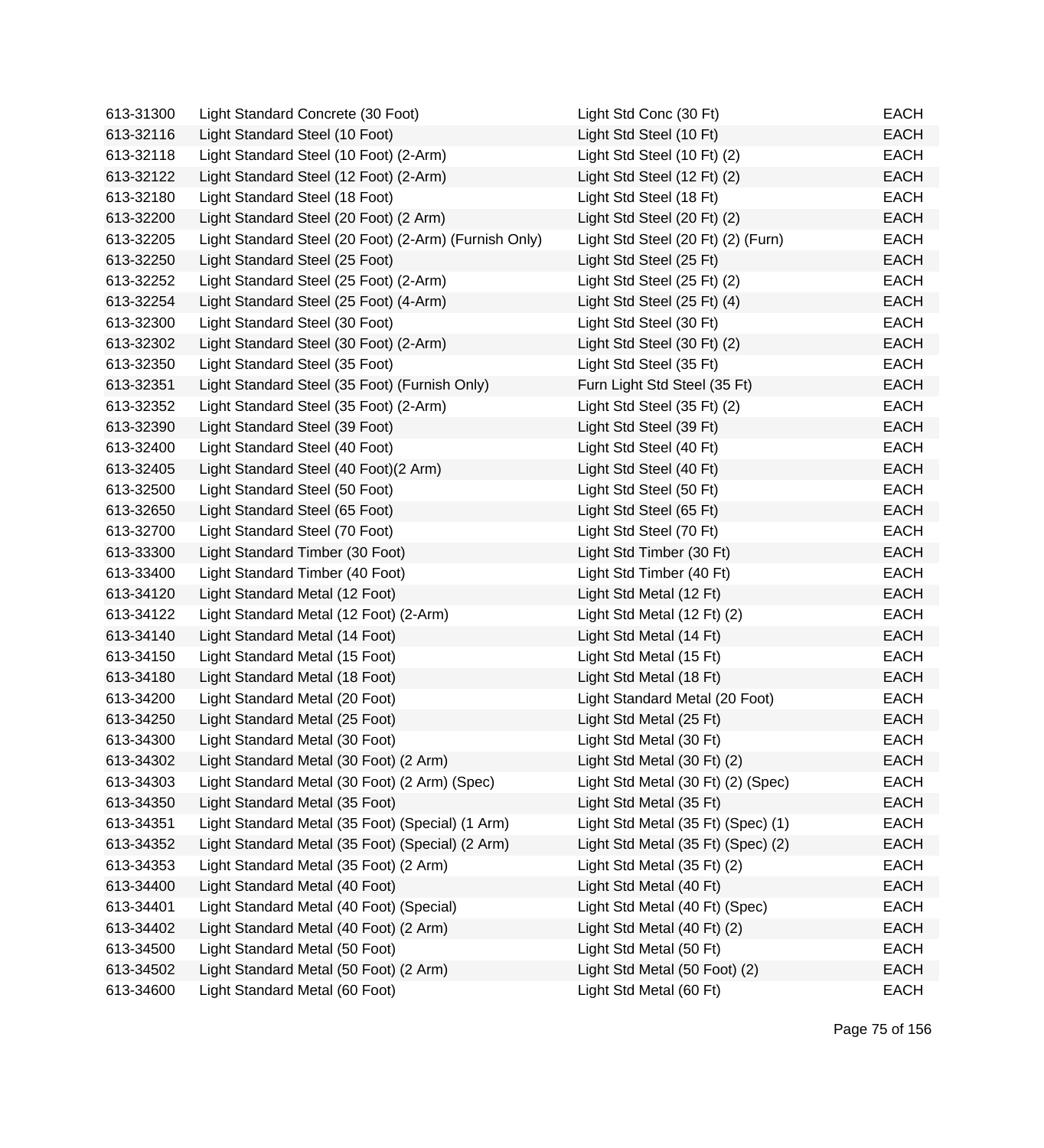| 613-34700 | Light Standard Metal (70 Foot)                           | Light Std Metal (70 Ft)                  | <b>EACH</b> |
|-----------|----------------------------------------------------------|------------------------------------------|-------------|
| 613-35080 | Light Standard Steel High Mast (80 Foot)                 | Light Std Steel Hi Mast (80 Ft)          | <b>EACH</b> |
| 613-35090 | Light Standard Steel High Mast (90 Foot)                 | Light Std Steel Hi Mast (90 Ft)          | <b>EACH</b> |
| 613-35100 | Light Standard Steel High Mast (100 Foot)                | Light Std Steel Hi Mast (100 Ft)         | <b>EACH</b> |
| 613-35110 | Light Standard Steel High Mast (110 Foot)                | Light Std Steel Hi Mast (110 Ft)         | <b>EACH</b> |
| 613-35120 | Light Standard Steel High Mast (120 Foot)                | Light Std Steel Hi Mast (120 Ft)         | <b>EACH</b> |
| 613-35130 | Light Standard Steel High Mast (130 Foot)                | Light Std Steel Hi Mast (130 Ft)         | <b>EACH</b> |
| 613-35140 | Light Standard Steel High Mast (140 Foot)                | Light Std Steel Hi Mast (140 Ft)         | <b>EACH</b> |
| 613-35500 | Light Standard Steel High Mast (Install Only)            | Inst Light Std Steel Hi Mast             | LF.         |
| 613-40000 | <b>Concrete Foundation Pad</b>                           | <b>Conc Foundation Pad</b>               | <b>EACH</b> |
| 613-40005 | Concrete Foundation Pad (Install Only)                   | Inst Conc Foundation Pad                 | <b>EACH</b> |
| 613-40010 | <b>Light Standard Foundation</b>                         | <b>Light Std Foundation</b>              | <b>EACH</b> |
| 613-40012 | <b>Light Standard Foundation Special</b>                 | <b>Light Std Foundation Spec</b>         | <b>EACH</b> |
| 613-40015 | <b>Light Standard Anchor</b>                             | Light Std Anchor                         | <b>EACH</b> |
| 613-40020 | Transformer Base Aluminum                                | <b>Transformer Base Alum</b>             | <b>EACH</b> |
| 613-40030 | Transformer Base Aluminum (Install Only)                 | Inst Transformer Base Alum               | <b>EACH</b> |
| 613-40300 | Light Standard Aluminum (Furnish Only)                   | Furn Light Std Alum                      | <b>EACH</b> |
| 613-41300 | Light Standard Concrete (Furnish Only)                   | Furn Light Std Conc                      | <b>EACH</b> |
| 613-42300 | Light Standard Steel (Furnish Only)                      | Furn Light Std Steel                     | <b>EACH</b> |
| 613-43300 | Light Standard Timber (Furnish Only)                     | Furn Light Std Timber                    | <b>EACH</b> |
| 613-44350 | Light Standard Metal (Furnish Only)                      | Furn Light Std Metal                     | <b>EACH</b> |
| 613-45000 | <b>High Mast Foundation</b>                              | Hi Mast Foundation                       | <b>EACH</b> |
| 613-45042 | High Mast Foundation (Drilled Caisson) (42 Inch)         | Foundation (42 In Caisson)               | LF          |
| 613-45048 | High Mast Foundation (Drilled Caisson) (48 Inch)         | Foundation (48 In Caisson)               | LF.         |
| 613-50000 | <b>Lowering Device</b>                                   | <b>Lowering Device</b>                   | <b>EACH</b> |
| 613-50010 | Photoelectric Cell                                       | <b>Photoel Cell</b>                      | <b>EACH</b> |
| 613-50050 | Portable Power Unit                                      | Port Power Unit                          | <b>EACH</b> |
| 613-50060 | Portable Power Generator                                 | Port Power Generator                     | <b>EACH</b> |
| 613-50100 | <b>Lighting Control Center</b>                           | <b>Lighting Ctrl Center</b>              | <b>EACH</b> |
| 613-50102 | Lighting Control Center (Install Only)                   | Inst Lighting Ctrl Center                | <b>EACH</b> |
| 613-50105 | Lighting Control Center (Pedestal Only)                  | Lighting Ctrl Center (Pedestal Only)     | <b>EACH</b> |
| 613-50106 | <b>Lighting Control Center (Special)</b>                 | Light Cont Center (Spec)                 | EACH        |
| 613-50110 | Lighting Fixture (Fluorescent) (Type A Tunnel Luminaire) | Lighting Fixture (Flor) (Ty A Tun Lumin) | <b>EACH</b> |
| 613-50125 | <b>Control Center Box</b>                                | <b>Ctrl Center Box</b>                   | <b>EACH</b> |
| 613-50130 | 4-Plex Receptacle (With Back Box and Cover)              | 4-Plex Rcptl (W/Back Box & Cover)        | <b>EACH</b> |
| 613-50132 | 2-Plex Receptacle (With Box and Cover)                   | 2-Plex Recept. (W/Box & Cover)           | <b>EACH</b> |
| 613-50150 | Secondary Service Pedestal                               | Secondary Serv Pedestal                  | <b>EACH</b> |
| 613-50155 | Secondary Service Pedestal (Install Only)                | Inst Secondary Serv Pedestal             | <b>EACH</b> |
| 613-50200 | <b>Lighting System</b>                                   | <b>Lighting System</b>                   | <b>EACH</b> |
| 613-50202 | Monument Lighting                                        | Monument Lighting                        | <b>EACH</b> |
| 613-50210 | <b>Temporary Lighting</b>                                | <b>Temporary Lighting</b>                | L S         |
| 613-50225 | Interior Lighting (Concrete Box Girder)                  | Interior Lighting (Conc Box)             | <b>EACH</b> |
| 613-50250 | Interior Lighting (Steel Box Girder)                     | Interior Lighting (Steel Box)            | <b>EACH</b> |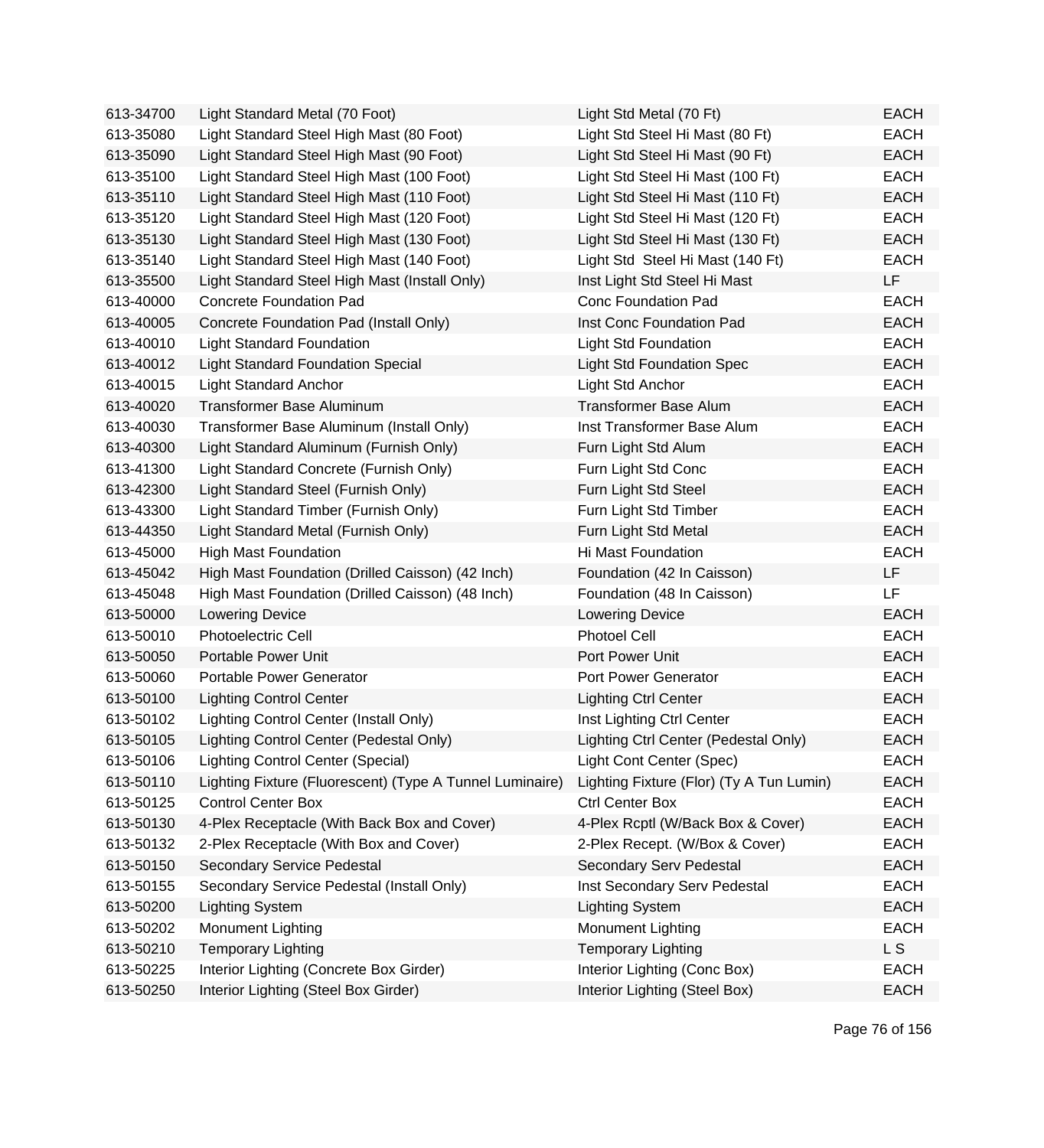| 613-50300 | <b>Tunnel Lighting System</b>                               | <b>Tunnel Lighting System</b>            | L S         |
|-----------|-------------------------------------------------------------|------------------------------------------|-------------|
| 613-50301 | Low-Induction Tunnel Lighting (Install Only)                | Inst Low-Ind Tunnel Lighting             | <b>EACH</b> |
| 613-50325 | <b>Tunnel Lighting Control System</b>                       | <b>Tunnel Lighting Control System</b>    | L S         |
| 613-50350 | <b>Power Transformer</b>                                    | <b>Power Transformer</b>                 | L S         |
| 613-50355 | <b>Power Transformer</b>                                    | <b>Power Transformer</b>                 | <b>EACH</b> |
| 613-50357 | Power Transformer (150KVA,480-2400V,3 Phase)                | Power Transformer (150KVA,480-2400V,3Ph) | <b>EACH</b> |
| 613-50359 | Power Transformer (150KVA,2400-480V,3 Phase)                | Power Transformer (150KVA,2400-480V,3Ph) | <b>EACH</b> |
| 613-50362 | Power Transformer (300KVA,480-2400V,3 Phase)                | Power Transformer (300KVA,480-2400V,3Ph) | <b>EACH</b> |
| 613-50365 | <b>Transformer Base</b>                                     | <b>Transformer Base</b>                  | <b>EACH</b> |
| 613-50375 | <b>Solar Collection System</b>                              | <b>Solar Collection System</b>           | <b>EACH</b> |
| 613-50400 | Light Standard Timber (Temporary)                           | Light Std Timber (Temp)                  | <b>EACH</b> |
| 613-50410 | Light Standard (Temporary)                                  | Light Std (Temp)                         | <b>EACH</b> |
| 613-60000 | Lamps                                                       | Lmps                                     | <b>EACH</b> |
| 613-60500 | Underground Repair                                          | <b>Underground Rep</b>                   | <b>EACH</b> |
| 613-60600 | <b>Lighting Repair</b>                                      | <b>Lighting Repair</b>                   | <b>HOUR</b> |
| 613-60700 | Troubleshooting                                             | Troubleshooting                          | <b>HOUR</b> |
| 613-60800 | <b>Locate Utilities</b>                                     | <b>Locate Utilities</b>                  | <b>HOUR</b> |
| 613-70100 | Luminaire High Pressure Sodium (100 Watt)                   | Lumin HPS (100 W)                        | <b>EACH</b> |
| 613-70150 | Luminaire High Pressure Sodium (150 Watt)                   | Lumin HPS (150 W)                        | <b>EACH</b> |
| 613-70151 | Luminaire High Pressure Sodium (150 Watt) (Install Only)    | Inst Lumin HPS (150 W)                   | <b>EACH</b> |
| 613-70152 | Luminaire High Pressure Sodium (150W) (Furnish Only)        | Furn Lumin HPS (150W)                    | <b>EACH</b> |
| 613-70175 | Luminaire High Pressure Sodium (175 Watt)                   | Lumin HPS (175 W)                        | <b>EACH</b> |
| 613-70200 | Luminaire High Pressure Sodium (200 Watt)                   | Lumin HPS (200 W)                        | <b>EACH</b> |
| 613-70250 | Luminaire High Pressure Sodium (250 Watt)                   | Lumin HPS (250 W)                        | <b>EACH</b> |
| 613-70251 | Luminaire High Pressure Sodium (250 Watt) (Install Only)    | Inst Lumin HPS (250 W)                   | <b>EACH</b> |
| 613-70252 | Luminaire High Pressure Sodium (250 Watt) (Furnish<br>Only) | Furn Lumin HPS (250 W)                   | <b>EACH</b> |
| 613-70255 | <b>Fuses</b>                                                | Fus                                      | <b>EACH</b> |
| 613-70260 | Fuse Holder                                                 | Fus Holder                               | <b>EACH</b> |
| 613-70400 | Luminaire High Pressure Sodium (400 Watt)                   | Lumin HPS (400 W)                        | <b>EACH</b> |
| 613-70401 | Luminaire High Pressure Sodium (400 Watt) (Install Only)    | Inst Lumin HPS (400 W)                   | <b>EACH</b> |
| 613-70403 | Luminaire High Pressure Sodium (400 Watt) (Special)         | Lumin HPS (400 W) (Spec)                 | <b>EACH</b> |
| 613-71000 | Luminaire High Pressure Sodium (1000 Watt)                  | Lumin HPS (1000 W)                       | <b>EACH</b> |
| 613-71500 | Luminaire High Pressure Sodium (Type B Tunnel<br>Luminaire) | Lumin HPS (Ty B Tun Lumin)               | <b>EACH</b> |
| 613-72000 | Electrical Conduit Body (Type LB)                           | Elec Cond Body (Ty LB)                   | <b>EACH</b> |
| 613-72100 | Luminaire High Pressure Sodium (Wall Type) (100 Watt)       | Lumin HPS (WT) (100 W)                   | <b>EACH</b> |
| 613-72150 | Luminaire High Pressure Sodium (Wall Type) (150 Watt)       | Lumin HPS (WT) (150 W)                   | <b>EACH</b> |
| 613-72250 | Luminaire High Pressure Sodium (Wall Type) (250 Watt)       | Lumin HPS (WT) (250 W)                   | <b>EACH</b> |
| 613-73100 | Luminaire High Pressure Sodium (Tunnel) (100 Watt)          | Lumin HPS (T) (100 W)                    | <b>EACH</b> |
| 613-73400 | Luminaire High Pressure Sodium (Tunnel) (400 Watt)          | Lumin HPS (T) (400 W)                    | <b>EACH</b> |
| 613-74000 | Light Mast Arm                                              | Light Mast Arm                           | <b>EACH</b> |
| 613-75100 | Luminaire Metal Halide (100 Watt)                           | Lumin Metal Halide (100 W)               | <b>EACH</b> |
| 613-75150 | Luminaire Metal Halide (150 Watt)                           | Lumin Metal Halide (150 W)               | <b>EACH</b> |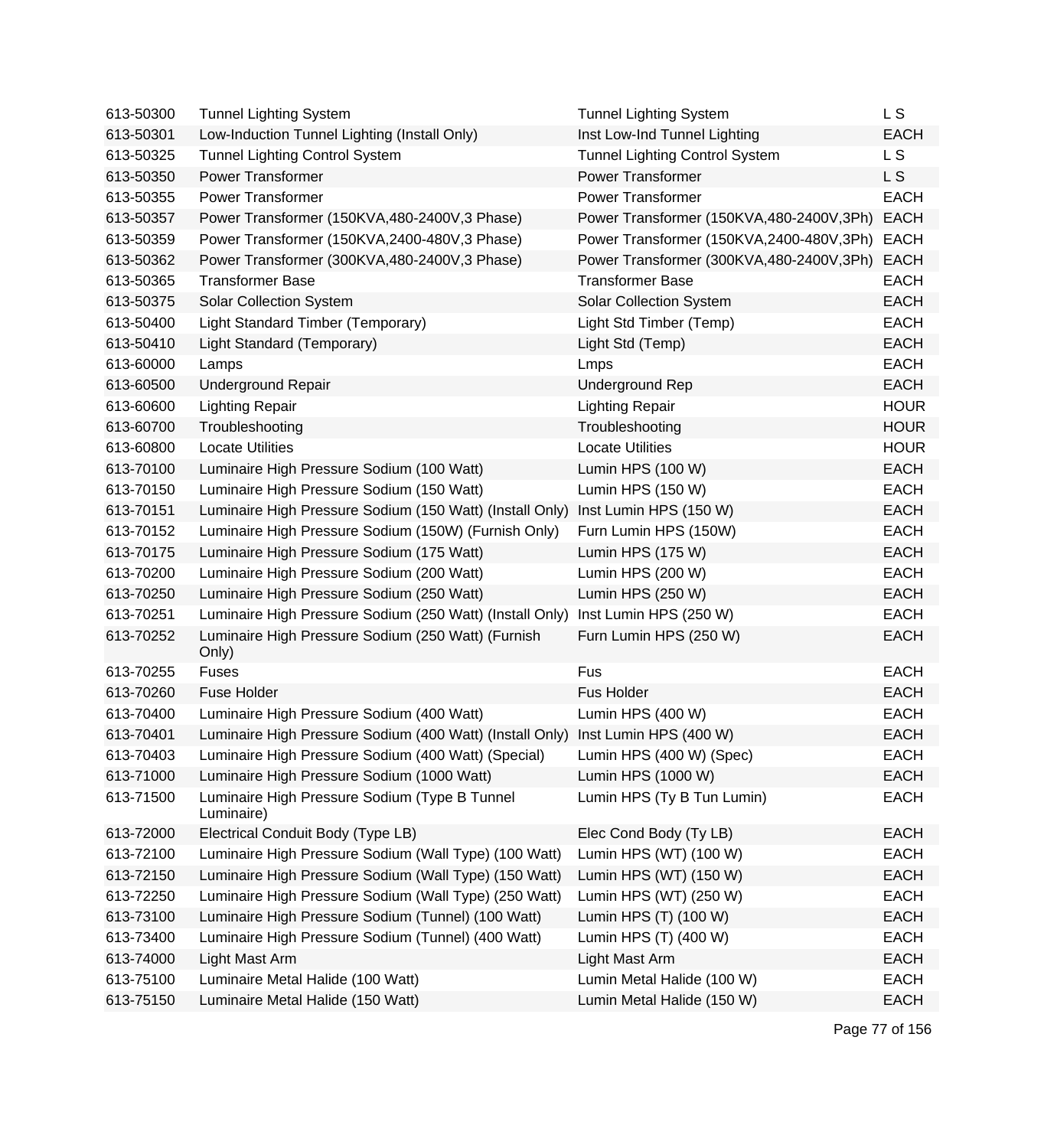| 613-75175 | Luminaire Metal Halide (175 Watt)                 | Lumin Metal Halide (175 W)               | EACH           |
|-----------|---------------------------------------------------|------------------------------------------|----------------|
| 613-75250 | Luminaire Metal Halide (250 Watt)                 | Lumin Metal Halide (250 W)               | <b>EACH</b>    |
| 613-75400 | Luminaire Metal Halide (400 Watt)                 | Lumin Metal Halide (400 W)               | <b>EACH</b>    |
| 613-76100 | Luminaire Metal Halide (Wall Type) (100 Watt)     | Lumin Metal Halide (WT) (100 W)          | <b>EACH</b>    |
| 613-76150 | Luminaire Metal Halide (Wall Type) (150 Watt)     | Lumin Metal Halide (WT) (150 W)          | <b>EACH</b>    |
| 613-76250 | Luminaire Metal Halide (Wall Type) (250 Watt)     | Lumin Metal Halide (WT) (250 W)          | <b>EACH</b>    |
| 613-80002 | Circuit Breaker (20A, 1 Pole)                     | Circuit Breaker (20A, 1 Pole)            | <b>EACH</b>    |
| 613-80004 | Circuit Breaker (40A, 2 Pole)                     | Circuit Breaker (40A, 2 Pole)            | <b>EACH</b>    |
| 613-80005 | Circuit Breaker (50A, 3 Pole)                     | Circuit Breaker (50A, 3 Pole)            | <b>EACH</b>    |
| 613-80007 | Circuit Breaker (70A, 2 Pole)                     | Circuit Breaker (70A, 2 Pole)            | <b>EACH</b>    |
| 613-80008 | Circuit Breaker (80A, 2 Pole)                     | Circuit Breaker (80A, 2 Pole)            | <b>EACH</b>    |
| 613-80010 | <b>Ballast Unit</b>                               | <b>Ballast Un</b>                        | <b>EACH</b>    |
| 613-80012 | Circuit Breaker (100A, 2 Pole)                    | Circuit Breaker (100A, 2 Pole)           | <b>EACH</b>    |
| 613-80013 | Circuit Breaker (100A, 3 Pole)                    | Circuit Breaker (100A, 3 Pole)           | <b>EACH</b>    |
| 613-80015 | Circuit Breaker (150A, 3 Pole)                    | Circuit Breaker (150A, 3 Pole)           | <b>EACH</b>    |
| 613-80022 | Circuit Breaker (225A, 3 Pole)                    | Circuit Breaker (225A, 3 Pole)           | <b>EACH</b>    |
| 613-80040 | Circuit Breaker (400A, 3 Pole)                    | Circuit Breaker (400A, 3 Pole)           | <b>EACH</b>    |
| 613-80045 | Circuit Breaker (450A, 3 Pole)                    | Circ Breaker (450A, 3 Pole)              | <b>EACH</b>    |
| 613-80100 | Circuit Breaker (100A, 3 Pole)                    | Circ Breaker (100A, 3 Pole)              | <b>EACH</b>    |
| 613-80105 | Circuit Breaker (30A, 2 Pole)                     | Circ Breaker (30A, 2 Pole)               | <b>EACH</b>    |
| 613-80120 | Circuit Breaker (Retrofit 1200A, 3 Pole)          | Circuit Breaker (Retrofit 1200A, 3 Pole) | <b>EACH</b>    |
| 613-80130 | Service Meter Cabinet                             | Service Meter Cabinet                    | <b>EACH</b>    |
| 613-80132 | <b>Relay Cabinet</b>                              | <b>Relay Cabinet</b>                     | <b>EACH</b>    |
| 613-80200 | 2.4KV Motor Control Center Cubicle                | 2.4KV Motor Control Center Cubicle       | <b>EACH</b>    |
| 613-80201 | 2.4KV Motor Control Center Cubicle (Furnish Only) | Furn 2.4KV Motor Control Center Cubicle  | L S            |
| 613-80202 | 2.4KV Motor Control Center Cubicle (Install Only) | Inst 2.4KV Motor Control Center Cubicle  | L S            |
| 613-80250 | <b>Automatic Transfer Switch</b>                  | <b>Automatic Transfer Switch</b>         | <b>EACH</b>    |
| 613-80268 | Step Voltage Regulator                            | Step Voltage Reg                         | <b>EACH</b>    |
| 613-80270 | Medium Voltage Load Interrupter Switch            | Medium Voltage Load Interrupter Switch   | <b>EACH</b>    |
| 613-80272 | <b>Regulator Bypass Switch</b>                    | Reg Bypass Switch                        | <b>EACH</b>    |
| 613-80274 | <b>Structure Mounted Disconnect Switch</b>        | <b>Struct Mount Disc Switch</b>          | <b>EACH</b>    |
| 613-80276 | <b>Inverter System</b>                            | <b>Inverter System</b>                   | <b>EACH</b>    |
| 613-80290 | <b>Storage Battery System</b>                     | <b>Storage Battery System</b>            | L <sub>S</sub> |
| 613-80400 | <b>Exhaust Fan</b>                                | <b>Exhaust Fan</b>                       | <b>EACH</b>    |
| 613-81010 | Panelboard (100A, 120/208V, 3 Phase, 42 Circuit)  | Pnlbrd (100A, 120/208V, 3Ph, 42 Circuit) | <b>EACH</b>    |
| 613-81022 | Panelboard (225A, 277/480V, 3 Phase)              | Panelboard (225A, 277/480V, 3 Ph)        | <b>EACH</b>    |
| 613-81100 | Panelboard (1000A, 277/480V, 3 Phase)             | Panelboard (1000A, 277/480V, 3 Ph)       | <b>EACH</b>    |
| 613-81200 | Panelboard (400A, 277/480V, 3 Phase, 4 Wire)      | Panelboard (400A, 277/480V, 3 Ph, 4 Wire | <b>EACH</b>    |
| 613-81210 | DC Panelboards                                    | DC Panelboards                           | <b>EACH</b>    |
| 613-81500 | Panelboard (5KVA Mini Load Center)                | Panelboard (5KVA Mini Load Center)       | <b>EACH</b>    |
| 613-81598 | 2400V Switchgear                                  | 2400V Switchgear                         | <b>EACH</b>    |
| 613-81600 | 24.9kV Switchgear                                 | 24.9kV Switchgear                        | <b>EACH</b>    |
| 613-81602 | <b>Temporary Switchgear</b>                       | <b>Temp Switchgear</b>                   | <b>EACH</b>    |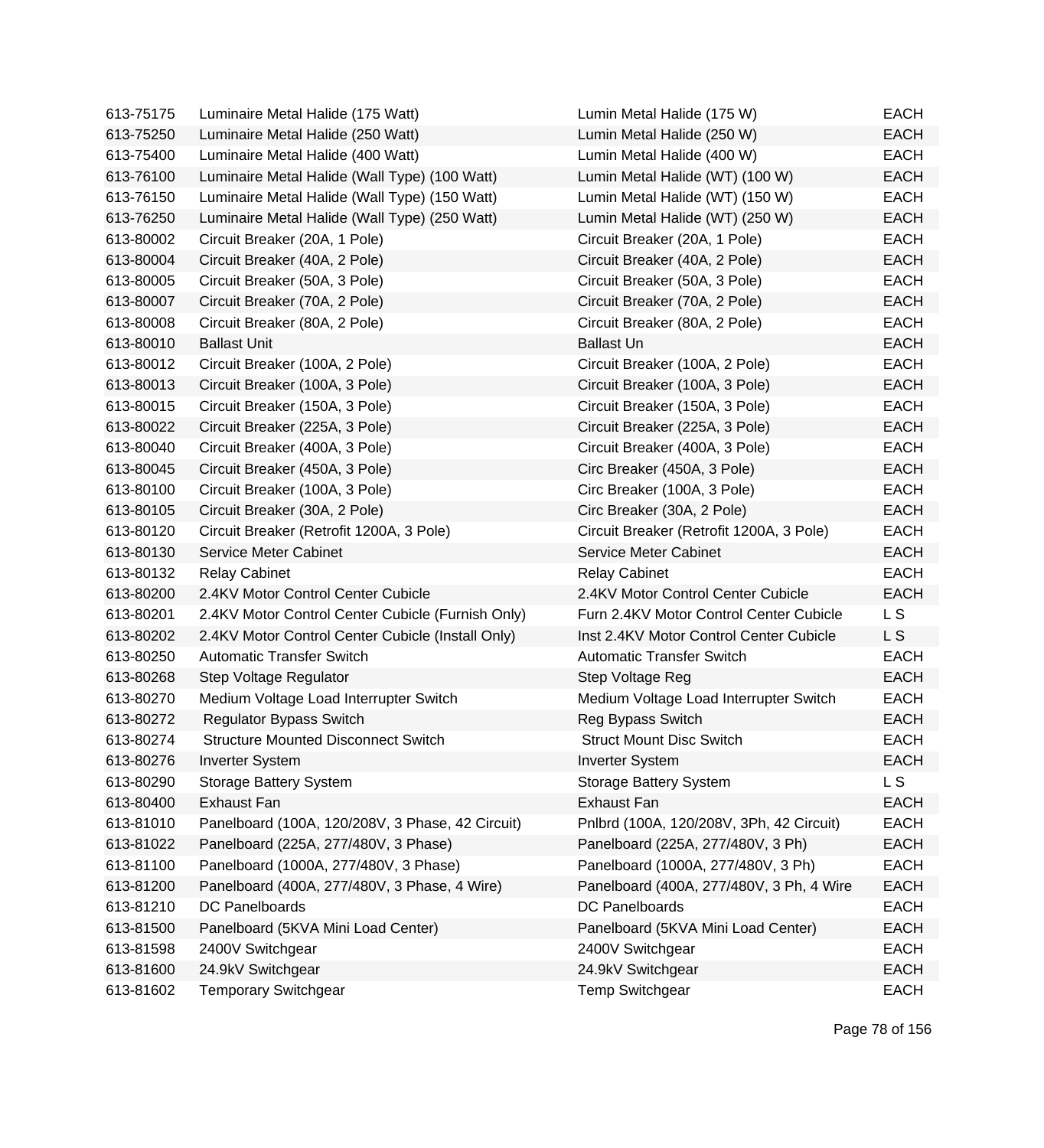| 613-81608 | 1350 Ampere Bus Duct                                                           | 1350 A Bus Duct                       | LF          |
|-----------|--------------------------------------------------------------------------------|---------------------------------------|-------------|
| 613-81610 | 3000 Ampere Bus Duct                                                           | 3000 A Bus Duct                       | LF.         |
| 613-81611 | 3000 Ampere Bus Duct (Temporary)                                               | 3000 A Bus Duct (Temp)                | LF          |
| 613-81700 | Safety Switch NEMA 3R, 60A, 2-pole, 240 V f(for VMS<br><b>Maint Disconnect</b> | Safe Switch NEMA 3R 60A 2 Pole 240V   | <b>EACH</b> |
| 613-81800 | <b>Branch Circuit Panel (Special)</b>                                          | <b>Branch Circuit Panel (Special)</b> | <b>EACH</b> |
| 613-81900 | Mobile Light Tower                                                             | Mobile Light Tower                    | <b>EACH</b> |
| 614-00011 | Sign Panel (Class I)                                                           | Sign Panel (CL I)                     | <b>SF</b>   |
| 614-00012 | Sign Panel (Class II)                                                          | Sign Panel (CL II)                    | <b>SF</b>   |
| 614-00013 | Sign Panel (Class III)                                                         | Sign Panel (CL III)                   | <b>SF</b>   |
| 614-00014 | Lighted Street Name Sign (Inst Only)                                           | Lighted Street Name Sign (Inst Only)  | <b>EACH</b> |
| 614-00021 | Sign Panel (Class I) (Furnish Only)                                            | Furn Sign Panel (CL I)                | <b>SF</b>   |
| 614-00025 | Sign Panel (Class I) (Install Only)                                            | Inst Sign Panel (CL I)                | <b>SF</b>   |
| 614-00026 | Sign Panel (Class I) (Install Only)                                            | Inst Sign Panel (CL I)                | <b>EACH</b> |
| 614-00027 | Sign Panel (Class II) (Install Only)                                           | Inst Sign Panel (CL II)               | <b>SF</b>   |
| 614-00028 | Sign Panel (Class III) (Install Only)                                          | Inst Sign Panel (CL III)              | <b>SF</b>   |
| 614-00029 | Sign Panel (Class II) (Install Only)                                           | Inst Sign Panel (CL II)               | <b>EACH</b> |
| 614-00030 | Sign Panel (Class III) (Install Only)                                          | Inst Sign Panel (CL III)              | <b>EACH</b> |
| 614-00035 | Sign Panel (Special)                                                           | Sign Panel (Spec)                     | <b>SF</b>   |
| 614-00037 | Sign Panel (Special)                                                           | Sign Panel (Spec)                     | <b>EACH</b> |
| 614-00040 | Sign Post (Special)                                                            | Sign Post (Spec)                      | LF          |
| 614-00041 | Sign Post (Special)                                                            | Sign Post (Spec)                      | <b>EACH</b> |
| 614-00042 | Sign Post (Install Only)                                                       | Inst Sign Post                        | LF          |
| 614-00044 | Timber Sign Post 4x4 Inch                                                      | Timber Sign Post (4x4 In)             | LF          |
| 614-00066 | Timber Sign Post 6x6 Inch                                                      | Timber Sign Post (6x6 In)             | LF          |
| 614-00200 | Steel Sign Post (U-2)                                                          | Steel Sign Post (U-2)                 | LF          |
| 614-00214 | Steel Sign Post (1.75x1.75 Inch Tubing)                                        | Steel Sign Post (1.75x1.75 In T)      | LF          |
| 614-00216 | Steel Sign Post (2x2 Inch Tubing)                                              | Steel Sign Post (2x2 In T)            | LF          |
| 614-00218 | Steel Sign Post (2.25x2.25 Inch Tubing)                                        | Steel Sign Post (2.25x2.25 In T)      | LF          |
| 614-00220 | Steel Sign Post (2.5x2.5 Inch Tubing)                                          | Steel Sign Post (2.5x2.5 In T)        | LF          |
| 614-00222 | Steel Sign Post (2.75x 2.75 Inch Tubing)                                       | Steel Sign Post (2.75x2.75 In T)      | LF          |
| 614-00224 | Steel Sign Post (3x3 Inch Tubing)                                              | Steel Sign Post (3x3 In T)            | LF          |
| 614-00357 | Steel Sign Post (S 3x5.7)                                                      | Steel Sign Post (S 3x5.7)             | LF          |
| 614-00375 | Steel Sign Post (S 3x7.5)                                                      | Steel Sign Post (S 3x7.5)             | LF          |
| 614-00477 | Steel Sign Post (S 4x7.7)                                                      | Steel Sign Post (S 4x7.7)             | LF          |
| 614-00510 | Steel Sign Post (S 5x10)                                                       | Steel Sign Post (S 5x10)              | LF          |
| 614-00612 | Steel Sign Post (W 6x12)                                                       | Steel Sign Post (W 6x12)              | LF          |
| 614-00615 | Steel Sign Post (W 6x15)                                                       | Steel Sign Post (W 6x15)              | LF          |
| 614-00818 | Steel Sign Post (W 8x18)                                                       | Steel Sign Post (W 8x18)              | LF          |
| 614-00821 | Steel Sign Post (W 8x21)                                                       | Steel Sign Post (W 8x21)              | LF          |
| 614-01022 | Steel Sign Post (W 10x22)                                                      | Steel Sign Post (W 10x22)             | LF          |
| 614-01026 | Steel Sign Post (W 10x26)                                                      | Steel Sign Post (W 10x26)             | LF          |
| 614-01226 | Steel Sign Post (W 12x26)                                                      | Steel Sign Post (W 12x26)             | LF          |
| 614-01400 | Steel Stub Base (36 Inch)                                                      | Steel Stub Base (36 In)               | LF          |
|           |                                                                                |                                       |             |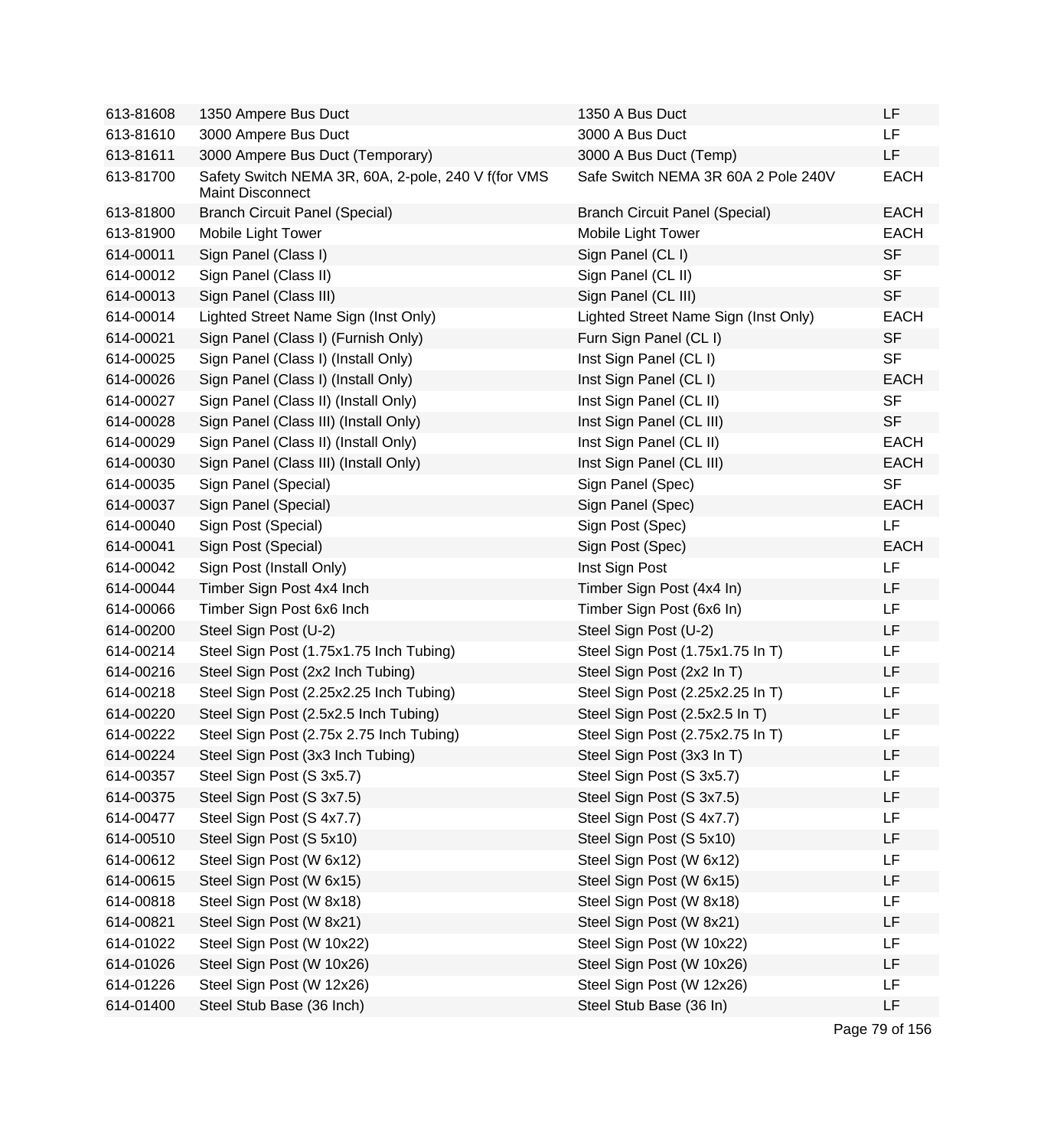| 614-01502 | Steel Sign Support (2-Inch Round) (Post & Socket)               | Steel Sign Supp (2-In Rd)(Po&Sock)       | LF.         |
|-----------|-----------------------------------------------------------------|------------------------------------------|-------------|
| 614-01503 | Steel Sign Support (2-Inch Round) (Post and Socket)             | Steel Sign Supp (2-In Rd)(Po&Sock)       | <b>EACH</b> |
| 614-01512 | Steel Sign Support (2-Inch Round)(Post)                         | Steel Sign Supp (2-In Rd)(Post)          | <b>LF</b>   |
| 614-01513 | Steel Sign Support (2-Inch Round)(Post)(Install Only)           | Steel Sign Supp (2-In Rd)(Post)(Install) | LF          |
| 614-01522 | Steel Sign Support (2-Inch Round)(Socket)                       | Steel Sign Supp (2-In Rd)(Sock)          | <b>EACH</b> |
| 614-01523 | Steel Sign Support (2-Inch Round)(Socket)(Install Only)         | Steel Sign Supp (2-In Rd)(Sock)(Install) | <b>EACH</b> |
| 614-01554 | Steel Sign Post (4 Inch Round) (Slipbase)                       | Steel Sign Post (4 In Rd) (Slip)         | LF          |
| 614-01572 | Steel Sign Support (2-1/2 Inch Round NP-40)(Post &<br>Slipbase) | Steel Sign Supp (2-1/2 Rd NP40)(Po&Silp) | LF          |
| 614-01573 | Steel Sign Support (2-1/2 Inch Round NP-40)(Post &<br>Slipbase) | Steel Sign Supp (2-1/2 Rd NP40)(Po&Slip) | <b>EACH</b> |
| 614-01575 | Steel Sign Support (2-1/2 Inch Round NP-40)(Post)               | Steel Sign Supp (2-1/2 In Rd NP40)(Po)   | LF          |
| 614-01578 | Steel Sign Support (2-1/2 Inch Round NP-40)(Slipbase)           | Steel Sign Supp (2-1/2 In Rd NP40)(Slip) | <b>EACH</b> |
| 614-01582 | Steel Sign Support (2-1/2 Inch Round) (Post and Slipbase)       | Steel Sign Supp (2-1/2 In Rd)(Po&Slip)   | LF          |
| 614-01583 | Steel Sign Support (2-1/2 In Round Sch 80) (Post &<br>Slipbase) | Stl Sign Supp (2-1/2 In Rd 80)(Po&Slip)  | <b>EACH</b> |
| 614-01585 | Steel Sign Support (2-1/2 Inch Round Sch 80) (Post)             | Steel Sign Supp (2-1/2 In Rd 80) (Post)  | LF          |
| 614-01586 | Steel Sign Support (2-1/2 In Rd Sch 80)(Post)(Install<br>Only)  | Steel Sign Supp(2-1/2 In Rd 80)(Po)(Ins) | LF          |
| 614-01588 | Steel Sign Support (2-1/2 Inch Round Sch 80) (Slipbase)         | Steel Sign Supp (2-1/2 In Rd 80)(Slip)   | <b>EACH</b> |
| 614-01589 | Steel Sign Supp (2-1/2 In Rd Sch 80) (Slip) (Install Only)      | Steel Sign Supp (2.5 In Rd Sch 80)(Ins)  | <b>EACH</b> |
| 614-01736 | Steel Sign Ground Stub Base (36 Inch)                           | Steel Sign Ground Stub Base (36 In)      | <b>EACH</b> |
| 614-03001 | Concrete Footing (Type 1)                                       | Conc Footing (Ty 1)                      | <b>EACH</b> |
| 614-03002 | Concrete Footing (Type 2)                                       | Conc Footing (Ty 2)                      | <b>EACH</b> |
| 614-03003 | Concrete Footing (Type 3)                                       | Conc Footing (Ty 3)                      | <b>EACH</b> |
| 614-03004 | Concrete Footing (Type 4)                                       | Conc Footing (Ty 4)                      | <b>EACH</b> |
| 614-03005 | Concrete Footing (Type 5)                                       | Conc Footing (Ty 5)                      | <b>EACH</b> |
| 614-03006 | Concrete Footing (Type 6)                                       | Conc Footing (Ty 6)                      | <b>EACH</b> |
| 614-03007 | Concrete Footing (Type 7)                                       | Conc Footing (Ty 7)                      | <b>EACH</b> |
| 614-03100 | Concrete Footing (Traffic Signal Pole)                          | Conc Footing (Sig Pole)                  | <b>EACH</b> |
| 614-07000 | Mask Sign Legend                                                | Mask Sign Legend                         | <b>EACH</b> |
| 614-07100 | Modification of Sign Legend                                     | Mod Sign Legend                          | L S         |
| 614-07105 | Modification of Sign Legend                                     | Mod Sign Legend                          | EACH        |
| 614-07125 | Modification of Steel Sign Post                                 | Mod Steel Sign Post                      | <b>EACH</b> |
| 614-10015 | Overpass Mounted Sign Bracket                                   | Overpass Mtd Sign Bracket                | <b>EACH</b> |
| 614-10030 | Paint Overhead Sign Structure                                   | Paint Overhead Sign Str                  | <b>EACH</b> |
| 614-10035 | Paint Ground Sign                                               | Paint Ground Sign                        | <b>EACH</b> |
| 614-10050 | Modification of Overhead Sign Structure                         | Mod Overhead Sign Str                    | <b>EACH</b> |
| 614-10080 | Modification of Overpass Mounted Sign Bracket                   | Mod Overpass Sign Bracket                | <b>EACH</b> |
| 614-10100 | Sign Bridge Structure (Install Only)                            | Inst Sign Brdg Str                       | <b>EACH</b> |
| 614-10110 | LED Warning Sign System (Signs)                                 | LED Warning Sign System (Signs)          | <b>EACH</b> |
| 614-10113 | Dynamic Message Sign (Color LED)(Overhead)(Furnish<br>Only)     | Dyn Mesg Sign (Color LED)(O/H)(Furnish)  | <b>EACH</b> |
| 614-10114 | Dynamic Message Sign (Color LED)(Overhead)(Install<br>Only)     | Dyn Mesg Sign (Color LED)(O/H)(Install)  | <b>EACH</b> |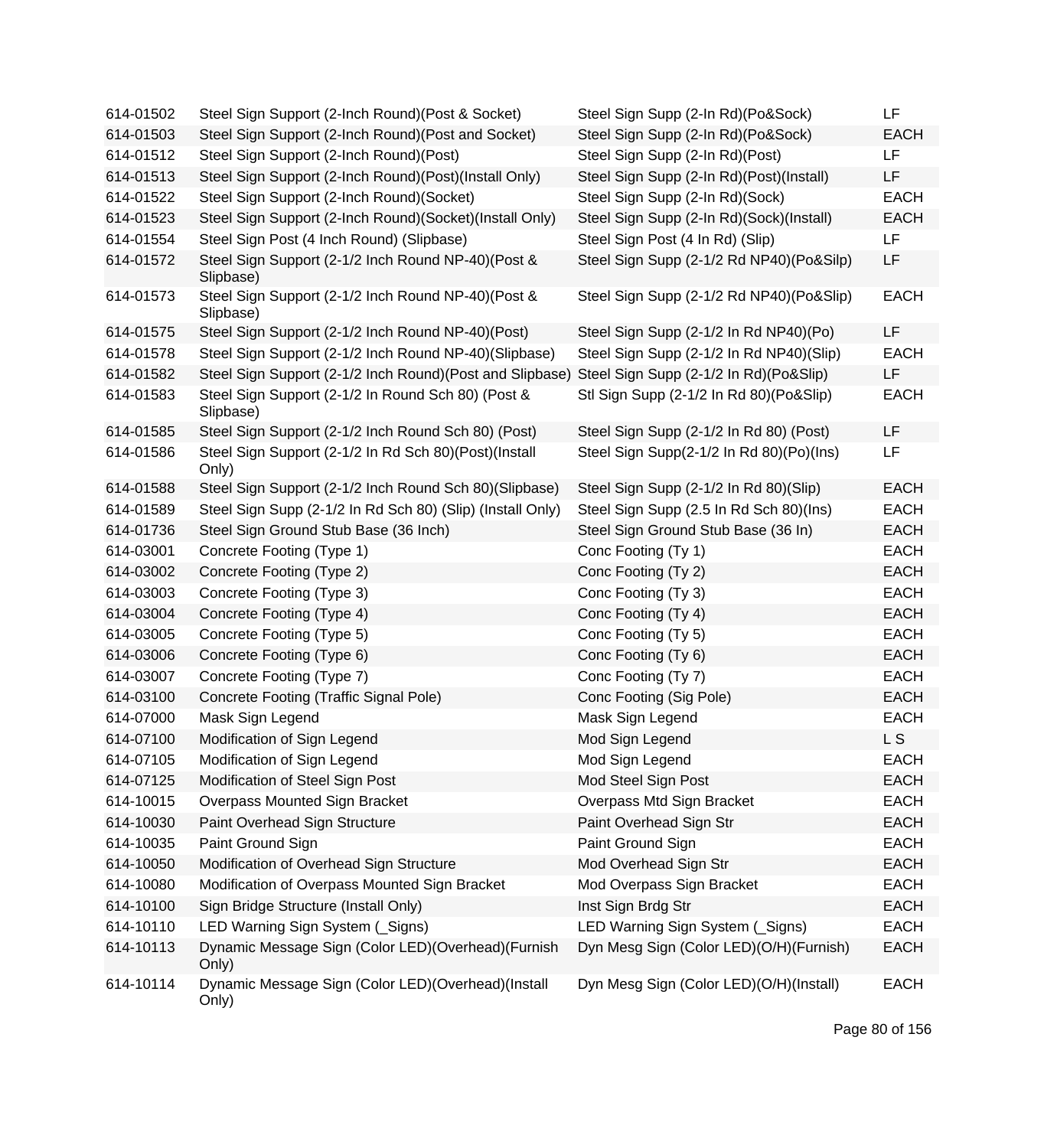| 614-10115 | Dynamic Message Sign (Color LED) (Overhead)                                        | Dyn Mesg Sign (Color LED)(O/H)           | <b>EACH</b> |
|-----------|------------------------------------------------------------------------------------|------------------------------------------|-------------|
| 614-10116 | Dynamic Message Sign Controller                                                    | Dyn Msg Sign Ctrl                        | <b>EACH</b> |
| 614-10117 | Dynamic Message Sign Equipment Cabinet (Type 1)                                    | Dyn Msg Sign Equip Cab (Ty 1)            | <b>EACH</b> |
| 614-10118 | Dynamic Message Sign Equipment Cabinet (Type 2)                                    | Dyn Msg Sign Equip Cab (Ty 2)            | <b>EACH</b> |
| 614-10120 | Variable Message Sign                                                              | Var Mesg Sign                            | <b>EACH</b> |
| 614-10121 | <b>Travel Time Module</b>                                                          | <b>Travel Time Module</b>                | <b>EACH</b> |
| 614-10122 | Portable Message Sign Panel (Special)                                              | Port Mesg Sign Panel (Spec)              | <b>EACH</b> |
| 614-10123 | Variable Message Sign (Install Only)                                               | Inst Var Mesg Sign                       | <b>EACH</b> |
| 614-10124 | Variable Message Sign (Furnish Only)                                               | Furn Var Mesg Sign                       | <b>EACH</b> |
| 614-10125 | Variable Message Sign (Ground Mounted)                                             | Var Mesg Sign (Grnd Mtd)                 | <b>EACH</b> |
| 614-10126 | Variable Message Sign (Fiber Optic)                                                | Var Mesg Sign (Fib Opt)                  | <b>EACH</b> |
| 614-10127 | Variable Speed Limit Sign                                                          | Var Speed Limit Sign                     | <b>EACH</b> |
| 614-10128 | <b>Blankout Sign (Fiber Optic)</b>                                                 | Blankout Sign (Fib Opt)                  | <b>EACH</b> |
| 614-10129 | Blankout Sign (Fiber Optic) (Variable Speed Limit)                                 | Blankout Sign (Fib Opt) (VSL)            | <b>EACH</b> |
| 614-10130 | <b>Illuminated Sign</b>                                                            | <b>Illuminated Sign</b>                  | <b>EACH</b> |
| 614-10131 | Variable Speed Limit Sign (Furnish Only)                                           | Var Speed Limit Sign (Furnish Only)      | <b>EACH</b> |
| 614-10132 | Variable Speed Limit Sign (Install Only)                                           | Var Speed Limit Sign (Install Only)      | <b>EACH</b> |
| 614-10133 | Variable Message Sign (LED)(Overhead)(Furnish Only)                                | Var Mesg Sign (LED)(O/H)(Furnish)        | <b>EACH</b> |
| 614-10134 | Variable Message Sign (LED)(Overhead)(Install Only)                                | Var Mesg Sign (LED)(O/H)(Install)        | <b>EACH</b> |
| 614-10135 | LED Variable Message Sign System                                                   | <b>LED VMS System</b>                    | <b>EACH</b> |
| 614-10137 | Film Module Variable Speed Limit Sign                                              | Film Mod VSL Sign                        | <b>EACH</b> |
| 614-10138 | Full Matrix Variable Message Sign LED (Ground Mounted) FM VMS LED (Grnd Mtd)       |                                          | <b>EACH</b> |
| 614-10139 | Radar Speed Display Sign (LED)                                                     | Radar Speed Disp Sgn (LED)               | <b>EACH</b> |
| 614-10140 | Variable Message Sign LED (Double Faced)                                           | VMS LED (Double Faced)                   | <b>EACH</b> |
| 614-10141 | Variable Message Sign LED (Double Faced)(Furnish Only VMS LED (Double Faced)(Furn) |                                          | <b>EACH</b> |
| 614-10143 | Lane Use Control Signal (LED) (Single-Faced) (Furnish<br>Only)                     | Lane Use Cntrl Sgnl(LED)(Single)(Furnish | <b>EACH</b> |
| 614-10144 | Lane Use Control Signal (LED) (Single-Faced) (Install<br>Only)                     | Lane Use Cntrl Sgnl(LED)(Single)(Install | <b>EACH</b> |
| 614-10145 | Variable Message Sign LED (Single Faced)                                           | VMS LED (Single Faced)                   | <b>EACH</b> |
| 614-10146 | Variable Message Sign (LED) (Ground Mounted)                                       | VMS (LED) (Ground Mounted)               | <b>EACH</b> |
| 614-10147 | Variable Message Sign LED (Overhead)                                               | VMS LED (Overhead)                       | <b>EACH</b> |
| 614-10148 | Variable Message Sign LED (Speed Radar)                                            | VMS LED (Speed Radar)                    | <b>EACH</b> |
| 614-10149 | Variable Message Sign (LED) (Warranty)                                             | VMS (LED) (Warranty)                     | <b>EACH</b> |
| 614-10150 | 12 Inch LED (Ball)                                                                 | 12 In LED (Ball)                         | <b>EACH</b> |
| 614-10151 | 12 Inch LED (Ball) (Green)                                                         | 12 In LED (Ball) (Green)                 | <b>EACH</b> |
| 614-10152 | 12 Inch LED (Ball) (Red)                                                           | 12 In LED (Ball) (Red)                   | <b>EACH</b> |
| 614-10153 | 12 Inch LED (Ball) (Yellow)                                                        | 12 In LED (Ball) (Yellow)                | EACH        |
| 614-10155 | 12 Inch LED (Arrow)                                                                | 12 In LED (Arr)                          | <b>EACH</b> |
| 614-10156 | 12 Inch LED (Arrow) (Green)                                                        | 12 In LED (Arr) (Green)                  | <b>EACH</b> |
| 614-10157 | 12 Inch LED (Arrow) (Red)                                                          | 12 In LED (Arr) (Red)                    | <b>EACH</b> |
| 614-10158 | 12 Inch LED (Arrow) (Yellow)                                                       | 12 In LED (Arr) (Yellow)                 | <b>EACH</b> |
| 614-10160 | Signal Head Backplates                                                             | Sig Head B-Plates                        | <b>EACH</b> |
| 614-10161 | Signal Head B-Plates (Install Only)                                                | Signal Head B-Plates (Install Only)      | <b>EACH</b> |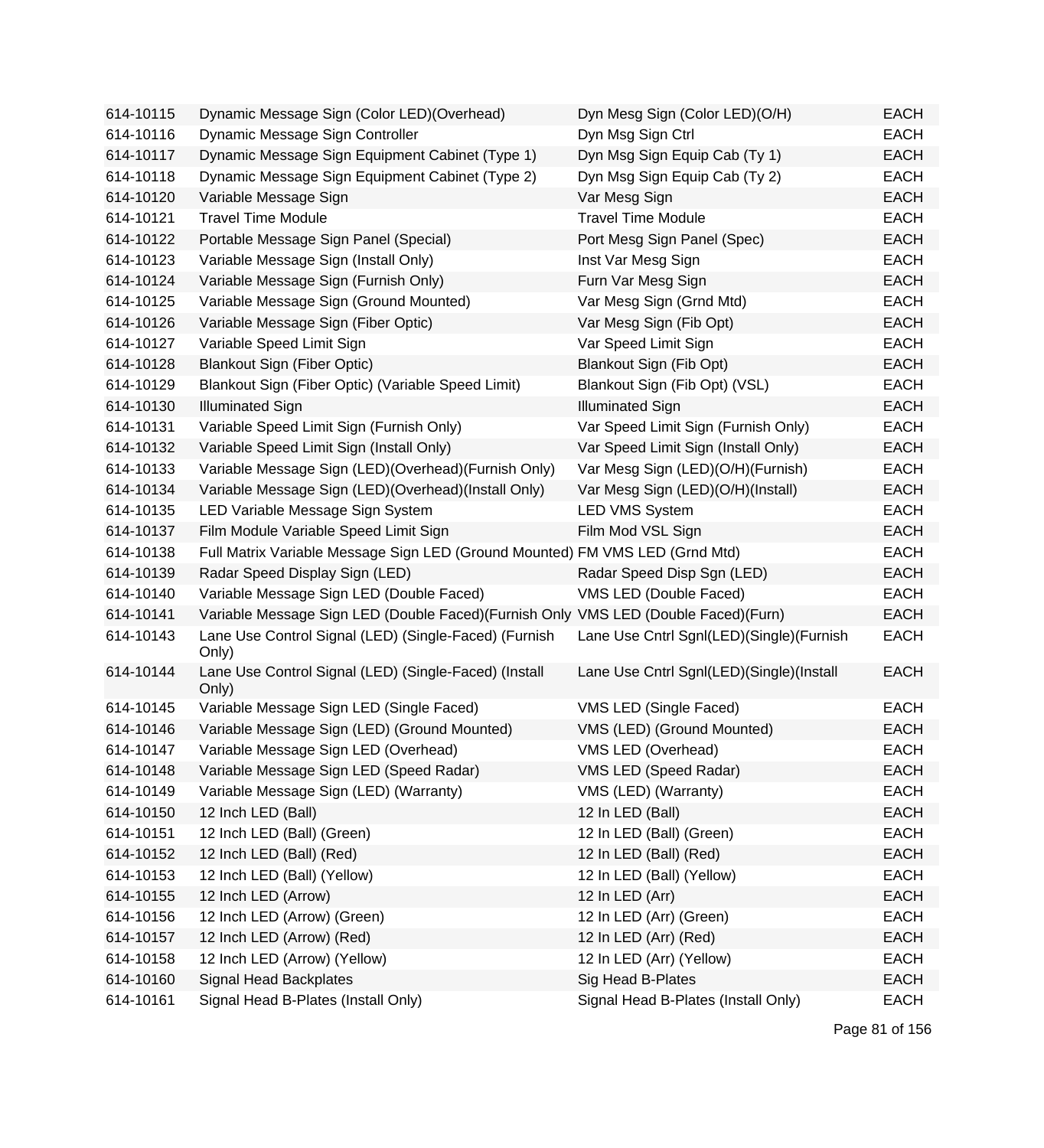| 614-10162 | 8 Inch LED (Ball)                                                                     | 8 In LED (Ball)                           | <b>EACH</b>    |
|-----------|---------------------------------------------------------------------------------------|-------------------------------------------|----------------|
| 614-10163 | 8 Inch LED (Ball) (Green)                                                             | 8 In LED (Ball) (Green)                   | <b>EACH</b>    |
| 614-10164 | 8 Inch LED (Ball) (Red)                                                               | 8 In LED (Ball) (Red)                     | <b>EACH</b>    |
| 614-10165 | 8 Inch LED (Ball) (Yellow)                                                            | 8 In LED (Ball) (Yellow)                  | <b>EACH</b>    |
| 614-10166 | 8 Inch LED (Arrow)                                                                    | 8 In LED (Arr)                            | <b>EACH</b>    |
| 614-10167 | 8 Inch LED (Arrow) (Green)                                                            | 8 In LED (Arr) (Green)                    | <b>EACH</b>    |
| 614-10168 | 8 Inch LED (Arrow) (Red)                                                              | 8 In LED (Arr) (Red)                      | <b>EACH</b>    |
| 614-10169 | 8 Inch LED (Arrow) (Yellow)                                                           | 8 In LED (Arr) (Yellow)                   | <b>EACH</b>    |
| 614-10240 | Lane Use Control Signal LED (Double Faced)                                            | LUS LED (Double Faced)                    | <b>EACH</b>    |
| 614-10242 | Lane Use Control Signal LED (Double Faced) (Furnish<br>Only)                          | LUS LED (Double Faced) (Furn)             | <b>EACH</b>    |
| 614-10245 | Lane Use Control Signal LED (Single Faced)                                            | LUS LED (Single Faced)                    | <b>EACH</b>    |
| 614-10246 | Lane Use Control Signal LED (Single Faced) (Install Only) Inst LUS LED (Single Faced) |                                           | <b>EACH</b>    |
| 614-10250 | <b>LED In-Pavement Marking Unit</b>                                                   | LED In-Pvmt Mkg Unit                      | <b>EACH</b>    |
| 614-10260 | <b>LED Master Controller</b>                                                          | <b>LED Master Controller</b>              | <b>EACH</b>    |
| 614-10280 | <b>Adaptive Traffic Signal System</b>                                                 | <b>Adapt Traff Sig System</b>             | L S            |
| 614-10300 | <b>VMS/LUS Management Software</b>                                                    | <b>VMS/LUS Management Software</b>        | L S            |
| 614-10310 | <b>Traffic Management Software</b>                                                    | <b>TMS Software</b>                       | L S            |
| 614-10320 | System Integration and Testing                                                        | System Integration and Testing            | L S            |
| 614-10350 | VMS Mounting Support and Wiring (Double Faced)                                        | VMS Montig Sprt & Wiring (D Faced)        | <b>EACH</b>    |
| 614-10351 | VMS Mounting Support and Wiring (Double<br>Faced)(Furnish Only)                       | VMS Montig Sprt & Wiring (D Faced) (Furn) | <b>EACH</b>    |
| 614-10355 | LUS Mounting Support and Wiring (Single Faced)                                        | LUS Montig Sprt & Wiring(Single Faced)    | <b>EACH</b>    |
| 614-10360 | LUS Mounting Support and Wiring (Double Faced)                                        | LUS Montig Sprt & Wiring (D Faced)        | <b>EACH</b>    |
| 614-10370 | VMS & LUS Mounting Support and Wiring (Single Faced)                                  | VMS & LUS Montig Sprt & Wiring (S Faced)  | <b>EACH</b>    |
| 614-10400 | Sign Bridge (Special)                                                                 | Sign Brdg (Spec)                          | <b>EACH</b>    |
| 614-20862 | VMS Support (Ground Mounted) (8.625 Inch) Diameter                                    | VMS Support (Grnd Mtd) (8.625 In)         | <b>EACH</b>    |
| 614-21275 | VMS Support (Ground Mounted) (12.75 Inch Diameter)                                    | VMS Support (Grnd Mtd) (12.75 In)         | <b>EACH</b>    |
| 614-21400 | VMS Support (Ground Mounted) (14 Inch Diameter)                                       | VMS Support (Grnd Mtd) (14 In)            | <b>EACH</b>    |
| 614-21600 | VMS Support (Ground Mounted) (16 Inch Diameter)                                       | VMS Support (Grnd Mtd) (16 In)            | <b>EACH</b>    |
| 614-30010 | <b>Steel Spacetruss System</b>                                                        | <b>Steel Spacetruss System</b>            | L <sub>S</sub> |
| 614-30110 | <b>Butterfly Structure</b>                                                            | <b>Btrfly Str</b>                         | <b>EACH</b>    |
| 614-30200 | <b>VMS Butterfly Support (Median)</b>                                                 | <b>VMS Butterfly Support (Median)</b>     | <b>EACH</b>    |
| 614-30205 | <b>VMS Butterfly Support (Roadside)</b>                                               | <b>VMS Butterfly Support (Roadside)</b>   | <b>EACH</b>    |
| 614-31275 | Monotube Overhead Sign Cantilever (12.75 Inch<br>Diameter)                            | Monotube Overhead Sign Cant(12.75In Dia)  | <b>EACH</b>    |
| 614-31400 | Monotube Overhead Sign Cantilever (14 Inch Diameter)                                  | Monotube Overhead Sign Cant (14 In Dia)   | <b>EACH</b>    |
| 614-31600 | Monotube Overhead Sign Cantilever (16 Inch Diameter)                                  | Monotube Overhead Sign Cant (16 In Dia)   | <b>EACH</b>    |
| 614-31800 | Monotube Overhead Sign Cantilever (18 Inch Diameter)                                  | Monotube Overhead Sign Cant (18 In Dia)   | <b>EACH</b>    |
| 614-32000 | Monotube Overhead Sign Cantilever (20 Inch Diameter)                                  | Monotube Overhead Sign Cant (20 In Dia)   | <b>EACH</b>    |
| 614-32400 | Monotube Overhead Sign Cantilever (24 Inch Diameter)                                  | Monotube Overhead Sign Cant (24 In Dia)   | <b>EACH</b>    |
| 614-32900 | Monotube Overhead Sign Cantilever (Install Only)                                      | Inst Monotube Overhead Sign Cant          | <b>EACH</b>    |
| 614-32901 | Monotube Overhead Sign Cantilever (Furnish Only)                                      | Monotube O/H Sign Cant (Furnish Only)     | <b>EACH</b>    |
| 614-33000 | Monotube Overhead Sign Cantilever (30 Inch Diameter)                                  | Monotube Overhead Sign Cant (30 In Dia)   | <b>EACH</b>    |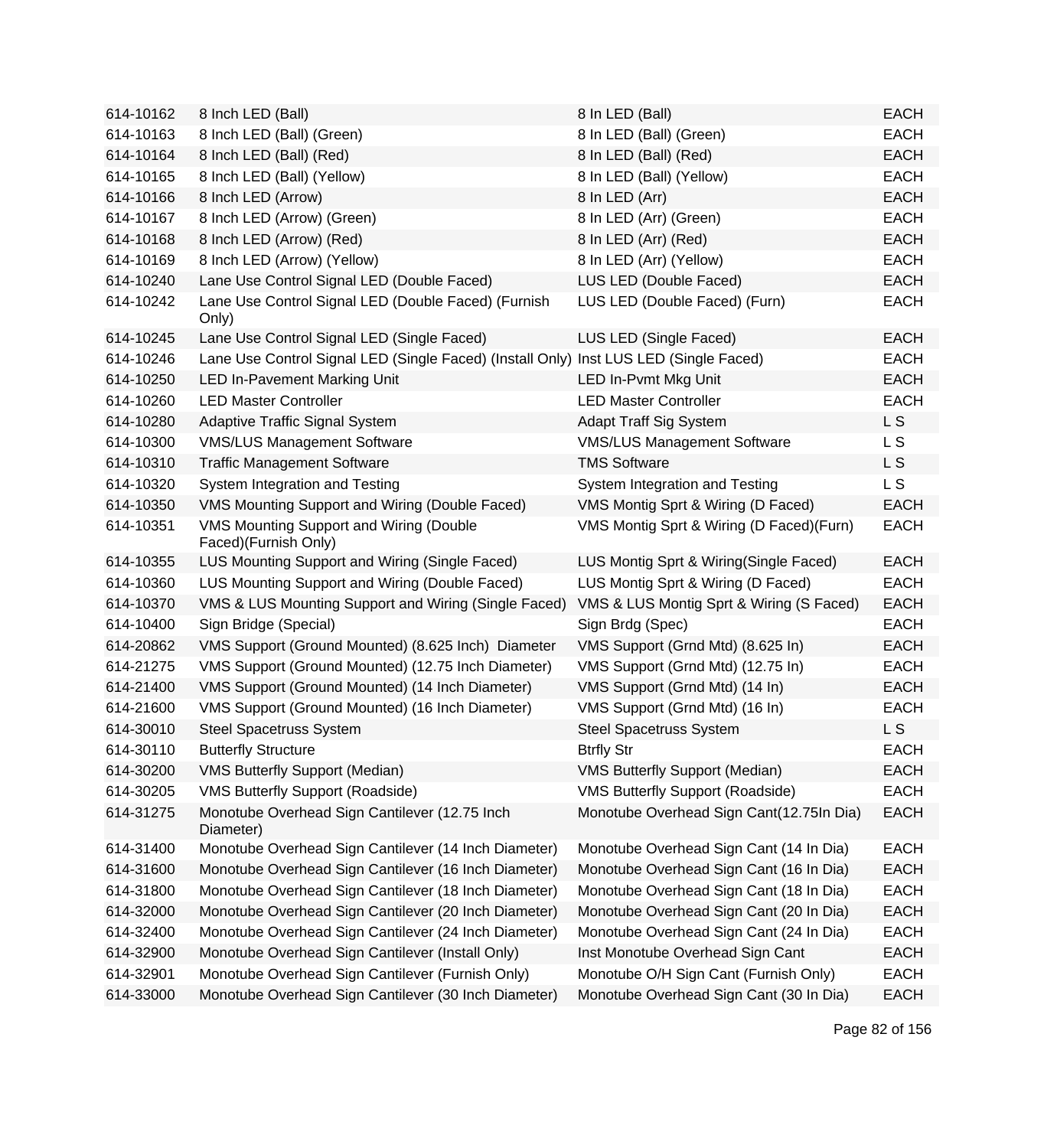| 614-40240 | Monotube Overhead Sign Bridge with Cantilever (24 Inch Mono Over Sign Brdg w/ Cant (24 In Dia)<br>Diameter) |                                              | <b>EACH</b> |
|-----------|-------------------------------------------------------------------------------------------------------------|----------------------------------------------|-------------|
| 614-40360 | Monotube Overhead Sign Bridge with Cantiliver (36 Inch<br>Diameter)                                         | Mono Over Sign Brdg w/ Cant (36 In Dia)      | <b>EACH</b> |
| 614-41275 | Monotube Overhead Sign Bridge (12.75 Inch Diameter)                                                         | Monotube Overhead Sign Brdg(12.75In Dia)     | <b>EACH</b> |
| 614-41400 | Monotube Overhead Sign Bridge (14 Inch Diameter)                                                            | Monotube Overhead Sign Brdg (14 In Dia)      | <b>EACH</b> |
| 614-41600 | Monotube Overhead Sign Bridge (16 Inch Diameter)                                                            | Monotube Overhead Sign Brdg (16 In Dia)      | <b>EACH</b> |
| 614-41800 | Monotube Overhead Sign Bridge (18 Inch Diameter)                                                            | Monotube Overhead Sign Brdg (18 In Dia)      | <b>EACH</b> |
| 614-42000 | Monotube Overhead Sign Bridge (20 Inch Diameter)                                                            | Monotube Overhead Sign Brdg (20 In Dia)      | <b>EACH</b> |
| 614-42400 | Monotube Overhead Sign Bridge (24 Inch Diameter)                                                            | Monotube Overhead Sign Brdg (24 In Dia)      | <b>EACH</b> |
| 614-42500 | Monotube Overhead Sign Bridge (Install Only)                                                                | Monotube Overhead Sign Brdg (Inst Only)      | <b>EACH</b> |
| 614-43000 | Monotube Overhead Sign Bridge (30 Inch Diameter)                                                            | Monotube Overhead Sign Brdg (30 In Dia)      | <b>EACH</b> |
| 614-43600 | Monotube Overhead Sign Bridge (36 Inch Diameter)                                                            | Monotube Overhead Sign Brdg (36 In Dia)      | <b>EACH</b> |
| 614-50000 | <b>Truck Tip-Over Warning System</b>                                                                        | <b>Truck Tip-Over Warning System</b>         | <b>EACH</b> |
| 614-50010 | Downhill Truck Speed Advisory System                                                                        | <b>DTSAS</b>                                 | <b>EACH</b> |
| 614-70000 | Programmable Traffic Signal Face                                                                            | Prog Traf Sig Face                           | <b>EACH</b> |
| 614-70010 | Modification of Signal Face                                                                                 | Mod Sig Face                                 | <b>EACH</b> |
| 614-70020 | <b>Optical Unit Retrofit Kit</b>                                                                            | Opt Unit Retrofit Kit                        | <b>EACH</b> |
| 614-70021 | Optical Unit Retrofit Kit(Install Only)                                                                     | Optical Unit Retrofit Kit(Install Only)      | <b>EACH</b> |
| 614-70022 | Optical Unit Retrofit Kit (Special)                                                                         | Opt Unit Retrofit Kit (Spec)                 | <b>EACH</b> |
| 614-70024 | 1310nm SFP Optic Module                                                                                     | 1310nm SFP Optic Module                      | <b>EACH</b> |
| 614-70026 | <b>CWDM Multiplexor Demultiplexor Module</b>                                                                | <b>CWDM Multiplexor Demultiplexor Module</b> | <b>EACH</b> |
| 614-70028 | <b>CWDM SFP Optic Module</b>                                                                                | <b>CWDM SFP Optic Module</b>                 | <b>EACH</b> |
| 614-70030 | <b>Optical Attenuator</b>                                                                                   | <b>Optical Attenuator</b>                    | <b>EACH</b> |
| 614-70032 | <b>Optical Filter</b>                                                                                       | <b>Optical Filter</b>                        | <b>EACH</b> |
| 614-70112 | Traffic Signal Face (12)                                                                                    | Traf Sig Face (12)                           | <b>EACH</b> |
| 614-70113 | Pedestrian Signal Face (12)                                                                                 | Ped Sig Face (12)                            | <b>EACH</b> |
| 614-70116 | Pedestrian Signal Face (16-16)                                                                              | Ped Sig Face (16-16)                         | <b>EACH</b> |
| 614-70117 | Pedestrian Signal Face (16)                                                                                 | Ped Sig Face (16)                            | <b>EACH</b> |
| 614-70118 | Pedestrian Signal Face (18)                                                                                 | Ped Sig Face (18)                            | <b>EACH</b> |
| 614-70126 | Pedestrian Signal Face (16-16)(LED Replacement)                                                             | Ped Sig Face (16-16)(LED Repl)               | <b>EACH</b> |
| 614-70150 | Pedestrian Signal Face (16) (Countdown)                                                                     | Ped Sig Face (16) (Countdown)                | <b>EACH</b> |
| 614-70200 | Accessible Pedestrian Signal                                                                                | Access Ped Sig                               | <b>EACH</b> |
| 614-70216 | Traffic Signal Face (8-8)                                                                                   | Traf Sig Face (8-8)                          | <b>EACH</b> |
| 614-70224 | Pedestrian Signal Face (12-12)                                                                              | Ped Sig Face (12-12)                         | <b>EACH</b> |
| 614-70225 | Traffic Signal Face (12-12)                                                                                 | Traf Sig Face (12-12)                        | <b>EACH</b> |
| 614-70250 | Pedestrian Signal Face (16)(Countdown)(LED<br>Replacement)                                                  | Ped Sig Face (16)(Countdown)(LED Repl)       | <b>EACH</b> |
| 614-70324 | Traffic Signal Face (8-8-8)                                                                                 | Traf Sig Face (8-8-8)                        | <b>EACH</b> |
| 614-70328 | Traffic Signal Face (12-8-8)                                                                                | Traf Sig Face (12-8-8)                       | <b>EACH</b> |
| 614-70336 | Traffic Signal Face (12-12-12)                                                                              | Traf Sig Face (12-12-12)                     | <b>EACH</b> |
| 614-70337 | Traffic Signal Face (12-12-12) (Install Only)                                                               | Traf Sig Face (12-12-12) (Inst Only)         | <b>EACH</b> |
| 614-70432 | Traffic Signal Face (8-8-8-8)                                                                               | Traf Sig Face (8-8-8-8)                      | <b>EACH</b> |
| 614-70448 | Traffic Signal Face (12-12-12-12)                                                                           | Traf Sig Face (12-12-12-12)                  | <b>EACH</b> |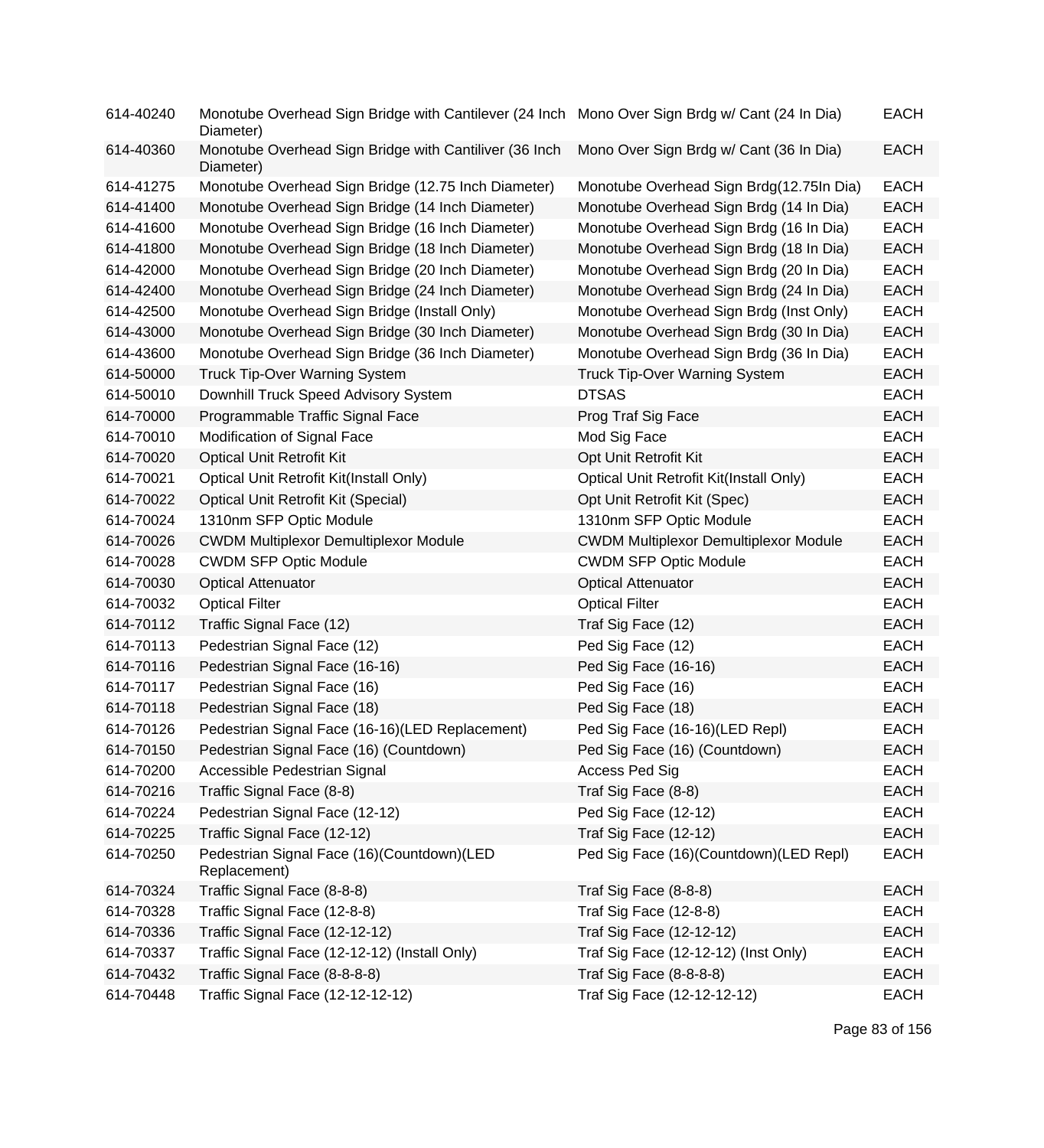| 614-70450 | Traffic Signal Face (12-12-12-12)(Install Only)                       | Traf Sig Face (12-12-12-12)(Instal Only) | <b>EACH</b> |
|-----------|-----------------------------------------------------------------------|------------------------------------------|-------------|
| 614-70548 | Traffic Signal Face (8-8-8-12-12)                                     | Traf Sig Face (8-8-8-12-12)              | <b>EACH</b> |
| 614-70560 | Traffic Signal Face (12-12-12-12-12)                                  | Traf Sig Face (12-12-12-12-12)           | <b>EACH</b> |
| 614-70565 | Traffic Signal Face (12-12-12-12-12-12)                               | Traf Sig Face (12-12-12-12-12-12)        | <b>EACH</b> |
| 614-72430 | Traffic Signal (24 Inch x 30 Inch Blankout LED Sign)                  | Traf Sig (24x30 LED Sign)                | <b>EACH</b> |
| 614-72480 | Traffic Signal (36 Inch X 40 Inch Blankout LED Sign)                  | Traf Sig (36x40 LED Sign)                | <b>EACH</b> |
| 614-72606 | Traffic Signal (60 Inch X 60 Inch Blankout LED Sign)                  | Traf Sig (60x60 LED Sign)                | <b>EACH</b> |
| 614-72740 | Blank Out Sign(LED)(Single Faced)                                     | Blank Out Sign(LED)(Sing Fac)            | <b>EACH</b> |
| 614-72741 | Blank Out Sign (LED)(SPEED RADAR)                                     | Blank Out Sign (LED)(SPD RDR)            | <b>EACH</b> |
| 614-72745 | Blank Out Sign Mounting Support & Wiring                              | Blank Out Sign Mntig Support & Wiring    | <b>EACH</b> |
| 614-72748 | Traffic Signal (48 Inch X 48 Inch Blankout Sign)                      | Traf Sig (48x48 Blankout Sign)           | <b>EACH</b> |
| 614-72760 | Traffic Signal (60 Inch X 60 Inch Blankout Sign)                      | Traf Sig (60x60 Blankout Sign)           | <b>EACH</b> |
| 614-72765 | Traffic Signal (24 Inch x 24 Inch Blankout LED Sign)                  | Traf Sig (24x24 Blankout LED Sign)       | <b>EACH</b> |
| 614-72828 | Communications Cabinet (Furnish Only)                                 | Communications Cabinet (Furnish Only)    | <b>EACH</b> |
| 614-72829 | Communications Cabinet (Install Only)                                 | Communications Cabinet (Install Only)    | <b>EACH</b> |
| 614-72830 | <b>Communications Cabinet</b>                                         | <b>Communications Cabinet</b>            | <b>EACH</b> |
| 614-72831 | Communications Cabinet (Type 1)                                       | Comm Cabinet (Type 1)                    | <b>EACH</b> |
| 614-72832 | Communications Cabinet (Type 2)                                       | Comm Cabinet (Type 2)                    | <b>EACH</b> |
| 614-72833 | Communications Cabinet (Type 2) (Furnish Only)                        | Communications Cab (Type 2) (Furnish)    | <b>EACH</b> |
| 614-72834 | Communications Cabinet (Type 2) (Install Only)                        | Comm Cabinet (Type 2)(Install Only)      | <b>EACH</b> |
| 614-72836 | <b>Conflict Monitor</b>                                               | <b>Conflict Monitor</b>                  | <b>EACH</b> |
| 614-72854 | <b>Traffic Controller Cabinet</b>                                     | <b>Traf Ctrl Cabinet</b>                 | <b>EACH</b> |
| 614-72855 | <b>Traffic Signal Controller Cabinet</b>                              | <b>Traf Sig Ctrl Cabinet</b>             | <b>EACH</b> |
| 614-72856 | <b>Recessed Control Cabinet</b>                                       | <b>Recessed Ctrl Cabinet</b>             | <b>EACH</b> |
| 614-72857 | <b>Surface Mounted Control Cabinet</b>                                | <b>Surface Mounted Ctrl Cabinet</b>      | <b>EACH</b> |
| 614-72858 | Pedestal Pole (3 Foot 6 Inch)                                         | Ped Pole (3.5 In)                        | <b>EACH</b> |
| 614-72859 | Surface Mounted Control Cabinet (Install Only)                        | Surf Mount Ctrl Cab (Inst Only)          | <b>EACH</b> |
| 614-72860 | Pedestrian Push Button                                                | Ped Push Button                          | <b>EACH</b> |
| 614-72861 | Pedestrian Push Button (Install Only)                                 | Ped Push Button (Inst Only)              | <b>EACH</b> |
| 614-72862 | Pedestrian Push Button (Special)                                      | Ped Push Button (Spec)                   | <b>EACH</b> |
| 614-72863 | Pedestrian Push Button Post Assembly                                  | Ped Push Button Post Assem               | <b>EACH</b> |
| 614-72864 | Fire Preemption Unit                                                  | <b>Fire Preempt Unit</b>                 | EACH        |
| 614-72865 | Pedestrian Interval Timer                                             | Ped Interval Timer                       | <b>EACH</b> |
| 614-72866 | Fire Preemption Unit and Timer                                        | Fire Preempt Unit + Timer                | <b>EACH</b> |
| 614-72868 | <b>Bicycle and Pedestrian Traffic Counter</b>                         | <b>Bicycle and Ped Traf Count</b>        | <b>EACH</b> |
| 614-72870 | <b>Coordination Unit</b>                                              | <b>Coordination Unit</b>                 | <b>EACH</b> |
| 614-72871 | Loop Detector Wire (Prefab) Special                                   | Loop Detect Wire (Prefab) Spec           | LF          |
| 614-72872 | Loop Detector (Micro Type)                                            | Loop Detect (Micro Type)                 | <b>EACH</b> |
| 614-72873 | Loop Detector Wire Prefabricated (Install Only)                       | Loop Detec Wire Prefab (Install Only)    | LF          |
| 614-72875 | Loop Detector Wire                                                    | Loop Detect Wire                         | LF          |
| 614-72876 | Traffic Signal Vehicle Detector Amplifier (Loop Type) (2)<br>Channel) | Detect Amp (Loop) (2)                    | <b>EACH</b> |
| 614-72878 | Traffic Signal Vehicle Detector Amplifier (Loop Type) (4<br>Channel)  | Detect Amp (Loop) (4)                    | <b>EACH</b> |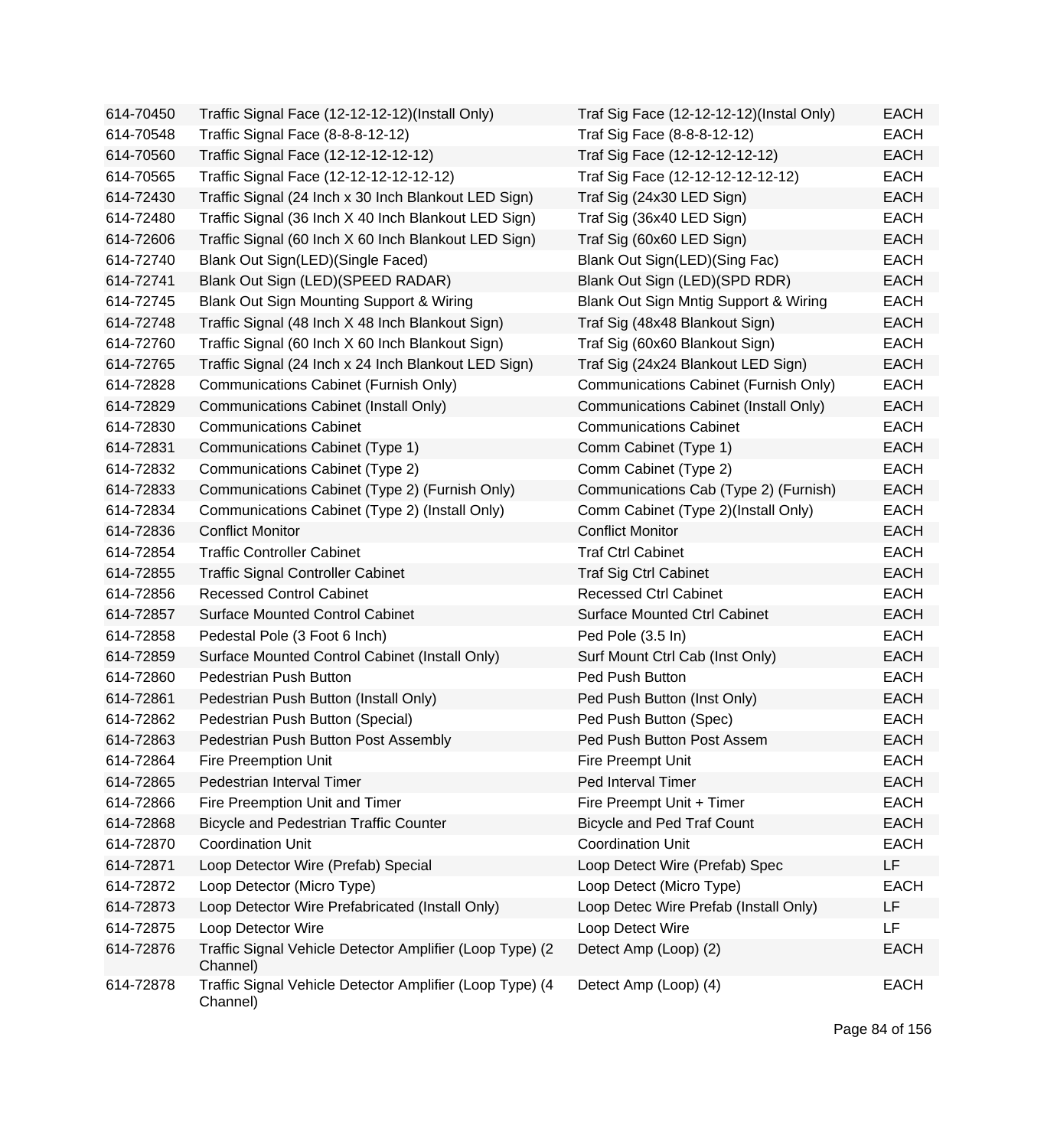| 614-72879 | Traffic Signal Vehicle Detector Amplifier (Magnetic Type)                                    | Detect Amp (Magnetic)               | <b>EACH</b> |
|-----------|----------------------------------------------------------------------------------------------|-------------------------------------|-------------|
| 614-72880 | Traffic Signal Vehicle Detector Amplifier (Loop Type)                                        | Detect Amp (Loop)                   | <b>EACH</b> |
| 614-72882 | Traffic Signal Vehicle Detector (Micro Type)                                                 | Detect (Micro)                      | <b>EACH</b> |
| 614-72884 | Traffic Signal Vehicle Detector (Micro Wave Type)                                            | Detect (Micro Wave)                 | <b>EACH</b> |
| 614-72885 | Traffic Signal Vehicle Detector (Special)                                                    | Detect (Spec)                       | <b>EACH</b> |
| 614-72886 | Intersection Detection System (Camera)                                                       | Intersection Detect Sys (Camera)    | <b>EACH</b> |
| 614-72887 | Microwave Vehicle Radar Detector                                                             | Detect (Microwave Veh)              | <b>EACH</b> |
| 614-72888 | Microwave Vehicle Radar Detector (Install Only)                                              | Detect (Microwave Veh) (Install)    | <b>EACH</b> |
| 614-72889 | Traffic Signal Vehicle Detector (Micro Type) (Non-<br>Invasive)                              | Detect (Micro) (Non-Invasive)       | <b>EACH</b> |
| 614-72890 | Span Wire Cable                                                                              | Span Wire Cable                     | LF          |
| 614-72891 | Telephone Interconnect Wire                                                                  | Tele Intercon Wire                  | LF          |
| 614-72892 | Power Feed Wire                                                                              | Power Feed Wire                     | <b>LF</b>   |
| 614-72893 | Signal Cable                                                                                 | Signal Cable                        | <b>LF</b>   |
| 614-72895 | Vehicle Detection System (Single Camera)                                                     | Vehicle Detect Sys (Single Camera)  | <b>EACH</b> |
| 614-72896 | Intersection Detection System (Camera)(Install Only)                                         | Inst Intersect Detect Sys (Camera)  | <b>EACH</b> |
| 614-72897 | Signal Cable (Install Only)                                                                  | Signal Cable (Install Only)         | LF          |
| 614-72900 | Wireless Magnetometer Vehicle Detection system                                               | <b>WL Magnet Vehicle Det Sys</b>    | <b>EACH</b> |
| 614-73005 | Piezo (Electric) (Class II)                                                                  | Piezo (Elec)(CL II)                 | <b>EACH</b> |
| 614-73010 | Piezo Electric Tube, Class 2 (Install Only)                                                  | Inst Piezo Elec Tube, CL 2          | <b>EACH</b> |
| 614-75200 | Programmable Traffic Signal Face (Install Only)                                              | Inst Prog Traf Sig Face             | <b>EACH</b> |
| 614-75216 | Pedestrian Signal Face (16) (Install Only)                                                   | Inst Ped Sig Face (16)              | <b>EACH</b> |
| 614-75219 | Pedestrian Signal Face (18) (Countdown) (Install Only)                                       | Inst Ped Sig Face (18) (Countdown)  | <b>EACH</b> |
| 614-75225 | Traffic Signal Face (12-12) (Install Only)                                                   | Inst Traf Sig Face (12-12)          | <b>EACH</b> |
| 614-75226 | Traffic Signal Face (12) (Install Only)                                                      | Inst Traf Sig Face (12)             | <b>EACH</b> |
| 614-75324 | Traffic Signal Face (8-8-8) (Install Only)                                                   | Inst Traf Sig Face (8-8-8)          | <b>EACH</b> |
| 614-75332 | Pedestrian Signal Face (16-16) (Install Only)                                                | Inst Ped Sig Face (16-16)           | <b>EACH</b> |
| 614-75336 | Traffic Signal Face (12-12-12) (Install Only)                                                | Inst Traf Sig Face (12-12-12)       | <b>EACH</b> |
| 614-75560 | Traffic Signal Face (12-12-12-12-12) (Install Only)                                          | Inst Traf Sig Face (12-12-12-12-12) | EACH        |
| 614-75840 | Traffic Signal Controller (Install Only)                                                     | Inst Traf Sig Ctrler                | <b>EACH</b> |
| 614-75841 | Traffic Signal Controller (Type 170) (Install Only)                                          | Inst Traf Sig Ctrler (Ty 170)       | <b>EACH</b> |
| 614-75848 | Traffic Signal Controller and Cabinet (Install Only)                                         | Inst Traf Sig Ctrler + Cab          | <b>EACH</b> |
| 614-75855 | Traffic Signal Controller Cabinet (Install Only)                                             | Inst Traf Sig Ctrler Cab            | <b>EACH</b> |
| 614-75860 | Pedestrian Push Button (Install Only)                                                        | Inst Ped Push Button                | <b>EACH</b> |
| 614-75866 | Fire Preemption Unit and Timer (Install Only)                                                | Inst Fire Preempt Unit + Timer      | <b>EACH</b> |
| 614-75867 | Railroad Preemption Unit (Install Only)                                                      | Inst RR Preempt Unit                | <b>EACH</b> |
| 614-75868 | Fire Preemption Unit (Install Only)                                                          | Inst Fire Preempt Unit              | <b>EACH</b> |
| 614-75869 | Fire Preemption Unit Emitter (Furnish Only)                                                  | Furn Fire Preempt Unit Emitter      | <b>EACH</b> |
| 614-75870 | Coordination Unit (Install Only)                                                             | Inst Coordination Unit              | <b>EACH</b> |
| 614-75875 | Loop Detector Wire (Install Only)                                                            | Inst Loop Detect Wire               | LF          |
| 614-75877 | Loop Detector Wire Prefabricated (Special) (Install Only)                                    | Inst Prefab Loop Detect (Spec)      | <b>LF</b>   |
| 614-75880 | Traffic Signal Vehicle Detector Amplifier (Loop Type)<br>(Install Only)                      | Inst Detect Amp (Loop)              | <b>EACH</b> |
| 614-75881 | Traffic Signal Detector Amplifier (Loop Type) (Install Only) Inst Traf Sig Detect Amp (Loop) |                                     | <b>EACH</b> |

Page 85 of 156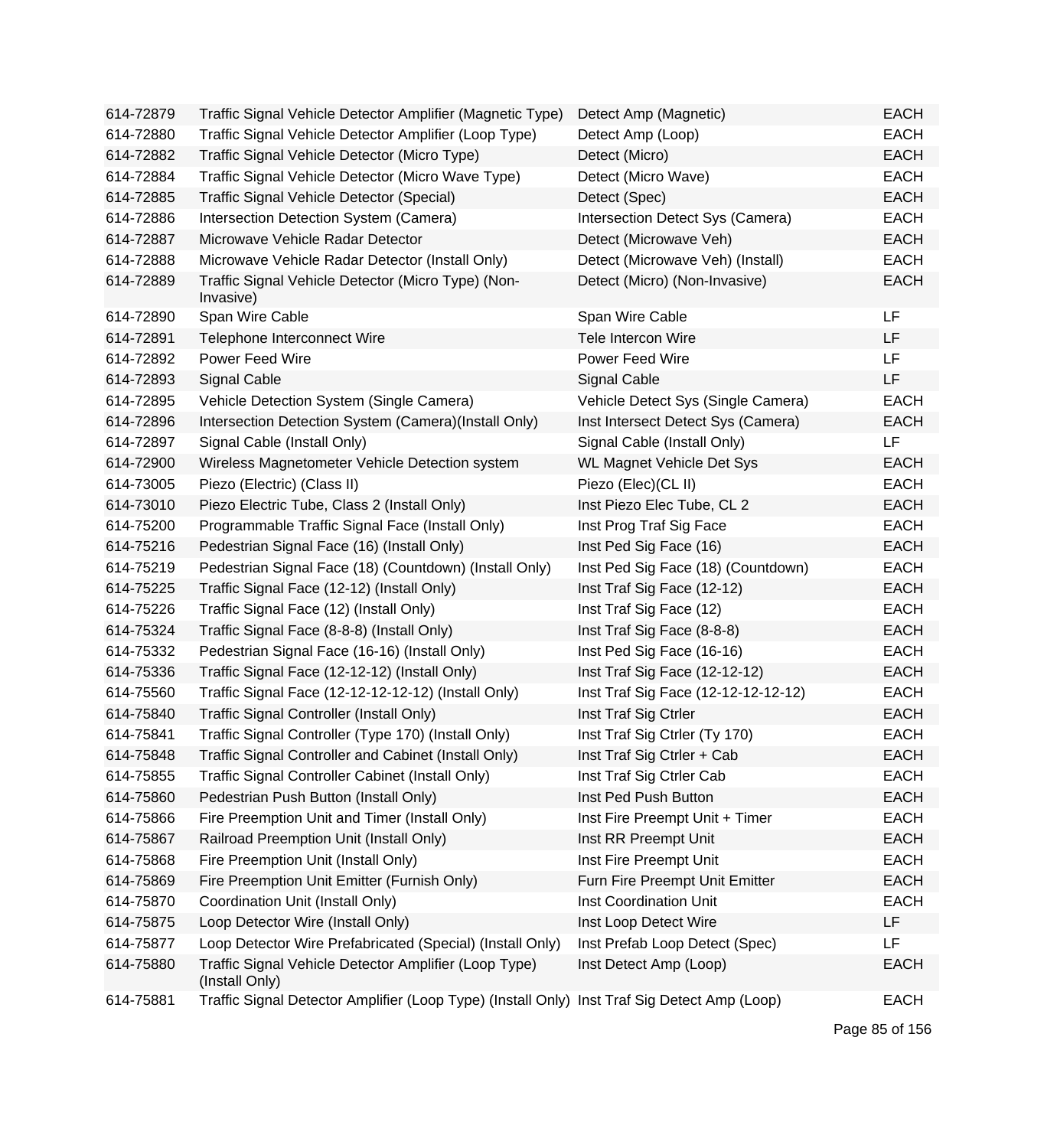| 614-75882 | Traffic Signal Vehicle Detector (Magnetic Type) (Install<br>Only)                   | Inst Sig Veh Detect (Magnetic)        | <b>EACH</b> |
|-----------|-------------------------------------------------------------------------------------|---------------------------------------|-------------|
| 614-75883 | Traffic Signal Detector (Micro Type) (Install Only)                                 | Inst Traf Sig Detect (Micro)          | <b>EACH</b> |
| 614-75890 | Span Wire Cable (Install Only)                                                      | Inst Span Wire Cable                  | LF          |
| 614-75891 | Telephone Interconnect Wire (Install Only)                                          | Inst Tele Intercon Wire               | LF.         |
| 614-75892 | Power Feed Wire (Install Only)                                                      | Inst Pwr Feed Wire                    | LF          |
| 614-79217 | Pedestrian Signal Face (16) (Furnish Only)                                          | Furn Ped Sig Face (16)                | <b>EACH</b> |
| 614-79328 | Traffic Signal Face (12-8-8) (Furnish Only)                                         | Furn Traf Sig Face (12-8-8)           | <b>EACH</b> |
| 614-79332 | Pedestrian Signal Face (16-16) (Furnish Only)                                       | Furn Ped Sig Face (16-16)             | <b>EACH</b> |
| 614-79336 | Traffic Signal Face (12-12-12) (Furnish Only)                                       | Furn Traf Sig Face (12-12-12)         | <b>EACH</b> |
| 614-79560 | Traffic Signal Face (12-12-12-12-12) (Furnish Only)                                 | Furn Traf Sig Face (12-12-12-12-12)   | <b>EACH</b> |
| 614-79840 | Traffic Signal Controller (Furnish Only)                                            | Furn Traf Sig Ctrler                  | <b>EACH</b> |
| 614-79855 | Traffic Signal Controller Cabinet (Furnish Only)                                    | Furn Traf Sig Ctrler Cab              | <b>EACH</b> |
| 614-79858 | Pedestal Pole (3 Foot 6 Inch) (Furnish Only)                                        | Furn Ped Pole (3.5 In)                | <b>EACH</b> |
| 614-79860 | Pedestrian Push Button (Furnish Only)                                               | Furn Ped Push Button                  | <b>EACH</b> |
| 614-79866 | Fire Preemption Unit and Timer (Furnish Only)                                       | Furn Fire Preempt Unit + Timer        | <b>EACH</b> |
| 614-79870 | Coordination Unit (Furnish Only)                                                    | <b>Furn Coordination Unit</b>         | <b>EACH</b> |
| 614-79875 | Loop Detector Wire (Furnish Only)                                                   | Furn Loop Detect Wire                 | LF          |
| 614-79876 | Loop Detector Wire (Prefabricated) (Special) (Furnish<br>Only)                      | Furn Loop Detect Wire (Prefab) (Spec) | LF          |
| 614-79878 | Traffic Signal Vehicle Detector Amplifier (Loop Type) (4<br>Channel) (Furnish Only) | Furn Detect Amp (Loop) (4)            | <b>EACH</b> |
| 614-79879 | Signal Cable (Furnish Only)                                                         | Furn Sig Cable                        | LF          |
| 614-79880 | Traffic Signal Vehicle Detector Amplifier (Loop Type)<br>(Furnish Only)             | Furn Detect Amp (Loop)                | <b>EACH</b> |
| 614-79882 | Traffic Signal Vehicle Detector (Magnetic Type) (Furnish<br>Only)                   | Furn Detect (Magnetic)                | <b>EACH</b> |
| 614-79885 | Traffic Signal Vehicle Detector (Micro Type) (Furnish Only) Furn Detect (Micro)     |                                       | <b>EACH</b> |
| 614-79886 | Intersection Detection System (Camera) (Furnish Only)                               | Furn Int Detect Sys (Camera)          | <b>EACH</b> |
| 614-79890 | Span Wire Cable (Furnish Only)                                                      | Furn Span Wire Cable                  | LF          |
| 614-79891 | Telephone Interconnect Wire (Furnish Only)                                          | Furn Tele Intercon Wire               | LF          |
| 614-79892 | Power Feed Wire (Furnish Only)                                                      | Furn Pwr Feed Wire                    | LF          |
| 614-79896 | Controller Interface Unit (Furnish Only)                                            | Furn Ctrler Interface                 | <b>EACH</b> |
| 614-80000 | <b>Flashing Beacon</b>                                                              | Flash Beacon                          | <b>EACH</b> |
| 614-80001 | Flashing Beacon (Solar Powered)                                                     | Flash Beacon (Solar Pwred)            | <b>EACH</b> |
| 614-80002 | Flashing Beacon (Install Only)                                                      | Inst Flash Beacon                     | <b>EACH</b> |
| 614-80003 | Rectangular Rapid Flashing Beacon                                                   | Rect Rapid Flash Beacon               | <b>EACH</b> |
| 614-80006 | <b>Surface Condition Analyzer</b>                                                   | <b>Surface Condition Analyzer</b>     | <b>EACH</b> |
| 614-80009 | Surface Condition Analyzer (Furnish Only)                                           | Furn Surface Condition Analyzer       | <b>EACH</b> |
| 614-80010 | <b>Travel Time Indicator</b>                                                        | <b>Travel Time Indicator</b>          | <b>EACH</b> |
| 614-80020 | Travel Time Indicator (Install Only)                                                | Travel Time Indicator (Install)       | <b>EACH</b> |
| 614-80311 | Barricade (Type 3 F-A)                                                              | Barricade (Ty 3 F-A)                  | <b>EACH</b> |
| 614-80312 | Barricade (Type 3 F-B)                                                              | Barricade (Ty 3 F-B)                  | <b>EACH</b> |
| 614-80313 | Barricade (Type 3 F-C)                                                              | Barricade (Ty 3 F-C)                  | <b>EACH</b> |
| 614-80314 | Barricade (Type 3 F-D)                                                              | Barricade (Ty 3 F-D)                  | <b>EACH</b> |

Page 86 of 156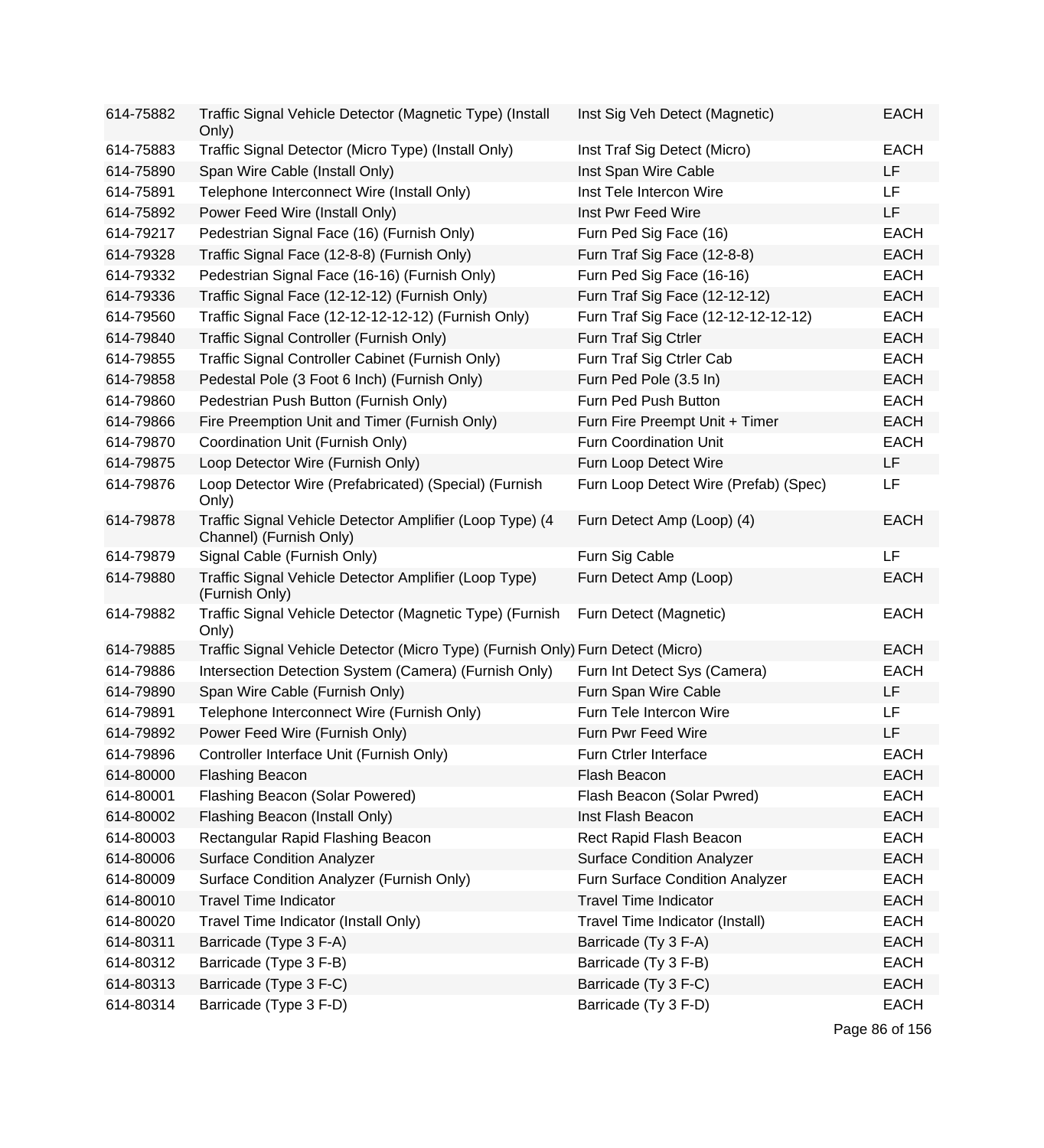| 614-80321 | Barricade (Type 3 M-A)                                                                    | Barricade (Ty 3 M-A)                | <b>EACH</b> |
|-----------|-------------------------------------------------------------------------------------------|-------------------------------------|-------------|
| 614-80322 | Barricade (Type 3 M-B)                                                                    | Barricade (Ty 3 M-B)                | <b>EACH</b> |
| 614-80323 | Barricade (Type 3 M-C)                                                                    | Barricade (Ty 3 M-C)                | <b>EACH</b> |
| 614-80324 | Barricade (Type 3 M-D)                                                                    | Barricade (Ty 3 M-D)                | <b>EACH</b> |
| 614-80355 | Portable Message Sign Panel                                                               | Portable Mesg Panel                 | <b>EACH</b> |
| 614-80385 | <b>Rumble Strip</b>                                                                       | <b>Rumble Strip</b>                 | LF          |
| 614-80386 | <b>Rumble Strip (Special)</b>                                                             | Rumble Strip (Spec)                 | <b>LF</b>   |
| 614-80387 | Rumble Strip (Grinding)                                                                   | Rumble Strip (Grind)                | LF          |
| 614-80391 | Rumble Strip (Grinding)(Asphalt)                                                          | Rumble Strip (Grind)(Asphalt)       | LF          |
| 614-80392 | Rumble Strip (Grinding) (Concrete)                                                        | Rumble Strip (Grind)(Conc)          | LF          |
| 614-81000 | <b>Traffic Signal-Light Pole Steel</b>                                                    | Sig-Light Pole Steel                | <b>EACH</b> |
| 614-81005 | Traffic Signal-Light Pole Steel (Furnish Only)                                            | Furn Sig-Light Pole Steel           | <b>EACH</b> |
| 614-81010 | Traffic Signal-Light Pole Steel (1 Mast Arm)                                              | Sig-Light Pole Steel (1)            | <b>EACH</b> |
| 614-81011 | Traffic Signal-Light Pole Steel (1 Mast Arm) (Install Only)                               | Inst Sig-Light Pole Steel (1)       | <b>EACH</b> |
| 614-81012 | Traffic Signal-Light Pole Steel (2 Mast Arm) (Install 0nly)                               | Inst Sig-Light Pole Steel (2)       | <b>EACH</b> |
| 614-81020 | Traffic Signal-Light Pole Steel (2 Mast Arm)                                              | Sig-Light Pole Steel (2)            | <b>EACH</b> |
| 614-81115 | Traffic Signal Light Pole Steel (1-15 Foot Mast Arm)                                      | Sig-Light Pole Steel (1-15 Ft)      | <b>EACH</b> |
| 614-81120 | Traffic Signal-Light Pole Steel (1-20 Foot Mast Arm)                                      | Sig-Light Pole Steel (1-20 Ft)      | <b>EACH</b> |
| 614-81125 | Traffic Signal-Light Pole Steel (1-25 Foot Mast Arm)                                      | Sig-Light Pole Steel (1-25 Ft)      | <b>EACH</b> |
| 614-81130 | Traffic Signal-Light Pole Steel (1-30 Foot Mast Arm)                                      | Sig-Light Pole Steel (1-30 Ft)      | <b>EACH</b> |
| 614-81135 | Traffic Signal-Light Pole Steel (1-35 Foot Mast Arm)                                      | Sig-Light Pole Steel (1-35 Ft)      | <b>EACH</b> |
| 614-81140 | Traffic Signal-Light Pole Steel (1-40 Foot Mast Arm)                                      | Sig-Light Pole Steel (1-40 Ft)      | <b>EACH</b> |
| 614-81145 | Traffic Signal-Light Pole Steel (1-45 Foot Mast Arm)                                      | Sig-Light Pole Steel (1-45 Ft)      | <b>EACH</b> |
| 614-81150 | Traffic Signal-Light Pole Steel (1-50 Foot Mast Arm)                                      | Sig-Light Pole Steel (1-50 Ft)      | <b>EACH</b> |
| 614-81155 | Traffic Signal-Light Pole Steel (1-55 Foot Mast Arm)                                      | Sig-Light Pole Steel (1-55 Ft)      | <b>EACH</b> |
| 614-81160 | Traffic Signal Light Pole Steel (1-60 Foot Mast Arm)                                      | Sig-Light Pole Steel (1-60 Ft)      | <b>EACH</b> |
| 614-81165 | Traffic Signal-Light Pole Steel (1-65 Foot Mast Arm)                                      | Sig-Light Pole Steel (1-65 Ft)      | <b>EACH</b> |
| 614-81170 | Traffic Signal-Light Pole Steel (1-70 Foot Mast Arm)                                      | Sig-Light Pole Steel (1-70 Ft)      | <b>EACH</b> |
| 614-81175 | Traffic Signal-Light Pole Steel (1-75 Foot Mast Arm)                                      | Sig-Light Pole Steel (1-75 Ft)      | <b>EACH</b> |
| 614-81220 | Traffic Signal-Light Pole Steel (2-20 Foot Mast Arm)                                      | Sig-Light Pole Steel (2-20 Ft)      | <b>EACH</b> |
| 614-81230 | Traffic Signal-Light Pole Steel (2-30 Foot Mast Arm)                                      | Sig-Light Pole Steel (2-30 Ft)      | <b>EACH</b> |
| 614-81240 | Traffic Signal-Light Pole Steel (2-40 Foot Mast Arm)                                      | Sig-Light Pole Steel (2-40 Ft)      | <b>EACH</b> |
| 614-81250 | Traffic Signal-Light Pole Steel (2-50 Foot Mast Arm)                                      | Sig-Light Pole Steel (2-50 Ft)      | <b>EACH</b> |
| 614-81255 | Traffic Signal Light Pole Steel (2-55 Foot Mast Arm)                                      | Sig-Light Pole Steel (2-55 Ft)      | <b>EACH</b> |
| 614-81260 | Traffic Signal Light Pole Steel (2-60 Foot Mast Arm)                                      | Sig-Light Pole Steel (2-60 Ft)      | <b>EACH</b> |
| 614-81265 | Traffic Signal-Light Pole Steel (2-65 Foot Mast Arm)                                      | Sig-Light Pole Steel (2-65 Ft)      | <b>EACH</b> |
| 614-81275 | Traffic Signal-Light Pole Steel (2-75 Foot Mast Arm)                                      | Sig-Light Pole Steel (2-75 Ft)      | <b>EACH</b> |
| 614-81300 | Traffic Signal-Light Pole (Install Only)                                                  | Inst Sig-Light Pole                 | <b>EACH</b> |
| 614-81301 | Traffic Signal-Light Pole (1 Mast Arm) (Install Only)                                     | Inst Sig-Light Pole (1)             | <b>EACH</b> |
| 614-81302 | Traffic Signal-Light Pole (2 Mast Arm) (Install Only)                                     | Inst Sig-Light Pole (2)             | <b>EACH</b> |
| 614-81303 | Traffic Signal-Light Pole Steel (3 Mast Arm) (Special)                                    | Sig-Light Pole Steel (3 Arm) (Spec) | <b>EACH</b> |
| 614-81410 | Traffic Signal-Light Pole Steel (1 Mast Arm) (Furnish Only) Furn Sig-Light Pole Steel (1) |                                     | <b>EACH</b> |
| 614-81420 | Traffic Signal-Light Pole Steel (2 Mast Arm) (Furnish Only) Furn Sig-Light Pole Steel (2) |                                     | <b>EACH</b> |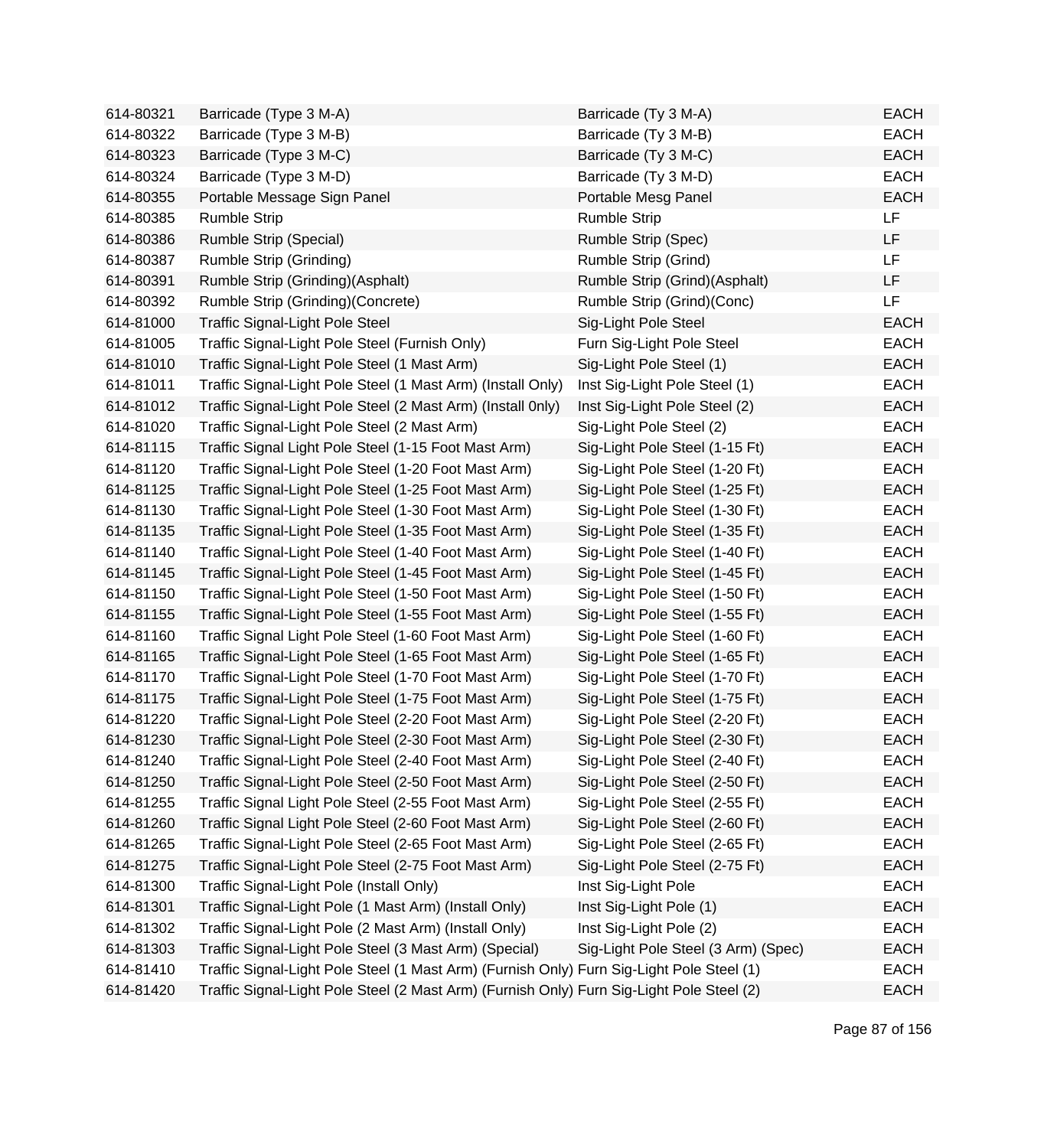| 614-81430 | Traffic Signal-Light Pole Steel (2 Mast Arm) (Special)<br>(Furnish Only) | Furn Sig-Light Pole Steel (2) (S)       | <b>EACH</b>    |
|-----------|--------------------------------------------------------------------------|-----------------------------------------|----------------|
| 614-81515 | Traffic Signal-Light Pole Steel (2-15&20 Foot Mast Arm)                  | Sig-Light Pole Steel (2-15&20 Ft)       | <b>EACH</b>    |
| 614-81525 | Traffic Signal-Light Pole Steel (2-25&50 Foot Mast Arm)                  | Sig-Light Pole Steel (2-25&50 Ft)       | <b>EACH</b>    |
| 614-81535 | Traffic Signal-Light Pole Steel (2-35&40 Foot Mast Arm)                  | Sig-Light Pole Steel (2-35&40 Ft)       | <b>EACH</b>    |
| 614-81540 | Traffic Signal-Light Pole Steel (2-25&40 Foot Mast Arm)                  | Sig-Light Pole Steel (2-25&40 Ft)       | <b>EACH</b>    |
| 614-82010 | Traffic Signal Pole Steel (1 Mast Arm)                                   | Sig Pole Steel (1)                      | <b>EACH</b>    |
| 614-82011 | Traffic Signal Pole Steel (1 Mast Arm) (Install Only)                    | Inst Sig Pole Steel (1)                 | <b>EACH</b>    |
| 614-82015 | Traffic Signal Pole Steel (1 Mast Arm) (Special)                         | Sig Pole Steel (1) (Spec)               | <b>EACH</b>    |
| 614-82020 | Traffic Signal Pole Steel (2 Mast Arm)                                   | Sig Pole Steel (2)                      | <b>EACH</b>    |
| 614-82410 | Traffic Signal Pole Steel (1 Mast Arm) (Furnish Only)                    | Furn Sig Pole Steel (1)                 | <b>EACH</b>    |
| 614-83000 | <b>Traffic Signal Mast Arm Steel</b>                                     | Traf Sig Mast Arm Steel                 | <b>EACH</b>    |
| 614-83200 | Traffic Signal Pole (Install Only)                                       | Inst Traf Sig Pole                      | <b>EACH</b>    |
| 614-83300 | Traffic Signal Mast Arm (Install Only)                                   | Inst Traf Sig Mast Arm                  | <b>EACH</b>    |
| 614-83400 | Traffic Signal Mast Arm Steel (Furnish Only)                             | Furn Traf Sig Mast Arm Steel            | <b>EACH</b>    |
| 614-84000 | <b>Traffic Signal Pedestal Pole Steel</b>                                | <b>Traf Sig Ped Pole Steel</b>          | <b>EACH</b>    |
| 614-84100 | Traffic Signal Pedestal Pole Aluminum                                    | Traf Sig Ped Pole Alum                  | <b>EACH</b>    |
| 614-84400 | Traffic Signal Pedestal Pole Steel (Furnish Only)                        | Furn Traf Sig Ped Pole Steel            | <b>EACH</b>    |
| 614-84450 | Traffic Signal Pedestal Pole Steel (Install Only)                        | Inst Traf Sig Ped Pole Steel            | <b>EACH</b>    |
| 614-84455 | Traffic Signal Pedestal Pole (Install Only)                              | Inst Traf Sig Ped Pole                  | <b>EACH</b>    |
| 614-85001 | Impact Attenuator                                                        | Impact Atten                            | <b>EACH</b>    |
| 614-85003 | Impact Attenuator (Low Maintenance)                                      | Impact Atten (LM)                       | <b>EACH</b>    |
| 614-85005 | Impact Attenuator (Sand Barrel Array)                                    | Impact Atten (Sand Barrel Array)        | <b>EACH</b>    |
| 614-85040 | Impact Attenuator (Truck Mounted Attenuator)                             | Impact Atten (T-M-A)                    | <b>EACH</b>    |
| 614-85045 | Truck with Mounted Attenuator and Flashing Arrow Panel                   | Truck w/Mtd Atten & Flash Arrow Panel   | <b>EACH</b>    |
| 614-85125 | Impact Attenuator (Quadguard) (Wide)                                     | Impact Atten (Quadguard) (Wide)         | <b>EACH</b>    |
| 614-85130 | Impact Attenuator (Quadguard II)                                         | Impact Atten (Quadguard II)             | <b>EACH</b>    |
| 614-85159 | Impact Attenuator (REACT)                                                | Impact Atten (REACT)                    | <b>EACH</b>    |
| 614-85165 | Impact Attenuator (REACT) (Wide)                                         | Impact Atten (REACT) (Wide)             | <b>EACH</b>    |
| 614-85200 | Raised Traffic Separator System                                          | Raised Traf Sep Sys                     | <b>LF</b>      |
| 614-85312 | Traffic Signal Span Wire Pole (12 Inch)                                  | Span Wire Pole (12 In)                  | <b>EACH</b>    |
| 614-85316 | Traffic Signal Span Wire Pole (16 Inch)                                  | Span Wire Pole (16 In)                  | <b>EACH</b>    |
| 614-85340 | Traffic Signal Span Wire Pole (Install Only)                             | Inst Span Wire Pole                     | <b>EACH</b>    |
| 614-85360 | Traffic Signal-Light Span Wire Pole (10 Inch)                            | Sig-Light Span Wire Pole (10 In)        | <b>EACH</b>    |
| 614-85362 | Traffic Signal-Light Span Wire Pole (12 Inch)                            | Sig-Light Span Wire Pole (12 In)        | <b>EACH</b>    |
| 614-85366 | Traffic Signal-Light Span Wire Pole (16 Inch)                            | Sig-Light Span Wire Pole (16 In)        | <b>EACH</b>    |
| 614-85475 | Traffic Signal Span Wire Pole (Furnish Only)                             | Furn Span Wire Pole                     | <b>EACH</b>    |
| 614-85510 | Traffic Signal Span Wire Pole (10 Inch) (Furnish Only)                   | Furn Span Wire Pole (10 In)             | <b>EACH</b>    |
| 614-85520 | Paint Traffic Signal Pole                                                | Paint Traf Sig Pole                     | <b>EACH</b>    |
| 614-86000 | <b>Traffic Signal Controller (Master)</b>                                | Traf Sig Ctrler (M)                     | <b>EACH</b>    |
| 614-86001 | Traffic Signal Controller (Master)                                       | Traf Sig Ctrler (M)                     | L <sub>S</sub> |
| 614-86002 | Spread Spectrum Radio                                                    | Spread Spectrum Radio                   | <b>EACH</b>    |
| 614-86003 | Spread Spectrum Radio (Contact Closure)                                  | Spread Spectrum Radio (Contact Closure) | <b>EACH</b>    |
| 614-86004 | Spread Spectrum Radio (Install Only)                                     | Spread Spectrum Radio (Install)         | <b>EACH</b>    |

Page 88 of 156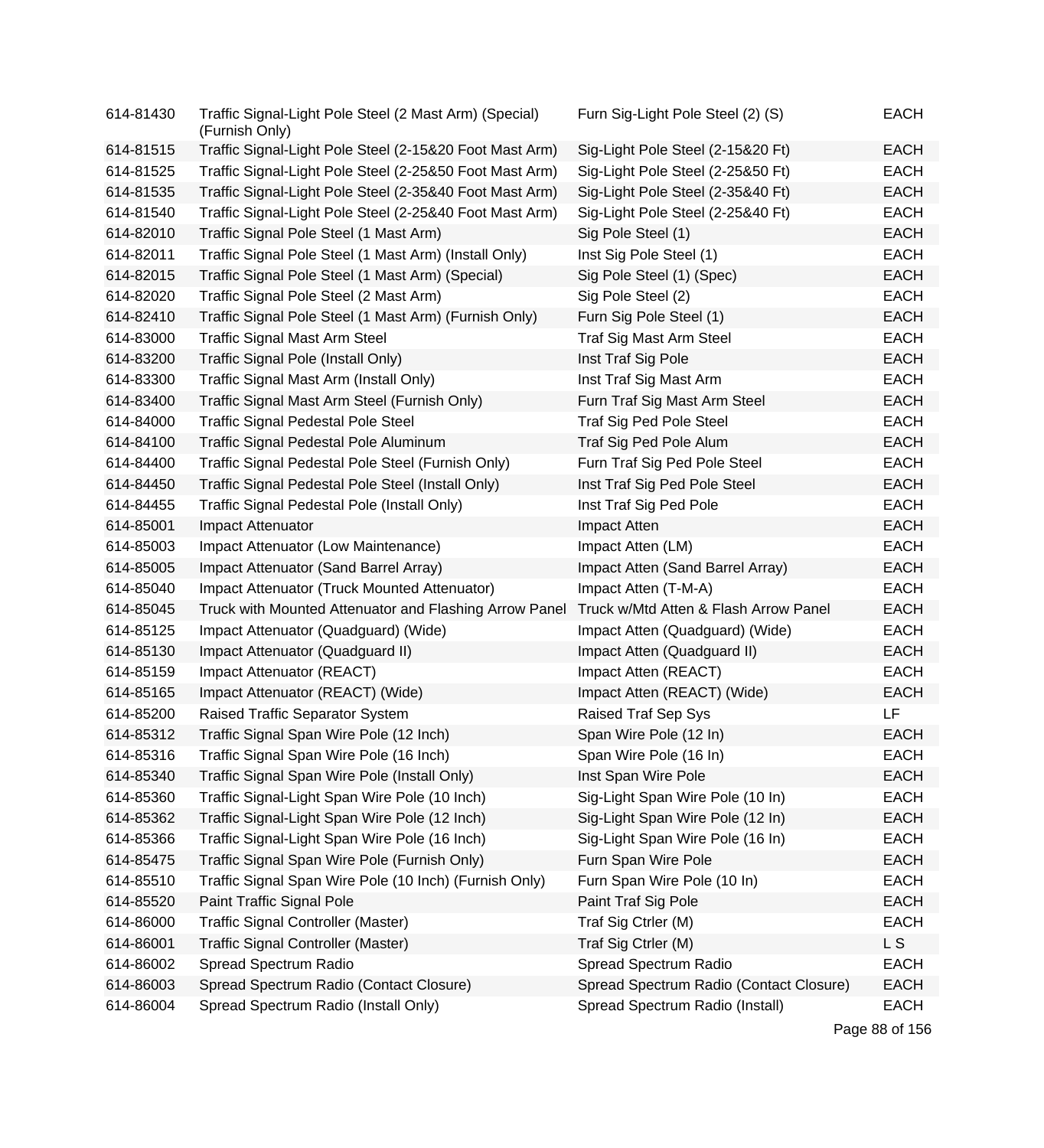| 614-86005 | Telemetry (Master)                                                                  | Telemetry (Master)                     | L S            |
|-----------|-------------------------------------------------------------------------------------|----------------------------------------|----------------|
| 614-86006 | Telemetry (Master)                                                                  | Telemetry (Master)                     | <b>EACH</b>    |
| 614-86007 | Serial to IP Converter                                                              | Serial to IP Converter                 | <b>EACH</b>    |
| 614-86090 | <b>Traffic Signal Repeater</b>                                                      | <b>Traffic Signal Repeater</b>         | <b>EACH</b>    |
| 614-86091 | Traffic Signal Repeater (Install Only)                                              | Inst Traf Sig Repeater                 | <b>EACH</b>    |
| 614-86101 | <b>Wireless Mesh Router</b>                                                         | <b>Wireless Mesh Router</b>            | <b>EACH</b>    |
| 614-86102 | <b>Wireless Device Router</b>                                                       | <b>Wireless Device Router</b>          | <b>EACH</b>    |
| 614-86103 | <b>Wireless Router Controller</b>                                                   | <b>Wireless Router Controller</b>      | <b>EACH</b>    |
| 614-86105 | <b>Telemetry (Field)</b>                                                            | Telemetry (Field)                      | <b>EACH</b>    |
| 614-86106 | Telemetry (Field)(Install Only)                                                     | Telemetry (Field)(Install Only)        | <b>EACH</b>    |
| 614-86110 | Telemetry (Furnish Only)                                                            | Furn Telemetry                         | <b>EACH</b>    |
| 614-86112 | Traffic Signal Controller (Furnish Only)                                            | Furn Ctrler                            | <b>EACH</b>    |
| 614-86232 | Traffic Signal Controller (Solid State) (Full-Actuated) (2<br>Phase)                | Ctrler (S-S) (F-A) (2)                 | <b>EACH</b>    |
| 614-86238 | Traffic Signal Controller (Solid State) (Full-Actuated) (8<br>Phase)                | Ctrler (S-S) (F-A) (8)                 | <b>EACH</b>    |
| 614-86239 | Traffic Signal Controller (Solid State) (Full-Actuated) (12<br>Phase)               | Ctrler (S-S) (F-A) (12)                | <b>EACH</b>    |
| 614-86240 | Traffic Signal Controller (Type 170)                                                | Ctrler (Ty 170)                        | <b>EACH</b>    |
| 614-86245 | Controller (Type 170E)                                                              | Ctrler (Ty 170E)                       | <b>EACH</b>    |
| 614-86246 | Controller (Type 170E-HC11)                                                         | <b>Ctrler (Ty 170E-HC11)</b>           | <b>EACH</b>    |
| 614-86247 | Controller (Type 170E-HC11 W/W70SM Firmware)                                        | Ctrler (Ty 170E-HC11 W/W70SM Firmware) | <b>EACH</b>    |
| 614-86250 | Ramp Metering Controller                                                            | Ctrler (Ramp Metering)                 | <b>EACH</b>    |
| 614-86255 | Ramp Metering Control System                                                        | Ramp Meter Ctrl System                 | L <sub>S</sub> |
| 614-86300 | Traffic Signal Controller (Master) (Furnish Only)                                   | Furn Traf Sig Ctrler (M)               | <b>EACH</b>    |
| 614-86538 | Traffic Signal Controller (Solid State) (Full-Actuated) (8<br>Phase) (Furnish Only) | Furn Ctrler (S-S) (F-A) (8)            | <b>EACH</b>    |
| 614-86550 | Traffic Signal Controller (Solid State) (Full-Actuated) (8<br>Phase) (Install Only) | Inst Ctrler $(S-S)$ $(F-A)$ $(8)$      | <b>EACH</b>    |
| 614-86600 | Traffic Signal Controller (Master) (Install Only)                                   | Inst Traf Sig Ctrler (M)               | <b>EACH</b>    |
| 614-86650 | Ramp Metering Controller (Furnish Only)                                             | Furn Ctrler (Ramp Metering)            | <b>EACH</b>    |
| 614-86660 | Ramp Metering Controller (Install Only)                                             | Inst Ramp Meter Ctrler                 | <b>EACH</b>    |
| 614-86700 | Traffic Signal Equipment (Furnish Only)                                             | Furn Traf Sig Equip                    | L <sub>S</sub> |
| 614-86705 | Traffic Signal Equipment (Install Only)                                             | Inst Traf Sig Equip                    | <b>HOUR</b>    |
| 614-86710 | <b>Traffic Signal Equipment</b>                                                     | <b>Traffic Sig Equip</b>               | L <sub>S</sub> |
| 614-86715 | <b>Traffic Signal Equipment</b>                                                     | <b>Traffic Sig Equip</b>               | <b>EACH</b>    |
| 614-86720 | Mainline Weigh In Motion Sorter System                                              | ML WIM Sorter System                   | L S            |
| 614-86721 | Weigh-In-Motion (LED)(Single Faced)                                                 | WIM (LED)(Single Faced)                | <b>EACH</b>    |
| 614-86722 | Weigh-In-Motion Station (Type II)                                                   | WIM Station (Ty II)                    | L <sub>S</sub> |
| 614-86732 | Weigh-In-Motion Station (Type II)                                                   | WIM Station (Ty II)                    | <b>EACH</b>    |
| 614-86733 | Weigh-In-Motion Station (Type III)                                                  | WIM Station (Ty III)                   | <b>LS</b>      |
| 614-86734 | Weigh-In-Motion Station (Type III)                                                  | <b>WIM Station (Ty III)</b>            | <b>EACH</b>    |
| 614-86735 | <b>Weather Sensor</b>                                                               | <b>Weather Sensor</b>                  | <b>LS</b>      |
| 614-86736 | <b>Visibility Sensor</b>                                                            | <b>Visibility Sensor</b>               | <b>EACH</b>    |
| 614-86737 | Surface Sensor                                                                      | Surface Sensor                         | <b>EACH</b>    |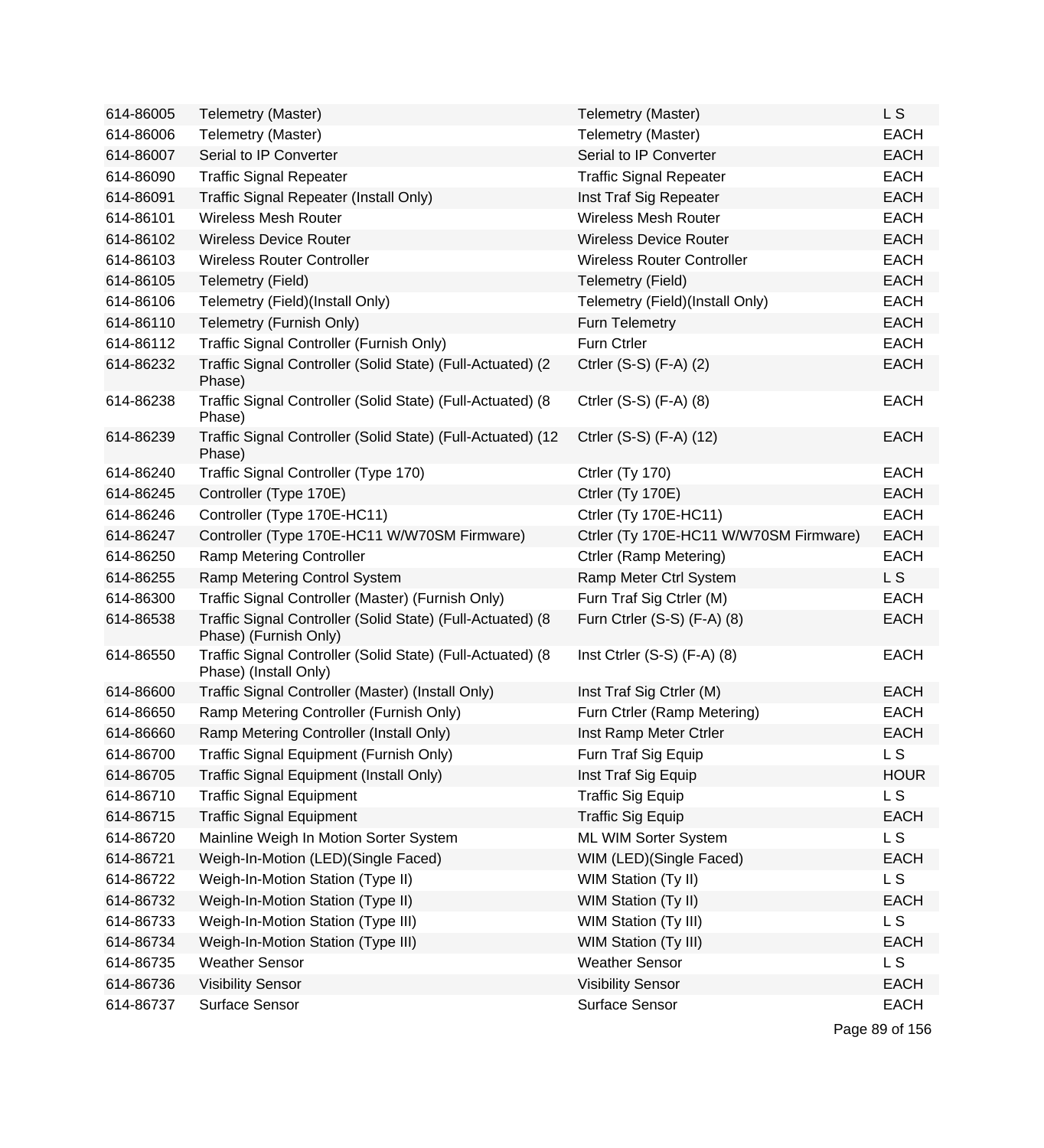| 614-86738 | Sub-Surface Temperature Probe                       | Sub-Surf Temp Probe                          | <b>EACH</b>    |
|-----------|-----------------------------------------------------|----------------------------------------------|----------------|
| 614-86740 | <b>Weather Monitoring System</b>                    | <b>Weather Monitor System</b>                | L S            |
| 614-86741 | <b>Weather Monitoring System</b>                    | <b>Weather Monitor System</b>                | <b>EACH</b>    |
| 614-86748 | Controller (Type 2070)                              | <b>Ctrler (Ty 2070)</b>                      | <b>EACH</b>    |
| 614-86749 | Weather Monitoring System (Install Only)            | Inst Weather Monitoring System               | L S            |
| 614-86750 | Weather Monitoring System (Furnish Only)            | Furn Weather Monitor System                  | L <sub>S</sub> |
| 614-86752 | Fold-Over Tower (ITS)                               | Fold-Over Tower (ITS)                        | <b>EACH</b>    |
| 614-86754 | Maintenance of ITS Equipment                        | Maint of ITS Equip                           | L <sub>S</sub> |
| 614-86755 | Deicing System                                      | Deicing System                               | L S            |
| 614-86756 | Anti-Icing System                                   | Anti-Icing Syst                              | L <sub>S</sub> |
| 614-86757 | Deicing System                                      | Deicing Syst                                 | <b>EACH</b>    |
| 614-86758 | Anti-Icing System                                   | Anti-Icing Sys                               | SY             |
| 614-86759 | Anti-Icing Building                                 | Anti-Icing Building                          | <b>EACH</b>    |
| 614-86760 | Sequential Pavement Lighting System                 | Seq Pvmt Lighting System                     | L S            |
| 614-86770 | Sequential Pavement Lighting Unit                   | Seq Pvmt Lighting Unit                       | <b>EACH</b>    |
| 614-86800 | Uninterrupted Power Supply                          | Uninterrupted Power Supply                   | <b>EACH</b>    |
| 614-86900 | Modification of Traffic Signal Controller           | Mod Traf Sig Ctrler                          | <b>EACH</b>    |
| 614-86910 | Modification of Traffic Signal Controller (Master)  | Mod Traf Sig Ctrler (M)                      | <b>EACH</b>    |
| 614-86915 | <b>Modify Traffic Signal Pole</b>                   | Mod Traf Sig Pole                            | <b>EACH</b>    |
| 614-86920 | Modification of Traffic Signal Controller Cabinet   | Mod Traf Sig Ctrler Cab                      | <b>EACH</b>    |
| 614-87000 | <b>Work Stations and Software</b>                   | <b>Work Stations and Soft</b>                | L S            |
| 614-87001 | <b>Work Stations and Software</b>                   | <b>Work Stations and Software</b>            | <b>EACH</b>    |
| 614-87006 | Fiber Optic Termination Panel (6 Fiber)             | Fiber Optic Term Panel (6 Fiber)             | <b>EACH</b>    |
| 614-87010 | Fiber Optic Cable (Single Mode) (12 Fiber)          | Fiber Optic Cable (S Mode) (12 Fiber)        | LF             |
| 614-87011 | Fiber Optic Cable (Single Mode) (24 Fiber)          | Fiber Optic Cable (S Mode) (24 Fiber)        | LF             |
| 614-87012 | Fiber Optic Termination Panel (12 Fiber)            | Fiber Optic Term Panel (12 Fiber)            | <b>EACH</b>    |
| 614-87015 | <b>Buffer Tube Fan Out Kit</b>                      | <b>Buffer Tube Fan Out Kit</b>               | <b>EACH</b>    |
| 614-87020 | <b>Optical Transceiver</b>                          | <b>Optical Transceiver</b>                   | <b>EACH</b>    |
| 614-87021 | Optical Transceiver (Install Only)                  | Inst Optical Transceiver                     | <b>EACH</b>    |
| 614-87024 | Fiber Optic Termination Panel (24 Fiber)            | Fiber Optic Term Panel (24 Fiber)            | <b>EACH</b>    |
| 614-87025 | <b>Optical Transceiver Chassis</b>                  | <b>Optic Transceiver Chassis</b>             | <b>EACH</b>    |
| 614-87028 | Video Optical Transceiver                           | Video Optic Transceiver                      | <b>EACH</b>    |
| 614-87030 | Four Channel Detector Card                          | Four Channel Detect Card                     | <b>EACH</b>    |
| 614-87040 | Cable Innerduct (1 Inch)                            | Cable Innerduct (1 In)                       | LF             |
| 614-87096 | Fiber Optic Termination Panel (96 Fiber)            | Fiber Optic Termi Panel (96 Fiber)           | <b>EACH</b>    |
| 614-87100 | <b>Automatic Traffic Recording Station</b>          | Auto Traf Rec Sta                            | <b>EACH</b>    |
| 614-87144 | Fiber Optic Termination Panel (144 Fiber)           | Fiber Optic Termi Panel (144 Fiber)          | <b>EACH</b>    |
| 614-87300 | <b>Traffic Management System Building</b>           | <b>TMS Building</b>                          | <b>EACH</b>    |
| 614-87310 | <b>Traffic Management System Building Equipment</b> | <b>TMS Building Equip</b>                    | L S            |
| 614-87312 | <b>Traffic Management System Building Generator</b> | <b>Traffic Management Sys Bldg Generator</b> | L S            |
| 614-87314 | Traffic Management System Building HVAC             | Traffic Management Sys Bldg HVAC             | <b>EACH</b>    |
| 614-87315 | Software System                                     | Softwr System                                | L S            |
| 614-87316 | Traffic Management System Building UPS              | <b>Traffic Management Sys Bldg UPS</b>       | <b>EACH</b>    |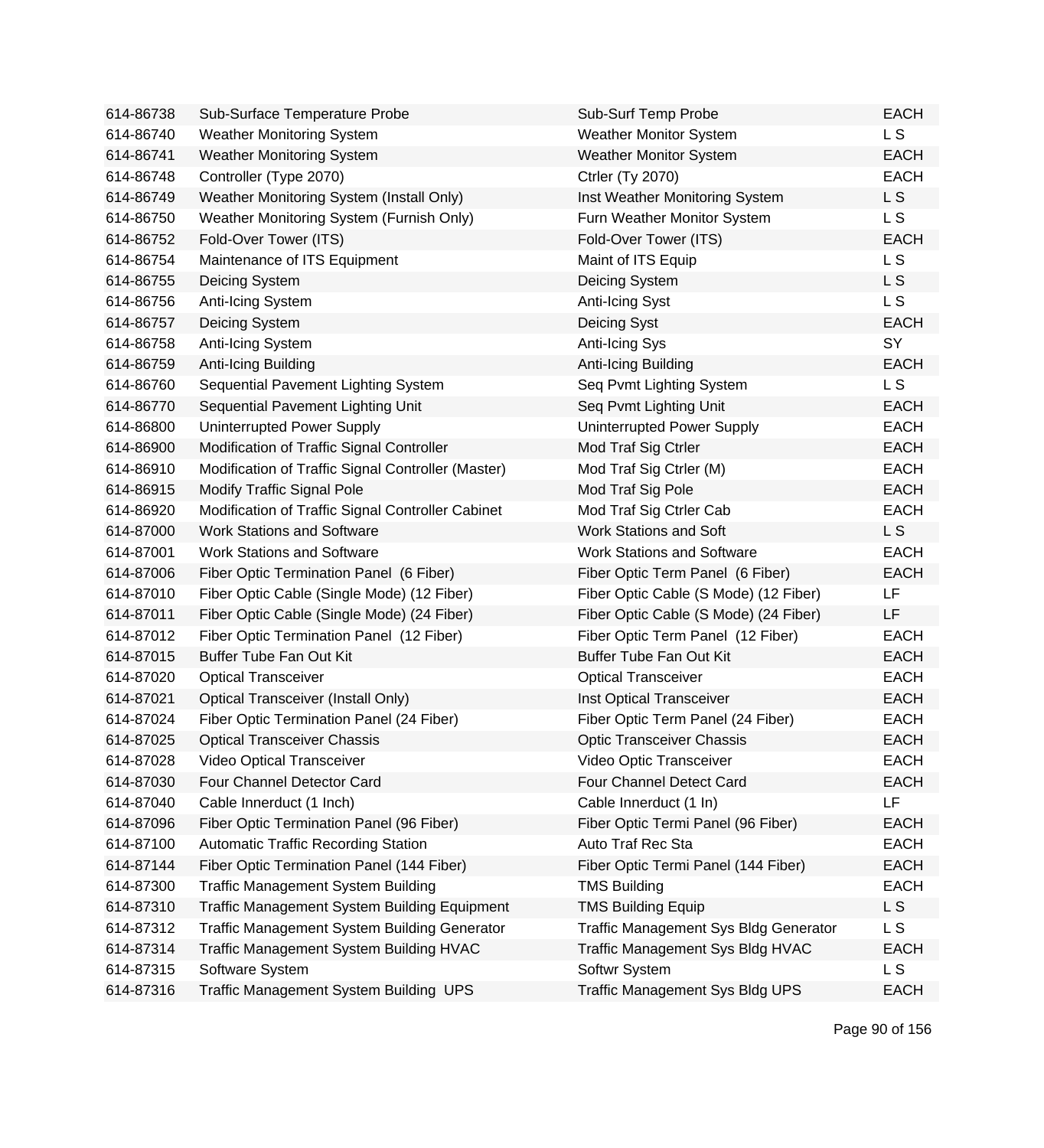| 614-87318 | <b>Master Computer and Software</b>                              | Master Computer and Software             | L S            |
|-----------|------------------------------------------------------------------|------------------------------------------|----------------|
| 614-87320 | <b>Closed Circuit Television</b>                                 | <b>CCTV</b>                              | <b>EACH</b>    |
| 614-87321 | <b>Closed Circuit Television (Install Only)</b>                  | CCTV (Inst)                              | <b>EACH</b>    |
| 614-87325 | <b>Closed Circuit Television Pole</b>                            | <b>CCTV Pole</b>                         | <b>EACH</b>    |
| 614-87326 | <b>CCTV Pole (Install Only)</b>                                  | <b>CCTV Pole (Install Only)</b>          | <b>EACH</b>    |
| 614-87330 | Remove and Relocate CCTV and Wiring                              | Remove and Reloc CCTV and Wiring         | L <sub>S</sub> |
| 614-87333 | Closed Circuit Television Camera (Traffic Surveillance)          | <b>CCTV Camera (Traf Surveil)</b>        | <b>EACH</b>    |
| 614-87335 | Video Matrix Switching System (Traffic Surveillance)             | Video Switch (System)                    | <b>EACH</b>    |
| 614-87340 | <b>Test and Support Equipment</b>                                | <b>Test and Support Equip</b>            | L S            |
| 614-87350 | <b>Test Fiber Optic Cable</b>                                    | <b>Test Fiber Optic Cable</b>            | L S            |
| 614-87360 | <b>Control Center Upgrade</b>                                    | <b>Control Center Upgrade</b>            | L S            |
| 614-87362 | Closed Circuit Television Pole with Lowering Device (40<br>Feet) | CCTV Pole w Low Dev (40 Ft)              | <b>EACH</b>    |
| 614-87364 | Closed Circuit Television Pole with Lowering Device (50<br>Feet) | CCTV Pole w Low Dev (50 Ft)              | <b>EACH</b>    |
| 614-87366 | Closed Circuit Television Pole with Lowering Device (60<br>Feet) | CCTV Pole w Low Dev (60 Ft)              | <b>EACH</b>    |
| 614-87368 | Closed Circuit Television Pole with Lowering Device (70<br>Feet) | CCTV Pole w Low Dev (70 Ft)              | <b>EACH</b>    |
| 614-87370 | Closed Circuit Television Pole with Lowering Device (80<br>Feet) | CCTV Pole w Low Dev (80 Ft)              | <b>EACH</b>    |
| 614-87400 | Breakaway Tapered ITS Pole Steel (30 Feet)                       | Brkaway Taper ITS Pole Steel (30 Ft)     | <b>EACH</b>    |
| 614-87401 | Fiber Optic Cable (Special)                                      | Fiber Optic Cable (Spec)                 | LF             |
| 614-87402 | Breakaway Tapered ITS Pole Steel (40 Feet)                       | Brkaway Taper ITS Pole Steel (40 Ft)     | <b>EACH</b>    |
| 614-87404 | Breakaway Tapered ITS Pole Steel (50 Feet)                       | Brkaway Taper Pole Steel (50 Ft)         | <b>EACH</b>    |
| 614-87406 | Fiber Optic Cable (Single Mode) (6 Strands)                      | Fiber Optic Cable (S Mode) (6 S)         | LF             |
| 614-87407 | Fiber Optic Cable (Multi Mode) (6 Strands)                       | Fiber Optic Cable (M Mode) (6 S)         | LF             |
| 614-87411 | Fiber Optic Cable (Single Mode) (12 Strands) (Furnish<br>Only)   | Fiber Optic Cable (S Mode) (12 S) (Furn) | LF             |
| 614-87412 | Fiber Optic Cable (Single Mode) (12 Strands) (Install<br>Only)   | Fiber Optic Cable (S Mode) (12 S) (Inst) | LF             |
| 614-87413 | Fiber Optic Cable (Multi Mode) (12 Strands)                      | Fiber Optic Cable (M Mode) (12 S)        | LF             |
| 614-87424 | Fiber Optic Cable (Single Mode) (24 Strands)                     | Fiber Optic Cable (S Mode) (24 S)        | LF             |
| 614-87425 | Fiber Optic Cable (Multi Mode) (24 Strands)                      | Fiber Optic Cable (M Mode) (24 S)        | LF             |
| 614-87448 | Fiber Optic Cable (Single Mode) (48 Strands)                     | Fiber Optic Cable (S Mode) (48 S)        | LF             |
| 614-87449 | Fiber Optic Cable (Multi Mode) (48 Strands)                      | Fiber Optic Cable (M Mode) (48 S)        | LF             |
| 614-87472 | Fiber Optic Cable (S Mode)(72 S)                                 | Fiber Optic Cable (S Mode)(72 S)         | LF             |
| 614-87473 | Fiber Optic Cable Termination Panel (72 Strand)                  | Fiber Optic Cable Term Panel (72 S)      | <b>EACH</b>    |
| 614-87495 | Fiber Optic Cable (Single Mode) (96 Strands) (Install<br>Only)   | Fiber Optic Cable (S Mode) (96 S) (Inst) | LF             |
| 614-87496 | Fiber Optic Cable (Single Mode) (96 Strands)                     | Fiber Optic Cable (S Mode) (96 S)        | LF             |
| 614-87497 | Fiber Optic Cable (Multi Mode) (96 Stands)                       | Fiber Optic Cable (M Mode) (96 S)        | LF             |
| 614-87498 | Fiber Optic Cable (Single Mode) (144 Strands)                    | Fiber Optic Cable (S Mode) (144 S)       | LF             |
| 614-87499 | Fiber Optic Cable (Single Mode) (Install Only)                   | Fiber Optic Cable (S Mode) (Inst)        | LF             |
| 614-87500 | Call Box                                                         | Call Box                                 | <b>EACH</b>    |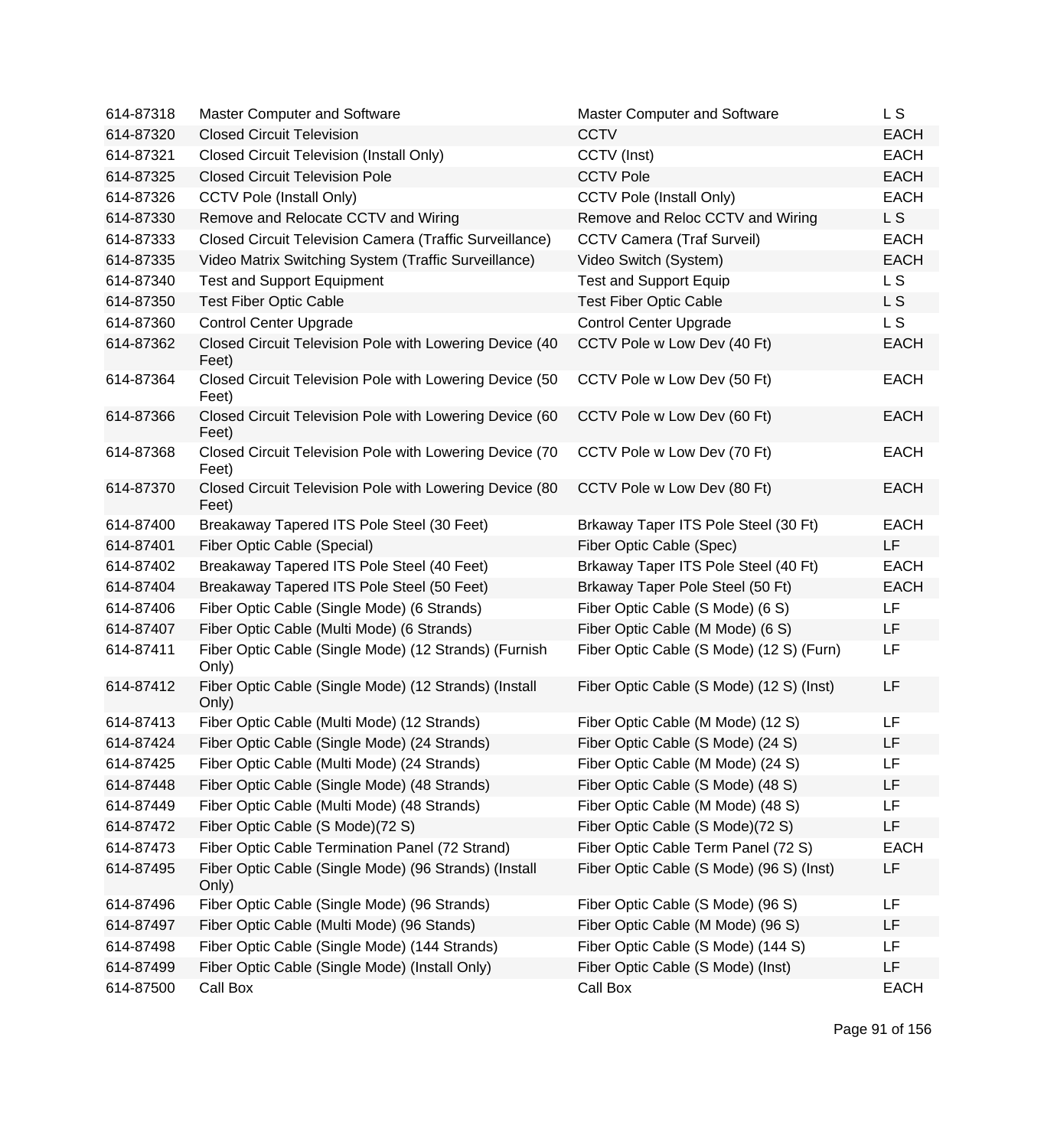| 614-87501 | Splice Fiber Optic Cable (1 Strand)                             | Splice FO Cable (1 S)                    | <b>EACH</b> |
|-----------|-----------------------------------------------------------------|------------------------------------------|-------------|
| 614-87502 | Fiber Optic Cable (S Mode)(168 S)                               | Fiber Optic Cable (S Mode)(168 S)        | LF          |
| 614-87506 | Splice Fiber Optic Cable (6 Strand)                             | Splice FO Cable (6 S)                    | <b>EACH</b> |
| 614-87512 | Splice Fiber Optic Cable (12 Strand)                            | Splice FO Cable (12 S)                   | <b>EACH</b> |
| 614-87524 | Splice Fiber Optic Cable (24 Strand)                            | Splice FO Cable (24 Strand)              | <b>EACH</b> |
| 614-87548 | Splice Fiber Optic Cable (48 Strand)                            | Splice FO Cable (48 Strand)              | <b>EACH</b> |
| 614-87601 | Terminate Fiber Optic Cable (1 Strand)                          | Term FO Cable (1S)                       | <b>EACH</b> |
| 614-87606 | Terminate Fiber Optic Cable (6 Strand)                          | Term FO Cable (6 Strand)                 | <b>EACH</b> |
| 614-87612 | Terminate Fiber Optic Cable (12 Strand)                         | Term FO Cable (12 S)                     | <b>EACH</b> |
| 614-87624 | Terminate Fiber Optic Cable (24 Strand)                         | Term FO Cable (24 Strand)                | <b>EACH</b> |
| 614-87644 | Fiber Optic Termination Panel - 144 Fiber                       | Term FO Cable (144 Strand)               | <b>EACH</b> |
| 614-87645 | Fiber Optic Cable (Single Mode) (144 Strands) (Furnish<br>Only) | Fiber Optic Cable (S Mode)(144 S)(Furn)  | LF          |
| 614-87646 | Fiber Optic Cable (Single Mode) (144 Strands) (Install<br>Only) | Fiber Optic Cable (S Mode)(144 S)(Inst)  | LF          |
| 614-87648 | Terminate Fiber Optic Cable (48 Strand)                         | Term FO Cable (48 Strand)                | <b>EACH</b> |
| 614-87650 | Fiber Optic Cable (Single Mode) (216 Strands)                   | Fiber Optic Cable (S Mode) (216 S)       | LF          |
| 614-87651 | Fiber Optic Cable (Single Mode) (216 Strands) (Furnish<br>Only) | Fiber Optic Cable(S Mode)(216 S)(Furnish | LF          |
| 614-87652 | Fiber Optic Cable (Single Mode) (216 Strands) (Install<br>Only) | Fiber Optic Cable(SMode)(216 S)(Install) | LF          |
| 614-87660 | Video Decoder                                                   | Video Decoder                            | <b>EACH</b> |
| 614-87661 | Video Encoder                                                   | Video Encoder                            | <b>EACH</b> |
| 614-87670 | Tier II Multiplexer                                             | <b>Tier II Multi</b>                     | <b>EACH</b> |
| 614-87680 | Sonet Multiplexer                                               | Sonet Multi                              | <b>EACH</b> |
| 614-87690 | <b>Ethernet Switch</b>                                          | <b>Ethernet Switch</b>                   | <b>EACH</b> |
| 614-87691 | Ethernet Switch Type I                                          | <b>Ethernet Switch Type I</b>            | <b>EACH</b> |
| 614-87692 | Ethernet Switch Type II                                         | <b>Ethernet Switch Type II</b>           | <b>EACH</b> |
| 614-87693 | <b>Ethernet Switch Type III</b>                                 | <b>Ethernet Switch Type III</b>          | <b>EACH</b> |
| 614-87694 | Ethernet Switch Type IV                                         | Ethernet Switch Type IV                  | <b>EACH</b> |
| 614-87695 | Ethernet Switch Type IV (Install Only)                          | Ethernet Switch Type IV (Install Only)   | <b>EACH</b> |
| 614-87697 | Ethernet Aggregation Switch Type I                              | Ethernet Agg Switch Type I               | <b>EACH</b> |
| 614-87698 | Ethernet Aggregation Switch Type II                             | Ethernet Agg Switch Type II              | <b>EACH</b> |
| 614-87699 | Ethernet Aggregation Switch Type III                            | Ethernet Agg Switch Type III             | <b>EACH</b> |
| 614-87700 | <b>Ethernet Router</b>                                          | <b>Ethernet Router</b>                   | <b>EACH</b> |
| 614-87702 | Ethernet Radio (Pair)                                           | Ethernet Radio (Pair)                    | <b>EACH</b> |
| 614-87704 | Ethernet Radio (Single Client)                                  | Ethernet Radio (Single Client)           | <b>EACH</b> |
| 614-87710 | Video Monitor                                                   | Video Monitor                            | <b>EACH</b> |
| 614-87720 | Video Controller                                                | Video Cont                               | <b>EACH</b> |
| 614-91155 | Traffic Signal-Light Pole Steel (1-55 Foot Mast Arm)            | Sig-Light Pole Steel (1-55 Ft)           | <b>EACH</b> |
| 614-92000 | Sound Barrier Access Door                                       | Sound Barrier Access Door                | <b>EACH</b> |
| 615-00030 | Embankment Protector Type 3                                     | Emb Prot Ty 3                            | <b>EACH</b> |
| 615-00050 | Embankment Protector Type 5                                     | Emb Prot Ty 5                            | <b>EACH</b> |
| 615-00100 | Place Embankment Protector                                      | Place Emb Prot                           | <b>EACH</b> |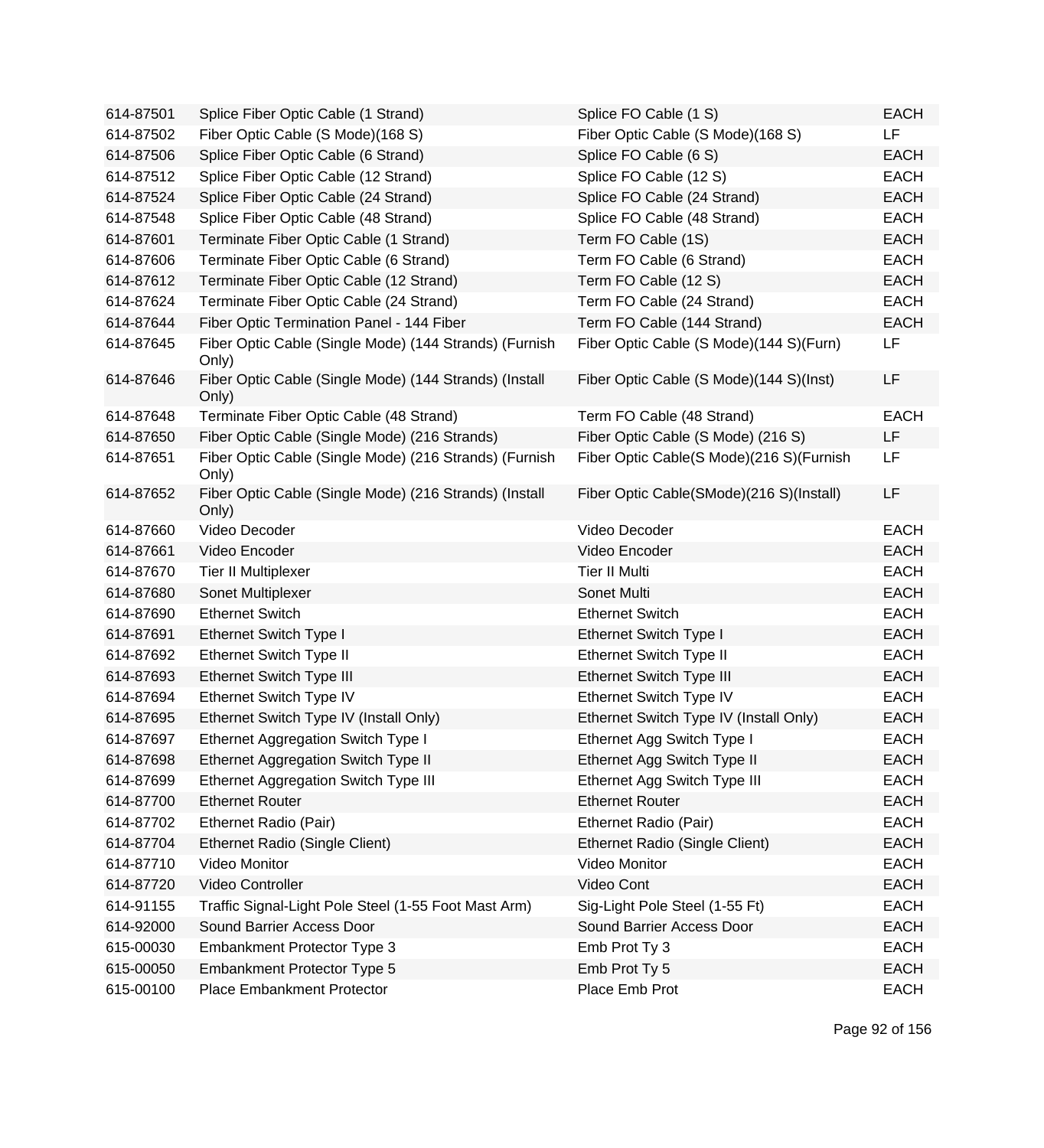| 615-00150 | <b>Embankment Protector (Special)</b>  | Emb Prot (Spec)         | <b>EACH</b> |
|-----------|----------------------------------------|-------------------------|-------------|
| 615-00152 | Erosion Protector (Special)            | Erosion Protect (Spec)  | LF          |
| 615-00500 | <b>Erosion Protector</b>               | <b>Erosion Prot</b>     | LF          |
| 615-00600 | Log Dam                                | Log Dam                 | <b>EACH</b> |
| 615-00620 | Log Deflector                          | Log Deflector           | <b>EACH</b> |
| 615-10006 | 6 Inch Automatic Drain Gate            | 6 In Auto Drain Gate    | <b>EACH</b> |
| 615-10008 | 8 Inch Automatic Drain Gate            | 8 In Auto Drain Gate    | <b>EACH</b> |
| 615-10012 | 12 Inch Automatic Drain Gate           | 12 In Auto Drain Gate   | <b>EACH</b> |
| 615-10015 | 15 Inch Automatic Drain Gate           | 15 In Auto Drain Gate   | <b>EACH</b> |
| 615-10018 | 18 Inch Automatic Drain Gate           | 18 In Auto Drain Gate   | <b>EACH</b> |
| 615-10021 | 21 Inch Automatic Drain Gate           | 21 In Auto Drain Gate   | <b>EACH</b> |
| 615-10024 | 24 Inch Automatic Drain Gate           | 24 In Auto Drain Gate   | <b>EACH</b> |
| 615-10030 | 30 Inch Automatic Drain Gate           | 30 In Auto Drain Gate   | <b>EACH</b> |
| 615-10036 | 36 Inch Automatic Drain Gate           | 36 In Auto Drain Gate   | <b>EACH</b> |
| 615-10042 | 42 Inch Automatic Drain Gate           | 42 In Auto Drain Gate   | <b>EACH</b> |
| 615-10048 | 48 Inch Automatic Drain Gate           | 48 In Auto Drain Gate   | <b>EACH</b> |
| 615-10054 | 54 Inch Automatic Drain Gate           | 54 In Auto Drain Gate   | <b>EACH</b> |
| 615-10060 | 60 Inch Automatic Drain Gate           | 60 In Auto Drain Gate   | <b>EACH</b> |
| 615-10066 | 66 Inch Automatic Drain Gate           | 66 In Auto Drain Gate   | <b>EACH</b> |
| 615-20400 | 4 Inch Slide Headgate                  | 4 In SI Hdgate          | <b>EACH</b> |
| 615-20602 | 6 Inch Slide Headgate (2 Foot Frame)   | 6 In SI Hdgate (2 Ft)   | <b>EACH</b> |
| 615-20605 | 6 Inch Slide Headgate (5 Foot Frame)   | 6 In SI Hdgate (5 Ft)   | <b>EACH</b> |
| 615-20804 | 8 Inch Slide Headgate (4 Foot Frame)   | 8 In SI Hdgate (4 Ft)   | <b>EACH</b> |
| 615-20805 | 8 Inch Slide Headgate (5 Foot Frame)   | 8 In SI Hdgate (5 Ft)   | <b>EACH</b> |
| 615-20806 | 8 Inch Slide Headgate (6 Foot Frame)   | 8 In SI Hdgate (6 Ft)   | <b>EACH</b> |
| 615-20807 | 8 Inch Slide Headgate (7 Foot Frame)   | 8 In SI Hdgate (7 Ft)   | <b>EACH</b> |
| 615-20808 | 8 Inch Slide Headgate (8 Foot Frame)   | 8 In SI Hdgate (8 Ft)   | <b>EACH</b> |
| 615-20810 | 8 Inch Slide Headgate (10 Foot Frame)  | 8 In SI Hdgate (10 Ft)  | <b>EACH</b> |
| 615-20899 | 8 Inch Slide Headgate Special          | 8 In SI Hdgate Spec     | <b>EACH</b> |
| 615-21005 | 10 Inch Slide Headgate (5 Foot Frame)  | 10 In SI Hdgate (5 Ft)  | <b>EACH</b> |
| 615-21007 | 10 Inch Slide Headgate (7 Foot Frame)  | 10 In SI Hdgate (7 Ft)  | <b>EACH</b> |
| 615-21011 | 10 Inch Slide Headgate (11 Foot Frame) | 10 In SI Hdgate (11 Ft) | EACH        |
| 615-21099 | 10 Inch Slide Headgate Special         | 10 In SI Hdgate Spec    | <b>EACH</b> |
| 615-21203 | 12 Inch Slide Headgate (3 Foot Frame)  | 12 In SI Hdgate (3 Ft)  | <b>EACH</b> |
| 615-21204 | 12 Inch Slide Headgate (4 Foot Frame)  | 12 In SI Hdgate (4 Ft)  | <b>EACH</b> |
| 615-21205 | 12 Inch Slide Headgate (5 Foot Frame)  | 12 In SI Hdgate (5 Ft)  | <b>EACH</b> |
| 615-21206 | 12 Inch Slide Headgate (6 Foot Frame)  | 12 In SI Hdgate (6 Ft)  | <b>EACH</b> |
| 615-21207 | 12 Inch Slide Headgate (7 Foot Frame)  | 12 In SI Hdgate (7 Ft)  | <b>EACH</b> |
| 615-21208 | 12 Inch Slide Headgate (8 Foot Frame)  | 12 In SI Hdgate (8 Ft)  | <b>EACH</b> |
| 615-21299 | 12 Inch Slide Headgate Special         | 12 In SI Hdgate Spec    | <b>EACH</b> |
| 615-21503 | 15 Inch Slide Headgate (3 Foot Frame)  | 15 In SI Hdgate (3 Ft)  | <b>EACH</b> |
| 615-21505 | 15 Inch Slide Headgate (5 Foot Frame)  | 15 In SI Hdgate (5 Ft)  | <b>EACH</b> |
| 615-21506 | 15 Inch Slide Headgate (6 Foot Frame)  | 15 In SI Hdgate (6 Ft)  | <b>EACH</b> |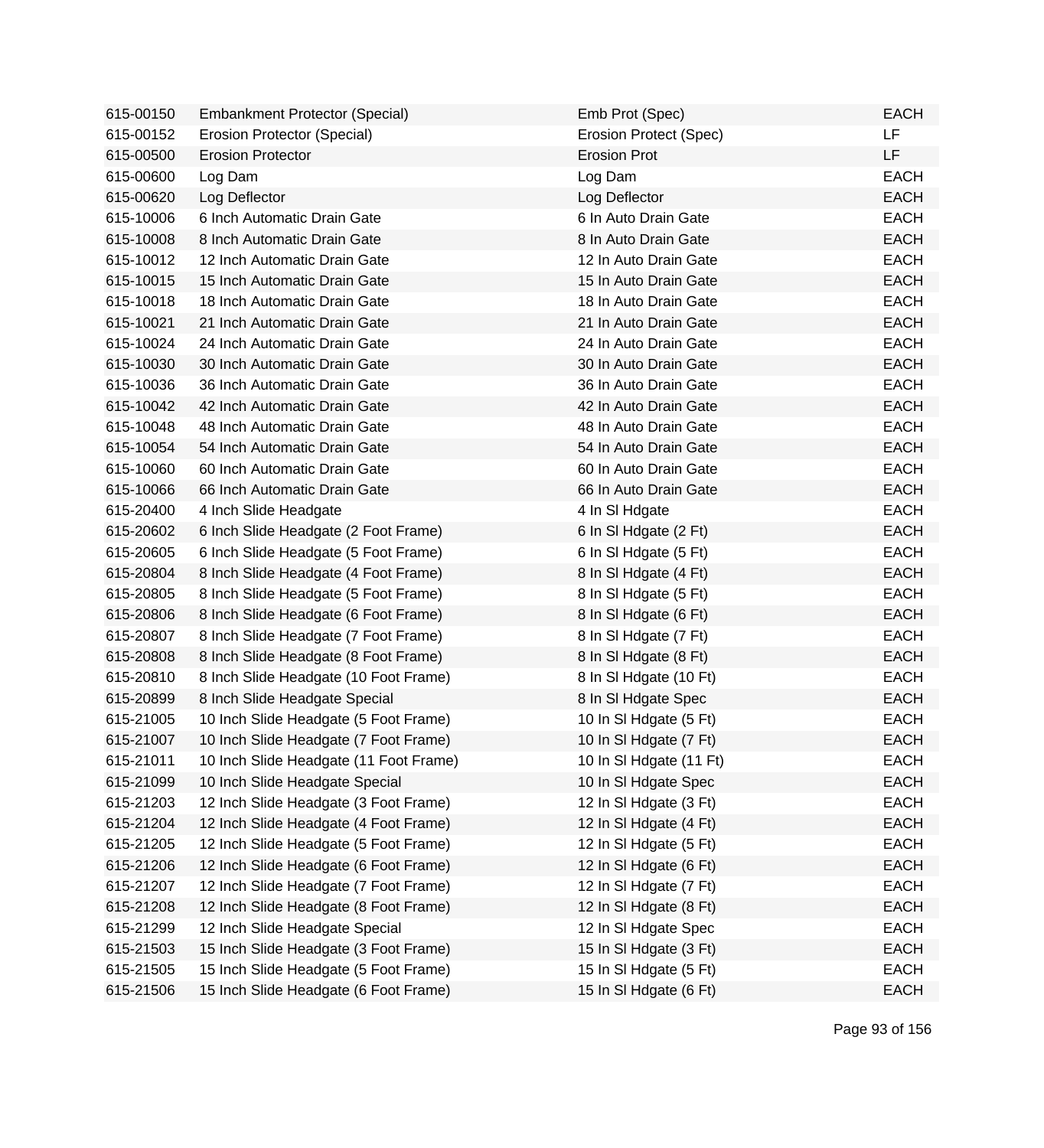| 615-21509 | 15 Inch Slide Headgate (9 Foot Frame)    | 15 In SI Hdgate (9 Ft)    | <b>EACH</b> |
|-----------|------------------------------------------|---------------------------|-------------|
| 615-21599 | 15 Inch Slide Headgate Special           | 15 In SI Hdgate Spec      | <b>EACH</b> |
| 615-21803 | 18 Inch Slide Headgate (3 Foot Frame)    | 18 In SI Hdgate (3 Ft)    | <b>EACH</b> |
| 615-21804 | 18 Inch Slide Headgate (4 Foot Frame)    | 18 In SI Hdgate (4 Ft)    | <b>EACH</b> |
| 615-21805 | 18 Inch Slide Headgate (5 Foot Frame)    | 18 In SI Hdgate (5 Ft)    | <b>EACH</b> |
| 615-21806 | 18 Inch Slide Headgate (6 Foot Frame)    | 18 In SI Hdgate (6 Ft)    | <b>EACH</b> |
| 615-21807 | 18 Inch Slide Headgate (7 Foot Frame)    | 18 In SI Hdgate (7 Ft)    | <b>EACH</b> |
| 615-21808 | 18 Inch Slide Headgate (8 Foot Frame)    | 18 In SI Hdgate (8 Ft)    | <b>EACH</b> |
| 615-21809 | 18 Inch Slide Headgate (9 Foot Frame)    | 18 In SI Hdgate (9 Ft)    | <b>EACH</b> |
| 615-21899 | 18 Inch Slide Headgate Special           | 18 In SI Hdgate Spec      | <b>EACH</b> |
| 615-22404 | 24 Inch Slide Headgate (4 Foot Frame)    | 24 In SI Hdgate (4 Ft)    | <b>EACH</b> |
| 615-22405 | 24 Inch Slide Headgate (5 Foot Frame)    | 24 In SI Hdgate (5 Ft)    | <b>EACH</b> |
| 615-22406 | 24 Inch Slide Headgate (6 Foot Frame)    | 24 In SI Hdgate (6 Ft)    | <b>EACH</b> |
| 615-22407 | 24 Inch Slide Headgate (7 Foot Frame)    | 24 In SI Hdgate (7 Ft)    | <b>EACH</b> |
| 615-22408 | 24 Inch Slide Headgate (8 Foot Frame)    | 24 In SI Hdgate (8 Ft)    | <b>EACH</b> |
| 615-22409 | 24 Inch Slide Headgate (9 Foot Frame)    | 24 In SI Hdgate (9 Ft)    | <b>EACH</b> |
| 615-22499 | 24 Inch Slide Headgate Special           | 24 In SI Hdgate Spec      | <b>EACH</b> |
| 615-23005 | 30 Inch Slide Headgate (5 Foot Frame)    | 30 In SI Hdgate (5 Ft)    | <b>EACH</b> |
| 615-23006 | 30 Inch Slide Headgate (6 Foot Frame)    | 30 In SI Hdgate (6 Ft)    | <b>EACH</b> |
| 615-23007 | 30 Inch Slide Headgate (7 Foot Frame)    | 30 In SI Hdgate (7 Ft)    | <b>EACH</b> |
| 615-23008 | 30 Inch Slide Headgate (8 Foot Frame)    | 30 In SI Hdgate (8 Ft)    | <b>EACH</b> |
| 615-23009 | 30 Inch Slide Headgate (9 Foot Frame)    | 30 In SI Hdgate (9 Ft)    | <b>EACH</b> |
| 615-23010 | 30 Inch Slide Headgate (10 Foot Frame)   | 30 In SI Hdgate (10 Ft)   | <b>EACH</b> |
| 615-23012 | 30 Inch Slide Headgate (12 Foot Frame)   | 30 In SI Hdgate (12 Ft)   | <b>EACH</b> |
| 615-23606 | 36 Inch Slide Headgate (6 Foot Frame)    | 36 In SI Hdgate (6 Ft)    | <b>EACH</b> |
| 615-23607 | 36 Inch Slide Headgate (7 Foot Frame)    | 36 In SI Hdgate (7 Ft)    | <b>EACH</b> |
| 615-23608 | 36 Inch Slide Headgate (8 Foot Frame)    | 36 In SI Hdgate (8 Ft)    | <b>EACH</b> |
| 615-23609 | 36 Inch Slide Headgate (9 Foot Frame)    | 36 In SI Hdgate (9 Ft)    | <b>EACH</b> |
| 615-23610 | 36 Inch Slide Headgate (10 Foot Frame)   | 36 In SI Hdgate (10 Ft)   | <b>EACH</b> |
| 615-23699 | 36 Inch Slide Headgate Special           | 36 In SI Hdgate Spec      | <b>EACH</b> |
| 615-24208 | 42 Inch Slide Headgate (8 Foot Frame)    | 42 In SI Hdgate (8 Ft)    | <b>EACH</b> |
| 615-24209 | 42 Inch Slide Headgate (9 Foot Frame)    | 42 In SI Hdgate (9 Ft)    | <b>EACH</b> |
| 615-25410 | 54 Inch Slide Headgate (10 Foot Frame)   | 54 In SI Hdgate (10 Ft)   | <b>EACH</b> |
| 615-31504 | 15x15 Inch Slide Headgate (4 Foot Frame) | 15x15 In SI Hdgate (4 Ft) | <b>EACH</b> |
| 615-31804 | 18x18 Inch Slide Headgate (4 Foot Frame) | 18x18 In SI Hdgate (4 Ft) | <b>EACH</b> |
| 615-31806 | 18x18 Inch Slide Headgate (6 Foot Frame) | 18x18 In SI Hdgate (6 Ft) | <b>EACH</b> |
| 615-31807 | 18x18 Inch Slide Headgate (7 Foot Frame) | 18x18 In SI Hdgate (7 Ft) | <b>EACH</b> |
| 615-32405 | 24x24 Inch Slide Headgate (5 Foot Frame) | 24x24 In SI Hdgate (5 Ft) | <b>EACH</b> |
| 615-32406 | 24x24 Inch Slide Headgate (6 Foot Frame) | 24x24 In SI Hdgate (6 Ft) | <b>EACH</b> |
| 615-32418 | 24x18 Inch Slide Headgate                | 24x18 In SI Hdgate        | <b>EACH</b> |
| 615-33018 | 30x18 Inch Slide Headgate                | 30x18 In SI Hdgate        | <b>EACH</b> |
| 615-33024 | 30x24 Inch Slide Headgate                | 30x24 In SI Hdgate        | <b>EACH</b> |
| 615-33605 | 36x36 Inch Slide Headgate (5 Foot Frame) | 36x36 In SI Hdgate (5 Ft) | <b>EACH</b> |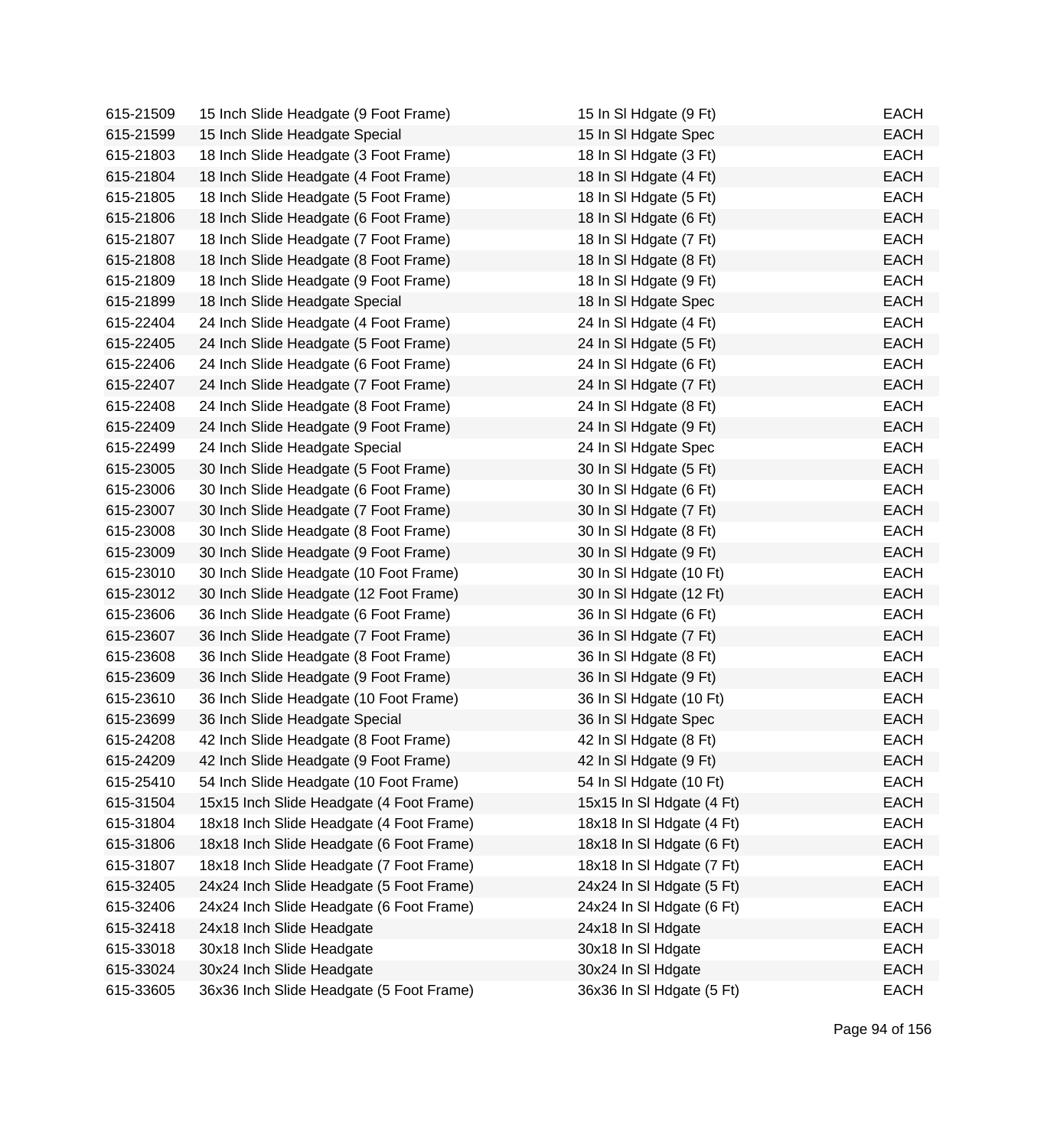| 615-34230 | 42x30 Inch Slide Headgate                     | 42x30 In SI Hdgate          | <b>EACH</b> |
|-----------|-----------------------------------------------|-----------------------------|-------------|
| 615-34809 | 48x48 Inch Slide Headgate (9 Foot Frame)      | 48x48 In SI Hdgate (9 Ft)   | <b>EACH</b> |
| 615-34830 | 48x30 Inch Slide Headgate                     | 48x30 In Slide Headgate     | <b>EACH</b> |
| 615-36007 | 60x36 Inch Slide Headgate (7 Foot Frame)      | 60x36 In SI Hdgate (7 Ft)   | <b>EACH</b> |
| 615-37209 | 72x60 Inch Slide Headgate (9 Foot Frame)      | 72x60 In SI Hdgate (9 Ft)   | <b>EACH</b> |
| 615-39210 | 120x72 Inch Slide Headgate (10 Foot Frame)    | 120x72 In SI Hdgate (10 Ft) | <b>EACH</b> |
| 615-39900 | Place Slide Headgate                          | Place SI Hdgate             | <b>EACH</b> |
| 615-41203 | 12x3 Inch Cutthroat Measuring Flume           | 12x3 In Cutthroat Flume     | <b>EACH</b> |
| 615-41208 | 12x8 Inch Cutthroat Measuring Flume           | 12x8 In Cutthroat Flume     | <b>EACH</b> |
| 615-50000 | <b>Parshall Measuring Flume</b>               | Parshall Flume              | <b>EACH</b> |
| 615-51503 | 15x3 Inch Parshall Measuring Flume            | 15x3 In Parshall Flume      | <b>EACH</b> |
| 615-51506 | 15x6 Inch Parshall Measuring Flume            | 15x6 In Parshall Flume      | <b>EACH</b> |
| 615-51509 | 15x9 Inch Parshall Measuring Flume            | 15x9 In Parshall Flume      | <b>EACH</b> |
| 615-51512 | 15x12 Inch Parshall Measuring Flume           | 15x12 In Parshall Flume     | <b>EACH</b> |
| 615-51812 | 18x12 Inch Parshall Measuring Flume           | 18x12 In Parshall Flume     | <b>EACH</b> |
| 615-51815 | 18x15 Inch Parshall Measuring Flume           | 18x15 In Parshall Flume     | <b>EACH</b> |
| 615-51818 | 18x18 Inch Parshall Measuring Flume           | 18x18 In Parshall Flume     | <b>EACH</b> |
| 615-52412 | 24x12 Inch Parshall Measuring Flume           | 24x12 In Parshall Flume     | <b>EACH</b> |
| 615-52418 | 24x18 Inch Parshall Measuring Flume           | 24x18 In Parshall Flume     | <b>EACH</b> |
| 615-53630 | 36x30 Inch Parshall Measuring Flume           | 36x30 In Parshall Flume     | <b>EACH</b> |
| 615-54830 | 48x30 Inch Parshall Measuring Flume           | 48x30 In Parshall Flume     | <b>EACH</b> |
| 615-54836 | 48x36 Inch Parshall Measuring Flume           | 48x36 In Parshall Flume     | <b>EACH</b> |
| 615-57236 | 72x36 Inch Parshall Measuring Flume           | 72x36 In Parshall Flume     | <b>EACH</b> |
| 615-59900 | Place Parshall Measuring Flume                | <b>Place Parshall Flume</b> | <b>EACH</b> |
| 615-60000 | Gatewell                                      | Gatewell                    | <b>EACH</b> |
| 615-65000 | <b>Precast Irrigation Structure</b>           | Precast Irrig Str           | <b>EACH</b> |
| 615-65005 | <b>Irrigation Diversion Structure</b>         | <b>Irrig Diversion Str</b>  | L S         |
| 615-70000 | <b>Metal Flume Structure</b>                  | Metal Flume Str             | LF          |
| 615-80000 | <b>Stream Restoration</b>                     | <b>Stream Restoration</b>   | L S         |
| 616-00120 | 12 Inch Concrete Siphon Pipe                  | 12 In Conc Siphon Pipe      | LF          |
| 616-00150 | 15 Inch Concrete Siphon Pipe                  | 15 In Conc Siphon Pipe      | LF          |
| 616-00180 | 18 Inch Concrete Siphon Pipe                  | 18 In Conc Siphon Pipe      | LF          |
| 616-00210 | 21 Inch Concrete Siphon Pipe                  | 21 In Conc Siphon Pipe      | LF          |
| 616-00240 | 24 Inch Concrete Siphon Pipe                  | 24 In Conc Siphon Pipe      | LF          |
| 616-00300 | 30 Inch Concrete Siphon Pipe                  | 30 In Conc Siphon Pipe      | LF          |
| 616-00360 | 36 Inch Concrete Siphon Pipe                  | 36 In Conc Siphon Pipe      | LF          |
| 616-00420 | 42 Inch Concrete Siphon Pipe                  | 42 In Conc Siphon Pipe      | LF          |
| 616-00480 | 48 Inch Concrete Siphon Pipe                  | 48 In Conc Siphon Pipe      | LF          |
| 616-00600 | 60 Inch Concrete Siphon Pipe                  | 60 In Conc Siphon Pipe      | LF          |
| 616-10120 | 12 Inch Aramid Fiber Bonded Steel Siphon Pipe | 12 In AFBSSP                | LF          |
| 616-10150 | 15 Inch Aramid Fiber Bonded Steel Siphon Pipe | 15 In AFBSSP                | LF          |
| 616-10180 | 18 Inch Aramid Fiber Bonded Steel Siphon Pipe | 18 In AFBSSP                | LF          |
| 616-10240 | 24 Inch Aramid Fiber Bonded Steel Siphon Pipe | 24 In AFBSSP                | LF          |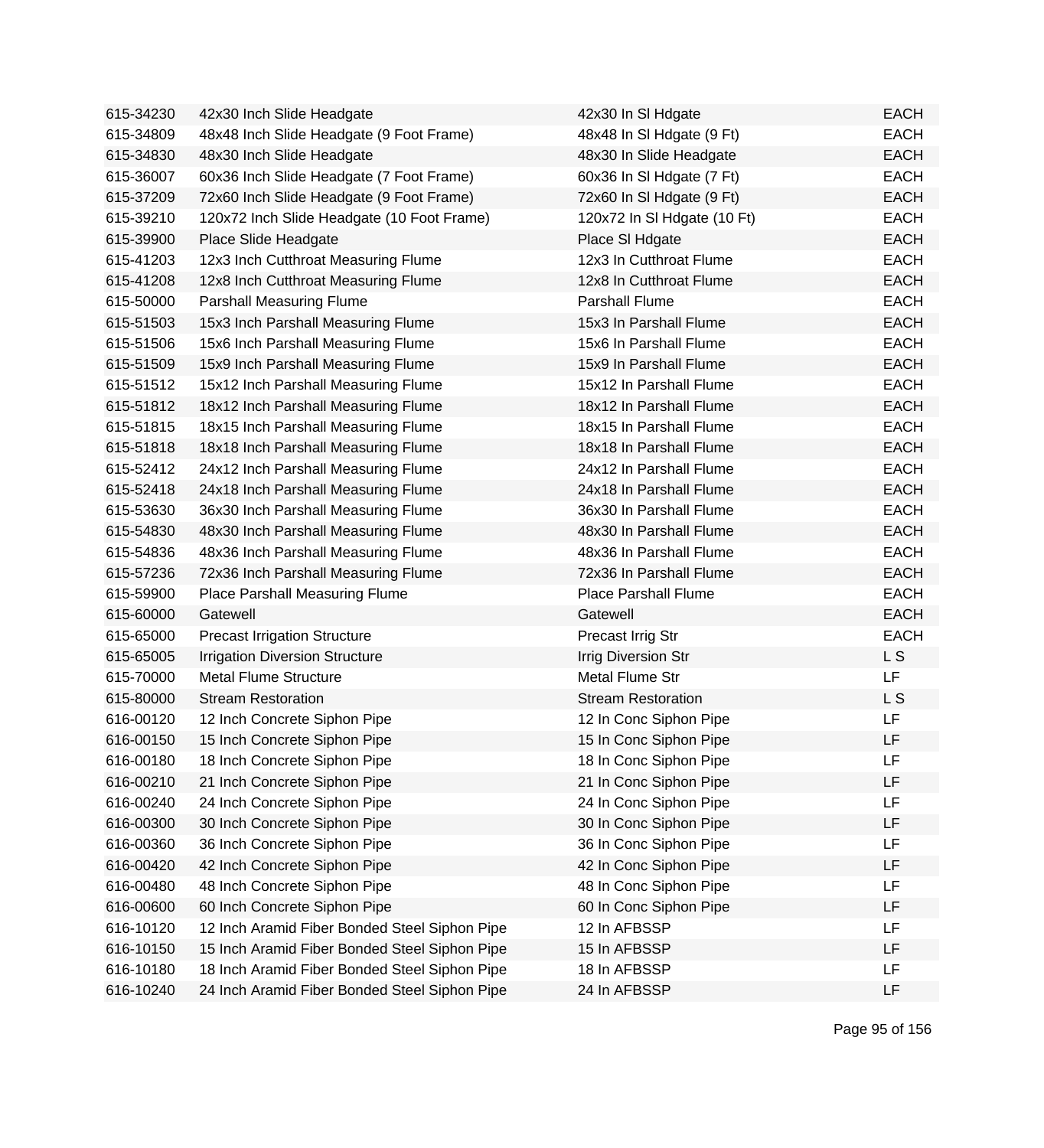| 616-10300 | 30 Inch Aramid Fiber Bonded Steel Siphon Pipe | 30 In AFBSSP                 | LF          |
|-----------|-----------------------------------------------|------------------------------|-------------|
| 616-10360 | 36 Inch Aramid Fiber Bonded Steel Siphon Pipe | 36 In AFBSSP                 | LF          |
| 616-10420 | 42 Inch Aramid Fiber Bonded Steel Siphon Pipe | 42 In AFBSSP                 | LF          |
| 616-10480 | 48 Inch Aramid Fiber Bonded Steel Siphon Pipe | 48 In AFBSSP                 | LF          |
| 616-10540 | 54 Inch Aramid Fiber Bonded Steel Siphon Pipe | 54 In AFBSSP                 | LF          |
| 616-10780 | 78 Inch Aramid Fiber Bonded Steel Siphon Pipe | 78 In AFBSSP                 | LF          |
| 616-10900 | 90 Inch Aramid Fiber Bonded Steel Siphon Pipe | 90 In AFBSSP                 | LF          |
| 616-20080 | 8 Inch Bituminous Coated Steel Siphon Pipe    | 8 In BCSSP                   | LF          |
| 616-20100 | 10 Inch Bituminous Coated Steel Siphon Pipe   | 10 In BCSSP                  | LF          |
| 616-20120 | 12 Inch Bituminous Coated Steel Siphon Pipe   | 12 In BCSSP                  | LF          |
| 616-20150 | 15 Inch Bituminous Coated Steel Siphon Pipe   | 15 In BCSSP                  | LF          |
| 616-20180 | 18 Inch Bituminous Coated Steel Siphon Pipe   | 18 In BCSSP                  | LF          |
| 616-20240 | 24 Inch Bituminous Coated Steel Siphon Pipe   | 24 In BCSSP                  | LF          |
| 616-20300 | 30 Inch Bituminous Coated Steel Siphon Pipe   | 30 In BCSSP                  | LF          |
| 616-20360 | 36 Inch Bituminous Coated Steel Siphon Pipe   | 36 In BCSSP                  | LF          |
| 616-20420 | 42 Inch Bituminous Coated Steel Siphon Pipe   | 42 In BCSSP                  | LF          |
| 616-20480 | 48 Inch Bituminous Coated Steel Siphon Pipe   | 48 In BCSSP                  | LF          |
| 616-20540 | 54 Inch Bituminous Coated Steel Siphon Pipe   | 54 In BCSSP                  | LF          |
| 616-21120 | 12 Inch Welded Steel Siphon Pipe              | 12 In W Steel Siphon Pipe    | LF          |
| 616-21160 | 16 Inch Welded Steel Siphon Pipe              | 16 In W Steel Siphon Pipe    | LF          |
| 616-21180 | 18 Inch Welded Steel Siphon Pipe              | 18 In W Steel Siphon Pipe    | LF          |
| 616-21240 | 24 Inch Welded Steel Siphon Pipe              | 24 In W Steel Siphon Pipe    | LF          |
| 616-22843 | 84 Inch Steel Siphon Pipe (Install Only)      | Inst 84 In Steel Siphon Pipe | LF          |
| 616-22845 | 84 Inch Steel Siphon Pipe (Furnish Only)      | Furn 84 In Steel Siphon Pipe | LF          |
| 616-23180 | 18 Inch Plastic Siphon Pipe                   | 18 In Plastic Siphon Pipe    | LF          |
| 616-23240 | 24 Inch Plastic Siphon Pipe                   | 24 In Plastic Siphon Pipe    | LF          |
| 616-29180 | 18 Inch Culvert Siphon Pipe                   | 18 In Culvert Siphon Pipe    | LF          |
| 616-30012 | 12 Inch Trash Guard                           | 12 In Trash Guard            | <b>EACH</b> |
| 616-30015 | 15 Inch Trash Guard                           | 15 In Trash Guard            | <b>EACH</b> |
| 616-30018 | 18 Inch Trash Guard                           | 18 In Trash Guard            | <b>EACH</b> |
| 616-30021 | 21 Inch Trash Guard                           | 21 In Trash Guard            | <b>EACH</b> |
| 616-30024 | 24 Inch Trash Guard                           | 24 In Trash Guard            | <b>EACH</b> |
| 616-30030 | 30 Inch Trash Guard                           | 30 In Trash Guard            | <b>EACH</b> |
| 616-30036 | 36 Inch Trash Guard                           | 36 In Trash Guard            | <b>EACH</b> |
| 616-30042 | 42 Inch Trash Guard                           | 42 In Trash Guard            | <b>EACH</b> |
| 616-30048 | 48 Inch Trash Guard                           | 48 In Trash Guard            | <b>EACH</b> |
| 616-30054 | 54 Inch Trash Guard                           | 54 In Trash Guard            | <b>EACH</b> |
| 616-30060 | 60 Inch Trash Guard                           | 60 In Trash Guard            | <b>EACH</b> |
| 616-30066 | 66 Inch Trash Guard                           | 66 In Trash Guard            | <b>EACH</b> |
| 616-30078 | 78 Inch Trash Guard                           | 78 In Trash Guard            | <b>EACH</b> |
| 616-30118 | 22x13 Inch Trash Guard                        | 22x13 In Trash Guard         | <b>EACH</b> |
| 616-30121 | 25x16 Inch Trash Guard                        | 25x16 In Trash Guard         | <b>EACH</b> |
| 616-30124 | 29x18 Inch Trash Guard                        | 29x18 In Trash Guard         | <b>EACH</b> |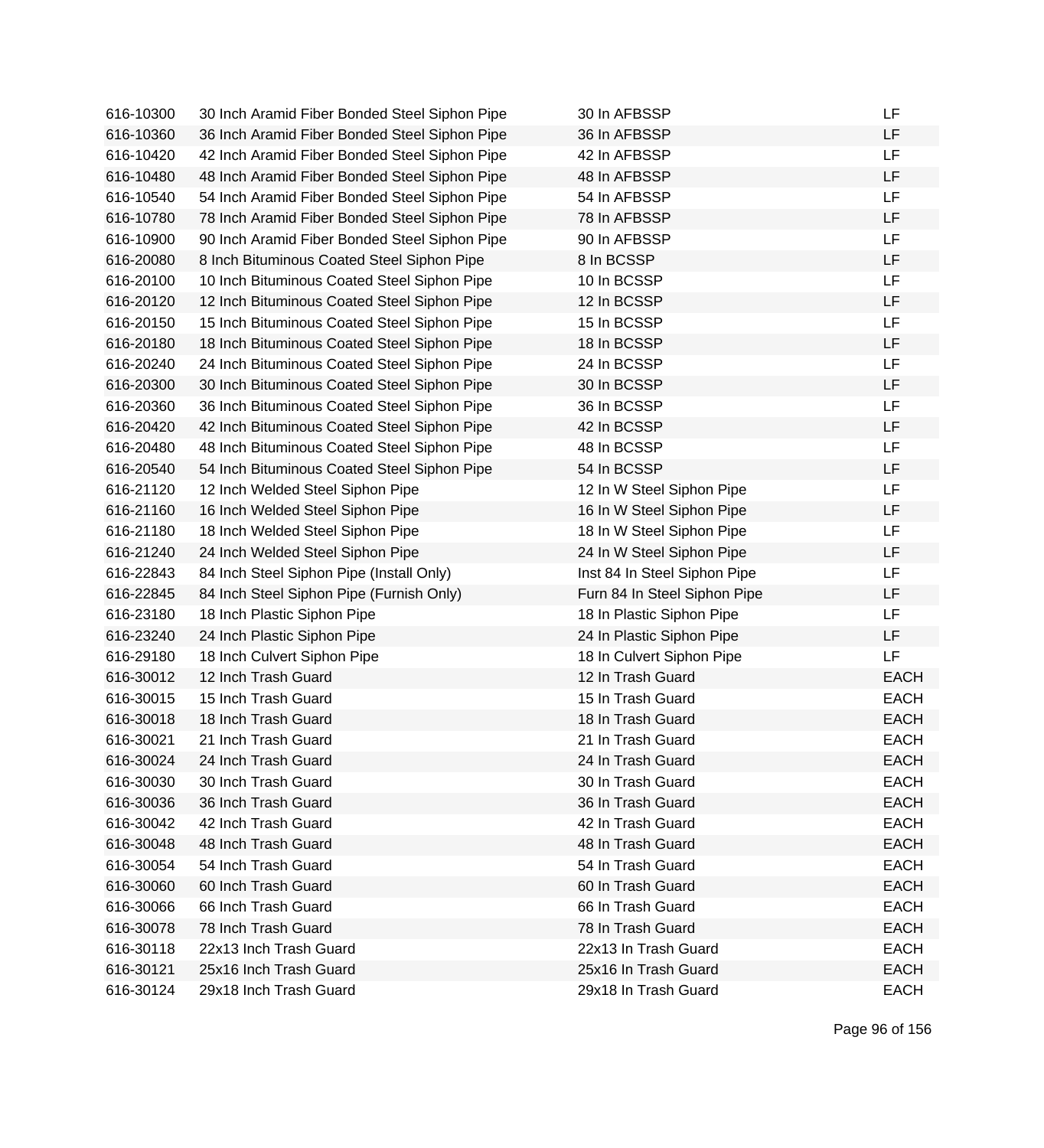| 616-30130 | 36x22 Inch Trash Guard                                      | 36x22 In Trash Guard                     | <b>EACH</b> |
|-----------|-------------------------------------------------------------|------------------------------------------|-------------|
| 616-30136 | 43x27 Inch Trash Guard                                      | 43x27 In Trash Guard                     | <b>EACH</b> |
| 616-30142 | 50x31 Inch Trash Guard                                      | 50x31 In Trash Guard                     | <b>EACH</b> |
| 616-30148 | 58x36 Inch Trash Guard                                      | 58x36 In Trash Guard                     | <b>EACH</b> |
| 616-30154 | 65x40 Inch Trash Guard                                      | 65x40 In Trash Guard                     | <b>EACH</b> |
| 616-30160 | 72x44 Inch Trash Guard                                      | 72x44 In Trash Guard                     | <b>EACH</b> |
| 616-30499 | <b>Trash Guard Special</b>                                  | <b>Trash Guard Spec</b>                  | <b>EACH</b> |
| 616-50024 | 3 Inch Valve and Valve Box                                  | 3 In Valve and Box                       | <b>EACH</b> |
| 616-50032 | 4 Inch Valve and Valve Box                                  | 4 In Valve and Box                       | <b>EACH</b> |
| 616-50048 | 6 Inch Valve and Valve Box                                  | 6 In Valve and Box                       | <b>EACH</b> |
| 616-50064 | 8 Inch Valve and Valve Box                                  | 8 In Valve and Box                       | <b>EACH</b> |
| 616-50128 | 16 Inch Valve and Valve Box                                 | 16 In Valve and Box                      | <b>EACH</b> |
| 616-76193 | 24 Inch Butterfly Valve (Install Only)                      | Inst 24 In Btrfly Valve                  | <b>EACH</b> |
| 618-00000 | <b>Prestressing Steel Bar</b>                               | <b>Prestress Steel Bar</b>               | LB          |
| 618-00001 | <b>Prestressing Steel Strand</b>                            | <b>Prestress Steel Strand</b>            | LB          |
| 618-00002 | <b>Prestressing Steel Strand</b>                            | <b>Prestress Steel Strand</b>            | <b>MKFT</b> |
| 618-00003 | <b>Prestressing Steel</b>                                   | <b>Prestress Steel</b>                   | <b>MKFT</b> |
| 618-00005 | <b>Prestressing Steel Bar</b>                               | <b>Prestress Steel Bar</b>               | <b>MKFT</b> |
| 618-00007 | Grout (Strand)(Duct)                                        | Grout (Strand)(Duct)                     | <b>CF</b>   |
| 618-00142 | Prestressed Concrete I (BT42)                               | Prestress Conc I (BT42)                  | LF          |
| 618-00154 | Prestressed Concrete I (BT54)                               | Prestress Conc I (BT54)                  | LF          |
| 618-00163 | Prestressed Concrete I (BT63)                               | Prestress Conc I (BT63)                  | LF.         |
| 618-00172 | Prestressed Concrete I (BT72)                               | Prestress Conc I (BT72)                  | LF          |
| 618-00178 | Prestressed Concrete I (BT78)                               | Prestress Conc I (BT78)                  | LF          |
| 618-00184 | Prestressed Concrete I (BT84)                               | Prestress Conc I (BT84)                  | LF          |
| 618-00500 | Prestressed Concrete I (BT Variable)                        | Prestress Conc I (BT Variable)           | LF          |
| 618-00510 | Prestressed Concrete I (Special)                            | Prestress Conc I (Spec)                  | LF          |
| 618-01992 | Prestressed Concrete Box (Depth Less Than 32 Inches)        | Prestress Conc Box (Depth Less Than 32") | <b>SF</b>   |
| 618-01994 | Prestressed Concrete Box (Depth 32" Through 48")            | Prestress Conc Box (Depth 32" Thru 48")  | <b>SF</b>   |
| 618-01995 | Prestressed Concrete Box (Depth 32 Inch Through 48<br>lnch) | Prestress Conc Box (32" - 48")           | <b>EACH</b> |
| 618-01996 | Prestressed Concrete Box (Depth Greater Than 48<br>Inches)  | Prestress Conc Box (Depth Gr Than 48")   | <b>SF</b>   |
| 618-01997 | Prestressed Concrete Box (Special)                          | Prestress Conc Box (Spec)                | LF.         |
| 618-01998 | Prestressed Concrete Box (Special)                          | Prestress Conc Box (Spec)                | <b>SF</b>   |
| 618-01999 | Prestressed Concrete Box (Special)                          | Prestress Conc Box (Spec)                | <b>EACH</b> |
| 618-02000 | <b>Prestressed Concrete T</b>                               | Prestress Conc T                         | <b>SF</b>   |
| 618-02080 | Prestressed Concrete T (Special)                            | Prestress Conc T (Spec)                  | <b>SF</b>   |
| 618-03000 | Prestressed Concrete Double T                               | <b>Prestress Conc TT</b>                 | <b>SF</b>   |
| 618-03010 | Prestressed Concrete Double T (Special)                     | Prestress Conc TT (Spec)                 | <b>SF</b>   |
| 618-04001 | <b>Precast Superstructure (Box Section)</b>                 | Precast Superstr (Box)                   | <b>SF</b>   |
| 618-05001 | Place Prestressed Concrete Unit                             | Place Prestress Conc Unit                | <b>EACH</b> |
| 618-05010 | <b>Reset Prestressed Concrete Unit</b>                      | <b>Reset Prestress Conc Unit</b>         | <b>EACH</b> |
| 618-05025 | Prestressed Concrete Unit (Special)                         | Prestress Conc Unit (Spec)               | <b>SF</b>   |

Page 97 of 156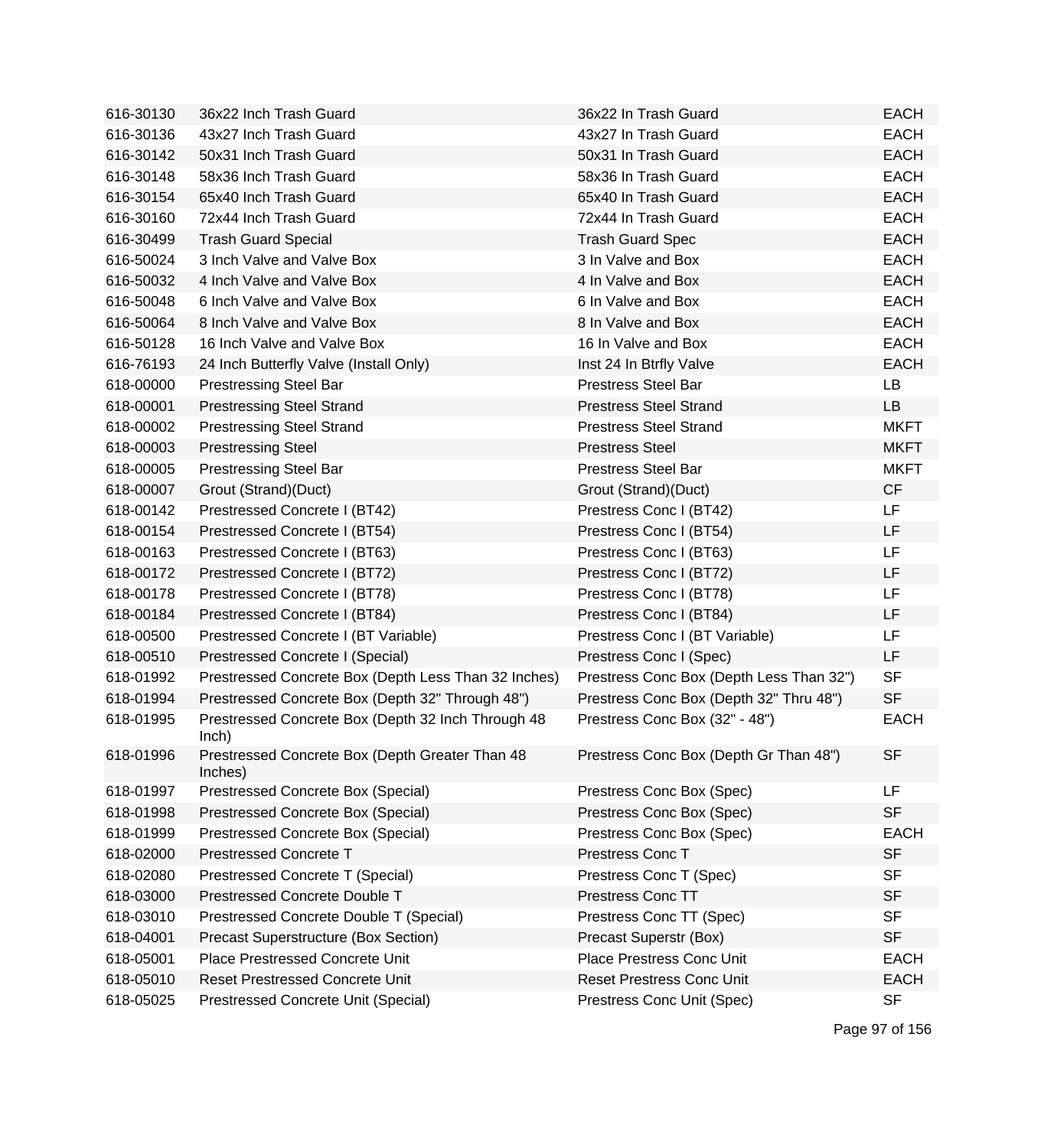| 618-05030 | Prestressed Concrete Unit (Special)                              | Prestress Conc Unit (Spec)               | LF          |
|-----------|------------------------------------------------------------------|------------------------------------------|-------------|
| 618-05035 | Prestressed Concrete Unit (Special)                              | Prestress Conc Unit (Spec)               | CF          |
| 618-06032 | Prestressed Concrete Slab (Depth Less Than 6 Inches)             | Prestress Conc Slab (Depth Less Than 6") | <b>SF</b>   |
| 618-06034 | Prestressed Concrete Slab (Depth 6" Through 13")                 | Prestress Conc Slab (Depth 6" Thru 13")  | <b>SF</b>   |
| 618-06036 | Prestressed Concrete Slab (Depth Greater Than 13<br>Inches)      | Prestress Conc Slab (Depth Gr Than 13")  | <b>SF</b>   |
| 618-06038 | Prestressed Concrete Slab (Special)                              | Prestress Conc Slab (Spec)               | <b>SF</b>   |
| 618-08900 | <b>Ground Anchor</b>                                             | <b>Ground Anchor</b>                     | LF          |
| 618-09000 | Post-Tensioning Bench Test                                       | Post-Ten Bench Test                      | <b>EACH</b> |
| 618-09010 | Post-Tensioning Dynamic Test                                     | Post-Ten Dynamic Test                    | <b>EACH</b> |
| 618-09015 | Modify Post-Tensioning System                                    | Mod Post-Ten Sys                         | <b>EACH</b> |
| 618-09020 | <b>Prestressing Test</b>                                         | <b>Prestress Test</b>                    | <b>EACH</b> |
| 618-09030 | <b>Performance Test</b>                                          | <b>Performance Test</b>                  | <b>EACH</b> |
| 618-09040 | <b>Anchor Test</b>                                               | <b>Anchor Test</b>                       | <b>EACH</b> |
| 618-09105 | Provide for Future Prestressing                                  | <b>Provide for Future Prestr</b>         | LF          |
| 618-10000 | Precast Concrete U Girder (Pre-Tensioned)                        | Precast Conc U Girder (Pre-Ten)          | <b>LF</b>   |
| 618-10048 | Precast Concrete U Girder (U48) (Pre-Tensioned)                  | Precast Conc U Girder (U48) (Pre-Ten)    | LF          |
| 618-10054 | Precast Concrete U Girder (U54) (Pre-Tensioned)                  | Precast Conc U Girder (U54) (Pre-Ten)    | LF          |
| 618-10060 | Precast Concrete U Girder (U60) (Pre-Tensioned)                  | Precast Conc U Girder (U60)(Pre-Ten)     | LF          |
| 618-10072 | Precast Concrete U Girder (U72) (Pre-Tensioned)                  | Precast Conc U Girder (U72)(Pre-Ten)     | LF          |
| 618-10084 | Precast Concrete U Girder (U84) (Pre-Tensioned)                  | Precast Conc U Girder (U84)(Pre-Ten)     | LF          |
| 618-10096 | Precast Concrete U Girder (U96) (Pre-Tensioned)                  | Precast Conc U Girder (U96) (Pre-Ten)    | <b>LF</b>   |
| 618-10100 | Precast Concrete U Girder (Post-Tensioned)                       | Precast Conc U Girder (Post-Ten)         | LF          |
| 618-10200 | Precast Concrete U Girder (Pre-Tensioned and Post-<br>Tensioned) | Precast Conc U Girder (Pre and Post-Ten) | LF          |
| 618-10300 | Precast Concrete U Girder (Special)                              | Precast Conc U Girder (Spec)             | <b>LF</b>   |
| 618-10370 | Precast Concrete U Girder (U70) (Curved with Top Slab)           | Precast Conc U Girder (U70)(Curved w/TS) | LF          |
| 618-10372 | Precast Concrete U Girder (U72)(Curved)                          | Precast Concrete U Girder (U72) (Curved) | LF          |
| 618-10384 | Precast Concrete U Girder (U84)(Curved)                          | Precast Concrete U Girder (U84) (Curved) | LF          |
| 618-10396 | Precast Concrete U Girder (U96)(Curved)                          | Precast Concrete U Girder (U96) (Curved) | LF          |
| 618-11000 | Precast Concrete Deck Panel with Post-tensioning (8.5)<br>lnch)  | Precast Conc Deck Pnl Post-tens (8.5 In) | <b>SF</b>   |
| 618-11052 | Ridestop Building (Temporary)                                    | Ridestop Bldg (Temp)                     | <b>EACH</b> |
| 618-20002 | Prestressing (Fiber Reinforced Plastic)                          | Prestressing (FRP)                       | <b>MKFT</b> |
| 618-30000 | Move Bridge                                                      | Move Bridge                              | <b>LS</b>   |
| 619-00000 | Water Meter and Vault                                            | Water Meter and Vault                    | <b>EACH</b> |
| 619-00001 | <b>Water Meter</b>                                               | <b>Water Meter</b>                       | <b>EACH</b> |
| 619-00002 | <b>Water Service</b>                                             | <b>Water Service</b>                     | <b>EACH</b> |
| 619-00003 | Water Meter and Vault (Furnish Only)                             | Furn Water Meter and Vault               | <b>EACH</b> |
| 619-00005 | <b>Water Line</b>                                                | <b>Water Line</b>                        | L S         |
| 619-00006 | <b>Connect to New Waterline</b>                                  | <b>Connect to New Waterline</b>          | <b>EACH</b> |
| 619-00007 | <b>Connect To Existing Waterline</b>                             | <b>Connect To Existing Waterline</b>     | <b>EACH</b> |
| 619-00008 | 12 Inch Waterline (Fittings)                                     | 12 In Waterline (Fittings)               | <b>EACH</b> |
| 619-00010 | Water Line (Special)                                             | Water Line (Spec)                        | L S         |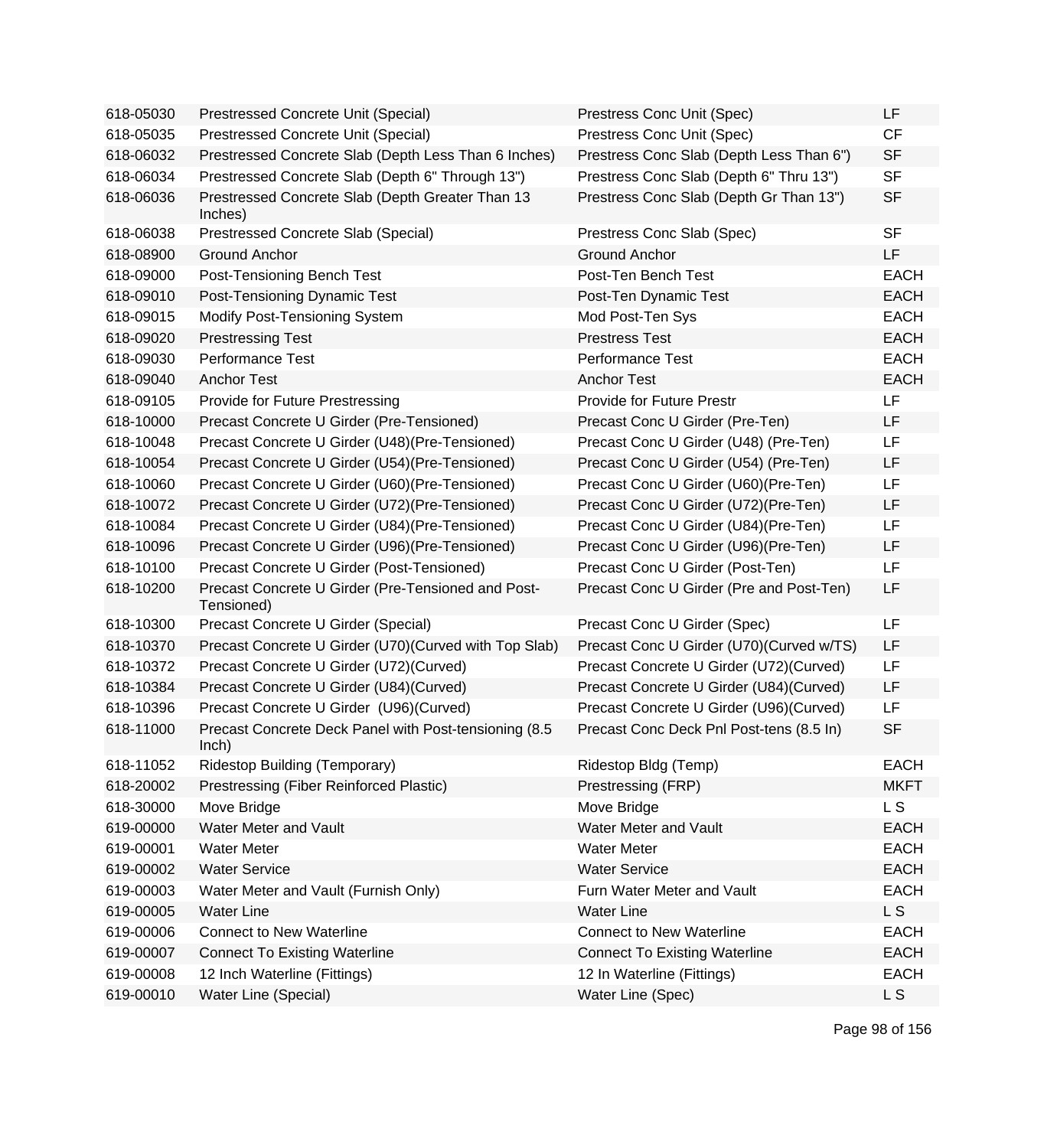| 619-00013 | 3 Inch Cured-In-Place-Pipe Waterline     | 3 In CIPP Waterline             | LF          |
|-----------|------------------------------------------|---------------------------------|-------------|
| 619-00018 | 8 Inch Cured-In-Place-Pipe Waterline     | 8 In CIPP Waterline             | LF          |
| 619-00020 | 2 Inch Cast Iron Pipe                    | 2 In Cast Iron Pipe             | LF          |
| 619-00030 | 3 Inch Cast Iron Pipe                    | 3 In Cast Iron Pipe             | LF          |
| 619-00040 | 4 Inch Cast Iron Pipe                    | 4 In Cast Iron Pipe             | LF          |
| 619-00060 | 6 Inch Cast Iron Pipe                    | 6 In Cast Iron Pipe             | LF          |
| 619-00067 | 6 Inch Cast Iron Pipe (Jacked)           | 6 In Cast Iron Pipe (Jacked)    | <b>LF</b>   |
| 619-00080 | 8 Inch Cast Iron Pipe                    | 8 In Cast Iron Pipe             | <b>LF</b>   |
| 619-00100 | 10 Inch Cast Iron Pipe                   | 10 In Cast Iron Pipe            | LF          |
| 619-00120 | 12 Inch Cast Iron Pipe                   | 12 In Cast Iron Pipe            | <b>LF</b>   |
| 619-00160 | 16 Inch Cast Iron Pipe                   | 16 In Cast Iron Pipe            | LF          |
| 619-00360 | 36 Inch Cast Iron Pipe                   | 36 In Cast Iron Pipe            | LF          |
| 619-03060 | Place 6 Inch Cast Iron Pipe              | Place 6 In Cast Iron Pipe       | <b>LF</b>   |
| 619-03100 | Place 10 Inch Cast Iron Pipe             | Place 10 In Cast Iron Pipe      | LF          |
| 619-06030 | 3 Inch Ductile Iron Pipe                 | 3 In Duct Iron Pipe             | LF          |
| 619-06040 | 4 Inch Ductile Iron Pipe                 | 4 In Duct Iron Pipe             | LF          |
| 619-06060 | 6 Inch Ductile Iron Pipe                 | 6 In Duct Iron Pipe             | <b>LF</b>   |
| 619-06080 | 8 Inch Ductile Iron Pipe                 | 8 In Duct Iron Pipe             | <b>LF</b>   |
| 619-06090 | 8 Inch Ductile Iron Pipe (Fittings)      | 8 In Duct Iron Pipe (Fit)       | <b>EACH</b> |
| 619-06100 | 10 Inch Ductile Iron Pipe                | 10 In Duct Iron Pipe            | <b>LF</b>   |
| 619-06110 | 10 Inch Ductile Iron Pipe (Preinsulated) | 10 In Duct Iron Pipe (Preinsul) | LF          |
| 619-06120 | 12 Inch Ductile Iron Pipe                | 12 In Duct Iron Pipe            | LF          |
| 619-06125 | 12-Inch Ductile Iron Pipe (Preinsulated) | 12-In Duct Iron Pipe (Preinsul) | <b>LF</b>   |
| 619-06140 | 14 Inch Ductile Iron Pipe                | 14 In Duct Iron Pipe            | LF          |
| 619-06160 | 16 Inch Ductile Iron Pipe                | 16 In Duct Iron Pipe            | LF          |
| 619-06161 | 16 Inch Ductile Iron Pipe (Auger Bored)  | 16 In Duct Iron Pipe (AB)       | LF          |
| 619-06180 | 18 Inch Ductile Iron Pipe                | 18 In Duct Iron Pipe            | <b>LF</b>   |
| 619-06200 | 20 Inch Ductile Iron Pipe                | 20 In Duct Iron Pipe            | <b>LF</b>   |
| 619-06210 | 21 Inch Ductile Iron Pipe                | 21 In Duct Iron Pipe            | LF          |
| 619-06240 | 24 Inch Ductile Iron Pipe                | 24 In Duct Iron Pipe            | <b>LF</b>   |
| 619-06300 | 30 Inch Ductile Iron Pipe                | 30 In Duct Iron Pipe            | <b>LF</b>   |
| 619-06360 | 36 Inch Ductile Iron Pipe                | 36 In Duct Iron Pipe            | LF          |
| 619-07060 | Place 6 Inch Ductile Iron Pipe           | Place 6 In Duct Iron Pipe       | <b>LF</b>   |
| 619-07080 | Place 8 Inch Ductile Iron Pipe           | Place 8 In Duct Iron Pipe       | LF          |
| 619-07100 | Place 10 Inch Ductile Iron Pipe          | Place 10 In Duct Iron Pipe      | LF          |
| 619-07120 | Place 12 Inch Ductile Iron Pipe          | Place 12 In Duct Iron Pipe      | LF          |
| 619-07160 | Place 16 Inch Ductile Iron Pipe          | Place 16 In Duct Iron Pipe      | LF          |
| 619-07200 | Place 20 Inch Ductile Iron Pipe          | Place 20 In Duct Iron Pipe      | LF          |
| 619-07360 | Place 36 Inch Ductile Iron Pipe          | Place 36 In Duct Iron Pipe      | LF          |
| 619-10000 | <b>Temporary Water Line</b>              | <b>Temp Water Line</b>          | LF          |
| 619-10020 | 2 Inch Welded Steel Pipe                 | 2 In Weld Steel Pipe            | LF          |
| 619-10027 | 2 Inch Welded Steel Pipe (Jacked)        | 2 In Weld Steel Pipe (J)        | LF          |
| 619-10040 | 4 Inch Welded Steel Pipe                 | 4 In Weld Steel Pipe            | <b>LF</b>   |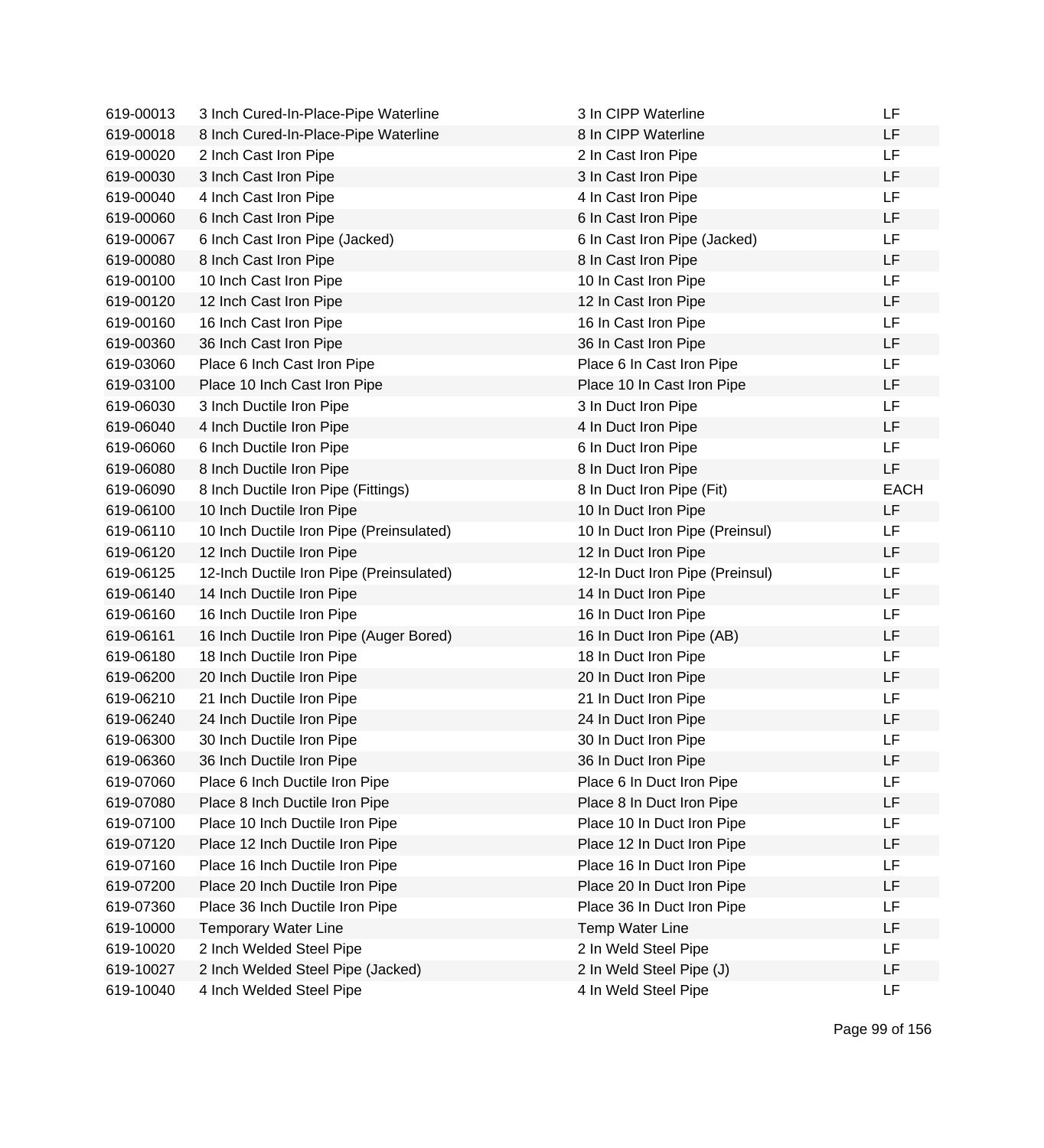| 619-10047 | 4 Inch Welded Steel Pipe (Jacked)                 | 4 In Weld Steel Pipe (J)           | LF          |
|-----------|---------------------------------------------------|------------------------------------|-------------|
| 619-10060 | 6 Inch Welded Steel Pipe                          | 6 In Weld Steel Pipe               | LF.         |
| 619-10067 | 6 Inch Welded Steel Pipe (Jacked)                 | 6 In Weld Steel Pipe (J)           | LF          |
| 619-10080 | 8 Inch Welded Steel Pipe                          | 8 In Weld Steel Pipe               | LF.         |
| 619-10081 | Welded Steel Pipe (8 Inch) (Install Only)         | Weld Steel Pipe (8 In) (Inst Only) | LF          |
| 619-10087 | 8 Inch Welded Steel Pipe (Jacked)                 | 8 In Weld Steel Pipe (J)           | LF          |
| 619-10100 | 10 Inch Welded Steel Pipe                         | 10 In Weld Steel Pipe              | LF          |
| 619-10120 | 12 Inch Welded Steel Pipe                         | 12 In Weld Steel Pipe              | <b>LF</b>   |
| 619-10127 | 12 Inch Welded Steel Pipe (Jacked)                | 12 In Weld Steel Pipe (J)          | LF          |
| 619-10140 | 14 Inch Welded Steel Pipe                         | 14 In Weld Steel Pipe              | LF          |
| 619-10160 | 16 Inch Welded Steel Pipe                         | 16 In Weld Steel Pipe              | LF          |
| 619-10161 | 16 Inch Welded Steel Pipe (Install Only)          | Inst 16 In Weld Steel Pipe         | LF.         |
| 619-10167 | 16 Inch Welded Steel Pipe (Jacked)                | 16 In Weld Steel Pipe (J)          | LF          |
| 619-10180 | 18 Inch Welded Steel Pipe                         | 18 In Weld Steel Pipe              | LF          |
| 619-10187 | 18 Inch Welded Steel Pipe (Jacked)                | 18 In Weld Steel Pipe (J)          | LF          |
| 619-10200 | 20 Inch Welded Steel Pipe                         | 20 In Weld Steel Pipe              | LF          |
| 619-10201 | 20 Inch Welded Steel Pipe (Special)               | 20 In Welded Steel Pipe (Spec.)    | LF          |
| 619-10207 | 20 Inch Welded Steel Pipe (Jacked)                | 20 In Weld Steel Pipe (J)          | LF          |
| 619-10220 | 22 Inch Welded Steel Pipe                         | 22 In Weld Steel Pipe              | LF          |
| 619-10227 | 22 Inch Welded Steel Pipe (Jacked)                | 22 In Weld Steel Pipe (J)          | LF          |
| 619-10240 | 24 Inch Welded Steel Pipe                         | 24 In Weld Steel Pipe              | LF          |
| 619-10241 | 24 Inch Welded Steel Pipe (Install Only)          | 24 In Weld Steel Pipe (IO)         | <b>EACH</b> |
| 619-10247 | 24 Inch Welded Steel Pipe (Jacked)                | 24 In Weld Steel Pipe (J)          | LF          |
| 619-10270 | 27 Inch Welded Steel Pipe                         | 27 In Weld Steel Pipe              | LF          |
| 619-10277 | 27 Inch Welded Steel Pipe (Jacked)                | 27 In Weld Steel Pipe (J)          | LF          |
| 619-10300 | 30 Inch Welded Steel Pipe                         | 30 In Weld Steel Pipe              | LF          |
| 619-10307 | 30 Inch Welded Steel Pipe (Jacked)                | 30 In Weld Steel Pipe (J)          | LF          |
| 619-10310 | 32 Inch Welded Steel Pipe                         | 32 In Weld Steel Pipe              | LF          |
| 619-10360 | 36 Inch Welded Steel Pipe                         | 36 In Weld Steel Pipe              | LF          |
| 619-10367 | 36 Inch Welded Steel Pipe (Jacked)                | 36 In Weld Steel Pipe (J)          | LF          |
| 619-10368 | 36 Inch Welded Steel Pipe (Jacked) (Install Only) | 36 In Weld Steel Pipe (J) (IO)     | LF          |
| 619-10400 | 40 Inch Welded Steel Pipe                         | 40 In Weld Steel Pipe              | LF          |
| 619-10420 | 42 Inch Welded Steel Pipe                         | 42 In Weld Steel Pipe              | LF          |
| 619-10423 | 42 Inch Welded Steel Pipe (Slip Lined)            | 42 In Weld Steel Pipe (SL)         | LF          |
| 619-10425 | 42 Inch Welded Steel Pipe (Special)               | 42 In Weld Steel Pipe (Spec)       | LF          |
| 619-10427 | 42 Inch Welded Steel Pipe (Jacked)                | 42 In Weld Steel Pipe (J)          | LF          |
| 619-10480 | 48 Inch Welded Steel Pipe                         | 48 In Weld Steel Pipe              | LF          |
| 619-10481 | 48 Inch Welded Steel Pipe (Install Only)          | Inst 48 In Weld Steel Pipe         | LF          |
| 619-10487 | 48 Inch Welded Steel Pipe (Jacked)                | 48 In Weld Steel Pipe (J)          | LF          |
| 619-10545 | 54 Inch Welded Steel Pipe (Special)               | 54 In Weld Steel Pipe (Spec)       | LF          |
| 619-10547 | 54 Inch Welded Steel Pipe (Jacked)                | 54 In Weld Steel Pipe (J)          | LF          |
| 619-10600 | 60 Inch Welded Steel Pipe                         | 60 In Weld Steel Pipe              | LF          |
| 619-10607 | 60 Inch Welded Steel Pipe (Jacked)                | 60 In Wed Steel Pipe (J)           | LF          |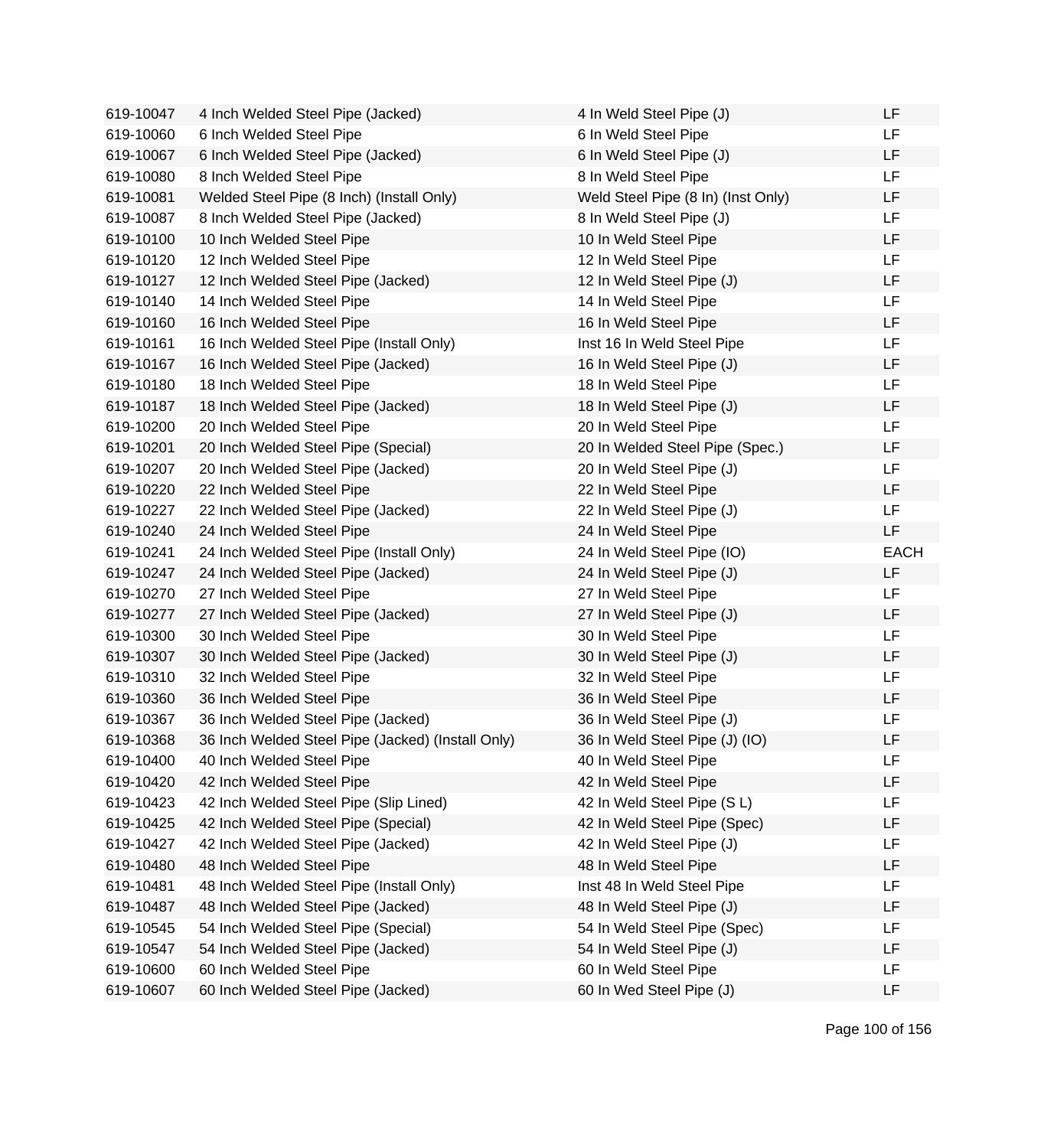| 619-10640 | 64 Inch Welded Steel Pipe                         | 64 In Weld Steel Pipe          | LF          |
|-----------|---------------------------------------------------|--------------------------------|-------------|
| 619-10660 | 66 Inch Welded Steel Pipe                         | 66 In Weld Steel Pipe          | LF          |
| 619-10665 | 66 Inch Welded Steel Pipe (Jacked)                | 66 In Weld Steel Pipe (J)      | <b>LF</b>   |
| 619-10720 | 72 Inch Welded Steel Pipe                         | 72 In Weld Steel Pipe          | LF          |
| 619-10721 | 72 Inch Welded Steel Pipe (Install Only)          | 72 In Weld Steel Pipe (IO)     | L S         |
| 619-10727 | 72 Inch Welded Steel Pipe (Jacked)                | 72 In Weld Steel Pipe (J)      | LF.         |
| 619-10728 | 72 Inch Welded Steel Pipe (Jacked) (Install Only) | 72 In Weld Steel Pipe (J) (IO) | LF.         |
| 619-10730 | 78 Inch Welded Steel Pipe (Jacked) (Install Only) | 78 In Weld Steel Pipe (J) (IO) | LF          |
| 619-10847 | 84 Inch Welded Steel Pipe (Jacked)                | 84 In Weld Steel Pipe (J)      | LF          |
| 619-10900 | 90 Inch Welded Steel Pipe                         | 90 In Weld Steel Pipe          | LF          |
| 619-11085 | 108 Inch Welded Steel Pipe (Special)              | 108 In Weld Steel Pipe (Spec)  | LF          |
| 619-11087 | 108 Inch Welded Steel Pipe (Jacked)               | 108 In Weld Steel Pipe (J)     | LF          |
| 619-11120 | Place 12 Inch Welded Steel Pipe                   | Place 12 In Weld Steel Pipe    | LF          |
| 619-11160 | Place 16 Inch Welded Steel Pipe                   | PI 16 In Weld Steel Pipe       | LF          |
| 619-11200 | Place 20 Inch Welded Steel Pipe                   | Place 20 In Weld Steel Pipe    | LF          |
| 619-11240 | Place 24 Inch Welded Steel Pipe                   | Place 24 In Weld Steel Pipe    | LF          |
| 619-11300 | Place 30 Inch Welded Steel Pipe                   | Place 30 In Weld Steel Pipe    | LF          |
| 619-12040 | 4 Inch Water Well Pipe                            | 4 In Water Well Pipe           | LF          |
| 619-21270 | 27 Inch Water Transmission Line                   | 27 In Water Trans Line         | LF          |
| 619-21300 | 30 Inch Water Transmission Line                   | 30 In Water Trans Line         | LF          |
| 619-21360 | 36 Inch Water Transmission Line                   | 36 In Water Trans Line         | <b>LF</b>   |
| 619-30000 | 60 Inch Internal Joint Seals                      | 60 In Internal Joint Seals     | <b>EACH</b> |
| 619-30040 | 1/2 Inch Galvanized Pipe                          | 1/2 In Galv Pipe               | <b>LF</b>   |
| 619-30060 | 3/4 Inch Galvanized Pipe                          | 3/4 In Galv Pipe               | LF          |
| 619-30080 | 1 Inch Galvanized Pipe                            | 1 In Galv Pipe                 | LF          |
| 619-30100 | 1-1/4 Inch Galvanized Pipe                        | 1-1/4 In Galv Pipe             | LF          |
| 619-30120 | 1-1/2 Inch Galvanized Pipe                        | 1-1/2 In Galv Pipe             | LF          |
| 619-30160 | 2 Inch Galvanized Pipe                            | 2 In Galv Pipe                 | LF          |
| 619-30200 | 2-1/2 Inch Galvanized Pipe                        | 2-1/2 In Galv Pipe             | LF          |
| 619-30240 | 3 Inch Galvanized Pipe                            | 3 In Galv Pipe                 | LF          |
| 619-30320 | 4 Inch Galvanized Pipe                            | 4 In Galv Pipe                 | LF          |
| 619-30480 | 6 Inch Galvanized Pipe                            | 6 In Galv Pipe                 | LF          |
| 619-30481 | 1 Inch Black Steel Pipe                           | 1 In Blk Steel Pipe            | <b>LF</b>   |
| 619-30482 | 1-1/4 Inch Black Steel Pipe                       | 1-1/4 In Blk Steel Pipe        | LF          |
| 619-30485 | 6 Inch Black Steel Pipe                           | 6 In Blk Steel Pipe            | <b>LF</b>   |
| 619-30640 | 8 Inch Galvanized Pipe                            | 8 In Galv Pipe                 | LF          |
| 619-30800 | 10 Inch Galvanized Pipe                           | 10 In Galv Pipe                | LF          |
| 619-40060 | 3/4 Inch Copper Pipe                              | 3/4 In Copper Pipe             | <b>LF</b>   |
| 619-40065 | 3/4 Inch Copper Pipe (Furnish Only)               | Furn 3/4 In Copper Pipe        | LF          |
| 619-40080 | 1 Inch Copper Pipe                                | 1 In Copper Pipe               | LF          |
| 619-40100 | 1-1/4 Inch Copper Pipe                            | 1-1/4 In Copper Pipe           | <b>LF</b>   |
| 619-40120 | 1-1/2 Inch Copper Pipe                            | 1-1/2 In Copper Pipe           | LF          |
| 619-40160 | 2 Inch Copper Pipe                                | 2 In Copper Pipe               | <b>LF</b>   |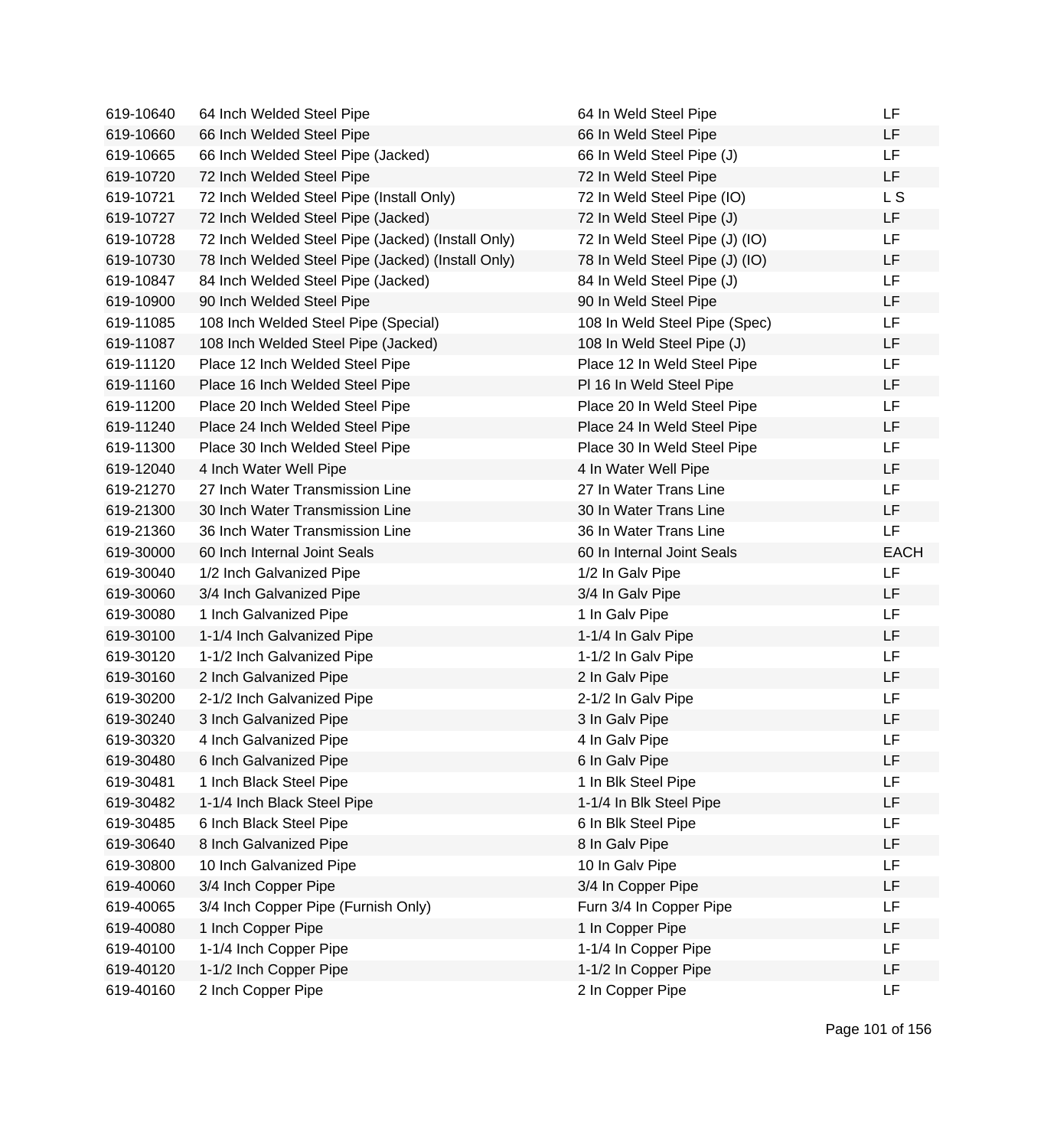| 619-40200 | 2-1/2 Inch Copper Pipe               | 2-1/2 In Copper Pipe         | LF          |
|-----------|--------------------------------------|------------------------------|-------------|
| 619-40240 | 3 Inch Copper Pipe                   | 3 In Copper Pipe             | LF.         |
| 619-40250 | 4 Inch Copper Pipe                   | 4 In Copper Pipe             | <b>LF</b>   |
| 619-50020 | 1/4 Inch Plastic Pipe                | 1/4 In Plastic Pipe          | LF          |
| 619-50030 | 3/8 Inch Plastic Pipe                | 3/8 In Plastic Pipe          | LF          |
| 619-50040 | 1/2 Inch Plastic Pipe                | 1/2 In Plastic Pipe          | LF          |
| 619-50060 | 3/4 Inch Plastic Pipe                | 3/4 In Plastic Pipe          | LF          |
| 619-50061 | 3/4 Inch Plastic Pipe (Install Only) | Inst 3/4 In Plastic Pipe     | LF          |
| 619-50080 | 1 Inch Plastic Pipe                  | 1 In Plastic Pipe            | LF          |
| 619-50100 | 1-1/4 Inch Plastic Pipe              | 1-1/4 In Plastic Pipe        | <b>LF</b>   |
| 619-50120 | 1-1/2 Inch Plastic Pipe              | 1-1/2 In Plastic Pipe        | LF          |
| 619-50160 | 2 Inch Plastic Pipe                  | 2 In Plastic Pipe            | <b>LF</b>   |
| 619-50200 | 2-1/2 Inch Plastic Pipe              | 2-1/2 In Plastic Pipe        | <b>LF</b>   |
| 619-50235 | 3 Inch Plastic Pipe (Special)        | 3 In Plastic Pipe (Spec)     | LF          |
| 619-50240 | 3 Inch Plastic Pipe                  | 3 In Plastic Pipe            | LF          |
| 619-50320 | 4 Inch Plastic Pipe                  | 4 In Plastic Pipe            | <b>LF</b>   |
| 619-50321 | 4 Inch Plastic Pipe (Install Only)   | Inst 4 In Plastic Pipe       | LF          |
| 619-50325 | 4 Inch Plastic Pipe (Special)        | 4 In Plastic Pipe (Spec)     | LF          |
| 619-50480 | 6 Inch Plastic Pipe                  | 6 In Plastic Pipe            | LF          |
| 619-50481 | 6 Inch Plastic Pipe (Install Only)   | Inst 6 In Plastic Pipe       | LF          |
| 619-50482 | 6 Inch Plastic Pipe (Special)        | 6 In Plastic Pipe (Spec)     | LF          |
| 619-50640 | 8 Inch Plastic Pipe                  | 8 In Plastic Pipe            | LF          |
| 619-50641 | 8 Inch Plastic Pipe (Install Only)   | Inst 8 In Plastic Pipe       | <b>LF</b>   |
| 619-50800 | 10 Inch Plastic Pipe                 | 10 In Plastic Pipe           | LF          |
| 619-50801 | 10 Inch Plastic Pipe (Special)       | 10 In Plastic Pipe (Spec)    | LF          |
| 619-50960 | 12 Inch Plastic Pipe                 | 12 In Plastic Pipe           | <b>LF</b>   |
| 619-50961 | 12 Inch Plastic Pipe (Install Only)  | Inst 12 In Plastic Pipe      | LF          |
| 619-50962 | 12 Inch Plastic Pipe (Fusible)       | 12 In Plastic Pipe (Fusible) | <b>LF</b>   |
| 619-51100 | 14 Inch Plastic Pipe                 | 14 In Plastic Pipe           | LF          |
| 619-51200 | 15 Inch Plastic Pipe                 | 15 In Plastic Pipe           | LF          |
| 619-51280 | 16 Inch Plastic Pipe                 | 16 In Plastic Pipe           | LF          |
| 619-51290 | 18 Inch Plastic Pipe                 | 18 In Plastic Pipe           | LF          |
| 619-51291 | 18 Inch Plastic Pipe (Install Only)  | Inst 18 In Plastic Pipe      | LF          |
| 619-51300 | 20 Inch Plastic Pipe                 | 20 In Plastic Pipe           | LF          |
| 619-51320 | 24 Inch Plastic Pipe                 | 24 In Plastic Pipe           | LF          |
| 619-51330 | 27 Inch Plastic Pipe                 | 27 In Plastic Pipe           | LF          |
| 619-62480 | 6 Inch Water Supply Pipe             | 6 In Water Sup Pipe          | LF          |
| 619-71000 | Place Valve                          | Place Valve                  | <b>EACH</b> |
| 619-71508 | 1 Inch Air and Vacuum Valve          | 1 In Air and Vacuum Valve    | <b>EACH</b> |
| 619-71516 | 2 Inch Air and Vacuum Valve          | 2 In Air and Vacuum Valve    | <b>EACH</b> |
| 619-71524 | 3 Inch Air and Vacuum Valve          | 3 In Air and Vacuum Valve    | <b>EACH</b> |
| 619-71532 | 4 Inch Air and Vacuum Valve          | 4 In Air and Vacuum Valve    | <b>EACH</b> |
| 619-71548 | 6 Inch Air and Vacuum Valve          | 6 In Air and Vacuum Valve    | <b>EACH</b> |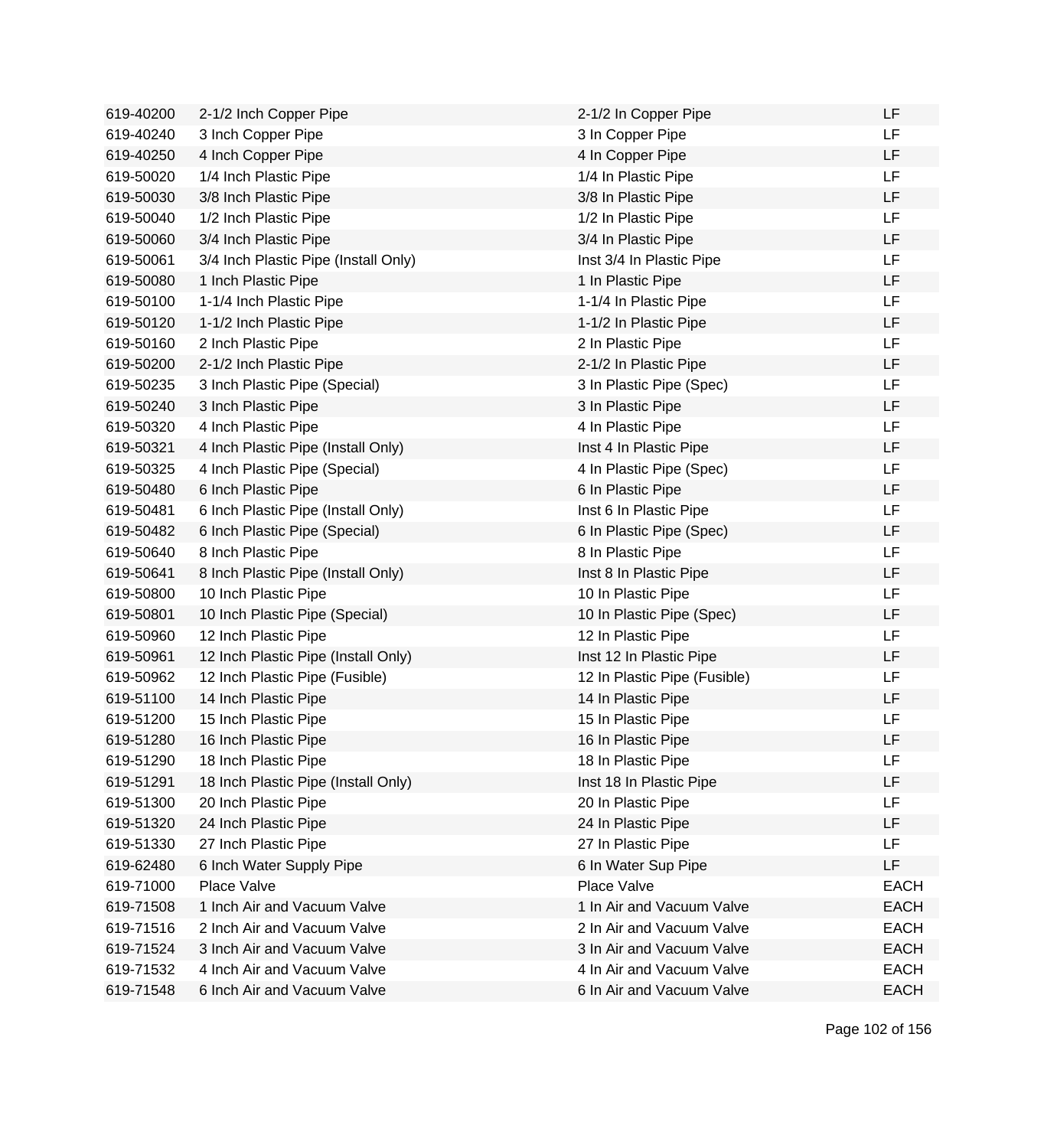| 619-71596 | 12 Inch Air and Vacuum Valve             | 12 In Air and Vacuum Valve       | EACH        |
|-----------|------------------------------------------|----------------------------------|-------------|
| 619-71628 | 16 Inch Air and Vacuum Valve             | 16 In Air and Vacuum Valve       | <b>EACH</b> |
| 619-72000 | <b>Guard Valve with Megalugs</b>         | <b>Guard Valve with Megalugs</b> | <b>EACH</b> |
| 619-72024 | 3 Inch Pressure Reducing Valve           | 3 In Press Reducing Valve        | <b>EACH</b> |
| 619-72048 | 6 Inch Pressure Reducing Valve           | 6 In Press Reducing Valve        | <b>EACH</b> |
| 619-72644 | 18 Inch Pressure Regulating Valve        | 18 In Press Regulating Valve     | <b>EACH</b> |
| 619-73000 | <b>PRV Vault</b>                         | <b>PRV Vault</b>                 | <b>EACH</b> |
| 619-73008 | 1 Inch Blow Off                          | 1 In Blow Off                    | <b>EACH</b> |
| 619-73016 | 2 Inch Blow Off                          | 2 In Blow Off                    | <b>EACH</b> |
| 619-73032 | 4 Inch Blow Off                          | 4 In Blow Off                    | <b>EACH</b> |
| 619-73048 | 6 Inch Tangential Blow Off               | 6 In Tangent Blow Off            | <b>EACH</b> |
| 619-73050 | 6 Inch Blow Off Valve and Vault          | 6 In Blow Off and Vault          | <b>EACH</b> |
| 619-73051 | 6 Inch Air Valve Access Manhole Assembly | 6 In Air Val Accs Mnhle Assm     | <b>EACH</b> |
| 619-73064 | 8 Inch Tangential Blow Off               | 8 In Tangent Blow Off            | <b>EACH</b> |
| 619-75000 | Cast Iron Valve Box                      | Cast Iron Valve Box              | <b>EACH</b> |
| 619-75003 | 1/2 Inch Relief Valve                    | 1/2 In Relief Valve              | <b>EACH</b> |
| 619-75004 | 1/2 Inch Gate Valve                      | 1/2 In Gate Valve                | <b>EACH</b> |
| 619-75008 | 1 Inch Gate Valve                        | 1 In Gate Valve                  | <b>EACH</b> |
| 619-75012 | 1-1/2 Inch Gate Valve                    | 1-1/2 In Gate Valve              | <b>EACH</b> |
| 619-75016 | 2 Inch Gate Valve                        | 2 In Gate Valve                  | <b>EACH</b> |
| 619-75020 | 2-1/2 Inch Gate Valve                    | 2-1/2 In Gate Valve              | <b>EACH</b> |
| 619-75024 | 3 Inch Gate Valve                        | 3 In Gate Valve                  | <b>EACH</b> |
| 619-75032 | 4 Inch Gate Valve                        | 4 In Gate Valve                  | <b>EACH</b> |
| 619-75048 | 6 Inch Gate Valve                        | 6 In Gate Valve                  | <b>EACH</b> |
| 619-75064 | 8 Inch Gate Valve                        | 8 In Gate Valve                  | <b>EACH</b> |
| 619-75080 | 10 Inch Gate Valve                       | 10 In Gate Valve                 | <b>EACH</b> |
| 619-75096 | 12 Inch Gate Valve                       | 12 In Gate Valve                 | <b>EACH</b> |
| 619-75100 | 12-Inch Valve Insertion                  | 12-In Valve Insertion            | <b>EACH</b> |
| 619-75112 | 14 Inch Gate Valve                       | 14 In Gate Valve                 | <b>EACH</b> |
| 619-75116 | 16 Inch Gate Valve                       | 16 In Gate Valve                 | <b>EACH</b> |
| 619-75160 | 20 Inch Gate Valve                       | 20 In Gate Valve                 | <b>EACH</b> |
| 619-75161 | 20 Inch Gate Valve (Install Only)        | Inst 20 In Gate Valve            | <b>EACH</b> |
| 619-75192 | 24 Inch Gate Valve                       | 24 In Gate Valve                 | <b>EACH</b> |
| 619-76096 | 12 Inch Eccentric Plug Valve             | 12 In Eccentric Plug Valve       | <b>EACH</b> |
| 619-76120 | 12 Inch Butterfly Valve                  | 12 In Btrfly Valve               | <b>EACH</b> |
| 619-76124 | 14 Inch Butterfly Valve                  | 14 In Btrfly Valve               | <b>EACH</b> |
| 619-76128 | 16 Inch Butterfly Valve                  | 16 In Btrfly Valve               | <b>EACH</b> |
| 619-76129 | 16 Inch Butterfly Valve (Install Only)   | Inst 16 In Btrfly Valve          | <b>EACH</b> |
| 619-76144 | 18 Inch Butterfly Valve                  | 18 In Btrfly Valve               | <b>EACH</b> |
| 619-76160 | 20 Inch Butterfly Valve                  | 20 In Btrfly Valve               | <b>EACH</b> |
| 619-76192 | 24 Inch Butterfly Valve                  | 24 In Btrfly Valve               | <b>EACH</b> |
| 619-76193 | 24 Inch Butterfly Valve                  | Inst 24 In Btrfly Valve          | <b>EACH</b> |
| 619-76240 | 30 Inch Butterfly Valve                  | 30 In Btrfly Valve               | <b>EACH</b> |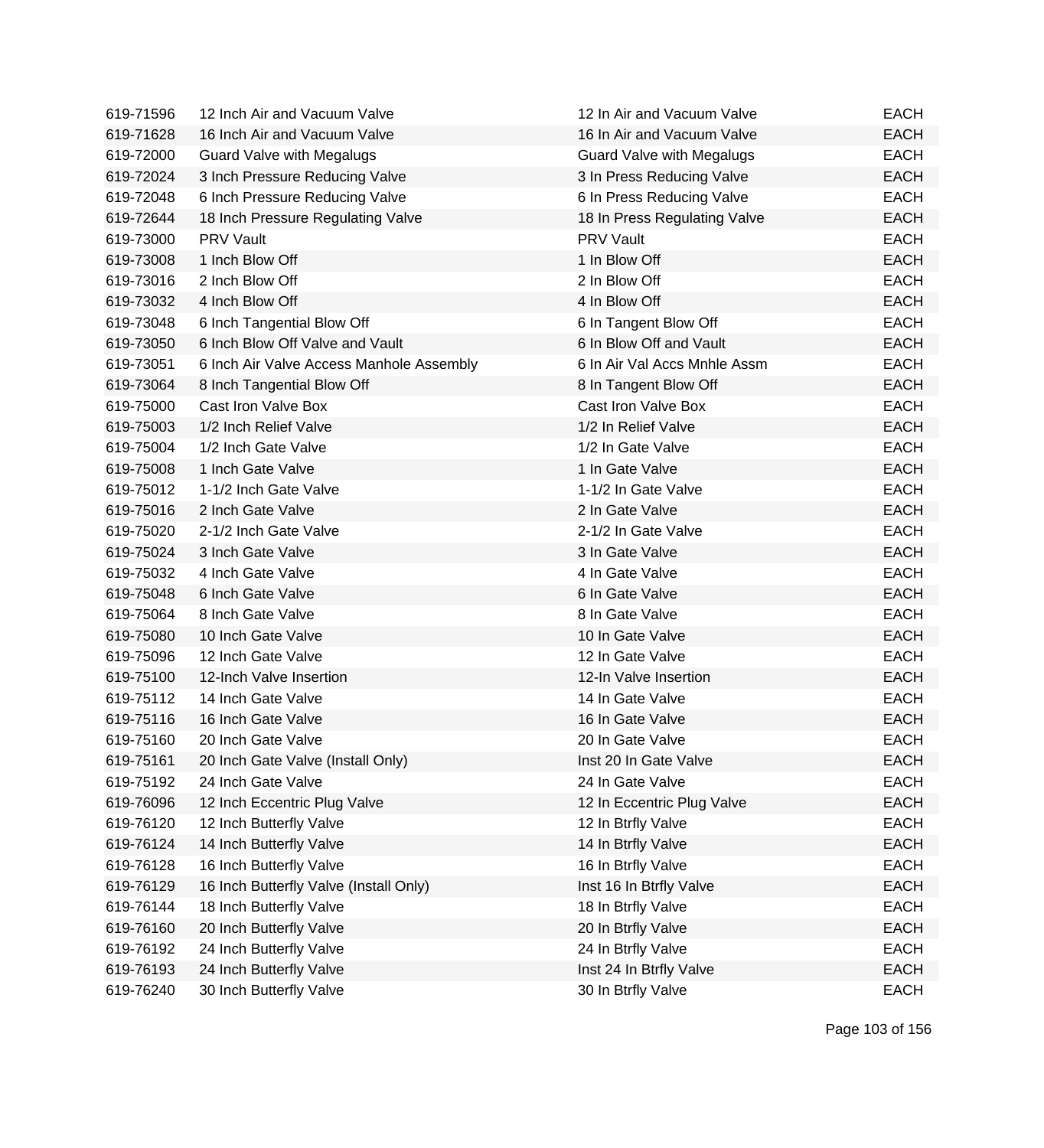| 619-76241 | 30 Inch Butterfly Valve (Install Only)       | Inst 30 In Btrfly Valve              | <b>EACH</b>    |
|-----------|----------------------------------------------|--------------------------------------|----------------|
| 619-76288 | 36 Inch Butterfly Valve                      | 36 In Btrfly Valve                   | <b>EACH</b>    |
| 619-76384 | 48 Inch Butterfly Valve                      | 48 In Btrfly Valve                   | <b>EACH</b>    |
| 619-76932 | 4 Inch Ball Valve                            | 4 In Ball Valve                      | <b>EACH</b>    |
| 619-77064 | 8 Inch Check Valve                           | 8 In Check Valve                     | <b>EACH</b>    |
| 619-77100 | 24 Inch x 30 Inch Ductile Iron Pipe Reducer  | 24 In x 30 In DIP Reducer            | <b>EACH</b>    |
| 619-77200 | 8 Inch Restrained Plug                       | 8 In Restrained Plug                 | <b>EACH</b>    |
| 619-77206 | 6-Inch Restrained Coupling Adapter           | 6-In Restrained Coupling Adapter     | <b>EACH</b>    |
| 619-77208 | 8-Inch Restrained Coupling Adapter           | 8-In Restrained Coupling Adapter     | <b>EACH</b>    |
| 619-77210 | <b>Restrained Plug (Special)</b>             | <b>Restrained Plug (Spec)</b>        | <b>EACH</b>    |
| 619-77212 | 12-Inch Restrained Coupling Adapter          | 12-In Restrained Coupling Adapter    | <b>EACH</b>    |
| 619-77216 | 16-Inch Restrained Coupling Adapter          | 16-In Restrained Coupling Adapter    | <b>EACH</b>    |
| 619-77300 | <b>Corporation Stop</b>                      | <b>Corporation Stop</b>              | <b>EACH</b>    |
| 619-77400 | Curb Stop and Box                            | Curb Stop and Box                    | <b>EACH</b>    |
| 619-78005 | Concrete Pad with Fire Department Connection | Conc Pad w/Fire Dept Connect         | L S            |
| 619-78034 | 4-1/4 Inch Fire Hydrant                      | 4-1/4 In Fire Hydrant                | <b>EACH</b>    |
| 619-78036 | 4-1/2 Inch Fire Hydrant                      | 4-1/2 In Fire Hydrant                | <b>EACH</b>    |
| 619-78042 | 5-1/4 Inch Fire Hydrant                      | 5-1/4 In Fire Hydrant                | <b>EACH</b>    |
| 619-78048 | 6 Inch Fire Hydrant                          | 6 In Fire Hydrant                    | <b>EACH</b>    |
| 619-78049 | 6 Inch Fire Hydrant (Install Only)           | Inst 6 In Fire Hydrant               | <b>EACH</b>    |
| 619-79064 | 8 Inch Expansion Joint (Single Slip)         | 8 In Expan Joint (S Slip)            | <b>EACH</b>    |
| 619-79065 | 8 Inch Expansion Joint (Double Slip)         | 8 In Expan Joint (D Slip)            | <b>EACH</b>    |
| 619-79070 | 12 Inch Expansion Joint (Single Slip)        | 12 In Expan Joint (S Slip)           | <b>EACH</b>    |
| 619-80000 | <b>Cathodic Protection</b>                   | <b>Cathodic Protection</b>           | L S            |
| 619-80005 | Cathodic Protection (Special)                | Cathodic Protection (Spec)           | L S            |
| 620-00001 | Field Office (Class 1)                       | Field Office (CL 1)                  | <b>EACH</b>    |
| 620-00002 | Field Office (Class 2)                       | Field Office (CL 2)                  | <b>EACH</b>    |
| 620-00005 | Field Office (Special)                       | Field Office (Spec)                  | <b>EACH</b>    |
| 620-00009 | Field Office (State Furnished)               | Field Office (State Furn)            | <b>EACH</b>    |
| 620-00011 | Field Laboratory (Class 1)                   | Field Lab (CL 1)                     | <b>EACH</b>    |
| 620-00012 | Field Laboratory (Class 2)                   | Field Lab (CL 2)                     | <b>EACH</b>    |
| 620-00013 | Field Laboratory (Class 3)                   | Field Lab (CL 3)                     | EACH           |
| 620-00014 | Field Laboratory (Special)                   | Field Lab (Spec)                     | <b>EACH</b>    |
| 620-00015 | Field Laboratory (State Furnished)           | Field Lab (State Furn)               | <b>EACH</b>    |
| 620-00018 | Field Office and Laboratory Facility         | Field Office + Lab Facil             | L <sub>S</sub> |
| 620-00020 | Sanitary Facility                            | <b>Sanitary Facility</b>             | <b>EACH</b>    |
| 620-00035 | Sand Storage Facility                        | Sand Storage Facility                | L S            |
| 620-00040 | <b>Liquidated Damages</b>                    | <b>Liquidated Damages</b>            | <b>DOL</b>     |
| 620-00045 | <b>Liquidated Damages</b>                    | <b>Liquidated Damages</b>            | <b>DAY</b>     |
| 621-00110 | Railroad Track (Ballasted) (133 Lb)          | RR Track (Ballasted) (133Lb)         | <b>LF</b>      |
| 621-00115 | No.10 Railroad Crossover (Ballasted) (CIP)   | No.10 RR Crossover (Ballasted) (CIP) | <b>EACH</b>    |
| 621-00120 | No.10 Railroad Turnout (Ballasted) (CIP)     | No.10 RR Turnout (Ballasted) (CIP)   | <b>EACH</b>    |
| 621-00200 | Haul Road                                    | Haul Road                            | <b>LS</b>      |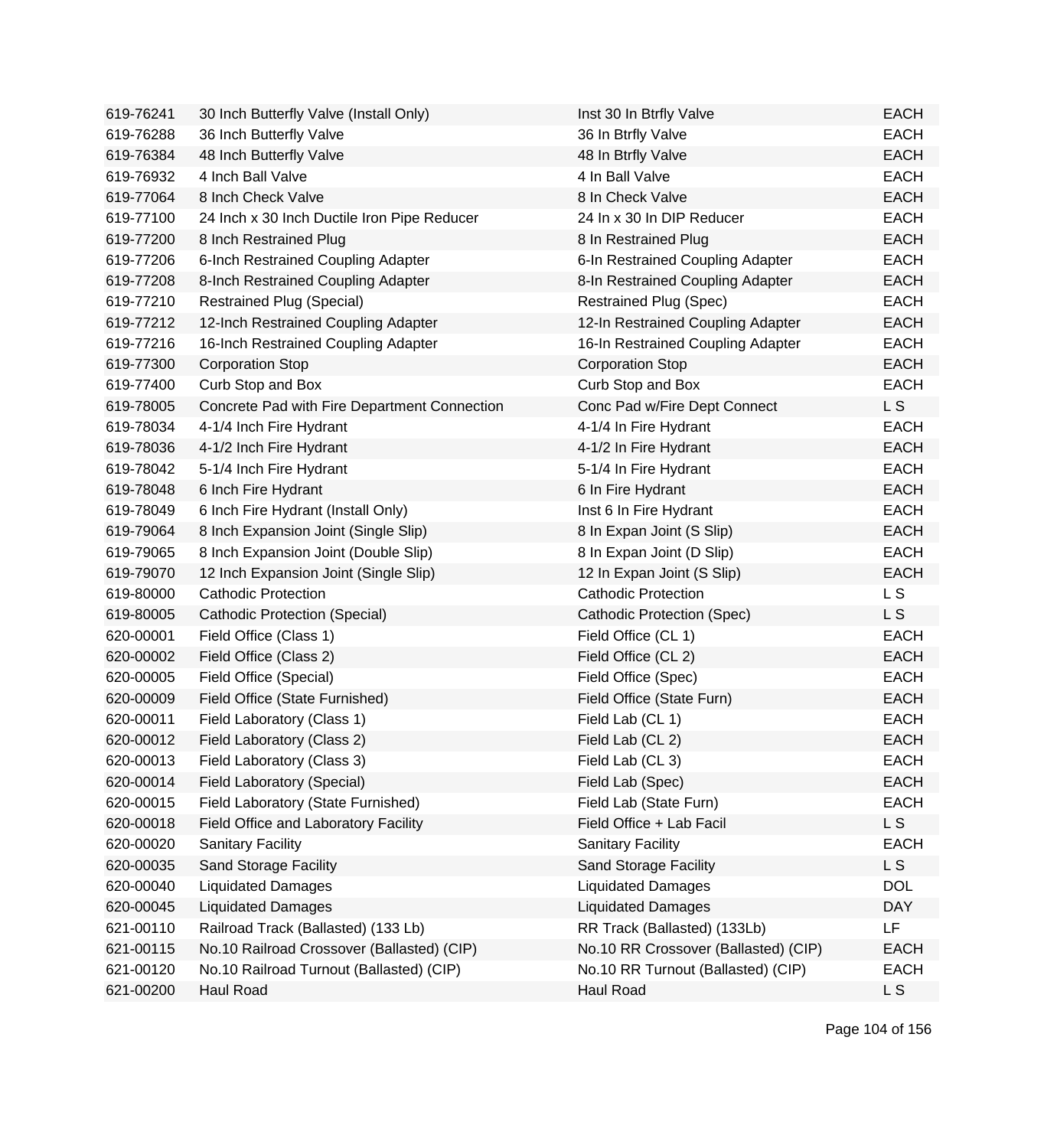| 621-00202 | Haul Road (Special)                                                    | Haul Road (Spec)                  | SY             |
|-----------|------------------------------------------------------------------------|-----------------------------------|----------------|
| 621-00300 | Haul Road Bridge                                                       | Haul Road Brdg                    | <b>EACH</b>    |
| 621-00400 | Detour Bridge                                                          | Detour Brdg                       | <b>EACH</b>    |
| 621-00411 | Structure Temporary Access Road (Location 1)                           | Str Temp Acc Rd (Loc 1)           | L <sub>S</sub> |
| 621-00412 | Structure Temporary Access Road (Location 2)                           | Str Temp Acc Rd (Loc 2)           | L S            |
| 621-00425 | Detour                                                                 | Detour                            | L S            |
| 621-00430 | Detour                                                                 | Detour                            | SY             |
| 621-00450 | <b>Detour Pavement</b>                                                 | Detour Pvmt                       | SY             |
| 621-00451 | <b>Detour Pavement</b>                                                 | <b>Detour Pavement</b>            | <b>TON</b>     |
| 621-00475 | <b>Maintenance of Detours</b>                                          | <b>Maint of Detours</b>           | L <sub>S</sub> |
| 621-00500 | <b>Temporary Bridge</b>                                                | Temp Brdg                         | L S            |
| 621-00510 | <b>Temporary Bridge</b>                                                | <b>Temp Bridge</b>                | <b>SF</b>      |
| 621-00520 | <b>Temporary Abutment</b>                                              | <b>Temp Abutment</b>              | L <sub>S</sub> |
| 621-00530 | Overhead Contact System (OCS) Temporary Protective<br><b>Structure</b> | <b>OCS Temp Protect Str</b>       | LF             |
| 621-00600 | <b>Pedestrian Overpass</b>                                             | Ped Overpass                      | L S            |
| 621-00650 | <b>Pedestrian Stair Structure</b>                                      | Ped Stair Str                     | L <sub>S</sub> |
| 621-00675 | Pedestrian Shed Assembly                                               | Ped Shed Assembly                 | <b>EACH</b>    |
| 621-00700 | Pedestrian Pathway                                                     | Ped Pathway                       | L <sub>S</sub> |
| 621-00800 | <b>Temporary Straddle Bent</b>                                         | <b>Temp Straddle Bent</b>         | <b>EACH</b>    |
| 622-00010 | <b>Bicycle Rack</b>                                                    | <b>Bicycle Rack</b>               | <b>EACH</b>    |
| 622-00011 | <b>Bicycle Locker</b>                                                  | <b>Bicycle Locker</b>             | <b>EACH</b>    |
| 622-00020 | Motorcycle Rack                                                        | Motorcycle Rack                   | <b>EACH</b>    |
| 622-00023 | Glyphs                                                                 | Glyphs                            | <b>EACH</b>    |
| 622-00024 | <b>Entry Sign</b>                                                      | <b>Entry Sign</b>                 | <b>EACH</b>    |
| 622-00025 | Information Sign Board                                                 | Info Sign Board                   | <b>EACH</b>    |
| 622-00026 | Information Sign Board (Install Only)                                  | Inst Info Sign Board              | <b>EACH</b>    |
| 622-00027 | Information Sign Board (Furnish Only)                                  | Info Sign Board (Furnish Only)    | <b>EACH</b>    |
| 622-00031 | Information Sign Board (Special) (Install Only)                        | Inst Info Sign Board (Spec)       | <b>EACH</b>    |
| 622-00042 | Historical Sign Structure (2 Panel)                                    | Historic Sign Str (2 Panel)       | <b>EACH</b>    |
| 622-00044 | Historical Sign Structure (4 Panel)                                    | Historic Sign Str (4 Panel)       | <b>EACH</b>    |
| 622-00046 | Historical Sign Structure (4 Panel) (Tee)                              | Historic Sign Str (4 Panel) (Tee) | EACH           |
| 622-00050 | <b>Information Center</b>                                              | Info Center                       | <b>EACH</b>    |
| 622-00060 | Sign Panel (Original) (Type A) (Furnish Only)                          | Furn Sign Panel (Orig) (Ty A)     | <b>EACH</b>    |
| 622-00062 | Sign Panel (Original) (Type B) (Furnish Only)                          | Furn Sign Panel (Orig) (Ty B)     | <b>EACH</b>    |
| 622-00064 | Sign Panel (Copy) (Furnish Only)                                       | Furn Sign Panel (Copy)            | <b>EACH</b>    |
| 622-00066 | Sign Panel (Install Only)                                              | Inst Sign Panel                   | <b>EACH</b>    |
| 622-00096 | Shelter (Install Only)                                                 | Shelter (Install Only)            | <b>EACH</b>    |
| 622-00100 | Shade Shelter                                                          | Shade Shelter                     | <b>EACH</b>    |
| 622-00101 | <b>Shade Shelter Double</b>                                            | <b>Shade Shelter Double</b>       | <b>EACH</b>    |
| 622-00150 | <b>Planter Box</b>                                                     | <b>Planter Box</b>                | <b>EACH</b>    |
| 622-00155 | Planter Box (Special)                                                  | Planter Box (Spec)                | <b>EACH</b>    |
| 622-00160 | Concrete Planter Box Base (Colored)                                    | Conc Planter Box Base (Col)       | <b>EACH</b>    |
| 622-00200 | Table                                                                  | Table                             | <b>EACH</b>    |

Page 105 of 156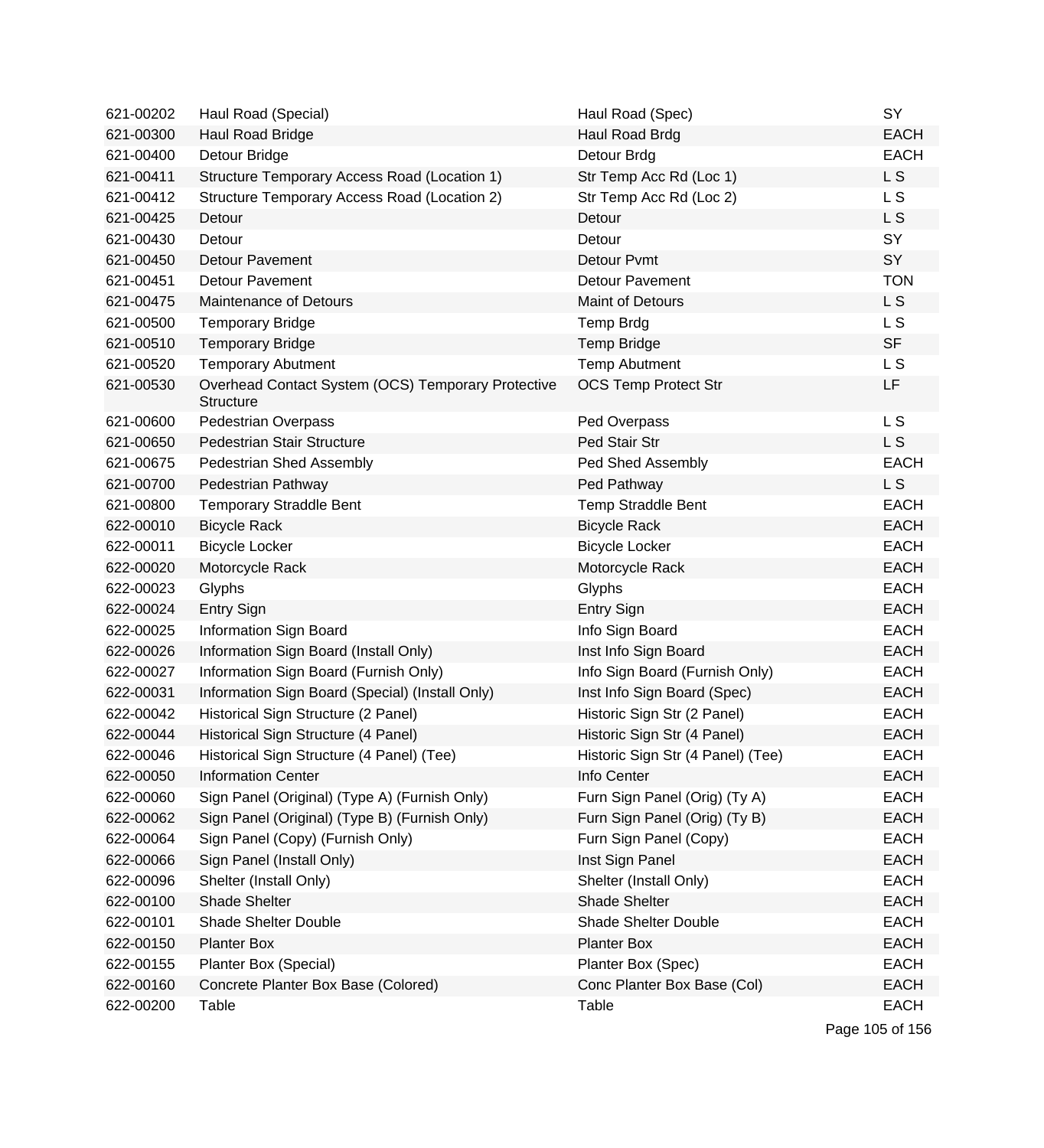| 622-00201 | Table (Install Only)                            | Inst Table                                      | <b>EACH</b>    |
|-----------|-------------------------------------------------|-------------------------------------------------|----------------|
| 622-00250 | Bench                                           | Bench                                           | <b>EACH</b>    |
| 622-00251 | Bench (Install Only)                            | Inst Bench                                      | <b>EACH</b>    |
| 622-00270 | <b>Bollard</b>                                  | <b>Bollard</b>                                  | <b>EACH</b>    |
| 622-00300 | <b>Barbecue Grill</b>                           | <b>BBQ Grill</b>                                | <b>EACH</b>    |
| 622-00301 | Barbecue Grill (Install Only)                   | Inst BBQ Grill                                  | <b>EACH</b>    |
| 622-00350 | <b>Trash Receptacle</b>                         | <b>Trash Receptacle</b>                         | <b>EACH</b>    |
| 622-00400 | Drinking Fountain                               | Drinking Fountain                               | <b>EACH</b>    |
| 622-00450 | Ash Urn                                         | Ash Urn                                         | <b>EACH</b>    |
| 622-00500 | <b>Trailer Pad</b>                              | <b>Trailer Pad</b>                              | <b>EACH</b>    |
| 622-00540 | <b>Wheel Stop</b>                               | <b>Wheel Stop</b>                               | <b>EACH</b>    |
| 622-00550 | Wheel Stop (Concrete)                           | Wheel Stop (Conc)                               | <b>EACH</b>    |
| 622-00560 | Wheel Stop (Timber)                             | Wheel Stop (Timber)                             | <b>EACH</b>    |
| 622-00600 | Pump Pit                                        | Pump Pit                                        | <b>EACH</b>    |
| 622-00606 | 6 Inch Pump                                     | 6 In Pump                                       | <b>EACH</b>    |
| 622-00612 | 12 Inch Pump                                    | 12 In Pump                                      | <b>EACH</b>    |
| 622-00700 | Pump House                                      | Pump House                                      | <b>EACH</b>    |
| 622-00705 | <b>Guard House</b>                              | <b>Guard House</b>                              | L <sub>S</sub> |
| 622-00710 | Well Pump                                       | <b>Well Pump</b>                                | <b>EACH</b>    |
| 622-00715 | <b>Monitoring Wells</b>                         | <b>Monitor Wells</b>                            | LF             |
| 622-00720 | <b>Pump Station</b>                             | <b>Pump Station</b>                             | L S            |
| 622-00750 | Sewage Lift Station                             | Sewage Lift Station                             | <b>EACH</b>    |
| 622-00800 | <b>Comfort Station</b>                          | <b>Comfort Station</b>                          | <b>EACH</b>    |
| 622-00802 | Comfort Station (2x2)                           | Comfort Station (2x2)                           | <b>EACH</b>    |
| 622-00803 | Comfort Station (3x3)                           | Comfort Station (3x3)                           | <b>EACH</b>    |
| 622-00804 | Comfort Station (4x4)                           | Comfort Station (4x4)                           | <b>EACH</b>    |
| 622-00805 | Comfort Station (5x5)                           | Comfort Station (5x5)                           | <b>EACH</b>    |
| 622-00806 | Comfort Station (6x6)                           | Comfort Station (6x6)                           | <b>EACH</b>    |
| 622-00810 | Comfort Station (10x10)                         | Comfort Station (10x10)                         | <b>EACH</b>    |
| 622-00820 | <b>Comfort Station Buildings With Utilities</b> | <b>Comfort Station Buildings With Utilities</b> | L S            |
| 622-00825 | <b>Modify Building</b>                          | Mod Building                                    | L S            |
| 622-00826 | Ceramic Tile & Grout                            | Ceramic Tile & Grout                            | SF             |
| 622-00830 | <b>Remodel Building (Brick)</b>                 | <b>Remodel Building (Brick)</b>                 | <b>EACH</b>    |
| 622-00835 | <b>Remodel Building (Metal)</b>                 | Remodel Building (Metal)                        | <b>EACH</b>    |
| 622-00840 | Garage Door (Furnish Only)                      | Garage Door (Furnish Only)                      | <b>EACH</b>    |
| 622-00841 | Garage Door (Install Only)                      | Garage Door (Install Only)                      | <b>EACH</b>    |
| 622-00842 | Garage Door - Fire Rated (Furnish Only)         | Grge Door - Fire Rated (Furn Only)              | <b>EACH</b>    |
| 622-00843 | Garage Door - Fire Rated (Install Only)         | Grge Door - Fire Rated (Instl Only)             | <b>EACH</b>    |
| 622-00844 | Barrier Gate Lifting Mechanism (Furnish Only)   | Barrier Gate Lifting Mech (Furn Only)           | <b>EACH</b>    |
| 622-00845 | Barrier Gate Lifting Mechanism (Install Only)   | Barrier Gate Lifting Mech (Install Only)        | <b>EACH</b>    |
| 622-00850 | <b>Trailer Sanitary Station</b>                 | <b>Trailer Sani Station</b>                     | <b>EACH</b>    |
| 622-00860 | <b>Trailer Sanitary Station (Dry Vault)</b>     | Trailer Sani Station (Dry Vlt)                  | <b>EACH</b>    |
| 622-00870 | <b>Sewage Receiving Facility</b>                | Sewage Receiving Facil                          | L <sub>S</sub> |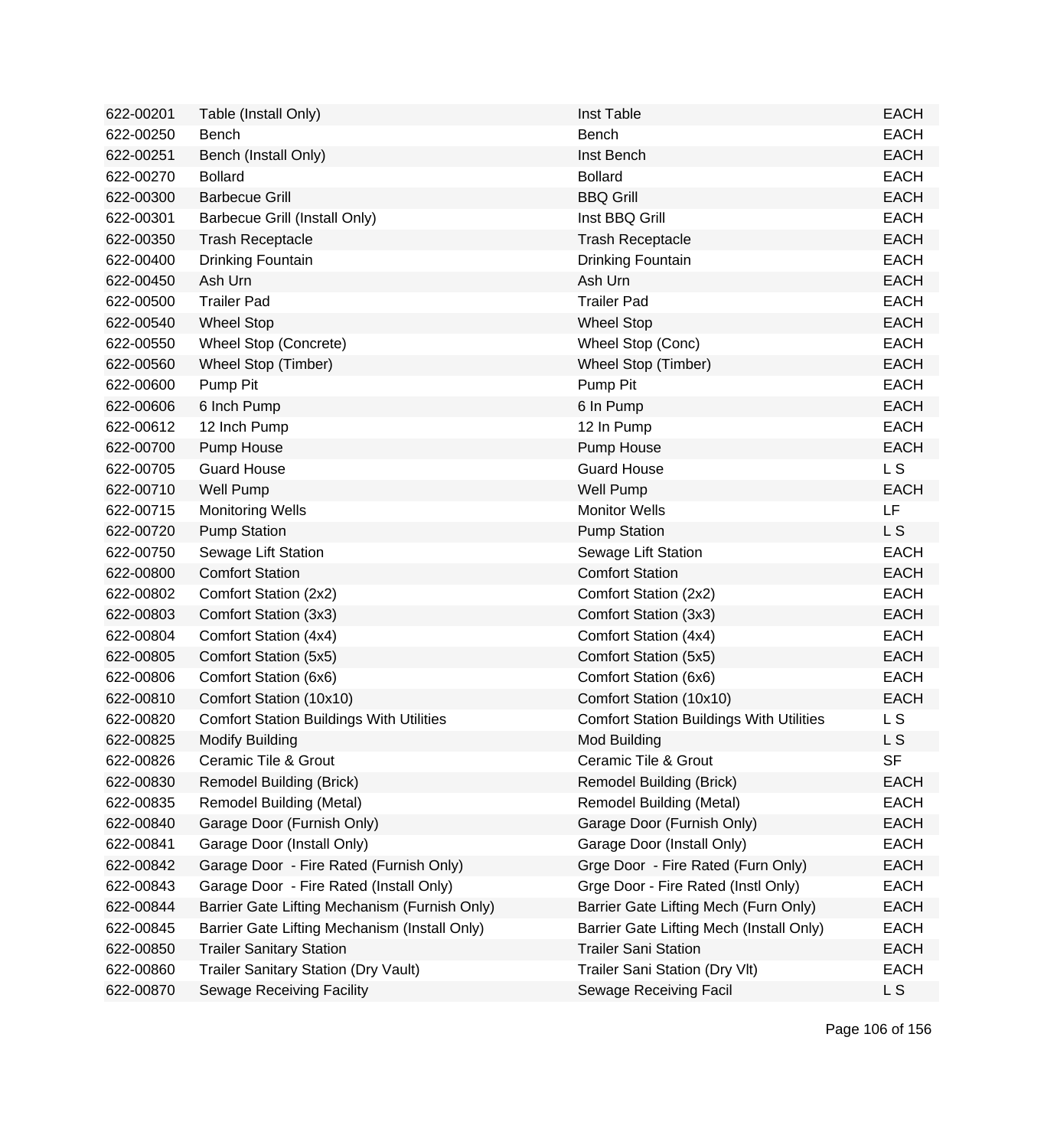| 622-00900 | <b>Control Building</b>                          | <b>Control Building</b>                | L S         |
|-----------|--------------------------------------------------|----------------------------------------|-------------|
| 622-01000 | Leaching Field                                   | Leaching Field                         | SY          |
| 622-01005 | Leaching Field                                   | Leaching Field                         | LF          |
| 622-01010 | Leaching Field Distribution System               | Leach Field Dist Sys                   | L S         |
| 622-01015 | 4 Inch Automatic Control Valve                   | 4 In Auto Ctrl Valve                   | <b>EACH</b> |
| 622-01025 | Pond Lining                                      | Pond Lining                            | SY          |
| 622-01050 | Septic Tank (500 Gal)                            | Septic Tank (500 Gal)                  | <b>EACH</b> |
| 622-01060 | Septic Tank (600 Gal)                            | Septic Tank (600 Gal)                  | <b>EACH</b> |
| 622-01080 | Septic Tank (800 Gal)                            | Septic Tank (800 Gal)                  | <b>EACH</b> |
| 622-01100 | Septic Tank (1000 Gal)                           | Septic Tank (1000 Gal)                 | <b>EACH</b> |
| 622-01125 | Septic Tank (1250 Gal)                           | Septic Tank (1250 Gal)                 | <b>EACH</b> |
| 622-01200 | Septic Tank (2000 Gal)                           | Septic Tank (2000 Gal)                 | <b>EACH</b> |
| 622-01250 | Septic Tank (2500 Gal)                           | Septic Tank (2500 Gal)                 | <b>EACH</b> |
| 622-01300 | Septic Tank (3000 Gal)                           | Septic Tank (3000 Gal)                 | <b>EACH</b> |
| 622-01400 | Septic Tank (4000 Gal)                           | Septic Tank (4000 Gal)                 | <b>EACH</b> |
| 622-01500 | Septic Tank (5000 Gal)                           | Septic Tank (5000 Gal)                 | <b>EACH</b> |
| 622-01550 | Septic Tank (5500 Gal)                           | Septic Tank (5500 Gal)                 | <b>EACH</b> |
| 622-01700 | Septic Tank (7000 Gal)                           | Septic Tank (7000 Gal)                 | <b>EACH</b> |
| 622-01800 | Septic Tank (8000 Gal)                           | Septic Tank (8000 Gal)                 | <b>EACH</b> |
| 622-02200 | Septic Tank (22000 Gal)                          | Septic Tank (22000 Gal)                | <b>EACH</b> |
| 622-02500 | Sewage Holding Tank (5000 Gal)                   | Sewage Tank (5000 Gal)                 | <b>EACH</b> |
| 622-03000 | Sewage Treatment Plant Building                  | Sewage Treat Plant Bldg                | <b>EACH</b> |
| 622-03010 | <b>Clean Existing Treatment Plant</b>            | <b>Clean Exist Treat Plant</b>         | L S         |
| 622-03030 | Sewage Treatment Plant (3000 Gal)                | Sewage Treat Plant (3000 Gal)          | <b>EACH</b> |
| 622-03060 | Sewage Treatment Plant (6000 Gal)                | Sewage Treat Plant (6000 Gal)          | <b>EACH</b> |
| 622-03080 | Sewage Treatment Plant (8000 Gal)                | Sewage Treat Plant (8000 Gal)          | <b>EACH</b> |
| 622-03250 | Sewage Treatment Plant (25000 Gal)               | Sewage Treat Plant (25000 Gal)         | <b>EACH</b> |
| 622-03260 | Sanitary Sewer Vault                             | Sani Sewer Vault                       | L S         |
| 622-03270 | Wastewater System                                | <b>Waste System</b>                    | L S         |
| 622-03300 | <b>Percolation Test</b>                          | <b>Percolation Test</b>                | <b>EACH</b> |
| 622-03550 | Alum Feed System                                 | Alum Feed System                       | L S         |
| 622-03600 | Potable Water Filter System                      | Potable Water Filter System            | L S         |
| 622-04000 | <b>Water Treatment Plant</b>                     | <b>Water Treat Plant</b>               | L S         |
| 622-04025 | Water Supply for Existing Sewage Treatment Plant | Water Sup for Exist Sewage Treat Plant | L S         |
| 622-04035 | <b>Water Storage Facility</b>                    | <b>Water Storage Facility</b>          | L S         |
| 622-04100 | Cistern (1000 Gal)                               | Cistern (1000 Gal)                     | <b>EACH</b> |
| 622-04200 | Cistern (2000 Gal)                               | Cistern (2000 Gal)                     | <b>EACH</b> |
| 622-05150 | Storage Tank (1500 Gal)                          | Storage Tank (1500 Gal)                | <b>EACH</b> |
| 622-05500 | Storage Tank (500 Gal)                           | Storage Tank (500 Gal)                 | <b>EACH</b> |
| 622-05501 | Storage Tank (1000 Gal)                          | Storage Tank (1000 Gal)                | <b>EACH</b> |
| 622-05503 | Storage Tank (3000 Gal)                          | Storage Tank (3000 Gal)                | <b>EACH</b> |
| 622-05506 | Storage Tank (6000 Gal)                          | Storage Tank (6000 Gal)                | <b>EACH</b> |
| 622-05513 | Storage Tank (13000 Gal)                         | Storage Tank (13000 Gal)               | <b>EACH</b> |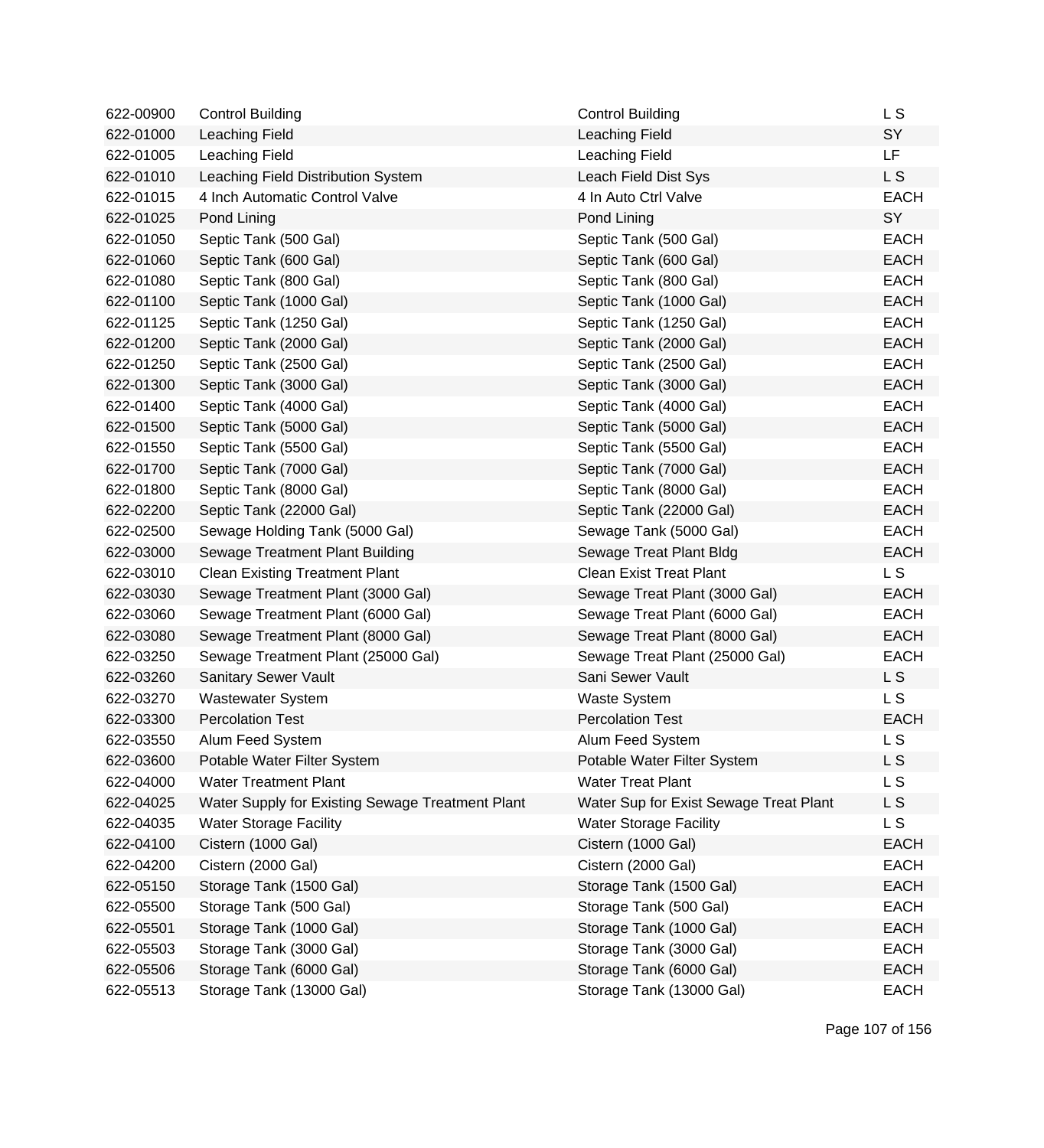| 622-05540 | Storage Tank (40000 Gal)                    | Storage Tank (40000 Gal)           | <b>EACH</b>    |
|-----------|---------------------------------------------|------------------------------------|----------------|
| 622-06000 | Spring Box                                  | Spring Box                         | <b>EACH</b>    |
| 622-06150 | Polishing Tank (15000 Gal)                  | Polishing Tank (15000 Gal)         | <b>EACH</b>    |
| 622-06200 | Aeration Pump and Diffuser                  | Aeration Pump + Diffuser           | <b>EACH</b>    |
| 622-06300 | <b>Chlorine Contact Basin</b>               | <b>Chlorine Contact Basin</b>      | <b>EACH</b>    |
| 622-07100 | Propane Tank (1000 Gal)                     | Propane Tank (1000 Gal)            | <b>EACH</b>    |
| 622-10000 | Port of Entry Building                      | Port of Entry Bldg                 | <b>EACH</b>    |
| 622-10090 | <b>Scale Pit and Scales</b>                 | <b>Scale Pit and Scales</b>        | <b>EACH</b>    |
| 622-10100 | Scale Pit and Approach Slabs                | Scale Pit + Approach Slabs         | <b>EACH</b>    |
| 622-10110 | Scale Pit and Weigh Beam                    | Scale Pit and Weigh Beam           | L S            |
| 622-10200 | Sump Pump                                   | Sump Pump                          | <b>EACH</b>    |
| 622-11010 | <b>Maintenance Building</b>                 | Maint Bldg                         | L S            |
| 622-11020 | <b>Entry Station Building</b>               | <b>Entry Station Bldg</b>          | L S            |
| 622-11050 | <b>Ridestop Building</b>                    | <b>Ridestop Bldg</b>               | <b>EACH</b>    |
| 622-11052 | Ridestop Building (Temporary)               | Ridestop Bldg (Temp)               | <b>EACH</b>    |
| 622-11055 | <b>Truck Inspection Pit</b>                 | <b>Truck Inspect Pit</b>           | <b>EACH</b>    |
| 622-11060 | <b>Welcome Center Building</b>              | <b>Welcome Center Bldg</b>         | L S            |
| 622-11080 | <b>Parking Structure</b>                    | <b>Parking Structure</b>           | <b>LS</b>      |
| 622-11100 | Storage Building                            | Storage Bldg                       | <b>EACH</b>    |
| 622-11150 | <b>Building Foundation</b>                  | <b>Bldg Foundation</b>             | L <sub>S</sub> |
| 622-11160 | <b>Erect Building</b>                       | <b>Erect Bldg</b>                  | L S            |
| 622-11170 | <b>HVAC</b>                                 | <b>HVA</b>                         | L <sub>S</sub> |
| 622-11180 | <b>Building Plumbing Piping Systems</b>     | <b>Bldg Plumbing Piping System</b> | L S            |
| 622-20080 | Flagpole                                    | Flagpole                           | <b>EACH</b>    |
| 622-20100 | Precast Colored Concrete Cap                | Prec Col Conc Cap                  | LF             |
| 622-20200 | <b>Skate Board Protection</b>               | Skate Bd Prot                      | <b>EACH</b>    |
| 623-00050 | <b>Hose Swivel</b>                          | <b>Hose Swivel</b>                 | <b>EACH</b>    |
| 623-00060 | Hose Bib                                    | Hose Bib                           | <b>EACH</b>    |
| 623-00154 | Shrubbery Spray and Flood Irrigator         | Shrub Spray + Flood Irrig          | <b>EACH</b>    |
| 623-00156 | <b>Irrigation Bubbler</b>                   | Irrig Bubbler                      | <b>EACH</b>    |
| 623-00162 | <b>Drip Emitter Tubing</b>                  | Drip Emit Tubing                   | LF             |
| 623-00163 | Multi-Outlet Drip Emitter (w/Access Sleeve) | Multi-Out Drip Emit (w/Sleeve)     | EACH           |
| 623-00164 | <b>Drip Emitter</b>                         | Drip Emit                          | <b>EACH</b>    |
| 623-00165 | <b>Emitter Valve Assembly</b>               | Emit Valve Assembly                | <b>EACH</b>    |
| 623-00166 | 3/4 Inch Emitter Valve Assembly             | 3/4 In Emit Valve Assembly         | <b>EACH</b>    |
| 623-00168 | 1 Inch Emitter Valve Assembly               | 1 In Emit Valve Assembly           | <b>EACH</b>    |
| 623-00184 | 1/2 Inch Flush Unit                         | 1/2 In Flush Unit                  | <b>EACH</b>    |
| 623-00185 | 1/2 Inch Air Relief Unit                    | 1/2 In Air Relief Unit             | <b>EACH</b>    |
| 623-00186 | 3/4 Inch Flush Unit                         | 3/4 In Flush Unit                  | <b>EACH</b>    |
| 623-00187 | 3/4 Inch Air Relief Unit                    | 3/4In Air Relief Unit              | <b>EACH</b>    |
| 623-00200 | Sprinkler Head Protector                    | Sprinkler Head Protector           | <b>EACH</b>    |
| 623-00204 | Pop-Up Lawn Spray                           | Pop-Up Lawn Spray                  | <b>EACH</b>    |
| 623-00205 | 4 Inch Pop-Up Spray Sprinkler               | 4 In Pop-Up Spray Spr              | <b>EACH</b>    |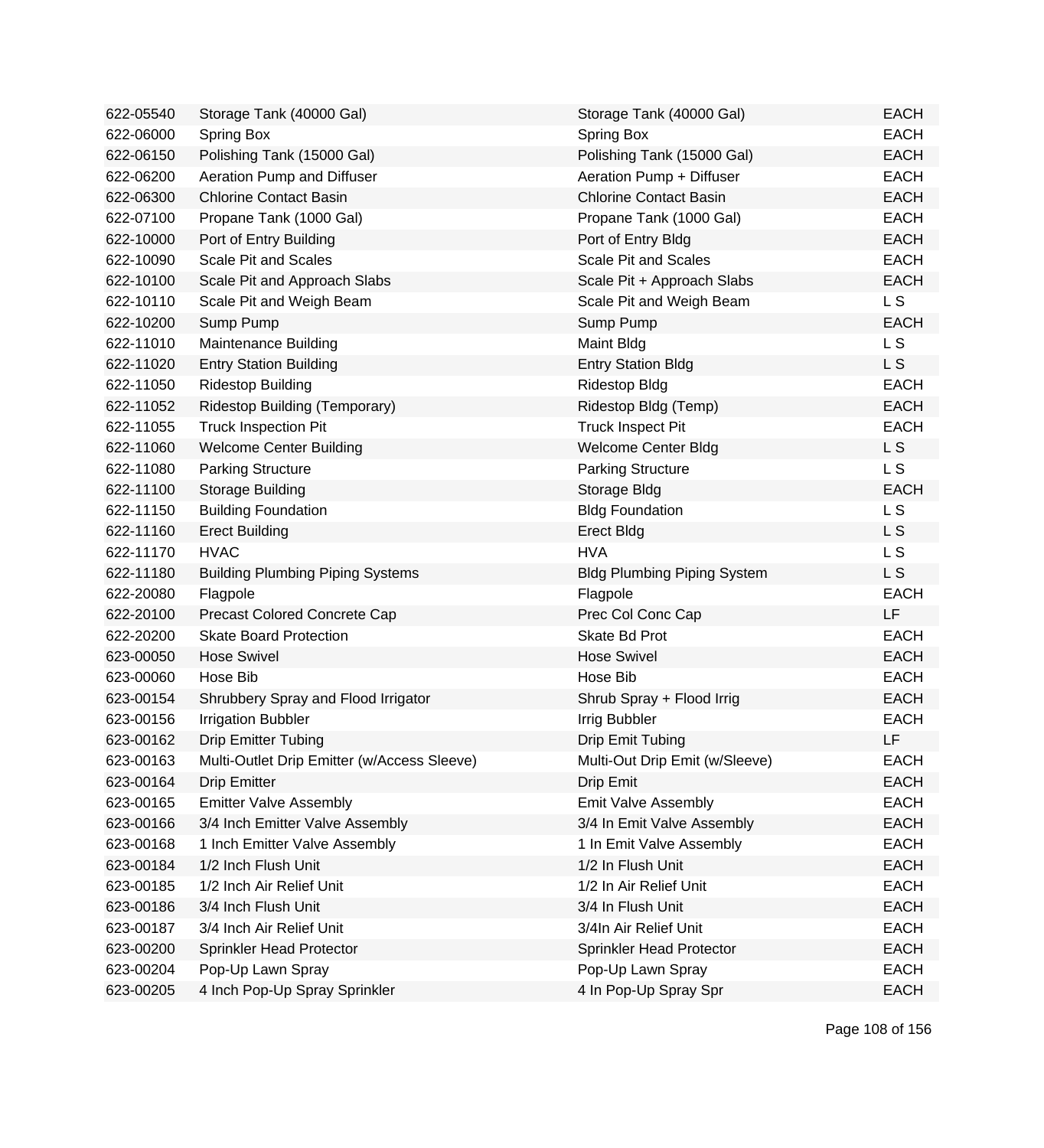| 623-00206 | 6 Inch Pop-Up Spray Sprinkler            | 6 In Pop-Up Spray Spr             | <b>EACH</b> |
|-----------|------------------------------------------|-----------------------------------|-------------|
| 623-00212 | 12 Inch Pop-Up Spray Sprinkler           | 12 In Pop-Up Spray Spr            | <b>EACH</b> |
| 623-00304 | 1/2 Inch Pop-Up Rotary Sprinkler         | 1/2 In Pop-Up Rotary Spr          | <b>EACH</b> |
| 623-00306 | 3/4 Inch Pop-Up Rotary Sprinkler         | 3/4 In Pop-Up Rotary Spr          | <b>EACH</b> |
| 623-00308 | 1 Inch Pop-Up Rotary Sprinkler           | 1 In Pop-Up Rotary Spr            | <b>EACH</b> |
| 623-00310 | 1-1/4 Inch Pop-Up Rotary Sprinkler       | 1-1/4 In Pop-Up Rotary Spr        | <b>EACH</b> |
| 623-00312 | 1-1/2 Inch Pop-Up Rotary Sprinkler       | 1-1/2 In Pop-Up Rotary Spr        | <b>EACH</b> |
| 623-00328 | 3-1/2 Inch Pop-Up Rotary Sprinkler       | 3-1/2 In Pop-Up Rotary Spr        | <b>EACH</b> |
| 623-00332 | 4 Inch Pop-Up Rotary Sprinkler           | 4 In Pop-Up Rotary Spr            | <b>EACH</b> |
| 623-00336 | 6 Inch Pop-Up Rotary Sprinkler           | 6 Inch Pop-Up Rotary Spr          | <b>EACH</b> |
| 623-00340 | 12 Inch Pop-Up Rotary Sprinkler          | 12 Inch Pop-Up Rotary Spr         | <b>EACH</b> |
| 623-00404 | 1/2 Inch Above Ground Rotary Sprinkler   | 1/2 In Above Grnd Rotary Spr      | <b>EACH</b> |
| 623-00406 | 3/4 Inch Above Ground Rotary Sprinkler   | 3/4 In Above Grnd Rotary Spr      | <b>EACH</b> |
| 623-00408 | 1 Inch Above Ground Rotary Sprinkler     | 1 In Above Grnd Rotary Spr        | <b>EACH</b> |
| 623-00410 | 1-1/4 Inch Above Ground Rotary Sprinkler | 1-1/4 In Above Grnd Rotary Spr    | <b>EACH</b> |
| 623-00412 | 1-1/2 Inch Above Ground Rotary Sprinkler | 1-1/2 In Above Grnd Rotary Spr    | <b>EACH</b> |
| 623-00500 | Sprinkler Head Protector                 | Sprinkler Head Protector          | <b>EACH</b> |
| 623-00505 | 5/8 Inch Hose                            | 5/8 In Hose                       | LF          |
| 623-00602 | 2 Inch Plastic Pipe (Irrigation/Sleeve)  | 2 In Plastic Pipe (Irrig/Sleve)   | LF.         |
| 623-00604 | 4 Inch Plastic Pipe (Irrigation/Sleeve)  | 4 Inch Plastic Pipe (Irrig/Sleve) | LF          |
| 623-00606 | 6 Inch Plastic Pipe (Irrigation/Sleeve)  | 6 In Plastic Pipe (Irrig/Sleeve)  | LF          |
| 623-00610 | 10 Inch Plastic Pipe                     | 10 In Plastic Pipe                | LF          |
| 623-01506 | 3/4 Inch Check Valve                     | 3/4 In Check Valve                | <b>EACH</b> |
| 623-01512 | 1-1/2 Inch Check Valve                   | 1-1/2 In Check Valve              | <b>EACH</b> |
| 623-01706 | 3/4 Inch Backflow Preventer              | 3/4 In Backflow Preventer         | <b>EACH</b> |
| 623-01708 | 1 Inch Backflow Preventer                | 1 Inch Backflow Preventer         | <b>EACH</b> |
| 623-01710 | 1-1/4 Inch Backflow Preventer            | 1-1/4 In Backflow Preventer       | <b>EACH</b> |
| 623-01712 | 1-1/2 Inch Backflow Preventer            | 1-1/2 In Backflow Preventer       | <b>EACH</b> |
| 623-01716 | 2 Inch Backflow Preventer                | 2 In Backflow Preventer           | <b>EACH</b> |
| 623-01720 | 2-1/2 Inch Backflow Preventer            | 2-1/2 In Backflow Preventer       | <b>EACH</b> |
| 623-01724 | 3 Inch Backflow Preventer                | 3 In Backflow Preventer           | <b>EACH</b> |
| 623-01732 | 4 Inch Backflow Preventer                | 4 In Backflow Preventer           | EACH        |
| 623-01748 | 6 Inch Backflow Preventer                | 6 In Backflow Preventer           | <b>EACH</b> |
| 623-01806 | 3/4 Inch Pressure Reducing Valve         | 3/4 In Press Reduc Valve          | <b>EACH</b> |
| 623-01808 | 1 Inch Pressure Reducing Valve           | 1 In Press Reduc Valve            | <b>EACH</b> |
| 623-01810 | 1-1/4 Inch Pressure Reducing Valve       | 1-1/4 In Press Reduc Valve        | <b>EACH</b> |
| 623-01812 | 1-1/2 Inch Pressure Reducing Valve       | 1-1/2 In Press Reduc Valve        | <b>EACH</b> |
| 623-01816 | 2 Inch Pressure Reducing Valve           | 2 In Press Reduc Valve            | <b>EACH</b> |
| 623-01824 | 3 Inch Pressure Reducing Valve           | 3 In Press Reduc Valve            | <b>EACH</b> |
| 623-01832 | 4 Inch Pressure Reducing Valve           | 4 In Press Reduc Valve            | <b>EACH</b> |
| 623-01848 | 6 Inch Pressure Reducing Valve           | 6 In Press Reduc Valve            | <b>EACH</b> |
| 623-01906 | 3/4 Inch Strainer                        | 3/4 In Strainer                   | <b>EACH</b> |
| 623-01908 | 1 Inch Strainer                          | 1 In Strainer                     | <b>EACH</b> |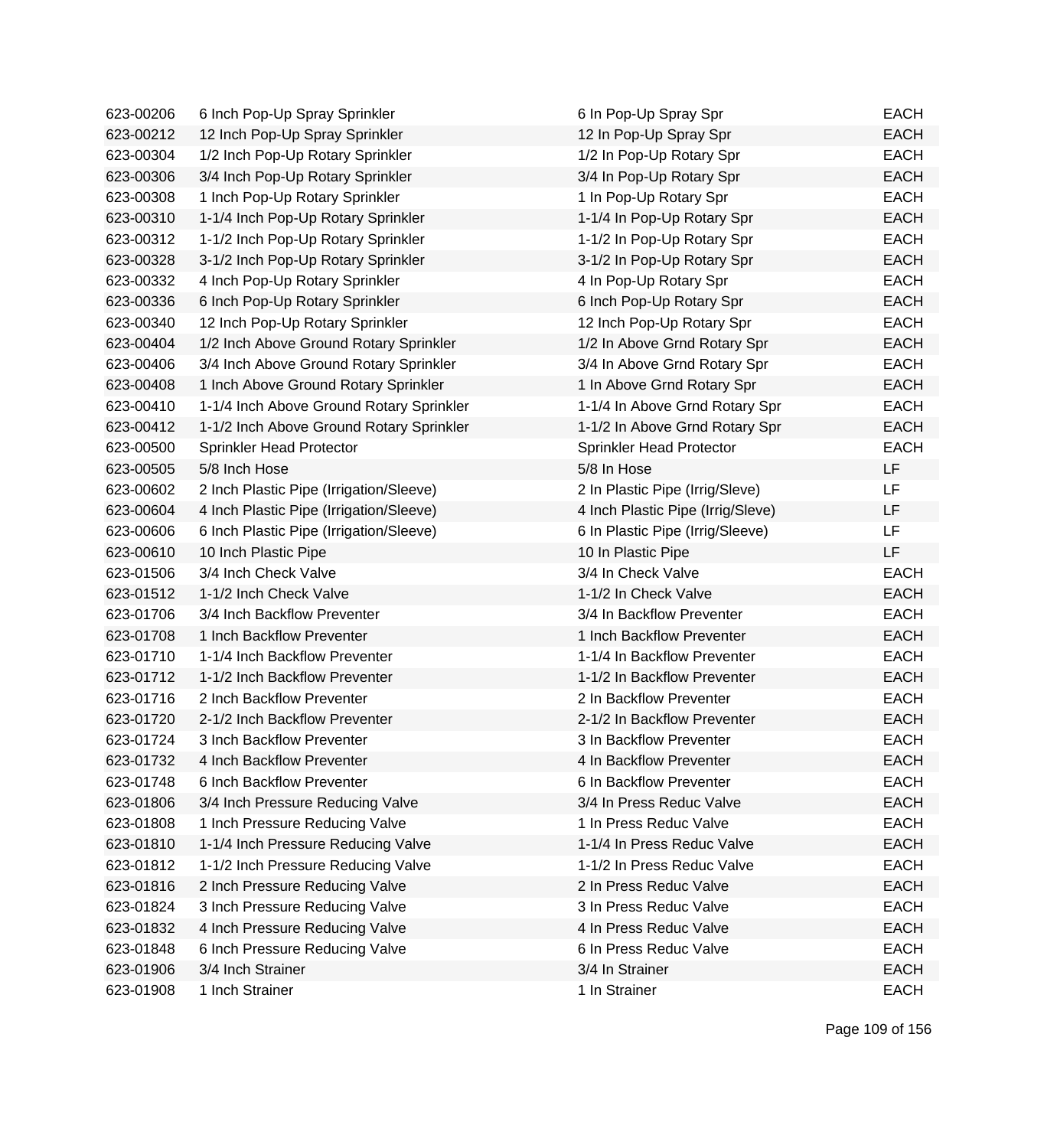| 623-01910 | 1-1/4 Inch Strainer                   | 1-1/4 In Strainer           | <b>EACH</b> |
|-----------|---------------------------------------|-----------------------------|-------------|
| 623-01912 | 1-1/2 Inch Strainer                   | 1-1/2 In Strainer           | <b>EACH</b> |
| 623-01916 | 2 Inch Strainer                       | 2 In Strainer               | <b>EACH</b> |
| 623-01924 | 3 Inch Strainer                       | 3 In Strainer               | <b>EACH</b> |
| 623-01932 | 4 Inch Strainer                       | 4 In Strainer               | <b>EACH</b> |
| 623-02004 | 1/2 Inch Drain Valve                  | 1/2 In Drain Valve          | <b>EACH</b> |
| 623-02006 | 3/4 Inch Drain Valve                  | 3/4 In Drain Valve          | <b>EACH</b> |
| 623-02008 | 1 Inch Drain Valve                    | 1 In Drain Valve            | <b>EACH</b> |
| 623-02010 | 1-1/4 Inch Drain Valve                | 1-1/4 In Drain Valve        | <b>EACH</b> |
| 623-02012 | 1-1/2 Inch Drain Valve                | 1-1/2 In Drain Valve        | <b>EACH</b> |
| 623-02016 | 2 Inch Drain Valve                    | 2 In Drain Valve            | <b>EACH</b> |
| 623-02104 | 1/2 Inch Automatic Drain Valve        | 1/2 In Auto Drain Valve     | <b>EACH</b> |
| 623-03004 | 3/4 In Drip Zone Control Valve        | 3/4 In Drip Zone Crtl Valve | <b>EACH</b> |
| 623-03006 | 3/4 Inch Manual Control Valve         | 3/4 In Manual Ctrl Valve    | <b>EACH</b> |
| 623-03008 | 1 Inch Manual Control Valve           | 1 In Manual Ctrl Valve      | <b>EACH</b> |
| 623-03010 | 1-1/4 Inch Manual Control Valve       | 1-1/4 In Manual Ctrl Valve  | <b>EACH</b> |
| 623-03012 | 1-1/2 Inch Manual Control Valve       | 1-1/2 In Manual Ctrl Valve  | <b>EACH</b> |
| 623-03016 | 2 Inch Manual Control Valve           | 2 In Manual Ctrl Valve      | <b>EACH</b> |
| 623-03020 | 2-1/2 Inch Manual Control Valve       | 2-1/2 In Manual Ctrl Valve  | <b>EACH</b> |
| 623-03024 | 3 Inch Manual Control Valve           | 3 In Manual Ctrl Valve      | <b>EACH</b> |
| 623-03106 | 3/4 Inch Automatic Control Valve      | 3/4 In Auto Ctrl Valve      | <b>EACH</b> |
| 623-03108 | 1 Inch Automatic Control Valve        | 1 In Auto Ctrl Valve        | <b>EACH</b> |
| 623-03110 | 1-1/4 Inch Automatic Control Valve    | 1-1/4 In Auto Ctrl Val      | <b>EACH</b> |
| 623-03112 | 1-1/2 Inch Automatic Control Valve    | 1-1/2 In Auto Ctrl Val      | <b>EACH</b> |
| 623-03116 | 2 Inch Automatic Control Valve        | 2 In Auto Ctrl Valve        | <b>EACH</b> |
| 623-03120 | 2-1/2 Inch Automatic Control Valve    | 2-1/2 In Auto Ctrl Val      | <b>EACH</b> |
| 623-03124 | 3 Inch Automatic Control Valve        | 3 In Auto Ctrl Valve        | <b>EACH</b> |
| 623-03132 | 4 Inch Automatic Control Valve        | 4 In Auto Ctrl Valve        | <b>EACH</b> |
| 623-04000 | Control Wire 24 Volt                  | Ctrl Wire 24 Volt           | LF.         |
| 623-04002 | <b>Power Source Wire</b>              | <b>Power Source Wire</b>    | LF.         |
| 623-04003 | <b>Controller Communication Cable</b> | <b>Ctrler Comm Cable</b>    | LF          |
| 623-04006 | 3/4 Inch Quick-Coupler Valve          | 3/4 In Quick-Coupler        | EACH        |
| 623-04008 | 1 Inch Quick-Coupler Valve            | 1 In Quick-Coupler          | <b>EACH</b> |
| 623-04010 | 1-1/4 Inch Quick-Coupler Valve        | 1-1/4 In Quick-Coupler      | <b>EACH</b> |
| 623-04012 | 1-1/2 Inch Quick-Coupler Valve        | 1-1/2 In Quick-Coupler      | <b>EACH</b> |
| 623-04016 | 2 Inch Quick-Coupler Valve            | 2 In Quick-Coupler          | <b>EACH</b> |
| 623-04510 | 3/4 Inch Ball Valve                   | 3/4 In Ball Valve           | <b>EACH</b> |
| 623-04520 | 2 Inch Ball Valve                     | 2 In Ball Valve             | <b>EACH</b> |
| 623-04521 | 2-1/2 Inch Ball Valve                 | 2-1/2 Inch Ball Valve       | <b>EACH</b> |
| 623-05006 | 3/4 Inch Gate Valve                   | 3/4 In Gate Valve           | <b>EACH</b> |
| 623-05008 | 1 Inch Gate Valve                     | 1 Inch Gate Valve           | <b>EACH</b> |
| 623-05010 | 1-1/4 Inch Gate Valve                 | 1-1/4 In Gate Valve         | <b>EACH</b> |
| 623-05012 | 1-1/2 Inch Gate Valve                 | 1-1/2 In Gate Valve         | <b>EACH</b> |
|           |                                       |                             |             |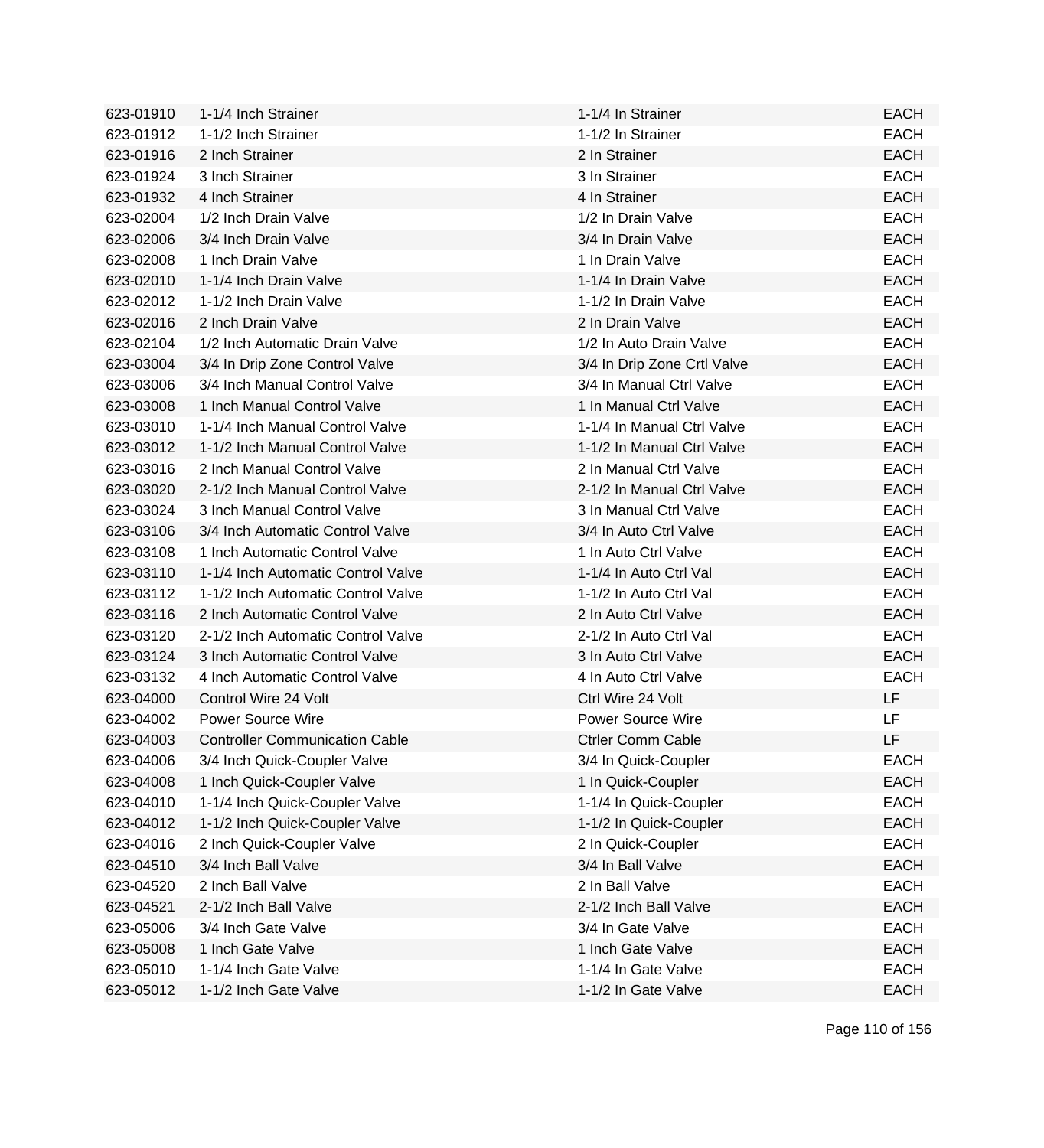| 623-05016 | 2 Inch Gate Valve                      | 2 In Gate Valve        | <b>EACH</b> |
|-----------|----------------------------------------|------------------------|-------------|
| 623-05020 | 2-1/2 Inch Gate Valve                  | 2-1/2 In Gate Valve    | <b>EACH</b> |
| 623-05024 | 3 Inch Gate Valve                      | 3 In Gate Valve        | <b>EACH</b> |
| 623-05032 | 4 Inch Gate Valve                      | 4 In Gate Valve        | <b>EACH</b> |
| 623-05048 | 6 Inch Gate Valve                      | 6 In Gate Valve        | <b>EACH</b> |
| 623-05064 | 8 Inch Gate Valve                      | 8 In Gate Valve        | <b>EACH</b> |
| 623-05096 | 12 Inch Gate Valve                     | 12 In Gate Valve       | <b>EACH</b> |
| 623-05128 | 16 Inch Gate Valve                     | 16 In Gate Valve       | <b>EACH</b> |
| 623-05548 | 6 Inch Check Valve                     | 6 In Check Valve       | <b>EACH</b> |
| 623-06128 | 16 Inch Butterfly Valve                | 16 In Btrfly Valve     | <b>EACH</b> |
| 623-06502 | 2 Leg Flow Manifold                    | 2 Leg Flow Manifold    | <b>EACH</b> |
| 623-06503 | 3 Leg Flow Manifold                    | 3 Leg Flow Manifold    | <b>EACH</b> |
| 623-06900 | Valve Box                              | Valve Box              | <b>EACH</b> |
| 623-06901 | Valve Box (Special)                    | Valve Box (Special)    | <b>EACH</b> |
| 623-07006 | 3/4 Inch Water Meter                   | 3/4 In Water Meter     | <b>EACH</b> |
| 623-07008 | 1 Inch Water Meter                     | 1 In Water Meter       | <b>EACH</b> |
| 623-07012 | 1-1/2 Inch Water Meter                 | 1-1/2 In Water Meter   | <b>EACH</b> |
| 623-07016 | 2 Inch Water Meter                     | 2 In Water Meter       | <b>EACH</b> |
| 623-07024 | 3 Inch Water Meter                     | 3 In Water Meter       | <b>EACH</b> |
| 623-07032 | 4 Inch Water Meter                     | 4 In Water Meter       | <b>EACH</b> |
| 623-07048 | 6 Inch Water Meter                     | 6 In Water Meter       | <b>EACH</b> |
| 623-07500 | Soil Moisture Sensor                   | Soil Moisture Sensor   | <b>EACH</b> |
| 623-07510 | <b>Weather Station</b>                 | <b>Weather Station</b> | <b>EACH</b> |
| 623-07600 | 1-1/2 Inch Flow Sensor                 | 1-1/2 In Flow Sensor   | <b>EACH</b> |
| 623-07601 | 1 Inch Flow Sensor                     | 1 In Flow Sensor       | <b>EACH</b> |
| 623-07602 | 2 Inch Flow Sensor                     | 2 In Flow Sensor       | <b>EACH</b> |
| 623-07603 | 3 Inch Flow Sensor                     | 3 In Flow Sensor       | <b>EACH</b> |
| 623-07604 | 4 Inch Flow Sensor                     | 4 In Flow Sensor       | <b>EACH</b> |
| 623-07605 | 5 Inch Flow Sensor                     | 5 In Flow Sensor       | <b>EACH</b> |
| 623-07606 | 6 Inch Flow Sensor                     | 6 In Flow Sensor       | <b>EACH</b> |
| 623-08103 | 3 Station Automatic Controller         | 3 Station Auto Ctrler  | <b>EACH</b> |
| 623-08104 | 4 Station Automatic Controller         | 4 Station Auto Ctrler  | EACH        |
| 623-08105 | 5 Station Automatic Controller         | 5 Station Auto Ctrler  | <b>EACH</b> |
| 623-08106 | 6 Station Automatic Controller         | 6 Station Auto Ctrler  | <b>EACH</b> |
| 623-08107 | 7 Station Automatic Controller         | 7 Station Auto Ctrler  | <b>EACH</b> |
| 623-08108 | 8 Station Automatic Controller         | 8 Station Auto Ctrler  | <b>EACH</b> |
| 623-08109 | 9 Station Automatic Controller         | 9 Station Auto Ctrler  | <b>EACH</b> |
| 623-08110 | 10 Station Automatic Controller        | 10 Station Auto Ctrler | <b>EACH</b> |
| 623-08111 | 11 Station Automatic Controller        | 11 Station Auto Ctrler | <b>EACH</b> |
| 623-08112 | 12 Station Automatic Controller        | 12 Station Auto Ctrler | <b>EACH</b> |
| 623-08114 | 14 Station Automatic Controller        | 14 Station Auto Ctrler | <b>EACH</b> |
| 623-08116 | <b>16 Station Automatic Controller</b> | 16 Station Auto Ctrler | <b>EACH</b> |
| 623-08118 | 18 Station Automatic Controller        | 18 Station Auto Ctrler | <b>EACH</b> |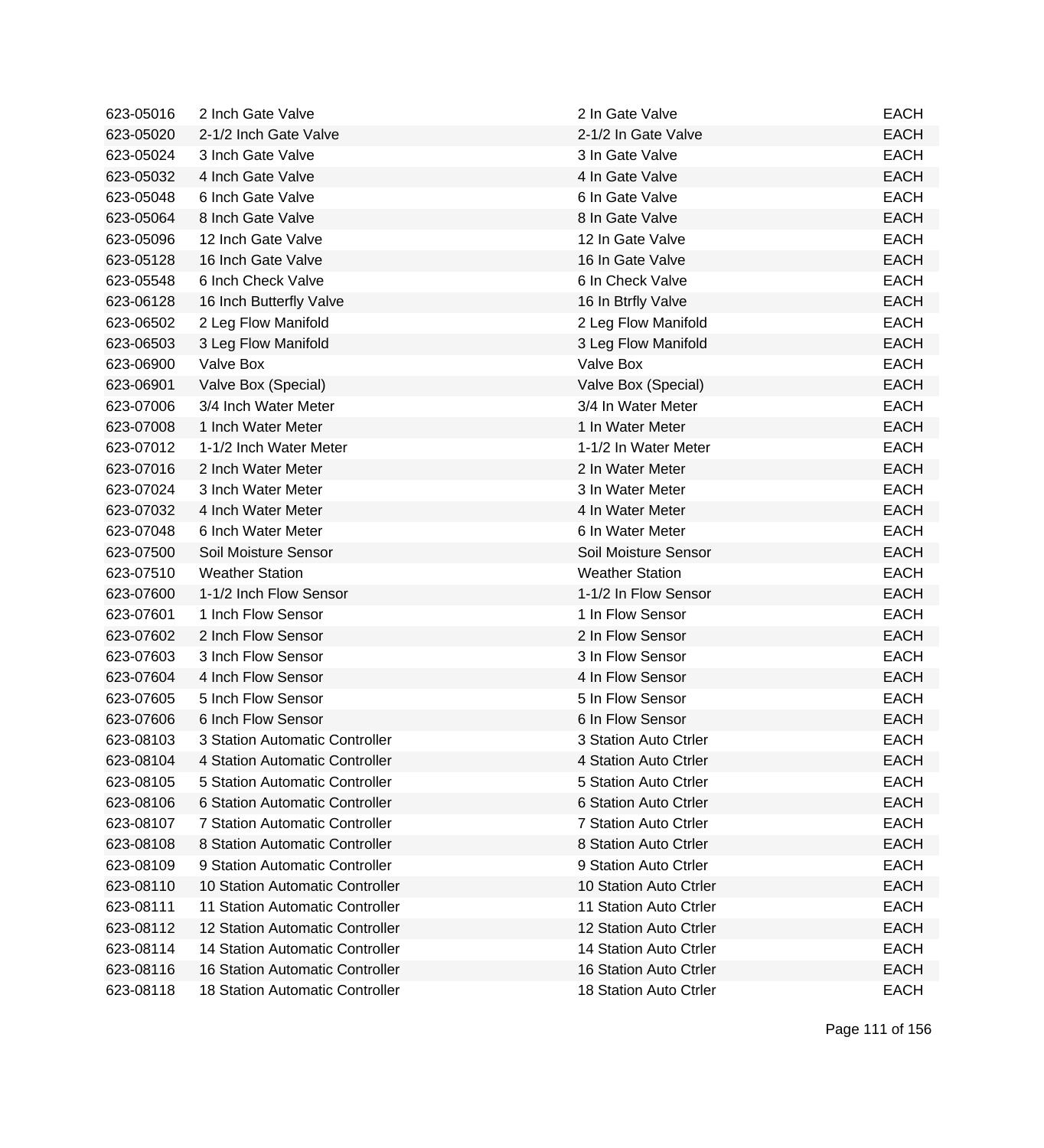| 623-08120 | 20 Station Automatic Controller                     | 20 Station Auto Ctrler             | <b>EACH</b>    |
|-----------|-----------------------------------------------------|------------------------------------|----------------|
| 623-08124 | 24 Station Automatic Controller                     | 24 Station Auto Ctrler             | <b>EACH</b>    |
| 623-08126 | 26 Station Automatic Controller                     | 26 Station Auto Ctrler             | <b>EACH</b>    |
| 623-08130 | 30 Station Automatic Controller                     | 30 Station Auto Ctrler             | <b>EACH</b>    |
| 623-08132 | 32 Station Automatic Controller                     | 32 Station Auto Ctrler             | <b>EACH</b>    |
| 623-08136 | 36 Station Automatic Controller                     | 36 Station Auto Ctrler             | <b>EACH</b>    |
| 623-08140 | 40 Station Automatic Controller                     | 40 Station Auto Ctrler             | <b>EACH</b>    |
| 623-08148 | 48 Station Automatic Controller                     | 48 Station Auto Ctrler             | <b>EACH</b>    |
| 623-08152 | 52 Station Automatic Controller                     | 52 Station Auto Ctrler             | <b>EACH</b>    |
| 623-08200 | <b>Master Controller</b>                            | <b>Master Ctrler</b>               | <b>EACH</b>    |
| 623-08210 | Automatic Controller Transmitter/Receiver Unit      | Auto Ctrler T/R Unit               | <b>EACH</b>    |
| 623-08218 | 18 Station Automatic Controller (Furnish Only)      | Furn 18 Station Auto Ctrler        | <b>EACH</b>    |
| 623-08226 | 26 Station Automatic Controller (Furnish Only)      | Furn 26 Station Auto Ctrler        | <b>EACH</b>    |
| 623-08232 | 32 Station Automatic Controller (Furnish Only)      | Furn 32 Station Auto Ctrler        | <b>EACH</b>    |
| 623-08252 | 52 Station Automatic Controller (Furnish Only)      | Furn 52 Station Auto Ctrler        | <b>EACH</b>    |
| 623-08308 | 8 Station Automatic Controller (Install Only)       | <b>Inst 8 Station Auto Ctrler</b>  | <b>EACH</b>    |
| 623-08416 | 16 Station Satellite Controller                     | <b>16 Station Satellite Ctrler</b> | <b>EACH</b>    |
| 623-08432 | 32 Station Satellite Controller                     | 32 Station Satellite Ctrler        | <b>EACH</b>    |
| 623-08448 | 48 Station Satellite Controller                     | 48 Station Satellite Ctrler        | <b>EACH</b>    |
| 623-09000 | Booster Pump                                        | <b>Booster Pump</b>                | <b>EACH</b>    |
| 623-09100 | Submersible Pump (w/Valving and Controls)           | Submersible Pump (w/Val & Ctrl)    | <b>EACH</b>    |
| 623-09900 | Sprinkler System                                    | Sprinkler System                   | L <sub>S</sub> |
| 623-09905 | <b>Irrigation Assembly</b>                          | Irrig Assembly                     | <b>EACH</b>    |
| 623-09907 | <b>Infiltration Gallery</b>                         | <b>Infiltration Gallery</b>        | <b>EACH</b>    |
| 623-09910 | Portable Sprinkling System                          | Portable Sprinkling System         | <b>HOUR</b>    |
| 623-09950 | <b>Irrigation Wells</b>                             | <b>Irrigation Wells</b>            | LF             |
| 623-09960 | Pump System                                         | Pump System                        | L S            |
| 624-20006 | 6 Inch Drainage Pipe (Class 0)                      | 6 In Drainage Pipe (CL 0)          | LF             |
| 624-20007 | 6 Inch Drainage Pipe (Class 0) (Complete In Place)  | 6 In Drainage Pipe (CL 0) (CIP)    | LF             |
| 624-20008 | 8 Inch Drainage Pipe (Class 0)                      | 8 In Drainage Pipe (CL 0)          | LF             |
| 624-20009 | 8 Inch Drainage Pipe (Class 0) (Complete In Place)  | 8 In Drainage Pipe (CL 0) (CIP)    | LF             |
| 624-20010 | 10 Inch Drainage Pipe (Class 0)                     | 10 In Drainage Pipe (CL 0)         | LF             |
| 624-20011 | 10 Inch Drainage Pipe (Class 0) (Complete In Place) | 10 In Drainage Pipe (CL 0) (CIP)   | LF             |
| 624-20012 | 12 Inch Drainage Pipe (Class 0)                     | 12 In Drainage Pipe (CL 0)         | LF             |
| 624-20013 | 12 Inch Drainage Pipe (Class 0) (Complete In Place) | 12 In Drainage Pipe (CL 0) (CIP)   | LF             |
| 624-20014 | 12 Inch Drainage Pipe End Section                   | 12 In Drain Pipe End Sect          | <b>EACH</b>    |
| 624-20015 | 15 Inch Drainage Pipe (Class 0)                     | 15 In Drainage Pipe (CL 0)         | LF             |
| 624-20016 | 15 Inch Drainage Pipe (Class 0) (Complete In Place) | 15 In Drainage Pipe (CL 0) (CIP)   | LF             |
| 624-20017 | 15 Inch Drainage Pipe End Section                   | 15 In Drain Pipe End Sect          | <b>EACH</b>    |
| 624-20018 | 18 Inch Drainage Pipe (Class 0)                     | 18 In Drainage Pipe (CL 0)         | LF             |
| 624-20019 | 18 Inch Drainage Pipe (Class 0) (Complete In Place) | 18 In Drainage Pipe (CL 0) (CIP)   | LF             |
| 624-20021 | 21 Inch Drainage Pipe (Class 0)                     | 21 In Drainage Pipe (CL 0)         | LF             |
| 624-20022 | 21 Inch Drainage Pipe (Class 0) (Complete In Place) | 21 In Drainage Pipe (CL 0) (CIP)   | LF             |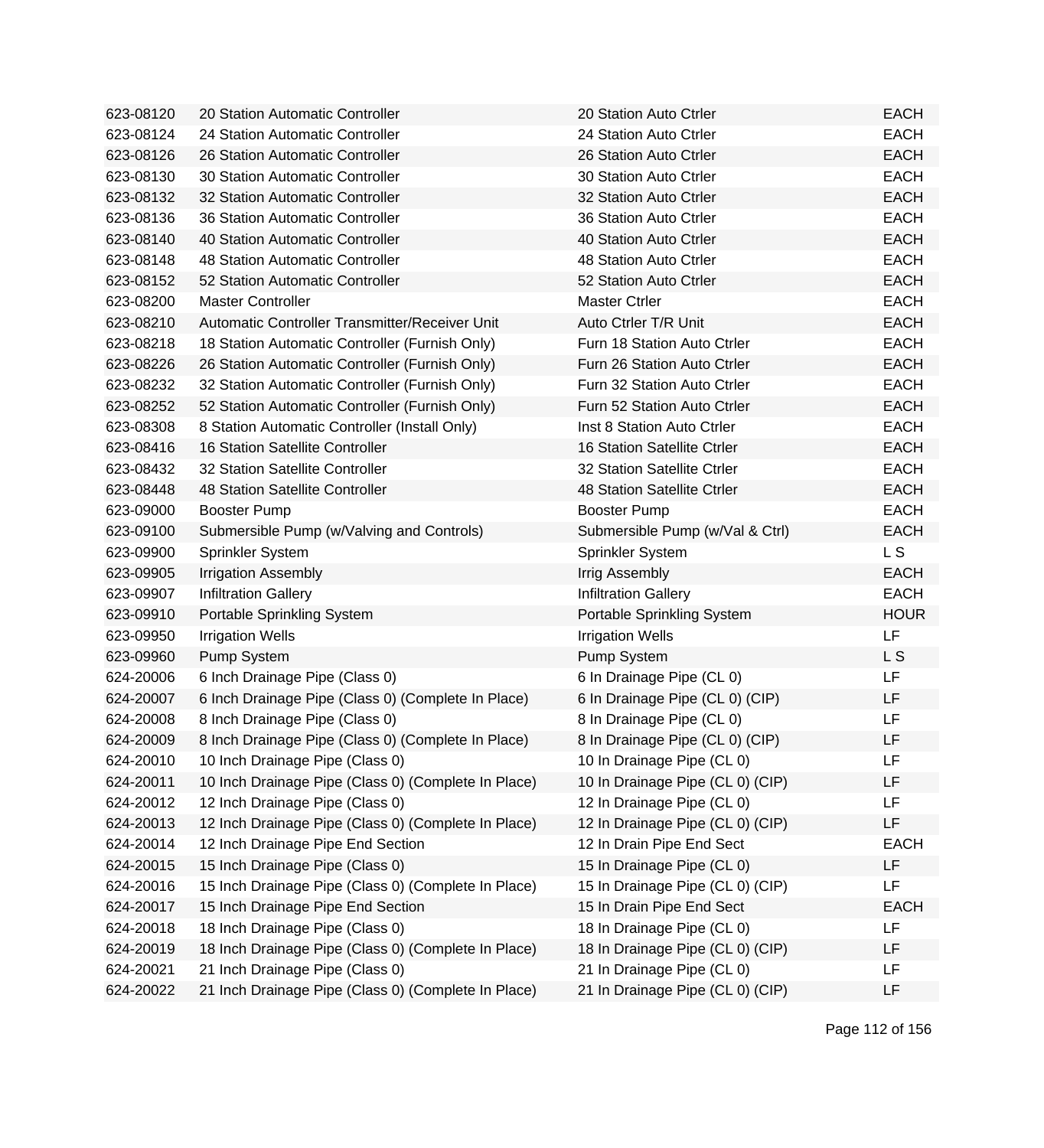| 624-20024 | 24 Inch Drainage Pipe (Class 0)                      | 24 In Drainage Pipe (CL 0)        | LF.            |
|-----------|------------------------------------------------------|-----------------------------------|----------------|
| 624-20025 | 24 Inch Drainage Pipe (Class 0) (Complete In Place)  | 24 In Drainage Pipe (CL 0) (CIP)  | LF.            |
| 624-20027 | 27 Inch Drainage Pipe (Class 0)                      | 27 In Drainage Pipe (CL 0)        | LF             |
| 624-20028 | 27 Inch Drainage Pipe (Class 0) (Complete In Place)  | 27 In Drainage Pipe (CL 0) (CIP)  | LF             |
| 624-20030 | 30 Inch Drainage Pipe (Class 0)                      | 30 In Drainage Pipe (CL 0)        | <b>LF</b>      |
| 624-20031 | 30 Inch Drainage Pipe (Class 0) (Complete In Place)  | 30 In Drainage Pipe (CL 0) (CIP)  | LF             |
| 624-20036 | 36 Inch Drainage Pipe (Class 0)                      | 36 In Drainage Pipe (CL 0)        | LF.            |
| 624-20037 | 36 Inch Drainage Pipe (Class 0) (Complete In Place)  | 36 In Drainage Pipe (CL 0) (CIP)  | LF             |
| 624-20042 | 42 Inch Drainage Pipe (Class 0)                      | 42 In Drainage Pipe (CL 0)        | LF             |
| 624-20043 | 42 Inch Drainage Pipe (Class 0) (Complete In Place)  | 42 In Drainage Pipe (CL 0) (CIP)  | LF             |
| 624-20048 | 48 Inch Drainage Pipe (Class 0)                      | 48 In Drainage Pipe (CL 0)        | LF             |
| 624-20049 | 48 Inch Drainage Pipe (Class 0) (Complete In Place)  | 48 In Drainage Pipe (CL 0) (CIP)  | LF             |
| 624-20054 | 54 Inch Drainage Pipe (Class 0)                      | 54 In Drainage Pipe (CL 0)        | LF             |
| 624-20055 | 54 Inch Drainage Pipe (Class 0) (Complete In Place)  | 54 In Drainage Pipe (CL 0) (CIP)  | LF             |
| 624-20060 | 60 Inch Drainage Pipe (Class 0)                      | 60 In Drainage Pipe (CL 0)        | LF             |
| 624-20061 | 60 Inch Drainage Pipe (Class 0) (Complete In Place)  | 60 In Drainage Pipe (CL 0) (CIP)  | LF             |
| 624-20066 | 66 Inch Drainage Pipe (Class 0)                      | 66 In Drainage Pipe (CL 0)        | LF.            |
| 624-20067 | 66 Inch Drainage Pipe (Class 0) (Complete In Place)  | 66 In Drainage Pipe (CL 0) (CIP)  | LF             |
| 624-20072 | 72 Inch Drainage Pipe (Class 0)                      | 72 In Drainage Pipe (CL 0)        | LF             |
| 624-20073 | 72 Inch Drainage Pipe (Class 0) (Complete In Place)  | 72 In Drainage Pipe (CL 0) (CIP)  | LF             |
| 624-20078 | 78 Inch Drainage Pipe (Class 0)                      | 78 In Drainage Pipe (CL 0)        | LF             |
| 624-20079 | 78 Inch Drainage Pipe (Class 0) (Complete In Place)  | 78 In Drainage Pipe (CL 0) (CIP)  | LF             |
| 624-20084 | 84 Inch drainage Pipe (Class 0)                      | 84 In Drainage Pipe (CL 0)        | LF             |
| 624-20085 | 84 Inch Drainage Pipe (Class 0) (Complete In Place)  | 84 In Drainage Pipe (CL 0) (CIP)  | LF             |
| 624-20090 | 90 Inch Drainage Pipe (Class 0)                      | 90 In Drainage Pipe (CL 0)        | LF             |
| 624-20091 | 90 Inch Drainage Pipe (Class 0) (Complete In Place)  | 90 In Drainage Pipe (CL 0) (CIP)  | LF             |
| 624-20096 | 96 Inch Drainage Pipe (Class 0)                      | 96 In Drainage Pipe (CL 0)        | LF.            |
| 624-20097 | 96 Inch Drainage Pipe (Class 0) (Complete In Place)  | 96 In Drainage Pipe (CL 0) (CIP)  | LF             |
| 624-20108 | 108 Inch Drainage Pipe (Class 0)                     | 108 In Drainage Pipe (CL 0)       | LF             |
| 624-20109 | 108 Inch Drainage Pipe (Class 0) (Complete In Place) | 108 In Drainage Pipe (CL 0) (CIP) | LF             |
| 624-20114 | 114 Inch Drainage Pipe (Class 0)                     | 114 In Drainage Pipe (CL 0)       | LF             |
| 624-20115 | 114 Inch Drainage Pipe (Class 0) (Complete In Place) | 114 In Drainage Pipe (CL 0) (CIP) | LF             |
| 624-20120 | 120 Inch Drainage Pipe (Class 0)                     | 120 In Drainage Pipe (CL 0)       | LF             |
| 624-20121 | 120 Inch Drainage Pipe (Class 0) (Complete In Place) | 120 In Drainage Pipe (CL 0) (CIP) | LF             |
| 624-20300 | Detour Drainage Pipe (Class 0)                       | Detour Drainage Pipe (CL 0)       | LF             |
| 624-20301 | Detour Drainage Pipe (Class 0)                       | Detour Drainage Pipe (CL 0)       | L <sub>S</sub> |
| 624-21006 | 6 Inch Drainage Pipe (Class 1)                       | 6 In Drainage Pipe (CL 1)         | LF             |
| 624-21007 | 6 Inch Drainage Pipe (Class 1) (Complete In Place)   | 6 In Drainage Pipe (CL 1) (CIP)   | LF             |
| 624-21008 | 8 Inch Drainage Pipe (Class 1)                       | 8 In Drainage Pipe (CL 1)         | LF             |
| 624-21009 | 8 Inch Drainage Pipe (Class 1) (Complete In Place)   | 8 In Drainage Pipe (CL 1) (CIP)   | LF             |
| 624-21010 | 10 Inch Drainage Pipe (Class 1)                      | 10 In Drainage Pipe (CL 1)        | LF             |
| 624-21011 | 10 Inch Drainage Pipe (Class 1) (Complete In Place)  | 10 In Drainage Pipe (CL 1) (CIP)  | LF             |
| 624-21012 | 12 Inch Drainage Pipe (Class 1)                      | 12 in Drainage Pipe (CL 1)        | LF             |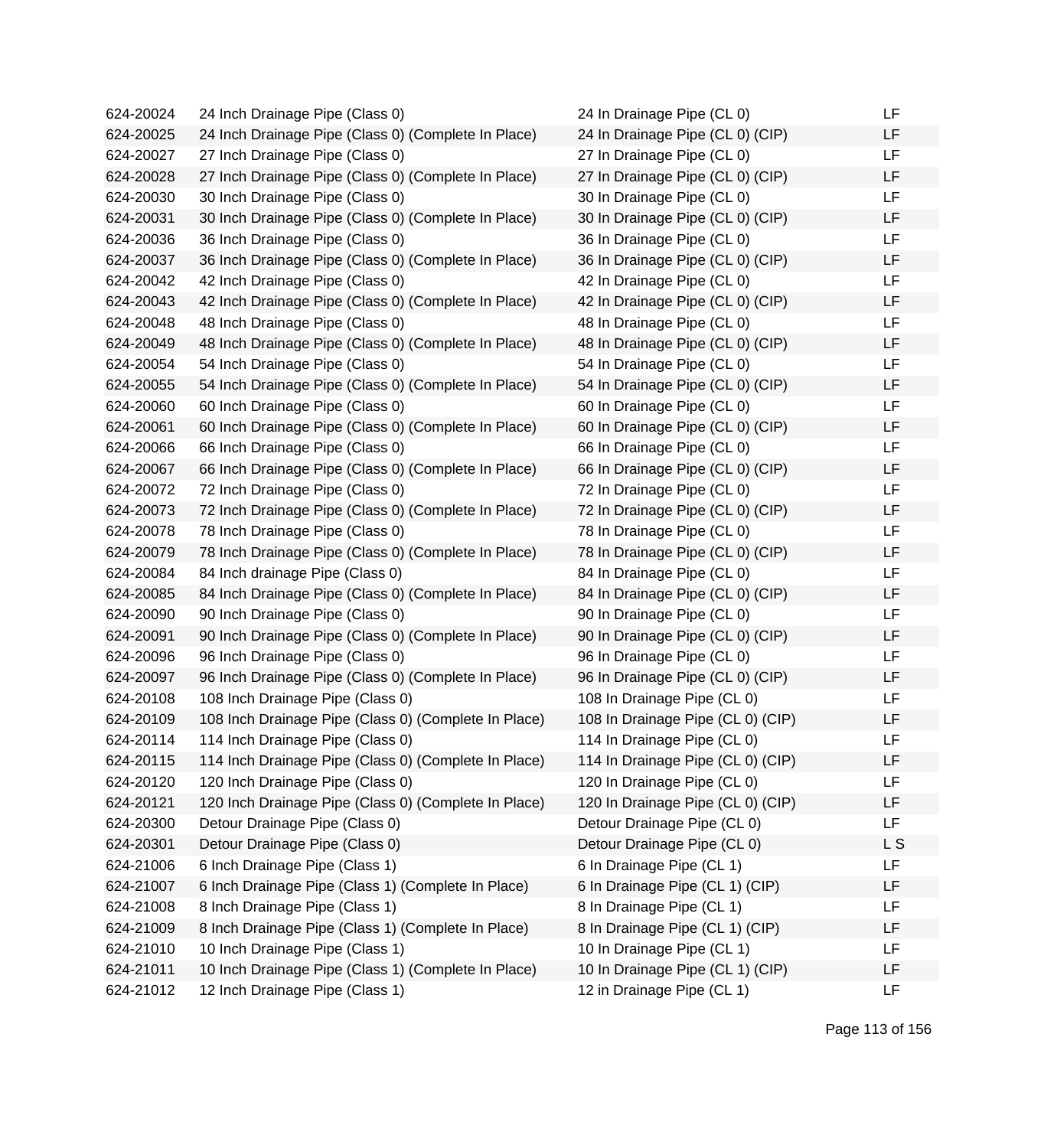624-21013 12 Inch Drainage Pipe (Class 1) (Complete In Place) 624-21015 15 Inch Drainage Pipe (Class 1) 624-21016 15 Inch Drainage Pipe (Class 1) (Complete In Place) 624-21018 18 Inch Drainage Pipe (Class 1) 624-21019 18 Inch Drainage Pipe (Class 1) (Complete In Place) 624-21021 21 Inch Drainage Pipe (Class 1) 624-21022 21 Inch Drainage Pipe (Class 1) (Complete In Place) 624-21024 24 Inch Drainage Pipe (Class 1) 624-21025 24 Inch Drainage Pipe (Class 1) (Complete In Place) 624-21027 27 Inch Drainage Pipe (Class 1) 624-21028 27 Inch Drainage Pipe (Class 1) (Complete In Place) 624-21030 30 Inch Drainage Pipe (Class 1) 624-21031 30 Inch Drainage Pipe (Class 1) (Complete In Place) 624-21036 36 Inch Drainage Pipe (Class 1) 624-21037 36 Inch Drainage Pipe (Class 1) (Complete In Place) 624-21042 42 Inch Drainage Pipe (Class 1) 624-21043 42 Inch Drainage Pipe (Class 1) (Complete In Place) 624-21048 48 Inch Drainage Pipe (Class 1) 624-21049 48 Inch Drainage Pipe (Class 1) (Complete In Place) 624-21054 54 Inch Drainage Pipe (Class 1) 624-21055 54 Inch Drainage Pipe (Class 1) (Complete In Place) 624-21060 60 Inch Drainage Pipe (Class 1) 624-21061 60 Inch Drainage Pipe (Class 1) (Complete In Place) 624-21066 66 Inch Drainage Pipe (Class 1) 624-21067 66 Inch Drainage Pipe (Class 1) (Complete In Place) 624-21072 72 Inch Drainage Pipe (Class 1) 624-21073 72 Inch Drainage Pipe (Class 1) (Complete In Place) 624-21078 78 Inch Drainage Pipe (Class 1) 624-21079 78 Inch Drainage Pipe (Class 1) (Complete In Place) 624-21084 84 Inch Drainage Pipe (Class 1) 624-21085 84 Inch Drainage Pipe (Class 1) (Complete In Place) 624-21090 90 Inch Drainage Pipe (Class 1) 624-21091 90 Inch Drainage Pipe (Class 1) (Complete In Place) 624-21096 96 Inch Drainage Pipe (Class 1) 624-21097 96 Inch Drainage Pipe (Class 1) (Complete In Place) 624-21108 108 Inch Drainage Pipe (Class 1) 624-21109 108 Inch Drainage Pipe (Class 1) (Complete In Place) 624-21114 114 Inch Drainage Pipe (Class 1) 624-21115 114 Inch Drainage Pipe (Class 1) (Complete In Place) 624-21120 120 Inch Drainage Pipe (Class 1) 624-21121 120 Inch Drainage Pipe (Class 1) (Complete In Place) 624-22006 6 Inch Drainage Pipe (Class 2) 624-22007 6 Inch Drainage Pipe (Class 2) (Complete In Place)

| 12 In Drainage Pipe (CL 1) (CIP)  | LF |
|-----------------------------------|----|
| 15 In Drainage Pipe (CL 1)        | LF |
| 15 In Drainage Pipe (CL 1) (CIP)  | LF |
| 18 In Drainage Pipe (CL 1)        | LF |
| 18 In Drainage Pipe (CL 1) (CIP)  | LF |
| 21 In Drainage Pipe (CL 1)        | LF |
| 21 In Drainage Pipe (CL 1) (CIP)  | LF |
| 24 In Drainage Pipe (CL 1)        | LF |
| 24 In Drainage Pipe (CL1) (CIP)   | LF |
| 27 In Drainage Pipe (CL 1)        | LF |
| 27 In Drainage Pipe (CL 1) (CIP)  | LF |
| 30 In Drainage Pipe (CL 1)        | LF |
| 30 In Drainage Pipe (CL 1) (CIP)  | LF |
| 36 In Drainage Pipe (CL 1)        | LF |
| 36 In Drainage Pipe (CL 1) (CIP)  | LF |
| 42 In Drainage Pipe (CL 1)        | LF |
| 42 In Drainage Pipe (CL 1) (CIP)  | LF |
| 48 In Drainage Pipe (CL 1)        | LF |
| 48 In Drainage Pipe (CL 1) (CIP)  | LF |
| 54 In Drainage Pipe (CL 1)        | LF |
| 54 In Drainage Pipe (CL 1) (CIP)  | LF |
| 60 In Drainage Pipe (CL 1)        | LF |
| 60 In Drainage Pipe (CL 1) (CIP)  | LF |
| 66 In Drainage Pipe (CL 1)        | LF |
| 66 In Drainage Pipe (CL 1) (CIP)  | LF |
| 72 In Drainage Pipe (CL 1)        | LF |
| 72 In Drainage Pipe (CL 1) (CIP)  | LF |
| 78 In Drainage Pipe (CL 1)        | LF |
| 78 In Drainage Pipe (CL 1) (CIP)  | LF |
| 84 In Drainage Pipe (CL 1)        | LF |
| 84 In Drainage Pipe (CL 1) (CIP)  | LF |
| 90 In Drainage Pipe (CL 1)        | ᄔ  |
| 90 In Drainage Pipe (CL 1) (CIP)  | LF |
| 96 In Drainage Pipe (CL 1)        | LF |
| 96 In Drainage Pipe (CL 1) (CIP)  | LF |
| 108 In Drainage Pipe (CL 1)       | LF |
| 108 In Drainage Pipe (CL 1) (CIP) | LF |
| 114 In Drainage Pipe (CL 1)       | LF |
| 114 In Drainage Pipe (CL 1) (CIP) | LF |
| 120 In Drainage Pipe (CL 1)       | LF |
| 120 In Drainage Pipe (CL 1) (CIP) | LF |
| 6 In Drainage Pipe (CL 2)         | LF |
| 6 In Drainage Pipe (CL 2) (CIP)   | LF |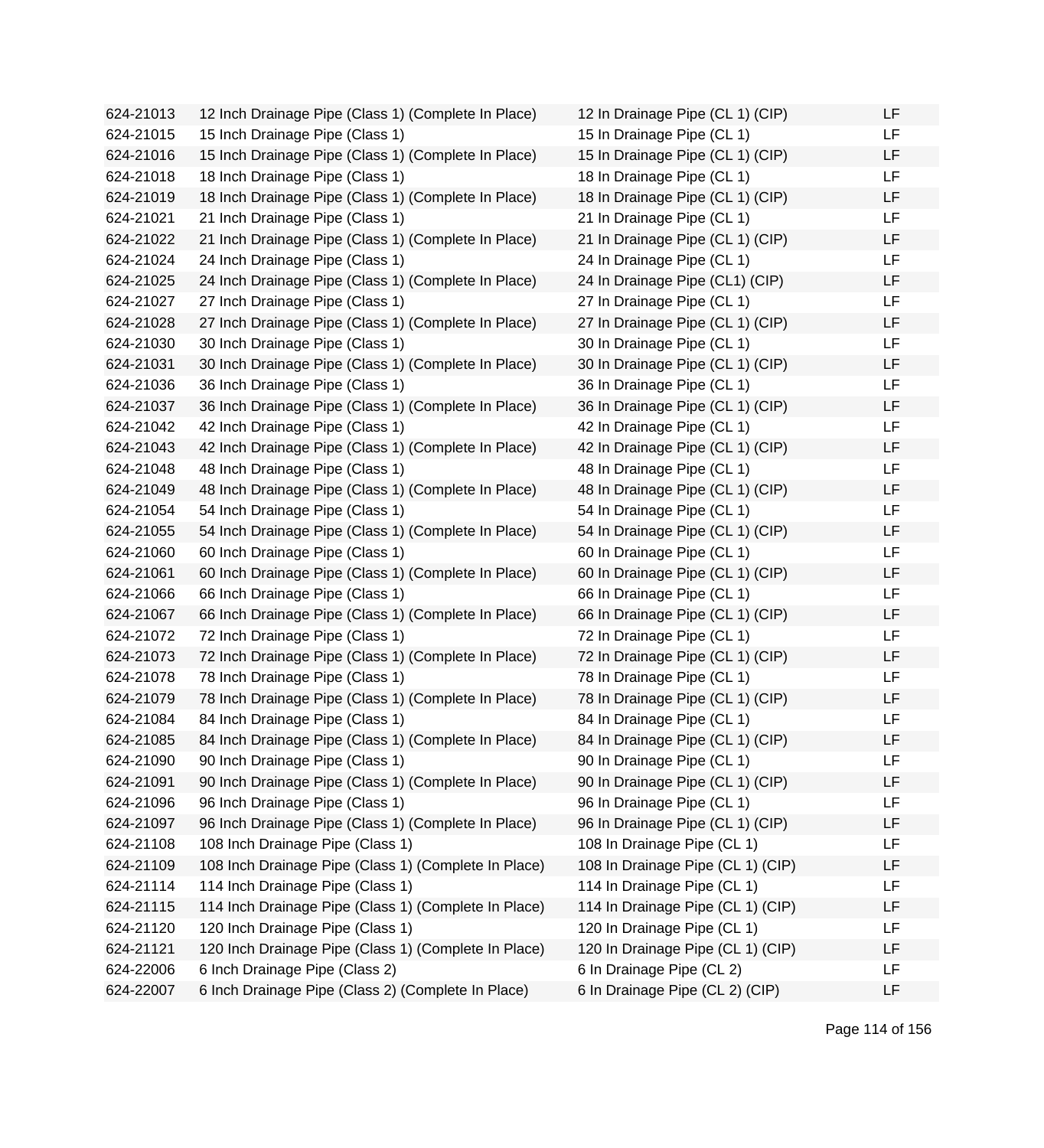| 624-22008 | 8 Inch Drainage Pipe (Class 2)                       | 8 In Drainage Pipe (CL 2)         | LF |
|-----------|------------------------------------------------------|-----------------------------------|----|
| 624-22009 | 8 Inch Drainage Pipe (Class 2) (Complete In Place)   | 8 In Drainage Pipe (CL 2) (CIP)   | LF |
| 624-22010 | 10 Inch Drainage Pipe (Class 2)                      | 10 In Drainage Pipe (CL 2)        | LF |
| 624-22011 | 10 Inch Drainage Pipe (Class 2) (Complete In Place)  | 10 In Drainage Pipe (CL 2) (CIP)  | LF |
| 624-22012 | 12 Inch Drainage Pipe (Class 2)                      | 12 In Drainage Pipe (CL 2)        | LF |
| 624-22013 | 12 Inch Drainage Pipe (Class 2) (Complete In Place)  | 12 In Drainage Pipe (CL 2) (CIP)  | LF |
| 624-22015 | 15 Inch Drainage Pipe (Class 2)                      | 15 In Drainage Pipe (CL 2)        | LF |
| 624-22016 | 15 Inch Drainage Pipe (Class 2) (Complete In Place)  | 15 In Drainage Pipe (CL 2) (CIP)  | LF |
| 624-22018 | 18 Inch Drainage Pipe (Class 2)                      | 18 In Drainage Pipe (CL 2)        | LF |
| 624-22019 | 18 Inch Drainage Pipe (Class 2) (Complete In Place)  | 18 In Drainage Pipe (CL 2) (CIP)  | LF |
| 624-22021 | 21 Inch Drainage Pipe (Class 2)                      | 21 In Drainage Pipe (CL 2)        | LF |
| 624-22022 | 21 Inch Drainage Pipe (Class 2) (Complete In Place)  | 21 In Drainage Pipe (CL 2) (CIP)  | LF |
| 624-22024 | 24 Inch Drainage Pipe (Class 2)                      | 24 In Drainage Pipe (CL 2)        | LF |
| 624-22025 | 24 Inch Drainage Pipe (Class 2) (Complete In Place)  | 24 In Drainage Pipe (CL 2) (CIP)  | LF |
| 624-22027 | 27 Inch Drainage Pipe (Class 2)                      | 27 In Drainage Pipe (CL 2)        | LF |
| 624-22028 | 27 Inch Drainage Pipe (Class 2) (Complete In Place)  | 27 In Drainage Pipe (CL 2) (CIP)  | LF |
| 624-22030 | 30 Inch Drainage Pipe (Class 2)                      | 30 In Drainage Pipe (CL 2)        | LF |
| 624-22031 | 30 Inch Drainage Pipe (Class 2) (Complete In Place)  | 30 In Drainage Pipe (CL 2) (CIP)  | LF |
| 624-22036 | 36 Inch Drainage Pipe (Class 2)                      | 36 In Drainage Pipe (CL 2)        | LF |
| 624-22037 | 36 Inch Drainage Pipe (Class 2) (Complete In Place)  | 36 In Drainage Pipe (CL 2) (CIP)  | LF |
| 624-22042 | 42 Inch Drainage Pipe (Class 2)                      | 42 In Drainage Pipe (CL 2)        | LF |
| 624-22043 | 42 Inch Drainage Pipe (Class 2) (Complete In Place)  | 42 In Drainage Pipe (CL 2) (CIP)  | LF |
| 624-22048 | 48 Inch Drainage Pipe (Class 2)                      | 48 In Drainage Pipe (CL 2)        | LF |
| 624-22049 | 48 Inch Drainage Pipe (Class 2) (Complete In Place)  | 48 In Drainage Pipe (CL 2) (CIP)  | LF |
| 624-22054 | 54 Inch Drainage Pipe (Class 2)                      | 54 In Drainage Pipe (CL 2)        | LF |
| 624-22055 | 54 Inch Drainage Pipe (Class 2) (Complete In Place)  | 54 In Drainage Pipe (CL 2) (CIP)  | LF |
| 624-22060 | 60 Inch Drainage Pipe (Class 2)                      | 60 In Drainage Pipe (CL 2)        | LF |
| 624-22061 | 60 Inch Drainage Pipe (Class 2) (Complete In Place)  | 60 In Drainage Pipe (CL 2) (CIP)  | LF |
| 624-22066 | 66 Inch Drainage Pipe (Class 2)                      | 66 In Drainage Pipe (CL 2)        | LF |
| 624-22067 | 66 Inch Drainage Pipe (Class 2) (Complete In Place)  | 66 In Drainage Pipe (CL 2) (CIP)  | LF |
| 624-22072 | 72 Inch Drainage Pipe (Class 2)                      | 72 In Drainage Pipe (CL 2)        | LF |
| 624-22073 | 72 Inch Drainage Pipe (Class 2) (Complete In Place)  | 72 In Drainage Pipe (CL 2) (CIP)  | LF |
| 624-22078 | 78 Inch Drainage Pipe (Class 2)                      | 78 In Drainage Pipe (CL 2)        | LF |
| 624-22079 | 78 Inch Drainage Pipe (Class 2) (Complete In Place)  | 78 In Drainage Pipe (CL 2) (CIP)  | LF |
| 624-22084 | 84 Inch Drainage Pipe (Class 2)                      | 84 In Drainage Pipe (CL 2)        | LF |
| 624-22085 | 84 Inch Drainage Pipe (Class 2) (Complete In Place)  | 84 In Drainage Pipe (CL 2) (CIP)  | LF |
| 624-22090 | 90 Inch Drainage Pipe (Class 2)                      | 90 In Drainage Pipe (CL2)         | LF |
| 624-22091 | 90 Inch Drainage Pipe (Class 2) (Complete In Place)  | 90 In Drainage Pipe (CL 2) (CIP)  | LF |
| 624-22096 | 96 Inch Drainage Pipe (Class 2)                      | 96 In Drainage Pipe (CL 2)        | LF |
| 624-22097 | 96 Inch Drainage Pipe (Class 2) (Complete In Place)  | 96 In Drainage Pipe (CL 2) (CIP)  | LF |
| 624-22108 | 108 Inch Drainage Pipe (Class 2)                     | 108 In Drainage Pipe (CL 2)       | LF |
| 624-22109 | 108 Inch Drainage Pipe (Class 2) (Complete In Place) | 108 In Drainage Pipe (CL 2) (CIP) | LF |
| 624-22114 | 114 Inch Drainage Pipe (Class 2)                     | 114 In Drainage Pipe (CL 2)       | LF |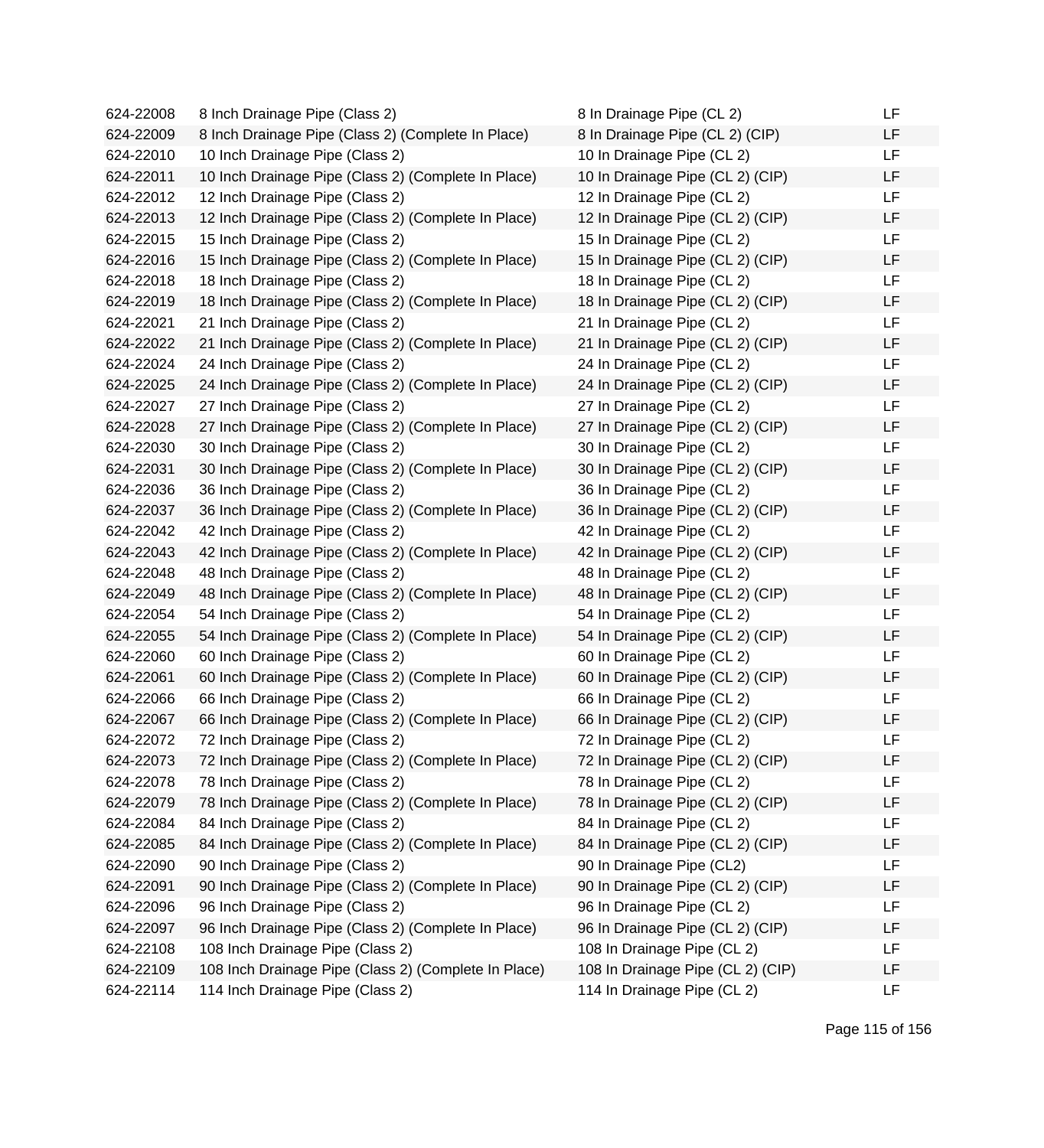| 624-22115 | 114 Inch Drainage Pipe (Class 2) (Complete In Place) | 114 In Drainage Pipe (CL 2) (CIP) | LF |
|-----------|------------------------------------------------------|-----------------------------------|----|
| 624-22120 | 120 Inch Drainage Pipe (Class 2)                     | 120 In Drainage Pipe (CL 2)       | LF |
| 624-22121 | 120 Inch Drainage Pipe (Class 2) (Complete In Place) | 120 In Drainage Pipe (CL 2) (CIP) | LF |
| 624-23006 | 6 Inch Drainage Pipe (Class 3)                       | 6 In Drainage Pipe (CL 3)         | LF |
| 624-23007 | 6 Inch Drainage Pipe (Class 3) (Complete In Place)   | 6 In Drainage Pipe (CL 3) (CIP)   | LF |
| 624-23008 | 8 Inch Drainage Pipe (Class 3)                       | 8 In Drainage Pipe (CL 3)         | LF |
| 624-23009 | 8 Inch Drainage Pipe (Class 3) (Complete In Place)   | 8 In Drainage Pipe (CL 3) (CIP)   | LF |
| 624-23010 | 10 Inch Drainage Pipe (Class 3)                      | 10 In Drainage Pipe (CL 3)        | LF |
| 624-23011 | 10 Inch Drainage Pipe (Class 3) (Complete In Place)  | 10 In Drainage Pipe (CL 3) (CIP)  | LF |
| 624-23012 | 12 Inch Drainage Pipe (Class 3)                      | 12 In Drainage Pipe (CL 3)        | LF |
| 624-23013 | 12 Inch Drainage Pipe (Class 3) (Complete In Place)  | 12 In Drainage Pipe (CL 3) (CIP)  | LF |
| 624-23015 | 15 Inch Drainage Pipe (Class 3)                      | 15 In Drainage Pipe (CL 3)        | LF |
| 624-23016 | 15 Inch Drainage Pipe (Class 3) (Complete In Place)  | 15 In Drainage Pipe (CL3) (CIP)   | LF |
| 624-23018 | 18 Inch Drainage Pipe (Class 3)                      | 18 In Drainage Pipe (CL 3)        | LF |
| 624-23019 | 18 Inch Drainage Pipe (Class 3) (Complete In Place)  | 18 In Drainage Pipe (CL 3) (CIP)  | LF |
| 624-23021 | 21 Inch Drainage Pipe (Class 3)                      | 21 In Drainage Pipe (CL 3)        | LF |
| 624-23022 | 21 Inch Drainage Pipe (Class 3) (Complete In Place)  | 21 In Drainage Pipe (CL 3) (CIP)  | LF |
| 624-23024 | 24 Inch Drainage Pipe (Class 3)                      | 24 In Drainage Pipe (CL 3)        | LF |
| 624-23025 | 24 Inch Drainage Pipe (Class 3) (Complete In Place)  | 24 In Drainage Pipe (CL 3) (CIP)  | LF |
| 624-23027 | 27 Inch Drainage Pipe (Class 3)                      | 27 In Drainage Pipe (CL 3)        | LF |
| 624-23028 | 27 Inch Drainage Pipe (Class 3) (Complete In Place)  | 27 In Drainage Pipe (CL 3) (CIP)  | LF |
| 624-23030 | 30 Inch Drainage Pipe (Class 3)                      | 30 In Drainage Pipe (CL 3)        | LF |
| 624-23031 | 30 Inch Drainage Pipe (Class 3) (Complete In Place)  | 30 In Drainage Pipe (CL 3) (CIP)  | LF |
| 624-23036 | 36 Inch Drainage Pipe (Class 3)                      | 36 In Drainage Pipe (CL 3)        | LF |
| 624-23037 | 36 Inch Drainage Pipe (Class 3) (Complete In Place)  | 36 In Drainage Pipe (CL 3) (CIP)  | LF |
| 624-23042 | 42 Inch Drainage Pipe (Class 3)                      | 42 In Drainage Pipe (CL 3)        | LF |
| 624-23043 | 42 Inch Drainage Pipe (Class 3) (Complete In Place)  | 42 In Drainage Pipe (CL 3) (CIP)  | LF |
| 624-23048 | 48 Inch Drainage Pipe (Class 3)                      | 48 In Drainage Pipe (CL 3)        | LF |
| 624-23049 | 48 Inch Drainage Pipe (Class 3) (Complete In Place)  | 48 In Drainage Pipe (CL 3) (CIP)  | LF |
| 624-23054 | 54 Inch Drainage Pipe (Class 3)                      | 54 In Drainage Pipe (CL 3)        | LF |
| 624-23055 | 54 Inch Drainage Pipe (Class 3) (Complete In Place)  | 54 In Drainage Pipe (CL 3) (CIP)  | LF |
| 624-23060 | 60 Inch Drainage Pipe (Class 3)                      | 60 In Drainage Pipe (CL 3)        | ᄔ  |
| 624-23061 | 60 Inch Drainage Pipe (Class 3) (Complete In Place)  | 60 In Drainage Pipe (CL 3) (CIP)  | LF |
| 624-23066 | 66 Inch Drainage Pipe (Class 3)                      | 66 In Drainage Pipe (CL 3)        | LF |
| 624-23067 | 66 Inch Drainage Pipe (Class 3) (Complete In Place)  | 66 In Drainage Pipe (CL 3) (CIP)  | LF |
| 624-23072 | 72 Inch Drainage Pipe (Class 3)                      | 72 In Drainage Pipe (CL 3)        | LF |
| 624-23073 | 72 Inch Drainage Pipe (Class 3) (Complete In Place)  | 72 In Drainage Pipe (CL 3) (CIP)  | LF |
| 624-23078 | 78 Inch Drainage Pipe (Class 3)                      | 78 In Drainage Pipe (CL 3)        | LF |
| 624-23079 | 78 Inch Drainage Pipe (Class 3) (Complete In Place)  | 78 In Drainage Pipe (CL 3) (CIP)  | LF |
| 624-23084 | 84 Inch Drainage Pipe (Class 3)                      | 84 In Drainage Pipe (CL 3)        | LF |
| 624-23085 | 84 Inch Drainage Pipe (Class 3) (Complete In Place)  | 84 In Drainage Pipe (CL 3) (CIP)  | LF |
| 624-23090 | 90 Inch Drainage Pipe (Class 3)                      | 90 In Drainage Pipe (CL 3)        | LF |
| 624-23091 | 90 Inch Drainage Pipe (Class 3) (Complete In Place)  | 90 In Drainage Pipe (CL 3) (CIP)  | LF |

| 114 In Drainage Pipe (CL 2) (CIP) | LF |
|-----------------------------------|----|
| 120 In Drainage Pipe (CL 2)       | LF |
| 120 In Drainage Pipe (CL 2) (CIP) | LF |
| 6 In Drainage Pipe (CL 3)         | LF |
| 6 In Drainage Pipe (CL 3) (CIP)   | LF |
| 8 In Drainage Pipe (CL 3)         | LF |
| 8 In Drainage Pipe (CL 3) (CIP)   | LF |
| 10 In Drainage Pipe (CL 3)        | LF |
| 10 In Drainage Pipe (CL 3) (CIP)  | LF |
| 12 In Drainage Pipe (CL 3)        | LF |
| 12 In Drainage Pipe (CL 3) (CIP)  | LF |
| 15 In Drainage Pipe (CL 3)        | LF |
| 15 In Drainage Pipe (CL3) (CIP)   | LF |
| 18 In Drainage Pipe (CL 3)        | LF |
| 18 In Drainage Pipe (CL 3) (CIP)  | LF |
| 21 In Drainage Pipe (CL 3)        | LF |
| 21 In Drainage Pipe (CL 3) (CIP)  | LF |
| 24 In Drainage Pipe (CL 3)        | LF |
| 24 In Drainage Pipe (CL 3) (CIP)  | LF |
| 27 In Drainage Pipe (CL 3)        | LF |
| 27 In Drainage Pipe (CL 3) (CIP)  | LF |
| 30 In Drainage Pipe (CL 3)        | LF |
| 30 In Drainage Pipe (CL 3) (CIP)  | LF |
| 36 In Drainage Pipe (CL 3)        | LF |
| 36 In Drainage Pipe (CL 3) (CIP)  | LF |
| 42 In Drainage Pipe (CL 3)        | LF |
| 42 In Drainage Pipe (CL 3) (CIP)  | LF |
| 48 In Drainage Pipe (CL 3)        | LF |
| 48 In Drainage Pipe (CL 3) (CIP)  | LF |
| 54 In Drainage Pipe (CL 3)        | LF |
| 54 In Drainage Pipe (CL 3) (CIP)  | LF |
| 60 In Drainage Pipe (CL 3)        | LF |
| 60 In Drainage Pipe (CL 3) (CIP)  | LF |
| 66 In Drainage Pipe (CL 3)        | LF |
| 66 In Drainage Pipe (CL 3) (CIP)  | LF |
| 72 In Drainage Pipe (CL 3)        | LF |
| 72 In Drainage Pipe (CL 3) (CIP)  | LF |
| 78 In Drainage Pipe (CL 3)        | LF |
| 78 In Drainage Pipe (CL 3) (CIP)  | LF |
| 84 In Drainage Pipe (CL 3)        | LF |
| 84 In Drainage Pipe (CL 3) (CIP)  | LF |
| 90 In Drainage Pipe (CL 3)        | LF |
| 90 In Drainage Pipe (CL 3) (CIP)  | LF |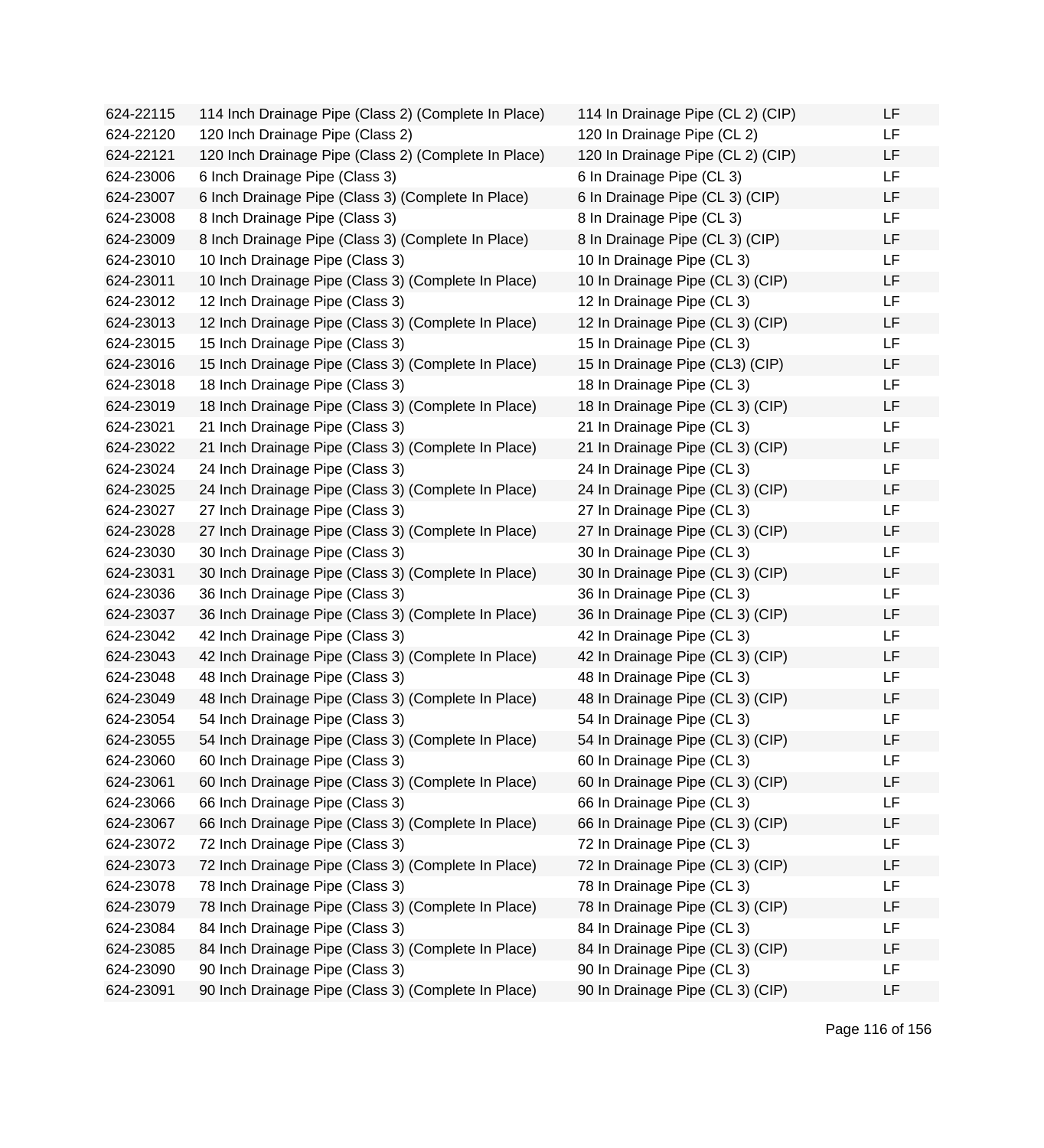| 624-23096 | 96 Inch Drainage Pipe (Class 3)                      | 96 In Drainage Pipe (CL 3)        | LF        |
|-----------|------------------------------------------------------|-----------------------------------|-----------|
| 624-23097 | 96 Inch Drainage Pipe (Class 3) (Complete In Place)  | 96 In Drainage Pipe (CL 3) (CIP)  | LF        |
| 624-23108 | 108 Inch Drainage Pipe (Class 3)                     | 108 In Drainage Pipe (CL 3)       | <b>LF</b> |
| 624-23109 | 108 Inch Drainage Pipe (Class 3) (Complete In Place) | 108 In Drainage Pipe (CL 3) (CIP) | <b>LF</b> |
| 624-23114 | 114 Inch Drainage Pipe (Class 3)                     | 114 In Drainage Pipe (CL 3)       | <b>LF</b> |
| 624-23115 | 114 Inch Drainage Pipe (Class 3) (Complete In Place) | 114 In Drainage Pipe (CL 3) (CIP) | LF        |
| 624-23120 | 120 Inch Drainage Pipe (Class 3)                     | 120 In Drainage Pipe (CL 3)       | LF        |
| 624-23121 | 120 Inch Drainage Pipe (Class 3) (Complete In Place) | 120 In Drainage Pipe (CL 3) (CIP) | LF        |
| 624-24006 | 6 Inch Drainage Pipe (Class 4)                       | 6 In Drainage Pipe (CL 4)         | <b>LF</b> |
| 624-24007 | 6 Inch Drainage Pipe (Class 4) (Complete In Place)   | 6 In Drainage Pipe (CL 4) (CIP)   | LF        |
| 624-24008 | 8 Inch Drainage Pipe (Class 4)                       | 8 In Drainage Pipe (CL 4)         | LF        |
| 624-24009 | 8 Inch Drainage Pipe (Class 4) (Complete In Place)   | 8 In Drainage Pipe (CL 4) (CIP)   | LF        |
| 624-24010 | 10 Inch Drainage Pipe (Class 4)                      | 10 In Drainage Pipe (CL 4)        | <b>LF</b> |
| 624-24011 | 10 Inch Drainage Pipe (Class 4) (Complete In Place)  | 10 In Drainage Pipe (CL 4) (CIP)  | <b>LF</b> |
| 624-24012 | 12 Inch Drainage Pipe (Class 4)                      | 12 In Drainage Pipe (CL 4)        | LF        |
| 624-24013 | 12 Inch Drainage Pipe (Class 4) (Complete In Place)  | 12 In Drainage Pipe (CL 4) (CIP)  | LF        |
| 624-24015 | 15 Inch Drainage Pipe (Class 4)                      | 15 In Drainage Pipe (CL 4)        | LF        |
| 624-24016 | 15 Inch Drainage Pipe (Class 4) (Complete In Place)  | 15 In Drainage Pipe (CL4) (CIP)   | LF        |
| 624-24018 | 18 Inch Drainage Pipe (Class 4)                      | 18 In Drainage Pipe (CL 4)        | <b>LF</b> |
| 624-24019 | 18 Inch Drainage Pipe (Class 4) (Complete In Place)  | 18 In Drainage Pipe (CL 4) (CIP)  | LF        |
| 624-24021 | 21 Inch Drainage Pipe (Class 4)                      | 21 In Drainage Pipe (CL 4)        | LF        |
| 624-24022 | 21 Inch Drainage Pipe (Class 4) (Complete In Place)  | 21 In Drainage Pipe (CL 4) (CIP)  | LF        |
| 624-24024 | 24 Inch Drainage Pipe (Class 4)                      | 24 In Drainage Pipe (CL 4)        | <b>LF</b> |
| 624-24025 | 24 Inch Drainage Pipe (Class 4) (Complete In Place)  | 24 In Drainage Pipe (CL 4) (CIP)  | <b>LF</b> |
| 624-24027 | 27 Inch Drainage Pipe (Class 4)                      | 27 In Drainage Pipe (CL 4)        | LF        |
| 624-24028 | 27 Inch Drainage Pipe (Class 4) (Complete In Place)  | 27 In Drainage Pipe (CL 4) (CIP)  | LF        |
| 624-24030 | 30 Inch Drainage Pipe (Class 4)                      | 30 In Drainage Pipe (CL 4)        | LF        |
| 624-24031 | 30 Inch Drainage Pipe (Class 4) (Complete In Place)  | 30 In Drainage Pipe (CL 4) (CIP)  | LF        |
| 624-24036 | 36 Inch Drainage Pipe (Class 4)                      | 36 In Drainage Pipe (CL 4)        | LF        |
| 624-24037 | 36 Inch Drainage Pipe (Class 4) (Complete In Place)  | 36 In Drainage Pipe (CL 4) (CIP)  | LF        |
| 624-24042 | 42 Inch Drainage Pipe (Class 4)                      | 42 In Drainage Pipe (CL 4)        | LF        |
| 624-24043 | 42 Inch Drainage Pipe (Class 4) (Complete In Place)  | 42 In Drainage Pipe (CL 4) (CIP)  | LF        |
| 624-24048 | 48 Inch Drainage Pipe (Class 4)                      | 48 In Drainage Pipe (CL 4)        | LF        |
| 624-24049 | 48 Inch Drainage Pipe (Class 4) (Complete In Place)  | 48 In Drainage Pipe (CL 4) (CIP)  | LF        |
| 624-24054 | 54 Inch Drainage Pipe (Class 4)                      | 54 In Drainage Pipe (CL 4)        | LF        |
| 624-24055 | 54 Inch Drainage Pipe (Class 4) (Complete In Place)  | 54 In Drainage Pipe (CL 4) (CIP)  | LF        |
| 624-24060 | 60 Inch Drainage Pipe (Class 4)                      | 60 In Drainage Pipe (CL 4)        | LF        |
| 624-24061 | 60 Inch Drainage Pipe (Class 4) (Complete In Place)  | 60 In Drainage Pipe (CL 4) (CIP)  | LF        |
| 624-24066 | 66 Inch Drainage Pipe (Class 4)                      | 66 In Drainage Pipe (CL 4)        | LF        |
| 624-24067 | 66 Inch Drainage Pipe (Class 4) (Complete In Place)  | 66 In Drainage Pipe (CL 4) (CIP)  | LF        |
| 624-24072 | 72 Inch Drainage Pipe (Class 4)                      | 72 In Drainage Pipe (CL 4)        | LF        |
| 624-24073 | 72 Inch Drainage Pipe (Class 4) (Complete In Place)  | 72 In Drainage Pipe (CL 4) (CIP)  | LF        |
| 624-24078 | 78 Inch Drainage Pipe (Class 4)                      | 78 in Drainage Pipe (CL 4)        | LF        |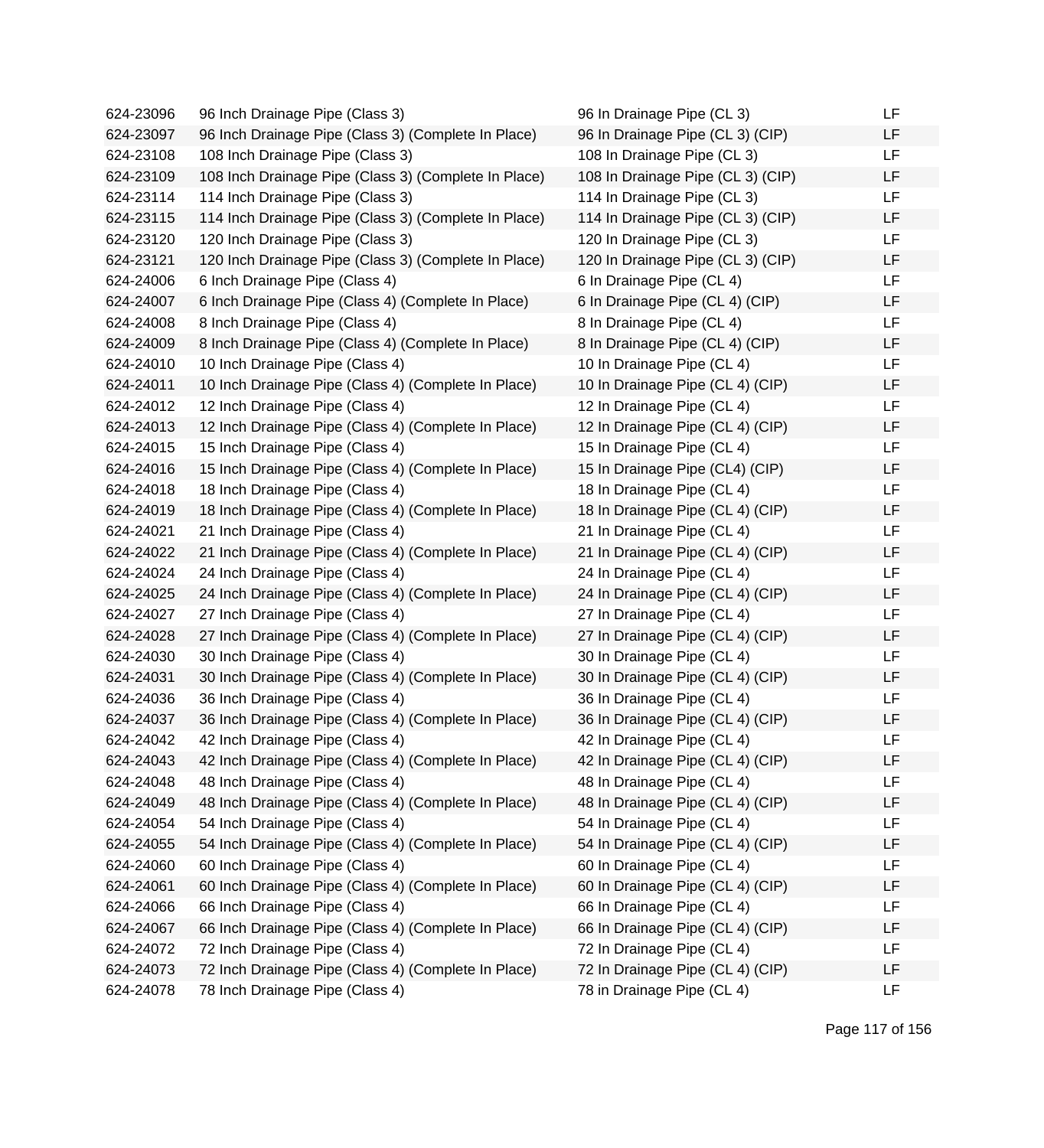624-24079 78 Inch Drainage Pipe (Class 4) (Complete In Place) 624-24084 84 Inch Drainage Pipe (Class 4) 624-24085 84 Inch Drainage Pipe (Class 4) (Complete In Place) 624-24090 90 Inch Drainage Pipe (Class 4) 624-24091 90 Inch Drainage Pipe (Class 4) (Complete In Place)  $624-24096$  96 Inch Drainage Pipe (Class 4) 624-24097 96 Inch Drainage Pipe (Class 4) (Complete In Place) 624-24108 108 Inch Drainage Pipe (Class 4) 624-24109 108 Inch Drainage Pipe (Class 4) (Complete In Place) 624-24114 114 Inch Drainage Pipe (Class 4) 624-24115 114 Inch Drainage Pipe (Class 4) (Complete In Place) 624-24120 120 Inch Drainage Pipe (Class 4) 624-24121 120 Inch Drainage Pipe (Class 4) (Complete In Place) 624-25006 6 Inch Drainage Pipe (Class 5) 624-25007 6 Inch Drainage Pipe (Class 5) (Complete In Place) 624-25008 8 Inch Drainage Pipe (Class 5) 624-25009 8 Inch Drainage Pipe (Class 5) (Complete In Place) 624-25010 10 Inch Drainage Pipe (Class 5) 624-25011 10 Inch Drainage Pipe (Class 5) (Complete In Place) 624-25012 12 Inch Drainage Pipe (Class 5) 624-25013 12 Inch Drainage Pipe (Class 5) (Complete In Place) 624-25015 15 Inch Drainage Pipe (Class 5) 624-25016 15 Inch Drainage Pipe (Class 5) (Complete In Place) 624-25018 18 Inch Drainage Pipe (Class 5) 624-25019 18 Inch Drainage Pipe (Class 5) (Complete In Place) 624-25021 21 Inch Drainage Pipe (Class 5) 624-25022 21 Inch Drainage Pipe (Class 5) (Complete In Place) 624-25024 24 Inch Drainage Pipe (Class 5) 624-25025 24 Inch Drainage Pipe (Class 5) (Complete In Place) 624-25027 27 Inch Drainage Pipe (Class 5) 624-25028 27 Inch Drainage Pipe (Class 5) (Complete In Place) 624-25030 30 Inch Drainage Pipe (Class 5) 624-25031 30 Inch Drainage Pipe (Class 5) (Complete In Place) 624-25036 36 Inch Drainage Pipe (Class 5) 624-25037 36 Inch Drainage Pipe (Class 5) (Complete In Place) 624-25042 42 Inch Drainage Pipe (Class 5) 624-25043 42 Inch Drainage Pipe (Class 5) (Complete In Place) 624-25048 48 Inch Drainage Pipe (Class 5) 624-25049 48 Inch Drainage Pipe (Class 5) (Complete In Place) 624-25054 54 Inch Drainage Pipe (Class 5) 624-25055 54 Inch Drainage Pipe (Class 5) (Complete In Place) 624-25060 60 Inch Drainage Pipe (Class 5) 624-25061 60 Inch Drainage Pipe (Class 5) (Complete In Place)

| 78 In Drainage Pipe (CL 4) (CIP)  | LF |
|-----------------------------------|----|
| 84 In Drainage Pipe (CL 4)        | LF |
| 84 In Drainage Pipe (CL 4) (CIP)  | LF |
| 90 In Drainage Pipe (CL 4)        | LF |
| 90 In Drainage Pipe (CL 4) (CIP)  | LF |
| 96 In Drainage Pipe (CL 4)        | LF |
| 96 In Drainage Pipe (CL 4) (CIP)  | LF |
| 108 In Drainage Pipe (CL 4)       | LF |
| 108 In Drainage Pipe (CL 4) (CIP) | LF |
| 114 In Drainage Pipe (CL 4)       | LF |
| 114 In Drainage Pipe (CL 4) (CIP) | LF |
| 120 In Drainage Pipe (CL 4)       | LF |
| 120 In Drainage Pipe (CL 4) (CIP) | LF |
| 6 In Drainage Pipe (CL 5)         | LF |
| 6 In Drainage Pipe (CL 5) (CIP)   | LF |
| 8 In Drainage Pipe (CL 5)         | LF |
| 8 In Drainage Pipe (CL 5) (CIP)   | LF |
| 10 In Drainage pipe (CL 5)        | LF |
| 10 In Drainage Pipe (CL 5) (CIP)  | LF |
| 12 In Drainage Pipe (CL 5)        | LF |
| 12 In Drainage Pipe (CL 5) (CIP)  | LF |
| 15 In Drainage Pipe (CL 5)        | LF |
| 15 In Drainage Pipe (CL 5) (CIP)  | LF |
| 18 In Drainage Pipe (CL 5)        | LF |
| 18 In Drainage Pipe (CL 5) (CIP)  | LF |
| 21 In Drainage Pipe (CL 5)        | LF |
| 21 In Drainage Pipe (CL 5) (CIP)  | LF |
| 24 In Drainage Pipe (CL 5)        | LF |
| 24 In Drainage Pipe (CL 5) (CIP)  | LF |
| 27 In Drainage Pipe (CL 5)        | LF |
| 27 In Drainage Pipe (CL 5) (CIP)  | LF |
| 30 In Drainage Pipe (CL 5)        | LF |
| 30 In Drainage Pipe (CL 5) (CIP)  | LF |
| 36 In Drainage Pipe (CL 5)        | LF |
| 36 In Drainage Pipe (CL 5) (CIP)  | LF |
| 42 In Drainage Pipe (CL 5)        | LF |
| 42 In Drainage Pipe (CL 5) (CIP)  | LF |
| 48 In Drainage Pipe (CL 5)        | LF |
| 48 In Drainage Pipe (CL 5) (CIP)  | LF |
| 54 In Drainage Pipe (CL 5)        | LF |
| 54 In Drainage Pipe (CL 5) (CIP)  | LF |
| 60 In Drainage Pipe (CL 5)        | LF |
| 60 In Drainage Pipe (CL 5) (CIP)  | LF |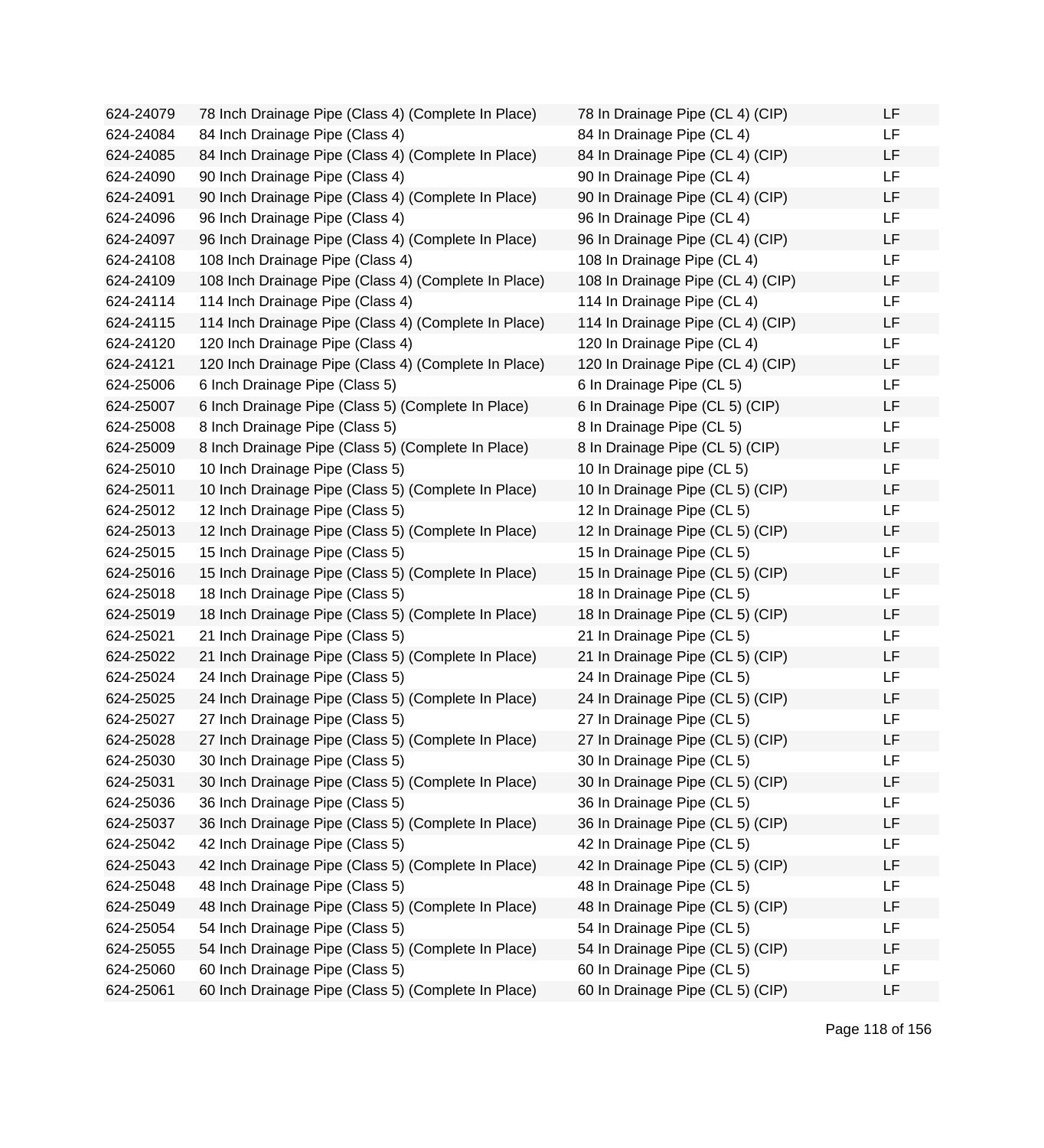| 624-25066 | 66 Inch Drainage Pipe (Class 5)                      | 66 In Drainage Pipe (CL 5)        | LF        |
|-----------|------------------------------------------------------|-----------------------------------|-----------|
| 624-25067 | 66 Inch Drainage Pipe (Class 5) (Complete In Place)  | 66 In Drainage Pipe (CL 5) (CIP)  | LF        |
| 624-25072 | 72 Inch Drainage Pipe (Class 5)                      | 72 In Drainage Pipe (CL 5)        | <b>LF</b> |
| 624-25073 | 72 Inch Drainage Pipe (Class 5) (Complete In Place)  | 72 In Drainage Pipe (CL 5) (CIP)  | <b>LF</b> |
| 624-25078 | 78 Inch Drainage Pipe (Class 5)                      | 78 In Drainage Pipe (CL 5)        | LF        |
| 624-25079 | 78 Inch Drainage Pipe (Class 5) (Complete In Place)  | 78 In Drainage Pipe (CL 5) (CIP)  | LF        |
| 624-25084 | 84 Inch Drainage Pipe (Class 5)                      | 84 In Drainage Pipe (CL 5)        | LF        |
| 624-25085 | 84 Inch Drainage Pipe (Class 5) (Complete In Place)  | 84 In Drainage Pipe (CL 5) (CIP)  | LF        |
| 624-25090 | 90 Inch Drainage Pipe (Class 5)                      | 90 In Drainage Pipe (CL 5)        | <b>LF</b> |
| 624-25091 | 90 Inch Drainage Pipe (Class 5) (Complete In Place)  | 90 In Drainage Pipe (CL 5) (CIP)  | LF        |
| 624-25096 | 96 Inch Drainage Pipe (Class 5)                      | 96 In Drainage Pipe (CL 5)        | LF        |
| 624-25097 | 96 Inch Drainage Pipe (Class 5) (Complete In Place)  | 96 In Drainage Pipe (CL 5) (CIP)  | LF        |
| 624-25108 | 108 Inch Drainage Pipe (Class 5)                     | 108 In Drainage Pipe (CL 5)       | <b>LF</b> |
| 624-25109 | 108 Inch Drainage Pipe (Class 5) (Complete In Place) | 108 In Drainage Pipe (CL 5) (CIP) | LF        |
| 624-25114 | 114 Inch Drainage Pipe (Class 5)                     | 114 In Drainage Pipe (CL 5)       | LF        |
| 624-25115 | 114 Inch Drainage Pipe (Class 5) (Complete In Place) | 114 In Drainage Pipe (CL 5) (CIP) | LF        |
| 624-25120 | 120 Inch Drainage Pipe (Class 5)                     | 120 In Drainage Pipe (CL 5)       | LF        |
| 624-25121 | 120 Inch Drainage Pipe (Class 5) (Complete In Place) | 120 In Drainage Pipe (CL 5) (CIP) | LF        |
| 624-26006 | 6 Inch Drainage Pipe (Class 6)                       | 6 In Drainage Pipe (CL 6)         | <b>LF</b> |
| 624-26007 | 6 Inch Drainage Pipe (Class 6) (Complete In Place)   | 6 In Drainage Pipe (CL 6) (CIP)   | LF        |
| 624-26008 | 8 Inch Drainage Pipe (Class 6)                       | 8 In Drainage Pipe (CL 6)         | LF        |
| 624-26009 | 8 Inch Drainage Pipe (Class 6) (Complete In Place)   | 8 In Drainage Pipe (CL 6) (CIP)   | LF        |
| 624-26010 | 10 Inch Drainage Pipe (Class 6)                      | 10 In Drainage Pipe (CL 6)        | <b>LF</b> |
| 624-26011 | 10 Inch Drainage Pipe (Class 6) (Complete In Place)  | 10 In Drainage Pipe (CL 6) (CIP)  | <b>LF</b> |
| 624-26012 | 12 Inch Drainage Pipe (Class 6)                      | 12 In Drainage Pipe (CL 6)        | LF        |
| 624-26013 | 12 Inch Drainage Pipe (Class 6) (Complete In Place)  | 12 In Drainage Pipe (CL 6) (CIP)  | LF        |
| 624-26015 | 15 Inch Drainage Pipe (Class 6)                      | 15 In Drainage Pipe (CL 6)        | LF        |
| 624-26016 | 15 Inch Drainage Pipe (Class 6) (Complete In Place)  | 15 In Drainage Pipe (CL 6) (CIP)  | LF        |
| 624-26018 | 18 Inch Drainage Pipe (Class 6)                      | 18 In Drainage Pipe (CL 6)        | <b>LF</b> |
| 624-26019 | 18 Inch Drainage Pipe (Class 6) (Complete In Place)  | 18 In Drainage Pipe (CL 6) (CIP)  | LF        |
| 624-26021 | 21 Inch Drainage Pipe (Class 6)                      | 21 In Drainage Pipe (CL 6)        | LF        |
| 624-26022 | 21 Inch Drainage Pipe (Class 6) (Complete In Place)  | 21 In Drainage Pipe (CL 6) (CIP)  | LF        |
| 624-26024 | 24 Inch Drainage Pipe (Class 6)                      | 24 In Drainage Pipe (CL 6)        | LF        |
| 624-26025 | 24 Inch Drainage Pipe (Class 6) (Complete In Place)  | 24 In Drainage Pipe (CL 6) (CIP)  | LF        |
| 624-26027 | 27 Inch Drainage Pipe (Class 6)                      | 27 In Drainage Pipe (CL 6)        | LF        |
| 624-26028 | 27 Inch Drainage Pipe (Class 6) (Complete In Place)  | 27 In Drainage Pipe (CL 6) (CIP)  | LF        |
| 624-26030 | 30 Inch Drainage Pipe (Class 6)                      | 30 In Drainage Pipe (CL 6)        | LF        |
| 624-26031 | 30 Inch Drainage Pipe (Class 6) (Complete In Place)  | 30 In Drainage Pipe (CL 6) (CIP)  | LF        |
| 624-26036 | 36 Inch Drainage Pipe (Class 6)                      | 36 In Drainage Pipe (CL 6)        | LF        |
| 624-26037 | 36 Inch Drainage Pipe (Class 6) (Complete In Place)  | 36 In Drainage Pipe (CL 6) (CIP)  | LF        |
| 624-26042 | 42 Inch Drainage Pipe (Class 6)                      | 42 In Drainage Pipe (CL 6)        | LF        |
| 624-26043 | 42 Inch Drainage Pipe (Class 6) (Complete In Place)  | 42 In Drainage Pipe (CL 6) (CIP)  | LF        |
| 624-26048 | 48 Inch Drainage Pipe (Class 6)                      | 48 In Drainage Pipe (CL 6)        | LF        |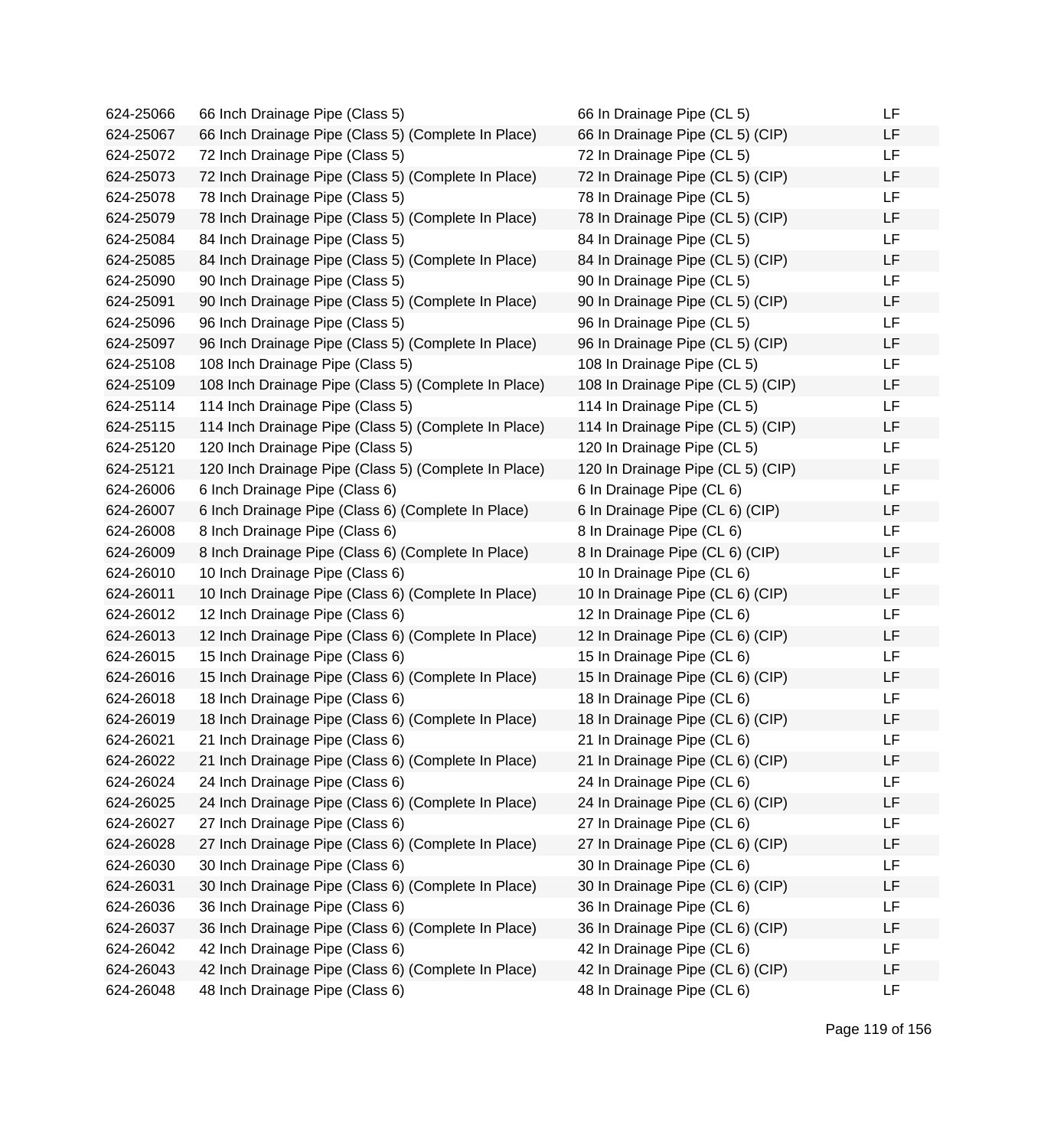| 624-26049 | 48 Inch Drainage Pipe (Class 6) (Complete In Place)  | 48 In Drainage Pipe (CL 6) (CIP)  | LF |
|-----------|------------------------------------------------------|-----------------------------------|----|
| 624-26054 | 54 Inch Drainage Pipe (Class 6)                      | 54 In Drainage Pipe (CL 6)        | LF |
| 624-26055 | 54 Inch Drainage Pipe (Class 6) (Complete In Place)  | 54 In Drainage Pipe (CL 6) (CIP)  | LF |
| 624-26060 | 60 Inch Drainage Pipe (Class 6)                      | 60 In Drainage Pipe (CL 6)        | LF |
| 624-26061 | 60 Inch Drainage Pipe (Class 6) (Complete In Place)  | 60 In Drainage Pipe (CL 6) (CIP)  | LF |
| 624-26066 | 66 Inch Drainage Pipe (Class 6)                      | 66 In Drainage Pipe (CL 6)        | LF |
| 624-26067 | 66 Inch Drainage Pipe (Class 6) (Complete In Place)  | 66 In Drainage Pipe (CL 6) (CIP)  | LF |
| 624-26072 | 72 Inch Drainage Pipe (Class 6)                      | 72 In Drainage Pipe (CL 6)        | LF |
| 624-26073 | 72 Inch Drainage Pipe (Class 6) (Complete In Place)  | 72 In Drainage Pipe (CL 6) (CIP)  | LF |
| 624-26078 | 78 Inch Drainage Pipe (Class 6)                      | 78 In Drainage Pipe (CL 6)        | LF |
| 624-26079 | 78 Inch Drainage Pipe (Class 6) (Complete In Place)  | 78 In Drainage Pipe (CL 6) (CIP)  | LF |
| 624-26084 | 84 Inch Drainage Pipe (Class 6)                      | 84 In Drainage Pipe (CL 6)        | LF |
| 624-26085 | 84 Inch Drainage Pipe (Class 6) (Complete In Place)  | 84 In Drainage Pipe (CL 6) (CIP)  | LF |
| 624-26090 | 90 Inch Drainage Pipe (Class 6)                      | 90 In Drainage Pipe (CL 6)        | LF |
| 624-26091 | 90 Inch Drainage Pipe (Class 6) (Complete In Place)  | 90 In Drainage Pipe (CL 6) (CIP)  | LF |
| 624-26096 | 96 Inch Drainage Pipe (Class 6)                      | 96 In Drainage Pipe (CL 6)        | LF |
| 624-26097 | 96 Inch Drainage Pipe (Class 6) (Complete In Place)  | 96 In Drainage Pipe (CL 6) (CIP)  | LF |
| 624-26108 | 108 Inch Drainage Pipe (Class 6)                     | 108 In Drainage Pipe (CL 6)       | LF |
| 624-26109 | 108 Inch Drainage Pipe (Class 6) (Complete In Place) | 108 In Drainage Pipe (CL 6) (CIP) | LF |
| 624-26114 | 114 Inch Drainage Pipe (Class 6)                     | 114 In Drainage Pipe (CL 6)       | LF |
| 624-26115 | 114 Inch Drainage Pipe (Class 6) (Complete In Place) | 114 In Drainage Pipe (CL 6) (CIP) | LF |
| 624-26120 | 120 Inch Drainage Pipe (Class 6)                     | 120 In Drainage Pipe (CL 6)       | LF |
| 624-26121 | 120 Inch Drainage Pipe (Class 6) (Complete In Place) | 120 In Drainage Pipe (CL 6) (CIP) | LF |
| 624-27006 | 6 Inch Drainage Pipe (Class 7)                       | 6 In Drainage Pipe (CL 7)         | LF |
| 624-27007 | 6 Inch Drainage Pipe (Class 7) (Complete In Place)   | 6 In Drainage Pipe (CL 7) (CIP)   | LF |
| 624-27008 | 8 Inch Drainage Pipe (Class 7)                       | 8 In Drainage Pipe (CL 7)         | LF |
| 624-27009 | 8 Inch Drainage Pipe (Class 7) (Complete In Place)   | 8 In Drainage Pipe (CL 7) (CIP)   | LF |
| 624-27010 | 10 Inch Drainage Pipe (Class 7)                      | 10 In Drainage Pipe (CL 7)        | LF |
| 624-27011 | 10 Inch Drainage Pipe (Class 7) (Complete In Place)  | 10 In Drainage Pipe (CL 7) (CIP)  | LF |
| 624-27012 | 12 Inch Drainage Pipe (Class 7)                      | 12 In Drainage Pipe (CL 7)        | LF |
| 624-27013 | 12 Inch Drainage Pipe (Class 7) (Complete In Place)  | 12 In Drainage Pipe (CL 7) (CIP)  | LF |
| 624-27015 | 15 Inch Drainage Pipe (Class 7)                      | 15 In Drainage Pipe (CL 7)        | LF |
| 624-27016 | 15 Inch Drainage Pipe (Class 7) (Complete In Place)  | 15 In Drainage Pipe (CL 7) (CIP)  | LF |
| 624-27018 | 18 Inch Drainage Pipe (Class 7)                      | 18 In Drainage Pipe (CL 7)        | LF |
| 624-27019 | 18 Inch Drainage Pipe (Class 7) (Complete In Place)  | 18 In Drainage Pipe (CL 7) (CIP)  | LF |
| 624-27021 | 21 Inch Drainage Pipe (Class 7)                      | 21 In Drainage Pipe (CL 7)        | LF |
| 624-27022 | 21 Inch Drainage Pipe (Class 7) (Complete In Place)  | 21 In Drainage Pipe (CL 7) (CIP)  | LF |
| 624-27024 | 24 Inch Drainage Pipe (Class 7)                      | 24 In Drainage Pipe (CL 7)        | LF |
| 624-27025 | 24 Inch Drainage Pipe (Class 7) (Complete In Place)  | 24 In Drainage Pipe (CL 7) (CIP)  | LF |
| 624-27027 | 27 Inch Drainage Pipe (Class 7)                      | 27 In Drainage Pipe (CL 7)        | LF |
| 624-27028 | 27 Inch Drainage Pipe (Class 7) (Complete In Place)  | 27 In Drainage Pipe (CL 7) (CIP)  | LF |
| 624-27030 | 30 Inch Drainage Pipe (Class 7)                      | 30 In Drainage Pipe (CL 7)        | LF |
| 624-27031 | 30 Inch Drainage Pipe (Class 7) (Complete In Place)  | 30 In Drainage Pipe (CL 7) (CIP)  | LF |
|           |                                                      |                                   |    |

| 48 In Drainage Pipe (CL 6) (CIP)  | LF |
|-----------------------------------|----|
| 54 In Drainage Pipe (CL 6)        | LF |
| 54 In Drainage Pipe (CL 6) (CIP)  | LF |
| 60 In Drainage Pipe (CL 6)        | LF |
| 60 In Drainage Pipe (CL 6) (CIP)  | LF |
| 66 In Drainage Pipe (CL 6)        | LF |
| 66 In Drainage Pipe (CL 6) (CIP)  | LF |
| 72 In Drainage Pipe (CL 6)        | LF |
| 72 In Drainage Pipe (CL 6) (CIP)  | LF |
| 78 In Drainage Pipe (CL 6)        | LF |
| 78 In Drainage Pipe (CL 6) (CIP)  | LF |
| 84 In Drainage Pipe (CL 6)        | LF |
| 84 In Drainage Pipe (CL 6) (CIP)  | LF |
| 90 In Drainage Pipe (CL 6)        | LF |
| 90 In Drainage Pipe (CL 6) (CIP)  | LF |
| 96 In Drainage Pipe (CL 6)        | LF |
| 96 In Drainage Pipe (CL 6) (CIP)  | LF |
| 108 In Drainage Pipe (CL 6)       | LF |
| 108 In Drainage Pipe (CL 6) (CIP) | LF |
| 114 In Drainage Pipe (CL 6)       | LF |
| 114 In Drainage Pipe (CL 6) (CIP) | LF |
| 120 In Drainage Pipe (CL 6)       | LF |
| 120 In Drainage Pipe (CL 6) (CIP) | LF |
| 6 In Drainage Pipe (CL 7)         | LF |
| 6 In Drainage Pipe (CL 7) (CIP)   | LF |
| 8 In Drainage Pipe (CL 7)         | LF |
| 8 In Drainage Pipe (CL 7) (CIP)   | LF |
| 10 In Drainage Pipe (CL 7)        | LF |
| 10 In Drainage Pipe (CL 7) (CIP)  | LF |
| 12 In Drainage Pipe (CL 7)        | LF |
| 12 In Drainage Pipe (CL 7) (CIP)  | LF |
| 15 In Drainage Pipe (CL 7)        | LF |
| 15 In Drainage Pipe (CL 7) (CIP)  | LF |
| 18 In Drainage Pipe (CL 7)        | LF |
| 18 In Drainage Pipe (CL 7) (CIP)  | LF |
| 21 In Drainage Pipe (CL 7)        | LF |
| 21 In Drainage Pipe (CL 7) (CIP)  | LF |
| 24 In Drainage Pipe (CL 7)        | LF |
| 24 In Drainage Pipe (CL 7) (CIP)  | LF |
| 27 In Drainage Pipe (CL 7)        | LF |
| 27 In Drainage Pipe (CL 7) (CIP)  | LF |
| 30 In Drainage Pipe (CL 7)        | LF |
| 30 In Drainage Pipe (CL 7) (CIP)  | LF |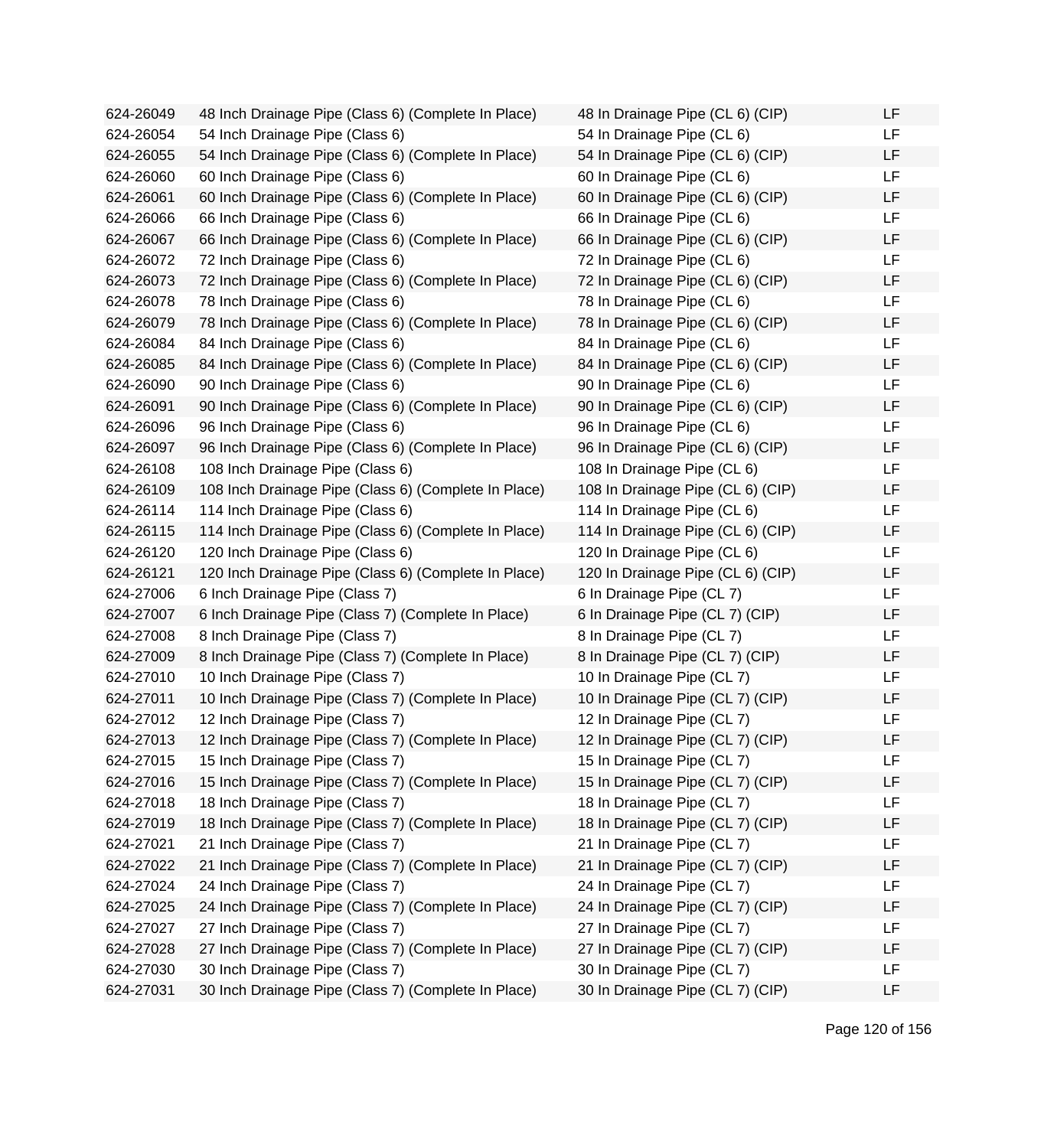| 624-27036 | 36 Inch Drainage Pipe (Class 7)                      | 36 In Drainage Pipe (CL 7)        | LF |
|-----------|------------------------------------------------------|-----------------------------------|----|
| 624-27037 | 36 Inch Drainage Pipe (Class 7) (Complete In Place)  | 36 In Drainage Pipe (CL 7) (CIP)  | LF |
| 624-27042 | 42 Inch Drainage Pipe (Class 7)                      | 42 In Drainage Pipe (CL 7)        | LF |
| 624-27043 | 42 Inch Drainage Pipe (Class 7) (Complete In Place)  | 42 In Drainage Pipe (CL 7) (CIP)  | LF |
| 624-27048 | 48 Inch Drainage Pipe (Class 7)                      | 48 In Drainage Pipe (CL 7)        | LF |
| 624-27049 | 48 Inch Drainage Pipe (Class 7) (Complete In Place)  | 48 In Drainage Pipe (CL 7) (CIP)  | LF |
| 624-27054 | 54 Inch Drainage Pipe (Class 7)                      | 54 In Drainage Pipe (CL 7)        | LF |
| 624-27055 | 54 Inch Drainage Pipe (Class 7) (Complete In Place)  | 54 In Drainage Pipe (CL 7) (CIP)  | LF |
| 624-27060 | 60 Inch Drainage Pipe (Class 7)                      | 60 In Drainage Pipe (CL 7)        | LF |
| 624-27061 | 60 Inch Drainage Pipe (Class 7) (Complete In Place)  | 60 In Drainage Pipe (CL 7) (CIP)  | LF |
| 624-27066 | 66 Inch Drainage Pipe (Class 7)                      | 66 In Drainage Pipe (CL 7)        | LF |
| 624-27067 | 66 Inch Drainage Pipe (Class 7) (Complete In Place)  | 66 In Drainage Pipe (CL 7) (CIP)  | LF |
| 624-27072 | 72 Inch Drainage Pipe (Class 7)                      | 72 In Drainage Pipe (CL 7)        | LF |
| 624-27073 | 72 Inch Drainage Pipe (Class 7) (Complete In Place)  | 72 In Drainage Pipe (CL 7) (CIP)  | LF |
| 624-27078 | 78 Inch Drainage Pipe (Class 7)                      | 78 In Drainage Pipe (CL 7)        | LF |
| 624-27079 | 78 Inch Drainage Pipe (Class 7) (Complete In Place)  | 78 In Drainage Pipe (CL 7) (CIP)  | LF |
| 624-27084 | 84 Inch Drainage Pipe (Class 7)                      | 84 In Drainage Pipe (CL 7)        | LF |
| 624-27085 | 84 Inch Drainage Pipe (Class 7) (Complete In Place)  | 84 In Drainage Pipe (CL 7) (CIP)  | LF |
| 624-27090 | 90 Inch Drainage Pipe (Class 7)                      | 90 In Drainage Pipe (CL 7)        | LF |
| 624-27091 | 90 Inch Drainage Pipe (Class 7) (Complete In Place)  | 90 In Drainage Pipe (CL 7) (CIP)  | LF |
| 624-27096 | 96 Inch Drainage Pipe (Class 7)                      | 96 In Drainage Pipe (CL 7)        | LF |
| 624-27097 | 96 Inch Drainage Pipe (Class 7) (Complete In Place)  | 96 In Drainage Pipe (CL 7) (CIP)  | LF |
| 624-27108 | 108 Inch Drainage Pipe (Class 7)                     | 108 In Drainage Pipe (CL 7)       | LF |
| 624-27109 | 108 Inch Drainage Pipe (Class 7) (Complete In Place) | 108 In Drainage Pipe (CL 7) (CIP) | LF |
| 624-27114 | 114 Inch Drainage Pipe (Class 7)                     | 114 In Drainage Pipe (CL 7)       | LF |
| 624-27115 | 114 Inch Drainage Pipe (Class 7) (Complete In Place) | 114 In Drainage Pipe (CL 7) (CIP) | LF |
| 624-27120 | 120 Inch Drainage Pipe (Class 7)                     | 120 In Drainage Pipe (CL 7)       | LF |
| 624-27121 | 120 Inch Drainage Pipe (Class 7) (Complete In Place) | 120 In Drainage Pipe (CL 7) (CIP) | LF |
| 624-28006 | 6 Inch Drainage Pipe (Class 8)                       | 6 In Drainage Pipe (CL 8)         | LF |
| 624-28007 | 6 Inch Drainage Pipe (Class 8) (Complete In Place)   | 6 In Drainage Pipe (CL 8) (CIP)   | LF |
| 624-28008 | 8 Inch Drainage Pipe (Class 8)                       | 8 In Drainage Pipe (CL 8)         | LF |
| 624-28009 | 8 Inch Drainage Pipe (Class 8) (Complete In Place)   | 8 In Drainage Pipe (CL 8) (CIP)   | LF |
| 624-28010 | 10 Inch Drainage Pipe (Class 8)                      | 10 In Drainage Pipe (CL 8)        | LF |
| 624-28011 | 10 Inch Drainage Pipe (Class 8) (Complete In Place)  | 10 In Drainage Pipe (CL 8) (CIP)  | LF |
| 624-28012 | 12 Inch Drainage Pipe (Class 8)                      | 12 In Drainage Pipe (CL 8)        | LF |
| 624-28013 | 12 Inch Drainage Pipe (Class 8) (Complete In Place)  | 12 In Drainage Pipe (CL 8) (CIP)  | LF |
| 624-28015 | 15 Inch Drainage Pipe (Class 8)                      | 15 In Drainage Pipe (CL 8)        | LF |
| 624-28016 | 15 Inch Drainage Pipe (Class 8) (Complete in Place)  | 15 In Drainage Pipe (CL 8) (CIP)  | LF |
| 624-28018 | 18 Inch Drainage Pipe (Class 8)                      | 18 In Drainage Pipe (CL 8)        | LF |
| 624-28019 | 18 Inch Drainage Pipe (Class 8) (Complete in Place)  | 18 In Drainage Pipe (CL 8) (CIP)  | LF |
| 624-28021 | 21 Inch Drainage Pipe (Class 8)                      | 21 In Drainage Pipe (CL 8)        | LF |
| 624-28022 | 21 Inch Drainage Pipe (Class 8) (Complete In Place)  | 21 In Drainage Pipe (CL 8) (CIP)  | LF |
| 624-28024 | 24 Inch Drainage Pipe (Class 8)                      | 24 In Drainage Pipe (CL 8)        | LF |

| 36 In Drainage Pipe (CL 7)        | LF |
|-----------------------------------|----|
| 36 In Drainage Pipe (CL 7) (CIP)  | LF |
| 42 In Drainage Pipe (CL 7)        | LF |
| 42 In Drainage Pipe (CL 7) (CIP)  | LF |
| 48 In Drainage Pipe (CL 7)        | LF |
| 48 In Drainage Pipe (CL 7) (CIP)  | LF |
| 54 In Drainage Pipe (CL 7)        | LF |
| 54 In Drainage Pipe (CL 7) (CIP)  | LF |
| 60 In Drainage Pipe (CL 7)        | LF |
| 60 In Drainage Pipe (CL 7) (CIP)  | LF |
| 66 In Drainage Pipe (CL 7)        | LF |
| 66 In Drainage Pipe (CL 7) (CIP)  | LF |
| 72 In Drainage Pipe (CL 7)        | LF |
| 72 In Drainage Pipe (CL 7) (CIP)  | LF |
| 78 In Drainage Pipe (CL 7)        | LF |
| 78 In Drainage Pipe (CL 7) (CIP)  | LF |
| 84 In Drainage Pipe (CL 7)        | LF |
| 84 In Drainage Pipe (CL 7) (CIP)  | LF |
| 90 In Drainage Pipe (CL 7)        | LF |
| 90 In Drainage Pipe (CL 7) (CIP)  | LF |
| 96 In Drainage Pipe (CL 7)        | LF |
| 96 In Drainage Pipe (CL 7) (CIP)  | LF |
| 108 In Drainage Pipe (CL 7)       | LF |
| 108 In Drainage Pipe (CL 7) (CIP) | LF |
| 114 In Drainage Pipe (CL 7)       | LF |
| 114 In Drainage Pipe (CL 7) (CIP) | LF |
| 120 In Drainage Pipe (CL 7)       | LF |
| 120 In Drainage Pipe (CL 7) (CIP) | LF |
| 6 In Drainage Pipe (CL 8)         | LF |
| 6 In Drainage Pipe (CL 8) (CIP)   | LF |
| 8 In Drainage Pipe (CL 8)         | LF |
| 8 In Drainage Pipe (CL 8) (CIP)   | LF |
| 10 In Drainage Pipe (CL 8)        | LF |
| 10 In Drainage Pipe (CL 8) (CIP)  | LF |
| 12 In Drainage Pipe (CL 8)        | LF |
| 12 In Drainage Pipe (CL 8) (CIP)  | LF |
| 15 In Drainage Pipe (CL 8)        | LF |
| 15 In Drainage Pipe (CL 8) (CIP)  | LF |
| 18 In Drainage Pipe (CL 8)        | LF |
| 18 In Drainage Pipe (CL 8) (CIP)  | LF |
| 21 In Drainage Pipe (CL 8)        | LF |
| 21 In Drainage Pipe (CL 8) (CIP)  | LF |
| 24 In Drainage Pipe (CL 8)        | LF |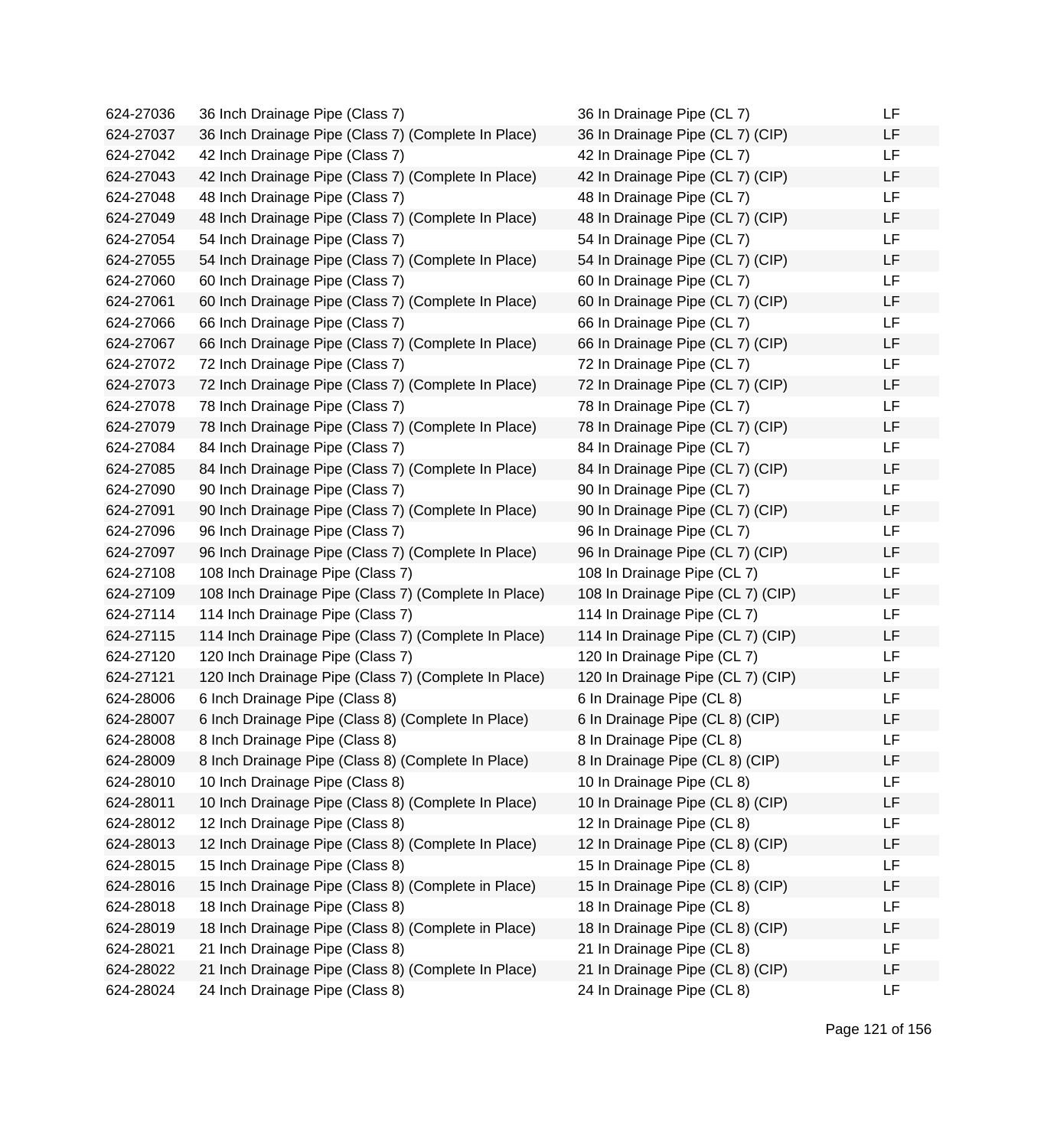624-28025 24 Inch Drainage Pipe (Class 8) (Complete in Place) 624-28027 27 Inch Drainage Pipe (Class 8) 624-28028 27 Inch Drainage Pipe (Class 8) (Complete In Place) 624-28030 30 Inch Drainage Pipe (Class 8) 624-28031 30 Inch Drainage Pipe (Class 8) (Complete in Place) 624-28036 36 Inch Drainage Pipe (Class 8) 624-28037 36 Inch Drainage Pipe (Class 8) (Complete in Place) 624-28042 42 Inch Drainage Pipe (Class 8) 624-28043 42 Inch Drainage Pipe (Class 8) (Complete in Place) 624-28048 48 Inch Drainage Pipe (Class 8) 624-28049 48 Inch Drainage Pipe (Class 8) (Complete in Place) 624-28054 54 Inch Drainage Pipe (Class 8) 624-28055 54 Inch Drainage Pipe (Class 8) (Complete in Place) 624-28060 60 Inch Drainage Pipe (Class 8) 624-28061 60 Inch Drainage Pipe (Class 8) (Complete In Place) 624-28066 66 Inch Drainage Pipe (Class 8) 624-28067 66 Inch Drainage Pipe (Class 8) (Complete In Place) 624-28072 72 Inch Drainage Pipe (Class 8) 624-28073 72 Inch Drainage Pipe (Class 8) (Complete In Place) 624-28078 78 Inch Drainage Pipe (Class 8) 624-28079 78 Inch Drainage Pipe (Class 8) (Complete In Place) 624-28084 84 Inch Drainage Pipe (Class 8) 624-28085 84 Inch Drainage Pipe (Class 8) (Complete In Place) 624-28090 90 Inch Drainage Pipe (Class 8) 624-28091 90 Inch Drainage Pipe (Class 8) (Complete In Place) 624-28096 96 Inch Drainage Pipe (Class 8) 624-28097 96 Inch Drainage Pipe (Class 8) (Complete In Place) 624-28108 108 Inch Drainage Pipe (Class 8) 624-28109 108 Inch Drainage Pipe (Class 8) (Complete In Place) 624-28114 114 Inch Drainage Pipe (Class 8) 624-28115 114 Inch Drainage Pipe (Class 8) (Complete In Place) 624-28120 120 Inch Drainage Pipe (Class 8) 624-28121 120 Inch Drainage Pipe (Class 8) (Complete In Place) 624-29006 6 Inch Drainage Pipe (Class 9) 624-29007 6 Inch Drainage Pipe (Class 9) (Complete In Place) 624-29008 8 Inch Drainage Pipe (Class 9) 624-29009 8 Inch Drainage Pipe (Class 9) (Complete In Place) 624-29010 10 Inch Drainage Pipe (Class 9) 624-29011 10 Inch Drainage Pipe (Class 9) (Complete In Place) 624-29012 12 Inch Drainage Pipe (Class 9) 624-29013 12 Inch Drainage Pipe (Class 9) (Complete In Place) 624-29015 15 Inch Drainage Pipe (Class 9) 624-29016 15 Inch Drainage Pipe (Class 9) (Complete In Place)

| 24 In Drainage Pipe (CL 8) (CIP)  | LF |
|-----------------------------------|----|
| 27 In Drainage Pipe (CL 8)        | LF |
| 27 In Drainage Pipe (CL 8) (CIP)  | LF |
| 30 In Drainage Pipe (CL 8)        | LF |
| 30 In Drainage Pipe (CL 8) (CIP)  | LF |
| 36 In Drainage Pipe (CL 8)        | LF |
| 36 In Drainage Pipe (CL 8) (CIP)  | LF |
| 42 In Drainage Pipe (CL 8)        | LF |
| 42 In Drainage Pipe (CL 8) (CIP)  | LF |
| 48 In Drainage Pipe (CL 8)        | LF |
| 48 In Drainage Pipe (CL 8) (CIP)  | LF |
| 54 In Drainage Pipe (CL 8)        | LF |
| 54 In Drainage Pipe (CL 8) (CIP)  | LF |
| 60 In Drainage Pipe (CL 8)        | LF |
| 60 In Drainage Pipe (CL 8) (CIP)  | LF |
| 66 In Drainage Pipe (CL 8)        | LF |
| 66 In Drainage Pipe (CL 8) (CIP)  | LF |
| 72 In Drainage Pipe (CL 8)        | LF |
| 72 In Drainage Pipe (CL 8) (CIP)  | LF |
| 78 In Drainage Pipe (CL 8)        | LF |
| 78 In Drainage Pipe (CL 8) (CIP)  | LF |
| 84 In Drainage Pipe (CL 8)        | LF |
| 84 In Drainage Pipe (CL 8) (CIP)  | LF |
| 90 In Drainage Pipe (CL 8)        | LF |
| 90 In Drainage Pipe (CL 8) (CIP)  | LF |
| 96 In Drainage Pipe (CL 8)        | LF |
| 96 In Drainage Pipe (CL 8) (CIP)  | LF |
| 108 In Drainage Pipe (CL 8)       | LF |
| 108 In Drainage Pipe (CL 8) (CIP) | LF |
| 114 In Drainage Pipe (CL 8)       | LF |
| 114 In Drainage Pipe (CL 8) (CIP) | LF |
| 120 In Drainage Pipe (CL 8)       | LF |
| 120 In Drainage Pipe (CL 8) (CIP) | LF |
| 6 In Drainage Pipe (CL 9)         | LF |
| 6 In Drainage Pipe (CL 9) (CIP)   | LF |
| 8 In Drainage Pipe (CL 9)         | LF |
| 8 In Drainage Pipe (CL 9) (CIP)   | LF |
| 10 In Drainage Pipe (CL 9)        | LF |
| 10 In Drainage Pipe (CL 9) (CIP)  | LF |
| 12 In Drainage Pipe (CL 9)        | LF |
| 12 In Drainage Pipe (CL 9) (CIP)  | LF |
| 15 In Drainage Pipe (CL 9)        | LF |
| 15 In Drainage Pipe (CL 9) (CIP)  | LF |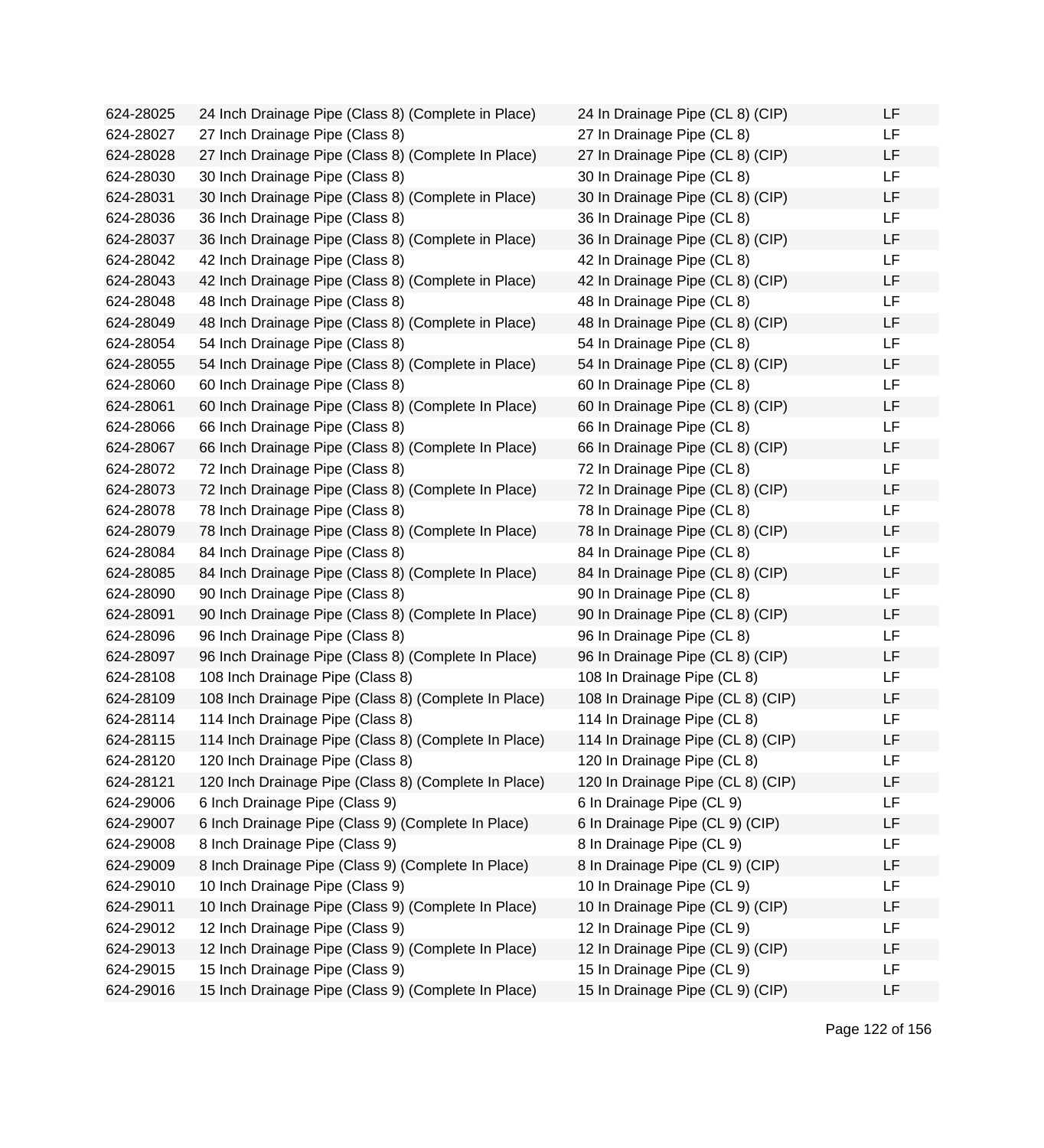| 624-29018 | 18 Inch Drainage Pipe (Class 9)                      | 18 In Drainage Pipe (CL 9)        | LF |
|-----------|------------------------------------------------------|-----------------------------------|----|
| 624-29019 | 18 Inch Drainage Pipe (Class 9) (Complete In Place)  | 18 In Drainage Pipe (CL 9) (CIP)  | LF |
| 624-29021 | 21 Inch Drainage Pipe (Class 9)                      | 21 In Drainage Pipe (CL 9)        | LF |
| 624-29022 | 21 Inch Drainage Pipe (Class 9) (Complete In Place)  | 21 In Drainage Pipe (CL 9) (CIP)  | LF |
| 624-29024 | 24 Inch Drainage Pipe (Class 9)                      | 24 In Drainage Pipe (CL 9)        | LF |
| 624-29025 | 24 Inch Drainage Pipe (Class 9) (Complete In Place)  | 24 In Drainage Pipe (CL 9) (CIP)  | LF |
| 624-29027 | 27 Inch Drainage Pipe (Class 9)                      | 27 In Drainage Pipe (CL 9)        | LF |
| 624-29028 | 27 Inch Drainage Pipe (Class 9) (Complete In Place)  | 27 In Drainage Pipe (CL 9) (CIP)  | LF |
| 624-29030 | 30 Inch Drainage Pipe (Class 9)                      | 30 In Drainage Pipe (CL 9)        | LF |
| 624-29031 | 30 Inch Drainage Pipe (Class 9) (Complete In Place)  | 30 In Drainage Pipe (CL 9) (CIP)  | LF |
| 624-29036 | 36 Inch Drainage Pipe (Class 9)                      | 36 In Drainage Pipe (CL 9)        | LF |
| 624-29037 | 36 Inch Drainage Pipe (Class 9) (Complete In Place)  | 36 In Drainage Pipe (CL 9) (CIP)  | LF |
| 624-29042 | 42 Inch Drainage Pipe (Class 9)                      | 42 In Drainage Pipe (CL 9)        | LF |
| 624-29043 | 42 Inch Drainage Pipe (Class 9) (Complete In Place)  | 42 In Drainage Pipe (CL 9) (CIP)  | LF |
| 624-29048 | 48 Inch Drainage Pipe (Class 9)                      | 48 In Drainage Pipe (CL 9)        | LF |
| 624-29049 | 48 Inch Drainage Pipe (Class 9) (Complete In Place)  | 48 In Drainage Pipe (CL 9) (CIP)  | LF |
| 624-29054 | 54 Inch Drainage Pipe (Class 9)                      | 54 In Drainage Pipe (CL 9)        | LF |
| 624-29055 | 54 Inch Drainage Pipe (Class 9) (Complete In Place)  | 54 In Drainage Pipe (CL 9) (CIP)  | LF |
| 624-29060 | 60 Inch Drainage Pipe (Class 9)                      | 60 In Drainage Pipe (CL 9)        | LF |
| 624-29061 | 60 Inch Drainage Pipe (Class 9) (Complete In Place)  | 60 In Drainage Pipe (CL 9) (CIP)  | LF |
| 624-29066 | 66 Inch Drainage Pipe (Class 9)                      | 66 In Drainage Pipe (CL 9)        | LF |
| 624-29067 | 66 Inch Drainage Pipe (Class 9) (Complete In Place)  | 66 In Drainage Pipe (CL 9) (CIP)  | LF |
| 624-29072 | 72 Inch Drainage Pipe (Class 9)                      | 72 In Drainage Pipe (CL 9)        | LF |
| 624-29073 | 72 Inch Drainage Pipe (Class 9) (Complete In Place)  | 72 In Drainage Pipe (CL 9) (CIP)  | LF |
| 624-29078 | 78 Inch Drainage Pipe (Class 9)                      | 78 In Drainage Pipe (CL 9)        | LF |
| 624-29079 | 78 Inch Drainage Pipe (Class 9) (Complete In Place)  | 78 In Drainage Pipe (CL 9) (CIP)  | LF |
| 624-29084 | 84 Inch Drainage Pipe (Class 9)                      | 84 In Drainage Pipe (CL 9)        | LF |
| 624-29085 | 84 Inch Drainage Pipe (Class 9) (Complete In Place)  | 84 In Drainage Pipe (CL 9) (CIP)  | LF |
| 624-29090 | 90 Inch Drainage Pipe (Class 9)                      | 90 In Drainage Pipe (CL 9)        | LF |
| 624-29091 | 90 Inch Drainage Pipe (Class 9) (Complete In Place)  | 90 In Drainage Pipe (CL 9) (CIP)  | LF |
| 624-29096 | 96 Inch Drainage Pipe (Class 9)                      | 96 In Drainage Pipe (CL 9)        | LF |
| 624-29097 | 96 Inch Drainage Pipe (Class 9) (Complete In Place)  | 96 In Drainage Pipe (CL 9) (CIP)  | LF |
| 624-29108 | 108 Inch Drainage Pipe (Class 9)                     | 108 In Drainage Pipe (CL 9)       | LF |
| 624-29109 | 108 Inch Drainage Pipe (Class 9) (Complete In Place) | 108 In Drainage Pipe (CL 9) (CIP) | LF |
| 624-29114 | 114 Inch Drainage Pipe (Class 9)                     | 114 In Drainage Pipe (CL 9)       | LF |
| 624-29115 | 114 Inch Drainage Pipe (Class 9) (Complete In Place) | 114 In Drainage Pipe (CL 9) (CIP) | LF |
| 624-29120 | 120 Inch Drainage Pipe (Class 9)                     | 120 In Drainage Pipe (CL 9)       | LF |
| 624-29121 | 120 Inch Drainage Pipe (Class 9) (Complete In Place) | 120 In Drainage Pipe (CL 9) (CIP) | LF |
| 624-30006 | 6 Inch Drainage Pipe (Class 10)                      | 6 In Drainage Pipe (CL 10)        | LF |
| 624-30007 | 6 Inch Drainage Pipe (Class 10) (Complete In Place)  | 6 In Drainage Pipe (CL 10) (CIP)  | LF |
| 624-30008 | 8 Inch Drainage Pipe (Class 10)                      | 8 In Drainage Pipe (CL 10)        | LF |
| 624-30009 | 8 Inch Drainage Pipe (Class 10) (Complete In Place)  | 8 In Drainage Pipe (CL 10) (CIP)  | LF |
| 624-30010 | 10 Inch Drainage Pipe (Class 10)                     | 10 In Drainage Pipe (CL 10)       | LF |

| 18 In Drainage Pipe (CL 9)        | LF |
|-----------------------------------|----|
| 18 In Drainage Pipe (CL 9) (CIP)  | LF |
| 21 In Drainage Pipe (CL 9)        | LF |
| 21 In Drainage Pipe (CL 9) (CIP)  | LF |
| 24 In Drainage Pipe (CL 9)        | LF |
| 24 In Drainage Pipe (CL 9) (CIP)  | LF |
| 27 In Drainage Pipe (CL 9)        | LF |
| 27 In Drainage Pipe (CL 9) (CIP)  | LF |
| 30 In Drainage Pipe (CL 9)        | LF |
| 30 In Drainage Pipe (CL 9) (CIP)  | LF |
| 36 In Drainage Pipe (CL 9)        | LF |
| 36 In Drainage Pipe (CL 9) (CIP)  | LF |
| 42 In Drainage Pipe (CL 9)        | LF |
| 42 In Drainage Pipe (CL 9) (CIP)  | LF |
| 48 In Drainage Pipe (CL 9)        | LF |
| 48 In Drainage Pipe (CL 9) (CIP)  | LF |
| 54 In Drainage Pipe (CL 9)        | LF |
| 54 In Drainage Pipe (CL 9) (CIP)  | LF |
| 60 In Drainage Pipe (CL 9)        | LF |
| 60 In Drainage Pipe (CL 9) (CIP)  | LF |
| 66 In Drainage Pipe (CL 9)        | LF |
| 66 In Drainage Pipe (CL 9) (CIP)  | LF |
| 72 In Drainage Pipe (CL 9)        | LF |
| 72 In Drainage Pipe (CL 9) (CIP)  | LF |
| 78 In Drainage Pipe (CL 9)        | LF |
| 78 In Drainage Pipe (CL 9) (CIP)  | LF |
| 84 In Drainage Pipe (CL 9)        | LF |
| 84 In Drainage Pipe (CL 9) (CIP)  | LF |
| 90 In Drainage Pipe (CL 9)        | LF |
| 90 In Drainage Pipe (CL 9) (CIP)  | LF |
| 96 In Drainage Pipe (CL 9)        | LF |
| 96 In Drainage Pipe (CL 9) (CIP)  | LF |
| 108 In Drainage Pipe (CL 9)       | LF |
| 108 In Drainage Pipe (CL 9) (CIP) | LF |
| 114 In Drainage Pipe (CL 9)       | LF |
| 114 In Drainage Pipe (CL 9) (CIP) | LF |
| 120 In Drainage Pipe (CL 9)       | LF |
| 120 In Drainage Pipe (CL 9) (CIP) | LF |
| 6 In Drainage Pipe (CL 10)        | LF |
| 6 In Drainage Pipe (CL 10) (CIP)  | LF |
| 8 In Drainage Pipe (CL 10)        | LF |
| 8 In Drainage Pipe (CL 10) (CIP)  | LF |
| 10 In Drainage Pipe (CL 10)       | LF |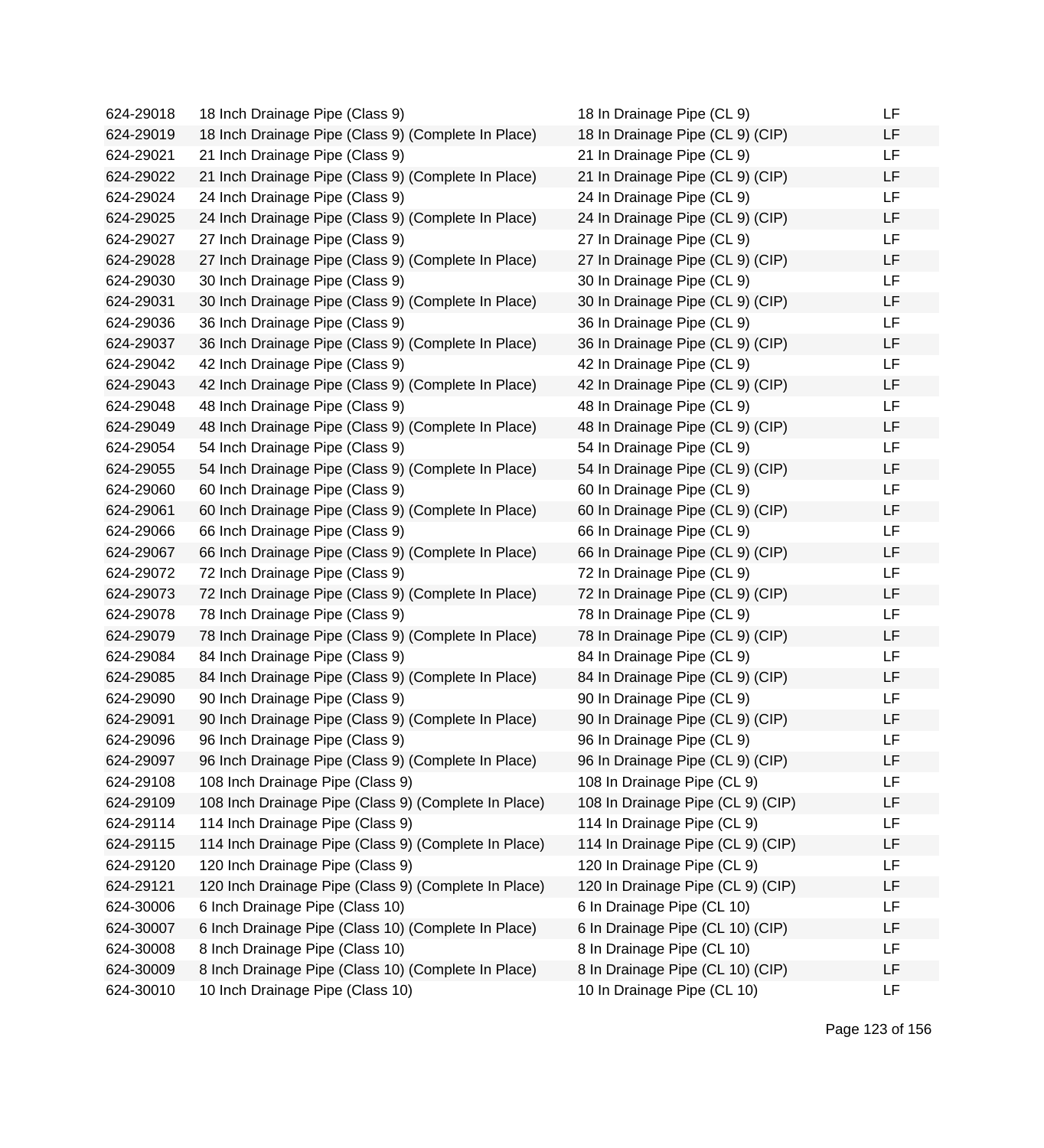624-30011 10 Inch Drainage Pipe (Class 10) (Complete In Place) 624-30012 12 Inch Drainage Pipe Class 10) 624-30013 12 Inch Drainage Pipe (Class 10) (Complete In Place) 624-30015 15 Inch Drainage Pipe (Class 10) 624-30016 15 Inch Drainage Pipe (Class 10) (Complete In Place) 624-30018 18 Inch Drainage Pipe (Class 10) 624-30019 18 Inch Drainage Pipe (Class 10) (Complete In Place) 624-30021 21 Inch Drainage Pipe (Class 10) 624-30022 21 Inch Drainage Pipe (Class 10) (Complete In Place) 624-30024 24 Inch Drainage Pipe (Class 10) 624-30025 24 Inch Drainage Pipe (Class 10) (Complete In Place) 624-30027 27 Inch Drainage Pipe (Class 10) 624-30028 27 Inch Drainage Pipe (Class 10) (Complete In Place) 624-30030 30 Inch Drainage Pipe (Class 10) 624-30031 30 Inch Drainage Pipe (Class 10) (Complete In Place) 624-30036 36 Inch Drainage Pipe (Class 10) 624-30037 36 Inch Drainage Pipe (Class 10) (Complete In Place) 624-30042 42 Inch Drainage Pipe (Class 10) 624-30043 42 Inch Drainage Pipe (Class 10) (Complete In Place) 624-30048 48 Inch Drainage Pipe (Class 10) 624-30049 48 Inch Drainage Pipe (Class 10) (Complete In Place) 624-30054 54 Inch Drainage Pipe (Class 10) 624-30055 54 Inch Drainage Pipe (Class 10) (Complete In Place) 624-30060 60 Inch Drainage Pipe (Class 10) 624-30061 60 Inch Drainage Pipe (Class 10) (Complete In Place) 624-30066 66 Inch Drainage Pipe (Class 10) 624-30067 66 Inch Drainage Pipe (Class 10) (Complete In Place) 624-30072 72 Inch Drainage Pipe (Class 10) 624-30073 72 Inch Drainage Pipe (Class 10) (Complete In Place) 624-30078 78 Inch Drainage Pipe (Class 10) 624-30079 78 Inch Drainage Pipe (Class 10) (Complete In Place) 624-30084 84 Inch Drainage Pipe (Class 10) 624-30085 84 Inch Drainage Pipe (Class 10) (Complete In Place) 624-30090 90 Inch Drainage Pipe (Class 10) 624-30091 90 Inch Drainage Pipe (Class 10) (Complete In Place) 624-30096 96 Inch Drainage Pipe (Class 10) 624-30097 96 Inch Drainage Pipe (Class 10) (Complete In Place) 624-30108 108 Inch Drainage Pipe (Class 10) 624-30109 108 Inch Drainage Pipe (Class 10) (Complete In Place) 624-30114 114 Inch Drainage Pipe (Class 10) 624-30115 114 Inch Drainage Pipe (Class 10) (Complete In Place) 624-30120 120 Inch Drainage Pipe (Class 10) 624-30121 120 Inch Drainage Pipe (Class 10) (Complete In Place)

| 10 In Drainage Pipe (CL 10) (CIP)  | LF |
|------------------------------------|----|
| 12 In Drainage Pipe (CL 10)        | LF |
| 12 In Drainage Pipe (CL 10) (CIP)  | LF |
| 15 In Drainage Pipe (CL 10)        | LF |
| 15 In Drainage Pipe (CL 10) (CIP)  | LF |
| 18 In Drainage Pipe (CL 10)        | LF |
| 18 In Drainage Pipe (CL 10) (CIP)  | LF |
| 21 In Drainage Pipe (CL 10)        | LF |
| 21 In Drainage Pipe (CL 10) (CIP)  | LF |
| 24 In Drainage Pipe (CL 10)        | LF |
| 24 In Drainage Pipe (CL 10) (CIP)  | LF |
| 27 In Drainage Pipe (CL 10)        | LF |
| 27 In Drainage Pipe (CL 10) (CIP)  | LF |
| 30 In Drainage Pipe (CL 10)        | LF |
| 30 In Drainage Pipe (CL 10) CIP)   | LF |
| 36 In Drainage Pipe (CL 10)        | LF |
| 36 In Drainage Pipe (CL 10) (CIP)  | LF |
| 42 In Drainage Pipe (CL 10)        | LF |
| 42 In Drainage Pipe (CL 10) (CIP)  | LF |
| 48 In Drainage Pipe (CL 10)        | LF |
| 48 In Drainage Pipe (CL 10) (CIP)  | LF |
| 54 In Drainage Pipe (CL 10)        | LF |
| 54 In Drainage Pipe (CL 10) (CIP)  | LF |
| 60 In Drainage Pipe (CL 10)        | LF |
| 60 In Drainage Pipe (CL 10) (CIP)  | LF |
| 66 In Drainage Pipe (CL 10)        | LF |
| 66 In Drainage Pipe (CL 10) (CIP)  | LF |
| 72 In Drainage Pipe (CL 10)        | LF |
| 72 In Drainage Pipe (CL 10) (CIP)  | LF |
| 78 In Drainage Pipe (CL 10)        | LF |
| 78 In Drainage Pipe (CL 10) (CIP)  | LF |
| 84 In Drainage Pipe (CL 10)        | LF |
| 84 In Drainage Pipe (CL 10) (CIP)  | LF |
| 90 In Drainage Pipe (CL 10)        | LF |
| 90 In Drainage Pipe (CL 10) (CIP)  | LF |
| 96 In Drainage Pipe (CL 10)        | LF |
| 96 In Drainage Pipe (CL 10) (CIP)  | LF |
| 108 In Drainage Pipe (CL 10)       | LF |
| 108 In Drainage Pipe (CL 10) (CIP) | LF |
| 114 In Drainage Pipe (CL 10)       | LF |
| 114 In Drainage Pipe (CL 10) (CIP) | LF |
| 120 In Drainage Pipe (CL 10)       | LF |
| 120 In Drainage Pipe (CL 10) (CIP) | LF |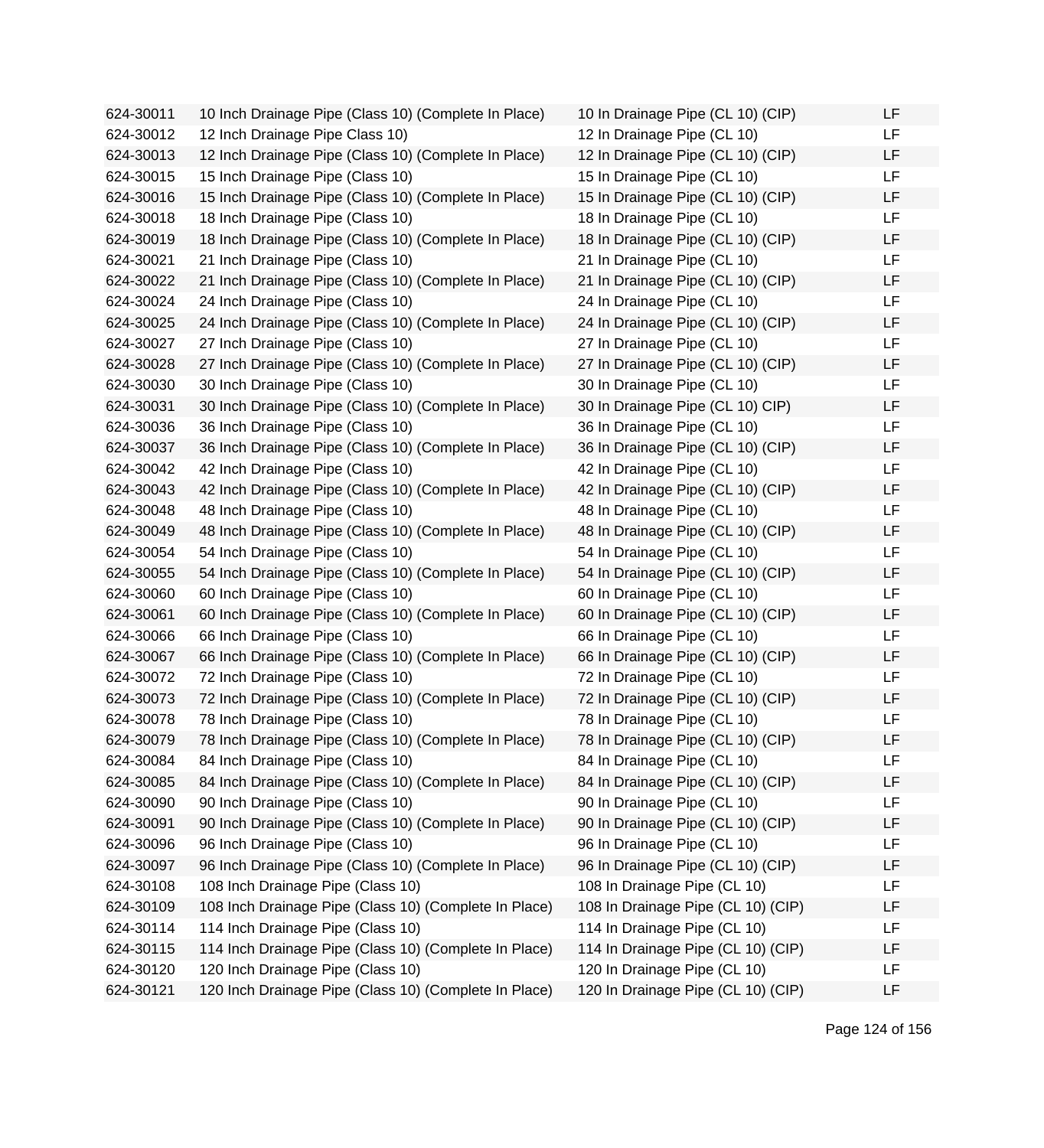| 624-40018 | 18 Inch Equivalent Drainage Pipe Elliptical (Class 0)                        | 18 In Equiv Drain Pipe E (CL 0)       | LF |
|-----------|------------------------------------------------------------------------------|---------------------------------------|----|
| 624-40019 | 18 Inch Equivalent Drainage Pipe Elliptical (Class 0)<br>(Complete In Place) | 18 In Equiv Pipe E (CL 0) (CIP)       | LF |
| 624-40021 | 21 Inch Equivalent Drainage Pipe Elliptical (Class 0)                        | 21 In Equiv Drain Pipe E (CL 0)       | LF |
| 624-40022 | 21 Inch Equivalent Drainage Pipe Elliptical (Class 0)<br>(Complete In Place) | 21 In Equiv Drain Pipe E (CL 0) (CIP) | LF |
| 624-40024 | 24 Inch Equivalent Drainage Pipe Elliptical (Class 0)                        | 24 In Equiv Drain Pipe E (CL 0)       | LF |
| 624-40025 | 24 Inch Equivalent Drainage Pipe Elliptical (Class 0)<br>(Complete In Place) | 24 In Equiv Drain Pipe E (CL 0) (CIP) | LF |
| 624-40027 | 27 Inch Equivalent Drainage Pipe Elliptical (Class 0)                        | 27 In Equiv Drain Pipe E (CL 0)       | LF |
| 624-40028 | 27 Inch Equivalent Drainage Pipe Elliptical (Class 0)<br>(Complete In Place) | 27 In Equiv Drain Pipe E (CL 0) (CIP) | LF |
| 624-40030 | 30 Inch Equivalent Drainage Pipe Elliptical (Class 0)                        | 30 In Equiv Drain Pipe E (CL 0)       | LF |
| 624-40031 | 30 Inch Equivalent Drainage Pipe Elliptical (Class 0)<br>(Complete In Place) | 30 In Equiv Drain Pipe E (CL 0) (CIP) | LF |
| 624-40036 | 36 Inch Equivalent Drainage Pipe Elliptical (Class 0)                        | 36 In Equiv Drain Pipe E (CL 0)       | LF |
| 624-40037 | 36 Inch Equivalent Drainage Pipe Elliptical (Class 0)<br>(Complete In Place) | 36 In Equiv Drain Pipe E (CL 0) (CIP) | LF |
| 624-40042 | 42 Inch Equivalent Drainage Pipe Elliptical (Class 0)                        | 42 In Equiv Drain Pipe E (CL 0)       | LF |
| 624-40043 | 42 Inch Equivalent Drainage Pipe Elliptical (Class 0)<br>(Complete In Place) | 42 In Equiv Drain Pipe E (CL 0) (CIP) | LF |
| 624-40048 | 48 Inch Equivalent Drainage Pipe Elliptical (Class 0)                        | 48 In Equiv Drain Pipe E (CL 0)       | LF |
| 624-40049 | 48 Inch Equivalent Drainage Pipe Elliptical (Class 0)<br>(Complete In Place) | 48 In Equiv Drain Pipe E (CL 0) (CIP) | LF |
| 624-40054 | 54 Inch Equivalent Drainage Pipe Elliptical (Class 0)                        | 54 In Equiv Drain Pipe E (CL 0)       | LF |
| 624-40055 | 54 Inch Equivalent Drainage Pipe Elliptical (Class 0)<br>(Complete In Place) | 54 In Equiv Drain Pipe E (CL 0) (CIP) | LF |
| 624-40060 | 60 Inch Equivalent Drainage Pipe Elliptical (Class 0)                        | 60 In Equiv Drain Pipe E (CL 0)       | LF |
| 624-40061 | 60 Inch Equivalent Drainage Pipe Elliptical (Class 0)<br>(Complete In Place) | 60 In Equiv Drain Pipe E (CL 0) (CIP) | LF |
| 624-40066 | 66 Inch Equivalent Drainage Pipe Elliptical (Class 0)                        | 66 In Equiv Drain Pipe E (CL 0)       | LF |
| 624-40067 | 66 Inch Equivalent Drainage Pipe Elliptical (Class 0)<br>(Complete In Place) | 66 In Equiv Drain Pipe E (CL 0) (CIP) | LF |
| 624-40072 | 72 Inch Equivalent Drainage Pipe Elliptical (Class 0)                        | 72 In Equiv Drain Pipe E (CL 0)       | LF |
| 624-40073 | 72 Inch Equivalent Drainage Pipe Elliptical (Class 0)<br>(Complete In Place) | 72 In Equiv Drain Pipe E (CL 0)       | LF |
| 624-40078 | 78 Inch Equivalent Drainage Pipe Elliptical (Class 0)                        | 78 In Equiv Drain Pipe E (CL 0)       | LF |
| 624-40079 | 78 Inch Equivalent Drainage Pipe Elliptical (Class 0)<br>(Complete In Place) | 78 In Equiv Drain Pipe E (CL 0) (CIP) | LF |
| 624-40084 | 84 Inch Equivalent Drainage Pipe Elliptical (Class 0)                        | 84 In Equiv Drain Pipe E (CL 0)       | LF |
| 624-40085 | 84 Inch Equivalent Drainage Pipe Elliptical (Class 0)<br>(Complete In Place) | 84 In Equiv Drain Pipe E (CL 0) (CIP) | LF |
| 624-40090 | 90 Inch Equivalent Drainage Pipe Elliptical (Class 0)                        | 90 In Equiv Drain Pipe E (CL 0)       | LF |
| 624-40091 | 90 Inch Equivalent Drainage Pipe Elliptical (Class 0)<br>(Complete In Place) | 90 In Equiv Drain Pipe E (CL 0) (CIP) | LF |
| 624-40096 | 96 Inch Equivalent Drainage Pipe Elliptical (Class 0)                        | 96 In Equiv Drain Pipe E (CL 0)       | LF |
| 624-40097 | 96 Inch Equivalent Drainage Pipe Elliptical (Class 0)<br>(Complete In Place) | 96 In Equiv Drain Pipe E (CL 0) (CIP) | LF |

| 18 In Equiv Drain Pipe E (CL 0)       | LF |
|---------------------------------------|----|
| 18 In Equiv Pipe E (CL 0) (CIP)       | LF |
| 21 In Equiv Drain Pipe E (CL 0)       | LF |
| 21 In Equiv Drain Pipe E (CL 0) (CIP) | LF |
| 24 In Equiv Drain Pipe E (CL 0)       | LF |
| 24 In Equiv Drain Pipe E (CL 0) (CIP) | LF |
| 27 In Equiv Drain Pipe E (CL 0)       | LF |
| 27 In Equiv Drain Pipe E (CL 0) (CIP) | LF |
| 30 In Equiv Drain Pipe E (CL 0)       | LF |
| 30 In Equiv Drain Pipe E (CL 0) (CIP) | LF |
| 36 In Equiv Drain Pipe E (CL 0)       | LF |
| 36 In Equiv Drain Pipe E (CL 0) (CIP) | LF |
| 42 In Equiv Drain Pipe E (CL 0)       | LF |
| 42 In Equiv Drain Pipe E (CL 0) (CIP) | LF |
| 48 In Equiv Drain Pipe E (CL 0)       | LF |
| 48 In Equiv Drain Pipe E (CL 0) (CIP) | LF |
| 54 In Equiv Drain Pipe E (CL 0)       | LF |
| 54 In Equiv Drain Pipe E (CL 0) (CIP) | LF |
| 60 In Equiv Drain Pipe E (CL 0)       | LF |
| 60 In Equiv Drain Pipe E (CL 0) (CIP) | LF |
| 66 In Equiv Drain Pipe E (CL 0)       | LF |
| 66 In Equiv Drain Pipe E (CL 0) (CIP) | LF |
| 72 In Equiv Drain Pipe E (CL 0)       | LF |
| 72 In Equiv Drain Pipe E (CL 0)       | LF |
| 78 In Equiv Drain Pipe E (CL 0)       | LF |
| 78 In Equiv Drain Pipe E (CL 0) (CIP) | LF |
| 84 In Equiv Drain Pipe E (CL 0)       | LF |
| 84 In Equiv Drain Pipe E (CL 0) (CIP) | LF |
| 90 In Equiv Drain Pipe E (CL 0)       | LF |
| 90 In Equiv Drain Pipe E (CL 0) (CIP) | LF |
| 96 In Equiv Drain Pipe E (CL 0)       | LF |
| 96 In Equiv Drain Pipe E (CL 0) (CIP) | LF |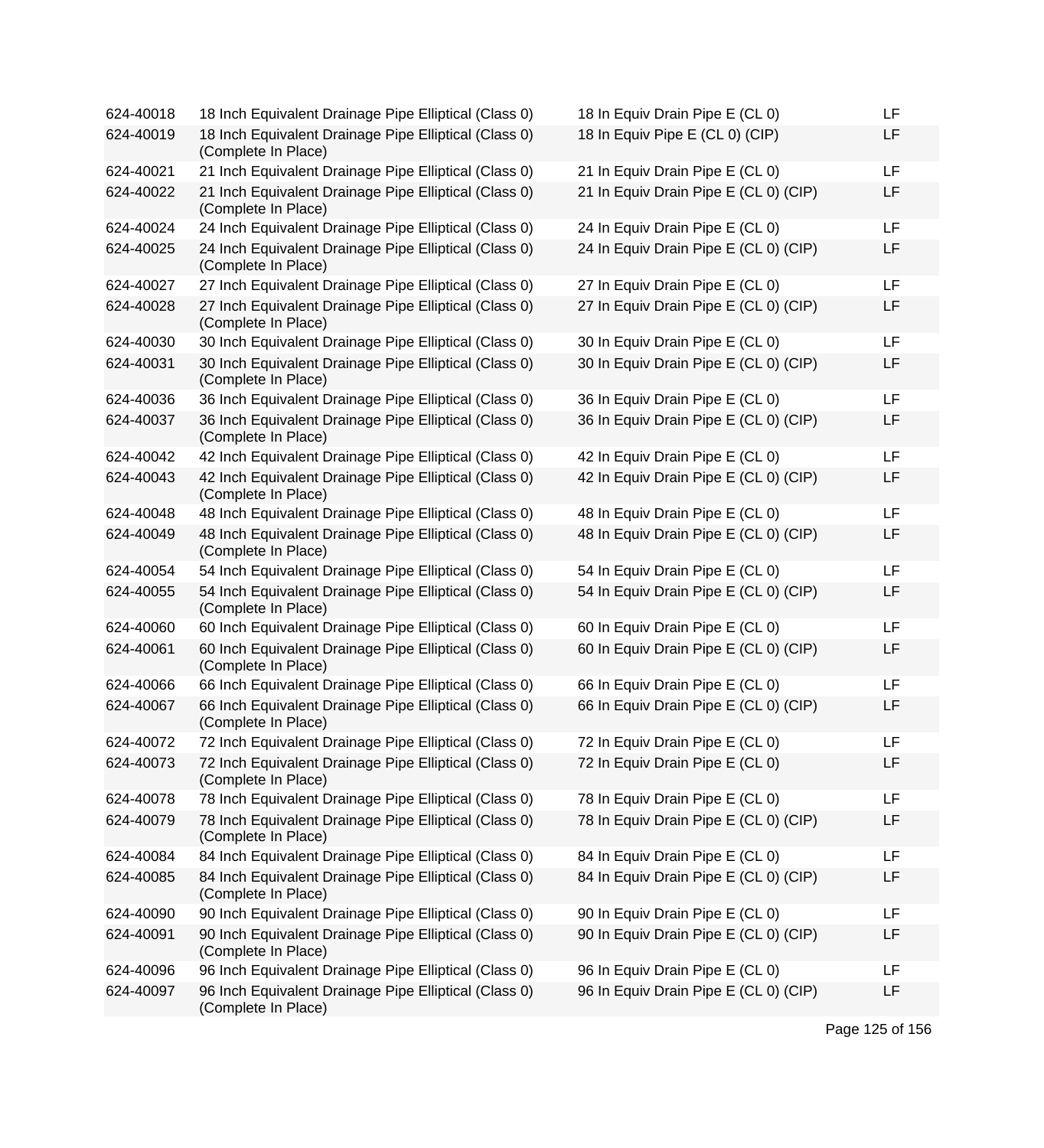| 624-40102 | 102 Inch Equivalent Drainage Pipe Elliptical (Class 0)                        | 102 In Equiv Drain Pipe E (CL 0)       | LF |
|-----------|-------------------------------------------------------------------------------|----------------------------------------|----|
| 624-40103 | 102 Inch Equivalent Drainage Pipe Elliptical (Class 0)<br>(Complete In Place) | 102 In Equiv Drain Pipe E (CL 0) (CIP) | LF |
| 624-40108 | 108 Inch Equivalent Drainage Pipe Elliptical (Class 0)                        | 108 In Equiv Drain Pipe E (CL 0)       | LF |
| 624-40109 | 108 Inch Equivalent Drainage Pipe Elliptical (Class 0)<br>(Complete In Place) | 108 In Equiv Drain Pipe E (CL 0) (CIP) | LF |
| 624-41018 | 18 Inch Equivalent Drainage Pipe Elliptical (Class 1)                         | 18 In Equiv Drain Pipe E (CL 1)        | LF |
| 624-41019 | 18 Inch Equivalent Drainage Pipe Elliptical (Class 1)<br>(Complete In Place)  | 18 In Equiv Drain Pipe E (CL 1) (CIP)  | LF |
| 624-41021 | 21 Inch Equivalent Drainage Pipe Elliptical (Class 1)                         | 21 In Equiv Drain Pipe E (CL 1)        | LF |
| 624-41022 | 21 Inch Equivalent Drainage Pipe Elliptical (Class 1)<br>(Complete In Place)  | 21 In Equiv Drain Pipe E (CL 1) (CIP)  | LF |
| 624-41024 | 24 Inch Equivalent Drainage Pipe Elliptical (Class 1)                         | 24 In Equiv Drain Pipe E (CL 1)        | LF |
| 624-41025 | 24 Inch Equivalent Drainage Pipe Elliptical (Class 1)<br>(Complete In Place)  | 24 In Equiv Drain Pipe E (CL 1) (CIP)  | LF |
| 624-41027 | 27 Inch Equivalent Drainage Pipe Elliptical (Class 1)                         | 27 In Equiv Drain Pipe E (CL 1)        | LF |
| 624-41028 | 27 Inch Equivalent Drainage Pipe Elliptical (Class 1)<br>(Complete In Place)  | 27 In Equiv Drain Pipe E (CL 1) (CIP)  | LF |
| 624-41030 | 30 Inch Equivalent Drainage Pipe Elliptical (Class 1)                         | 30 In Equiv Drain Pipe E (CL 1)        | LF |
| 624-41031 | 30 Inch Equivalent Drainage Pipe Elliptical (Class 1)<br>(Complete In Place)  | 30 In Equiv Drain Pipe E (CL 1) (CIP)  | LF |
| 624-41036 | 36 Inch Equivalent Drainage Pipe Elliptical (Class 1)                         | 36 In Equiv Drain Pipe E (CL 1)        | LF |
| 624-41037 | 36 Inch Equivalent Drainage Pipe Elliptical (Class 1)<br>(Complete In Place)  | 36 In Equiv Drain Pipe E (CL 1) (CIP)  | LF |
| 624-41042 | 42 Inch Equivalent Drainage Pipe Elliptical (Class 1)                         | 42 In Equiv Drain Pipe E (CL 1)        | LF |
| 624-41043 | 42 Inch Equivalent Drainage Pipe Elliptical (Class 1)<br>(Complete In Place)  | 42 In Equiv Drain Pipe E (CL 1) (CIP)  | LF |
| 624-41048 | 48 Inch Equivalent Drainage Pipe Elliptical (Class 1)                         | 48 In Equiv Drain Pipe E (CL 1)        | LF |
| 624-41049 | 48 Inch Equivalent Drainage Pipe Elliptical (Class 1)<br>(Complete In Place)  | 48 In Equiv Drain Pipe E (CL 1) (CIP)  | LF |
| 624-41054 | 54 Inch Equivalent Drainage Pipe Elliptical (Class 1)                         | 54 In Equiv Drain Pipe E (CL 1)        | LF |
| 624-41055 | 54 Inch Equivalent Drainage Pipe Elliptical (Class 1)<br>(Complete In Place)  | 54 In Equiv Drain Pipe E (CL 1) (CIP)  | LF |
| 624-41060 | 60 Inch Equivalent Drainage Pipe Elliptical (Class 1)                         | 60 In Equiv Drain Pipe E (CL 1)        | LF |
| 624-41061 | 60 Inch Equivalent Drainage Pipe Elliptical (Class 1)<br>(Complete In Place)  | 60 In Equiv Drain Pipe E (CL 1) (CIP)  | LF |
| 624-41066 | 66 Inch Equivalent Drainage Pipe Elliptical (Class 1)                         | 66 In Equiv Drain Pipe E (CL 1)        | LF |
| 624-41067 | 66 Inch Equivalent Drainage Pipe Elliptical (Class 1)<br>(Complete In Place)  | 66 In Equiv Drain Pipe E (CL 1) (CIP)  | LF |
| 624-41072 | 72 Inch Equivalent Drainage Pipe Elliptical (Class 1)                         | 72 In Equiv Drain Pipe E (CL 1)        | LF |
| 624-41073 | 72 Inch Equivalent Drainage Pipe Elliptical (Class 1)<br>(Complete In Place)  | 72 In Equiv Drain Pipe E (CL 1) (CIP)  | LF |
| 624-41078 | 78 Inch Equivalent Drainage Pipe Elliptical (Class 1)                         | 78 In Equiv Drain Pipe E (CL 1)        | LF |
| 624-41079 | 78 Inch Equivalent Drainage Pipe Elliptical (Class 1)<br>(Complete In Place)  | 78 In Equiv Drain Pipe E (CL 1) (CIP)  | LF |
| 624-41084 | 84 Inch Equivalent Drainage Pipe Elliptical (Class 1)                         | 84 In Equiv Drain Pipe E (CL 1)        | LF |
| 624-41085 | 84 Inch Equivalent Drainage Pipe Elliptical (Class 1)                         | 84 In Equiv Drain Pipe E (CL 1) (CIP)  | LF |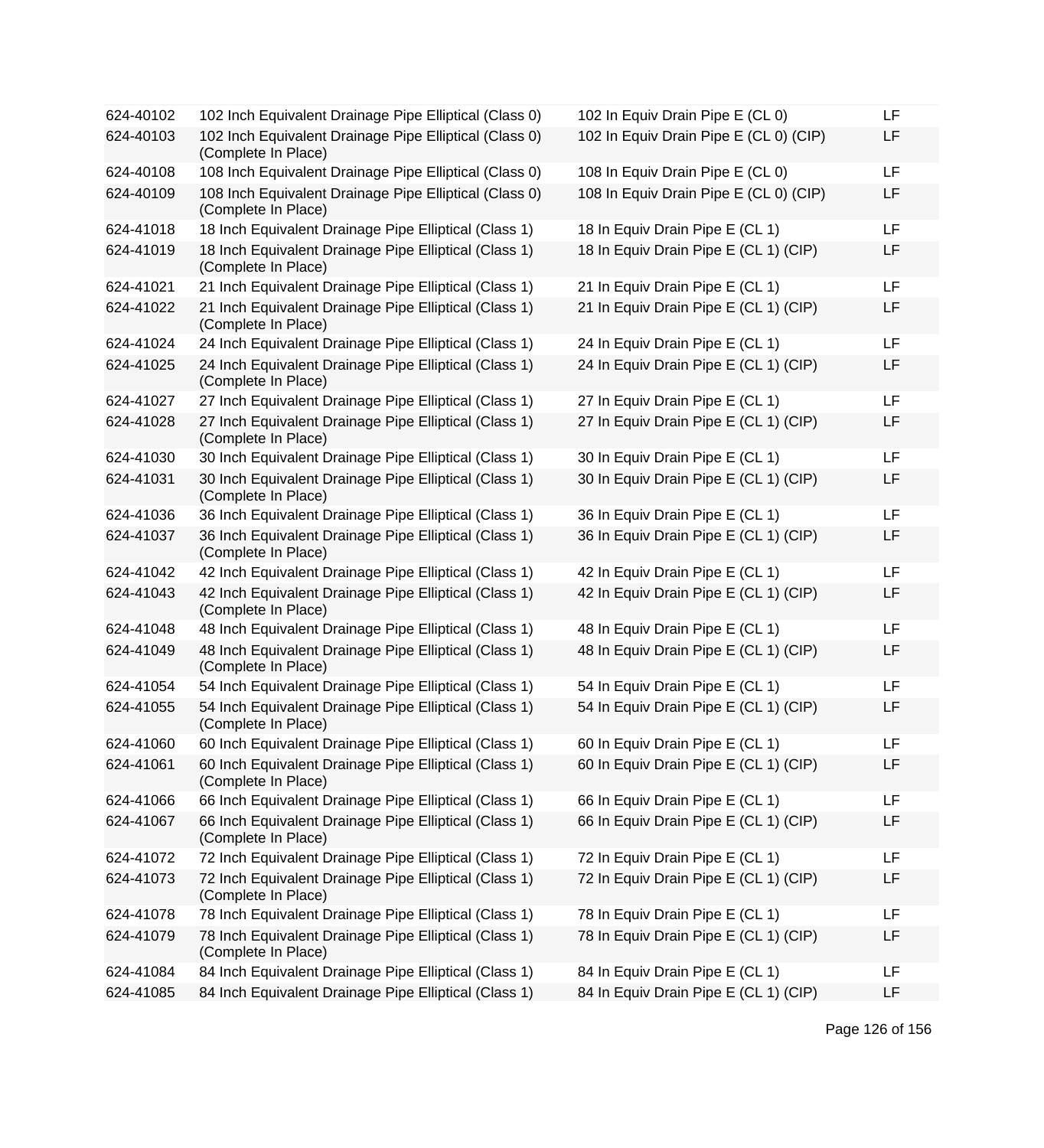|           | (Complete In Place)                                                           |                                        |    |
|-----------|-------------------------------------------------------------------------------|----------------------------------------|----|
| 624-41090 | 90 Inch Equivalent Drainage Pipe Elliptical (Class 1)                         | 90 In Equiv Drain Pipe E (CL 1)        | LF |
| 624-41091 | 90 Inch Equivalent Drainage Pipe Elliptical (Class 1)<br>(Complete In Place)  | 90 In Equiv Drain Pipe E (CL 1) (CIP)  | LF |
| 624-41096 | 96 Inch Equivalent Drainage Pipe Elliptical (Class 1)                         | 96 In Equiv Drain Pipe E (CL 1)        | LF |
| 624-41097 | 96 Inch Equivalent Drainage Pipe Elliptical (Class 1)<br>(Complete In Place)  | 96 In Equiv Drain Pipe E (CL 1) (CIP)  | LF |
| 624-41102 | 102 Inch Equivalent Drainage Pipe Elliptical (Class 1)                        | 102 In Equiv Drain Pipe E (CL 1)       | LF |
| 624-41103 | 102 Inch Equivalent Drainage Pipe Elliptical (Class 1)<br>(Complete In Place) | 102 In Equiv Drain Pipe E (CL 1) (CIP) | LF |
| 624-41108 | 108 Inch Equivalent Drainage Pipe Elliptical (Class 1)                        | 108 In Equiv Drain Pipe E (CL 1)       | LF |
| 624-41109 | 108 Inch Equivalent Drainage Pipe Elliptical (Class 1)<br>(Complete In Place) | 108 In Equiv Drain Pipe E (CL 1) (CIP) | LF |
| 624-42018 | 18 Inch Equivalent Drainage Pipe Elliptical (Class 2)                         | 18 In Equiv Drain Pipe E (CL 2)        | LF |
| 624-42019 | 18 Inch Equivalent Drainage Pipe Elliptical (Class 2)<br>(Complete In Place)  | 18 In Equiv Drain Pipe E (CL 2) (CIP)  | LF |
| 624-42021 | 21 Inch Equivalent Drainage Pipe Elliptical (Class 2)                         | 21 In Equiv Drain Pipe E (CL 2)        | LF |
| 624-42022 | 21 Inch Equivalent Drainage Pipe Elliptical (Class 2)<br>(Complete In Place)  | 21 In Equiv Drain Pipe E (CL 2) (CIP)  | LF |
| 624-42024 | 24 Inch Equivalent Drainage Pipe Elliptical (Class 2)                         | 24 In Equiv Drain Pipe E (CL 2)        | LF |
| 624-42025 | 24 Inch Equivalent Drainage Pipe Elliptical (Class 2)<br>(Complete In Place)  | 24 In Equiv Drain Pipe E (CL 2) (CIP)  | LF |
| 624-42027 | 27 Inch Equivalent Drainage Pipe Elliptical (Class 2)                         | 27 In Equiv Drain Pipe E (CL 2)        | LF |
| 624-42028 | 27 Inch Equivalent Drainage Pipe Elliptical (Class 2)<br>(Complete In Place)  | 27 In Equiv Drain Pipe E (CL 2) (CIP)  | LF |
| 624-42030 | 30 Inch Equivalent Drainage Pipe Elliptical (Class 2)                         | 30 In Equiv Drain Pipe E (CL 2)        | LF |
| 624-42031 | 30 Inch Equivalent Drainage Pipe Elliptical (Class 2)<br>(Complete In Place)  | 30 In Equiv Drain Pipe E (CL 2) (CIP)  | LF |
| 624-42036 | 36 Inch Equivalent Drainage Pipe Elliptical (Class 2)                         | 36 In Equiv Drain Pipe E (CL 2)        | LF |
| 624-42037 | 36 Inch Equivalent Drainage Pipe Elliptical (Class 2)<br>(Complete In Place)  | 36 In Equiv Drain Pipe E (CL 2) (CIP)  | LF |
| 624-42042 | 42 Inch Equivalent Drainage Pipe Elliptical (Class 2)                         | 42 In Equiv Drain Pipe E (CL 2)        | LF |
| 624-42043 | 42 Inch Equivalent Drainage Pipe Elliptical (Class 2)<br>(Complete In Place)  | 42 In Equiv Drain Pipe E (CL 2) (CIP)  | LF |
| 624-42048 | 48 Inch Equivalent Drainage Pipe Elliptical (Class 2)                         | 48 In Equiv Drain Pipe E (CL 2)        | LF |
| 624-42049 | 48 Inch Equivalent Drainage Pipe Elliptical (Class 2)<br>(Complete In Place)  | 48 In Equiv Drain Pipe E (CL 2) (CIP)  | LF |
| 624-42054 | 54 Inch Equivalent Drainage Pipe Elliptical (Class 2)                         | 54 In Equiv Drain Pipe E (CL 2)        | LF |
| 624-42055 | 54 Inch Equivalent Drainage Pipe Elliptical (Class 2)<br>(Complete In Place)  | 54 In Equiv Drain Pipe E (CL 2) (CIP)  | LF |
| 624-42060 | 60 Inch Equivalent Drainage Pipe Elliptical (Class 2)                         | 60 In Equiv Drain Pipe E (CL 2)        | LF |
| 624-42061 | 60 Inch Equivalent Drainage Pipe Elliptical (Class 2)<br>(Complete In Place)  | 60 In Equiv Drain Pipe E (CL 2) (CIP)  | LF |
| 624-42066 | 66 Inch Equivalent Drainage Pipe Elliptical (Class 2)                         | 66 In Equiv Drain Pipe E (CL 2)        | LF |
| 624-42072 | 72 Inch Equivalent Drainage Pipe Elliptical (Class 2)                         | 72 In Equiv Drain Pipe E (CL 2)        | LF |
| 624-42073 | 72 Inch Equivalent Drainage Pipe Elliptical (Class 2)<br>(Complete In Place)  | 72 In Equiv Drain Pipe E (CL 2) (CIP)  | LF |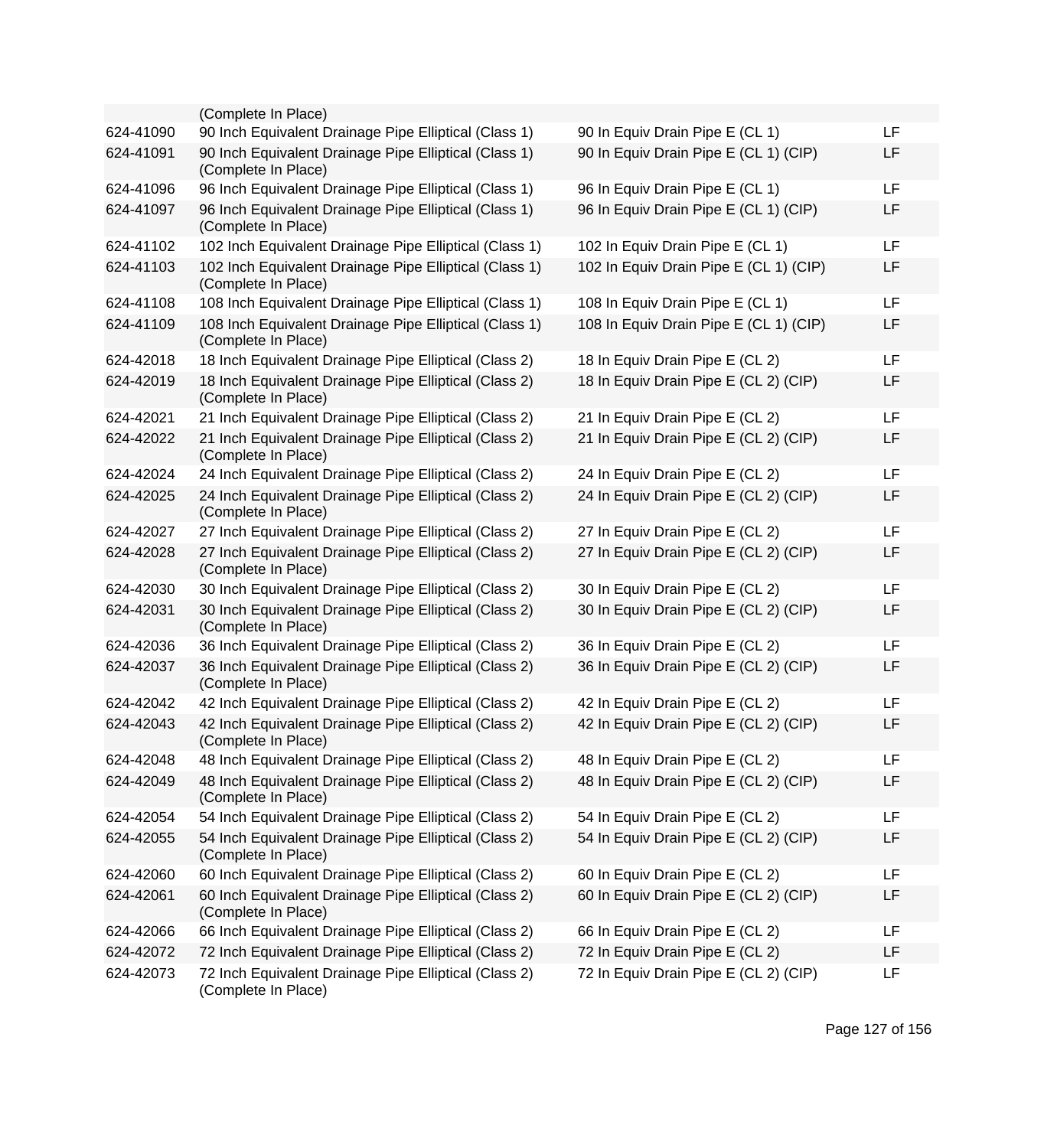| 624-42078 | 78 Inch Equivalent Drainage Pipe Elliptical (Class 2)                         | 78 In Equiv Drain Pipe E (CL 2)        | LF |
|-----------|-------------------------------------------------------------------------------|----------------------------------------|----|
| 624-42079 | 78 Inch Equivalent Drainage Pipe Elliptical (Class 2)<br>(Complete In Place)  | 78 In Equiv Drain Pipe E (CL 2) (CIP)  | LF |
| 624-42084 | 84 Inch Equivalent Drainage Pipe Elliptical (Class 2)                         | 84 In Equiv Drain Pipe E (CL 2)        | LF |
| 624-42085 | 84 Inch Equivalent Drainage Pipe Elliptical (Class 2)<br>(Complete In Place)  | 84 In Equiv Drain Pipe E (CL 2) (CIP)  | LF |
| 624-42090 | 90 Inch Equivalent Drainage Pipe Elliptical (Class 2)                         | 90 In Equiv Drain Pipe E (CL 2)        | LF |
| 624-42091 | 90 Inch Equivalent Drainage Pipe Elliptical (Class 2)<br>Complete-In-Place    | 90 In Equiv Drain Pipe E (CL2) (CIP)   | LF |
| 624-42096 | 96 Inch Equivalent Drainage Pipe Elliptical (Class 2)                         | 96 In Equiv Drain Pipe E (CL 2)        | LF |
| 624-42097 | 96 Inch Equivalent Drainage Pipe Elliptical (Class 2)<br>(Complete In Place)  | 96 In Equiv Drain Pipe E (CL 2) (CIP)  | LF |
| 624-42102 | 102 Inch Equivalent Drainage Pipe Elliptical (Class 2)                        | 102 In Equiv Drain Pipe E (CL 2)       | LF |
| 624-42103 | 102 Inch Equivalent Drainage Pipe Elliptical (Class 2)<br>(Complete In Place) | 102 In Equiv Drain Pipe E (CL 2) (CIP) | LF |
| 624-42108 | 108 Inch Equivalent Drainage Pipe Elliptical (Class 2)                        | 108 In Equiv Drain Pipe E (CL 2)       | LF |
| 624-42109 | 108 Inch Equivalent Drainage Pipe Elliptical (Class 2)<br>(Complete In Place) | 108 In Equiv Drain Pipe E (CL 2) (CIP) | LF |
| 624-43018 | 18 Inch Equivalent Drainage Pipe Elliptical (Class 3)                         | 18 In Equiv Drain Pipe E (CL 3)        | LF |
| 624-43019 | 18 Inch Equivalent Drainage Pipe Elliptical (Class 3)<br>(Complete In Place)  | 18 In Equiv Drain Pipe E (CL 3) (CIP)  | LF |
| 624-43021 | 21 Inch Equivalent Drainage Pipe Elliptical (Class 3)                         | 21 In Equiv Drain Pipe E (CL 3)        | LF |
| 624-43022 | 21 Inch Equivalent Drainage Pipe Elliptical (Class 3)<br>(Complete In Place)  | 21 In Equiv Drain Pipe E (CL 3) (CIP)  | LF |
| 624-43024 | 24 Inch Equivalent Drainage Pipe Elliptical (Class 3)                         | 24 In Equiv Drain Pipe E (CL 3)        | LF |
| 624-43025 | 24 Inch Equivalent Drainage Pipe Elliptical (Class 3)<br>(Complete In Place)  | 24 In Equiv Drain Pipe E (CL 3) (CIP)  | LF |
| 624-43027 | 27 Inch Equivalent Drainage Pipe Elliptical (Class 3)                         | 27 In Equiv Drain Pipe E (CL 3)        | LF |
| 624-43028 | 27 Inch Equivalent Drainage Pipe Elliptical (Class 3)<br>(Complete In Place)  | 27 In Equiv Drain Pipe E (CL 3) (CIP)  | LF |
| 624-43030 | 30 Inch Equivalent Drainage Pipe Elliptical (Class 3)                         | 30 In Equiv Drain Pipe E (CL 3)        | LF |
| 624-43031 | 30 Inch Equivalent Drainage Pipe Elliptical (Class 3)<br>(Complete In Place)  | 30 In Equiv Drain Pipe E (CL 3) (CIP)  | LF |
| 624-43036 | 36 Inch Equivalent Drainage Pipe Elliptical (Class 3)                         | 36 In Equiv Drain Pipe E (CL 3)        | LF |
| 624-43037 | 36 Inch Equivalent Drainage Pipe Elliptical (Class 3)<br>(Complete In Place)  | 36 In Equiv Drain Pipe E (CL 3) (CIP)  | LF |
| 624-43042 | 42 Inch Equivalent Drainage Pipe Elliptical (Class 3)                         | 42 In Equiv Drain Pipe E (CL 3)        | LF |
| 624-43043 | 42 Inch Equivalent Drainage Pipe Elliptical (Class 3)<br>(Complete In Place)  | 42 In Equiv Drain Pipe E (CL 3) (CIP)  | LF |
| 624-43048 | 48 Inch Equivalent Drainage Pipe Elliptical (Class 3)                         | 48 In Equiv Drain Pipe E (CL 3)        | LF |
| 624-43049 | 48 Inch Equivalent Drainage Pipe Elliptical (Class 3)<br>(Complete In Place)  | 48 In Equiv Drain Pipe E (CL 3) (CIP)  | LF |
| 624-43054 | 54 Inch Equivalent Drainage Pipe Elliptical (Class 3)                         | 54 In Equiv Drain Pipe E (CL 3)        | LF |
| 624-43055 | 54 Inch Equivalent Drainage Pipe Elliptical (Class 3)<br>(Complete In Place)  | 54 In Equiv Drain Pipe E (CL 3) (CIP)  | LF |
| 624-43060 | 60 Inch Equivalent Drainage Pipe Elliptical (Class 3)                         | 60 In Equiv Drain Pipe E (CL 3)        | LF |
| 624-43061 | 60 Inch Equivalent Drainage Pipe Elliptical (Class 3)<br>(Complete In Place)  | 60 In Equiv Drain Pipe E (CL 3) (CIP)  | LF |

| 78 In Equiv Drain Pipe E (CL 2)        | LF |
|----------------------------------------|----|
| 78 In Equiv Drain Pipe E (CL 2) (CIP)  | LF |
| 84 In Equiv Drain Pipe E (CL 2)        | LF |
| 84 In Equiv Drain Pipe E (CL 2) (CIP)  | LF |
| 90 In Equiv Drain Pipe E (CL 2)        | LF |
| 90 In Equiv Drain Pipe E (CL2) (CIP)   | LF |
| 96 In Equiv Drain Pipe E (CL 2)        | LF |
| 96 In Equiv Drain Pipe E (CL 2) (CIP)  | LF |
| 102 In Equiv Drain Pipe E (CL 2)       | LF |
| 102 In Equiv Drain Pipe E (CL 2) (CIP) | LF |
| 108 In Equiv Drain Pipe E (CL 2)       | LF |
| 108 In Equiv Drain Pipe E (CL 2) (CIP) | LF |
| 18 In Equiv Drain Pipe E (CL 3)        | LF |
| 18 In Equiv Drain Pipe E (CL 3) (CIP)  | LF |
| 21 In Equiv Drain Pipe E (CL 3)        | LF |
| 21 In Equiv Drain Pipe E (CL 3) (CIP)  | LF |
| 24 In Equiv Drain Pipe E (CL 3)        | LF |
| 24 In Equiv Drain Pipe E (CL 3) (CIP)  | LF |
| 27 In Equiv Drain Pipe E (CL 3)        | LF |
| 27 In Equiv Drain Pipe E (CL 3) (CIP)  | LF |
| 30 In Equiv Drain Pipe E (CL 3)        | LF |
| 30 In Equiv Drain Pipe E (CL 3) (CIP)  | LF |
| 36 In Equiv Drain Pipe E (CL 3)        | LF |
| 36 In Equiv Drain Pipe E (CL 3) (CIP)  | LF |
| 42 In Equiv Drain Pipe E (CL 3)        | LF |
| 42 In Equiv Drain Pipe E (CL 3) (CIP)  | LF |
| 48 In Equiv Drain Pipe E (CL 3)        | LF |
| 48 In Equiv Drain Pipe E (CL 3) (CIP)  | LF |
| 54 In Equiv Drain Pipe E (CL 3)        | LF |
| 54 In Equiv Drain Pipe E (CL 3) (CIP)  | LF |
| 60 In Equiv Drain Pipe E (CL 3)        | LF |
| 60 In Equiv Drain Pipe E (CL 3) (CIP)  | LF |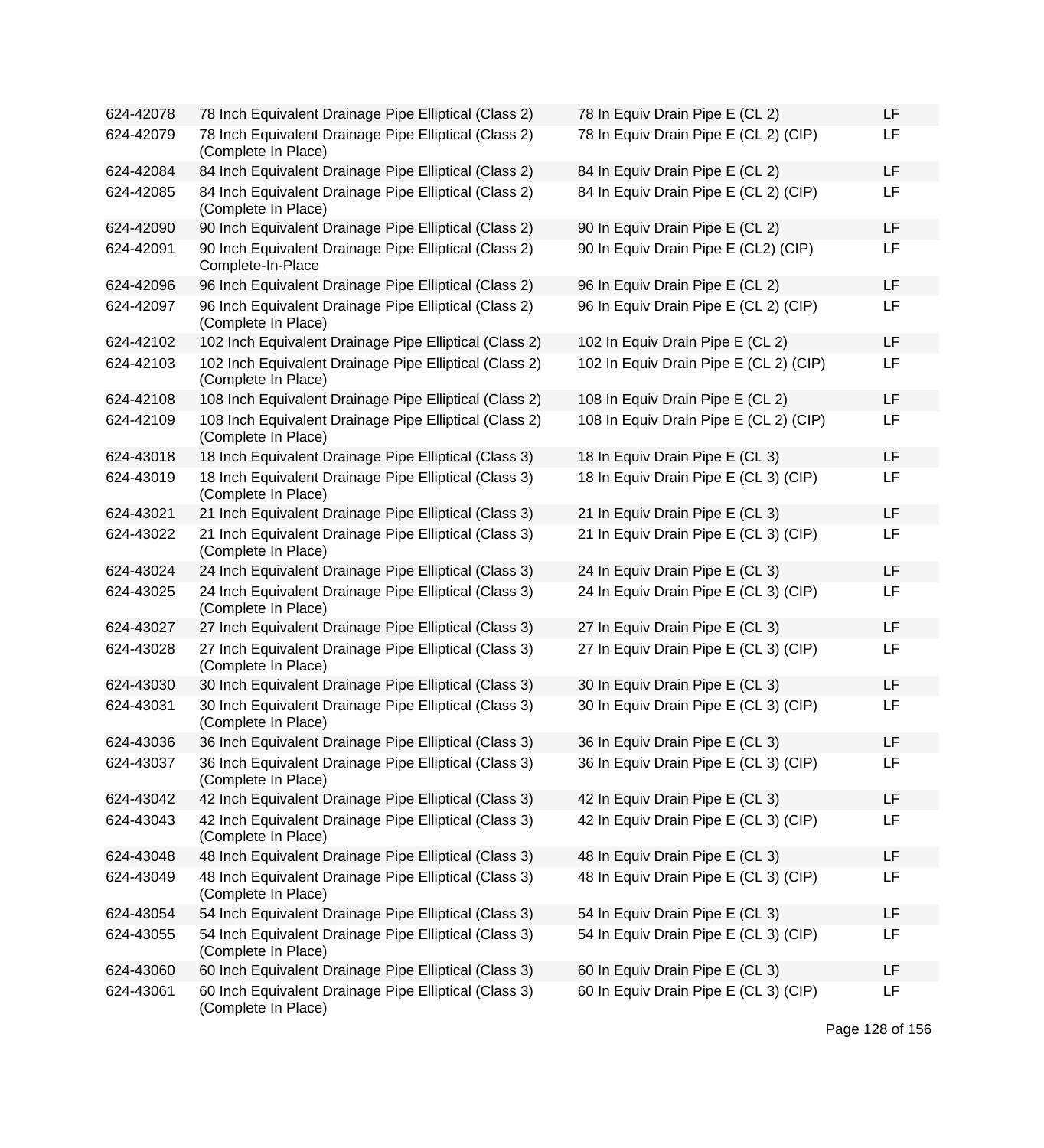| 624-43066 | 66 Inch Equivalent Drainage Pipe Elliptical (Class 3)                         | 66 In Equiv Drain Pipe E (CL 3)        | LF |
|-----------|-------------------------------------------------------------------------------|----------------------------------------|----|
| 624-43067 | 66 Inch Equivalent Drainage Pipe Elliptical (Class 3)<br>(Complete In Place)  | 66 In Equiv Drain Pipe E (CL 3) (CIP)  | LF |
| 624-43072 | 72 Inch Equivalent Drainage Pipe Elliptical (Class 3)                         | 72 In Equiv Drain Pipe E (CL 3)        | LF |
| 624-43073 | 72 Inch Equivalent Drainage Pipe Elliptical (Class 3)<br>(Complete In Place)  | 72 In Equiv Drain Pipe E (CL 3) (CIP)  | LF |
| 624-43078 | 78 Inch Equivalent Drainage Pipe Elliptical (Class 3)                         | 78 In Equiv Drain Pipe E (CL 3)        | LF |
| 624-43079 | 78 Inch Equivalent Drainage Pipe Elliptical (Class 3)<br>(Complete In Place)  | 78 In Equiv Drain Pipe E (CL 3) (CIP)  | LF |
| 624-43084 | 84 Inch Equivalent Drainage Pipe Elliptical (Class 3)                         | 84 In Equiv Drain Pipe E (CL 3)        | LF |
| 624-43085 | 84 Inch Equivalent Drainage Pipe Elliptical (Class 3)<br>(Complete In Place)  | 84 In Equiv Drain Pipe E (CL 3) (CIP)  | LF |
| 624-43090 | 90 Inch Equivalent Drainage Pipe Elliptical (Class 3)                         | 90 In Equiv Drain Pipe E (CL 3)        | LF |
| 624-43091 | 90 Inch Equivalent Drainage Pipe Elliptical (Class 3)<br>(Complete In Place)  | 90 In Equiv Drain Pipe E (CL 3) (CIP)  | LF |
| 624-43096 | 96 Inch Equivalent Drainage Pipe Elliptical (Class 3)                         | 96 In Equiv Drain Pipe E (CL 3)        | LF |
| 624-43097 | 96 Inch Equivalent Drainage Pipe Elliptical (Class 3)<br>(Complete In Place)  | 96 In Equiv Drain Pipe E (CL 3) (CIP)  | LF |
| 624-43102 | 102 Inch Equivalent Drainage Pipe Elliptical (Class 3)                        | 102 In Equiv Drain Pipe E (CL 3)       | LF |
| 624-43103 | 102 Inch Equivalent Drainage Pipe Elliptical (Class 3)<br>(Complete In Place) | 102 In Equiv Drain Pipe E (CL 3) (CIP) | LF |
| 624-43108 | 108 Inch Equivalent Drainage Pipe Elliptical (Class 3)                        | 108 In Equiv Drain Pipe E (CL 3)       | LF |
| 624-43109 | 108 Inch Equivalent Drainage Pipe Elliptical (Class 3)<br>(Complete In Place) | 108 In Equiv Drain Pipe E (CL 3) (CIP) | LF |
| 624-44018 | 18 Inch Equivalent Drainage Pipe Elliptical (Class 4)                         | 18 In Equiv Drain Pipe E (CL 4)        | LF |
| 624-44019 | 18 Inch Equivalent Drainage Pipe Elliptical (Class 4)<br>(Complete In Place)  | 18 In Equiv Drain Pipe E (CL 4) (CIP)  | LF |
| 624-44021 | 21 Inch Equivalent Drainage Pipe Elliptical (Class 4)                         | 21 In Equiv Drain Pipe E (CL 4)        | LF |
| 624-44022 | 21 Inch Equivalent Drainage Pipe Elliptical (Class 4)<br>(Complete In Place)  | 21 In Equiv Drain Pipe E (CL 4) (CIP)  | LF |
| 624-44024 | 24 Inch Equivalent Drainage Pipe Elliptical (Class 4)                         | 24 In Equiv Drain Pipe E (CL 4)        | LF |
| 624-44025 | 24 Inch Equivalent Drainage Pipe Elliptical (Class 4)<br>(Complete In Place)  | 24 In Equiv Drain Pipe E (CL 4) (CIP)  | LF |
| 624-44027 | 27 Inch Equivalent Drainage Pipe Elliptical (Class 4)                         | 27 In Equiv Drain Pipe E (CL 4)        | LF |
| 624-44028 | 27 Inch Equivalent Drainage Pipe Elliptical (Class 4)<br>(Complete In Place)  | 27 In Equiv Drain Pipe E (CL 4) (CIP)  | LF |
| 624-44030 | 30 Inch Equivalent Drainage Pipe Elliptical (Class 4)                         | 30 In Equiv Drain Pipe E (CL 4)        | LF |
| 624-44031 | 30 Inch Equivalent Drainage Pipe Elliptical (Class 4)<br>(Complete In Place)  | 30 In Equiv Drain Pipe E (CL 4) (CIP)  | LF |
| 624-44036 | 36 Inch Equivalent Drainage Pipe Elliptical (Class 4)                         | 36 In Equiv Drain Pipe E (CL 4)        | LF |
| 624-44037 | 36 Inch Equivalent Drainage Pipe Elliptical (Class 4)<br>(Complete In Place)  | 36 In Equiv Drain Pipe E (CL 4) (CIP)  | LF |
| 624-44042 | 42 Inch Equivalent Drainage Pipe Elliptical (Class 4)                         | 42 In Equiv Drain Pipe E (CL 4)        | LF |
| 624-44043 | 42 Inch Equivalent Drainage Pipe Elliptical (Class 4)<br>(Complete In Place)  | 42 In Equiv Drain Pipe E (CL 4) (CIP)  | LF |
| 624-44048 | 48 Inch Equivalent Drainage Pipe Elliptical (Class 4)                         | 48 In Equiv Drain Pipe E (CL 4)        | LF |
| 624-44049 | 48 Inch Equivalent Drainage Pipe Elliptical (Class 4)                         | 48 In Equiv Drain Pipe E (CL 4) (CIP)  | LF |

| 66 In Equiv Drain Pipe E (CL 3)        | LF |
|----------------------------------------|----|
| 66 In Equiv Drain Pipe E (CL 3) (CIP)  | LF |
| 72 In Equiv Drain Pipe E (CL 3)        | LF |
| 72 In Equiv Drain Pipe E (CL 3) (CIP)  | LF |
| 78 In Equiv Drain Pipe E (CL 3)        | LF |
| 78 In Equiv Drain Pipe E (CL 3) (CIP)  | LF |
| 84 In Equiv Drain Pipe E (CL 3)        | LF |
| 84 In Equiv Drain Pipe E (CL 3) (CIP)  | LF |
| 90 In Equiv Drain Pipe E (CL 3)        | LF |
| 90 In Equiv Drain Pipe E (CL 3) (CIP)  | LF |
| 96 In Equiv Drain Pipe E (CL 3)        | LF |
| 96 In Equiv Drain Pipe E (CL 3) (CIP)  | LF |
| 102 In Equiv Drain Pipe E (CL 3)       | LF |
| 102 In Equiv Drain Pipe E (CL 3) (CIP) | LF |
| 108 In Equiv Drain Pipe E (CL 3)       | LF |
| 108 In Equiv Drain Pipe E (CL 3) (CIP) | LF |
| 18 In Equiv Drain Pipe E (CL 4)        | LF |
| 18 In Equiv Drain Pipe E (CL 4) (CIP)  | LF |
| 21 In Equiv Drain Pipe E (CL 4)        | LF |
| 21 In Equiv Drain Pipe E (CL 4) (CIP)  | LF |
| 24 In Equiv Drain Pipe E (CL 4)        | LF |
| 24 In Equiv Drain Pipe E (CL 4) (CIP)  | LF |
| 27 In Equiv Drain Pipe E (CL 4)        | LF |
| 27 In Equiv Drain Pipe E (CL 4) (CIP)  | LF |
| 30 In Equiv Drain Pipe E (CL 4)        | LF |
| 30 In Equiv Drain Pipe E (CL 4) (CIP)  | LF |
| 36 In Equiv Drain Pipe E (CL 4)        | LF |
| 36 In Equiv Drain Pipe E (CL 4) (CIP)  | LF |
| 42 In Equiv Drain Pipe E (CL 4)        | LF |
| 42 In Equiv Drain Pipe E (CL 4) (CIP)  | LF |
| 48 In Equiv Drain Pipe E (CL 4)        | LF |
| 48 In Equiv Drain Pipe E (CL 4) (CIP)  | LF |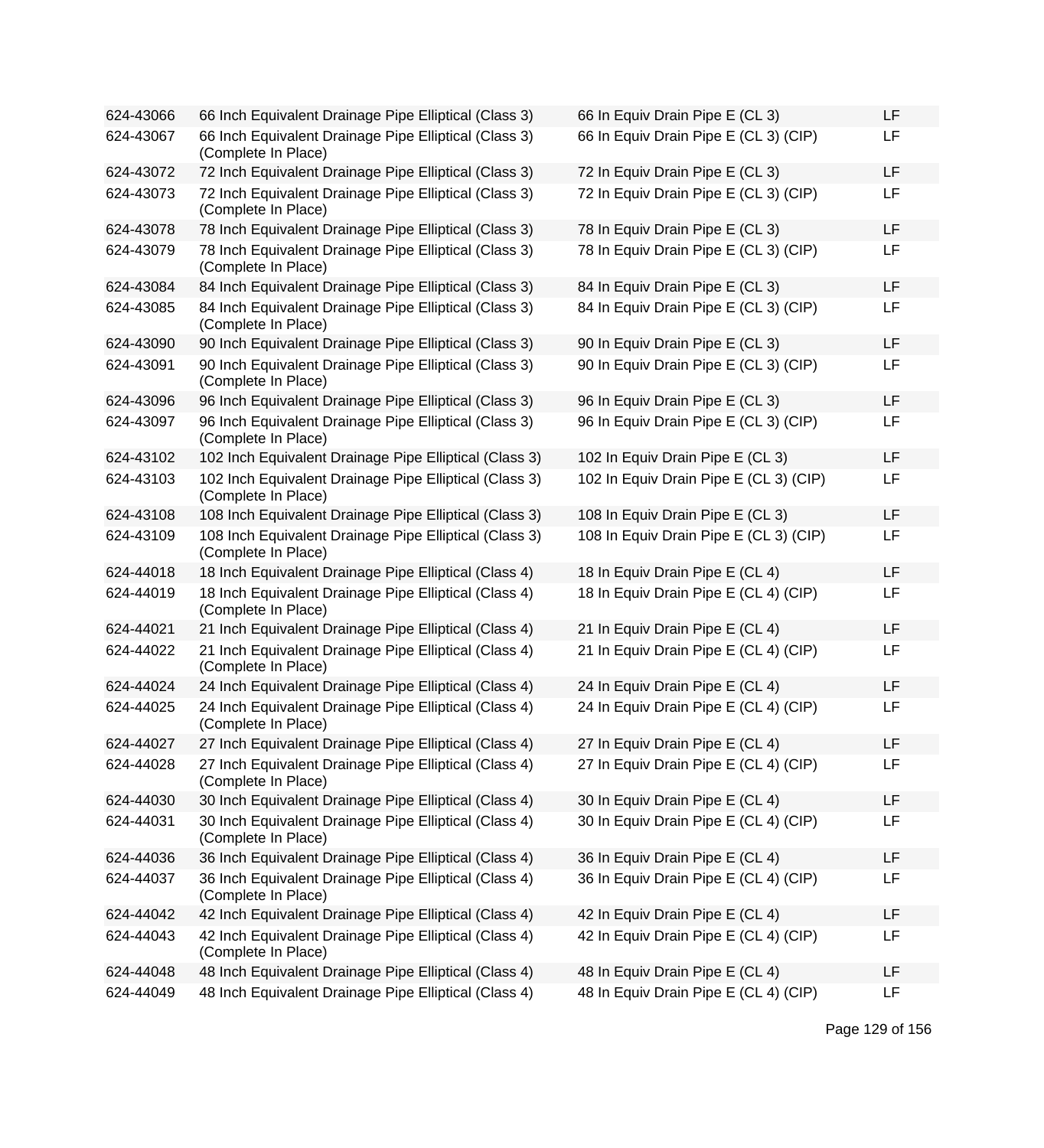|           | (Complete In Place)                                                           |                                        |    |
|-----------|-------------------------------------------------------------------------------|----------------------------------------|----|
| 624-44054 | 54 Inch Equivalent Drainage Pipe Elliptical (Class 4)                         | 54 In Equiv Drain Pipe E (CL 4)        | LF |
| 624-44055 | 54 Inch Equivalent Drainage Pipe Elliptical (Class 4)<br>(Complete In Place)  | 54 In Equiv Drain Pipe E (CL 4) (CIP)  | LF |
| 624-44060 | 60 Inch Equivalent Drainage Pipe Elliptical (Class 4)                         | 60 In Equiv Drain Pipe E (CL 4)        | LF |
| 624-44061 | 60 Inch Equivalent Drainage Pipe Elliptical (Class 4)<br>(Complete In Place)  | 60 In Equiv Drain Pipe E (CL 4) (CIP)  | LF |
| 624-44066 | 66 Inch Equivalent Drainage Pipe Elliptical (Class 4)                         | 66 In Equiv Drain Pipe E (CL 4)        | LF |
| 624-44072 | 72 Inch Equivalent Drainage Pipe Elliptical (Class 4)                         | 72 In Equiv Drain Pipe E (CL 4)        | LF |
| 624-44073 | 72 Inch Equivalent Drainage Pipe Elliptical (Class 4)<br>(Complete In Place)  | 72 In Equiv Drain Pipe E (CL 4) (CIP)  | LF |
| 624-44078 | 78 Inch Equivalent Drainage Pipe Elliptical (Class 4)                         | 78 In Equiv Drain Pipe E (CL 4)        | LF |
| 624-44079 | 78 Inch Equivalent Drainage Pipe Elliptical (Class 4)<br>(Complete In Place)  | 78 In Equiv Drain Pipe E (CL 4) (CIP)  | LF |
| 624-44084 | 84 Inch Equivalent Drainage Pipe Elliptical (Class 4)                         | 84 In Equiv Drain Pipe E (CL 4)        | LF |
| 624-44085 | 84 Inch Equivalent Drainage Pipe Elliptical (Class 4)<br>(Complete In Place)  | 84 In Equiv Drain Pipe E (CL 4) (CIP)  | LF |
| 624-44090 | 90 Inch Equivalent Drainage Pipe Elliptical (Class 4)                         | 90 In Equiv Drain Pipe E (CL 4)        | LF |
| 624-44091 | 90 Inch Equivalent Drainage Pipe Elliptical (Class 4)<br>(Complete In Place)  | 90 In Equiv Drain Pipe E (CL 4) (CIP)  | LF |
| 624-44096 | 96 Inch Equivalent Drainage Pipe Elliptical (Class 4)                         | 96 In Equiv Drain Pipe E (CL 4)        | LF |
| 624-44097 | 96 Inch Equivalent Drainage Pipe Elliptical (Class 4)<br>(Complete In Place)  | 96 In Equiv Drain Pipe E (CL 4) (CIP)  | LF |
| 624-44102 | 102 Inch Equivalent Drainage Pipe Elliptical (Class 4)                        | 102 In Equiv Drain Pipe E (CL 4)       | LF |
| 624-44103 | 102 Inch Equivalent Drainage Pipe Elliptical (Class 4)<br>(Complete In Place) | 102 In Equiv Drain Pipe E (CL 4) (CIP) | LF |
| 624-44108 | 108 Inch Equivalent Drainage Pipe Elliptical (Class 4)                        | 108 In Equiv Drain Pipe E (CL 4)       | LF |
| 624-44109 | 108 Inch Equivalent Drainage Pipe Elliptical (Class 4)<br>(Complete In Place) | 108 In Equiv Drain Pipe E (CL 4) (CIP) | LF |
| 624-45018 | 18 Inch Equivalent Drainage Pipe Elliptical (Class 5)                         | 18 In Equiv Drain Pipe E (CL 5)        | LF |
| 624-45019 | 18 Inch Equivalent Drainage Pipe Elliptical (Class 5)<br>(Complete In Place)  | 18 In Equiv Drain Pipe E (CL 5) (CIP)  | LF |
| 624-45021 | 21 Inch Equivalent Drainage Pipe Elliptical (Class 5)                         | 21 In Equiv Drain Pipe E (CL 5)        | LF |
| 624-45022 | 21 Inch Equivalent Drainage Pipe Elliptical (Class 5)<br>(Complete In Place)  | 21 In Equiv Drain Pipe E (CL 5) (CIP)  | LF |
| 624-45024 | 24 Inch Equivalent Drainage Pipe Elliptical (Class 5)                         | 24 In Equiv Drain Pipe E (CL 5)        | LF |
| 624-45025 | 24 Inch Equivalent Drainage Pipe Elliptical (Class 5)<br>(Complete In Place)  | 24 In Equiv Drain Pipe E (CL 5) (CIP)  | LF |
| 624-45027 | 27 Inch Equivalent Drainage Pipe Elliptical (Class 5)                         | 27 In Equiv Drain Pipe E (CL 5)        | LF |
| 624-45028 | 27 Inch Equivalent Drainage Pipe Elliptical (Class 5)<br>(Complete In Place)  | 27 In Equiv Drain Pipe E (CL 5) (CIP)  | LF |
| 624-45030 | 30 Inch Equivalent Drainage Pipe Elliptical (Class 5)                         | 30 In Equiv Drain Pipe E (CL 5)        | LF |
| 624-45031 | 30 Inch Equivalent Drainage Pipe Elliptical (Class 5)<br>(Complete In Place)  | 30 In Equiv Drain Pipe E (CL 5) (CIP)  | LF |
| 624-45036 | 36 Inch Equivalent Drainage Pipe Elliptical (Class 5)                         | 36 In Equiv Drain Pipe E (CL 5)        | LF |
| 624-45037 | 36 Inch Equivalent Drainage Pipe Elliptical (Class 5)<br>(Complete In Place)  | 36 In Equiv Drain Pipe E (CL 5) (CIP)  | LF |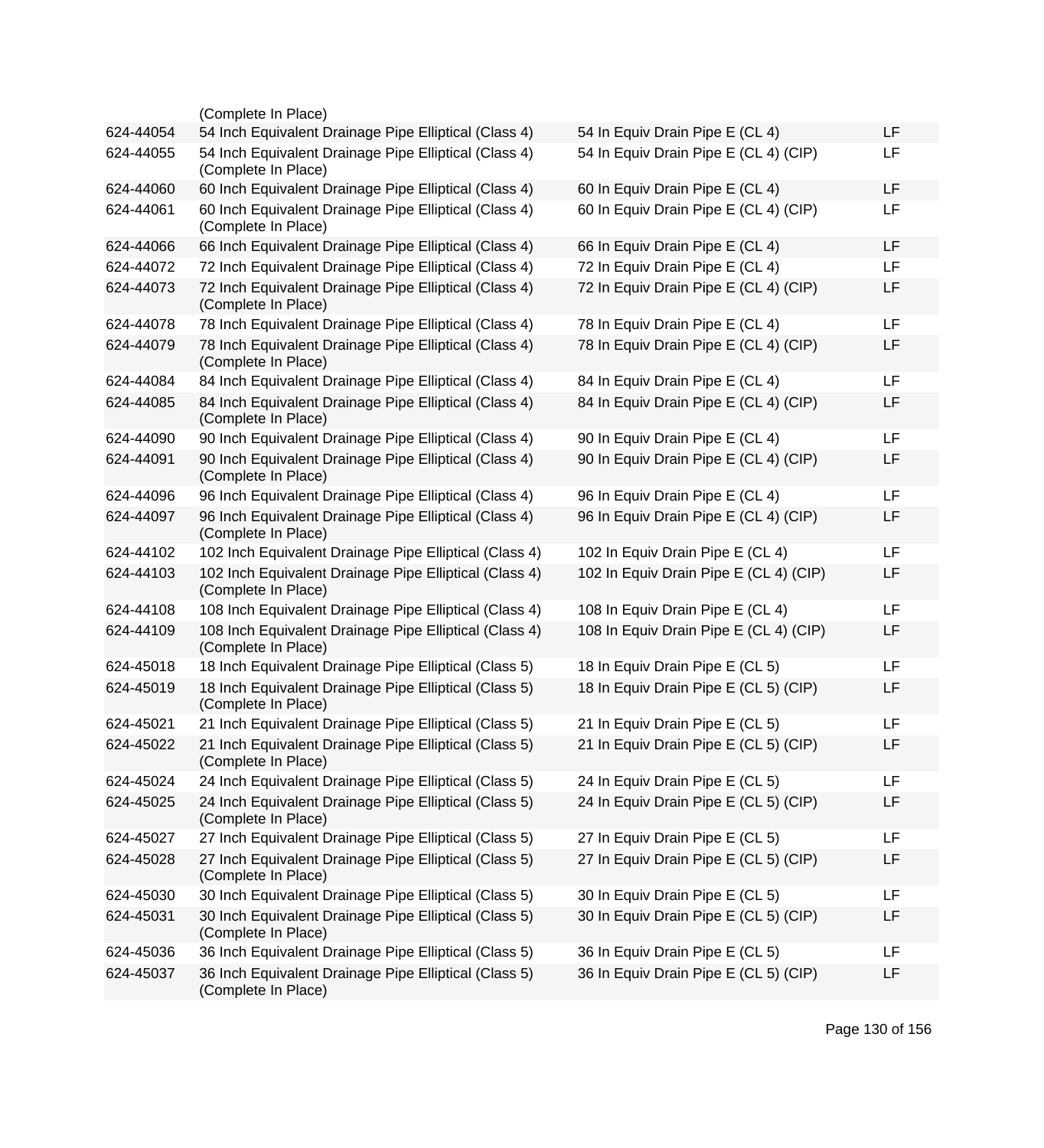| 624-45042 | 42 Inch Equivalent Drainage Pipe Elliptical (Class 5)                         | 42 In Equiv Drain Pipe E (CL 5)        | LF |
|-----------|-------------------------------------------------------------------------------|----------------------------------------|----|
| 624-45043 | 42 Inch Equivalent Drainage Pipe Elliptical (Class 5)<br>(Complete In Place)  | 42 In Equiv Drain Pipe E (CL 5) (CIP)  | LF |
| 624-45048 | 48 Inch Equivalent Drainage Pipe Elliptical (Class 5)                         | 48 In Equiv Drain Pipe E (CL 5)        | LF |
| 624-45049 | 48 Inch Equivalent Drainage Pipe Elliptical (Class 5)<br>(Complete In Place)  | 48 In Equiv Drain Pipe E (CL 5) (CIP)  | LF |
| 624-45054 | 54 Inch Equivalent Drainage Pipe Elliptical (Class 5)                         | 54 In Equiv Drain Pipe E (CL 5)        | LF |
| 624-45055 | 54 Inch Equivalent Drainage Pipe Elliptical (Class 5)<br>(Complete In Place)  | 54 In Equiv Drain Pipe E (CL 5) (CIP)  | LF |
| 624-45060 | 60 Inch Equivalent Drainage Pipe Elliptical (Class 5)                         | 60 In Equiv Drain Pipe E (CL 5)        | LF |
| 624-45061 | 60 Inch Equivalent Drainage Pipe Elliptical (Class 5)<br>(Complete In Place)  | 60 In Equiv Drain Pipe E (CL 5) (CIP)  | LF |
| 624-45066 | 66 Inch Equivalent Drainage Pipe Elliptical (Class 5)                         | 66 In Equiv Drain Pipe E (CL 5)        | LF |
| 624-45072 | 72 Inch Equivalent Drainage Pipe Elliptical (Class 5)                         | 72 In Equiv Drain Pipe E (CL 5)        | LF |
| 624-45073 | 72 Inch Equivalent Drainage Pipe Elliptical (Class 5)<br>(Complete In Place)  | 72 In Equiv Drain Pipe E (CL 5) (CIP)  | LF |
| 624-45078 | 78 Inch Equivalent Drainage Pipe Elliptical (Class 5)                         | 78 In Equiv Drain Pipe E (CL 5)        | LF |
| 624-45079 | 78 Inch Equivalent Drainage Pipe Elliptical (Class 5)<br>(Complete In Place)  | 78 In Equiv Drain Pipe E (CL 5) (CIP)  | LF |
| 624-45084 | 84 Inch Equivalent Drainage Pipe Elliptical (Class 5)                         | 84 In Equiv Drain Pipe E (CL 5)        | LF |
| 624-45085 | 84 Inch Equivalent Drainage Pipe Elliptical (Class 5)<br>(Complete In Place)  | 84 In Equiv Drain Pipe E (CL 5) (CIP)  | LF |
| 624-45090 | 90 Inch Equivalent Drainage Pipe Elliptical (Class 5)                         | 90 In Equiv Drain Pipe E (CL 5)        | LF |
| 624-45091 | 90 Inch Equivalent Drainage Pipe Elliptical (Class 5)<br>(Complete In Place)  | 90 In Equiv Drain Pipe E (CL 5) (CIP)  | LF |
| 624-45096 | 96 Inch Equivalent Drainage Pipe Elliptical (Class 5)                         | 96 In Equiv Drain Pipe E (CL 5)        | LF |
| 624-45097 | 96 Inch Equivalent Drainage Pipe Elliptical (Class 5)<br>(Complete In Place)  | 96 In Equiv Drain Pipe E (CL 5)        | LF |
| 624-45102 | 102 Inch Equivalent Drainage Pipe Elliptical (Class 5)                        | 102 In Equiv Drain Pipe E (CL 5)       | LF |
| 624-45103 | 102 Inch Equivalent Drainage Pipe Elliptical (Class 5)<br>(Complete In Place) | 102 In Equiv Drain Pipe E (CL 5) (CIP) | LF |
| 624-45108 | 108 Inch Equivalent Drainage Pipe Elliptical (Class 5)                        | 108 In Equiv Drain Pipe E (CL 5)       | LF |
| 624-45109 | 108 Inch Equivalent Drainage Pipe Elliptical (Class 5)<br>(Complete In Place) | 108 In Equiv Drain Pipe E (CL 5) (CIP) | LF |
| 624-46018 | 18 Inch Equivalent Drainage Pipe Elliptical (Class 6)                         | 18 In Equiv Drain Pipe E (CL 6)        | LF |
| 624-46019 | 18 Inch Equivalent Drainage Pipe Elliptical (Class 6)<br>(Complete In Place)  | 18 In Equiv Drain Pipe E (CL 6) (CIP)  | LF |
| 624-46021 | 21 Inch Equivalent Drainage Pipe Elliptical (Class 6)                         | 21 In Equiv Drain Pipe E (CL 6)        | LF |
| 624-46022 | 21 Inch Equivalent Drainage Pipe Elliptical (Class 6)<br>(Complete In Place)  | 21 In Equiv Drain Pipe E (CL 6) (CIP)  | LF |
| 624-46024 | 24 Inch Equivalent Drainage Pipe Elliptical (Class 6)                         | 24 In Equiv Drain Pipe E (CL 6)        | LF |
| 624-46025 | 24 Inch Equivalent Drainage Pipe Elliptical (Class 6)<br>(Complete In Place)  | 24 In Equiv Drain Pipe E (CL 6) (CIP)  | LF |
| 624-46027 | 27 Inch Equivalent Drainage Pipe Elliptical (Class 6)                         | 27 In Equiv Drain Pipe E (CL 6)        | LF |
| 624-46028 | 27 Inch Equivalent Drainage Pipe Elliptical (Class 6)<br>(Complete In Place)  | 27 In Equiv Drain Pipe E (CL 6) (CIP)  | LF |
| 624-46030 | 30 Inch Equivalent Drainage Pipe Elliptical (Class 6)                         | 30 In Equiv Drain Pipe E (CL 6)        | LF |

| 42 In Equiv Drain Pipe E (CL 5)        | LF |
|----------------------------------------|----|
| 42 In Equiv Drain Pipe E (CL 5) (CIP)  | LF |
| 48 In Equiv Drain Pipe E (CL 5)        | LF |
| 48 In Equiv Drain Pipe E (CL 5) (CIP)  | LF |
| 54 In Equiv Drain Pipe E (CL 5)        | LF |
| 54 In Equiv Drain Pipe E (CL 5) (CIP)  | LF |
| 60 In Equiv Drain Pipe E (CL 5)        | LF |
| 60 In Equiv Drain Pipe E (CL 5) (CIP)  | LF |
| 66 In Equiv Drain Pipe E (CL 5)        | LF |
| 72 In Equiv Drain Pipe E (CL 5)        | LF |
| 72 In Equiv Drain Pipe E (CL 5) (CIP)  | LF |
| 78 In Equiv Drain Pipe E (CL 5)        | LF |
| 78 In Equiv Drain Pipe E (CL 5) (CIP)  | LF |
| 84 In Equiv Drain Pipe E (CL 5)        | LF |
| 84 In Equiv Drain Pipe E (CL 5) (CIP)  | LF |
| 90 In Equiv Drain Pipe E (CL 5)        | LF |
| 90 In Equiv Drain Pipe E (CL 5) (CIP)  | LF |
| 96 In Equiv Drain Pipe E (CL 5)        | LF |
| 96 In Equiv Drain Pipe E (CL 5)        | LF |
| 102 In Equiv Drain Pipe E (CL 5)       | LF |
| 102 In Equiv Drain Pipe E (CL 5) (CIP) | LF |
| 108 In Equiv Drain Pipe E (CL 5)       | LF |
| 108 In Equiv Drain Pipe E (CL 5) (CIP) | LF |
| 18 In Equiv Drain Pipe E (CL 6)        | LF |
| 18 In Equiv Drain Pipe E (CL 6) (CIP)  | LF |
| 21 In Equiv Drain Pipe E (CL 6)        | LF |
| 21 In Equiv Drain Pipe E (CL 6) (CIP)  | LF |
| 24 In Equiv Drain Pipe E (CL 6)        | LF |
| 24 In Equiv Drain Pipe E (CL 6) (CIP)  | LF |
| 27 In Equiv Drain Pipe E (CL 6)        | LF |
| 27 In Equiv Drain Pipe E (CL 6) (CIP)  | LF |
| 30 In Equiv Drain Pipe E (CL 6)        | LF |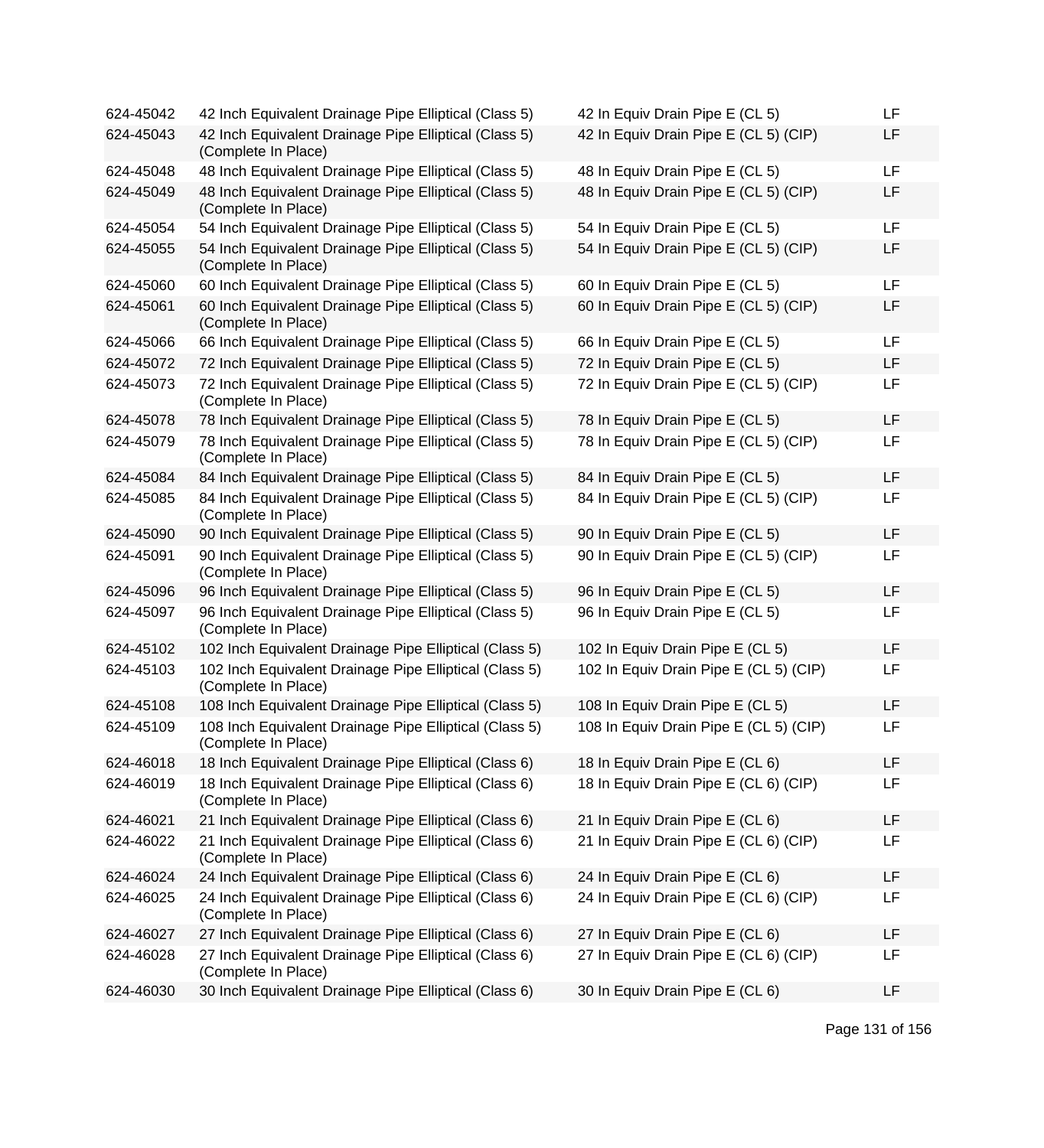| 624-46031 | 30 Inch Equivalent Drainage Pipe Elliptical (Class 6)<br>(Complete In Place)  | 30 In Equiv Drain Pipe E (CL 6) (CIP)  | LF        |
|-----------|-------------------------------------------------------------------------------|----------------------------------------|-----------|
| 624-46036 | 36 Inch Equivalent Drainage Pipe Elliptical (Class 6)                         | 36 In Equiv Drain Pipe E (CL 6)        | <b>LF</b> |
| 624-46037 | 36 Inch Equivalent Drainage Pipe Elliptical (Class 6)<br>(Complete In Place)  | 36 In Equiv Drain Pipe E (CL 6) (CIP)  | LF        |
| 624-46042 | 42 Inch Equivalent Drainage Pipe Elliptical (Class 6)                         | 42 In Equiv Drain Pipe E (CL 6)        | LF        |
| 624-46043 | 42 Inch Equivalent Drainage Pipe Elliptical (Class 6)<br>(Complete In Place)  | 42 In Equiv Drain Pipe E (CL 6) (CIP)  | <b>LF</b> |
| 624-46048 | 48 Inch Equivalent Drainage Pipe Elliptical (Class 6)                         | 48 In Equiv Drain Pipe E (CL 6)        | <b>LF</b> |
| 624-46049 | 48 Inch Equivalent Drainage Pipe Elliptical (Class 6)<br>(Complete In Place)  | 48 In Equiv Drain Pipe E (CIP)         | LF        |
| 624-46054 | 54 Inch Equivalent Drainage Pipe Elliptical (Class 6)                         | 54 In Equiv Drain Pipe E (CL 6)        | LF        |
| 624-46055 | 54 Inch Equivalent Drainage Pipe Elliptical (Class 6)<br>(Complete In Place)  | 54 In Equiv Drain Pipe E (CL 6) (CIP)  | LF        |
| 624-46060 | 60 Inch Equivalent Drainage Pipe Elliptical (Class 6)                         | 60 In Equiv Drain Pipe E (CL 6)        | <b>LF</b> |
| 624-46061 | 60 Inch Equivalent Drainage Pipe Elliptical (Class 6)<br>(Complete In Place)  | 60 In Equiv Drain Pipe E (CL 6) (CIP)  | LF        |
| 624-46066 | 66 Inch Equivalent Drainage Pipe Elliptical (Class 6)                         | 66 In Equiv Drain Pipe E (CL 6)        | LF        |
| 624-46072 | 72 Inch Equivalent Drainage Pipe Elliptical (Class 6)                         | 72 In Equiv Drain Pipe E (CL 6)        | LF        |
| 624-46073 | 72 Inch Equivalent Drainage Pipe Elliptical (Class 6)<br>(Complete In Place)  | 72 In Equiv Drain Pipe E (CL 6) (CIP)  | LF        |
| 624-46078 | 78 Inch Equivalent Drainage Pipe Elliptical (Class 6)                         | 78 In Equiv Drain Pipe E (CL 6)        | <b>LF</b> |
| 624-46079 | 78 Inch Equivalent Drainage Pipe Elliptical (Class 6)<br>(Complete In Place)  | 78 In Equiv Drain Pipe E (CL 6) (CIP)  | LF        |
| 624-46084 | 84 Inch Equivalent Drainage Pipe Elliptical (Class 6)                         | 84 In Equiv Drain Pipe E (CL 6)        | LF        |
| 624-46085 | 84 Inch Equivalent Drainage Pipe Elliptical (Class 6)<br>(Complete In Place)  | 84 In Equiv Drain Pipe E (CL 6) (CIP)  | LF        |
| 624-46090 | 90 Inch Equivalent Drainage Pipe Elliptical (Class 6)                         | 90 In Equiv Drain Pipe E (CL 6)        | LF        |
| 624-46091 | 90 Inch Equivalent Drainage Pipe Elliptical (Class 6)<br>(Complete In Place)  | 90 In Equiv Drain Pipe E (CL 6) (CIP)  | LF        |
| 624-46094 | 96 Inch Equivalent Drainage Pipe Elliptical (Class 6)                         | 96 In Equiv Drain Pipe E (CL 6)        | <b>LF</b> |
| 624-46097 | 96 Inch Equivalent Drainage Pipe Elliptical (Class 6)<br>(Complete In Place)  | 96 In Equiv Drain Pipe E (CL 6) (CIP)  | LF        |
| 624-46102 | 102 Inch Equivalent Drainage Pipe Elliptical (Class 6)                        | 102 In Equiv Drain Pipe E (CL 6)       | LF        |
| 624-46103 | 102 Inch Equivalent Drainage Pipe Elliptical (Class 6)<br>(Complete In Place) | 102 In Equiv Drain Pipe E (CL 6) (CIP) | LF        |
| 624-46108 | 108 Inch Equivalent Drainage Pipe Elliptical (Class 6)                        | 108 In Equiv Drain Pipe E (CL 6)       | LF        |
| 624-46109 | 108 Inch Equivalent Drainage Pipe Elliptical (Class 6)<br>(Complete In Place) | 108 In Equiv Drain Pipe E (CL 6) (CIP) | LF        |
| 624-47018 | 18 Inch Equivalent Drainage Pipe Elliptical (Class 7)                         | 18 In Equiv Drain Pipe E (CL 7)        | LF        |
| 624-47019 | 18 Inch Equivalent Drainage Pipe Elliptical (Class 7)<br>(Complete In Place)  | 18 In Equiv Drain Pipe E (CL 7) (CIP)  | LF        |
| 624-47021 | 21 Inch Equivalent Drainage Pipe Elliptical (Class 7)                         | 21 In Equiv Drain Pipe E (CL 7)        | LF        |
| 624-47022 | 21 Inch Equivalent Drainage Pipe Elliptical (Class 7)<br>(Complete In Place)  | 21 In Equiv Drain Pipe E (CL 7) (CIP)  | LF        |
| 624-47024 | 24 Inch Equivalent Drainage Pipe Elliptical (Class 7)                         | 24 In Equiv Drain Pipe E (CL 7)        | LF        |
| 624-47025 | 24 Inch Equivalent Drainage Pipe Elliptical (Class 7)<br>(Complete In Place)  | 24 In Equiv Drain Pipe E (CL 7) (CIP)  | LF        |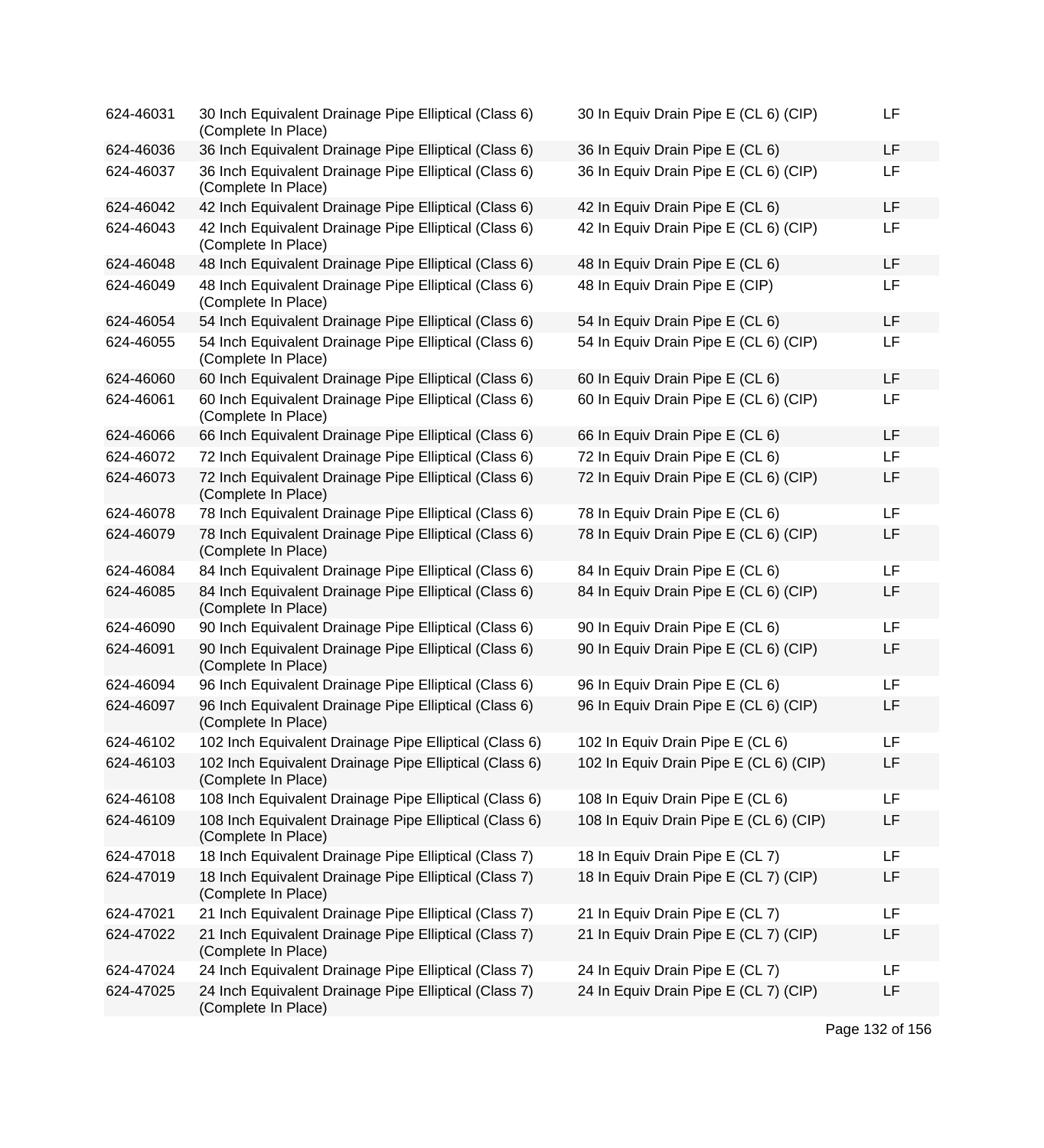| 624-47027 | 27 Inch Equivalent Drainage Pipe Elliptical (Class 7)                         | 27 In Equiv Drain Pipe E (CL 7)        | LF |
|-----------|-------------------------------------------------------------------------------|----------------------------------------|----|
| 624-47028 | 27 Inch Equivalent Drainage Pipe Elliptical (Class 7)<br>(Complete In Place)  | 27 In Equiv Drain Pipe E (CL 7) (CIP)  | LF |
| 624-47030 | 30 Inch Equivalent Drainage Pipe Elliptical (Class 7)                         | 30 In Equiv Drain Pipe E (CL 7)        | LF |
| 624-47031 | 30 Inch Equivalent Drainage Pipe Elliptical (Class 7)<br>(Complete In Place)  | 30 In Equiv Drain Pipe E (CL 7) (CIP)  | LF |
| 624-47036 | 36 Inch Equivalent Drainage Pipe Elliptical (Class 7)                         | 36 In Equiv Drain Pipe E (CL 7)        | LF |
| 624-47037 | 36 Inch Equivalent Drainage Pipe Elliptical (Class 7)<br>(Complete In Place)  | 36 In Equiv Drain Pipe E (CL 7) (CIP)  | LF |
| 624-47042 | 42 Inch Equivalent Drainage Pipe Elliptical (Class 7)                         | 42 In Equiv Drain Pipe E (CL 7)        | LF |
| 624-47043 | 42 Inch Equivalent Drainage Pipe Elliptical (Class 7)<br>(Complete In Place)  | 42 In Equiv Drain Pipe E (CL 7) (CIP)  | LF |
| 624-47048 | 48 Inch Equivalent Drainage Pipe Elliptical (Class 7)                         | 48 In Equiv Drain Pipe E (CL 7)        | LF |
| 624-47049 | 48 Inch Equivalent Drainage Pipe Elliptical (Class 7)<br>(Complete In Place)  | 48 In Equiv Drain Pipe E (CL 7) (CIP)  | LF |
| 624-47054 | 54 Inch Equivalent Drainage Pipe Elliptical (Class 7)                         | 54 In Equiv Drain Pipe E (CL 7)        | LF |
| 624-47055 | 54 Inch Equivalent Drainage Pipe Elliptical (Class 7)<br>(Complete In Place)  | 54 In Equiv Drain Pipe E (CL 7) (CIP)  | LF |
| 624-47060 | 60 Inch Equivalent Drainage Pipe Elliptical (Class 7)                         | 60 In Equiv Drain Pipe E (CL 7)        | LF |
| 624-47061 | 60 Inch Equivalent Drainage Pipe Elliptical (Class 7)<br>(Complete In Place)  | 60 In Equiv Drain Pipe E (CL 7) (CIP)  | LF |
| 624-47066 | 66 Inch Equivalent Drainage Pipe Elliptical (Class 7)                         | 66 In Equiv Drain Pipe E (CL 7)        | LF |
| 624-47067 | 66 Inch Equivalent Drainage Pipe Elliptical (Class 7)<br>(Complete In Place)  | 66 In Equiv Drain Pipe E (CL 7) (CIP)  | LF |
| 624-47072 | 72 Inch Equivalent Drainage Pipe Elliptical (Class 7)                         | 72 In Equiv Drain Pipe E (CL 7)        | LF |
| 624-47073 | 72 Inch Equivalent Drainage Pipe Elliptical (Class 7)<br>(Complete In Place)  | 72 In Equiv Drain Pipe E (CL 7) (CIP)  | LF |
| 624-47078 | 78 Inch Equivalent Drainage Pipe Elliptical (Class 7)                         | 78 In Equiv Drain Pipe E (CL 7)        | LF |
| 624-47079 | 78 Inch Equivalent Drainage Pipe Elliptical (Class 7)<br>(Complete In Place)  | 78 In Equiv Drain Pipe E (CL 7) (CIP)  | LF |
| 624-47084 | 84 Inch Equivalent Drainage Pipe Elliptical (Class 7)                         | 84 In Equiv Drain Pipe E (CL 7)        | LF |
| 624-47085 | 84 Inch Equivalent Drainage Pipe Elliptical (Class 7)<br>(Complete In Place)  | 84 In Equiv Drain Pipe E (CL 7) (CIP)  | LF |
| 624-47090 | 90 Inch Equivalent Drainage Pipe Elliptical (Class 7)                         | 90 In Equiv Drain Pipe E (CL 7)        | LF |
| 624-47091 | 90 Inch Equivalent Drainage Pipe Elliptical (Class 7)<br>(Complete In Place)  | 90 In Equiv Drain Pipe E (CL 7) (CIP)  | LF |
| 624-47096 | 96 Inch Equivalent Drainage Pipe Elliptical (Class 7)                         | 96 In Equiv Drain Pipe E (CL 7)        | LF |
| 624-47097 | 96 Inch Equivalent Drainage Pipe Elliptical (Class 7)<br>(Complete In Place)  | 96 In Equiv Drain Pipe E (CL 7) (CIP)  | LF |
| 624-47102 | 102 Inch Equivalent Drainage Pipe Elliptical (Class 7)                        | 102 In Equiv Drain Pipe E (CL 7)       | LF |
| 624-47103 | 102 Inch Equivalent Drainage Pipe Elliptical (Class 7)<br>(Complete In Place) | 102 In Equiv Drain Pipe E (CL 7) (CIP) | LF |
| 624-47108 | 108 Inch Equivalent Drainage Pipe Elliptical (Class 7)                        | 108 In Equiv Drain Pipe E (CL 7)       | LF |
| 624-47109 | 108 Inch Equivalent Drainage Pipe Elliptical (Class 7)<br>(Complete In Place) | 108 In Equiv Drain Pipe E (CL 7) (CIP) | LF |
| 624-48018 | 18 Inch Equivalent Drainage Pipe Elliptical (Class 8)                         | 18 In Equiv Drain Pipe E (CL 8)        | LF |
| 624-48019 | 18 Inch Equivalent Drainage Pipe Elliptical (Class 8)                         | 18 In Equiv Drain Pipe E (CL 8) (CIP)  | LF |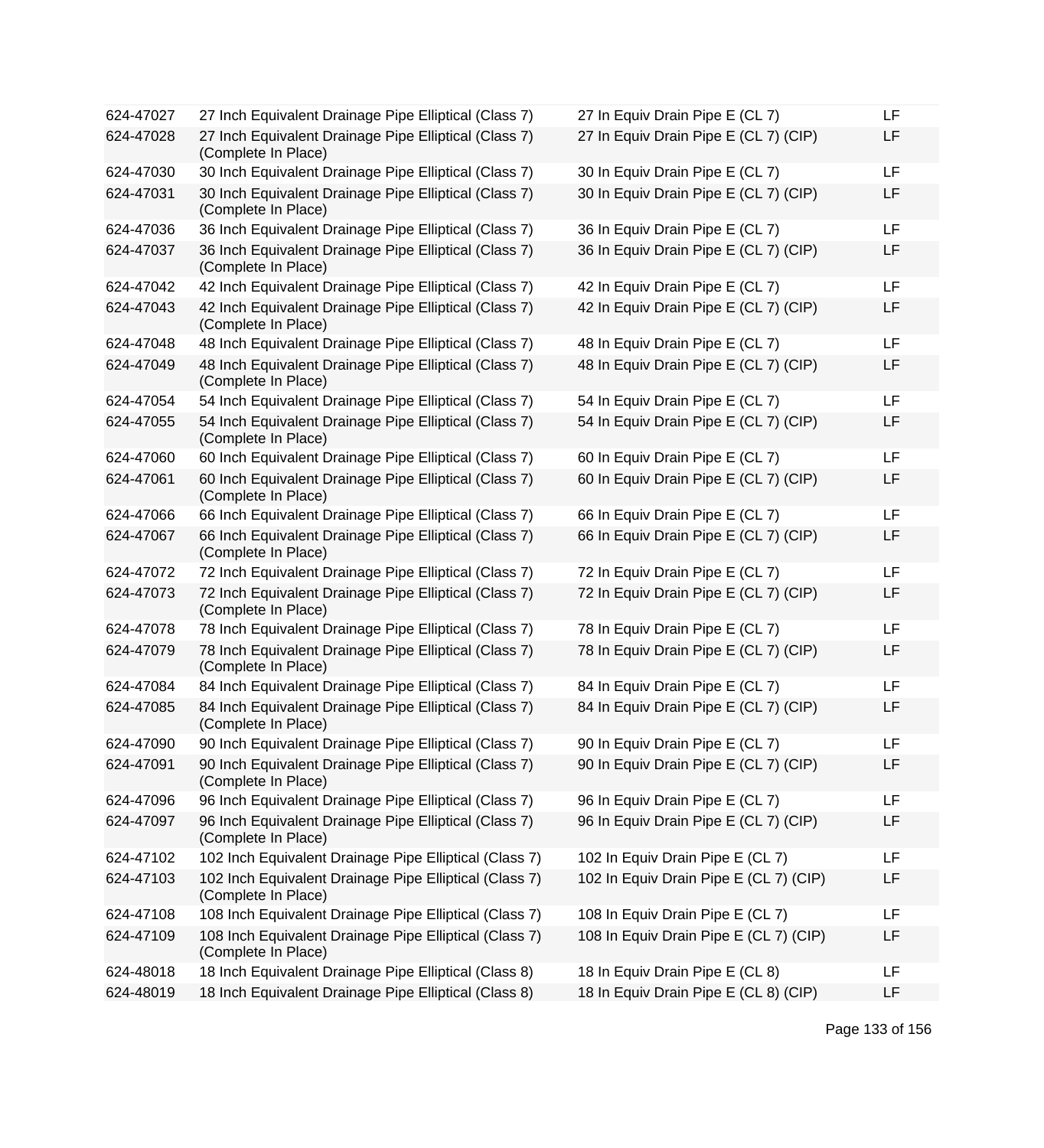|           | (Complete In Place)                                                           |                                        |     |
|-----------|-------------------------------------------------------------------------------|----------------------------------------|-----|
| 624-48021 | 21 Inch Equivalent Drainage Pipe Elliptical (Class 8)                         | 21 In Equiv Drain Pipe E (CL 8)        | LF  |
| 624-48022 | 21 Inch Equivalent Drainage Pipe Elliptical (Class 8)<br>(Complete In Place)  | 21 In Equiv Drain Pipe E (CL 8) (CIP)  | LF  |
| 624-48024 | 24 Inch Equivalent Drainage Pipe Elliptical (Class 8)                         | 24 In Equiv Drain Pipe E (CL 8)        | LF. |
| 624-48025 | 24 Inch Equivalent Drainage Pipe Elliptical (Class 8)<br>(Complete In Place)  | 24 In Equiv Drain Pipe E (CL 8) (CIP)  | LF  |
| 624-48027 | 27 Inch Equivalent Drainage Pipe Elliptical (Class 8)                         | 27 In Equiv Drain Pipe E (CL 8)        | LF  |
| 624-48028 | 27 Inch Equivalent Drainage Pipe Elliptical (Class 8)<br>(Complete In Place)  | 27 In Equiv Drain Pipe E (CL 8) (CIP)  | LF  |
| 624-48030 | 30 Inch Equivalent Drainage Pipe Elliptical (Class 8)                         | 30 In Equiv Drain Pipe E (CL 8)        | LF  |
| 624-48031 | 30 Inch Equivalent Drainage Pipe Elliptical (Class 8)<br>(Complete In Place)  | 30 In Equiv Drain Pipe E (CL 8) (CIP)  | LF  |
| 624-48036 | 36 Inch Equivalent Drainage Pipe Elliptical (Class 8)                         | 36 In Equiv Drain Pipe E (CL 8)        | LF  |
| 624-48037 | 36 Inch Equivalent Drainage Pipe Elliptical (Class 8)<br>(Complete In Place)  | 36 In Equiv Drain Pipe E (CL 8) (CIP)  | LF  |
| 624-48042 | 42 Inch Equivalent Drainage Pipe Elliptical (Class 8)                         | 42 In Equiv Drain Pipe E (CL 8)        | LF  |
| 624-48043 | 42 Inch Equivalent Drainage Pipe Elliptical (Class 8)<br>(Complete In Place)  | 42 In Equiv Drain Pipe E (CL 8) (CIP)  | LF  |
| 624-48048 | 48 Inch Equivalent Drainage Pipe Elliptical (Class 8)                         | 48 In Equiv Drain Pipe E (CL 8)        | LF  |
| 624-48049 | 48 Inch Equivalent Drainage Pipe Elliptical (Class 8)<br>(Complete In Place)  | 48 In Equiv Drain Pipe E (CL 8) (CIP)  | LF  |
| 624-48054 | 54 Inch Equivalent Drainage Pipe Elliptical (Class 8)                         | 54 In Equiv Drain Pipe E (CL 8)        | LF  |
| 624-48055 | 54 Inch Equivalent Drainage Pipe Elliptical (Class 8)<br>(Complete In Place)  | 54 In Equiv Drain Pipe E (CL 8) (CIP)  | LF  |
| 624-48060 | 60 Inch Equivalent Drainage Pipe Elliptical (Class 8)                         | 60 In Equiv Drain Pipe E (CL 8)        | LF. |
| 624-48061 | 60 Inch Equivalent Drainage Pipe Elliptical (Class 8)<br>(Complete In Place)  | 60 In Equiv Drain Pipe E (CL 8) (CIP)  | LF  |
| 624-48066 | 66 Inch Equivalent Drainage Pipe Elliptical (Class 8)                         | 66 In Equiv Drain Pipe E (CL 8)        | LF  |
| 624-48072 | 72 Inch Equivalent Drainage Pipe Elliptical (Class 8)                         | 72 In Equiv Drain Pipe E (CL 8)        | LF  |
| 624-48073 | 72 Inch Equivalent Drainage Pipe Elliptical (Class 8)<br>(Complete In Place)  | 72 In Equiv Drain Pipe E (CL 8) (CIP)  | LF  |
| 624-48078 | 78 Inch Equivalent Drainage Pipe Elliptical (Class 8)                         | 78 In Equiv Drain Pipe E (CL 8)        | LF  |
| 624-48079 | 78 Inch Equivalent Drainage Pipe Elliptical (Class 8)<br>(Complete In Place)  | 78 In Equiv Drain Pipe E (CL 8) (CIP)  | LF  |
| 624-48084 | 84 Inch Equivalent Drainage Pipe Elliptical (Class 8)                         | 84 In Equiv Drain Pipe E (CL 8)        | LF  |
| 624-48085 | 84 Inch Equivalent Drainage Pipe Elliptical (Class 8)<br>(Complete In Place)  | 84 In Equiv Drain Pipe E (CL 8) (CIP)  | LF  |
| 624-48090 | 90 Inch Equivalent Drainage Pipe Elliptical (Class 8)                         | 90 In Equiv Drain Pipe E (CL 8)        | LF  |
| 624-48091 | 90 Inch Equivalent Drainage Pipe Elliptical (Class 8)<br>(Complete In Place)  | 90 In Equiv Drain Pipe E (CL 8) (CIP)  | LF  |
| 624-48096 | 96 Inch Equivalent Drainage Pipe Elliptical (Class 8)                         | 96 In Equiv Drain Pipe E (CL 8)        | LF  |
| 624-48097 | 96 Inch Equivalent Drainage Pipe Elliptical (Class 8)<br>(Complete In Place)  | 96 In Equiv Drain Pipe E (CL 8) (CIP)  | LF  |
| 624-48102 | 102 Inch Equivalent Drainage Pipe Elliptical (Class 8)                        | 102 In Equiv Drain Pipe E (CL 8)       | LF  |
| 624-48103 | 102 Inch Equivalent Drainage Pipe Elliptical (Class 8)<br>(Complete In Place) | 102 In Equiv Drain Pipe E (CL 8) (CIP) | LF  |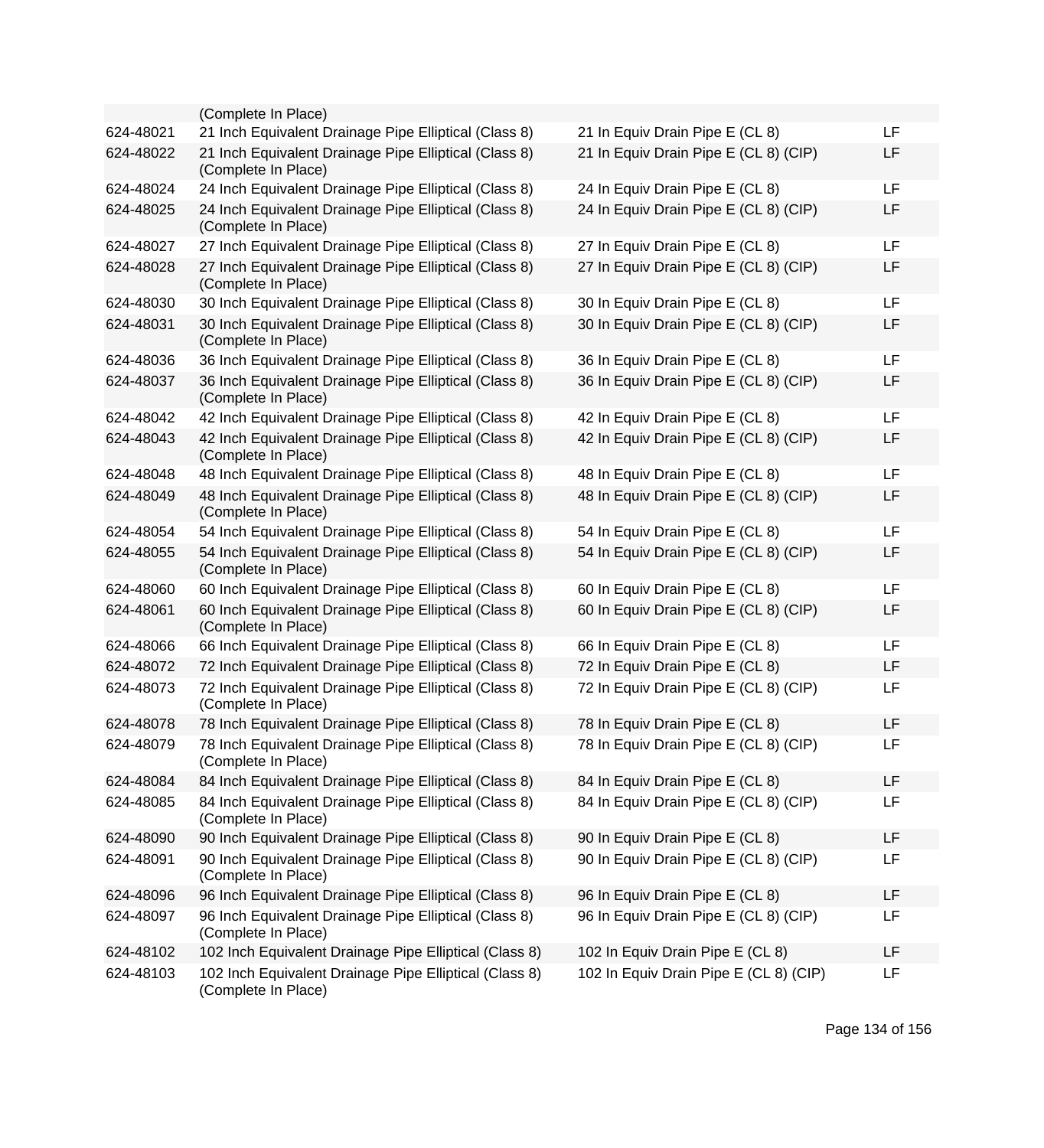| 624-48108 | 108 Inch Equivalent Drainage Pipe Elliptical (Class 8)                        | 108 In Equiv Drain Pipe E (CL 8)       | LF |
|-----------|-------------------------------------------------------------------------------|----------------------------------------|----|
| 624-48109 | 108 Inch Equivalent Drainage Pipe Elliptical (Class 8)<br>(Complete In Place) | 108 In Equiv Drain Pipe E (CL 8) (CIP) | LF |
| 624-49018 | 18 Inch Equivalent Drainage Pipe Elliptical (Class 9)                         | 18 In Equiv Drain Pipe E (CL 9)        | LF |
| 624-49019 | 18 Inch Equivalent Drainage Pipe Elliptical (Class 9)<br>(Complete In Place)  | 18 In Equiv Drain Pipe E (CL 9) (CIP)  | LF |
| 624-49021 | 21 Inch Equivalent Drainage Pipe Elliptical (Class 9)                         | 21 In Equiv Drain Pipe E (CL 9)        | LF |
| 624-49022 | 21 Inch Equivalent Drainage Pipe Elliptical (Class 9)<br>(Complete In Place)  | 21 In Equiv Drain Pipe E (CL 9) (CIP)  | LF |
| 624-49024 | 24 Inch Equivalent Drainage Pipe Elliptical (Class 9)                         | 24 In Equiv Drain Pipe E (CL 9)        | LF |
| 624-49025 | 24 Inch Equivalent Drainage Pipe Elliptical (Class 9)<br>(Complete In Place)  | 24 In Equiv Drain Pipe E (CL 9) (CIP)  | LF |
| 624-49027 | 27 Inch Equivalent Drainage Pipe Elliptical (Class 9)                         | 27 In Equiv Drain Pipe E (CL 9)        | LF |
| 624-49028 | 27 Inch Equivalent Drainage Pipe Elliptical (Class 9)<br>(Complete In Place)  | 27 In Equiv Drain Pipe E (CL 9) (CIP)  | LF |
| 624-49030 | 30 Inch Equivalent Drainage Pipe Elliptical (Class 9)                         | 30 In Equiv Drain Pipe E (CL 9)        | LF |
| 624-49031 | 30 Inch Equivalent Drainage Pipe Elliptical (Class 9)<br>(Complete In Place)  | 30 In Equiv Drain Pipe E (CL 9) (CIP)  | LF |
| 624-49036 | 36 Inch Equivalent Drainage Pipe Elliptical (Class 9)                         | 36 In Equiv Drain Pipe E (CL 9)        | LF |
| 624-49037 | 36 Inch Equivalent Drainage Pipe Elliptical (Class 9)<br>(Complete In Place)  | 36 In Equiv Drain Pipe E (CL 9) (CIP)  | LF |
| 624-49042 | 42 Inch Equivalent Drainage Pipe Elliptical (Class 9)                         | 42 In Equiv Drain Pipe E (CL 9)        | LF |
| 624-49043 | 42 Inch Equivalent Drainage Pipe Elliptical (Class 9)<br>(Complete In Place)  | 42 In Equiv Drain Pipe E (CL 9) (CIP)  | LF |
| 624-49048 | 48 Inch Equivalent Drainage Pipe Elliptical (Class 9)                         | 48 In Equiv Drain Pipe E (CL 9)        | LF |
| 624-49049 | 48 Inch Equivalent Drainage Pipe Elliptical (Class 9)<br>(Complete In Place)  | 48 In Equiv Drain Pipe E (CL 9) (CIP)  | LF |
| 624-49054 | 54 Inch Equivalent Drainage Pipe Elliptical (Class 9)                         | 54 In Equiv Drain Pipe E (CL 9)        | LF |
| 624-49055 | 54 Inch Equivalent Drainage Pipe Elliptical (Class 9)<br>(Complete In Place)  | 54 In Equiv Drain Pipe E (CL 9) (CIP)  | LF |
| 624-49060 | 60 Inch Equivalent Drainage Pipe Elliptical (Class 9)                         | 60 In Equiv Drain Pipe E (CL 9)        | LF |
| 624-49061 | 60 Inch Equivalent Drainage Pipe Elliptical (Class 9)<br>(Complete In Place)  | 60 In Equiv Drain Pipe E (CL 9) (CIP)  | LF |
| 624-49066 | 66 Inch Equivalent Drainage Pipe Elliptical (Class 9)                         | 66 In Equiv Drain Pipe E (CL 9)        | LF |
| 624-49072 | 72 Inch Equivalent Drainage Pipe Elliptical (Class 9)                         | 72 In Equiv Drain Pipe E (CL 9)        | LF |
| 624-49073 | 72 Inch Equivalent Drainage Pipe Elliptical (Class 9)<br>(Complete In Place)  | 72 In Equiv Drain Pipe E (CL 9) (CIP)  | LF |
| 624-49078 | 78 Inch Equivalent Drainage Pipe Elliptical (Class 9)                         | 78 In Equiv Drain Pipe E (CL 9)        | LF |
| 624-49079 | 78 Inch Equivalent Drainage Pipe Elliptical (Class 9)<br>(Complete In Place)  | 78 In Equiv Drain Pipe E (CL 9) (CIP)  | LF |
| 624-49084 | 84 Inch Equivalent Drainage Pipe Elliptical (Class 9)                         | 84 In Equiv Drain Pipe E (CL 9)        | LF |
| 624-49085 | 84 Inch Equivalent Drainage Pipe Elliptical (Class 9)<br>(Complete In Place)  | 84 In Equiv Drain Pipe E (CL 9) (CIP)  | LF |
| 624-49090 | 90 Inch Equivalent Drainage Pipe Elliptical (Class 9)                         | 90 In Equiv Drain Pipe E (CL 9)        | LF |
| 624-49091 | 90 Inch Equivalent Drainage Pipe Elliptical (Class 9)<br>(Complete In Place)  | 90 In Equiv Drain Pipe E (CL 9) (CIP)  | LF |
| 624-49096 | 96 Inch Equivalent Drainage Pipe Elliptical (Class 9)                         | 96 In Equiv Drain Pipe E (CL 9)        | LF |

| 108 In Equiv Drain Pipe E (CL 8)       | LF |
|----------------------------------------|----|
| 108 In Equiv Drain Pipe E (CL 8) (CIP) | LF |
| 18 In Equiv Drain Pipe E (CL 9)        | LF |
| 18 In Equiv Drain Pipe E (CL 9) (CIP)  | LF |
| 21 In Equiv Drain Pipe E (CL 9)        | LF |
| 21 In Equiv Drain Pipe E (CL 9) (CIP)  | LF |
| 24 In Equiv Drain Pipe E (CL 9)        | LF |
| 24 In Equiv Drain Pipe E (CL 9) (CIP)  | LF |
| 27 In Equiv Drain Pipe E (CL 9)        | LF |
| 27 In Equiv Drain Pipe E (CL 9) (CIP)  | LF |
| 30 In Equiv Drain Pipe E (CL 9)        | LF |
| 30 In Equiv Drain Pipe E (CL 9) (CIP)  | LF |
| 36 In Equiv Drain Pipe E (CL 9)        | LF |
| 36 In Equiv Drain Pipe E (CL 9) (CIP)  | LF |
| 42 In Equiv Drain Pipe E (CL 9)        | LF |
| 42 In Equiv Drain Pipe E (CL 9) (CIP)  | LF |
| 48 In Equiv Drain Pipe E (CL 9)        | LF |
| 48 In Equiv Drain Pipe E (CL 9) (CIP)  | LF |
| 54 In Equiv Drain Pipe E (CL 9)        | LF |
| 54 In Equiv Drain Pipe E (CL 9) (CIP)  | LF |
| 60 In Equiv Drain Pipe E (CL 9)        | LF |
| 60 In Equiv Drain Pipe E (CL 9) (CIP)  | LF |
| 66 In Equiv Drain Pipe E (CL 9)        | LF |
| 72 In Equiv Drain Pipe E (CL 9)        | LF |
| 72 In Equiv Drain Pipe E (CL 9) (CIP)  | LF |
| 78 In Equiv Drain Pipe E (CL 9)        | LF |
| 78 In Equiv Drain Pipe E (CL 9) (CIP)  | LF |
| 84 In Equiv Drain Pipe E (CL 9)        | LF |
| 84 In Equiv Drain Pipe E (CL 9) (CIP)  | LF |
| 90 In Equiv Drain Pipe E (CL 9)        | LF |
| 90 In Equiv Drain Pipe E (CL 9) (CIP)  | LF |
| 96 In Equiv Drain Pipe E (CL 9)        | LF |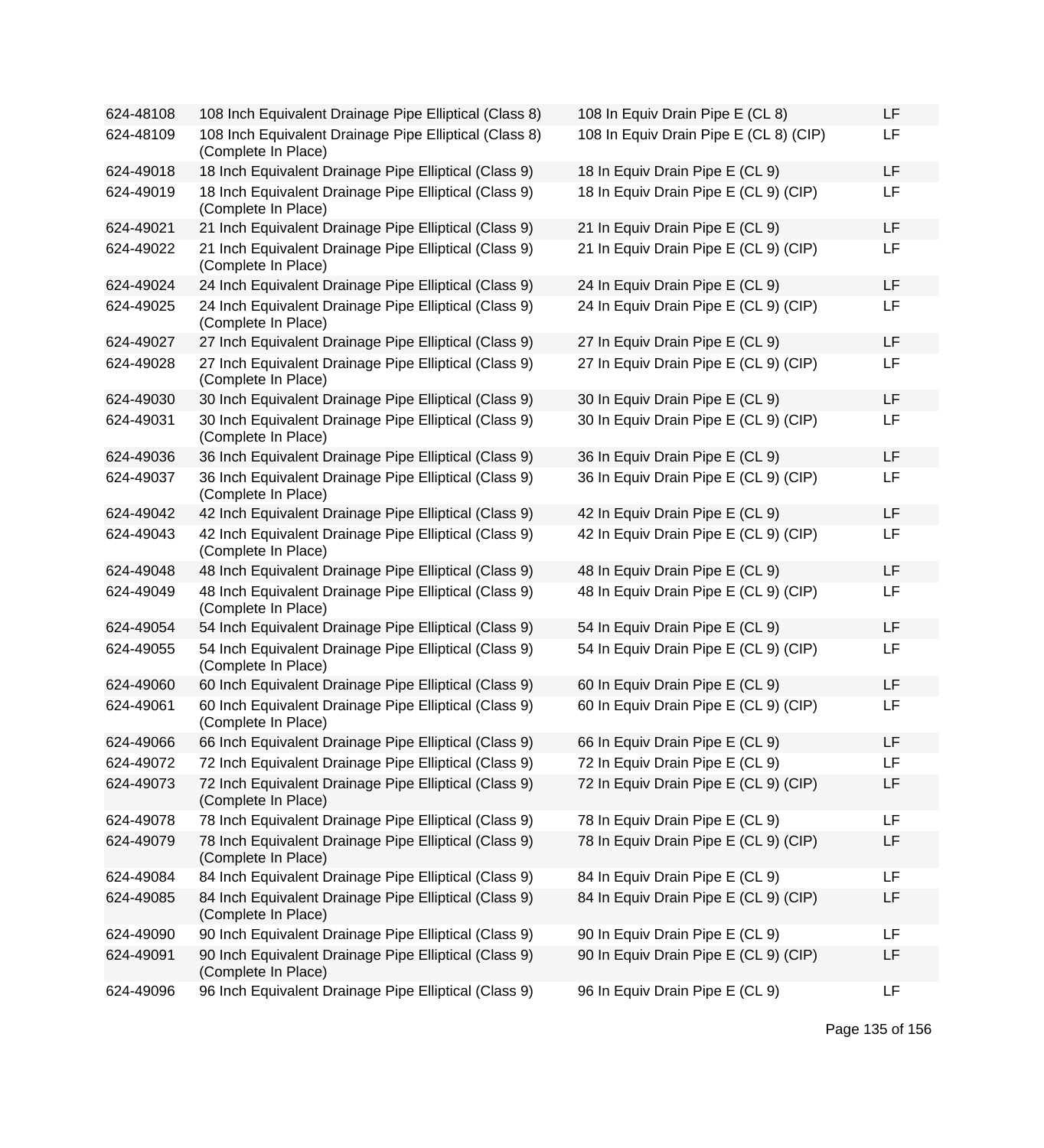| 624-49097 | 96 Inch Equivalent Drainage Pipe Elliptical (Class 9)<br>(Complete In Place)  | 96 In Equiv Drain Pipe E (CL 9) (CIP)  | LF |
|-----------|-------------------------------------------------------------------------------|----------------------------------------|----|
| 624-49102 | 102 Inch Equivalent Drainage Pipe Elliptical (Class 9)                        | 102 In Equiv Drain Pipe E (CL 9)       | LF |
| 624-49103 | 102 Inch Equivalent Drainage Pipe Elliptical (Class 9)<br>(Complete In Place) | 102 In Equiv Drain Pipe E (CL 9) (CIP) | LF |
| 624-49108 | 108 Inch Equivalent Drainage Pipe Elliptical (Class 9)                        | 108 In Equiv Drain Pipe E (CL 9)       | LF |
| 624-49109 | 108 Inch Equivalent Drainage Pipe Elliptical (Class 9)<br>(Complete In Place) | 108 In Equiv Drain Pipe E (CL 9) (CIP) | LF |
| 624-50018 | 18 Inch Equivalent Drainage Pipe Elliptical (Class 10)                        | 18 In Equiv Drain E (CL 10)            | LF |
| 624-50019 | 18 Inch Equivalent Drainage Pipe Elliptical (Class 10)<br>(Complete In Place) | 18 In Equiv Drain Pipe E (CL 10) (CIP) | LF |
| 624-50021 | 21 Inch Equivalent Drainage Pipe Elliptical (Class 10)                        | 21 In Equiv Drain Pipe E (CL 10)       | LF |
| 624-50022 | 21 Inch Equivalent Drainage Pipe Elliptical (Class 10)<br>(Complete In Place) | 21 In Equiv Drain Pipe E (CL 10) (CIP) | LF |
| 624-50024 | 24 Inch Equivalent Drainage Pipe Elliptical (Class 10)                        | 24 In Equiv Drain Pipe E (CL 10        | LF |
| 624-50025 | 24 Inch Equivalent Drainage Pipe Elliptical (Class 10)<br>(Complete In Place) | 24 In Equiv Drain Pipe E (CL 10) (CIP) | LF |
| 624-50027 | 27 Inch Equivalent Drainage Pipe Elliptical (Class 10)                        | 27 In Equiv Drain Pipe E (CL 10)       | LF |
| 624-50028 | 27 Inch Equivalent Drainage Pipe Elliptical (Class 10)<br>(Complete In Place) | 27 In Equiv Drain Pipe E (CL 10) (CIP) | LF |
| 624-50030 | 30 Inch Equivalent Drainage Pipe Elliptical (Class 10)                        | 30 In Equiv Drain Pipe E (CL 10)       | LF |
| 624-50031 | 30 Inch Equivalent Drainage Pipe Elliptical (Class 10)<br>(Complete In Place) | 30 In Equiv Drain Pipe E (CL 10) (CIP) | LF |
| 624-50036 | 36 Inch Equivalent Drainage Pipe Elliptical (Class 10)                        | 36 In Equiv Drain Pipe E (CL 10)       | LF |
| 624-50037 | 36 Inch Equivalent Drainage Pipe Elliptical (Class 10)<br>(Complete In Place) | 36 In Equiv Drain Pipe E (CL 10) (CIP) | LF |
| 624-50042 | 42 Inch Equivalent Drainage Pipe Elliptical (Class 10)                        | 42 In Equiv Drain Pipe E (CL 10)       | LF |
| 624-50043 | 42 Inch Equivalent Drainage Pipe Elliptical (Class 10)<br>(Complete In Place) | 42 In Equiv Drain Pipe E (CL 10) (CIP) | LF |
| 624-50048 | 48 Inch Equivalent Drainage Pipe Elliptical (Class 10)                        | 48 In Equiv Drain Pipe E (CL 10)       | LF |
| 624-50049 | 48 Inch Equivalent Drainage Pipe Elliptical (Class 10)<br>(Complete In Place) | 48 In Equiv Drain Pipe E (CL 10) (CIP) | LF |
| 624-50054 | 54 Inch Equivalent Drainage Pipe Elliptical (Class 10)                        | 54 In Equiv Drain Pipe E (CL 10)       | LF |
| 624-50055 | 54 Inch Equivalent Drainage Pipe Elliptical (Class 10)<br>(Complete In Place) | 54 In Equiv Drain Pipe E (CL 10) (CIP) | LF |
| 624-50060 | 60 Inch Equivalent Drainage Pipe Elliptical (Class 10)                        | 60 In Equiv Drain Pipe E (CL 10)       | LF |
| 624-50061 | 60 Inch Equivalent Drainage Pipe Elliptical (Class 10)<br>(Complete In Place) | 60 In Equiv Drain Pipe E (CL 10) (CIP) | LF |
| 624-50066 | 66 Inch Equivalent Drainage Pipe Elliptical (Class 10)                        | 66 In Equiv Drain Pipe E (CL 10)       | LF |
| 624-50072 | 72 Inch Equivalent Drainage Pipe Elliptical (Class 10)                        | 72 In Equiv Drain Pipe E (CL 10)       | LF |
| 624-50073 | 72 Inch Equivalent Drainage Pipe Elliptical (Class 10)<br>(Complete In Place) | 72 In Equiv Drain Pipe E (CL 10) (CIP) | LF |
| 624-50078 | 78 Inch Equivalent Drainage Pipe Elliptical (Class 10)                        | 78 In Equiv Drain Pipe E (CL 10)       | LF |
| 624-50079 | 78 Inch Equivalent Drainage Pipe Elliptical (Class 10)<br>(Complete In Place) | 78 In Equiv Drain Pipe E (CL 10) (CIP) | LF |
| 624-50084 | 84 Inch Equivalent Drainage Pipe Elliptical (Class 10)                        | 84 In Equiv Drain Pipe E (CL 10)       | LF |
| 624-50085 | 84 Inch Equivalent Drainage Pipe Elliptical (Class 10)<br>(Complete In Place) | 84 In Equiv Drain Pipe E (CL 10) (CIP) | LF |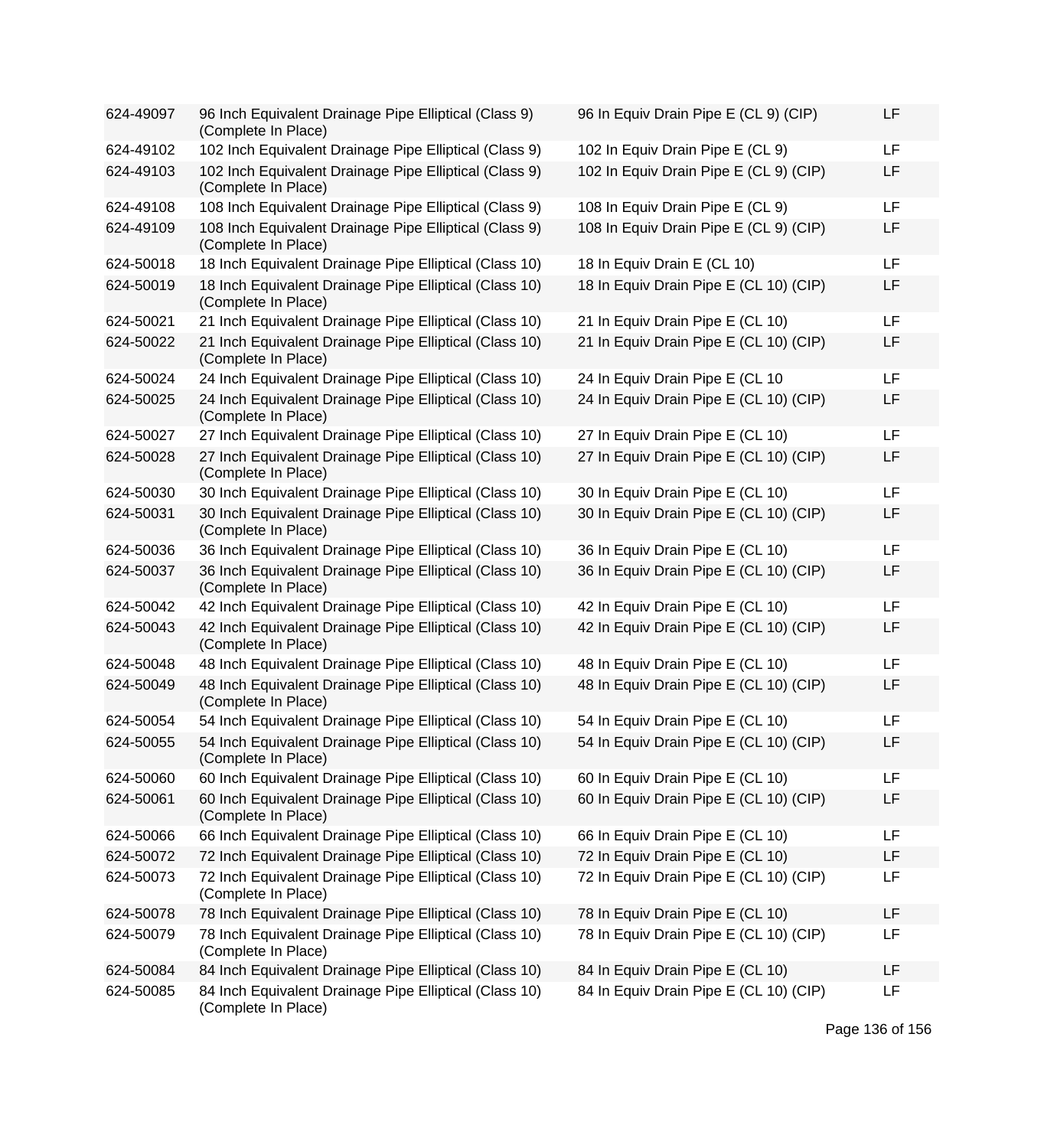| 624-50090 | 90 Inch Equivalent Drainage Pipe Elliptical (Class 10)                         | 90 In Equiv Drain Pipe E (CL 10)        | LF |
|-----------|--------------------------------------------------------------------------------|-----------------------------------------|----|
| 624-50091 | 90 Inch Equivalent Drainage Pipe Elliptical (Class 10)<br>(Complete In Place)  | 90 In Equiv Drain Pipe E (CL 10) (CIP)  | LF |
| 624-50096 | 96 Inch Equivalent Drainage Pipe Elliptical (Class 10)                         | 96 In Equiv Drain Pipe E (CL 10)        | LF |
| 624-50097 | 96 Inch Equivalent Drainage Pipe Elliptical (Class 10)<br>(Complete In Place)  | 96 In Equiv Drain Pipe E (CL 10) (CIP)  | LF |
| 624-50102 | 102 Inch Equivalent Drainage Pipe Elliptical (Class 10)                        | 102 In Equiv Drain Pipe E (CL 10)       | LF |
| 624-50103 | 102 Inch Equivalent Drainage Pipe Elliptical (Class 10)<br>(Complete In Place) | 102 In Equiv Drain Pipe E (CL 10) (CIP) | LF |
| 624-50108 | 108 Inch Equivalent Drainage Pipe Elliptical (Class 10)                        | 108 In Equiv Drain Pipe E (CL 10)       | LF |
| 624-50109 | 108 Inch Equivalent Drain Pipe Elliptical (Class 10)<br>(Complete In Place)    | 108 In Equiv Drain Pipe E (CL 10) (CIP) | LF |
| 624-60015 | 15 Inch Equivalent Drainage Pipe Arch (Class 0)                                | 15 In Equiv Drain Pipe A (CL 0)         | LF |
| 624-60016 | 15 Inch Equivalent Drainage Pipe Arch (Class 0)<br>(Complete In Place)         | 15 In Equiv Drain Pipe A (CL 0) (CIP)   | LF |
| 624-60018 | 18 Inch Equivalent Drainage Pipe Arch (Class 0)                                | 18 In Equiv Drain Pipe A (CL 0)         | LF |
| 624-60019 | 18 Inch Equivalent Drainage Pipe Arch (Class 0)<br>(Complete In Place)         | 18 In Equiv Drain Pipe A (CL 0) (CIP)   | LF |
| 624-60021 | 21 Inch Equivalent Drainage Pipe Arch (Class 0)                                | 21 In Equiv Drain Pipe A (CL 0)         | LF |
| 624-60022 | 21 Inch Equivalent Drainage Pipe Arch (Class 0)<br>(Complete In Place)         | 21 In Equiv Drain Pipe A (CL 0) (CIP)   | LF |
| 624-60024 | 24 Inch Equivalent Drainage Pipe Arch (Class 0)                                | 24 In Equiv Drain Pipe A (CL 0)         | LF |
| 624-60025 | 24 Inch Equivalent Drainage Pipe Arch (Class 0)<br>(Complete In Place)         | 24 In Equiv Drain Pipe A (CL 0) (CIP)   | LF |
| 624-60030 | 30 Inch Equivalent Drainage Pipe Arch (Class 0)                                | 30 In Equiv Drain Pipe A (CL 0)         | LF |
| 624-60031 | 30 Inch Equivalent Drainage Pipe Arch (Class 0)<br>(Complete In Place)         | 30 In Equiv Drain Pipe A (CL 0) (CIP)   | LF |
| 624-60036 | 36 Inch Equivalent Drainage Pipe Arch (Class 0)                                | 36 In Equiv Drain Pipe A (CL 0)         | LF |
| 624-60037 | 36 Inch Equivalent Drainage Pipe Arch (Class 0)<br>(Complete In Place)         | 36 In Equiv Drain Pipe A (CL 0) (CIP)   | LF |
| 624-60042 | 42 Inch Equivalent Drainage Pipe Arch (Class 0)                                | 42 In Equiv Drain Pipe A (CL 0)         | LF |
| 624-60043 | 42 Inch Equivalent Drainage Pipe Arch (Class 0)<br>(Complete In Place)         | 42 In Equiv Drain Pipe A (CL 0) (CIP)   | LF |
| 624-60048 | 48 Inch Equivalent Drainage Pipe Arch (Class 0)                                | 48 In Equiv Drain Pipe A (CL 0)         | LF |
| 624-60049 | 48 Inch Equivalent Drainage Pipe Arch (Class 0)<br>(Complete In Place)         | 48 In Equiv Drain Pipe A (CL 0) (CIP)   | LF |
| 624-60054 | 54 Inch Equivalent Drainage Pipe Arch (Class 0)                                | 54 In Equiv Drain Pipe A (CL 0)         | LF |
| 624-60055 | 54 Inch Equivalent Drainage Pipe Arch (Class 0)<br>(Complete In Place)         | 54 In Equiv Drain Pipe A (CL 0) (CIP)   | LF |
| 624-60060 | 60 Inch Equivalent Drainage Pipe Arch (Class 0)                                | 60 In Equiv Drain Pipe A (CL 0)         | LF |
| 624-60061 | 60 Inch Equivalent Drainage Pipe Arch (Class 0)<br>(Complete In Place)         | 60 In Equiv Drain Pipe A (CL 0) (CIP)   | LF |
| 624-60066 | 66 Inch Equivalent Drainage Pipe Arch (Class 0)                                | 66 In Equiv Drain Pipe A (CL 0)         | LF |
| 624-60067 | 66 Inch Equivalent Drainage Pipe Arch (Class 0)<br>(Complete In Place)         | 66 In Equiv Drain Pipe A (CL 0) (CIP)   | LF |
| 624-60072 | 72 Inch Equivalent Drainage Pipe Arch (Class 0)                                | 72 In Equiv Drain Pipe A (CL 0)         | LF |
| 624-60073 | 72 Inch Equivalent Drainage Pipe Arch (Class 0)                                | 72 In Equiv Drain Pipe A (CL 0) (CIP)   | LF |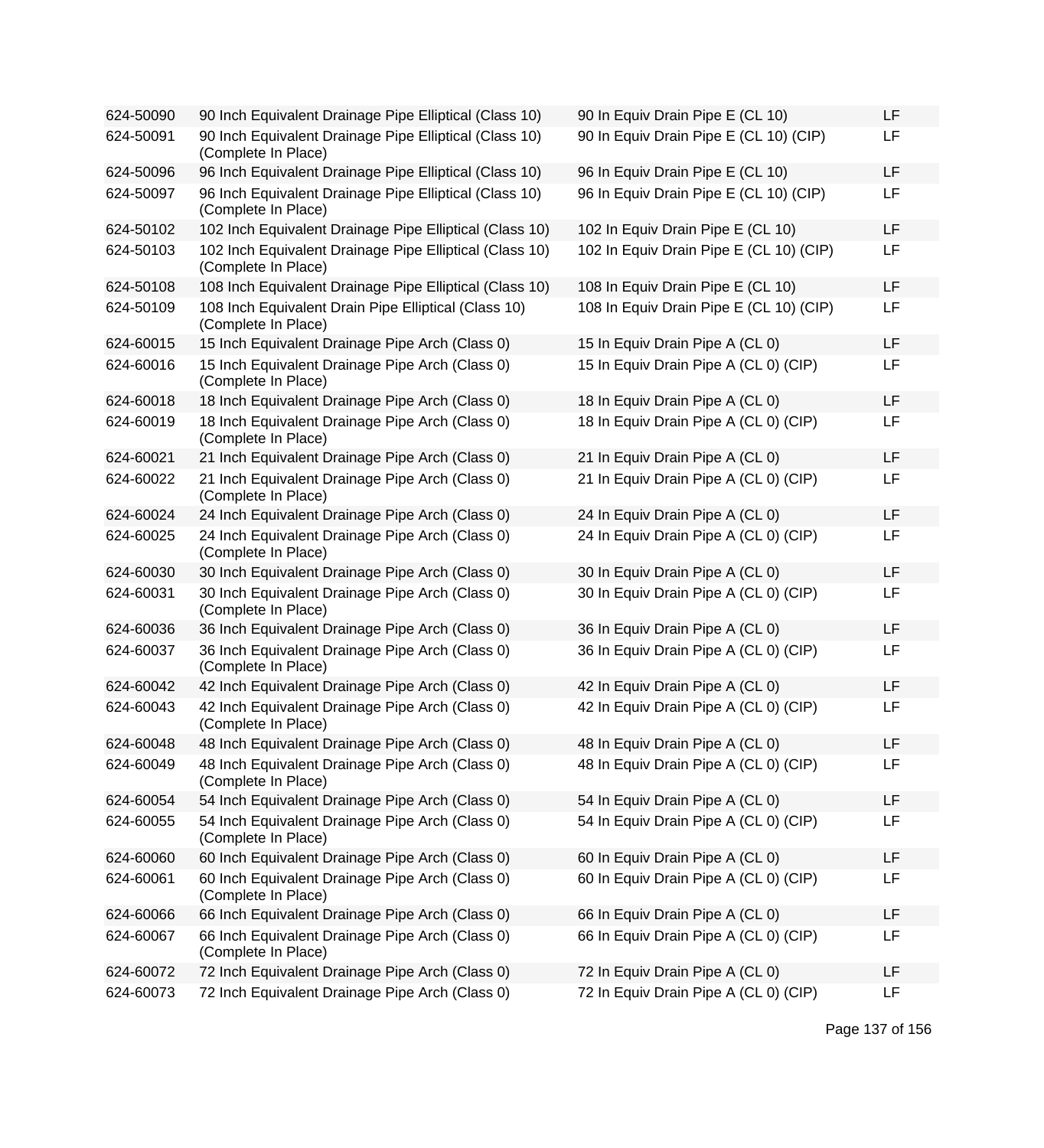|           | (Complete In Place)                                                    |                                       |    |
|-----------|------------------------------------------------------------------------|---------------------------------------|----|
| 624-60078 | 78 Inch Equivalent Drainage Pipe Arch (Class 0)                        | 78 In Equiv Drain Pipe A (CL 0)       | LF |
| 624-60079 | 78 Inch Equivalent Drainage Pipe Arch (Class 0)<br>(Complete In Place) | 78 In Equiv Drain Pipe A (CL 0) (CIP) | LF |
| 624-60084 | 84 Inch Equivalent Drainage Pipe Arch (Class 0)                        | 84 In Equiv Drain Pipe A (CL 0)       | LF |
| 624-60090 | 90 Inch Equivalent Drainage Pipe Arch (Class 0)                        | 90 In Equiv Drain Pipe A (CL 0)       | LF |
| 624-60096 | 96 Inch Equivalent Drainage Pipe Arch (Class 0)                        | 96 In Equiv Drain Pipe A (CL 0)       | LF |
| 624-60102 | 102 Inch Equivalent Drainage Pipe Arch (Class 0)                       | 102 In Equiv Drain Pipe A (CL 0)      | LF |
| 624-60108 | 108 Inch Equivalent Drainage Pipe Arch (Class 0)                       | 108 In Equiv Drain Pipe A (CL 0)      | LF |
| 624-60114 | 114 Inch Equivalent Drainage Pipe Arch (Class 0)                       | 114 In Equiv Drain Pipe A (CL 0)      | LF |
| 624-60120 | 120 Inch Equivalent Drainage Pipe Arch (Class 0)                       | 120 In Equiv Drain Pipe A (CL 0)      | LF |
| 624-61015 | 15 Inch Equivalent Drainage Pipe Arch (Class 1)                        | 15 In Equiv Drain Pipe A (CL 1)       | LF |
| 624-61016 | 15 Inch Equivalent Drainage Pipe Arch (Class 1)<br>(Complete In Place) | 15 In Equiv Drain Pipe A (CL 1) (CIP) | LF |
| 624-61018 | 18 Inch Equivalent Drainage Pipe Arch (Class 1)                        | 18 In Equiv Drain Pipe A (CL 1)       | LF |
| 624-61019 | 18 Inch Equivalent Drainage Pipe Arch (Class 1)<br>(Complete In Place) | 18 In Equiv Drain Pipe A (CL 1) (CIP) | LF |
| 624-61021 | 21 Inch Equivalent Drainage Pipe Arch (Class 1)                        | 21 Inch Equiv Drain Pipe A (CL 1)     | LF |
| 624-61022 | 21 Inch Equivalent Drainage Pipe Arch (Class 1)<br>(Complete In Place) | 21 In Equiv Drain Pipe A (CL 1) (CIP) | LF |
| 624-61024 | 24 Inch Equivalent Drainage Pipe Arch (Class 1)                        | 24 In Equiv Drain Pipe A (CL 1)       | LF |
| 624-61025 | 24 Inch Equivalent Drainage Pipe Arch (Class 1)<br>(Complete In Place) | 24 In Equiv Drain Pipe A (CL 1) (CIP) | LF |
| 624-61030 | 30 Inch Equivalent Drainage Pipe Arch (Class 1)                        | 30 In Equiv Drain Pipe A (CL 1)       | LF |
| 624-61036 | 36 Inch Equivalent Drainage Pipe Arch (Class 1)                        | 36 In Equiv Drain Pipe A (CL 1)       | LF |
| 624-61042 | 42 Inch Equivalent Drainage Pipe Arch (Class 1)                        | 42 In Equiv Drain Pipe A (CL 1)       | LF |
| 624-61048 | 48 Inch Equivalent Drainage Pipe Arch (Class 1)                        | 48 In Equiv Drain Pipe A (CL 1)       | LF |
| 624-61054 | 54 Inch Equivalent Drainage Pipe Arch (Class 1)                        | 54 In Equiv Drain Pipe A (CL 1)       | LF |
| 624-61060 | 60 Inch Equivalent Drainage Pipe Arch (Class 1)                        | 60 In Equiv Drain Pipe A (CL 1)       | LF |
| 624-61066 | 66 Inch Equivalent Drainage Pipe Arch (Class 1)                        | 66 In Equiv Drain Pipe A (CL 1)       | LF |
| 624-61072 | 72 Inch Equivalent Drainage Pipe Arch (Class 1)                        | 72 In Equiv Drain Pipe A (CL 1)       | LF |
| 624-61078 | 78 Inch Equivalent Drainage Pipe Arch (Class 1)                        | 78 In Equiv Drain Pipe A (CL 1)       | LF |
| 624-61084 | 84 Inch Equivalent Drainage Pipe Arch (Class 1)                        | 84 In Equiv Drain Pipe A (CL 1)       | LF |
| 624-61090 | 90 Inch Equivalent Drainage Pipe Arch (Class 1)                        | 90 In Equiv Drain Pipe A (CL 1)       | LF |
| 624-61096 | 96 Inch Equivalent Drainage Pipe Arch (Class 1)                        | 96 In Equiv Drain Pipe A (CL 1)       | LF |
| 624-61102 | 102 Inch Equivalent Drainage Pipe Arch (Class 1)                       | 102 In Equiv Drain Pipe A (CL 1)      | LF |
| 624-61108 | 108 Inch Equivalent Drainage Pipe Arch (Class 1)                       | 108 In Equiv Drain Pipe A (CL 1)      | LF |
| 624-61114 | 114 Inch Equivalent Drainage Pipe Arch (Class 1)                       | 114 In Equiv Drain Pipe A (CL 1)      | LF |
| 624-61120 | 120 Inch Equivalent Drainage Pipe Arch (Class 1)                       | 120 In Equiv Drain Pipe A (CL 1)      | LF |
| 624-62015 | 15 Inch Equivalent Drainage Pipe Arch (Class 2)                        | 15 In Equiv Drain Pipe A (CL 2)       | LF |
| 624-62016 | 15 Inch Equivalent Drainage Pipe Arch (Class 2)<br>(Complete In Place) | 15 In Equiv Drain Pipe A (CL 2) (CIP) | LF |
| 624-62018 | 18 Inch Equivalent Drainage Pipe Arch (Class 2)                        | 18 In Equiv Drain Pipe A (CL 2)       | LF |
| 624-62019 | 18 Inch Equivalent Drainage Pipe Arch (Class 2)<br>(Complete In Place) | 18 In Equiv Drain Pipe A (CL 2) (CIP) | LF |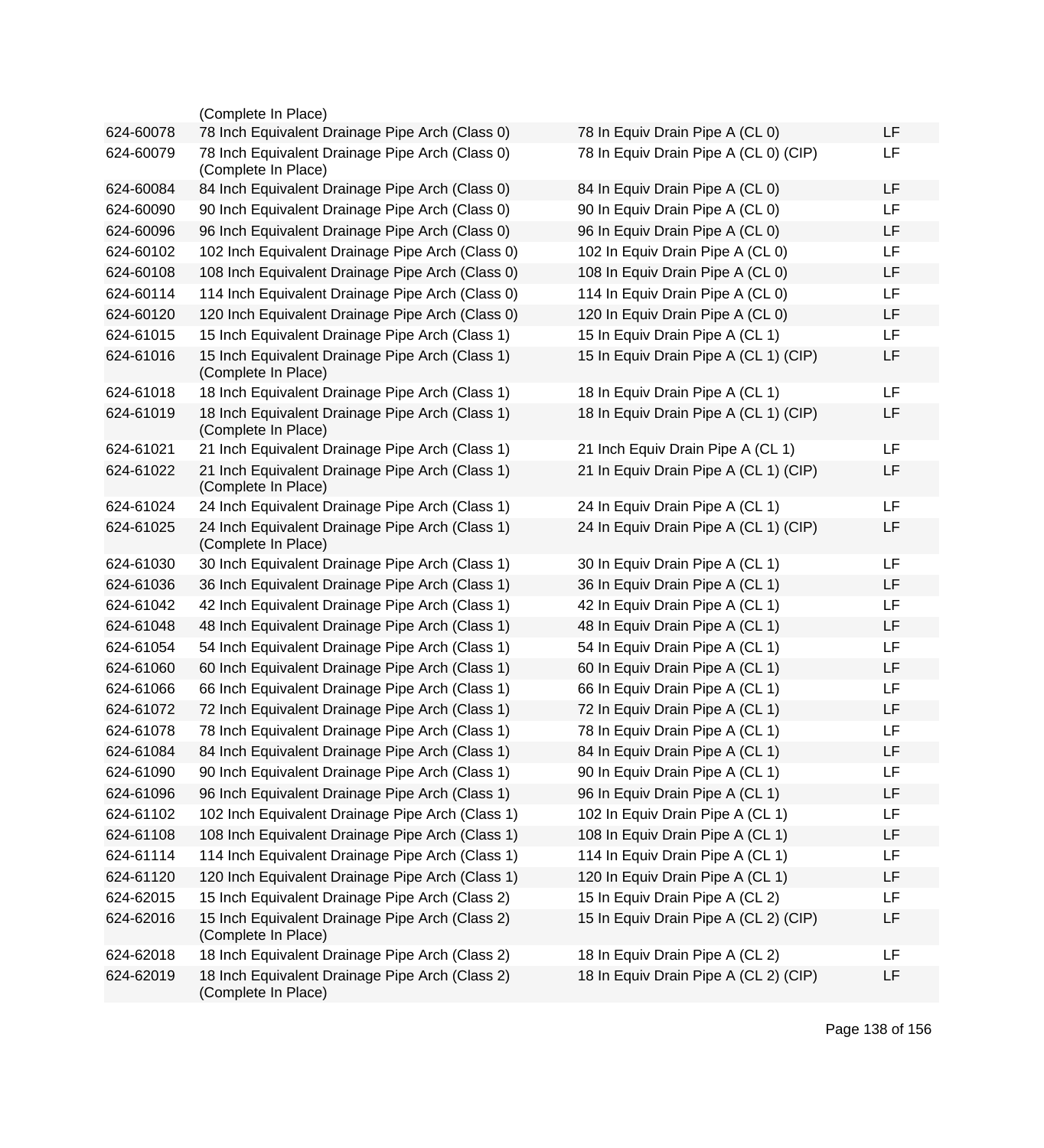| 624-62021 | 21 Inch Equivalent Drainage Pipe Arch (Class 2)                        | 21 In Equiv Drain Pipe A (CL 2)       | LF |
|-----------|------------------------------------------------------------------------|---------------------------------------|----|
| 624-62022 | 21 Inch Equivalent Drainage Pipe Arch (Class 2)<br>(Complete In Place) | 21 In Equiv Drain Pipe A (CL 2) (CIP) | LF |
| 624-62024 | 24 Inch Equivalent Drainage Pipe Arch (Class 2)                        | 24 In Equiv Drain Pipe A (CL 2)       | LF |
| 624-62025 | 24 Inch Equivalent Drainage Pipe Arch (Class 2)<br>(Complete In Place) | 24 In Equiv Drain Pipe A (CL 2) (CIP) | LF |
| 624-62030 | 30 Inch Equivalent Drainage Pipe Arch (Class 2)                        | 30 In Equiv Drain Pipe A (CL 2)       | LF |
| 624-62036 | 36 Inch Equivalent Drainage Pipe Arch (Class 2)                        | 36 In Equiv Drain Pipe A (CL 2)       | LF |
| 624-62042 | 42 Inch Equivalent Drainage Pipe Arch (Class 2)                        | 42 In Equiv Drain Pipe A (CL 2)       | LF |
| 624-62048 | 48 Inch Equivalent Drainage Pipe Arch (Class 2)                        | 48 In Equiv Drain Pipe A (CL 2)       | LF |
| 624-62054 | 54 Inch Equivalent Drainage Pipe Arch (Class 2)                        | 54 In Equiv Drain Pipe A (CL 2)       | LF |
| 624-62060 | 60 Inch Equivalent Drainage Pipe Arch (Class 2)                        | 60 In Equiv Drain Pipe A (CL 2)       | LF |
| 624-62066 | 66 Inch Equivalent Drainage Pipe Arch (Class 2)                        | 66 In Equiv Drain Pipe A (CL 2)       | LF |
| 624-62072 | 72 Inch Equivalent Drainage Pipe Arch (Class 2)                        | 72 In Equiv Drain Pipe A (CL 2)       | LF |
| 624-62078 | 78 Inch Equivalent Drainage Pipe Arch (Class 2)                        | 78 In Equiv Drain Pipe A (CL 2)       | LF |
| 624-62084 | 84 Inch Equivalent Drainage Pipe Arch (Class 2)                        | 84 In Equiv Drain Pipe A (CL 2)       | LF |
| 624-62090 | 90 Inch Equivalent Drainage Pipe Arch (Class 2)                        | 90 In Equiv Drain Pipe A (CL 2)       | LF |
| 624-62096 | 96 Inch Equivalent Drainage Pipe Arch (Class 2)                        | 96 In Equiv Drain Pipe A (CL 2)       | LF |
| 624-62102 | 102 Inch Equivalent Drainage Pipe Arch (Class 2)                       | 102 In Equiv Drain Pipe A (CL 2)      | LF |
| 624-62108 | 108 Inch Equivalent Drainage Pipe Arch (Class 2)                       | 108 In Equiv Drain Pipe A (CL 2)      | LF |
| 624-62114 | 114 Inch Equivalent Drainage Pipe Arch (Class 2)                       | 114 In Equiv Drain Pipe A (CL 2)      | LF |
| 624-62120 | 120 Inch Equivalent Drainage Pipe Arch (Class 2)                       | 120 In Equiv Drain Pipe A (CL 2)      | LF |
| 624-63015 | 15 Inch Equivalent Drainage Pipe Arch (Class 3)                        | 15 In Equiv Drain Pipe A (CL 3)       | LF |
| 624-63016 | 15 Inch Equivalent Drainage Pipe Arch (Class 3)<br>(Complete In Place) | 15 In Equiv Drain Pipe A (CL 3) (CIP) | LF |
| 624-63018 | 18 Inch Equivalent Drainage Pipe Arch (Class 3)                        | 18 In Equiv Drain Pipe A (CL 3)       | LF |
| 624-63019 | 18 Inch Equivalent Drainage Pipe Arch (Class 3)<br>(Complete In Place) | 18 In Equiv Drain Pipe A (CL 3) (CIP) | LF |
| 624-63021 | 21 Inch Equivalent Drainage Pipe Arch (Class 3)                        | 21 In Equiv Drain Pipe A (CL 3)       | LF |
| 624-63022 | 21 Inch Equivalent Drainage Pipe Arch (Class 3)<br>(Complete In Place) | 21 In Equiv Drain Pipe A (CL 3) (CIP) | LF |
| 624-63024 | 24 Inch Equivalent Drainage Pipe Arch (Class 3)                        | 24 In Equiv Drain Pipe A (CL 3)       | LF |
| 624-63025 | 24 Inch Equivalent Drainage Pipe Arch (Class 3)<br>(Complete In Place) | 24 In Equiv Drain Pipe A (CL 3) (CIP) | LF |
| 624-63030 | 30 Inch Equivalent Drainage Pipe Arch (Class 3)                        | 30 In Equiv Drain Pipe A (CL 3)       | LF |
| 624-63036 | 36 Inch Equivalent Drainage Pipe Arch (Class 3)                        | 36 In Equiv Drain Pipe A (CL 3)       | LF |
| 624-63042 | 42 Inch Equivalent Drainage Pipe Arch (Class 3)                        | 42 In Equiv Drain Pipe A (CL 3)       | LF |
| 624-63048 | 48 Inch Equivalent Drainage Pipe Arch (Class 3)                        | 48 In Equiv Drain Pipe A (CL 3)       | LF |
| 624-63054 | 54 Inch Equivalent Drainage Pipe Arch (Class 3)                        | 54 In Equiv Drain Pipe A (CL 3)       | LF |
| 624-63060 | 60 Inch Equivalent Drainage Pipe Arch (Class 3)                        | 60 In Equiv Drain Pipe A (CL 3)       | LF |
| 624-63066 | 66 Inch Equivalent Drainage Pipe Arch (Class 3)                        | 66 In Equiv Drain Pipe A (CL 3)       | LF |
| 624-63072 | 72 Inch Equivalent Drainage Pipe Arch (Class 3)                        | 72 In Equiv Drain Pipe A (CL 3)       | LF |
| 624-63078 | 78 Inch Equivalent Drainage Pipe Arch (Class 3)                        | 78 In Equiv Drain Pipe A (CL 3)       | LF |
| 624-63084 | 84 Inch Equivalent Drainage Pipe Arch (Class 3)                        | 84 In Equiv Drain Pipe A (CL 3)       | LF |
| 624-63090 | 90 Inch Equivalent Drainage Pipe Arch (Class 3)                        | 90 In Equiv Drain Pipe A (CL 3)       | LF |

| 21 In Equiv Drain Pipe A (CL 2)       | LF |
|---------------------------------------|----|
| 21 In Equiv Drain Pipe A (CL 2) (CIP) | LF |
| 24 In Equiv Drain Pipe A (CL 2)       | LF |
| 24 In Equiv Drain Pipe A (CL 2) (CIP) | LF |
| 30 In Equiv Drain Pipe A (CL 2)       | LF |
| 36 In Equiv Drain Pipe A (CL 2)       | LF |
| 42 In Equiv Drain Pipe A (CL 2)       | LF |
| 48 In Equiv Drain Pipe A (CL 2)       | LF |
| 54 In Equiv Drain Pipe A (CL 2)       | LF |
| 60 In Equiv Drain Pipe A (CL 2)       | LF |
| 66 In Equiv Drain Pipe A (CL 2)       | LF |
| 72 In Equiv Drain Pipe A (CL 2)       | LF |
| 78 In Equiv Drain Pipe A (CL 2)       | LF |
| 84 In Equiv Drain Pipe A (CL 2)       | LF |
| 90 In Equiv Drain Pipe A (CL 2)       | LF |
| 96 In Equiv Drain Pipe A (CL 2)       | LF |
| 102 In Equiv Drain Pipe A (CL 2)      | LF |
| 108 In Equiv Drain Pipe A (CL 2)      | LF |
| 114 In Equiv Drain Pipe A (CL 2)      | LF |
| 120 In Equiv Drain Pipe A (CL 2)      | LF |
| 15 In Equiv Drain Pipe A (CL 3)       | LF |
| 15 In Equiv Drain Pipe A (CL 3) (CIP) | LF |
| 18 In Equiv Drain Pipe A (CL 3)       | LF |
| 18 In Equiv Drain Pipe A (CL 3) (CIP) | LF |
| 21 In Equiv Drain Pipe A (CL 3)       | LF |
| 21 In Equiv Drain Pipe A (CL 3) (CIP) | LF |
| 24 In Equiv Drain Pipe A (CL 3)       | LF |
| 24 In Equiv Drain Pipe A (CL 3) (CIP) | LF |
| 30 In Equiv Drain Pipe A (CL 3)       | LF |
| 36 In Equiv Drain Pipe A (CL 3)       | LF |
| 42 In Equiv Drain Pipe A (CL 3)       | LF |
| 48 In Equiv Drain Pipe A (CL 3)       | LF |
| 54 In Equiv Drain Pipe A (CL 3)       | LF |
| 60 In Equiv Drain Pipe A (CL 3)       | LF |
| 66 In Equiv Drain Pipe A (CL 3)       | LF |
| 72 In Equiv Drain Pipe A (CL 3)       | LF |
| 78 In Equiv Drain Pipe A (CL 3)       | LF |
| 84 In Equiv Drain Pipe A (CL 3)       | LF |
| 90 In Equiv Drain Pipe A (CL 3)       | LF |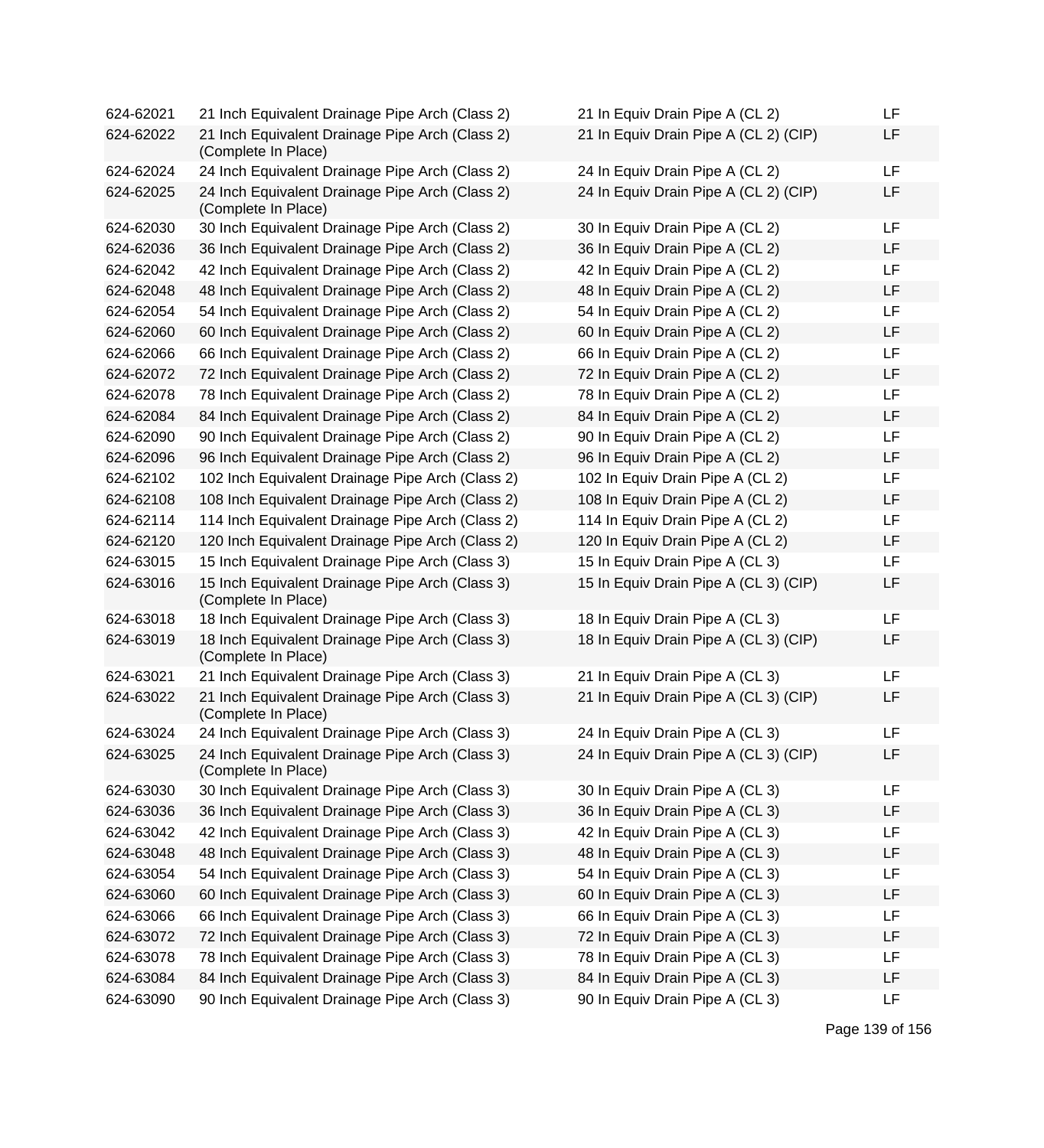| 624-63096 | 96 Inch Equivalent Drainage Pipe Arch (Class 3)                        | 96 In Equiv Drain Pipe A (CL 3)       | LF |
|-----------|------------------------------------------------------------------------|---------------------------------------|----|
| 624-63102 | 102 Inch Equivalent Drainage Pipe Arch (Class 3)                       | 102 In Equiv Drain Pipe A (CL 3)      | LF |
| 624-63108 | 108 Inch Equivalent Drainage Pipe Arch (Class 3)                       | 108 In Equiv Drain Pipe A (CL 3)      | LF |
| 624-63114 | 114 Inch Equivalent Drainage Pipe Arch (Class 3)                       | 114 In Equiv Drain Pipe A (CL 3)      | LF |
| 624-63120 | 120 Inch Equivalent Drainage Pipe Arch (Class 3)                       | 120 In Equiv Drain Pipe A (CL 3)      | LF |
| 624-64015 | 15 Inch Equivalent Drainage Pipe Arch (Class 4)                        | 15 In Equiv Drain Pipe A (CL 4)       | LF |
| 624-64016 | 15 Inch Equivalent Drainage Pipe Arch (Class 4)<br>(Complete In Place) | 15 In Equiv Drain Pipe A (CL 4) (CIP) | LF |
| 624-64018 | 18 Inch Equivalent Drainage Pipe Arch (Class 4)                        | 18 In Equiv Drain Pipe A (CL 4)       | LF |
| 624-64019 | 18 Inch Equivalent Drainage Pipe Arch (Class 4)<br>(Complete In Place) | 18 In Equiv Drain Pipe A (CL 4) (CIP) | LF |
| 624-64021 | 21 Inch Equivalent Drainage Pipe Arch (Class 4)                        | 21 In Equiv Drain Pipe A (CL 4)       | LF |
| 624-64022 | 21 Inch Equivalent Drainage Pipe Arch (Class 4)<br>(Complete In Place) | 21 In Equiv Drain Pipe A (CL 4) (CIP) | LF |
| 624-64024 | 24 Inch Equivalent Drainage Pipe Arch (Class 4)                        | 24 In Equiv Drain Pipe A (CL 4)       | LF |
| 624-64025 | 24 Inch Equivalent Drainage Pipe Arch (Class 4)<br>(Complete In Place) | 24 In Equiv Drain Pipe A (CL 4) (CIP) | LF |
| 624-64030 | 30 Inch Equivalent Drainage Pipe Arch (Class 4)                        | 30 In Equiv Drain Pipe A (CL 4)       | LF |
| 624-64036 | 36 Inch Equivalent Drainage Pipe Arch (Class 4)                        | 36 In Equiv Drain Pipe A (CL 4)       | LF |
| 624-64042 | 42 Inch Equivalent Drainage Pipe Arch (Class 4)                        | 42 In Equiv Drain Pipe A (CL 4)       | LF |
| 624-64048 | 48 Inch Equivalent Drainage Pipe Arch (Class 4)                        | 48 In Equiv Drain Pipe A (CL 4)       | LF |
| 624-64054 | 54 Inch Equivalent Drainage Pipe Arch (Class 4)                        | 54 In Equiv Drain Pipe A (CL 4)       | LF |
| 624-64060 | 60 Inch Equivalent Drainage Pipe Arch (Class 4)                        | 60 In Equiv Drain Pipe A (CL 4)       | LF |
| 624-64066 | 66 Inch Equivalent Drainage Pipe Arch (Class 4)                        | 66 In Equiv Drain Pipe A (CL 4)       | LF |
| 624-64072 | 72 Inch Equivalent Drainage Pipe Arch (Class 4)                        | 72 In Equiv Drain Pipe A (CL 4)       | LF |
| 624-64078 | 78 Inch Equivalent Drainage Pipe Arch (Class 4)                        | 78 In Equiv Drain Pipe A (CL 4)       | LF |
| 624-64084 | 84 Inch Equivalent Drainage Pipe Arch (Class 4)                        | 84 In Equiv Drain Pipe A (CL 4)       | LF |
| 624-64090 | 90 Inch Equivalent Drainage Pipe Arch (Class 4)                        | 90 In Equiv Drain Pipe A (CL 4)       | LF |
| 624-64096 | 96 Inch Equivalent Drainage Pipe Arch (Class 4)                        | 96 In Equiv Drain Pipe A (CL 4)       | LF |
| 624-64102 | 102 Inch Equivalent Drainage Pipe Arch (Class 4)                       | 102 In Equiv Drain Pipe A (CL 4)      | LF |
| 624-64108 | 108 Inch Equivalent Drainage Pipe Arch (Class 4)                       | 108 In Equiv Drain Pipe A (CL 4)      | LF |
| 624-64114 | 114 Inch Equivalent Drainage Pipe Arch (Class 4)                       | 114 In Equiv Drain Pipe A (CL 4)      | LF |
| 624-64120 | 120 Inch Equivalent Drainage Pipe Arch (Class 4)                       | 120 In Equiv Drain Pipe A (CL 4)      | LF |
| 624-65015 | 15 Inch Equivalent Drainage Pipe Arch (Class 5)                        | 15 In Equiv Drain Pipe A (CL 5)       | LF |
| 624-65016 | 15 Inch Equivalent Drainage Pipe Arch (Class 5)<br>(Complete In Place) | 15 In Equiv Drain Pipe A (CL 5) (CIP) | LF |
| 624-65018 | 18 Inch Equivalent Drainage Pipe Arch (Class 5)                        | 18 In Equiv Drain Pipe A (CL 5)       | LF |
| 624-65019 | 18 Inch Equivalent Drainage Pipe Arch (Class 5)<br>(Complete In Place) | 18 In Equiv Drain Pipe A (CL 5) (CIP) | LF |
| 624-65021 | 21 Inch Equivalent Drainage Pipe Arch (Class 5)                        | 21 In Equiv Drain Pipe A (CL 5)       | LF |
| 624-65022 | 21 Inch Equivalent Drainage Pipe Arch (Class 5)<br>(Complete In Place) | 21 In Equiv Drain Pipe A (CL 5) (CIP) | LF |
| 624-65024 | 24 Inch Equivalent Drainage Pipe Arch (Class 5)                        | 24 In Equiv Drain Pipe A (CL 5)       | LF |
| 624-65025 | 24 Inch Equivalent Drainage Pipe Arch (Class 5)<br>(Complete In Place) | 24 In Equiv Drain Pipe A (CL 5) (CIP) | LF |
|           |                                                                        |                                       |    |

| 96 In Equiv Drain Pipe A (CL 3)       | LF |
|---------------------------------------|----|
| 102 In Equiv Drain Pipe A (CL 3)      | LF |
| 108 In Equiv Drain Pipe A (CL 3)      | LF |
| 114 In Equiv Drain Pipe A (CL 3)      | LF |
| 120 In Equiv Drain Pipe A (CL 3)      | LF |
| 15 In Equiv Drain Pipe A (CL 4)       | LF |
| 15 In Equiv Drain Pipe A (CL 4) (CIP) | LF |
| 18 In Equiv Drain Pipe A (CL 4)       | LF |
| 18 In Equiv Drain Pipe A (CL 4) (CIP) | LF |
| 21 In Equiv Drain Pipe A (CL 4)       | LF |
| 21 In Equiv Drain Pipe A (CL 4) (CIP) | LF |
| 24 In Equiv Drain Pipe A (CL 4)       | LF |
| 24 In Equiv Drain Pipe A (CL 4) (CIP) | LF |
| 30 In Equiv Drain Pipe A (CL 4)       | LF |
| 36 In Equiv Drain Pipe A (CL 4)       | LF |
| 42 In Equiv Drain Pipe A (CL 4)       | LF |
| 48 In Equiv Drain Pipe A (CL 4)       | LF |
| 54 In Equiv Drain Pipe A (CL 4)       | LF |
| 60 In Equiv Drain Pipe A (CL 4)       | LF |
| 66 In Equiv Drain Pipe A (CL 4)       | LF |
| 72 In Equiv Drain Pipe A (CL 4)       | LF |
| 78 In Equiv Drain Pipe A (CL 4)       | LF |
| 84 In Equiv Drain Pipe A (CL 4)       | LF |
| 90 In Equiv Drain Pipe A (CL 4)       | LF |
| 96 In Equiv Drain Pipe A (CL 4)       | LF |
| 102 In Equiv Drain Pipe A (CL 4)      | LF |
| 108 In Equiv Drain Pipe A (CL 4)      | LF |
| 114 In Equiv Drain Pipe A (CL 4)      | LF |
| 120 In Equiv Drain Pipe A (CL 4)      | LF |
| 15 In Equiv Drain Pipe A (CL 5)       | LF |
| 15 In Equiv Drain Pipe A (CL 5) (CIP) | LF |
| 18 In Equiv Drain Pipe A (CL 5)       | LF |
| 18 In Equiv Drain Pipe A (CL 5) (CIP) | LF |
| 21 In Equiv Drain Pipe A (CL 5)       | LF |
| 21 In Equiv Drain Pipe A (CL 5) (CIP) | LF |
| 24 In Equiv Drain Pipe A (CL 5)       | LF |
| 24 In Equiv Drain Pipe A (CL 5) (CIP) | LF |
|                                       |    |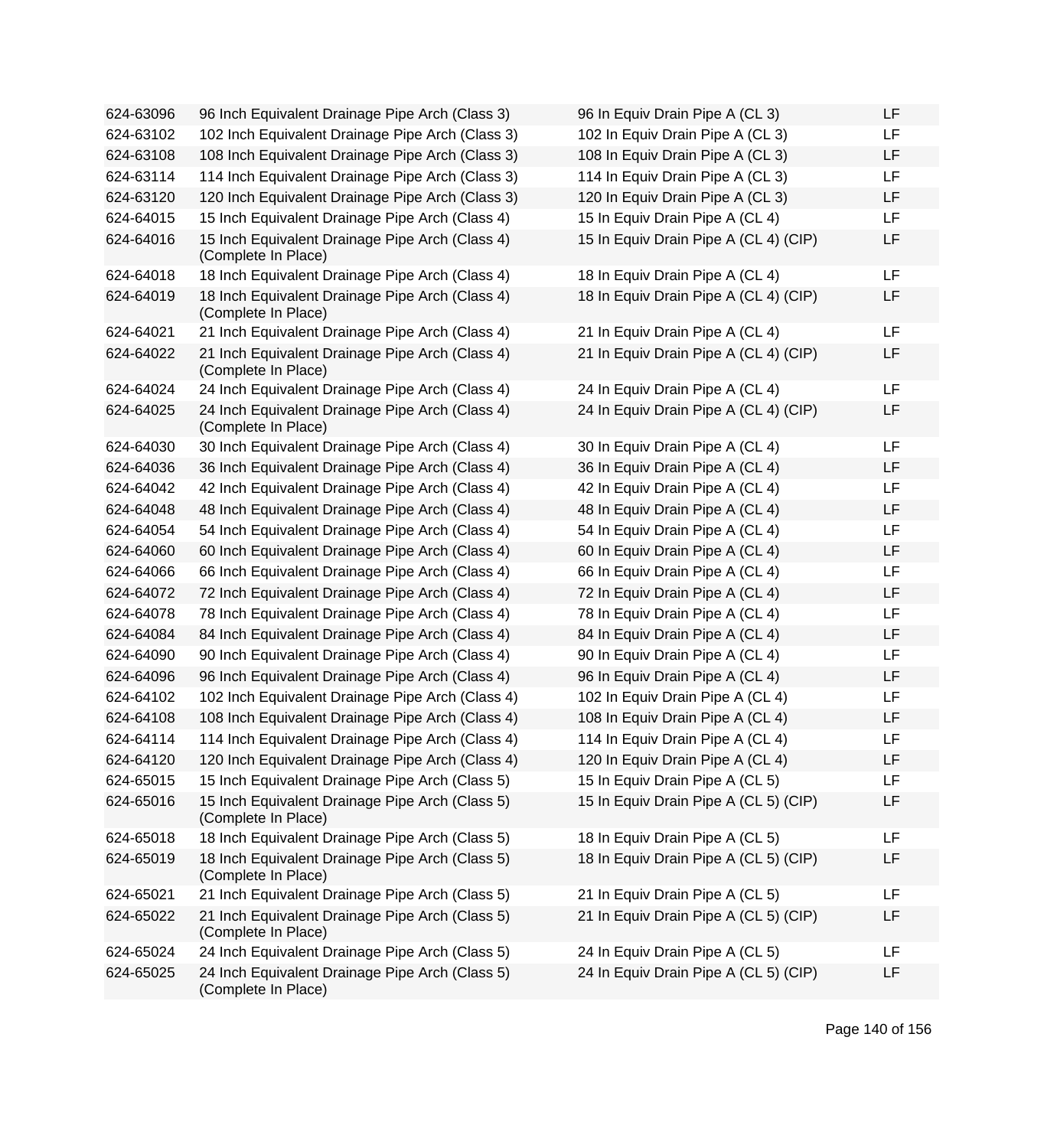| 624-65030 | 30 Inch Equivalent Drainage Pipe Arch (Class 5)                        | 30 In Equiv Drain Pipe A (CL 5)       | LF |
|-----------|------------------------------------------------------------------------|---------------------------------------|----|
| 624-65036 | 36 Inch Equivalent Drainage Pipe Arch (Class 5)                        | 36 In Equiv Drain Pipe A (CL 5)       | LF |
| 624-65042 | 42 Inch Equivalent Drainage Pipe Arch (Class 5)                        | 42 In Equiv Drain Pipe A (CL 5)       | LF |
| 624-65048 | 48 Inch Equivalent Drainage Pipe Arch (Class 5)                        | 48 In Equiv Drain Pipe A (CL 5)       | LF |
| 624-65054 | 54 Inch Equivalent Drainage Pipe Arch (Class 5)                        | 54 In Equiv Drain Pipe A (CL 5)       | LF |
| 624-65060 | 60 Inch Equivalent Drainage Pipe Arch (Class 5)                        | 60 In Equiv Drain Pipe A (CL 5)       | LF |
| 624-65066 | 66 Inch Equivalent Drainage Pipe Arch (Class 5)                        | 66 In Equiv Drain Pipe A (CL 5)       | LF |
| 624-65072 | 72 Inch Equivalent Drainage Pipe Arch (Class 5)                        | 72 In Equiv Drain Pipe A (CL 5)       | LF |
| 624-65078 | 78 Inch Equivalent Drainage Pipe Arch (Class 5)                        | 78 In Equiv Drain Pipe A (CL 5)       | LF |
| 624-65084 | 84 Inch Equivalent Drainage Pipe Arch (Class 5)                        | 84 In Equiv Drain Pipe A (CL 5)       | LF |
| 624-65090 | 90 Inch Equivalent Drainage Pipe Arch (Class 5)                        | 90 In Equiv Drain Pipe A (CL 5)       | LF |
| 624-65096 | 96 Inch Equivalent Drainage Pipe Arch (Class 5)                        | 96 In Equiv Drain Pipe A (CL 5)       | LF |
| 624-65102 | 102 Inch Equivalent Drainage Pipe Arch (Class 5)                       | 102 In Equiv Drain Pipe A (CL 5)      | LF |
| 624-65108 | 108 Inch Equivalent Drainage Pipe Arch (Class 5)                       | 108 In Equiv Drain Pipe A (CL 5)      | LF |
| 624-65114 | 114 Inch Equivalent Drainage Pipe Arch (Class 5)                       | 114 In Equiv Drain Pipe A (CL 5)      | LF |
| 624-65120 | 120 Inch Equivalent Drainage Pipe Arch (Class 5)                       | 120 In Equiv Drain Pipe A (CL 5)      | LF |
| 624-66015 | 15 Inch Equivalent Drainage Pipe Arch (Class 6)                        | 15 In Equiv Drain Pipe A (CL 6)       | LF |
| 624-66016 | 15 Inch Equivalent Drainage Pipe Arch (Class 6)<br>(Complete In Place) | 15 In Equiv Drain Pipe A (CL 6) (CIP) | LF |
| 624-66018 | 18 Inch Equivalent Drainage Pipe Arch (Class 6)                        | 18 In Equiv Drain Pipe A (CL 6)       | LF |
| 624-66019 | 18 Inch Equivalent Drainage Pipe Arch (Class 6)<br>(Complete In Place) | 18 In Equiv Drain Pipe A (CL 6) (CIP) | LF |
| 624-66021 | 21 Inch Equivalent Drainage Pipe Arch (Class 6)                        | 21 In Equiv Drain Pipe A (CL 6)       | LF |
| 624-66022 | 21 Inch Equivalent Drainage Pipe Arch (Class 6)<br>(Complete In Place) | 21 In Equiv Drain Pipe A (CL 6) (CIP) | LF |
| 624-66024 | 24 Inch Equivalent Drainage Pipe Arch (Class 6)                        | 24 In Equiv Drain Pipe A (CL 6)       | LF |
| 624-66025 | 24 Inch Equivalent Drainage Pipe Arch (Class 6)<br>(Complete In Place) | 24 In Equiv Drain Pipe A (CL 6) (CIP) | LF |
| 624-66030 | 30 Inch Equivalent Drainage Pipe Arch (Class 6)                        | 30 In Equiv Drain Pipe A (CL 6)       | LF |
| 624-66036 | 36 Inch Equivalent Drainage Pipe Arch (Class 6)                        | 36 In Equiv Drain Pipe A (CL 6)       | LF |
| 624-66042 | 42 Inch Equivalent Drainage Pipe Arch (Class 6)                        | 42 In Equiv Drain Pipe A (CL 6)       | LF |
| 624-66048 | 48 Inch Equivalent Drainage Pipe Arch (Class 6)                        | 48 In Equiv Drain Pipe A (CL 6)       | LF |
| 624-66054 | 54 Inch Equivalent Drainage Pipe Arch (Class 6)                        | 54 In Equiv Drain Pipe A (CL 6)       | LF |
| 624-66060 | 60 Inch Equivalent Drainage Pipe Arch (Class 6)                        | 60 In Equiv Drain Pipe A (CL 6)       | LF |
| 624-66066 | 66 Inch Equivalent Drainage Pipe Arch (Class 6)                        | 66 In Equiv Drain Pipe A (CL 6)       | LF |
| 624-66072 | 72 Inch Equivalent Drainage Pipe Arch (Class 6)                        | 72 In Equiv Drain Pipe A (CL 6)       | LF |
| 624-66078 | 78 Inch Equivalent Drainage Pipe Arch (Class 6)                        | 78 In Equiv Drain Pipe A (CL 6)       | LF |
| 624-66084 | 84 Inch Equivalent Drainage Pipe Arch (Class 6)                        | 84 In Equiv Drain Pipe A (CL 6)       | LF |
| 624-66090 | 90 Inch Equivalent Drainage Pipe Arch (Class 6)                        | 90 In Equiv Drain Pipe A (CL 6)       | LF |
| 624-66096 | 96 Inch Equivalent Drainage Pipe Arch (Class 6)                        | 96 In Equiv Drain Pipe A (CL 6)       | LF |
| 624-66102 | 102 Inch Equivalent Drainage Pipe Arch (Class 6)                       | 102 In Equiv Drain Pipe A (CL 6)      | LF |
| 624-66108 | 108 Inch Equivalent Drainage Pipe Arch (Class 6)                       | 108 In Equiv Drain Pipe A (CL 6)      | LF |
| 624-66114 | 114 Inch Equivalent Drainage Pipe Arch (Class 6)                       | 114 In Equiv Drain Pipe A (CL 6)      | LF |
| 624-66120 | 120 Inch Equivalent Drainage Pipe Arch (Class 6)                       | 120 In Equiv Drain Pipe (CL 6)        | LF |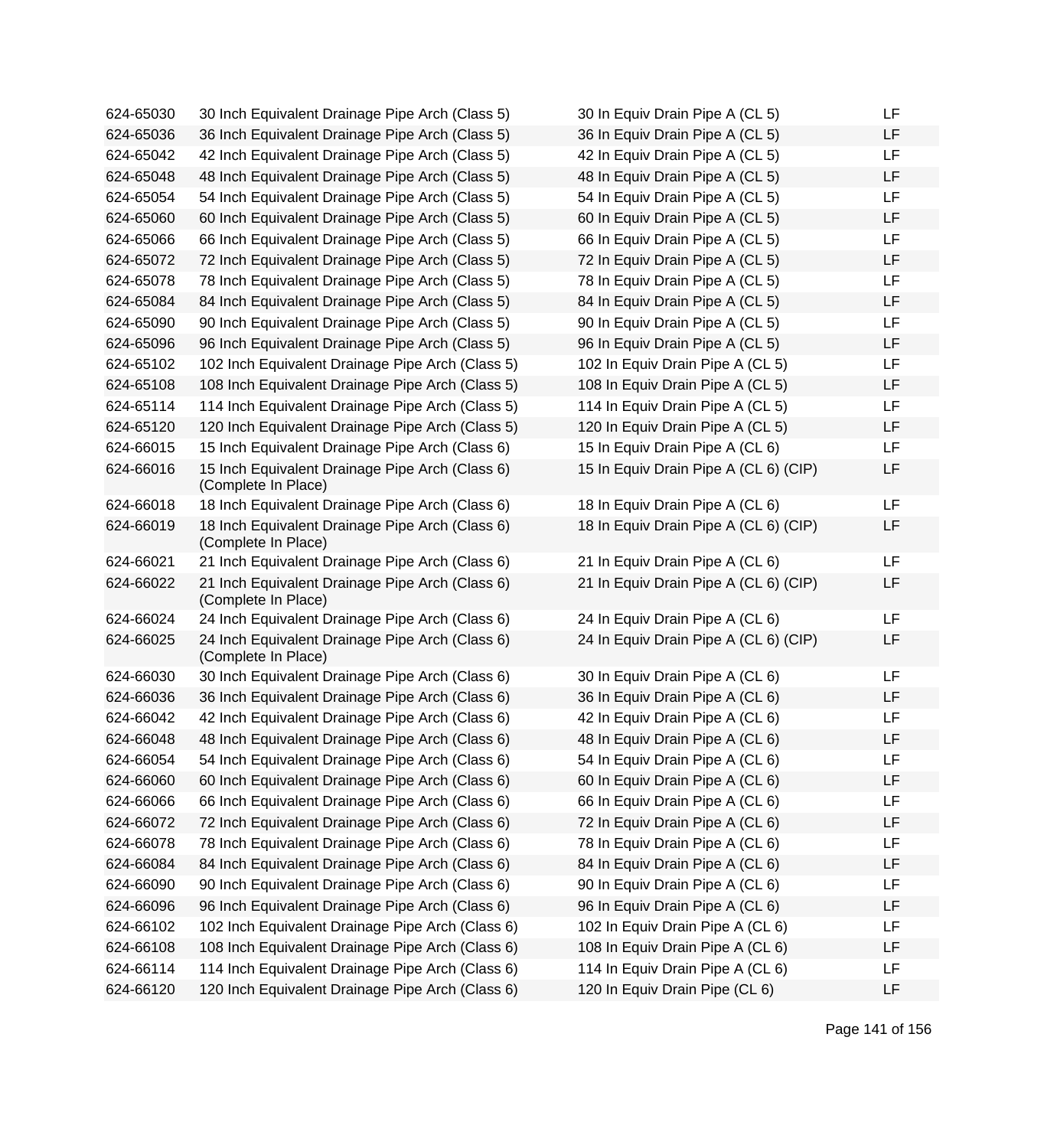624-67015 15 Inch Equivalent Drainage Pipe Arch (Class 7) 624-67016 15 Inch Equivalent Drainage Pipe Arch (Class 7) (Complete In Place) 624-67018 18 Inch Equivalent Drainage Pipe Arch (Class 7) 624-67019 18 Inch Equivalent Drainage Pipe Arch (Class 7) (Complete In Place) 624-67021 21 Inch Equivalent Drainage Pipe Arch (Class 7) 624-67022 21 Inch Equivalent Drainage Pipe Arch (Class 7) (Complete In Place) 624-67024 24 Inch Equivalent Drainage Pipe Arch (Class 7) 624-67025 24 Inch Equivalent Drainage Pipe Arch (Class 7) (Complete In Place) 624-67030 30 Inch Equivalent Drainage Pipe Arch (Class 7) 624-67036 36 Inch Equivalent Drainage Pipe Arch (Class 7) 624-67042 42 Inch Equivalent Drainage Pipe Arch (Class 7) 624-67048 48 Inch Equivalent Drainage Pipe Arch (Class 7) 624-67054 54 Inch Equivalent Drainage Pipe Arch (Class 7) 624-67060 60 Inch Equivalent Drainage Pipe Arch (Class 7) 624-67066 66 Inch Equivalent Drainage Pipe Arch (Class 7) 624-67072 72 Inch Equivalent Drainage Pipe Arch (Class 7) 624-67078 78 Inch Equivalent Drainage Pipe Arch (Class 7) 624-67084 84 Inch Equivalent Drainage Pipe Arch (Class 7) 624-67090 90 Inch Equivalent Drainage Pipe Arch (Class 7) 624-67096 96 Inch Equivalent Drainage Pipe Arch (Class 7) 624-67102 102 Inch Equivalent Drainage Pipe Arch (Class 7) 624-67108 108 Inch Equivalent Drainage Pipe Arch (Class 7) 624-67114 114 Inch Equivalent Drainage Pipe Arch (Class 7) 624-67120 120 Inch Equivalent Drainage Pipe Arch (Class 7) 624-68015 15 Inch Equivalent Drainage Pipe Arch (Class 8) 624-68016 15 Inch Equivalent Drainage Pipe Arch (Class 8) (Complete In Place) 624-68018 18 Inch Equivalent Drainage Pipe Arch (Class 8) 624-68019 18 Inch Equivalent Drainage Pipe Arch (Class 8) (Complete In Place) 624-68021 21 Inch Equivalent Drainage Pipe Arch (Class 8) 624-68022 21 Inch Equivalent Drainage Pipe Arch (Class 8) (Complete In Place) 624-68024 24 Inch Equivalent Drainage Pipe Arch (Class 8) 624-68025 24 Inch Equivalent Drainage Pipe Arch (Class 8) (Complete In Place) 624-68030 30 Inch Equivalent Drainage Pipe Arch (Class 8) 624-68036 36 Inch Equivalent Drainage Pipe Arch (Class 8) 624-68042 42 Inch Equivalent Drainage Pipe Arch (Class 8) 624-68048 48 Inch Equivalent Drainage Pipe Arch (Class 8) 624-68054 54 Inch Equivalent Drainage Pipe Arch (Class 8)

| 15 In Equiv Drain Pipe A (CL 7)       | LF |
|---------------------------------------|----|
| 15 In Equiv Drain Pipe A (CL 7) (CIP) | LF |
| 18 In Equiv Drain Pipe A (CL 7)       | LF |
| 18 In Equiv Drain Pipe A (CL 7) (CIP) | LF |
| 21 In Equiv Drain Pipe A (CL 7)       | LF |
| 21 In Equiv Drain Pipe A (CL 7) (CIP) | LF |
| 24 In Equiv Drain Pipe A (CL 7)       | LF |
| 24 In Equiv Drain Pipe A (CL 7) (CIP) | LF |
| 30 In Equiv Drain Pipe A (CL 7)       | LF |
| 36 In Equiv Drain Pipe A (CL 7)       | LF |
| 42 In Equiv Drain Pipe A (CL 7)       | LF |
| 48 In Equiv Drain Pipe A (CL 7)       | LF |
| 54 In Equiv Drain Pipe A (CL 7)       | LF |
| 60 In Equiv Drain Pipe A (CL 7)       | LF |
| 66 In Equiv Drain Pipe A (CL 7)       | LF |
| 72 In Equiv Drain Pipe A (CL 7)       | LF |
| 78 In Equiv Drain Pipe A (CL 7)       | LF |
| 84 In Equiv Drain Pipe A (CL 7)       | LF |
| 90 In Equiv Drain Pipe A (CL 7)       | LF |
| 96 In Equiv Drain Pipe A (CL 7)       | LF |
| 102 In Equiv Drain Pipe A (CL 7)      | LF |
| 108 In Equiv Drain Pipe A (CL 7)      | LF |
| 114 In Equiv Drain Pipe A (CL 7)      | LF |
| 120 In Equiv Drain Pipe A (CL 7)      | LF |
| 15 In Equiv Drain Pipe A (CL 8)       | LF |
| 15 In Equiv Drain Pipe A (CL 8) (CIP) | LF |
| 18 In Equiv Drain Pipe A (CL 8)       | LF |
| 18 In Equiv Drain Pipe A (CL 8) (CIP) | LF |
| 21 In Equiv Drain Pipe A (CL 8)       | LF |
| 21 In Equiv Drain Pipe A (CL 8) (CIP) | LF |
| 24 In Equiv Drain Pipe A (CL 8)       | LF |
| 24 In Equiv Drain Pipe A (CL 8) (CIP) | LF |
| 30 In Equiv Drain Pipe A (CL 8)       | LF |
| 36 In Equiv Drain Pipe A (CL 8)       | LF |
| 42 In Equiv Drain Pipe A (CL 8)       | LF |
| 48 In Equiv Drain Pipe A (CL 8)       | LF |
| 54 In Equiv Drain Pipe A (CL 8)       | LF |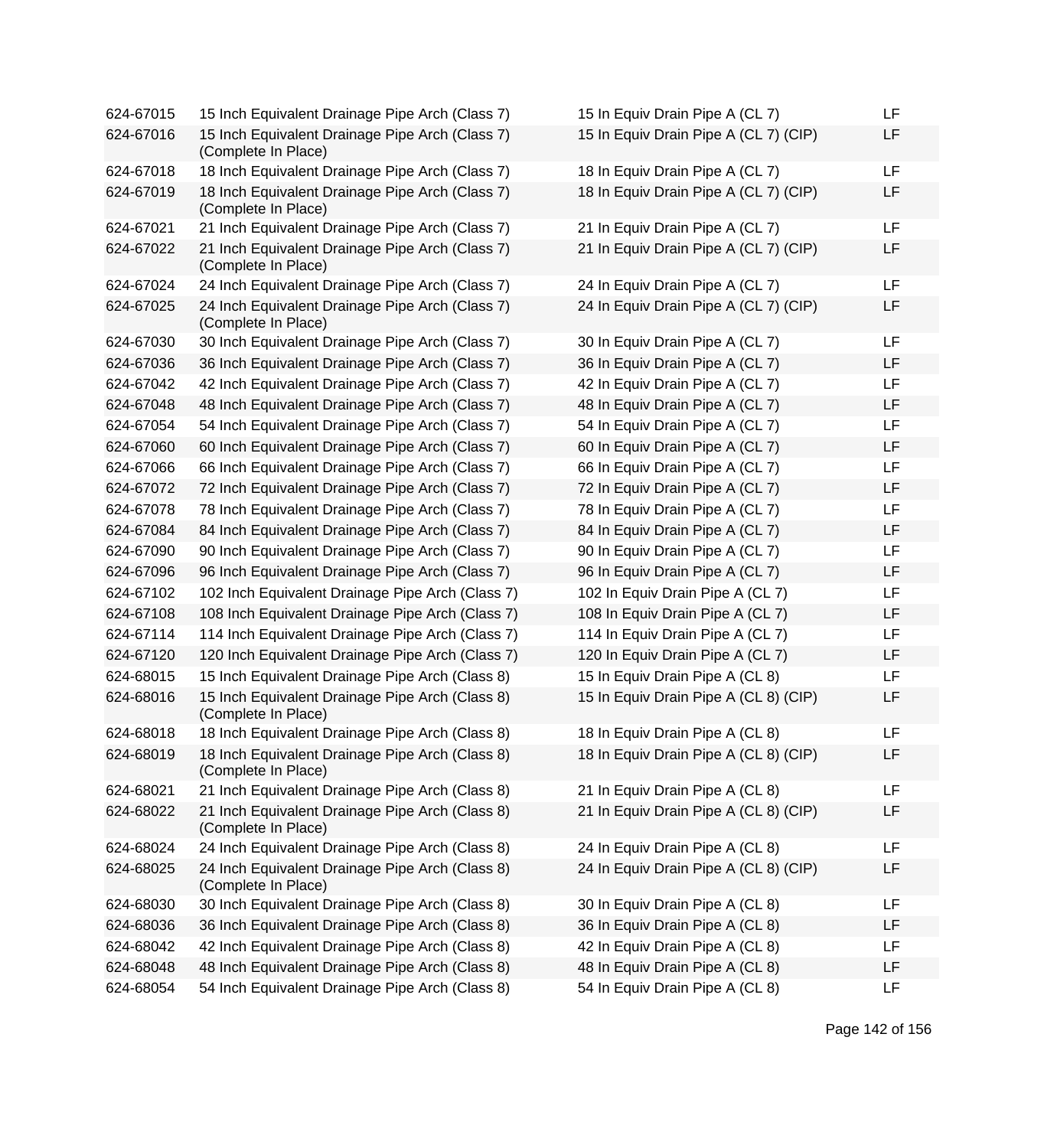| 624-68060 | 60 Inch Equivalent Drainage Pipe Arch (Class 8)                         | 60 In Equiv Drain Pipe A (CL 8)        | LF        |
|-----------|-------------------------------------------------------------------------|----------------------------------------|-----------|
| 624-68066 | 66 Inch Equivalent Drainage Pipe Arch (Class 8)                         | 66 In Equiv Drain Pipe A (CL 8)        | <b>LF</b> |
| 624-68072 | 72 Inch Equivalent Drainage Pipe Arch (Class 8)                         | 72 In Equiv Drain Pipe A (CL 8)        | LF        |
| 624-68078 | 78 Inch Equivalent Drainage Pipe Arch (Class 8)                         | 78 In Equiv Drain Pipe A (CL 8)        | LF        |
| 624-68084 | 84 Inch Equivalent Drainage Pipe Arch (Class 8)                         | 84 In Equiv Drain Pipe A (CL 8)        | LF        |
| 624-68090 | 90 Inch Equivalent Drainage Pipe Arch (Class 8)                         | 90 In Equiv Drain Pipe A (CL 8)        | LF        |
| 624-68096 | 96 Inch Equivalent Drainage Pipe Arch (Class 8)                         | 96 In Equiv Drain Pipe A (CL 8)        | LF        |
| 624-68102 | 102 Inch Equivalent Drainage Pipe Arch (Class 8)                        | 102 In Equiv Drain Pipe A (CL 8)       | LF        |
| 624-68108 | 108 Inch Equivalent Drainage Pipe Arch (Class 8)                        | 108 In Equiv Drain Pipe A (CL 8)       | LF        |
| 624-68114 | 114 Inch Equivalent Drainage Pipe Arch (Class 8)                        | 114 In Equiv Drain Pipe A (CL 8)       | LF        |
| 624-68120 | 120 Inch Equivalent Drainage Pipe Arch (Class 8)                        | 120 In Equiv Drain Pipe A (CL 8)       | LF        |
| 624-69015 | 15 Inch Equivalent Drainage Pipe Arch (Class 9)                         | 15 In Equiv Drain Pipe A (CL 9)        | <b>LF</b> |
| 624-69016 | 15 Inch Equivalent Drainage Pipe Arch (Class 9)<br>(Complete In Place)  | 15 In Equiv Drain Pipe A (CL 9) (CIP)  | LF        |
| 624-69018 | 18 Inch Equivalent Drainage Pipe Arch (Class 9)                         | 18 In Equiv Drain Pipe A (CL 9)        | LF        |
| 624-69019 | 18 Inch Equivalent Drainage Pipe Arch (Class 9)<br>(Complete In Place)  | 18 In Equiv Drain Pipe A (CL 9) (CIP)  | LF        |
| 624-69021 | 21 Inch Equivalent Drainage Pipe Arch (Class 9)                         | 21 In Equiv Drain Pipe A (CL 9)        | LF        |
| 624-69022 | 21 Inch Equivalent Drainage Pipe Arch (Class 9)<br>(Complete In Place)  | 21 In Equiv Drain Pipe A (CL 9) (CIP)  | LF        |
| 624-69024 | 24 Inch Equivalent Drainage Pipe Arch (Class 9)                         | 24 In Equiv Drain Pipe A (CL 9)        | LF        |
| 624-69025 | 24 Inch Equivalent Drainage Pipe Arch (Class 9)<br>(Complete In Place)  | 24 In Equiv Drain Pipe A (CL 9) (CIP)  | LF        |
| 624-69030 | 30 Inch Equivalent Drainage Pipe Arch (Class 9)                         | 30 In Equiv Drain Pipe A (CL 9)        | LF        |
| 624-69036 | 36 Inch Equivalent Drainage Pipe Arch (Class 9)                         | 36 In Equiv Drain Pipe A (CL 9)        | LF        |
| 624-69042 | 42 Inch Equivalent Drainage Pipe Arch (Class 9)                         | 42 In Equiv Drain Pipe A (CL 9)        | LF        |
| 624-69048 | 48 Inch Equivalent Drainage Pipe Arch (Class 9)                         | 48 In Equiv Drain Pipe A (CL 9)        | LF        |
| 624-69054 | 54 Inch Equivalent Drainage Pipe Arch (Class 9)                         | 54 In Equiv Drain Pipe A (CL 9)        | LF        |
| 624-69060 | 60 Inch Equivalent Drainage Pipe Arch (Class 9)                         | 60 In Equiv Drain Pipe A (CL 9)        | LF        |
| 624-69066 | 66 Inch Equivalent Drainage Pipe Arch (Class 9)                         | 66 In Equiv Drain Pipe A (CL 9)        | LF        |
| 624-69072 | 72 Inch Equivalent Drainage Pipe Arch (Class 9)                         | 72 In Equiv Drain Pipe A (CL 9)        | LF        |
| 624-69078 | 78 Inch Equivalent Drainage Pipe Arch (Class 9)                         | 78 In Equiv Drain Pipe A (CL 9)        | LF        |
| 624-69084 | 84 Inch Equivalent Drainage Pipe Arch (Class 9)                         | 84 In Equiv Drain Pipe A (CL 9)        | LF        |
| 624-69096 | 96 Inch Equivalent Drainage Pipe Arch (Class 9)                         | 96 In Equiv Drain Pipe A (CL 9)        | LF        |
| 624-69102 | 102 Inch Equivalent Drainage Pipe Arch (Class 9)                        | 102 In Equiv Drain Pipe A (CL 9)       | LF        |
| 624-69108 | 108 Inch Equivalent Drainage Pipe Arch (Class 9)                        | 108 In Equiv Drain Pipe A (CL 9)       | LF        |
| 624-69114 | 114 Inch Equivalent Drainage Pipe Arch (Class 9)                        | 114 In Equiv Drain Pipe A (CL 9)       | LF        |
| 624-69120 | 120 Inch Equivalent Drainage Pipe Arch (Class 9)                        | 120 In Equiv Drain Pipe A (CL 9)       | LF        |
| 624-70015 | 15 Inch Equivalent Drainage Pipe Arch (Class 10)                        | 15 In Equiv Drain Pipe A (CL 10)       | LF        |
| 624-70016 | 15 Inch Equivalent Drainage Pipe Arch (Class 10)<br>(Complete In Place) | 15 In Equiv Drain Pipe A (CL 10) (CIP) | LF        |
| 624-70018 | 18 Inch Equivalent Drainage Pipe Arch (Class 10)                        | 18 In Equiv Drain Pipe A (CL 10)       | LF        |
| 624-70019 | 18 Inch Equivalent Drainage Pipe Arch (Class 10)<br>(Complete In Place) | 18 In Equiv Drain Pipe A (CL 10) (CIP) | LF        |
| 624-70021 | 21 Inch Equivalent Drainage Pipe Arch (Class 10)                        | 21 In Equiv Drain Pipe A (CL 10)       | LF        |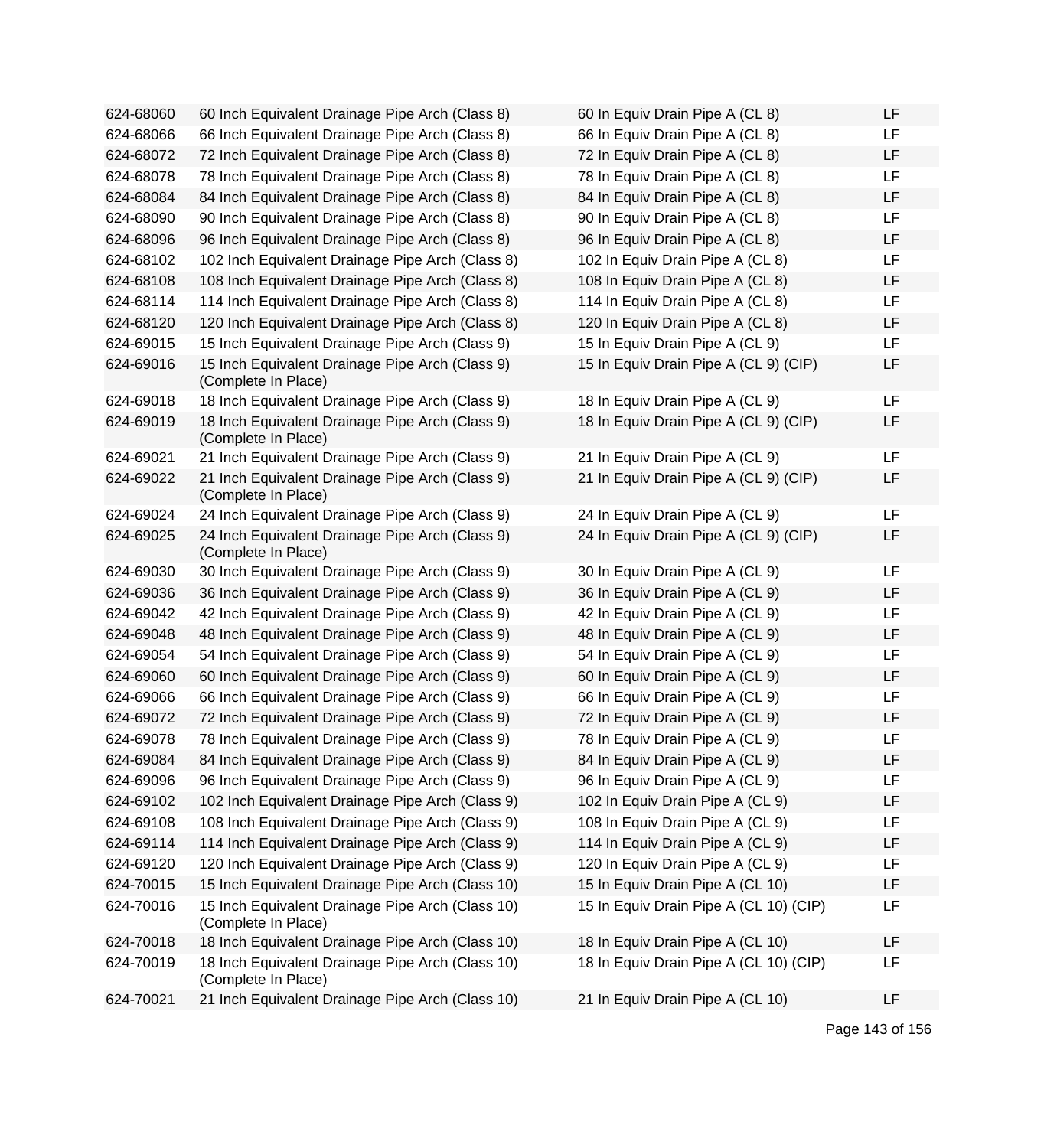| 624-70022 | 21 Inch Equivalent Drainage Pipe Arch (Class 10)<br>(Complete In Place)               | 21 In Equiv Drain Pipe A (CL 10) (CIP) | LF             |
|-----------|---------------------------------------------------------------------------------------|----------------------------------------|----------------|
| 624-70024 | 24 Inch Equivalent Drainage Pipe Arch (Class 10)                                      | 24 In Equiv Drain Pipe A (CL 10)       | <b>LF</b>      |
| 624-70025 | 24 Inch Equivalent Drainage Pipe Arch (Class 10)<br>(Complete In Place)               | 24 In Equiv Drain Pipe A (CL 10) (CIP) | <b>LF</b>      |
| 624-70030 | 30 Inch Equivalent Drainage Pipe Arch (Class 10)                                      | 30 In Equiv Drain Pipe A (CL 10)       | <b>LF</b>      |
| 624-70036 | 36 Inch Equivalent Drainage Pipe Arch (Class 10)                                      | 36 In Equiv Drain Pipe A (CL 10)       | LF             |
| 624-70042 | 42 Inch Equivalent Drainage Pipe Arch (Class 10)                                      | 42 In Equiv Drain Pipe A (CL 10)       | <b>LF</b>      |
| 624-70048 | 48 Inch Equivalent Drainage Pipe Arch (Class 10)                                      | 48 In Equiv Drain Pipe A (CL 10)       | LF             |
| 624-70054 | 54 Inch Equivalent Drainage Pipe Arch (Class 10)                                      | 54 In Equiv Drain Pipe A (CL 10)       | LF             |
| 624-70060 | 60 Inch Equivalent Drainage Pipe Arch (Class 10)                                      | 60 In Equiv Drain Pipe A (CL 10)       | <b>LF</b>      |
| 624-70066 | 66 Inch Equivalent Drainage Pipe Arch (Class 10)                                      | 66 In Equiv Drain Pipe A (CL 10)       | LF             |
| 624-70072 | 72 Inch Equivalent Drainage Pipe Arch (Class 10)                                      | 72 In Equiv Drain Pipe A (CL 10)       | <b>LF</b>      |
| 624-70078 | 78 Inch Equivalent Drainage Pipe Arch (Class 10)                                      | 78 In Equiv Drain Pipe A (CL 10)       | LF             |
| 624-70084 | 84 Inch Equivalent Drainage Pipe Arch (Class 10)                                      | 84 In Equiv Drain Pipe A (CL 10)       | <b>LF</b>      |
| 624-70090 | 90 Inch Equivalent Drainage Pipe Arch (Class 10)                                      | 90 In Equiv Drain Pipe A (CL 10)       | <b>LF</b>      |
| 624-70096 | 96 Inch Equivalent Drainage Pipe Arch (Class 10)                                      | 96 In Equiv Drain Pipe A (CL 10)       | LF             |
| 624-70102 | 102 Inch Equivalent Drainage Pipe Arch (Class 10)                                     | 102 In Equiv Drain Pipe A (CL 10)      | <b>LF</b>      |
| 624-70108 | 108 Inch Equivalent Drainage Pipe Arch (Class 10)                                     | 108 In Equiv Drain Pipe A (CL 10)      | <b>LF</b>      |
| 624-70114 | 114 Inch Equivalent Drainage Pipe Arch (Class 10)                                     | 114 In Equiv Drain Pipe A (CL 10)      | LF             |
| 624-70120 | 120 Inch Equivalent Drainage Pipe Arch (Class 10)                                     | 120 In Equiv Drain Pipe A (CL 10)      | <b>LF</b>      |
| 624-80020 | 20 Inch Drainage Pipe Centrifugally Cast Fiberglass<br>Reinforced Polymer Mortar Pipe | 20 In Drain Pipe (CCFRPM)              | LF             |
| 624-80024 | 24 Inch Drainage Pipe Centrifugally Cast Fiberglass<br>Reinforced Polymer Mortar Pipe | 24 In Drain Pipe (CCFRPM)              | LF             |
| 625-00000 | <b>Construction Surveying</b>                                                         | <b>Const Surveying</b>                 | L <sub>S</sub> |
| 625-00001 | <b>Construction Surveying (Hourly)</b>                                                | <b>Const Surveying (Hour)</b>          | <b>HOUR</b>    |
| 625-00002 | <b>Construction Survey (Tunnel)</b>                                                   | Const Survey (Tunnel)                  | L <sub>S</sub> |
| 625-00015 | Settlement Instrumentation                                                            | Settlement Instrument                  | L S            |
| 625-00200 | <b>Vibration Monitoring (Tunnel)</b>                                                  | Vib Monitor (Tunnel)                   | L S            |
| 626-00000 | Mobilization                                                                          | Mobilization                           | L S            |
| 626-00005 | Mobilization                                                                          | Mobilization                           | <b>DAY</b>     |
| 626-00010 | <b>Erection Equipment</b>                                                             | <b>Erection Equip</b>                  | L S            |
| 626-00015 | <b>Pre-Cast Segment Production</b>                                                    | Pre-Cast Segment Prod.                 | L S            |
| 626-00020 | Emergency Response Plan                                                               | <b>Emergency Response Plan</b>         | L S            |
| 626-00100 | Mobilization (without Autopay)                                                        | Mobilization (w/o Autopay)             | L S            |
| 626-00200 | Mobilization (Tunnel) (Without Autopay)                                               | Mobilization (Tun)(w/o Autopay)        | L S            |
| 626-01101 | Public Information Services (Tier I)                                                  | Public Info Services (Tier I)          | L S            |
| 626-01102 | Public Information Services (Tier II)                                                 | Public Info Services (Tier II)         | L S            |
| 626-01103 | Public Information Services (Tier III)                                                | Public Info Services (Tier III)        | L S            |
| 626-01104 | Public Information Services (Tier IV)                                                 | Public Info Services (Tier IV)         | L S            |
| 627-00001 | <b>Pavement Marking Paint</b>                                                         | Pvmt Mkg Paint                         | GAL            |
| 627-00002 | <b>Thermoplastic Pavement Marking</b>                                                 | Thermoplastic Pvmt Mkg                 | <b>SF</b>      |
| 627-00003 | Thermoplastic Pavement Marking (Inlaid)                                               | Thermoplastic Pvmt Mkg (Inlaid)        | <b>SF</b>      |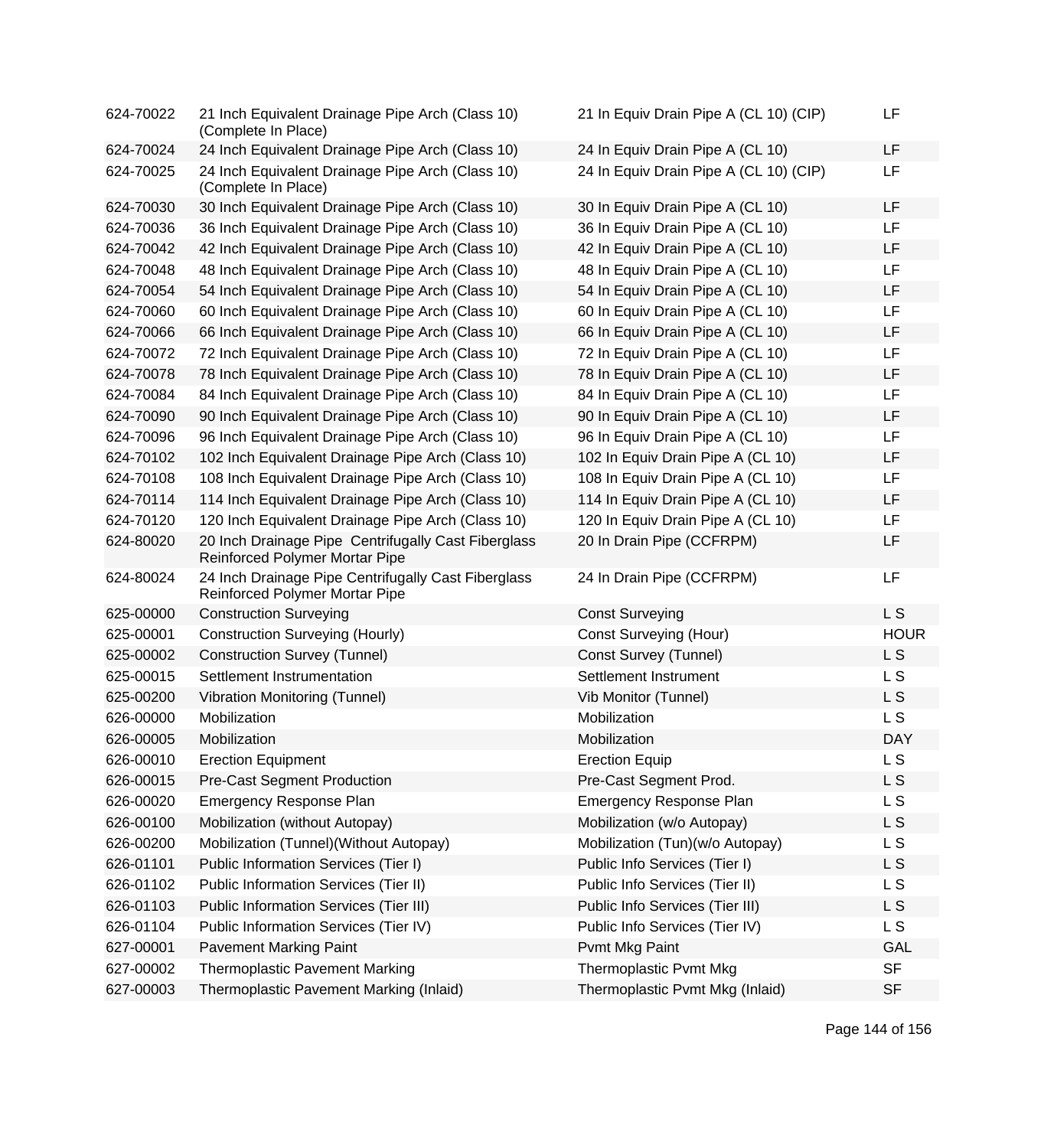| 627-00004 | <b>Epoxy Pavement Marking</b>                                          | Epoxy Pvmt Mkg                           | <b>SF</b>   |
|-----------|------------------------------------------------------------------------|------------------------------------------|-------------|
| 627-00005 | <b>Epoxy Pavement Marking</b>                                          | Epoxy Pvmt Mkg                           | GAL         |
| 627-00007 | <b>Epoxy Pavement Marking (Special)</b>                                | Epoxy Pvmt Mkg (Spec)                    | <b>GAL</b>  |
| 627-00008 | Modified Epoxy Pavement Marking                                        | Mod Epoxy Pvmt Mkg                       | <b>GAL</b>  |
| 627-00009 | Modified Epoxy Pavement Marking(Inlaid)                                | Mod Epoxy (Inlaid)                       | GAL         |
| 627-00011 | Pavement Marking Paint (Waterborne)                                    | Pvmt Mkg Paint (Waterborne)              | <b>GAL</b>  |
| 627-00012 | Pavement Marking Paint (Low VOC Solvent Base)                          | Pvmt Mkg Paint (Low VOC Solvent Base)    | GAL         |
| 627-00013 | Pavement Marking Paint (High Build)                                    | Pvmt Mkg Paint (High Build)              | GAL         |
| 627-00014 | Pavement Marking Paint (Low Temperature)                               | Pvmt Mkg Paint (Low Temp)                | <b>GAL</b>  |
| 627-00015 | Pavement Marking Paint (Airport)                                       | Pvmt Mkg Paint (Airport)                 | <b>SF</b>   |
| 627-00017 | Pavement Marking Paint (Light Application) (Airport)                   | Pvmt Mkg Paint (Light Apply) (Airport)   | <b>SF</b>   |
| 627-00018 | Polyurea Pavement Marking                                              | Polyurea Pvmt Mkg                        | <b>GAL</b>  |
| 627-00019 | Pavement Marking Paint (High Build)(Inlaid)                            | Pvmt Mkg Paint (High Build)(Inlaid)      | GAL         |
| 627-00020 | 4 Inch Pavement Marking Tape                                           | 4 In Pvmt Mkg Tape                       | LF          |
| 627-00025 | 4 Inch Pavement Marking Tape (Removable)                               | 4 In Pvmt Mkg Tape (Rem)                 | <b>LF</b>   |
| 627-00026 | 8 In Pavement Marking Tape (Removable)                                 | 8 In Pvmt Mkg Tape (Rem)                 | LF          |
| 627-00027 | 12 Inch Pavement Marking Tape                                          | 12 In Pvmt Mkg Tape                      | <b>LF</b>   |
| 627-00029 | 24 Inch Pavement Marking Tape (Removable)                              | 24 In Pvmt Mkg Tape (Rem)                | LF          |
| 627-00030 | Raised Pavement Marker (Temporary)                                     | Raised Pvmt Marker (Temp)                | <b>EACH</b> |
| 627-00031 | <b>Raised Pavement Marker</b>                                          | <b>Raised Pvmt Marker</b>                | <b>EACH</b> |
| 627-00032 | Raised Flexible Pavement Marker (Temporary)                            | Raised Flex Pvmt Marker (Temp)           | <b>EACH</b> |
| 627-00060 | Preformed Plastic Pavement Marking (60 Mils)                           | Plastic Pvmt Mkg (60 Mils)               | <b>SF</b>   |
| 627-00070 | Preformed Thermoplastic Pavement Marking                               | Preform Thermoplastic Pvmt Mkg           | <b>SF</b>   |
| 627-00080 | Polyurea Pavement Marking (Inlaid)                                     | Polyurea Pvmt Mkg (IL)                   | <b>GAL</b>  |
| 627-00090 | Pavement Marking (Special)                                             | Pvmt Mkg (Spec)                          | <b>SF</b>   |
| 627-00100 | <b>Recessed Pavement Marker</b>                                        | <b>Recessed Pvmt Marker</b>              | <b>EACH</b> |
| 627-00110 | <b>Recessed Pavement Marker (Special)</b>                              | Recessed Pvmt Marker (Spec)              | <b>EACH</b> |
| 627-00200 | <b>Warranted Epoxy Pavement Marking</b>                                | War Epoxy Pvmt Mkg                       | <b>SF</b>   |
| 627-00202 | Epoxy Pavement Marking (2-Year Warranty)                               | Epoxy Pvmt Mkg (2-Yr War)                | <b>SF</b>   |
| 627-01001 | Preformed Plastic Pavement Marking (Type I)                            | Preform Plastic Pvmt Mkg (Ty I)          | <b>SF</b>   |
| 627-01003 | Preformed Plastic Pavement Marking (Type A) (Inlaid)                   | Preform Plastic Pvmt Mkg (Ty A) (Inlaid) | <b>SF</b>   |
| 627-01010 | Preformed Plastic Pavement Marking (Type I)(Inlaid)                    | Preform Plastic Pvmt Mkg (TY I)(Inlaid)  | SF          |
| 627-01012 | Preformed Plastic Pavement Marking (Type I)(Inlaid)<br>(Install Only)  | Prfm Plstic Pvmt Mkg(TY I)(Inld)(Instl)  | <b>SF</b>   |
| 627-02001 | Preformed Plastic Pavement Marking (Type II)                           | Preform Plastic Pvmt Mkg (Ty II)         | <b>SF</b>   |
| 627-02010 | Preformed Plastic Pavement Marking (Type II) (Inlaid)                  | Preform Plastic Pvmt Mkg (Ty II)(Inlaid) | <b>SF</b>   |
| 627-02012 | Preformed Plastic Pavement Marking (Type II)(Inlaid)<br>(Install Only) | Prfm Plstic Pvmt Mkg(TY II)(Inld)(Instl) | <b>SF</b>   |
| 627-02050 | Research Project Pavement Marking                                      | Research Proj Pvmt Mkg                   | L S         |
| 627-03001 | Preformed Plastic Pavement Marking (Type III)                          | Preform Plastic Pvmt Mkg (Ty III)        | <b>SF</b>   |
| 627-03003 | Preformed Plastic Pavement Marking (Type C) (Inlaid)                   | Preform Plastic Pvmt Mkg (Ty C) (Inlaid) | <b>SF</b>   |
| 627-03010 | Preformed Plastic Pavement Marking (Type III)(Inlaid)                  | Preform Plastic Pvmt Mkg(Ty III)(Inlaid) | <b>SF</b>   |
| 627-30105 | Pavement Marking Paint (Word-Symbol)                                   | Pvmt Mkg Paint (WS)                      | <b>SF</b>   |
| 627-30110 | Pavement Marking Paint (Xwalk-Stop Line)                               | Pvmt Mkg Paint (XS)                      | <b>SF</b>   |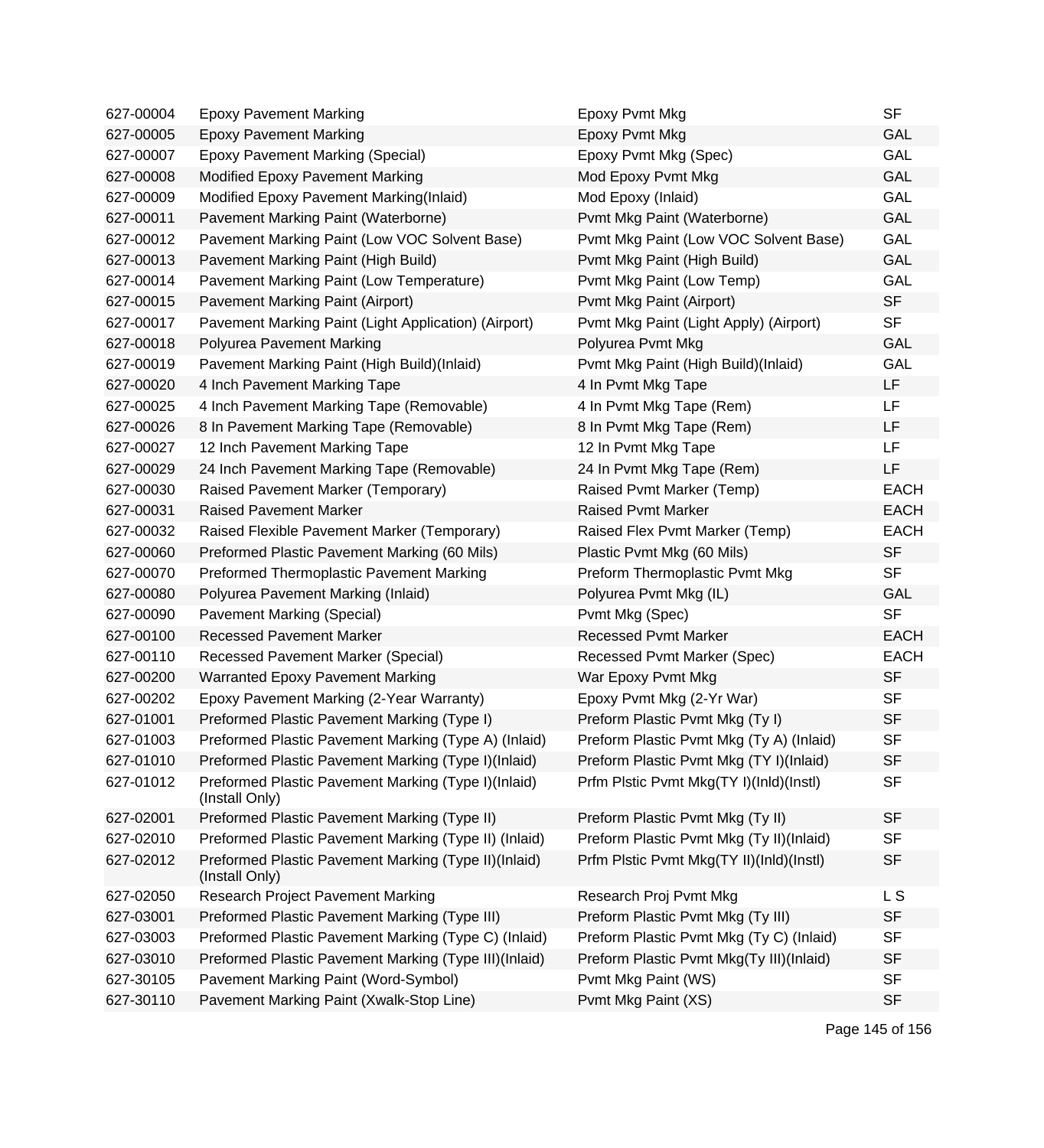| 627-30205 | Thermoplastic Pavement Marking (Word-Symbol)                                                                    | Thermoplastic Pvmt Mkg (WS)              | <b>SF</b>   |
|-----------|-----------------------------------------------------------------------------------------------------------------|------------------------------------------|-------------|
| 627-30210 | Thermoplastic Pavement Marking (Xwalk-Stopline)                                                                 | Thermoplastic Pvmt Mkg (XS)              | <b>SF</b>   |
| 627-30305 | Preformed Plastic Pavement Marking (60 Mil) (Word-<br>Symbol)                                                   | Plastic Pvmt Mkg (60 Mil) (WS)           | <b>SF</b>   |
| 627-30310 | Preformed Plastic Pavement Marking (60 Mil) (Xwalk-Stop Plastic Pvmt Mkg (60 Mil) (XS)<br>Line)                 |                                          | <b>SF</b>   |
| 627-30323 | Preformed Plastic Pavement Marking (Word-<br>Symbol)(Type I)(Inlaid)                                            | Preform Plastic Pvmt Mkg (WS)(Typ I)(In) | <b>SF</b>   |
| 627-30324 | Preformed Plastic Pavement Marking (Word-Symbol)<br>(Type I)                                                    | Preform Plastic Pvmt Mkg (WS) (TY I)     | <b>SF</b>   |
| 627-30326 | Preformed Plastic Pavement Marking (Word - Symbol)<br>(Type II)                                                 | Preform Plastic Pvmt Mkg (WS) (Ty II)    | <b>SF</b>   |
| 627-30327 | Preformed Plastic Pavement Marking (Word-Symbol)<br>(Type III)                                                  | Preform Plastic Pvmt Mkg (WS) (Ty III)   | <b>SF</b>   |
| 627-30328 | Preformed Plastic Pavement Marking (XWalk-Stop<br>Line)(Type I)(Inlaid)                                         | Pre Plastic Pvmt Mkg (XWalk)(Typ1)(In)   | <b>SF</b>   |
| 627-30329 | Preformed Plastic Pavement Marking (Xwalk-Stop Line)<br>(Type I)                                                | Preform Plastic Pvmt Mkg (XS) (TY I)     | <b>SF</b>   |
| 627-30331 | Preformed Plastic Pavement Marking (Xwalk - Stop Line)<br>(Type II)                                             | Preform Plastic Pvmt Mkg (XS) (Ty II)    | <b>SF</b>   |
| 627-30332 | Preformed Plastic Pavement Marking (Xwalk-Stop Line)<br>(Type III)                                              | Preform Plastic Pvmt Mkg (XS) (Ty III)   | <b>SF</b>   |
| 627-30405 | Preformed Thermoplastic Pavement Marking (Word-<br>Symbol)                                                      | Preform Thermoplastic Pvmt Mkg (WS)      | <b>SF</b>   |
| 627-30406 | Preformed Thermoplastic Pvmt Mkg (Word-Symbol)(Install Inst Preform Thermoplastic Pvmt Mkg (WS)<br>Only)        |                                          | <b>SF</b>   |
| 627-30407 | Preformed Thermoplastic Pavement Marking (Word-<br>Symbol) (Special)                                            | Preform Thermoplastic Pvmt Mkg (WS)(Sp)  | <b>SF</b>   |
| 627-30408 | Preformed Thermoplastic Pavement Marking (Shield)                                                               | Pre Thermo Pvmt Mkg (Shield)             | <b>SF</b>   |
| 627-30410 | Preformed Thermoplastic Pavement Marking (Xwalk-Stop<br>Line)                                                   | Preform Thermoplastic Pvmt Mkg (XS)      | <b>SF</b>   |
| 627-30411 | Preformed Thermoplastic Pavement Marking (Xwalk-Stop Preform Thermoplastic Pvmt Mkg (XS)(Sp)<br>Line) (Special) |                                          | <b>SF</b>   |
| 627-40000 | Methyl Methacrylate Pavement Marking                                                                            | Methyl Methacrylate Pvmt Mkg             | GAL         |
| 627-40003 | Methyl Methacrylate Pavement Marking (Inlaid)                                                                   | Methyl Methacrylate Pvmt Mkg (Inlaid)    | <b>SF</b>   |
| 627-40010 | Methyl Methacrylate Pavement Marking (Word Symbol)                                                              | Methyl Methac Pvmt Mkg (WS)              | <b>SF</b>   |
| 627-40011 | Methyl Methacrylate Pavement Marking (X Walk Stop<br>Line)                                                      | Methyl Methac Pvmt Mkg (XS)              | <b>SF</b>   |
| 627-40012 | Methyl Methacrylate Pavement Marking (Word<br>Symbol)(Inlaid)                                                   | Methyl Methac Pvmt Mkg (WS)(In)          | <b>SF</b>   |
| 627-40013 | Methyl Methacrylate Pavement Marking (X Walk Stop<br>line)(Inlaid)                                              | Methyl Methac Pvmt Mkg (XS)(In)          | <b>SF</b>   |
| 627-40014 | Methyl Methacrylate Pavement Marking (Colored)                                                                  | Methyl Methac Pvmt Mkg (Colored)         | GAL         |
| 627-40015 | Methyl Methacrylate Pavement Marking (Colored)(Inlaid)                                                          | Methyl Methac Pvmt Mkg (Colored)(In)     | GAL         |
| 627-50000 | <b>Stimsonite Pavement Marking</b>                                                                              | <b>Stimsonite Pvmt Mkg</b>               | <b>SF</b>   |
| 627-60000 | Pavement Marking (Special)                                                                                      | Pvmt Mkg (Spec)                          | LF          |
| 628-00000 | <b>Bridge Girder and Deck Unit</b>                                                                              | Brdg Girder + Deck Unit                  | LF          |
| 628-00001 | <b>Bridge Girder and Deck Unit</b>                                                                              | Brdg Girder + Deck Unit                  | <b>EACH</b> |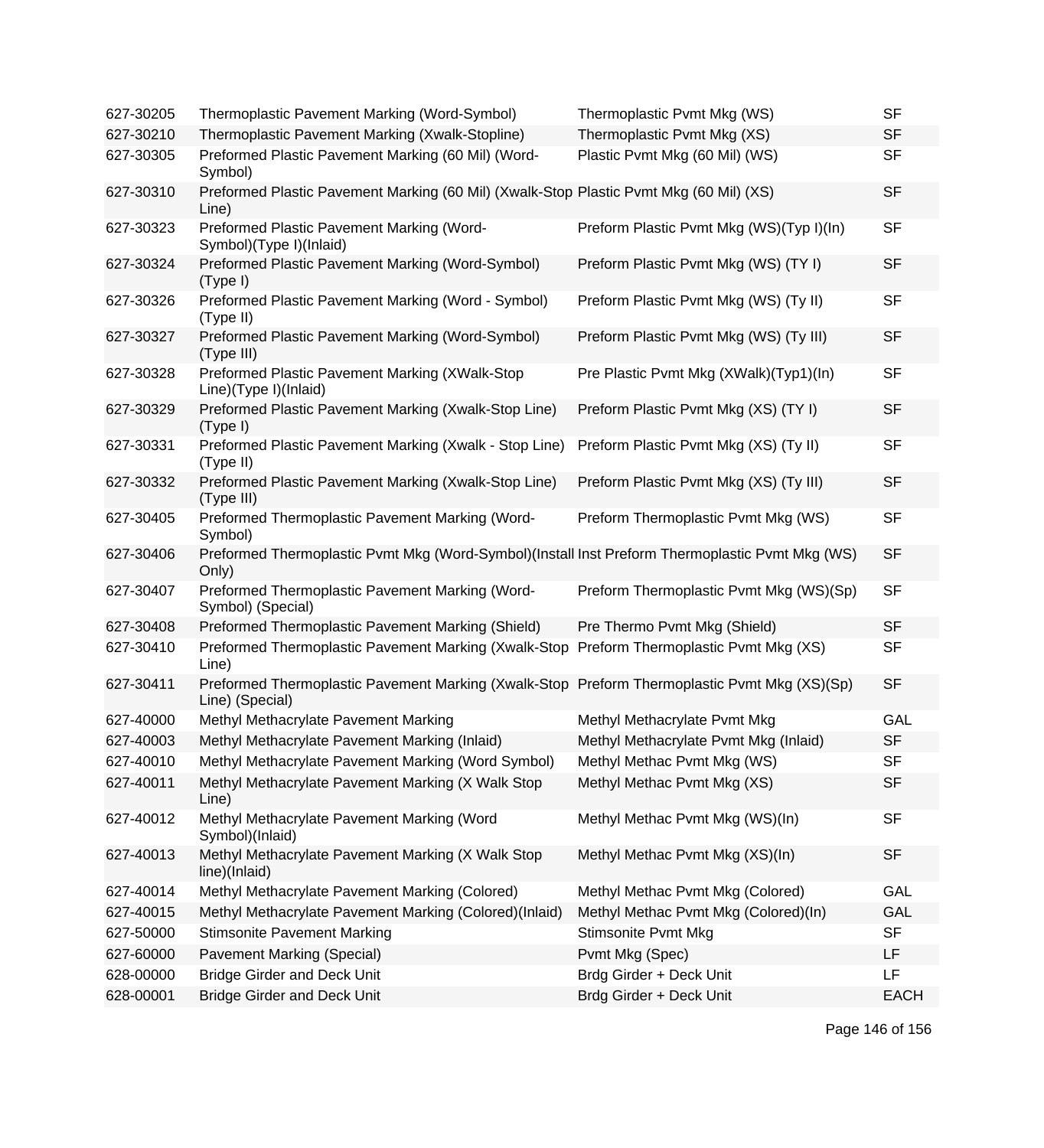| 628-00005 | Bridge Girder and Deck Unit (5 Feet to 10 Feet)    | Brdg Girder + Deck Unit (5-10)    | <b>EACH</b> |
|-----------|----------------------------------------------------|-----------------------------------|-------------|
| 628-00030 | Bridge Girder and Deck Unit (30 Feet to 35 Feet)   | Brdg Girder + Deck Unit (30-35)   | <b>EACH</b> |
| 628-00040 | Bridge Girder and Deck Unit (40 Feet to 45 Feet)   | Brdg Girder + Deck Unit (40-45)   | <b>EACH</b> |
| 628-00045 | Bridge Girder and Deck Unit (45 Feet to 50 Feet)   | Brdg Girder + Deck Unit (45-50)   | <b>EACH</b> |
| 628-00050 | Bridge Girder and Deck Unit (50 Feet to 55 Feet)   | Brdg Girder + Deck Unit (50-55)   | <b>EACH</b> |
| 628-00060 | Bridge Girder and Deck Unit (60 Feet to 65 Feet)   | Brdg Girder + Deck Unit (60-65)   | <b>EACH</b> |
| 628-00070 | Bridge Girder and Deck Unit (70 Feet to 75 Feet)   | Brdg Girder + Deck Unit (70-75)   | <b>EACH</b> |
| 628-00075 | Bridge Girder and Deck Unit (75 Feet to 80 Feet)   | Brdg Girder + Deck Unit (75-80)   | <b>EACH</b> |
| 628-00085 | Bridge Girder and Deck Unit (85 Feet to 90 Feet)   | Brdg Girder + Deck Unit (85-90)   | <b>EACH</b> |
| 628-00090 | Bridge Girder and Deck Unit (90 Feet to 95 Feet)   | Brdg Girder + Deck Unit (90-95)   | <b>EACH</b> |
| 628-00110 | Bridge Girder and Deck Unit (110 Feet to 115 Feet) | Brdg Girder + Deck Unit (110-115) | <b>EACH</b> |
| 628-00115 | Bridge Girder and Deck Unit (115 Feet to 120 Feet) | Brdg Girder + Deck Unit (115-120) | <b>EACH</b> |
| 628-00130 | Bridge Girder and Deck Unit (130 Feet to 135 Feet) | Brdg Girder + Deck Unit (130-135) | <b>EACH</b> |
| 628-00135 | Bridge Girder and Deck Unit (135 Feet to 140 Feet) | Brdg Girder+Deck Unit (135-140)   | <b>EACH</b> |
| 628-00140 | Bridge Girder and Deck Unit (140 Feet to 145 Feet) | Brdg Girder+Deck Unit (140-145)   | <b>EACH</b> |
| 628-00185 | Bridge Girder and Deck Unit (185 Feet to 190 Feet) | Brdg Girder + Deck Unit (185-190) | <b>EACH</b> |
| 628-00210 | Bridge Girder and Deck Unit (210 Feet to 215 Feet) | Brdg Girder + Deck Unit (210-215) | <b>EACH</b> |
| 628-00215 | Bridge Girder and Deck Unit (215 Feet to 220 Feet) | Brdg Girder + Deck Unit (215-220) | <b>EACH</b> |
| 628-50000 | Design Services                                    | <b>Design Services</b>            | <b>HOUR</b> |
| 628-50001 | <b>Design Services</b>                             | <b>Design Services</b>            | L S         |
| 629-01001 | Survey Monument (Type 1)                           | Survey Monument (Ty 1)            | <b>EACH</b> |
| 629-01002 | Survey Monument (Type 2)                           | Survey Monument (Ty 2)            | <b>EACH</b> |
| 629-01003 | Survey Monument (Type 3)                           | Survey Monument (Ty 3)            | <b>EACH</b> |
| 629-01004 | Survey Monument (Type 4)                           | Survey Monument (Ty 4)            | <b>EACH</b> |
| 629-01005 | Survey Monument (Type 5)                           | Survey Monument (Ty 5)            | <b>EACH</b> |
| 629-01006 | Survey Monument (Type 6)                           | Survey Monument (Ty 6)            | <b>EACH</b> |
| 629-01011 | Survey Monument (Type 1A)                          | Survey Monument (Ty 1A)           | <b>EACH</b> |
| 629-01021 | Survey Monument (Type 2A)                          | Survey Monument (Ty 2A)           | <b>EACH</b> |
| 629-01031 | Survey Monument (Type 3A)                          | Survey Monument (Ty 3A)           | <b>EACH</b> |
| 629-01041 | Survey Monument (Special)                          | Survey Mont (Special)             | <b>EACH</b> |
| 629-01050 | Monument Box                                       | Monument Box                      | <b>EACH</b> |
| 629-01065 | Survey Monument (Type 5S)                          | Survey Monument (Ty 5S)           | <b>EACH</b> |
| 629-01110 | Locate Monuments                                   | Locate Monuments                  | <b>HOUR</b> |
| 629-01210 | <b>Adjust Monument Box</b>                         | <b>Adjust Monument Box</b>        | <b>EACH</b> |
| 629-01300 | Survey Monument (Temporary)                        | Survey Monument (Temp)            | <b>EACH</b> |
| 630-00000 | Flagging                                           | Flagging                          | <b>HOUR</b> |
| 630-00001 | Pilot Car Operation                                | Pilot Car Operation               | <b>HOUR</b> |
| 630-00003 | <b>Uniformed Traffic Control</b>                   | <b>Uniformed Traf Ctrl</b>        | <b>HOUR</b> |
| 630-00004 | <b>Traffic Control Vehicle</b>                     | <b>Traf Ctrl Vehicle</b>          | <b>EACH</b> |
| 630-00006 | Uniformed Traffic Control (Vehicle)                | Uniformed Traf Ctrl (Vehicle)     | <b>HOUR</b> |
| 630-00007 | <b>Traffic Control Inspection</b>                  | <b>Traf Ctrl Inspection</b>       | <b>DAY</b>  |
| 630-00008 | <b>Traffic Control (Special)</b>                   | <b>Traffic Control (Special)</b>  | L S         |
| 630-00009 | <b>Traffic Control Vehicle (Truck)</b>             | Traf Ctrl Vehicle (Truck)         | <b>EACH</b> |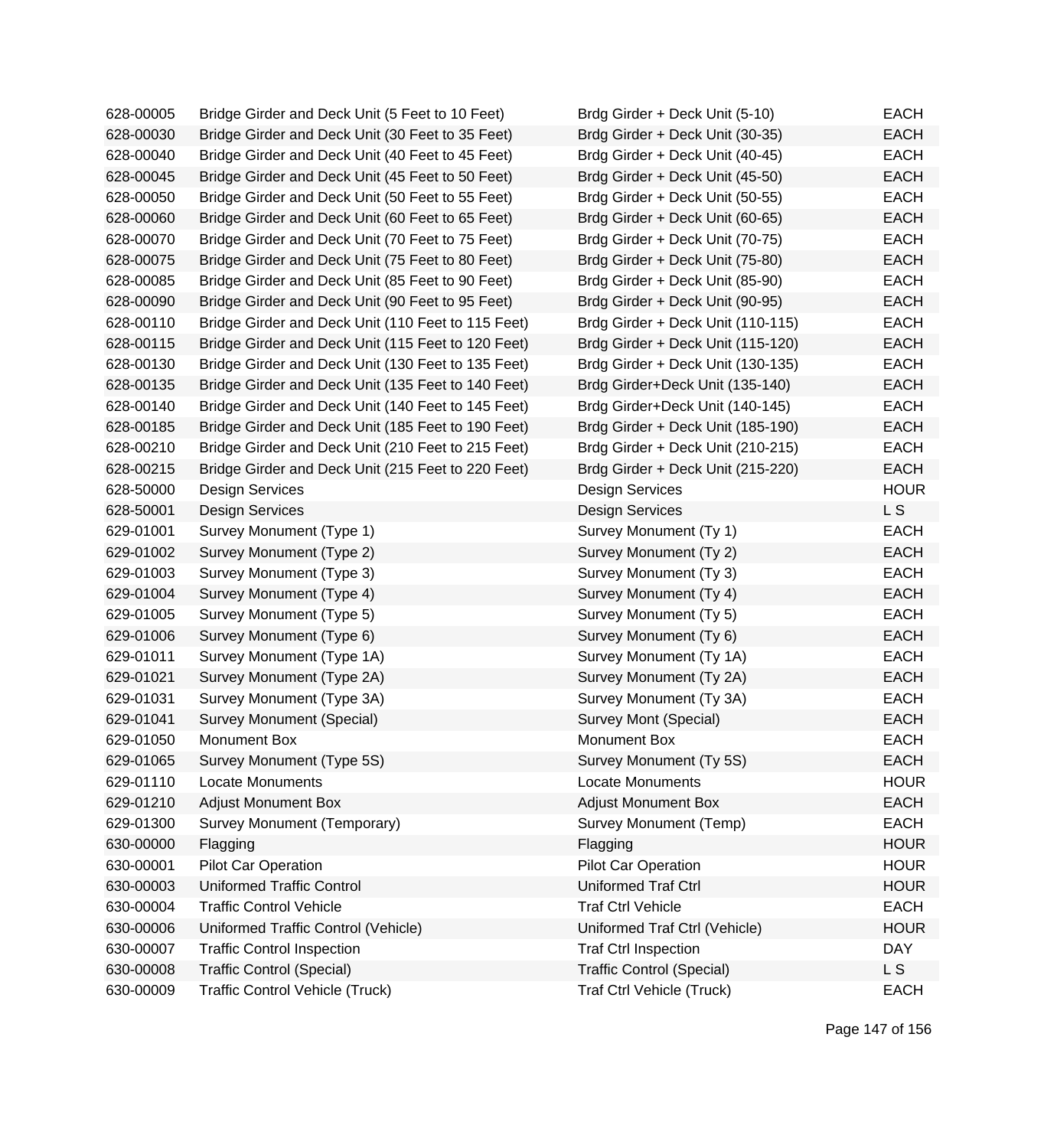| 630-00010 | Sign Cleaning                                                                           | Sign Cleaning                     | <b>HOUR</b>    |
|-----------|-----------------------------------------------------------------------------------------|-----------------------------------|----------------|
| 630-00011 | <b>Courtesy Vehicle</b>                                                                 | <b>Courtesy Vehicle</b>           | <b>DAY</b>     |
| 630-00012 | <b>Traffic Control Management</b>                                                       | <b>Traf Ctrl Mgmt</b>             | <b>DAY</b>     |
| 630-00014 | <b>Traffic Control Vehicle (Truck)</b>                                                  | Traf Ctrl Vehicle (Truck)         | <b>HOUR</b>    |
| 630-00015 | Uniformed Traffic Control Coordination                                                  | Uniformed Traf Ctrl Coordination  | <b>HOUR</b>    |
| 630-00020 | <b>Traffic Control Vehicle</b>                                                          | <b>Traf Ctrl Vehicle</b>          | <b>DAY</b>     |
| 630-00025 | <b>Traffic Control Vehicle</b>                                                          | <b>Traf Ctrl Vehicle</b>          | <b>HOUR</b>    |
| 630-00027 | Rolling Roadblock                                                                       | Rolling Roadblock Traffic Control | <b>DAY</b>     |
| 630-00028 | <b>Rolling Roadblock</b>                                                                | Rolling Roadblock Traffic Control | <b>HOUR</b>    |
| 630-00030 | <b>Courtesy Patrol</b>                                                                  | <b>Courtesy Patrol</b>            | <b>DAY</b>     |
| 630-00031 | <b>Courtesy Patrol</b>                                                                  | <b>Courtesy Patrol</b>            | <b>HOUR</b>    |
| 630-00035 | Emergency Pull-off Area (Temporary)                                                     | Emerg Pull-off Area (Temp)        | <b>EACH</b>    |
| 630-00040 | Traffic Incident Management Plan Development                                            | Develop Traf Incident Mgmt Plan   | L S            |
| 630-00041 | Traffic Incident Management Plan Implementation                                         | Implement Traf Incident Mgmt Plan | <b>MON</b>     |
| 630-10010 | <b>Traffic Control (Airport)</b>                                                        | Traf Ctrl (Airport)               | L <sub>S</sub> |
| 630-80001 | Flashing Beacon (Portable)                                                              | Flash Beacon (Port)               | <b>EACH</b>    |
| 630-80002 | Flashing Beacon (Solar)                                                                 | Flash Beacon (Solar)              | <b>EACH</b>    |
| 630-80305 | <b>Flagging Station Light</b>                                                           | <b>Flagging Station Light</b>     | <b>EACH</b>    |
| 630-80331 | Barricade (Type 3 F-A) (Temporary)                                                      | Barricade (3 F-A) (Temp)          | <b>EACH</b>    |
| 630-80332 | Barricade (Type 3 F-B) (Temporary)                                                      | Barricade (3 F-B) (Temp)          | <b>EACH</b>    |
| 630-80333 | Barricade (Type 3 F-C) (Temporary)                                                      | Barricade (3 F-C) (Temp)          | <b>EACH</b>    |
| 630-80334 | Barricade (Type 3 F-D) (Temporary)                                                      | Barricade (3 F-D) (Temp)          | <b>EACH</b>    |
| 630-80335 | Barricade (Type 3 M-A) (Temporary)                                                      | Barricade (3 M-A) (Temp)          | <b>EACH</b>    |
| 630-80336 | Barricade (Type 3 M-B) (Temporary)                                                      | Barricade (3 M-B) (Temp)          | <b>EACH</b>    |
| 630-80337 | Barricade (Type 3 M-C) (Temporary)                                                      | Barricade (3 M-C) (Temp)          | <b>EACH</b>    |
| 630-80338 | Barricade (Type 3 M-D) (Temporary)                                                      | Barricade (3 M-D) (Temp)          | <b>EACH</b>    |
| 630-80339 | <b>Directional Barricade</b>                                                            | <b>Directional Barricade</b>      | <b>EACH</b>    |
| 630-80341 | Construction Traffic Sign (Panel Size A)                                                | Const Traf Sign (A)               | <b>EACH</b>    |
| 630-80342 | Construction Traffic Sign (Panel Size B)                                                | Const Traf Sign (B)               | <b>EACH</b>    |
| 630-80343 | Construction Traffic Sign (Panel Size C)                                                | Const Traf Sign (C)               | <b>EACH</b>    |
| 630-80344 | <b>Construction Traffic Sign (Special)</b>                                              | Const Traf Sign (Spec)            | <b>SF</b>      |
| 630-80345 | Vehicle Mounted Message Sign Panel (Furnish Only)                                       | Furn Vehicle Mnted Mesg Sign Pnl  | EACH           |
| 630-80348 | <b>Construction Information Sign</b>                                                    | Const Info Sign                   | <b>EACH</b>    |
| 630-80350 | <b>Vertical Panel</b>                                                                   | Vert Panel                        | <b>EACH</b>    |
| 630-80351 | Vertical Panel (Plastic)                                                                | Vert Panel (Plastic)              | <b>EACH</b>    |
| 630-80352 | Vertical Panel (Special)                                                                | Vert Panel (Spec)                 | <b>EACH</b>    |
| 630-80353 | Vertical Panel (With Light) (Flashing)                                                  | Vert Panel (Light) (F)            | <b>EACH</b>    |
| 630-80354 | Vertical Panel (With Light) (Steady Burn)                                               | Vert Panel (Light) (SB)           | <b>EACH</b>    |
| 630-80355 | Portable Message Sign Panel                                                             | Port Mesg Panel                   | <b>EACH</b>    |
| 630-80356 | Advance Warning Flashing or Sequencing Arrow Panel (A Flash Arrow Panel (A Ty)<br>Type) |                                   | <b>EACH</b>    |
| 630-80357 | Advance Warning Flashing or Sequencing Arrow Panel (B Flash Arrow Panel (B Ty)<br>Type) |                                   | <b>EACH</b>    |
| 630-80358 | Advance Warning Flashing or Sequencing Arrow Panel (C Flash Arrow Panel (C Ty)          |                                   | <b>EACH</b>    |

Page 148 of 156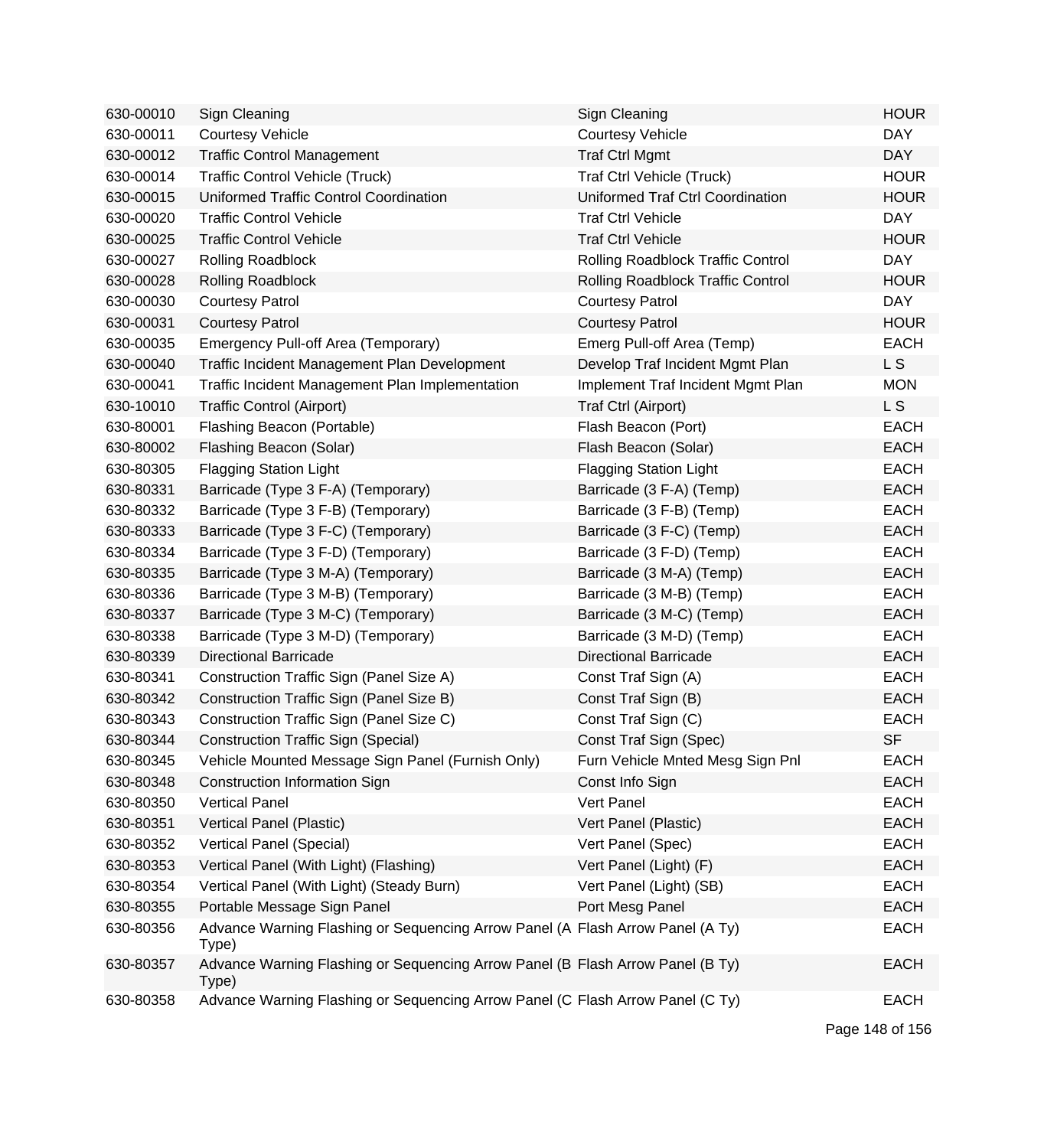|           | Type)                                                                                      |                                       |             |
|-----------|--------------------------------------------------------------------------------------------|---------------------------------------|-------------|
| 630-80359 | Portable Message Sign Panel                                                                | Port Mesg Panel                       | <b>DAY</b>  |
| 630-80360 | Drum Channelizing Device                                                                   | Drum Channel Dev                      | <b>EACH</b> |
| 630-80363 | Drum Channelizing Device (With Light) (Flashing)                                           | Drum Channel Dev (Light) (F)          | <b>EACH</b> |
| 630-80364 | Drum Channelizing Device (With Light) (Steady Burn)                                        | Drum Channel Dev (Light) (SB)         | <b>EACH</b> |
| 630-80365 | Portable Message Sign Panel (State Furnished)                                              | Port Mesg Panel (State Furn)          | <b>EACH</b> |
| 630-80366 | Portable Traffic Speed Monitor (State Purchased)                                           | Port Traf Speed Monitor (State Purch) | <b>EACH</b> |
| 630-80367 | Portable Traffic Speed Monitor                                                             | Port Traf Speed Monitor               | <b>EACH</b> |
| 630-80368 | Portable Traffic Speed Monitor                                                             | Port Traf Speed Monitor               | <b>DAY</b>  |
| 630-80369 | Portable Variable Speed Limit Sign                                                         | Port Var Speed Limit Sign             | <b>EACH</b> |
| 630-80370 | Concrete Barrier (Temporary)                                                               | Conc Barrier (Temp)                   | LF          |
| 630-80375 | Concrete Barrier (Temporary) (Install Only)                                                | Inst Conc Barrier (Temp)              | LF          |
| 630-80377 | Portable Water Filled Barrier (Temporary)                                                  | Port Water Filled Barrier (Temp)      | LF          |
| 630-80378 | Glare Screen (Temporary)                                                                   | Glare Screen (Temp)                   | <b>LF</b>   |
| 630-80380 | <b>Traffic Cone</b>                                                                        | <b>Traffic Cone</b>                   | <b>EACH</b> |
| 630-80384 | <b>Tubular Marker</b>                                                                      | <b>Tubular Marker</b>                 | <b>EACH</b> |
| 630-80385 | Lane Divider (Temporary)                                                                   | Lane Divider (Temp)                   | <b>EACH</b> |
| 630-80390 | <b>Channelizing Device (Special)</b>                                                       | Channel Dev (Spec)                    | <b>EACH</b> |
| 630-80391 | <b>Channelizing Device (Fixed)</b>                                                         | Channel Dev (Fixed)                   | <b>EACH</b> |
| 630-80392 | Stackable Tubular Marker                                                                   | Stackable Tubular Marker              | <b>EACH</b> |
| 630-80393 | <b>Stackable Vertical Panels</b>                                                           | <b>Stackable Vertical Panels</b>      | <b>EACH</b> |
| 630-80401 | Delineator (Type I) (Temporary)                                                            | Delin (Ty I) (Temp)                   | <b>EACH</b> |
| 630-80402 | Delineator (Type II) (Temporary)                                                           | Delin (Ty II) (Temp)                  | <b>EACH</b> |
| 630-80403 | Delineator (Type III) (Temporary)                                                          | Delin (Ty III) (Temp)                 | <b>EACH</b> |
| 630-80410 | Advance Overhead Warning Device (Chains)                                                   | Adv Overhead Warn Dev (Chains)        | <b>EACH</b> |
| 630-80415 | Advanced Warning Flashing or Sequencing Panel (C<br>Type)                                  | Adv Warn Flash or Seq Panel (C Type)  | <b>DAY</b>  |
| 630-80430 | Rumble Strip (Portable)                                                                    | Rumble Strip (Port)                   | <b>EACH</b> |
| 630-80440 | Portable Rumble Strips (Temporary)                                                         | Port Rumble Strips (Temp)             | <b>EACH</b> |
| 630-80510 | Mobile Pavement Marking Zone                                                               | Mobile Pvmt Mkg Zone                  | L S         |
| 630-80520 | Mobile Pavement Marking Zone                                                               | Mobile Pvmt Mkg Zone                  | <b>DAY</b>  |
| 630-80560 | Mobile Profilograph Operation Zone                                                         | Mobile Profilograph Oper Zone         | L S         |
| 630-80570 | Mobile Profilograph Operation Zone                                                         | Mobile Profilograph Oper Zone         | <b>DAY</b>  |
| 630-85006 | Impact Attenuator (Sand Filled Plastic Barrel) (Temporary) Impact Atten (Sand Fill) (Temp) |                                       | <b>EACH</b> |
| 630-85010 | Impact Attenuator (Temporary)                                                              | Impact Atten (Temp)                   | <b>EACH</b> |
| 630-85011 | Impact Attenuator (Temporary)                                                              | Imp Atten (Temp)                      | <b>DAY</b>  |
| 630-85020 | Mobile Attenuator                                                                          | Mobile Attenuator                     | <b>EACH</b> |
| 630-85040 | Impact Attenuator (Truck Mounted Attenuator)<br>(Temporary)                                | Impact Atten (T-M-A) (Temp)           | <b>EACH</b> |
| 630-85041 | Mobile Attenuator                                                                          | Mobile Attenuator                     | <b>DAY</b>  |
| 630-85115 | Impact Attenuator (Quadguard) (Temporary)                                                  | Impact Atten (Quadguard) (Temp)       | <b>EACH</b> |
| 630-86100 | <b>River Safety Net</b>                                                                    | <b>River Safety Net</b>               | <b>EACH</b> |
| 630-86800 | Traffic Signal (Temporary)                                                                 | Traffic Signal (Temp)                 | L S         |
| 630-86810 | Traffic Signal (Temporary)                                                                 | Traffic Signal (Temp)                 | <b>EACH</b> |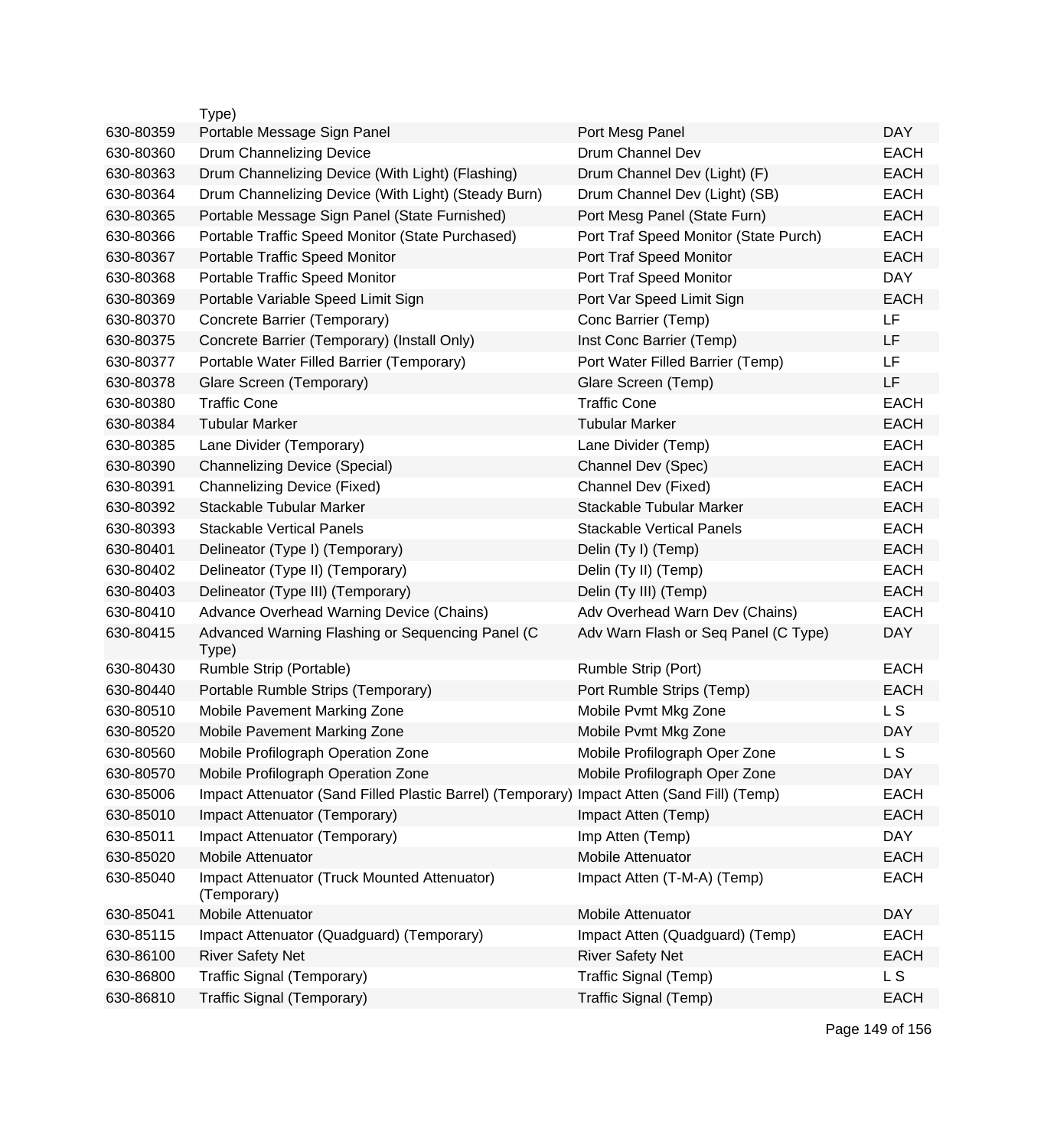| 630-86820 | Traffic Signal (Temporary) (State Furnished) | Traffic signal(Temp.)(State Furnished)   | <b>EACH</b>    |
|-----------|----------------------------------------------|------------------------------------------|----------------|
| 630-87000 | Temporary Highway Advisory Radio Transmitter | Temp Hwy Advisory Radio Transmitter      | <b>EACH</b>    |
| 630-88000 | Smart Work Zone System Server and Sofware    | Smart Wrk Zn Sys Serv and Sftwre         | <b>DAY</b>     |
| 630-88005 | Portable Non-Intrusive Traffic Sensor        | Port Non-Intrus Traf Sens                | <b>DAY</b>     |
| 630-88010 | Portable Pan-Tilt-Zoom Camera                | Port Pan-Tilt-Zoom Cam                   | <b>DAY</b>     |
| 631-00100 | <b>Highway Design &amp; Construction</b>     | Hwy Design & Const                       | L S            |
| 631-00105 | <b>Highway Construction</b>                  | Hwy Const                                | L <sub>S</sub> |
| 631-10000 | Alternate Bridge Design and Construction     | Alt Brdg Design and Const                | L S            |
| 631-10001 | Alternative Girder Design & Construction     | Alternative Girder Design & Construction | L S            |
| 631-10002 | <b>Bridge Design and Construction</b>        | <b>Bridge Design and Construction</b>    | L S            |
| 631-11000 | Bridge/Structure (Design Build)              | Bridge/Str (Design Build)                | <b>SF</b>      |
| 631-20010 | Move Bridge (Slide)                          | Move Bridge (Slide)                      | L S            |
| 631-20020 | Move Bridge (Roll)                           | Move Bridge (Roll)                       | L S            |
| 632-00000 | Night Work Lighting                          | Night Work Lighting                      | L S            |
| 637-00100 | Roadway Sweeping                             | Roadway Sweep                            | <b>SHML</b>    |
| 641-10000 | Shotcrete                                    | Shotcrete                                | SY             |
| 641-10070 | <b>Shotcrete Sculpting</b>                   | <b>Shotcrete Sculpting</b>               | SY             |
| 641-11000 | Shotcrete (Class A)                          | Shotcrete (CLA)                          | <b>CY</b>      |
| 641-11001 | Shotcrete (Class B)                          | Shotcrete (CL B)                         | <b>CY</b>      |
| 641-11002 | Shotcrete (Class C)                          | Shotcrete (CLC)                          | <b>CY</b>      |
| 641-11003 | Shotcrete (Class D)                          | Shotcrete (CLD)                          | <b>CY</b>      |
| 641-11004 | Shotcrete (Portal Brow) (8 Inch)             | Shotcrete (Port Brow) (8 In)             | CY             |
| 641-11005 | Shotcrete (Smoothing) (Geocomposite Drains)  | Shotcrete (Smooth) (Geocomp Dr)          | <b>CY</b>      |
| 641-11006 | Shotcrete (Smoothing)(Supplemental)          | Shotcrete (Smooth)(Suppl)                | <b>CY</b>      |
| 642-00010 | Exploder (Type 1)(Install Only)              | Exploder (Ty 1)(Install)                 | <b>EACH</b>    |
| 642-00020 | Exploder (Type 2)(Install Only)              | Exploder (Ty 2)(Install)                 | <b>EACH</b>    |
| 642-00025 | Exploder (Type 3)(Install Only)              | Exploder (Ty 3)(Install)                 | <b>EACH</b>    |
| 642-00030 | Control Shelter (Type 1)(Install Only)       | Cntrl Shelter (Ty 1)(Install)            | <b>EACH</b>    |
| 642-00040 | Control Shelter (Type 2)(Install Only)       | Cntrl Shelter (Ty 2)(Install)            | <b>EACH</b>    |
| 642-00050 | Oxygen Farm Cabinet                          | Oxy Farm Cabinet                         | <b>EACH</b>    |
| 650-00000 | <b>Mechanical Systems</b>                    | <b>Mechanical Syst</b>                   | L S            |
| 652-00000 | <b>Fire Protection Systems</b>               | <b>Fire Protection Syst</b>              | L S            |
| 660-00000 | <b>Special Systems</b>                       | <b>Special Syst</b>                      | L S            |
| 670-00000 | <b>Electrical Systems</b>                    | <b>Electrical Syst</b>                   | L S            |
| 680-00000 | <b>Lighting Systems</b>                      | <b>Lighting Syst</b>                     | L <sub>S</sub> |
| 699-00010 | <b>Fixed Fee</b>                             | <b>Fixed Fee</b>                         | <b>LS</b>      |
| 700-70002 | F/A ANTICIPATED CMO                          | F/A ANTICIPATED CMO                      | F A            |
| 700-70010 | F/A Minor Contract Revisions                 | F/A Minor Contract Revisions             | F A            |
| 700-70011 | F/A Partnering                               | F/A Partnering                           | F A            |
| 700-70012 | F/A Asphalt Pavement Incentive               | F/A Asph Pvmt Incentive                  | F A            |
| 700-70013 | F/A Concrete Pavement Incentive              | F/A Conc Pvmt Incentive                  | F A            |
| 700-70014 | F/A Incentive                                | F/A Incentive                            | F A            |
| 700-70015 | F/A Mobilization                             | F/A Mobilization                         | F A            |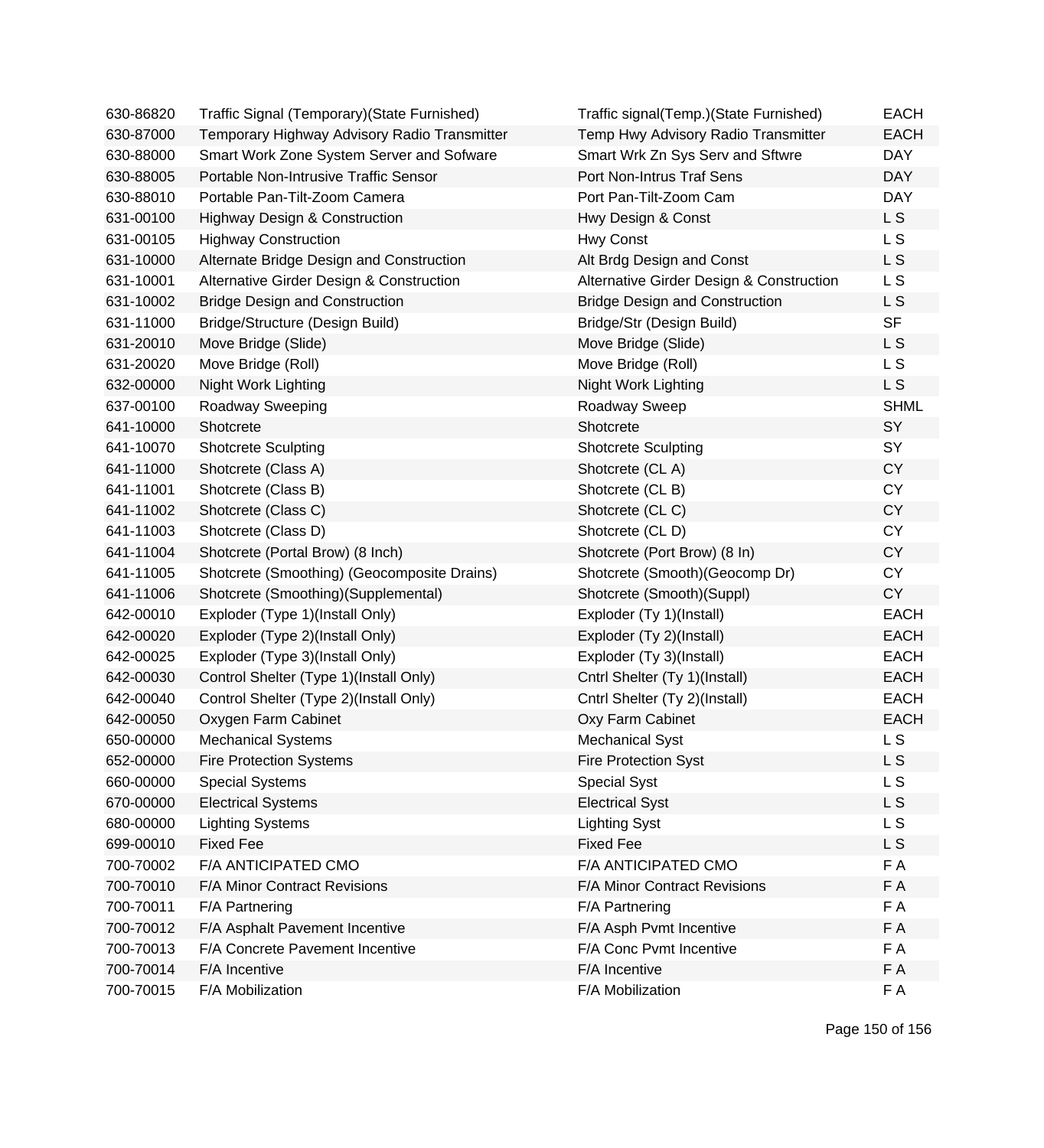| 700-70016 | F/A Fuel Cost Adjustment                          | F/A Fuel Cost Adjustment           | F A |
|-----------|---------------------------------------------------|------------------------------------|-----|
| 700-70017 | F/A Landscape Establishment Incentive             | F/A Landscape Incentive            | F A |
| 700-70018 | F/A Roadway Smoothness Incentive                  | F/A Road Smooth Incentive          | F A |
| 700-70019 | F/A Asphalt Cement Cost Adjustment                | F/A Asphalt Cement Cost Adjustment | F A |
| 700-70023 | F/A On-The-Job Trainee                            | F/A On-The-Job Trainee             | F A |
| 700-70025 | F/A Quality Incentive Payment                     | F/A Quality Incentive Pymt         | F A |
| 700-70028 | F/A ESB Program                                   | F/A ESB Program                    | F A |
| 700-70029 | F/A ESB Program Retainage                         | F/A ESB Program Retainage          | F A |
| 700-70031 | F/A Interim Surface Repair                        | F/A Interim Surface Repair         | F A |
| 700-70032 | F/A Emergency Repair                              | F/A Emergency Repair               | F A |
| 700-70033 | F/A Video Taping                                  | F/A Video Taping                   | F A |
| 700-70034 | F/A                                               | F/A                                | F A |
| 700-70035 | F/A                                               | F/A                                | F A |
| 700-70036 | <b>Forced Accounts</b>                            | F/A                                | F A |
| 700-70037 | F/A Contaminated Soil                             | F/A Contaminated Soil              | F A |
| 700-70040 | F/A Railroad                                      | F/A Railroad                       | F A |
| 700-70042 | F/A Railroad Flagging                             | F/A RR Flagging                    | F A |
| 700-70050 | F/A Removal                                       | F/A Removal                        | F A |
| 700-70051 | F/A Disposal                                      | F/A Disposal                       | F A |
| 700-70060 | F/A Adjust                                        | F/A Adjust                         | F A |
| 700-70070 | F/A Obtain                                        | F/A Obtain                         | F A |
| 700-70072 | F/A Obtain Power from Xcel Energy                 | F/A Obtain Power from Xcel         | F A |
| 700-70074 | F/A Obtain Power from                             | F/A Obtain Power from              | F A |
| 700-70080 | F/A Furnish                                       | F/A Furnish                        | F A |
| 700-70081 | F/A Provide                                       | F/A Provide                        | F A |
| 700-70082 | F/A Furnish & Install Electrical Service          | F/A Furn & Inst Elec Serv          | F A |
| 700-70090 | F/A Reset                                         | F/A Reset                          | F A |
| 700-70100 | F/A Relocate                                      | F/A Relocate                       | F A |
| 700-70110 | F/A Install                                       | F/A Install                        | F A |
| 700-70120 | F/A Maintain                                      | F/A Maintain                       | F A |
| 700-70129 | F/A Deck Rehabilitation                           | F/A Deck Rehab                     | F A |
| 700-70130 | F/A Repair                                        | F/A Repair                         | F A |
| 700-70131 | F/A Modify                                        | F/A Modify                         | F A |
| 700-70135 | F/A Demolish Building                             | F/A Demolish Building              | F A |
| 700-70140 | F/A Signing and Striping                          | F/A Signing and Striping           | F A |
| 700-70150 | F/A Asphalt Rejuvenating Agent                    | F/A Asph Rejuv Agent               | F A |
| 700-70155 | F/A Pavement Surface Course Maintenance           | F/A Pvmt Surf Course Maint         | F A |
| 700-70160 | F/A Detour                                        | F/A Detour                         | F A |
| 700-70170 | <b>F/A Pothole Utilities</b>                      | F/A Pothole Util                   | F A |
| 700-70180 | F/A Gas Lines                                     | F/A Gas Lines                      | F A |
| 700-70190 | F/A Electric Service                              | F/A Elec Serv                      | F A |
| 700-70195 | F/A Utilities and Maintenance of Field Facilities | F/A Util and Maint of Field Facil  | F A |
| 700-70200 | F/A Power Lines                                   | F/A Power Lines                    | F A |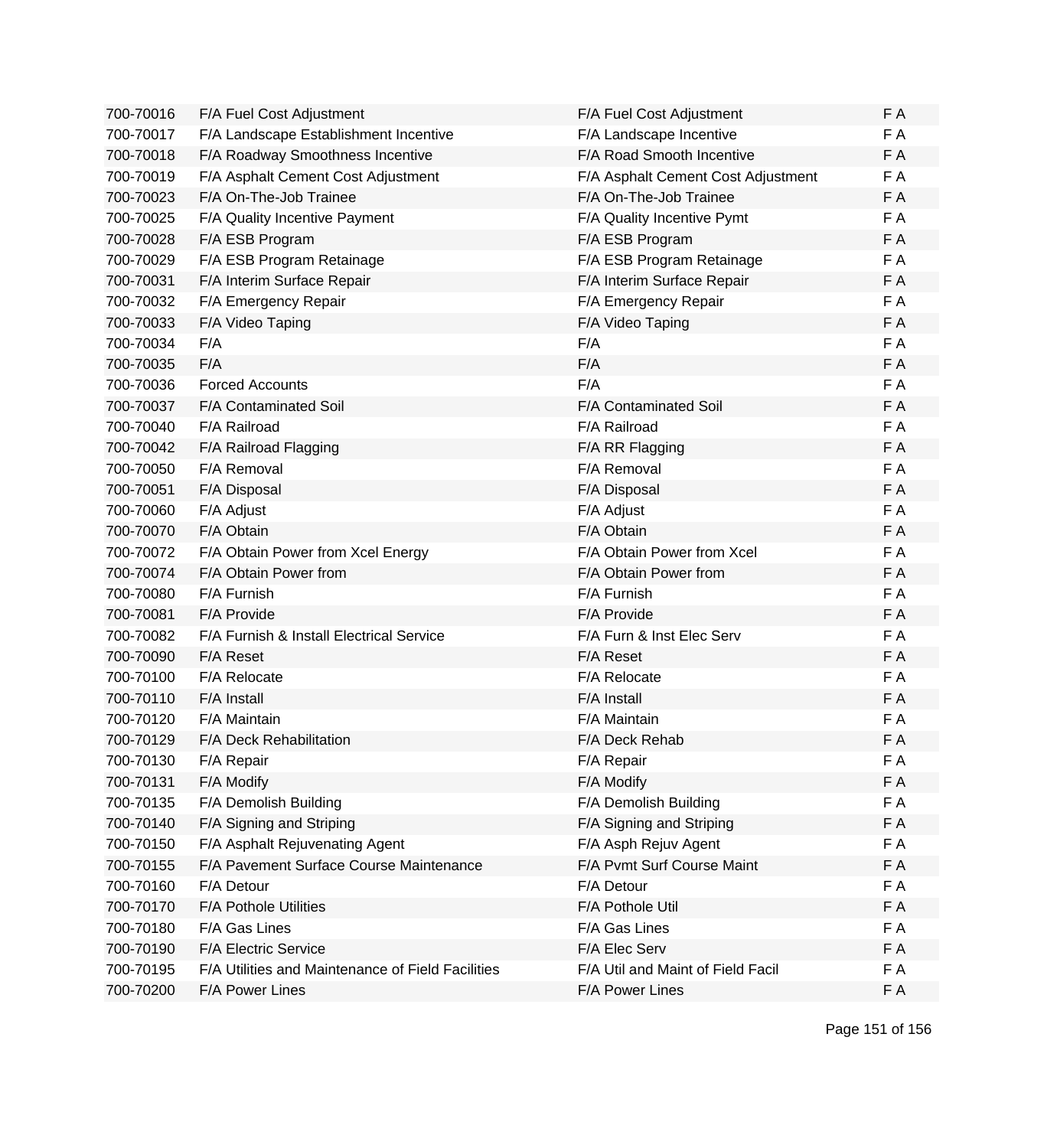| 700-70210 | F/A Lights                                | F/A Lights                       | F A |
|-----------|-------------------------------------------|----------------------------------|-----|
| 700-70220 | F/A Phone Service                         | F/A Phone Serv                   | F A |
| 700-70222 | F/A Cellular Phone Service                | F/A Cell Phone Serv              | F A |
| 700-70225 | F/A Telephone Interconnect                | F/A Telephone Interconnect       | F A |
| 700-70230 | F/A Communication Lines                   | F/A Communication Lines          | F A |
| 700-70240 | F/A Sewer Taps                            | F/A Sewer Taps                   | F A |
| 700-70250 | F/A Sewer Lines                           | F/A Sewer Lines                  | F A |
| 700-70255 | F/A Water                                 | F/A Water                        | F A |
| 700-70260 | F/A Water Taps                            | F/A Water Taps                   | F A |
| 700-70270 | F/A Water Lines                           | <b>F/A Water Lines</b>           | F A |
| 700-70280 | F/A Fire Hydrant                          | F/A Fire Hydrant                 | F A |
| 700-70290 | F/A Manhole                               | F/A Manhole                      | F A |
| 700-70300 | F/A Cable T.V. Lines                      | F/A Cable TV Lines               | F A |
| 700-70310 | F/A Landscaping                           | F/A Landscaping                  | F A |
| 700-70320 | F/A Sprinklers                            | F/A Sprinklers                   | F A |
| 700-70330 | F/A Temporary Signalization               | F/A Temp Signalization           | F A |
| 700-70340 | F/A Habitat Restoration                   | F/A Habitat Restoration          | F A |
| 700-70350 | F/A Removal of Obstruction                | F/A Removal of Obstruction       | F A |
| 700-70360 | F/A Signs, Delineators and Mileposts      | F/A Signs, Delin and MP          | F A |
| 700-70370 | F/A Signing                               | F/A Signing                      | F A |
| 700-70375 | F/A Striping                              | F/A Striping                     | F A |
| 700-70380 | F/A Erosion Control                       | F/A Erosion Ctrl                 | F A |
| 700-70390 | F/A Wetland Restoration & Replacement     | F/A Wetland Restore & Replace    | FA  |
| 700-70391 | F/A Wetland Replacement                   | F/A Wetland Replacement          | F A |
| 700-70392 | F/A Wetland Restoration                   | F/A Wetland Restoration          | F A |
| 700-70393 | F/A Wetland Monitoring                    | F/A Wetland Monitoring           | F A |
| 700-70394 | <b>F/A Wetland Protection</b>             | <b>F/A Wetland Protection</b>    | F A |
| 700-70400 | F/A Obliterate Old Road                   | F/A Obliterate Old Road          | F A |
| 700-70410 | F/A Stream Restoration                    | F/A Stream Restoration           | F A |
| 700-70420 | F/A Tree Trimming                         | F/A Tree Trimming                | F A |
| 700-70422 | F/A Sanding Material                      | F/A Sanding Material             | F A |
| 700-70424 | F/A Slope Reconstruction                  | F/A Slope Reconstruction         | FΑ  |
| 700-70426 | F/A Stabilization                         | F/A Stabilization                | F A |
| 700-70428 | F/A Separate and Stockpile Selected Rocks | F/A Separate and Stockpile Rocks | F A |
| 700-70430 | F/A Boulder Placement                     | F/A Boulder Placement            | FA  |
| 700-70440 | F/A Rock Scaling                          | F/A Rock Scaling                 | F A |
| 700-70450 | F/A Rock Fall Protection                  | F/A Rock Fall Protection         | F A |
| 700-70460 | F/A Rock Staining                         | F/A Rock Staining                | F A |
| 700-70470 | F/A Information Trailer                   | F/A Info Trailer                 | F A |
| 700-70480 | F/A Standby Sanitary Facilities           | F/A Standby Sani Facilities      | F A |
| 700-70490 | F/A Traffic Control Vehicle (Pilot Car)   | F/A Traf Ctrl Veh (Pilot Car)    | F A |
| 700-70492 | F/A Traffic Control for Installation      | F/A Traf Ctrl for Installation   | F A |
| 700-70495 | F/A Asbestos Abatement Work               | F/A Asbestos Abatement Work      | F A |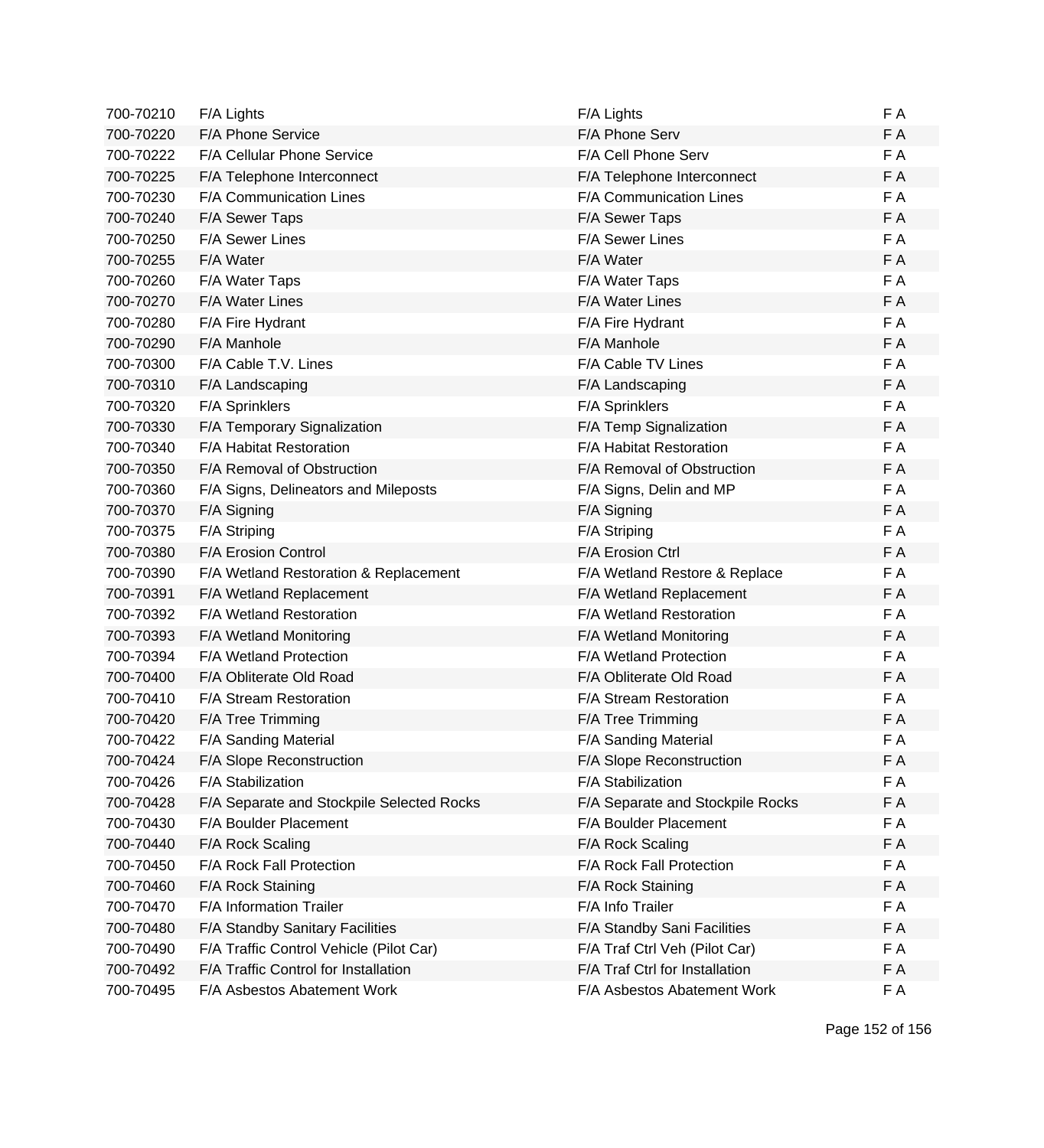| 700-70496 | F/A Lead Abatement Work                                                       | F/A Lead Abatement Work                  | F A |
|-----------|-------------------------------------------------------------------------------|------------------------------------------|-----|
| 700-70500 | F/A Landfill Requirements                                                     | F/A Landfill Requirements                | F A |
| 700-70505 | F/A Plan Requirements                                                         | F/A Plan Requirements                    | F A |
| 700-70510 | F/A Relocate Field Office                                                     | F/A Relocate Field Office                | F A |
| 700-70520 | F/A Micro                                                                     | F/A Micro                                | F A |
| 700-70530 | F/A Drainage Improvement                                                      | F/A Drainage Improvement                 | F A |
| 700-70540 | F/A Traffic Signal Detector Loops                                             | F/A Traf Sig Detect Loops                | F A |
| 700-70550 | F/A Blading Shoulder                                                          | F/A Blading Shoulder                     | F A |
| 700-70560 | F/A Plant Establishment                                                       | F/A Plant Establishment                  | F A |
| 700-70570 | F/A Guardrail                                                                 | F/A Guardrail                            | F A |
| 700-70580 | F/A Test Instruments                                                          | F/A Test Instruments                     | F A |
| 700-70587 | F/A Hazardous Waste Disposal                                                  | F/A Hazardous Waste Disposal             | F A |
| 700-70588 | F/A Transportation of Hazardous Material                                      | F/A Transport Hazardous Matl             | F A |
| 700-70589 | F/A Environmental Health & Safety Management                                  | F/A Environ Health & Safety Mgmt         | F A |
| 700-70590 | F/A Health and Safety Plan                                                    | F/A Health and Safety Plan               | F A |
| 700-70591 | F/A Health and Safety Officer                                                 | F/A Health and Safety Officer            | F A |
| 700-70592 | F/A Survey Monumentation                                                      | F/A Survey Monumentation                 | F A |
| 700-70593 | F/A ROW Monumentation                                                         | F/A ROW Monumentation                    | F A |
| 700-70594 | F/A DRB Standing Committee                                                    | F/A DRB Standing Committee               | F A |
| 700-70595 | F/A DRB On-Demand Committee                                                   | F/A DRB On-Demand Committee              | F A |
| 700-71000 | <b>CMGC Overrun Pool</b>                                                      | <b>CMGC Overrun Pool</b>                 | F A |
| 700-71001 | <b>CMGC Shared Rist Contig. Pool</b>                                          | <b>CMGC Shared Risk Contingency Pool</b> | F A |
| 700-71002 | <b>CDOT Risk Pool</b>                                                         | <b>CDOT Risk Pool</b>                    | F A |
| 700-71003 | Owner Controlled Insurance Program Responsiveness<br>and Accuracy             | OCIP Respon. and Accuracy                | F A |
| 700-71004 | Owner Controlled Insurance Program Enrollment and<br>Reporting                | <b>OCIP Enrollment and Reporting</b>     | F A |
| 700-71005 | Owner Controlled Insurance Program Safety Compliance<br>and Loss Statistics   | OCIP Safety Compl. and Loss Stat.        | F A |
| 700-73301 | F/A Lighting by Others (Non-Utility) Paid by Time &<br>Material s             | F/A Lighting by Others (Non-Util)        | F A |
| 700-73302 | F/A Lighting by Others (Non-Utility) Paid by LS                               | F/A Lighting by Others (Non-Util)        | F A |
| 700-73311 | F/A Relocate Electric (Non-Utility)                                           | F/A Reloc Elec (Non-Util)                | F A |
| 700-73312 | F/A Signal Lighting by Others (Non-Utility)                                   | F/A Sig Lighting by Others (Non-Util)    | F A |
| 700-73322 | F/A Fire Hydrant by Others (Non-Utility)                                      | F/A Fire Hydrant by Others (Non-Util)    | F A |
| 700-73332 | F/A Relocate Electric (Non-Utility)                                           | F/A Reloc Elec (Non-Util)                | F A |
| 700-73351 | F/A                                                                           | F/A                                      | F A |
| 700-73352 | F/A                                                                           | F/A                                      | F A |
| 700-90000 | Do Not Use On Estimates-For Use Only As Item In The<br>Generic Nonbid Project | Generic Non-Bid Project                  | F A |
| 700-90005 | F/A                                                                           | F/A                                      | F A |
| 700-90006 | F/A Signing & Striping                                                        | F/A Signing & Striping                   | F A |
| 700-90007 | F/A Plant Establishment                                                       | F/A Plant Establishment                  | F A |
| 700-90010 | F/A Removal                                                                   | F/A Removal                              | F A |
| 700-90011 | F/A Signs, Delineators & Mileposts                                            | F/A Signs, Delin & MP                    | F A |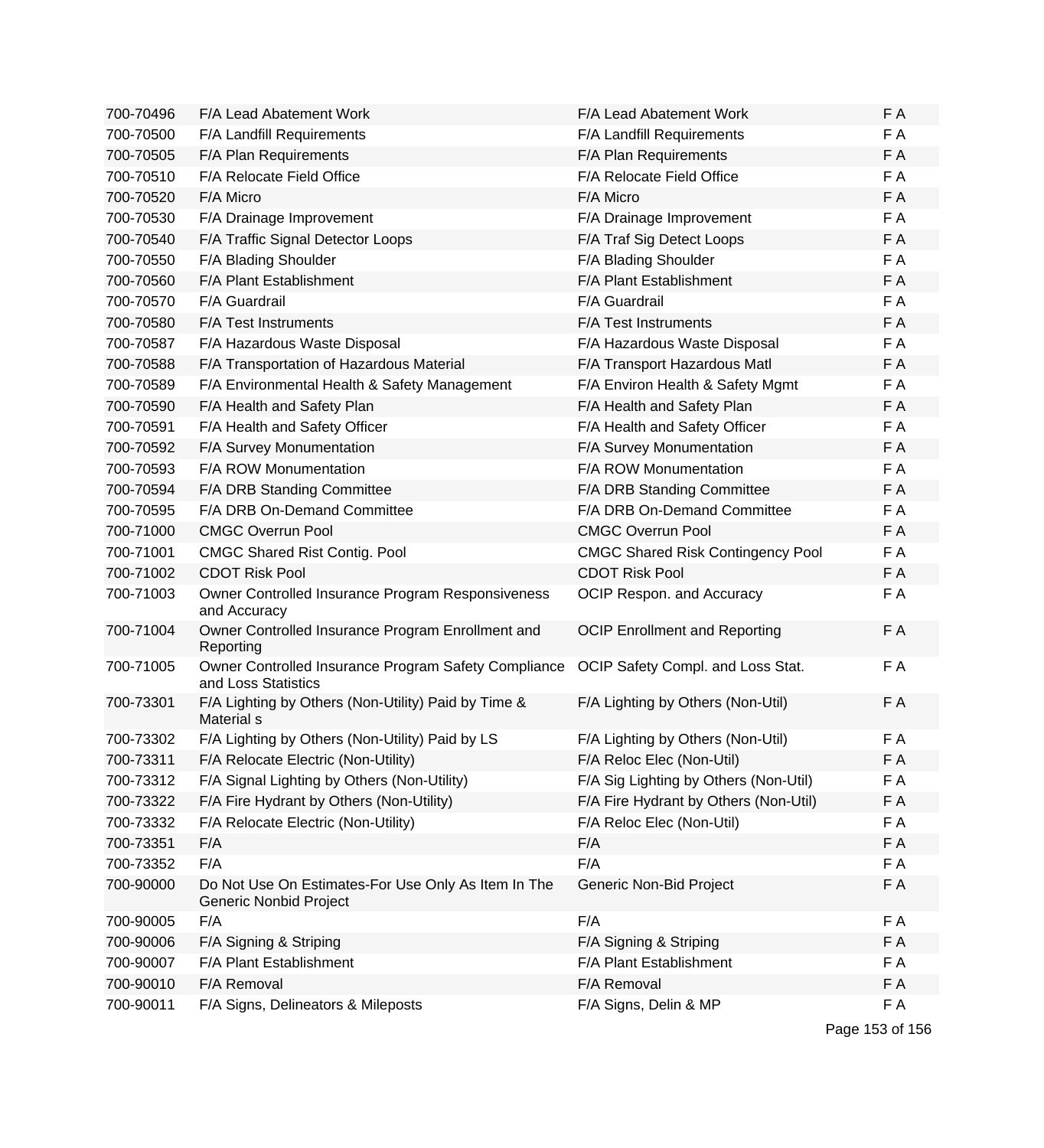| 700-90012 | Third Party Uniform Traffic Control is CE eligible, Use the Use 700-733** series for Traffic Control<br>700-733** force account for this item. |                                          | F A            |
|-----------|------------------------------------------------------------------------------------------------------------------------------------------------|------------------------------------------|----------------|
| 700-90020 | F/A Adjust                                                                                                                                     | F/A Adjust                               | F A            |
| 700-90021 | F/A Detour                                                                                                                                     | F/A Detour                               | F A            |
| 700-90026 | F/A Landscaping                                                                                                                                | F/A Landscaping                          | F A            |
| 700-90030 | F/A Reset                                                                                                                                      | F/A Reset                                | F A            |
| 700-90032 | F/A Emergency Repair                                                                                                                           | F/A Emergency Repair                     | F A            |
| 700-90040 | F/A Furnish                                                                                                                                    | F/A Furnish                              | F A            |
| 700-90045 | F/A Provide                                                                                                                                    | F/A Provide                              | F A            |
| 700-90050 | F/A Relocate                                                                                                                                   | F/A Relocate                             | F A            |
| 700-90060 | F/A Install                                                                                                                                    | F/A Install                              | F A            |
| 700-90062 | F/A Furnish & Install                                                                                                                          | F/A Furn & Inst                          | F A            |
| 700-90064 | F/A Furnish & Install Electrical Service                                                                                                       | F/A Furn & Inst Elec Serv                | F A            |
| 700-90070 | F/A Railroad                                                                                                                                   | F/A Railroad                             | F A            |
| 700-90072 | F/A Railroad Flagging                                                                                                                          | F/A RR Flagging                          | F A            |
| 700-90074 | F/A Railroad Pre-emptive Timing (Install & Wiring)                                                                                             | F/A RR Pre-empt Timing (Install, Wiring) | F A            |
| 700-90080 | F/A Gas Lines                                                                                                                                  | F/A Gas Lines                            | F A            |
| 700-90090 | <b>F/A Electrical Service</b>                                                                                                                  | F/A Elec Serv                            | F A            |
| 700-90100 | F/A Power Lines                                                                                                                                | F/A Power Lines                          | F A            |
| 700-90110 | F/A Lights                                                                                                                                     | F/A Lights                               | F A            |
| 700-90120 | F/A Phone Service                                                                                                                              | F/A Phone Serv                           | F A            |
| 700-90130 | <b>F/A Communication Lines</b>                                                                                                                 | F/A Communication Lines                  | F A            |
| 700-90140 | F/A Sewer Taps                                                                                                                                 | F/A Sewer Taps                           | F A            |
| 700-90150 | F/A Sewer Lines                                                                                                                                | F/A Sewer Lines                          | F A            |
| 700-90160 | F/A Water Taps                                                                                                                                 | F/A Water Taps                           | F A            |
| 700-90170 | F/A Water Lines                                                                                                                                | F/A Water Lines                          | F A            |
| 700-90180 | F/A Fire Hydrant                                                                                                                               | F/A Fire Hydrant                         | F A            |
| 700-90190 | <b>F/A Cable TV Lines</b>                                                                                                                      | F/A Cable TV Lines                       | F A            |
| 700-90195 | F/A Maintain Field Laboratory                                                                                                                  | F/A Maint Field Lab                      | F A            |
| 700-93301 | F/A                                                                                                                                            | F/A                                      | F A            |
| 700-93302 | F/A Lighting by Others (Non-Utility)                                                                                                           | F/A Lighting by Others (Non-Util)        | F A            |
| 700-93311 | F/A Reloc Elec (Non-Utility)                                                                                                                   | F/A Reloc Elec (Non-Util)                | F A            |
| 700-93312 | F/A Signal Lighting By Others (Non-Utility)                                                                                                    | F/A Sig Lighting by Others (Non-Util)    | F A            |
| 700-93332 | F/A Relocate Electric (Non-Utility)                                                                                                            | F/A Reloc Elec (Non-Util)                | F A            |
| 700-93352 | F/A                                                                                                                                            | F/A                                      | F A            |
| 800-00040 | Right-Of-Way (Federal Aid Costs and Eligible Indirect<br>Costs)                                                                                | Right-Of-Way (Fed Aid)                   | L S            |
| 800-00045 | Right-Of-Way (Non-Federal Aid Costs and NFA Indirect<br>Costs)                                                                                 | Right-Of-Way (Non-Fed Aid)               | L <sub>S</sub> |
| 800-00060 | <b>State Furnished Materials</b>                                                                                                               | <b>State Furn Matls</b>                  | <b>LS</b>      |
| 800-00062 | <b>Local Furnished Materials</b>                                                                                                               | <b>Local Furn Matls</b>                  | L S            |
| 800-00064 | <b>Other Furnished Materials</b>                                                                                                               | <b>Other Furn Matls</b>                  | L S            |
| 800-00066 | <b>Misc Furnished Materials</b>                                                                                                                | Misc Furn Matls                          | L S            |
| 800-00068 | State Furnished Materials (Unit Each)                                                                                                          | <b>State Furn Matls</b>                  | <b>EACH</b>    |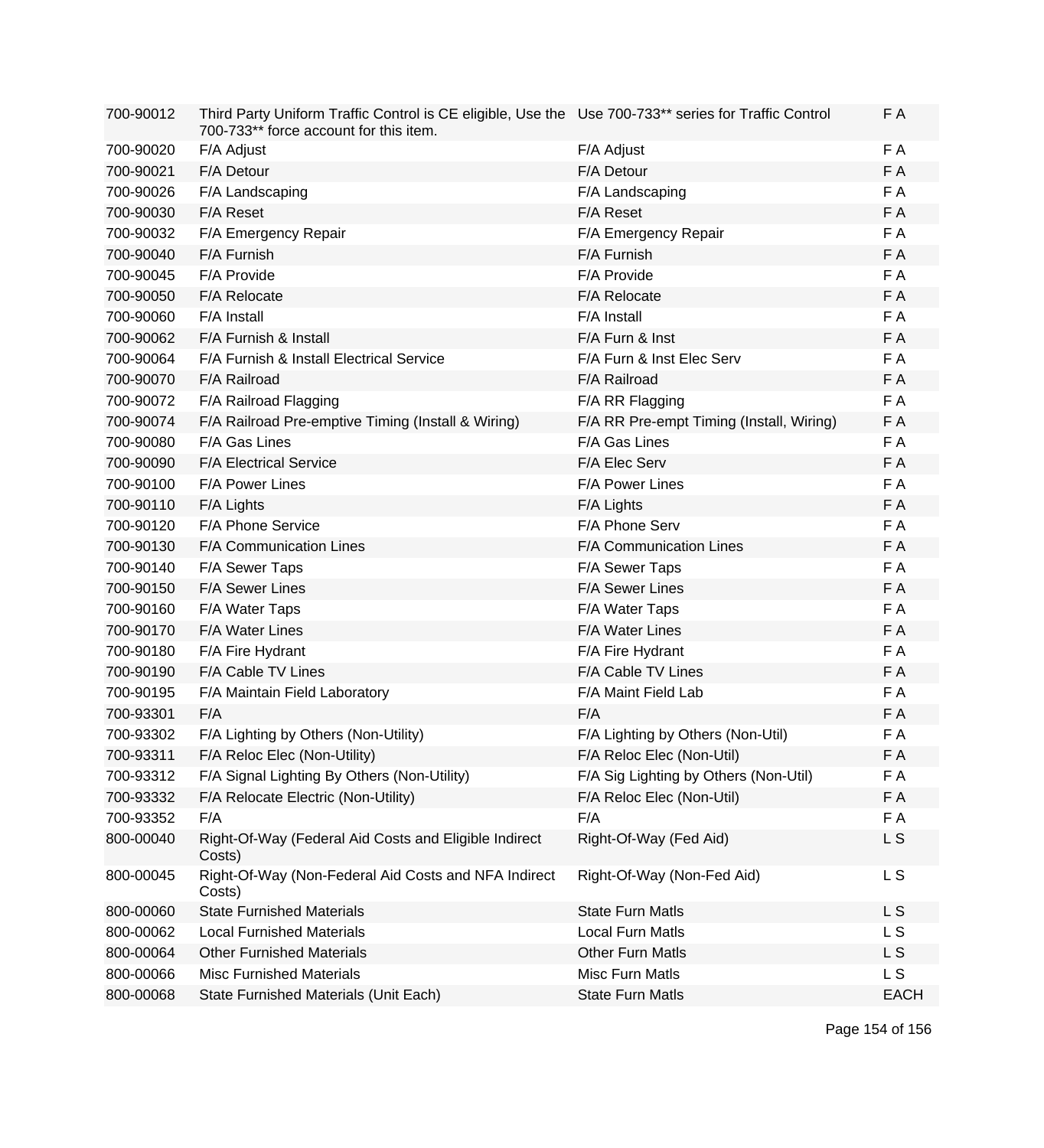| 800-00070 | State Furnished Materials (Unit Cubic Yards) | <b>State Furn Matls</b>                   | <b>CY</b>   |
|-----------|----------------------------------------------|-------------------------------------------|-------------|
| 800-00072 | <b>State Furnished Material</b>              | <b>State Furn Matls</b>                   | <b>LB</b>   |
| 800-00074 | <b>State Furnished Materials</b>             | <b>State Furn Matls</b>                   | <b>SF</b>   |
| 900-00001 | Added Item (Acre)/                           | Added Item (Acre)/                        | <b>ACRE</b> |
| 900-00003 | Added Item (Cubic Foot)/                     | Added Item (Cubic Foot)/                  | CF          |
| 900-00004 | Added Item (Cubic Yard)/                     | Added Item (Cubic Yard)/                  | <b>CY</b>   |
| 900-00005 | Added Item (Day)/                            | Added Item (Day)/                         | <b>DAY</b>  |
| 900-00006 | Added Item (Dollar)/                         | Added Item (Dollar)/                      | <b>DOL</b>  |
| 900-00007 | Added Item (Each)/                           | Added Item (Each)/                        | <b>EACH</b> |
| 900-00008 | Added Item (F A)/                            | Added Item (F A)/                         | F A         |
| 900-00009 | Added Item (Gallon)/                         | Added Item (Gallon)/                      | GAL         |
| 900-00010 | Added Item (Hour)/                           | Added Item (Hour)/                        | <b>HOUR</b> |
| 900-00011 | Added Item (Pound)/                          | Added Item (Pound)/                       | LB          |
| 900-00012 | Added Item (Foot)/                           | Added Item (Foot)/                        | LF          |
| 900-00013 | Added Item (Lane Mile)/                      | Added Item (Lane Mile)/                   | LM          |
| 900-00014 | Added Item (Lump Sum)/                       | Added Item (Lump Sum)/                    | L S         |
| 900-00015 | Added Item (M Ft Bd Measure)/                | Added Item (M Ft Bd Measure)/             | <b>MFBM</b> |
| 900-00016 | Added Item (M Gallon)/                       | Added Item (M Gallon)/                    | <b>MGAL</b> |
| 900-00017 | Added Item (Mile)/                           | Added Item (Mile)/                        | <b>MILE</b> |
| 900-00018 | Added Item (M Kip Foot)/                     | Added Item (M Kip Foot)/                  | <b>MKFT</b> |
| 900-00019 | Added Item (Month)/                          | Added Item (Month)/                       | <b>MON</b>  |
| 900-00020 | Added Item (Ounce)/                          | Added Item (Ounce)/                       | OZ          |
| 900-00021 | Added Item (Square Foot)/                    | Added Item (Square Foot)/                 | <b>SF</b>   |
| 900-00022 | Added Item (Square Yard)/                    | Added Item (Square Yard)/                 | SY          |
| 900-00023 | Added Item (Ton Mile)/                       | Added Item (Ton Mile)/                    | <b>TM</b>   |
| 900-00024 | Added Item (Ton)/                            | Added Item (Ton)/                         | <b>TON</b>  |
| 900-00025 | Added Item (Work Day)/                       | Added Item (Work Day)/                    | <b>WD</b>   |
| 900-00026 | Added Item (Week)/                           | Added Item (Week)/                        | <b>WK</b>   |
| 900-00027 | Added Item (Yard Mile)/                      | Added Item (Yard Mile)/                   | YM          |
| 900-00028 | Added Item (OJT Damages)                     | Added Item (OJT Damages)                  | <b>HOUR</b> |
| 900-00029 | Sales Tax - AC Grade/Source Change           | Sales Tax - AC Grade/Source Change        | <b>DOL</b>  |
| 900-00030 | <b>Erosion Control Liquidated Damages</b>    | <b>Erosion Control Liquidated Damages</b> | <b>DAY</b>  |
| 900-00031 | <b>ADDED Item/DBE Sanctions</b>              | <b>ADDED Item/DBE Sanctions</b>           | <b>DOL</b>  |
| 950-00000 | <b>Contract Management</b>                   | <b>Contract Management</b>                | <b>DOL</b>  |
| 950-00001 | <b>Quality Management</b>                    | <b>Quality Management</b>                 | <b>DOL</b>  |
| 950-00002 | Safety Management                            | Safety Management                         | <b>DOL</b>  |
| 950-00003 | <b>Public Information Management</b>         | Public Info Manage                        | <b>DOL</b>  |
| 950-00004 | Mobilization                                 | Mobilization                              | <b>DOL</b>  |
| 950-00005 | Bonds and Insurance                          | Bonds and Insurance                       | <b>DOL</b>  |
| 950-00006 | Right-of-Way                                 | Right-of-Way                              | <b>DOL</b>  |
| 950-00100 | Hot Mix Asphalt                              | <b>HMA</b>                                | <b>DOL</b>  |
| 950-00101 | <b>Stone Matrix Asphalt</b>                  | <b>SMA</b>                                | <b>DOL</b>  |
| 950-00102 | Concrete Pavement (8 Inch to 10 Inch)        | Conc Pavement (8 In to 10 In)             | <b>DOL</b>  |